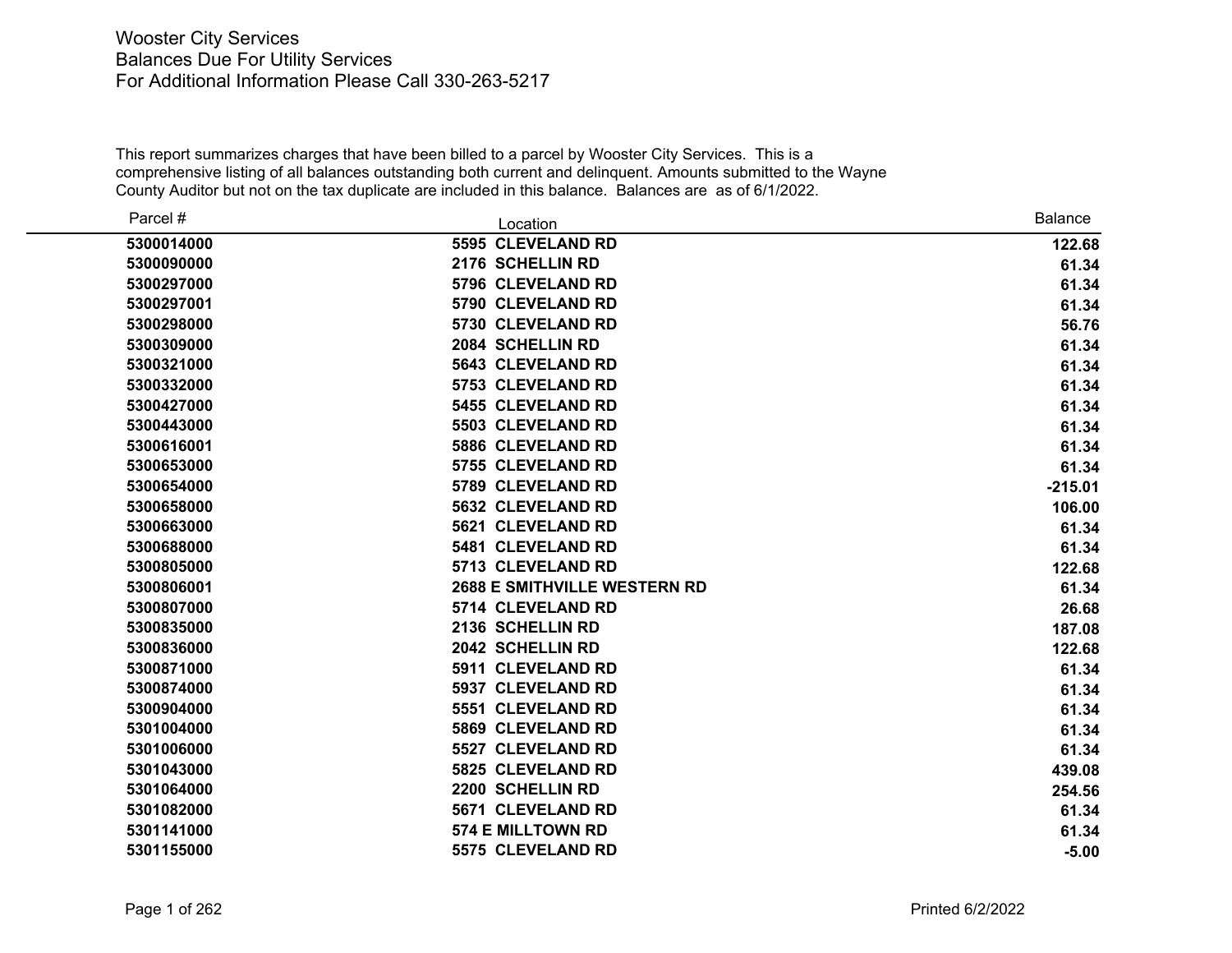| Parcel #   | Location                            | <b>Balance</b> |
|------------|-------------------------------------|----------------|
| 5301193007 | <b>1440 E SMITHVILLE WESTERN RD</b> | 459.36         |
| 5301193010 | <b>1494 E SMITHVILLE WESTERN RD</b> | 301.86         |
| 5301220000 | 4455 MELROSE DR                     | 91.34          |
| 5301221001 | <b>4333 MELROSE DR</b>              | 61.34          |
| 5301303000 | 5845 CLEVELAND RD                   | 61.34          |
| 5301350000 | 5891 CLEVELAND RD                   | 10.21          |
| 5301615000 | 5974 CLEVELAND RD                   | 1,166.19       |
| 5301705000 | 5542 CLEVELAND RD                   | 61.34          |
| 5301710000 | 5590 CLEVELAND RD                   | 101.88         |
| 5301825003 | 5793 CLEVELAND RD                   | 142.58         |
| 5301825004 | 5801 CLEVELAND RD                   | 61.34          |
| 5301924001 | 5353 CLEVELAND RD                   | 34.96          |
| 5301924002 | 5277 CLEVELAND RD                   | 61.34          |
| 5301924005 | 5333 CLEVELAND RD                   | 26.68          |
| 5301924006 | 5205 CLEVELAND RD                   | 61.34          |
| 5301924008 | 5225 CLEVELAND RD                   | 176.86         |
| 5301924009 | 2075 SCHELLIN RD                    | 61.34          |
| 5301925000 | 2105 SCHELLIN RD                    | 61.34          |
| 5301926000 | 2133 SCHELLIN RD                    | 245.43         |
| 5301927000 | 2177 SCHELLIN RD                    | 61.34          |
| 5600008000 | 1420 JONES AVE                      | 122.68         |
| 5600014000 | 2727 BATDORF RD                     | 391.80         |
| 5600015000 | <b>1126 SUMMERSET DR</b>            | 34.20          |
| 5600029000 | 2884 BATDORF RD                     | 61.34          |
| 5600030000 | 3657 BATDORF RD                     | 658.12         |
| 5600033000 | 2841 BATDORF RD                     | 61.34          |
| 5600034000 | 1679 WESTWOOD CIR                   | 61.34          |
| 5600036000 | 2513 SHREVE RD                      | 61.34          |
| 5600037000 | 2553 JACOBS LN                      | 658.12         |
| 5600056000 | 1727 OLD COLUMBUS RD                | 126.45         |
| 5600057000 | 1728 BATDORF RD                     | 61.34          |
| 5600058000 | 1455 JONES AVE                      | 61.34          |
| 5600070000 | 1427 JONES AVE                      | 61.34          |
| 5600072000 | 1514 OLD COLUMBUS RD                | 60.68          |
| 5600073000 | 1471 MOWRER ST                      | 61.34          |
| 5600081000 | 1492 BARNES DR                      | 120.43         |
| 5600082000 | <b>1076 HEYL RD</b>                 | 61.34          |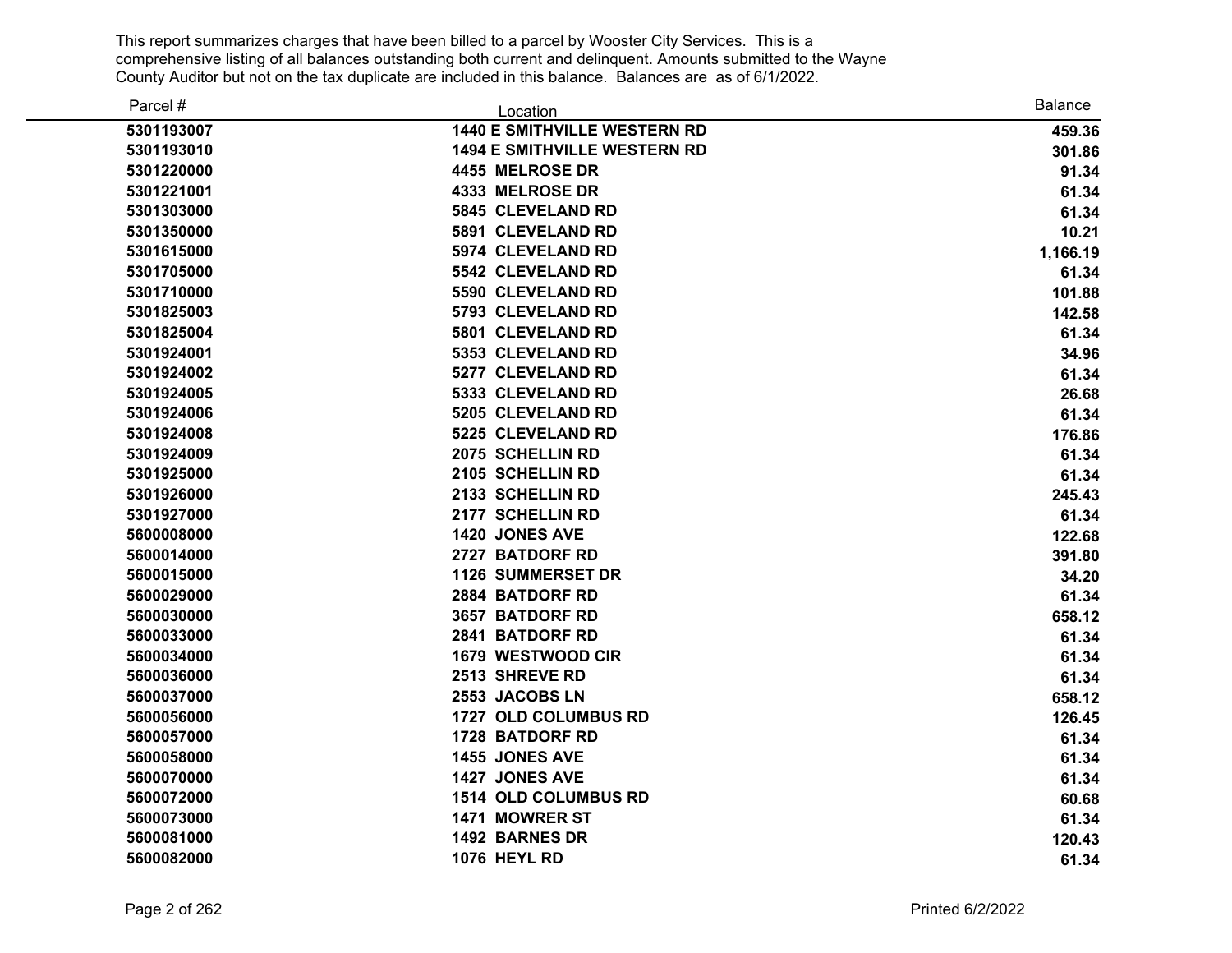| Parcel #   | Location                     | <b>Balance</b> |
|------------|------------------------------|----------------|
| 5600083000 | 1715 WESTWOOD CIR            | 61.34          |
| 5600089000 | 2607 WILMA DR                | 61.34          |
| 5600095000 | 1752 LOCUST DR               | 56.76          |
| 5600109000 | 312 N BAUER RD               | 80.05          |
| 5600110000 | 2482 COLUMBUS RD             | 122.68         |
| 5600112000 | 1412 BARNES DR               | 61.34          |
| 5600113000 | 1255 MOORE RD                | 61.34          |
| 5600114000 | 1272 OLD COLUMBUS RD         | 326.70         |
| 5600115000 | <b>1455 MADISON AVE</b>      | 116.74         |
| 5600116000 | 1357 OLD COLUMBUS RD         | 122.68         |
| 5600117000 | 2240 OLD COLUMBUS RD         | 1,312.38       |
| 5600120000 | 3080 SHREVE RD               | 61.34          |
| 5600123000 | <b>1738 BATDORF RD</b>       | 61.34          |
| 5600124000 | 2636 WILMA DR                | 61.34          |
| 5600125000 | 603 GIFFEN DR                | 28.31          |
| 5600126000 | <b>1716 BATDORF RD</b>       | 61.34          |
| 5600132000 | 1480 MOWRER ST               | 61.34          |
| 5600142000 | <b>1296 BLACHLEYVILLE RD</b> | 61.34          |
| 5600156000 | <b>1573 MADISON AVE</b>      | 28.31          |
| 5600159000 | <b>1034 BLACHLEYVILLE RD</b> | 61.34          |
| 5600161000 | <b>1091 DALE DR</b>          | 61.34          |
| 5600162000 | 1881 MEADOW DR               | 61.34          |
| 5600163000 | 1893 MEADOW DR               | 61.34          |
| 5600176000 | 2874 BATDORF RD              | 61.34          |
| 5600178000 | 1018 MADISON AVE             | 258.75         |
| 5600182000 | 1318 OLD COLUMBUS RD         | 122.68         |
| 5600184000 | 2494 EARL ST                 | 61.34          |
| 5600185000 | <b>1261 SUNNYVIEW LN</b>     | 61.34          |
| 5600189000 | 1050 GROSJEAN RD             | 53.81          |
| 5600190000 | 3066 BATDORF RD              | 61.34          |
| 5600195000 | <b>1573 OLD COLUMBUS RD</b>  | 61.34          |
| 5600196000 | 1225 CLOVER ST               | 61.34          |
| 5600215000 | 2639 SHREVE RD               | 61.34          |
| 5600223000 | 2579 SHREVE RD               | 61.34          |
| 5600224000 | 201 WESTVIEW DR              | 40.74          |
| 5600226000 | <b>460 WESTVIEW DR</b>       | 56.62          |
| 5600228000 | <b>1367 MADISON AVE</b>      | 97.59          |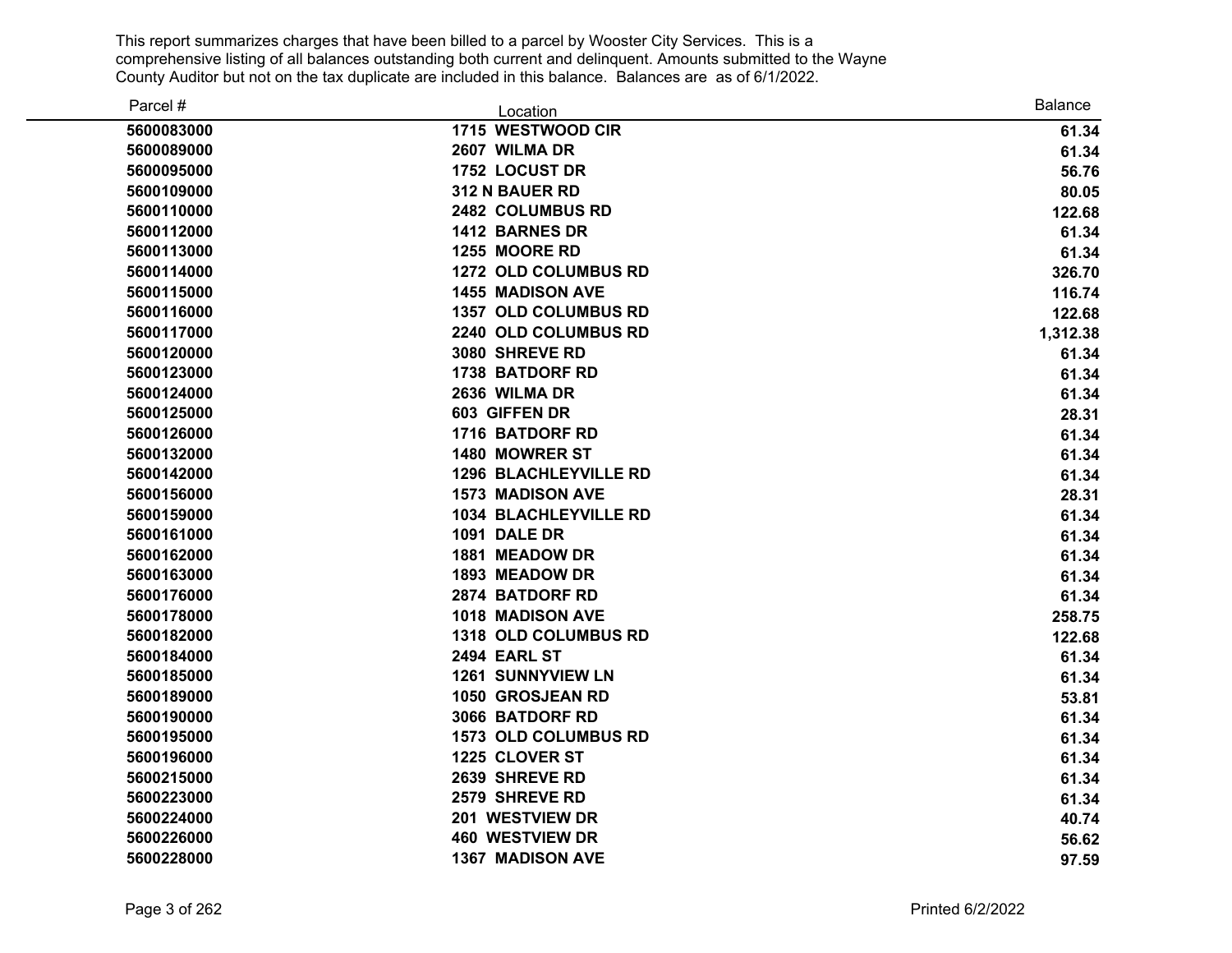| Parcel #   | Location                     | <b>Balance</b> |
|------------|------------------------------|----------------|
| 5600230000 | 600 GIFFEN DR                | 28.31          |
| 5600231000 | 1301 CLOVER ST               | 61.34          |
| 5600232000 | 3731 BATDORF RD              | $-28.91$       |
| 5600238000 | 1131 CURTWOOD AVE            | 61.34          |
| 5600239000 | 1330 OLD COLUMBUS RD         | 122.68         |
| 5600240000 | <b>1534 OLD COLUMBUS RD</b>  | 61.34          |
| 5600252000 | 1245 CENTER DR               | 130.32         |
| 5600254000 | <b>1191 SUNNYVIEW LN</b>     | 61.34          |
| 5600255000 | <b>1091 SUMMERSET DR</b>     | 61.34          |
| 5600256000 | <b>1081 SUMMERSET DR</b>     | 61.34          |
| 5600257000 | <b>1241 SUNNYVIEW LN</b>     | 61.34          |
| 5600258000 | <b>1197 SUNNYVIEW LN</b>     | 61.34          |
| 5600259000 | <b>1165 SUNNYVIEW LN</b>     | 61.34          |
| 5600260000 | <b>1088 SUMMERSET DR</b>     | 61.34          |
| 5600261000 | <b>1237 BLACHLEYVILLE RD</b> | 61.34          |
| 5600262000 | <b>1170 SUMMERSET DR</b>     | 61.34          |
| 5600263000 | <b>1177 SUNNYVIEW LN</b>     | 321.57         |
| 5600264000 | <b>1209 SUNNYVIEW LN</b>     | 61.34          |
| 5600265000 | <b>1235 SUNNYVIEW LN</b>     | 61.34          |
| 5600267000 | <b>1100 SUMMERSET DR</b>     | 41.72          |
| 5600269000 | <b>1180 HEYL RD</b>          | 61.25          |
| 5600270000 | <b>1185 SUMMERSET DR</b>     | 61.34          |
| 5600271000 | <b>1231 SUNNYVIEW LN</b>     | 61.34          |
| 5600272000 | <b>1167 SUMMERSET DR</b>     | 61.34          |
| 5600273000 | <b>1157 SUMMERSET DR</b>     | $-61.34$       |
| 5600274000 | <b>1249 BLACHLEYVILLE RD</b> | 61.34          |
| 5600275000 | <b>1183 SUNNYVIEW LN</b>     | 59.63          |
| 5600276000 | <b>1101 SUMMERSET DR</b>     | 727.74         |
| 5600277000 | <b>1200 SUNNYVIEW LN</b>     | 61.34          |
| 5600278000 | <b>1225 SUNNYVIEW LN</b>     | 122.68         |
| 5600279000 | <b>1119 SUMMERSET DR</b>     | 61.34          |
| 5600280000 | 1232 CENTER DR               | 61.34          |
| 5600282000 | 1098 ALLEN DR                | 122.68         |
| 5600283000 | 1108 ALLEN DR                | 124.73         |
| 5600284000 | 2834 MARA LOMA CIR           | 61.34          |
| 5600285000 | 1090 ALLEN DR                | 61.34          |
| 5600286000 | 1442 BARNES DR               | 61.34          |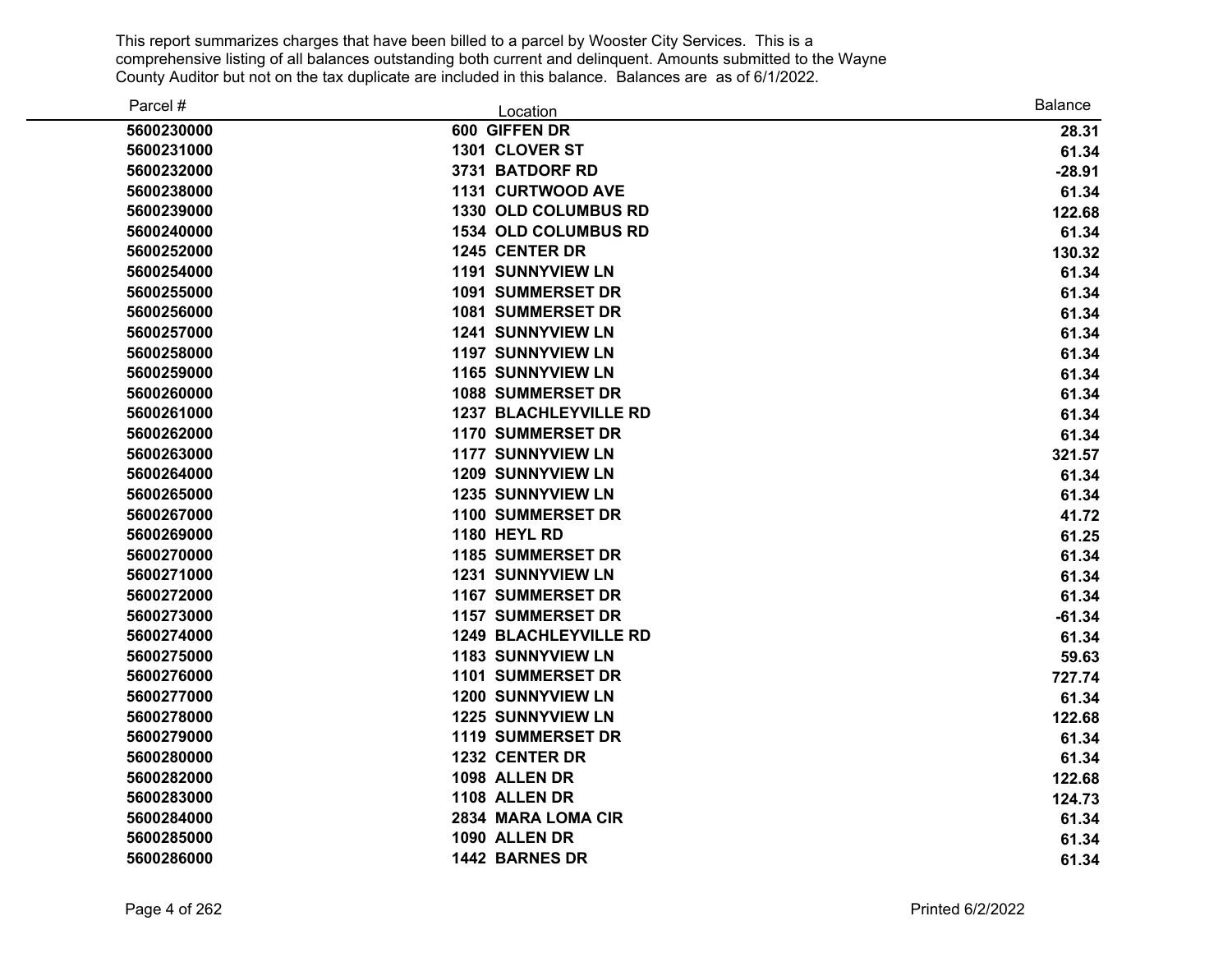| Parcel #   | Location                    | <b>Balance</b> |
|------------|-----------------------------|----------------|
| 5600287000 | 2557 WILMA DR               | 61.34          |
| 5600290000 | 2637 SHREVE RD              | 122.68         |
| 5600294000 | 1634 MYERS DR               | 0.47           |
| 5600295000 | 3189 BATDORF RD             | 61.34          |
| 5600298000 | 969 BLACHLEYVILLE RD        | 61.34          |
| 5600308000 | <b>145 S BAUER RD</b>       | 61.34          |
| 5600309000 | 1422 BARNES DR              | 61.34          |
| 5600311000 | 1265 SYLVAN RD              | 28.31          |
| 5600312000 | 0 S BAUER RD                | 97.59          |
| 5600313000 | 1013 OLD COLUMBUS RD        | 66.64          |
| 5600314000 | 1121 DALE DR                | 61.34          |
| 5600317000 | 260 BAUER RD                | 378.23         |
| 5600324000 | 1486 MOWRER ST              | 61.34          |
| 5600327000 | 3837 BATDORF RD             | 61.34          |
| 5600331000 | 2883 MARA LOMA CIR          | 658.12         |
| 5600335000 | <b>1190 SUMMERSET DR</b>    | 61.34          |
| 5600337000 | <b>1038 HEYL RD</b>         | 61.34          |
| 5600338000 | 1651 WESTWOOD CIR           | 61.34          |
| 5600339000 | 1615 MYERS DR               | 61.34          |
| 5600342000 | <b>2456 BATDORF RD</b>      | 61.34          |
| 5600344000 | 3249 BATDORF RD             | 61.34          |
| 5600350000 | 2854 MARA LOMA CIR          | 61.34          |
| 5600352000 | 1445 JONES AVE              | 61.34          |
| 5600356000 | 1327 OLD COLUMBUS RD        | 61.34          |
| 5600357000 | 2569 JACOBS LN              | 67.72          |
| 5600360000 | 1210 OLD COLUMBUS RD        | 55.21          |
| 5600362000 | 2854 BATDORF RD             | 61.34          |
| 5600363000 | 1059 OLD COLUMBUS RD        | $-12.88$       |
| 5600364000 | 2470 COLUMBUS RD            | 61.34          |
| 5600364001 | 2458 COLUMBUS RD            | 61.34          |
| 5600365000 | 1220 OLD COLUMBUS RD        | 61.34          |
| 5600366000 | 2691 SHREVE RD              | 61.34          |
| 5600370000 | 2894 BATDORF RD             | 61.34          |
| 5600371000 | 1365 OLD COLUMBUS RD        | 391.85         |
| 5600373000 | <b>1487 MADISON AVE</b>     | 88.43          |
| 5600375000 | <b>1608 OLD COLUMBUS RD</b> | 61.34          |
| 5600379000 | 1740 WESTWOOD CIR           | 61.34          |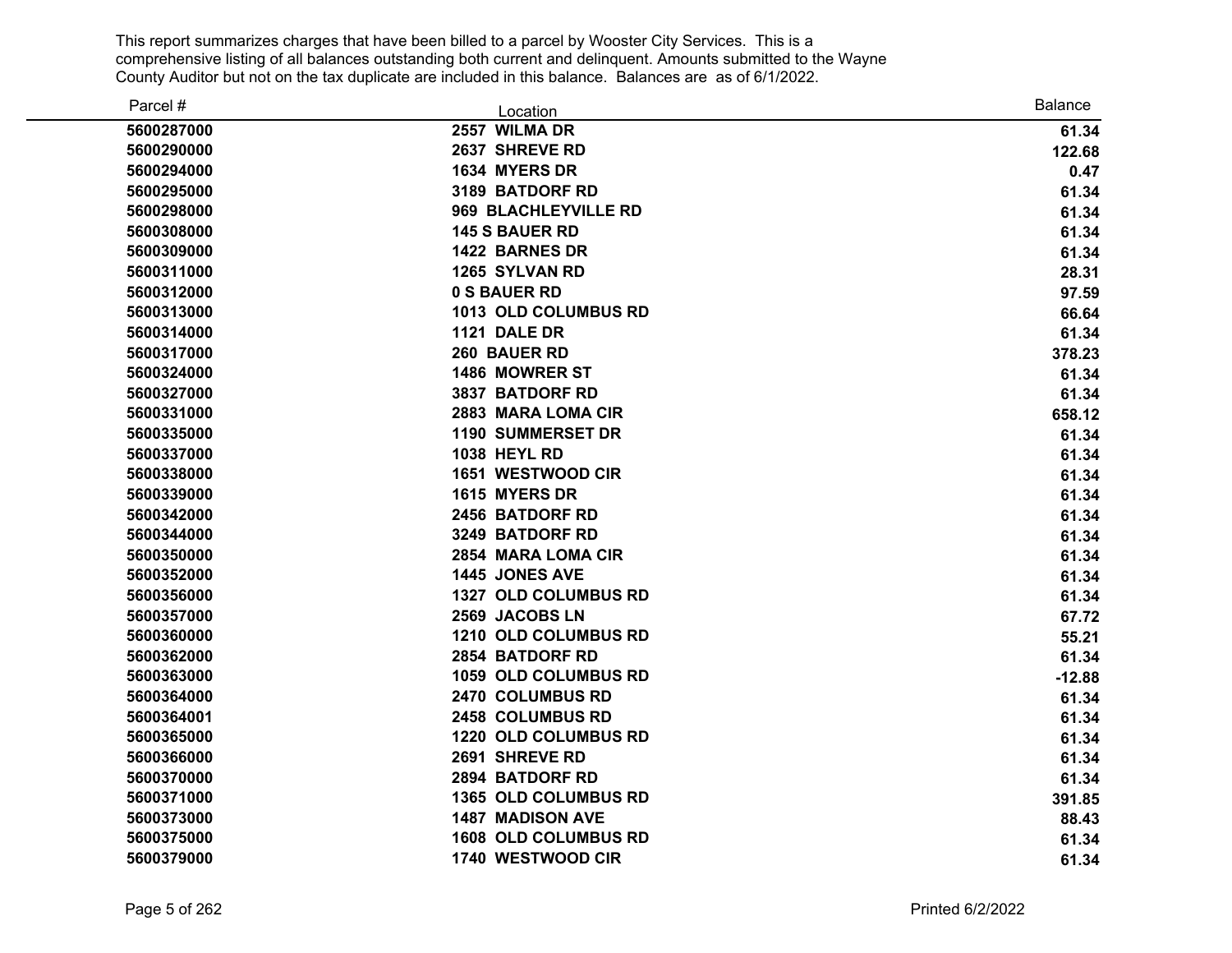| Parcel #   | Location                     | <b>Balance</b> |
|------------|------------------------------|----------------|
| 5600382000 | 1526 JONES AVE               | 658.12         |
| 5600383000 | <b>1145 SUMMERSET DR</b>     | 61.34          |
| 5600397000 | <b>1689 WESTWOOD CIR</b>     | 61.34          |
| 5600410000 | 2546 BATDORF RD              | 61.34          |
| 5600420000 | <b>423 N BAUER RD</b>        | 128.11         |
| 5600423000 | 990 CURTWOOD DR              | 61.34          |
| 5600424000 | 2448 COLUMBUS RD             | 61.34          |
| 5600425000 | 1005 OLD COLUMBUS RD         | 28.31          |
| 5600426000 | 1029 OLD COLUMBUS RD         | 28.31          |
| 5600428000 | 1452 BARNES DR               | 61.34          |
| 5600433000 | 640 GIFFEN DR                | 58.37          |
| 5600434000 | <b>205 N BAUER RD</b>        | 366.35         |
| 5600438000 | 1276 SYLVAN RD               | 28.31          |
| 5600442000 | 2733 SHREVE RD               | 61.34          |
| 5600445000 | 2611 BATDORF RD              | 61.34          |
| 5600447000 | 2501 BATDORF RD              | 61.34          |
| 5600448000 | <b>1253 COLUMBUS AVE EXT</b> | 122.68         |
| 5600451000 | 1239 OLD COLUMBUS RD         | 187.08         |
| 5600454000 | 2631 BATDORF RD              | 61.34          |
| 5600455000 | <b>1257 BLACHLEYVILLE RD</b> | 61.34          |
| 5600456000 | 1309 CLOVER ST               | 61.34          |
| 5600457000 | 621 GIFFEN DR                | 48.35          |
| 5600465000 | 613 HEYL RD                  | 61.34          |
| 5600466000 | 2651 BATDORF RD              | 122.68         |
| 5600478000 | 2833 MARA LOMA CIR           | $-180.25$      |
| 5600479000 | 2645 WILMA DR                | 658.12         |
| 5600484000 | 511 WESTVIEW DR              | 30.21          |
| 5600489000 | 1242 OLD COLUMBUS RD         | 61.34          |
| 5600498000 | 1083 OLD COLUMBUS RD         | 168.59         |
| 5600506000 | 1262 CENTER DR               | 329.46         |
| 5600510000 | 2616 WILMA DR                | 61.34          |
| 5600511000 | 2626 BATDORF RD              | 61.34          |
| 5600513000 | 500 GIFFEN DR                | 28.31          |
| 5600515000 | <b>1108 HEYL RD</b>          | 61.34          |
| 5600518000 | 2721 MARA LOMA CIR           | 61.34          |
| 5600521000 | 1324 BARNES DR               | 61.34          |
| 5600522000 | <b>1058 HEYL RD</b>          | 61.34          |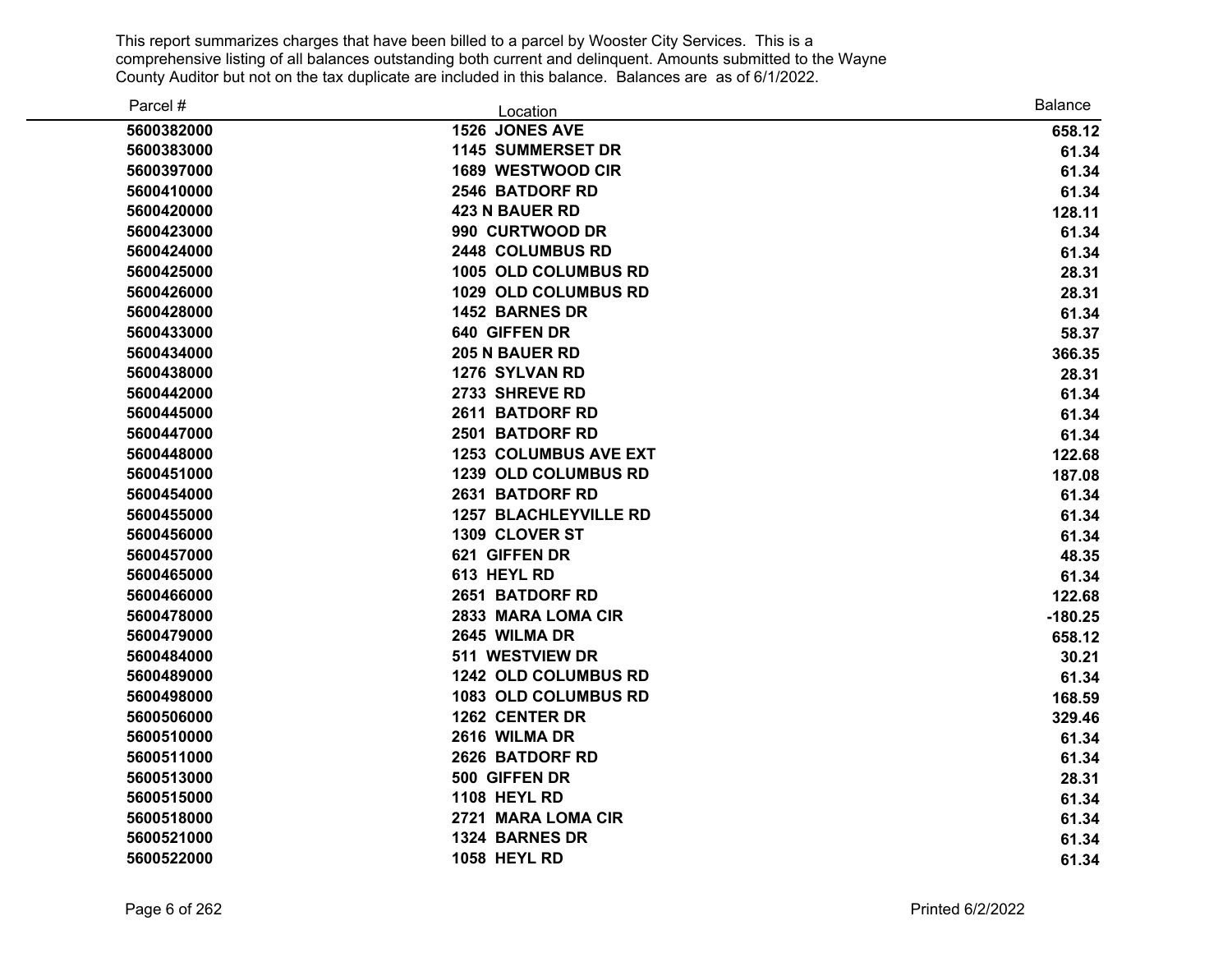| Parcel #   | Location                     | Balance |
|------------|------------------------------|---------|
| 5600524000 | <b>1142 HEYL RD</b>          | 61.34   |
| 5600528000 | <b>469 BAUER RD</b>          | 150.21  |
| 5600536000 | 1917 MAIZE DR                | 61.34   |
| 5600537000 | <b>1155 SUNNYVIEW LN</b>     | 67.39   |
| 5600538000 | 660 GIFFEN DR                | 58.37   |
| 5600552000 | <b>1115 PERKINS AVE</b>      | 61.34   |
| 5600561000 | 1200 SYLVAN RD               | 61.34   |
| 5600565000 | 956 BLACHLEYVILLE RD         | 936.86  |
| 5600566000 | 1462 BARNES DR               | 122.68  |
| 5600567000 | <b>1146 BLACHLEYVILLE RD</b> | 61.34   |
| 5600570000 | 2606 WILMA DR                | 61.34   |
| 5600575000 | <b>685 ROBINSON RD</b>       | 474.13  |
| 5600584000 | 2567 WILMA DR                | 61.34   |
| 5600585000 | 2694 MARA LOMA CIR           | 61.34   |
| 5600586000 | 1041 CURTWOOD DR             | 61.34   |
| 5600587000 | 1654 WESTWOOD CIR            | 61.34   |
| 5600588000 | 1707 WESTWOOD CIR            | 61.34   |
| 5600594000 | <b>1057 BLACHLEYVILLE RD</b> | 61.34   |
| 5600595000 | 1777 LOCUST DR               | 658.12  |
| 5600596000 | 1751 LOCUST DR               | 22.68   |
| 5600600000 | 1465 MOWRER ST               | 122.68  |
| 5600608000 | 1433 JONES AVE               | 61.34   |
| 5600613000 | 1618 MYERS DR                | 61.34   |
| 5600615000 | <b>1123 PERKINS AVE</b>      | 19.16   |
| 5600621000 | 2561 EARL ST                 | 460.11  |
| 5600622000 | 2574 EARL ST                 | 61.34   |
| 5600623000 | 2584 EARL ST                 | 61.34   |
| 5600624000 | 650 HEYL RD                  | 19.16   |
| 5600626000 | 1187 OLD COLUMBUS RD         | 61.34   |
| 5600629000 | 1723 WESTWOOD CIR            | 61.34   |
| 5600631000 | 2477 BATDORF RD              | 61.34   |
| 5600632000 | 2670 SPARR LN                | 61.34   |
| 5600633000 | <b>1320 BLACHLEYVILLE RD</b> | 122.68  |
| 5600634002 | 1346 OLD COLUMBUS RD         | 61.34   |
| 5600637000 | 2541 EARL ST                 | 61.34   |
| 5600638000 | <b>2501 EARL ST</b>          | 61.34   |
| 5600639000 | 2544 EARL ST                 | 61.34   |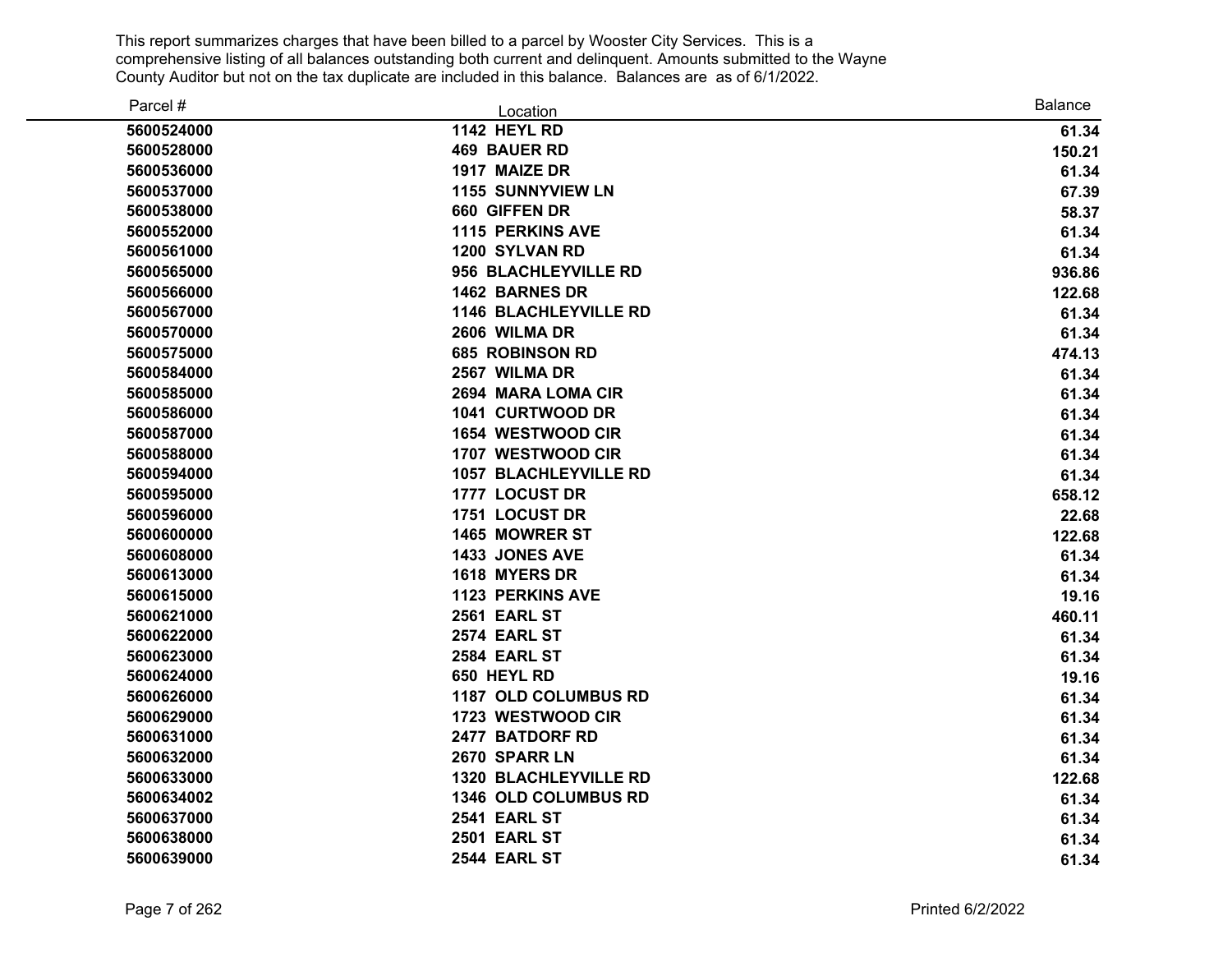| Parcel #   | Location                     | Balance |
|------------|------------------------------|---------|
| 5600644000 | 1120 ALLEN DR                | 122.68  |
| 5600645000 | 2524 EARL ST                 | 61.34   |
| 5600650000 | 1020 CURTWOOD DR             | 61.34   |
| 5600652000 | 2646 WILMA DR                | 34.20   |
| 5600655000 | 0                            | 61.34   |
| 5600658000 | 1671 WESTWOOD CIR            | 61.34   |
| 5600660000 | 3068 SHREVE RD               | 61.34   |
| 5600662000 | <b>173 S BAUER RD</b>        | 61.34   |
| 5600665000 | <b>1022 HEYL RD</b>          | 237.02  |
| 5600669000 | 2834 BATDORF RD              | 61.34   |
| 5600671000 | 2420 OLD COLUMBUS RD         | 61.34   |
| 5600673000 | 3067 SHREVE RD               | 61.34   |
| 5600674000 | 1302 CENTER DR               | 61.34   |
| 5600675000 | 2571 BATDORF RD              | 472.75  |
| 5600677000 | 3066 SHREVE RD               | 61.34   |
| 5600679000 | 3382 BATDORF RD              | 61.34   |
| 5600680000 | 1451 BARNES DR               | 77.63   |
| 5600681000 | 1640 WESTWOOD CIR            | 61.34   |
| 5600689000 | 2688 SPARR LN                | 831.46  |
| 5600690000 | 2641 BATDORF RD              | 61.34   |
| 5600691000 | 1475 MADISON AVE             | 48.35   |
| 5600692000 | 2617 WILMA DR                | 61.34   |
| 5600701000 | 959 HEYL RD                  | 307.63  |
| 5600711000 | 1483 MOWRER ST               | 61.34   |
| 5600712000 | 2577 WILMA DR                | 61.34   |
| 5600718000 | 1619 MYERS DR                | 61.34   |
| 5600719000 | 2594 SPARR LN                | 61.34   |
| 5600720000 | 2575 SPARR LN                | 71.80   |
| 5600722000 | 3861 BATDORF RD              | 658.12  |
| 5600726000 | 2844 MARA LOMA CIR           | 70.91   |
| 5600730000 | 793 HEYL RD                  | 61.34   |
| 5600731000 | 1223 OLD COLUMBUS RD         | 34.20   |
| 5600732000 | <b>1133 SUMMERSET DR</b>     | 61.34   |
| 5600733000 | <b>1055 COLUMBUS AVE EXT</b> | 26.68   |
| 5600733001 | 1079 COLUMBUS AVE EXT        | 27.57   |
| 5600744001 | 645 HEYL RD                  | 41.72   |
| 5600744002 | 715 HEYL RD                  | 61.34   |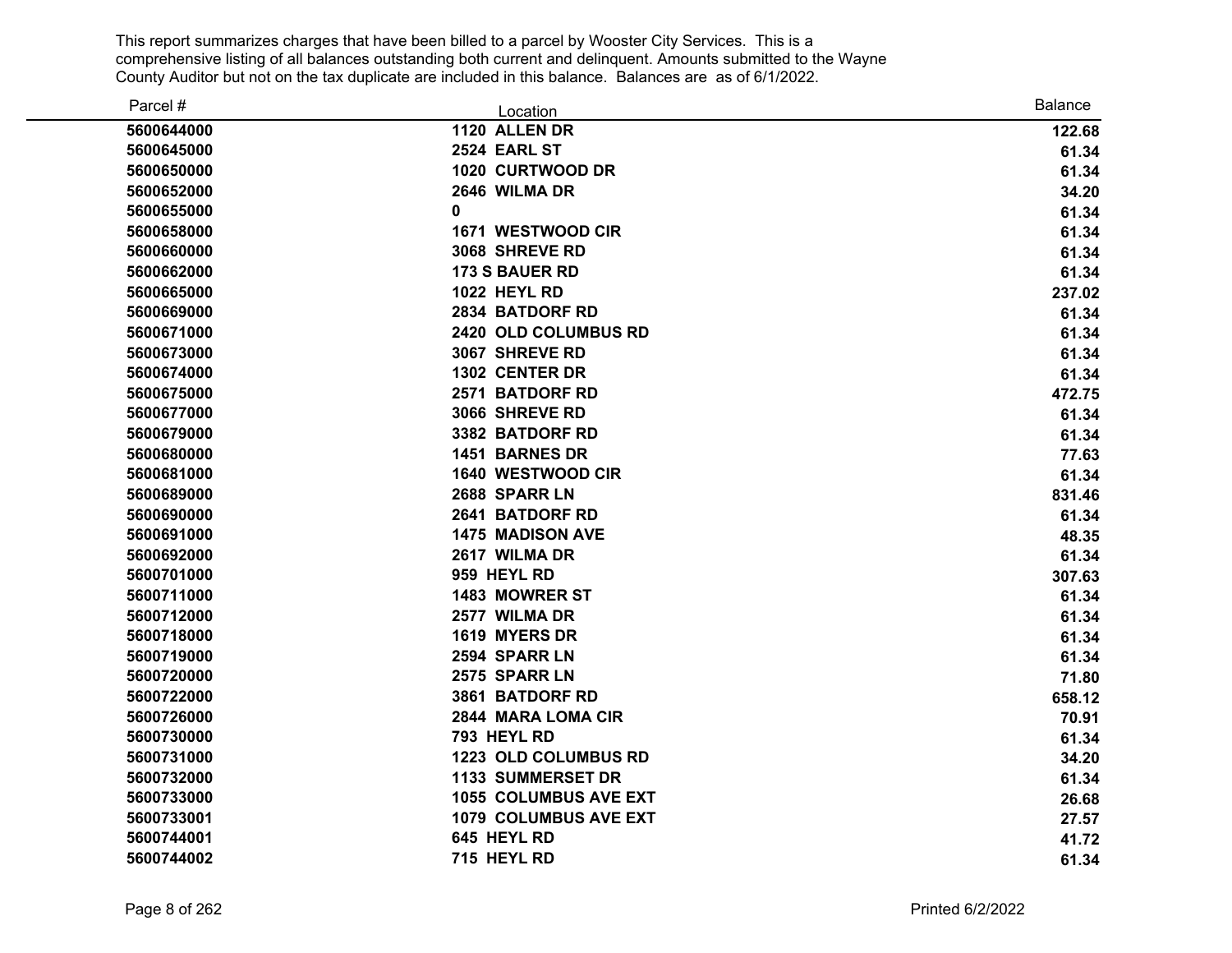| Parcel #   | Location                     | <b>Balance</b> |
|------------|------------------------------|----------------|
| 5600746000 | 1744 BATDORF RD              | $-9.64$        |
| 5600751000 | 3326 BATDORF RD              | 61.34          |
| 5600755000 | 1701 WESTWOOD CIR            | 61.34          |
| 5600756000 | 2831 BATDORF RD              | 61.34          |
| 5600757000 | 1415 BARNES DR               | 61.34          |
| 5600758000 | 1425 BARNES DR               | 61.34          |
| 5600759000 | 2177 SHREVE RD               | 1,001.41       |
| 5600760000 | 1905 MEADOW DR               | 61.34          |
| 5600772000 | 2799 SHREVE RD               | 61.34          |
| 5600773000 | 2843 MARA LOMA CIR           | 58.68          |
| 5600777000 | 1011 OLD COLUMBUS RD         | 28.31          |
| 5600778000 | 2853 MARA LOMA CIR           | 61.34          |
| 5600781000 | <b>1472 BARNES DR</b>        | 61.34          |
| 5600785000 | 1490 MOWRER ST               | 321.57         |
| 5600788000 | 1624 MYERS DR                | 61.34          |
| 5600790000 | 1917 MEADOW DR               | 42.63          |
| 5600791000 | <b>1350 BLACHLEYVILLE RD</b> | 61.34          |
| 5600792000 | 3880 BATDORF RD              | 61.34          |
| 5600806000 | 1432 BARNES DR               | 433.05         |
| 5600809000 | 1309 CENTER DR               | 61.34          |
| 5600811000 | 354 BAUER RD                 | 237.91         |
| 5600812000 | 1456 MOWRER ST               | 61.34          |
| 5600814000 | <b>1379 OLD COLUMBUS RD</b>  | 61.34          |
| 5600817000 | 2627 WILMA DR                | 61.34          |
| 5600821000 | 2449 SHREVE RD               | 61.34          |
| 5600822000 | 2601 SHREVE RD               | 70.91          |
| 5600825000 | <b>1941 MILLERSBURG RD</b>   | 72.42          |
| 5600842000 | 3043 SHREVE RD               | 61.34          |
| 5600844000 | 3329 BATDORF RD              | 61.34          |
| 5600855000 | 2671 SHREVE RD               | 61.34          |
| 5600856000 | 2649 SHREVE RD               | 254.56         |
| 5600857000 | 2681 SHREVE RD               | 61.34          |
| 5600860000 | 1019 OLD COLUMBUS RD         | 48.35          |
| 5600861000 | 2591 BATDORF RD              | 61.34          |
| 5600862000 | <b>1253 SUNNYVIEW LN</b>     | 187.08         |
| 5600863000 | <b>1569 MADISON AVE</b>      | 28.31          |
| 5600870000 | 1678 WESTWOOD CIR            | 61.34          |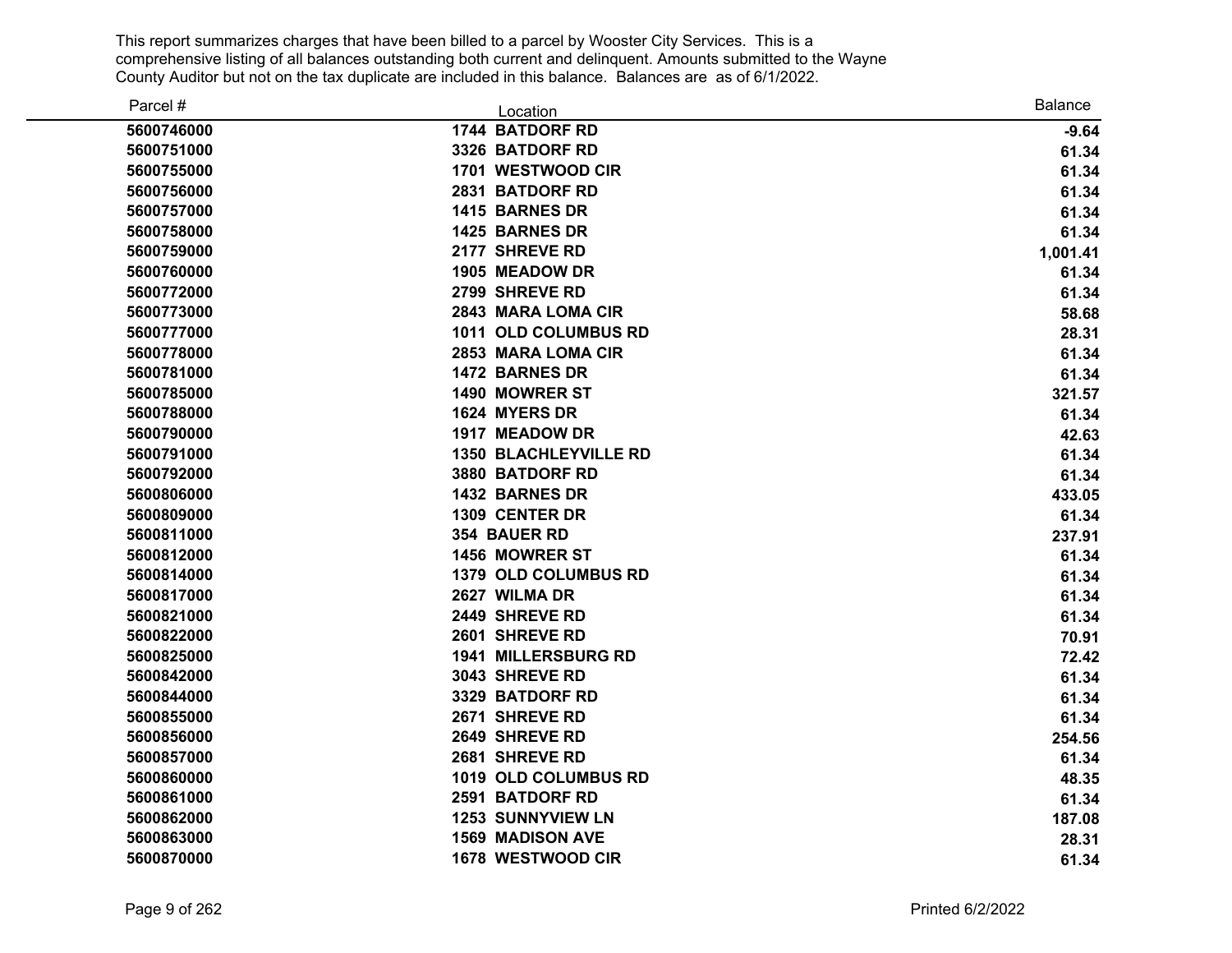| Parcel #   | Location                      | <b>Balance</b> |
|------------|-------------------------------|----------------|
| 5600881000 | 2901 BATDORF RD               | 61.34          |
| 5600883000 | 2879 BATDORF RD               | 61.34          |
| 5600886000 | 3492 BATDORF RD               | 61.34          |
| 5600887000 | 1325 CENTER DR                | 61.34          |
| 5600891001 | <b>1330 SCENIC HEIGHTS DR</b> | 61.34          |
| 5600891003 | 3883 BATDORF RD               | 61.34          |
| 5600891004 | 3901 BATDORF RD               | 64.08          |
| 5600891005 | 3929 BATDORF RD               | 61.34          |
| 5600891008 | <b>3979 BATDORF RD</b>        | 61.34          |
| 5600891009 | <b>4009 BATDORF RD</b>        | 61.34          |
| 5600891010 | 3989 BATDORF RD               | 61.34          |
| 5600891012 | <b>4059 BATDORF RD</b>        | 61.34          |
| 5600891014 | <b>4069 BATDORF RD</b>        | 61.34          |
| 5600891017 | <b>4111 BATDORF RD</b>        | 69.15          |
| 5600892000 | <b>1276 SCENIC HEIGHTS DR</b> | 61.34          |
| 5600903000 | <b>2554 EARL ST</b>           | 61.34          |
| 5600911000 | 2566 BATDORF RD               | 61.34          |
| 5600919000 | 3211 BATDORF RD               | 61.34          |
| 5600921000 | 1702 WESTWOOD CIR             | 61.34          |
| 5600923000 | 2566 WILMA DR                 | 61.34          |
| 5600924000 | 3110 SHREVE RD                | 61.34          |
| 5600925000 | 1265 CENTER DR                | 61.34          |
| 5600927000 | 995 CURTWOOD DR               | 61.34          |
| 5600928000 | <b>1067 BLACHLEYVILLE RD</b>  | 61.34          |
| 5600929000 | 1421 JONES AVE                | 61.34          |
| 5600945000 | 1111 DALE DR                  | 187.08         |
| 5600946000 | 3840 BATDORF RD               | 61.34          |
| 5600947000 | <b>1280 BLACHLEYVILLE RD</b>  | 61.34          |
| 5600956000 | <b>2564 EARL ST</b>           | 61.34          |
| 5600957000 | 1183 OLD COLUMBUS RD          | 61.34          |
| 5600960000 | 3371 BATDORF RD               | 658.12         |
| 5600962000 | 2814 BATDORF RD               | 61.34          |
| 5600963000 | 2824 BATDORF RD               | 520.88         |
| 5600968000 | 1472 MOWRER ST                | 61.34          |
| 5600969000 | 1181 OLD COLUMBUS RD          | 61.34          |
| 5600978000 | <b>1679 OLD COLUMBUS RD</b>   | 155.41         |
| 5600986000 | 2767 SHREVE RD                | 61.34          |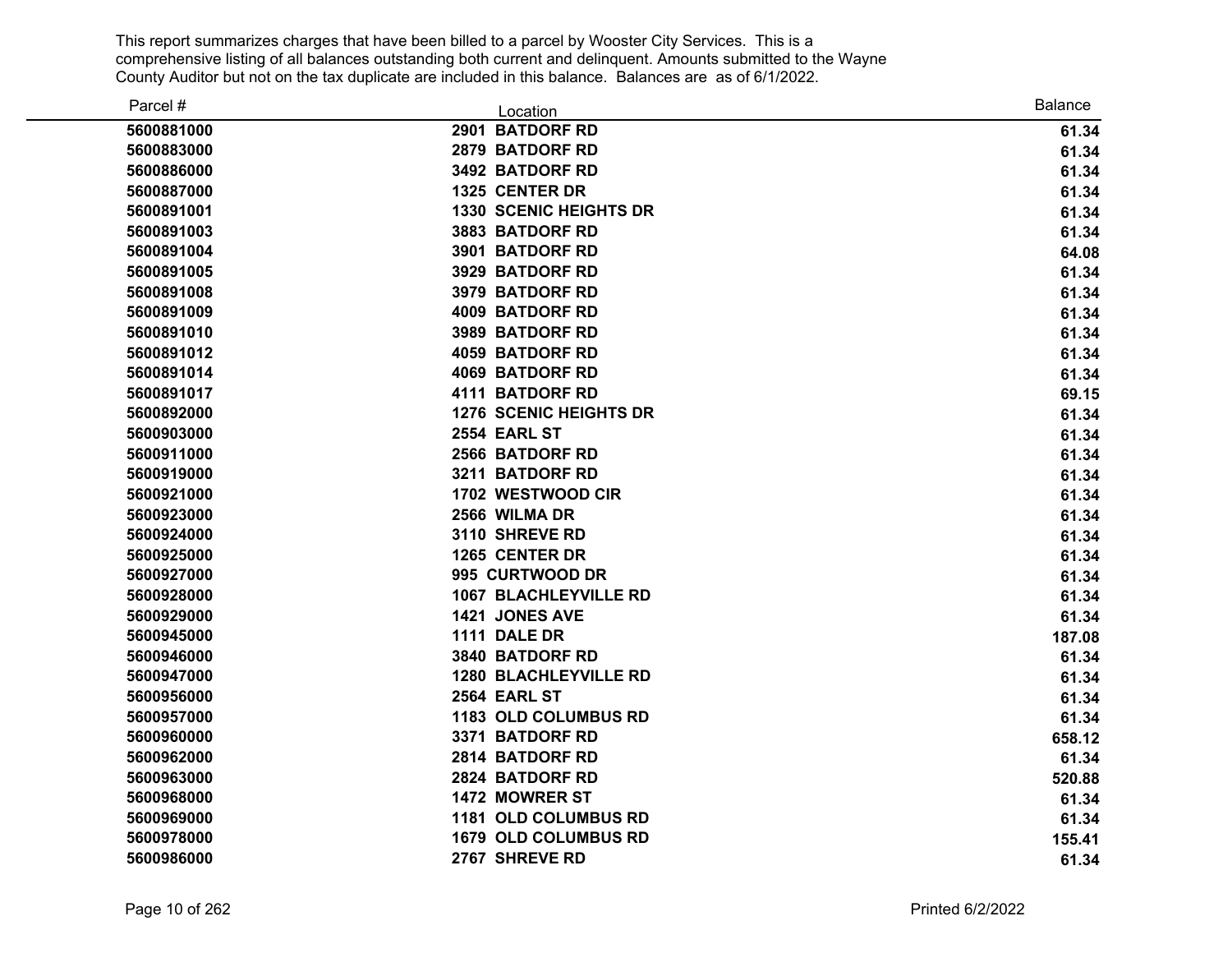| Parcel #   | Location                     | <b>Balance</b> |
|------------|------------------------------|----------------|
| 5600990000 | 2625 SHREVE RD               | 122.68         |
| 5600995000 | 2710 MARA LOMA CIR           | 187.08         |
| 5600996000 | 3842 BATDORF RD              | 61.34          |
| 5600999000 | <b>2551 EARL ST</b>          | 61.34          |
| 5601005000 | 980 CURTWOOD AVE             | 61.34          |
| 5601006000 | 1244 CENTER DR               | 61.34          |
| 5601007000 | <b>1113 BLACHLEYVILLE RD</b> | 64.06          |
| 5601015000 | 3728 LAURALAND AVE           | 61.34          |
| 5601016000 | 3727 LAURALAND AVE           | 61.34          |
| 5601017000 | <b>3650 LAURALAND AVE</b>    | 61.35          |
| 5601018000 | 3676 LAURALAND AVE           | 49.24          |
| 5601019000 | <b>1330 LIAHONA AVE</b>      | 23.51          |
| 5601020000 | <b>3626 LAURALAND AVE</b>    | 61.34          |
| 5601021000 | <b>3675 LAURALAND AVE</b>    | 61.34          |
| 5601022000 | 3754 LAURALAND AVE           | 61.34          |
| 5601023000 | 3629 BATDORF RD              | 61.34          |
| 5601025000 | 2721 SHREVE RD               | 61.34          |
| 5601026000 | <b>2511 EARL ST</b>          | 61.34          |
| 5601027000 | <b>3753 LAURALAND AVE</b>    | $-336.14$      |
| 5601028000 | 2506 COLUMBUS RD             | 176.86         |
| 5601030000 | <b>1638 OLD COLUMBUS RD</b>  | 221.98         |
| 5601031000 | <b>639 ROBINSON RD</b>       | 71.80          |
| 5601032000 | <b>631 ROBINSON RD</b>       | 86.84          |
| 5601034000 | <b>1617 OLD COLUMBUS RD</b>  | 489.47         |
| 5601035000 | <b>1092 HEYL RD</b>          | 136.08         |
| 5601039000 | 1489 MOWRER ST               | 50.86          |
| 5601051000 | <b>2504 EARL ST</b>          | 254.56         |
| 5601054000 | <b>1959 MILLERSBURG RD</b>   | 58.37          |
| 5601059000 | 2543 JACOBS LN               | 658.12         |
| 5601060000 | 2586 BATDORF RD              | 53.15          |
| 5601066000 | 1021 CURTWOOD DR             | 61.34          |
| 5601070000 | 1620 OLD COLUMBUS RD         | 437.56         |
| 5601071000 | 1612 OLD COLUMBUS RD         | 61.34          |
| 5601072000 | 1415 JONES AVE               | 61.34          |
| 5601073000 | 3305 BATDORF RD              | 61.34          |
| 5601074000 | 3017 SHREVE RD               | 61.34          |
| 5601079000 | 2134 OLD COLUMBUS RD         | 658.12         |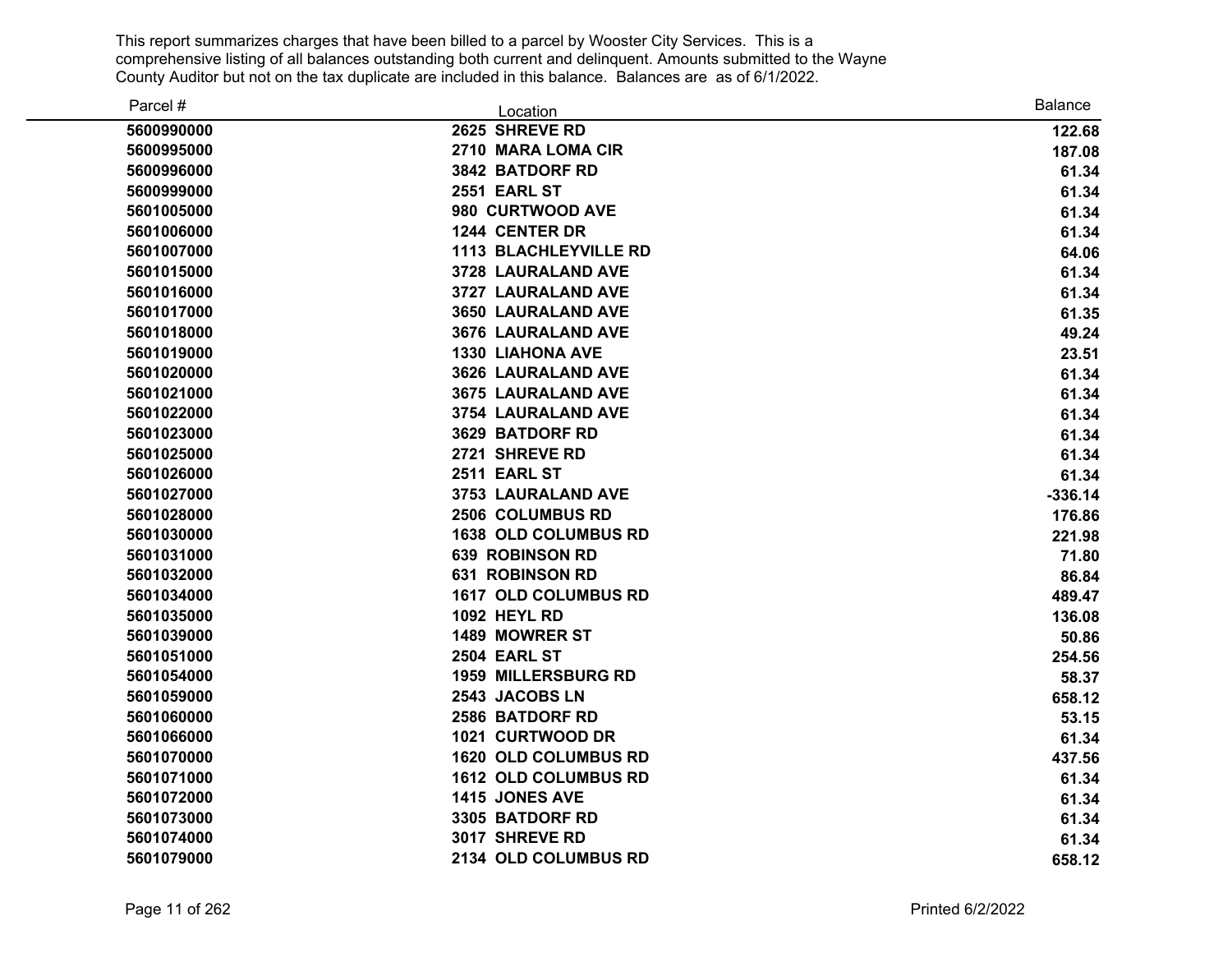| Parcel #   | Location                     | <b>Balance</b> |
|------------|------------------------------|----------------|
| 5601083000 | 823 HEYL RD                  | 450.33         |
| 5601084000 | 1939 MAIZE DR                | 61.34          |
| 5601086000 | <b>1552 OLD COLUMBUS RD</b>  | 61.34          |
| 5601091000 | <b>1381 MADISON AVE</b>      | 185.29         |
| 5601096000 | 2535 SHREVE RD               | 67.48          |
| 5601100003 | 3612 BATDORF RD              | 61.34          |
| 5601105000 | <b>1195 SUMMERSET DR</b>     | 61.34          |
| 5601107000 | <b>1337 BLACHLEYVILLE RD</b> | 354.16         |
| 5601130000 | <b>1251 OLD COLUMBUS RD</b>  | 61.34          |
| 5601132000 | 2576 BATDORF RD              | 391.80         |
| 5601139000 | 1434 JONES AVE               | 61.34          |
| 5601146000 | 1173 OLD COLUMBUS RD         | 61.34          |
| 5601147000 | <b>1012 BLACHLEYVILLE RD</b> | 61.34          |
| 5601148000 | 1426 JONES AVE               | 61.34          |
| 5601149000 | 1346 BARNES DR               | 61.34          |
| 5601161000 | 845 HEYL RD                  | 61.34          |
| 5601162002 | 2907 SHREVE RD               | 61.34          |
| 5601164000 | <b>1441 MADISON AVE</b>      | 48.35          |
| 5601169000 | <b>649 ROBINSON RD</b>       | 49.24          |
| 5601170000 | 1279 OLD COLUMBUS RD         | 61.34          |
| 5601172000 | 2556 BATDORF RD              | 609.12         |
| 5601173000 | <b>2531 EARL ST</b>          | 658.12         |
| 5601174000 | <b>1175 SUMMERSET DR</b>     | 61.34          |
| 5601176000 | <b>1395 MADISON AVE</b>      | 94.94          |
| 5601178000 | 1395 MADISON AVE             | $-145.31$      |
| 5601181000 | 1477 MOWRER ST               | 61.34          |
| 5601182000 | 2521 EARL ST                 | 122.68         |
| 5601186000 | <b>1126 HEYL RD</b>          | 61.34          |
| 5601191000 | 1321 BARNES DR               | 61.34          |
| 5601194000 | 529 WESTVIEW DR              | 48.35          |
| 5601196000 | 1495 MOWRER ST               | 61.34          |
| 5601197000 | 1402 BARNES DR               | 61.34          |
| 5601198000 | 1667 WESTWOOD CIR            | 61.34          |
| 5601199000 | 2682 SPARR LN                | 61.34          |
| 5601208000 | 1120 CURTWOOD DR             | $-6.38$        |
| 5601209000 | 2557 SHREVE RD               | 61.34          |
| 5601211000 | 2851 BATDORF RD              | 61.34          |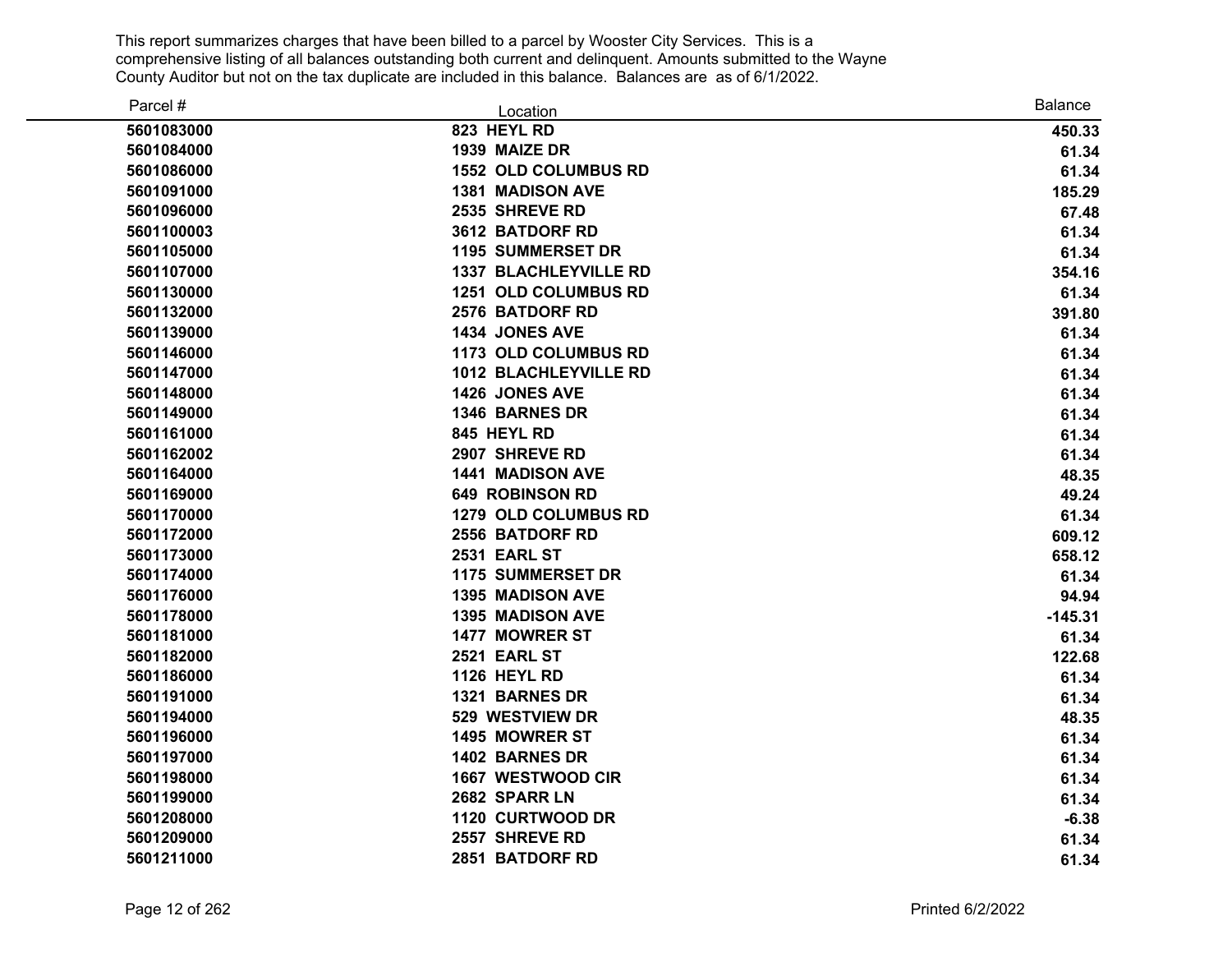| Parcel #   | Location                     | <b>Balance</b> |
|------------|------------------------------|----------------|
| 5601212001 | 3254 BATDORF RD              | 61.34          |
| 5601223000 | <b>1551 OLD COLUMBUS RD</b>  | 61.34          |
| 5601224000 | 288 BAUER RD                 | 115.13         |
| 5601226000 | 1459 MOWRER ST               | 61.34          |
| 5601228000 | 1623 MYERS DR                | $-452.62$      |
| 5601232000 | 3528 BATDORF RD              | 34.20          |
| 5601236000 | <b>1250 BLACHLEYVILLE RD</b> | 122.68         |
| 5601237000 | 1221 CENTER DR               | 61.34          |
| 5601239000 | <b>1270 BLACHLEYVILLE RD</b> | 59.74          |
| 5601253000 | 1230 CLOVER ST               | 187.08         |
| 5601259000 | 3190 BATDORF RD              | 67.90          |
| 5601261000 | 1279 MOORE RD                | 61.34          |
| 5601262000 | 2426 COLUMBUS RD             | 61.34          |
| 5601269000 | 3094 SHREVE RD               | 795.36         |
| 5601274000 | <b>659 ROBINSON RD</b>       | 41.72          |
| 5601276000 | 1333 BARNES DR               | 658.12         |
| 5601278000 | 2880 MARA LOMA CIR           | 61.34          |
| 5601286000 | 3445 BATDORF RD              | 34.20          |
| 5601288000 | <b>1501 MADISON AVE</b>      | 100.86         |
| 5601293000 | 3574 BATDORF RD              | 658.12         |
| 5601294000 | 2680 SPARR LN                | 61.34          |
| 5601295000 | 1222 MOORE RD                | 61.34          |
| 5601301000 | 3940 BATDORF RD              | 124.44         |
| 5601303000 | 2594 EARL ST                 | 122.68         |
| 5601304000 | 2571 EARL ST                 | 41.72          |
| 5601305000 | 1830 MOORE RD                | 61.34          |
| 5601307000 | 1439 JONES AVE               | 61.34          |
| 5601311000 | 2467 SHREVE RD               | 405.36         |
| 5601318000 | 3720 LAURALAND AVE           | 61.34          |
| 5601319000 | 2526 BATDORF RD              | 61.34          |
| 5601322000 | 2561 BATDORF RD              | 61.34          |
| 5601324000 | <b>1357 MADISON AVE</b>      | 68.39          |
| 5601327000 | 1722 BATDORF RD              | 61.34          |
| 5601333000 | 2606 SPARR LN                | 61.34          |
| 5601336000 | 2711 MARA LOMA CIR           | 122.68         |
| 5601338000 | 3410 BATDORF RD              | 67.37          |
| 5601341000 | 2250 OLD COLUMBUS RD         | 658.12         |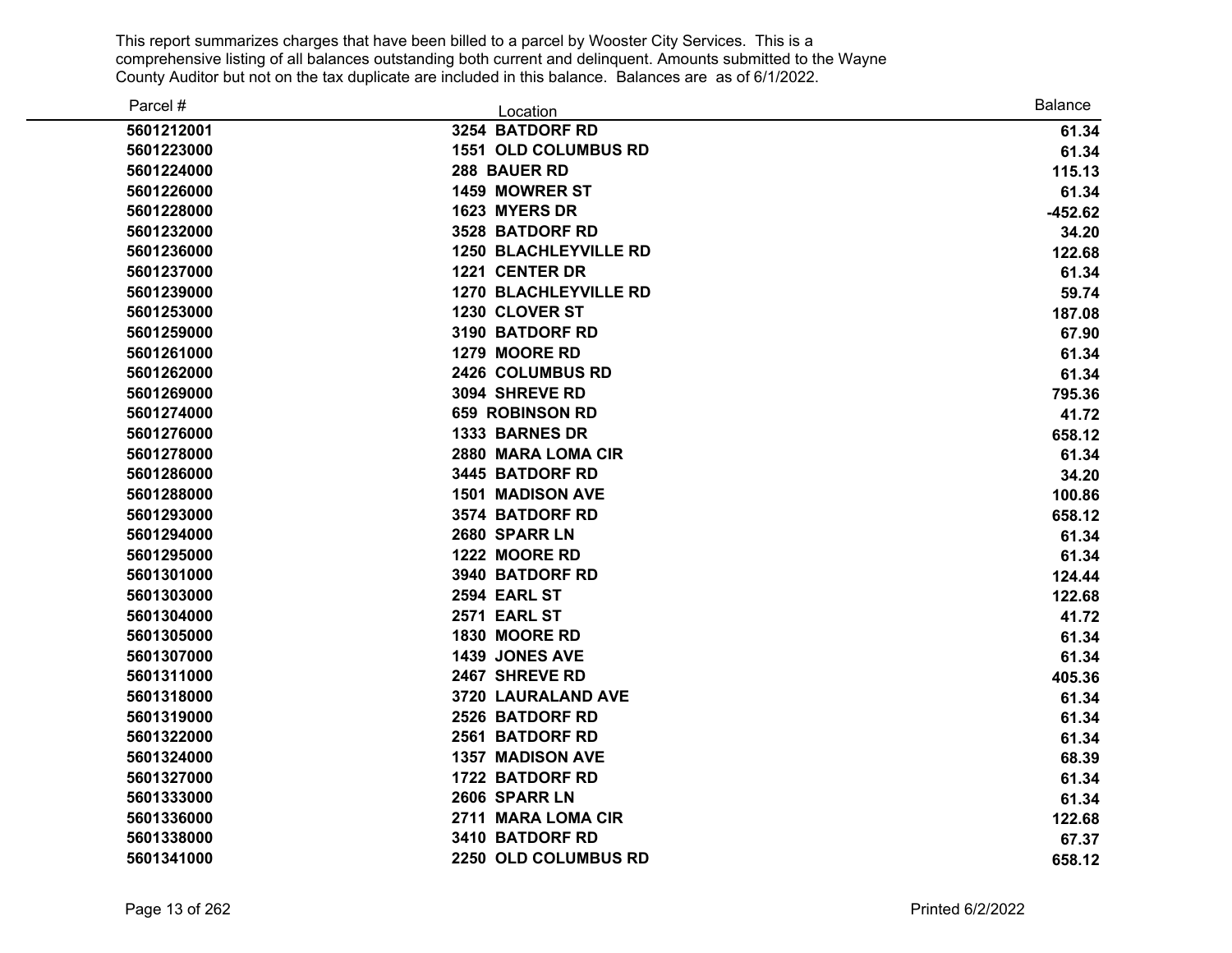| Parcel #   | Location                     | <b>Balance</b> |
|------------|------------------------------|----------------|
| 5601342001 | 2404 OLD COLUMBUS RD         | 61.34          |
| 5601348000 | 2511 BATDORF RD              | 61.34          |
| 5601355000 | 2621 BATDORF RD              | 61.34          |
| 5601363000 | 3091 SHREVE RD               | 61.34          |
| 5601385000 | 1287 CENTER DR               | 254.56         |
| 5601390000 | 1301 MOORE RD                | 261.06         |
| 5601392000 | 2436 COLUMBUS RD             | 64.53          |
| 5601399000 | 1475 BARNES DR               | 61.34          |
| 5601401000 | 2819 MARA LOMA CIR           | 61.34          |
| 5601403000 | 2430 COLUMBUS RD             | 1,316.24       |
| 5601405000 | 1694 WESTWOOD CIR            | 61.34          |
| 5601411600 |                              | 122.68         |
| 5601412000 | 1121 CURTWOOD DR             | 122.68         |
| 5601415000 | <b>1440 BLACHLEYVILLE RD</b> | 61.34          |
| 5601416000 | 2844 BATDORF RD              | 61.34          |
| 5601418000 | 628 GIFFEN DR                | 28.31          |
| 5601421000 | 657 GIFFEN DR                | 58.37          |
| 5601427000 | 2707 BATDORF RD              | 61.34          |
| 5601429000 | 3483 BATDORF RD              | 61.34          |
| 5601458000 | 0 MADISON AVE                | 0.86           |
| 5601474000 | <b>478 WESTVIEW DR</b>       | 38.33          |
| 5601479000 | 867 HEYL RD                  | 122.68         |
| 5601483000 | 3220 BATDORF RD              | 61.34          |
| 5601488000 | 1345 OLD COLUMBUS RD         | 658.12         |
| 5601490000 | 838 HEYL RD                  | 57.65          |
| 5601500000 | 2411 SHREVE RD               | 26.68          |
| 5601502000 | 1262 SYLVAN RD               | 68.39          |
| 5601504000 | 1633 MYERS DR                | 61.34          |
| 5601505000 | <b>1248 SUNNYVIEW LN</b>     | 61.34          |
| 5601507000 | <b>1419 MADISON AVE</b>      | 121.94         |
| 5601512000 | <b>1162 HEYL RD</b>          | 190.14         |
| 5601516000 | 2626 WILMA DR                | 61.34          |
| 5601517000 | 1118 DALE DR                 | 122.68         |
| 5601518000 | 2496 BATDORF RD              | 19.16          |
| 5601522000 | <b>1535 MADISON AVE</b>      | 28.31          |
| 5601523000 | 2864 MARA LOMA CIR           | 61.34          |
| 5601524000 | 2844 MORNING HILL DR         | 61.34          |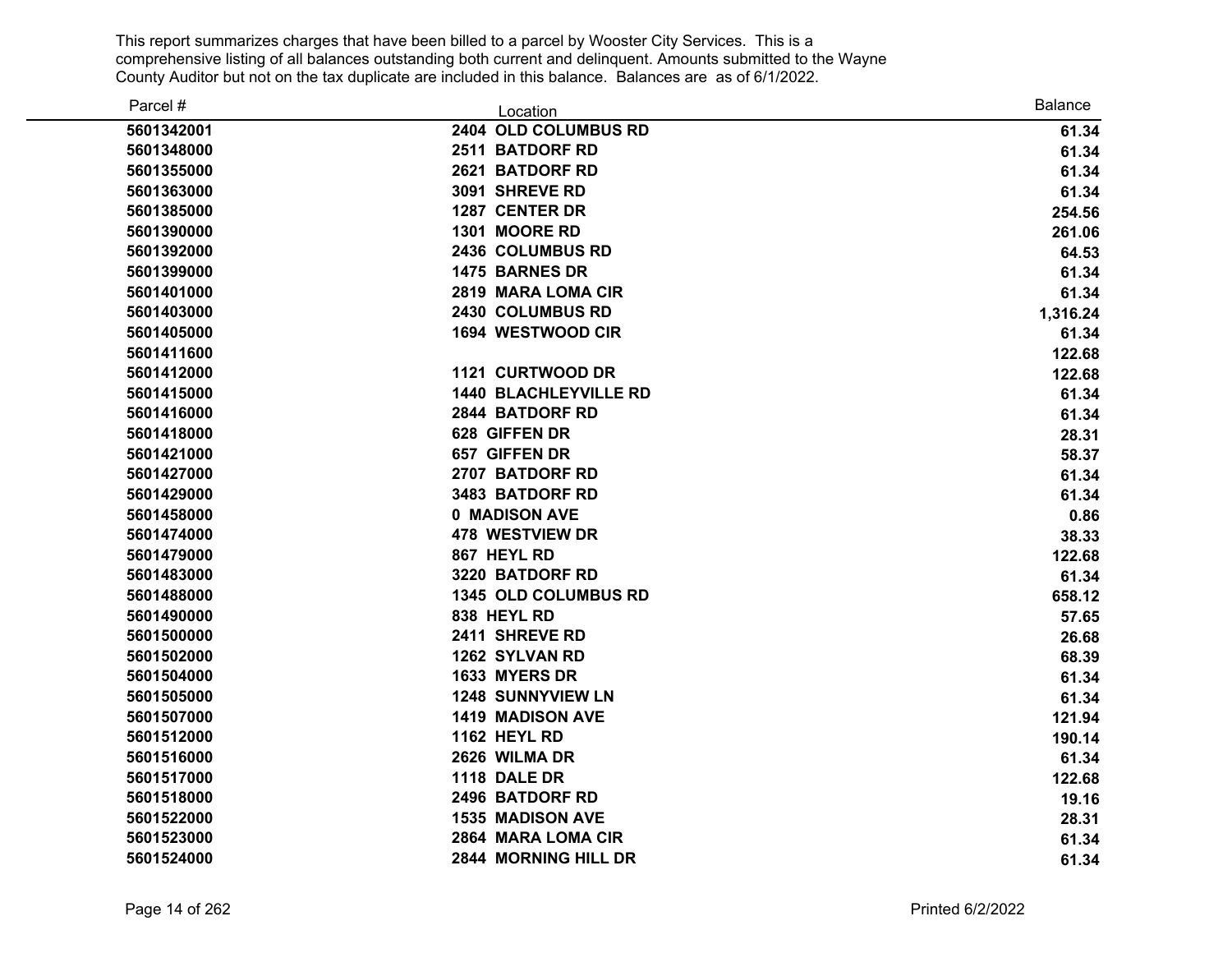| Parcel #   | Location                      | <b>Balance</b> |
|------------|-------------------------------|----------------|
| 5601525000 | 900 GREEN VALLEY LN           | 61.34          |
| 5601526000 | 2873 MORNING HILL DR          | 58.63          |
| 5601528000 | 2883 MORNING HILL DR          | 321.57         |
| 5601529000 | 2874 MORNING HILL DR          | 61.34          |
| 5601532000 | 901 GREEN VALLEY LN           | 122.84         |
| 5601533000 | 960 GREEN VALLEY LN           | 122.68         |
| 5601534000 | 945 GREEN VALLEY LN           | 61.34          |
| 5601535000 | 925 GREEN VALLEY LN           | 61.16          |
| 5601536000 | <b>2843 MORNING HILL DR</b>   | 61.34          |
| 5601538000 | 960 CURTWOOD DR               | 61.34          |
| 5601539000 | 928 GREEN VALLEY LN           | 61.34          |
| 5601543000 | 1410 JONES AVE                | 61.34          |
| 5601544000 | <b>1309 OLD COLUMBUS RD</b>   | 61.34          |
| 5601545000 | 2551 BATDORF RD               | 488.85         |
| 5601546000 | 2720 MARA LOMA CIR            | $-743.84$      |
| 5601547000 | 1030 CURTWOOD DR              | 61.34          |
| 5601548000 | 2820 MARA LOMA CIR            | 658.12         |
| 5601560000 | <b>1167 OLD COLUMBUS RD</b>   | 61.34          |
| 5601563000 | 3391 BATDORF RD               | 41.72          |
| 5601565000 | 2841 SHREVE RD                | 61.34          |
| 5601569000 | <b>1893 MILLERSBURG RD</b>    | 226.62         |
| 5601573000 | <b>1391 MADISON AVE</b>       | $-82.89$       |
| 5601575000 | 528 WESTVIEW DR               | 40.74          |
| 5601581000 | <b>1245 SUNNYVIEW LN</b>      | 61.34          |
| 5601582000 | 585 GIFFEN DR                 | 58.37          |
| 5601586000 | 2581 BATDORF RD               | 61.34          |
| 5601587000 | <b>1230 SCENIC HEIGHTS DR</b> | 61.34          |
| 5601588000 | 2871 BATDORF RD               | 61.34          |
| 5601590000 | 1250 CENTER DR                | 61.34          |
| 5601592000 | <b>1256 SUNNYVIEW LN</b>      | 61.34          |
| 5601593000 | 1234 OLD COLUMBUS RD          | 126.04         |
| 5601594000 | 2506 BATDORF RD               | 61.34          |
| 5601598000 | 391 BAUER RD                  | 97.59          |
| 5601599000 | 363 BAUER RD                  | 185.29         |
| 5601602000 | 1011 CURTWOOD DR              | 122.68         |
| 5601603000 | 1215 SYLVAN RD                | 200.29         |
| 5601604000 | 2596 BATDORF RD               | 61.34          |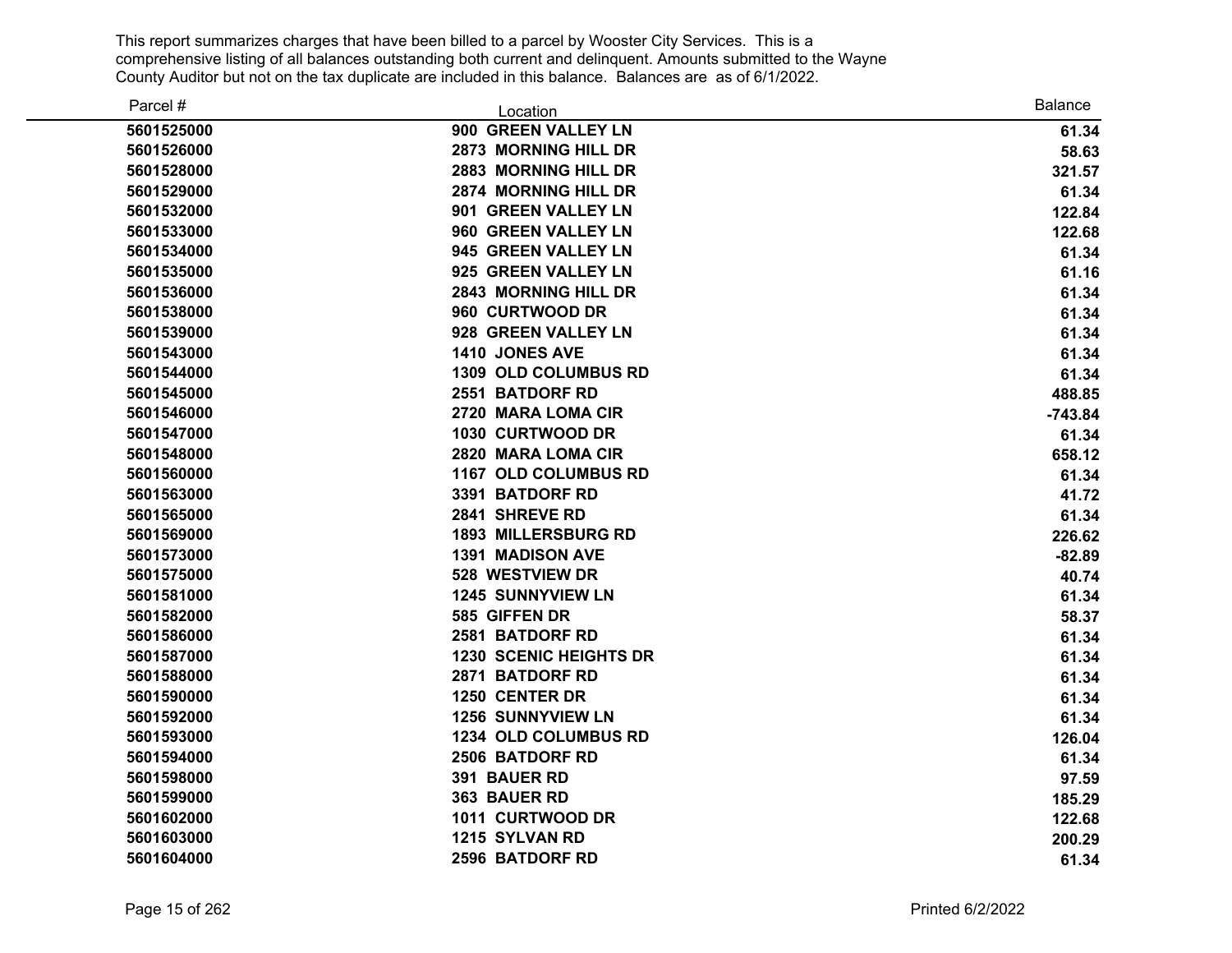| Parcel #   | Location                     | <b>Balance</b> |
|------------|------------------------------|----------------|
| 5601605000 | 1724 WESTWOOD CIR            | 61.34          |
| 5601606000 | 1274 CENTER DR               | 56.76          |
| 5601609000 | 1000 OLD COLUMBUS RD         | 48.35          |
| 5601617000 | 3089 BATDORF RD              | 61.34          |
| 5601618000 | 2861 BATDORF RD              | 61.34          |
| 5601619000 | 3109 BATDORF RD              | 658.12         |
| 5601620000 | <b>1091 BLACHLEYVILLE RD</b> | 61.34          |
| 5601633000 | 1292 CENTER DR               | 162.04         |
| 5601637000 | 1275 CENTER DR               | 61.34          |
| 5601642000 | 990 BLACHLEYVILLE RD         | 60.68          |
| 5601644000 | 1301 OLD COLUMBUS RD         | 61.34          |
| 5601649000 | 1245 OLD COLUMBUS RD         | 61.34          |
| 5601650000 | 2863 MARA LOMA CIR           | 122.68         |
| 5601656000 | 1645 WESTWOOD CIR            | 122.68         |
| 5601657000 | 2503 SHREVE RD               | 61.34          |
| 5601733000 | 1076 ALLEN DR                | 122.68         |
| 5601734000 | 1064 ALLEN DR                | 124.44         |
| 5601735000 | 1054 ALLEN DR                | 61.34          |
| 5601736000 | 1040 ALLEN DR                | 122.68         |
| 5601737000 | 1030 ALLEN DR                | 122.68         |
| 5601738000 | 2601 JANE ST                 | 122.68         |
| 5601739000 | 2589 JANE ST                 | 61.34          |
| 5601740000 | 2577 JANE ST                 | 61.34          |
| 5601741000 | <b>2565 JANE ST</b>          | 61.34          |
| 5601742000 | <b>2553 JANE ST</b>          | 61.34          |
| 5601743000 | 2541 JANE ST                 | 34.20          |
| 5601744000 | 2529 JANE ST                 | 61.34          |
| 5601745000 | 2517 JANE ST                 | 61.34          |
| 5601746000 | <b>2505 JANE ST</b>          | 61.34          |
| 5601747000 | 2596 JANE ST                 | 184.02         |
| 5601748000 | <b>2584 JANE ST</b>          | 129.49         |
| 5601749000 | 2572 JANE ST                 | 61.34          |
| 5601750000 | 2560 JANE ST                 | 61.34          |
| 5601751000 | 2548 JANE ST                 | 61.34          |
| 5601752000 | 2536 JANE ST                 | 61.34          |
| 5601753000 | <b>2524 JANE ST</b>          | 61.34          |
| 5601754000 | 1046 DALE DR                 | 61.34          |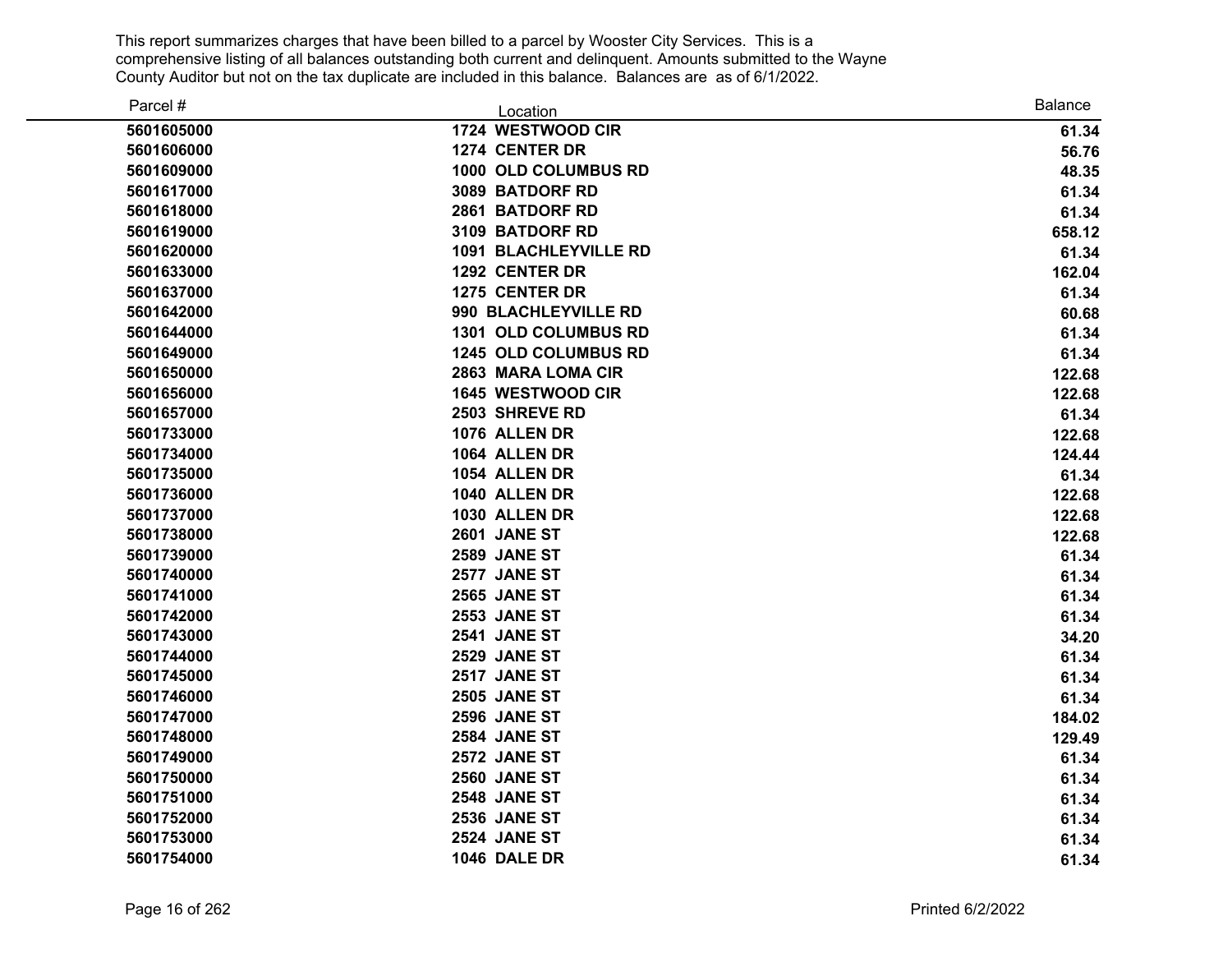| Parcel #   | Location            | <b>Balance</b> |
|------------|---------------------|----------------|
| 5601755000 | 1079 DALE DR        | 61.34          |
| 5601756000 | 1067 DALE DR        | 50.20          |
| 5601757000 | <b>1055 DALE DR</b> | 61.34          |
| 5601758000 | <b>1043 DALE DR</b> | 61.34          |
| 5601759000 | 1031 DALE DR        | 61.34          |
| 5601761000 | 1560 RUTH DR        | 61.34          |
| 5601762000 | 1580 RUTH DR        | 61.34          |
| 5601763000 | 961 LEANN ST        | 61.34          |
| 5601764000 | 1561 JONES AVE      | 61.34          |
| 5601765000 | 1541 JONES AVE      | 191.76         |
| 5601767000 | 1499 JONES AVE      | 61.34          |
| 5601768000 | 1481 JONES AVE      | 84.66          |
| 5601769000 | 1534 JONES AVE      | 658.12         |
| 5601770000 | 1570 JONES AVE      | 102.64         |
| 5601771000 | 899 LEANN ST        | 61.34          |
| 5601772000 | 879 LEANN ST        | 64.02          |
| 5601774000 | 839 LEANN ST        | 61.34          |
| 5601775000 | 817 LEANN ST        | 61.34          |
| 5601776000 | 797 LEANN ST        | 61.34          |
| 5601777000 | 777 LEANN ST        | 61.34          |
| 5601778000 | 761 LEANN ST        | 61.34          |
| 5601779000 | 1717 BARNES DR      | 61.34          |
| 5601780000 | 788 LEANN ST        | 61.34          |
| 5601781000 | 808 LEANN ST        | 61.34          |
| 5601782000 | 828 LEANN ST        | 122.68         |
| 5601783000 | 848 LEANN ST        | 61.34          |
| 5601784000 | 868 LEANN ST        | 61.34          |
| 5601785000 | 888 LEANN ST        | 61.34          |
| 5601786000 | 910 LEANN ST        | 61.34          |
| 5601787000 | 930 LEANN ST        | 61.34          |
| 5601788000 | 950 LEANN ST        | 1.34           |
| 5601789000 | 970 LEANN ST        | 61.34          |
| 5601790000 | 994 LEANN ST        | 34.20          |
| 5601792000 | <b>1603 RUTH DR</b> | 61.34          |
| 5601796001 | 3636 PHEASANT RUN   | 70.91          |
| 5601796002 | 3637 PHEASANT RUN   | 61.34          |
| 5601796003 | 3645 PHEASANT RUN   | 61.34          |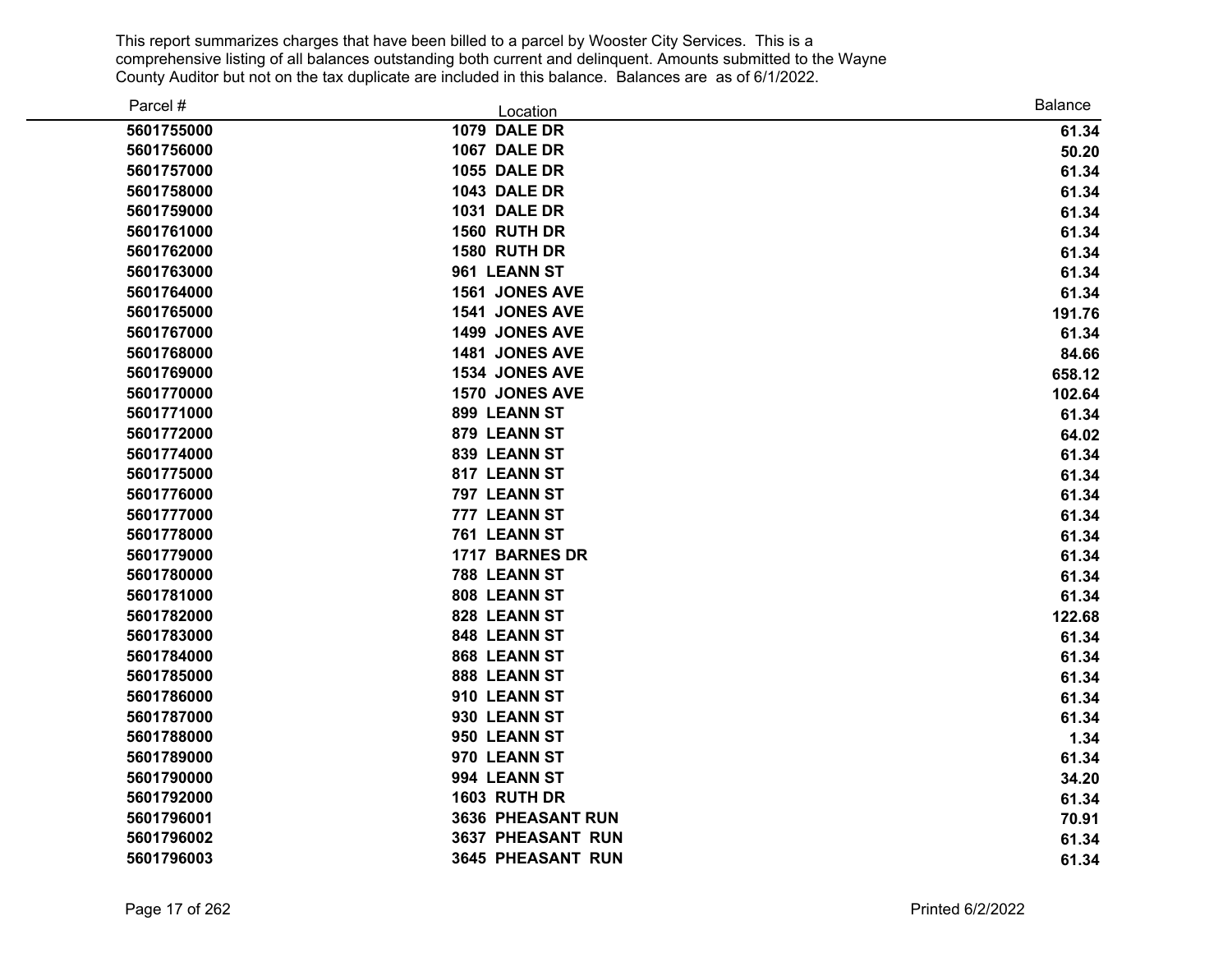| Parcel #   | Location                      | <b>Balance</b> |
|------------|-------------------------------|----------------|
| 5601796005 | 3672 PHEASANT RUN             | 61.34          |
| 5601796006 | 3671 PHEASANT RUN             | 158.64         |
| 5601796007 | 3693 PHEASANT RUN             | 61.34          |
| 5601796008 | <b>3692 PHEASANT RUN</b>      | 61.34          |
| 5601796009 | <b>1365 SCENIC HEIGHTS DR</b> | 61.34          |
| 5601796010 | <b>1405 SCENIC HEIGHTS DR</b> | 61.34          |
| 5601796011 | <b>1443 SCENIC HEIGHTS DR</b> | 61.34          |
| 5601796012 | 3728 PHEASANT RUN             | 61.34          |
| 5601796014 | <b>3741 PHEASANT RUN</b>      | 61.34          |
| 5601796015 | 3765 PHEASANT RUN             | 61.34          |
| 5601796016 | 3793 PHEASANT RUN             | 61.34          |
| 5601796017 | <b>1460 SCENIC HEIGHTS DR</b> | $-3.19$        |
| 5601796018 | <b>1410 SCENIC HEIGHTS DR</b> | 61.34          |
| 5601796019 | <b>1386 SCENIC HEIGHTS DR</b> | 26.68          |
| 5601796020 | <b>1360 SCENIC HEIGHTS DR</b> | 26.68          |
| 5601796021 | 3828 PHEASANT RUN             | 13.68          |
| 5601796022 | 3821 PHEASANT RUN             | 61.34          |
| 5601796023 | 3857 PHEASANT RUN             | 61.34          |
| 5601796024 | 3880 PHEASANT RUN             | 61.34          |
| 5601796025 | 3950 PHEASANT RUN             | 61.34          |
| 5601796026 | 3919 PHEASANT RUN             | 61.34          |
| 5601796027 | 3939 MALLARD WAY              | 61.34          |
| 5601796028 | 3965 MALLARD WAY              | 61.34          |
| 5601796029 | 3995 MALLARD WAY              | 61.34          |
| 5601796030 | 4033 MALLARD WAY              | 61.34          |
| 5601796031 | 4075 MALLARD WAY              | 61.34          |
| 5601796032 | 4125 MALLARD WAY              | 61.34          |
| 5601796033 | 4181 MALLARD WAY              | 61.34          |
| 5601796034 | <b>1515 TOLBERT RD</b>        | 61.34          |
| 5601796035 | 4130 MALLARD WAY              | 61.34          |
| 5601796036 | 4090 MALLARD WAY              | 61.34          |
| 5601796037 | 4054 MALLARD WAY              | 61.34          |
| 5601796038 | 4020 MALLARD WAY              | 58.16          |
| 5601796039 | 3950 MALLARD WAY              | 61.34          |
| 5601796040 | 3949 PHEASANT RUN             | 54.55          |
| 5601796041 | <b>4019 PHEASANT RUN</b>      | 61.34          |
| 5601796042 | <b>4053 PHEASANT RUN</b>      | 61.34          |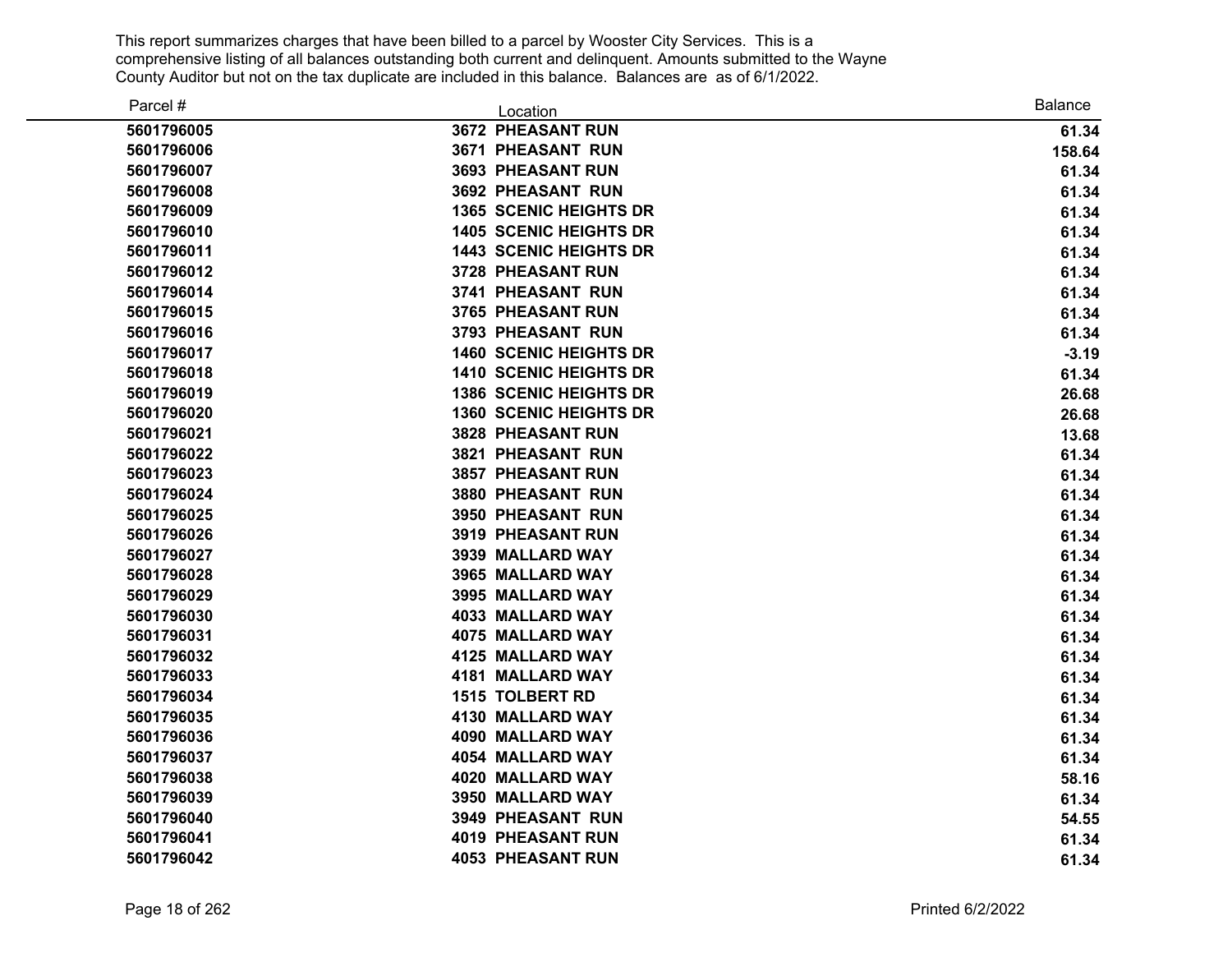| Parcel #   | Location                     | <b>Balance</b> |
|------------|------------------------------|----------------|
| 5601796043 | <b>4085 PHEASANT RUN</b>     | 61.34          |
| 5601796044 | <b>4135 PHEASANT RUN</b>     | 61.34          |
| 5601796045 | <b>4185 PHEASANT RUN</b>     | 19.48          |
| 5601796047 | <b>4140 PHEASANT RUN</b>     | 61.34          |
| 5601796049 | <b>4072 PHEASANT RUN</b>     | 122.68         |
| 5601796050 | <b>4036 PHEASANT RUN</b>     | 37.44          |
| 5601796051 | <b>4000 PHEASANT RUN</b>     | 61.34          |
| 5601796052 | <b>3970 PHEASANT RUN</b>     | 61.34          |
| 5601799000 | 1185 SYLVAN RD               | 146.80         |
| 5601808000 | 1953 MEADOW DR               | 61.34          |
| 5601809000 | 1929 MEADOW DR               | 61.34          |
| 5601819000 | <b>1006 HEYL RD</b>          | 161.53         |
| 5601820000 | 990 HEYL RD                  | 122.68         |
| 5601821000 | 976 HEYL RD                  | 61.34          |
| 5601823000 | <b>1271 COLUMBUS AVE EXT</b> | 122.68         |
| 5601830015 | 2160 OLD COLUMBUS RD         | 34.20          |
| 5601875000 | <b>1433 MADISON AVE</b>      | 80.05          |
| 5601877000 | <b>1590 OLD COLUMBUS RD</b>  | 61.34          |
| 5601882000 | 1300 W TOLBERT RD            | 49.24          |
| 5601882005 | <b>1482 TOLBERT RD</b>       | 61.34          |
| 5601889000 | <b>1559 MADISON AVE</b>      | 28.31          |
| 5601894000 | 2189 SHREVE RD               | 1,291.24       |
| 5601966000 | <b>1023 BLACHLEYVILLE RD</b> | 61.34          |
| 5601968000 | <b>1779 MADISON AVE</b>      | 102.48         |
| 5601969000 | 1778 MADISON AVE             | 39.32          |
| 5602012000 | 1190 OLD COLUMBUS RD         | 61.34          |
| 5602014000 | <b>1174 OLD COLUMBUS RD</b>  | 61.34          |
| 5602016000 | 1158 OLD COLUMBUS RD         | 61.34          |
| 5602043000 | 305 BAUER RD                 | 54.99          |
| 5602045000 | 259 N BAUER RD               | 54.99          |
| 5602048000 | 0 BAUER RD                   | 290.53         |
| 5602057000 | <b>1265 OLD COLUMBUS RD</b>  | 61.34          |
| 5602068000 | 1256 OLD COLUMBUS RD         | 61.34          |
| 5602071000 | <b>1236 SUNNYVIEW LN</b>     | 61.34          |
| 5602072000 | <b>1216 SUNNYVIEW LN</b>     | 61.34          |
| 5602073000 | 2533 JACOBS LN               | 255.96         |
| 5602081000 | 1576 MOORE RD                | 61.34          |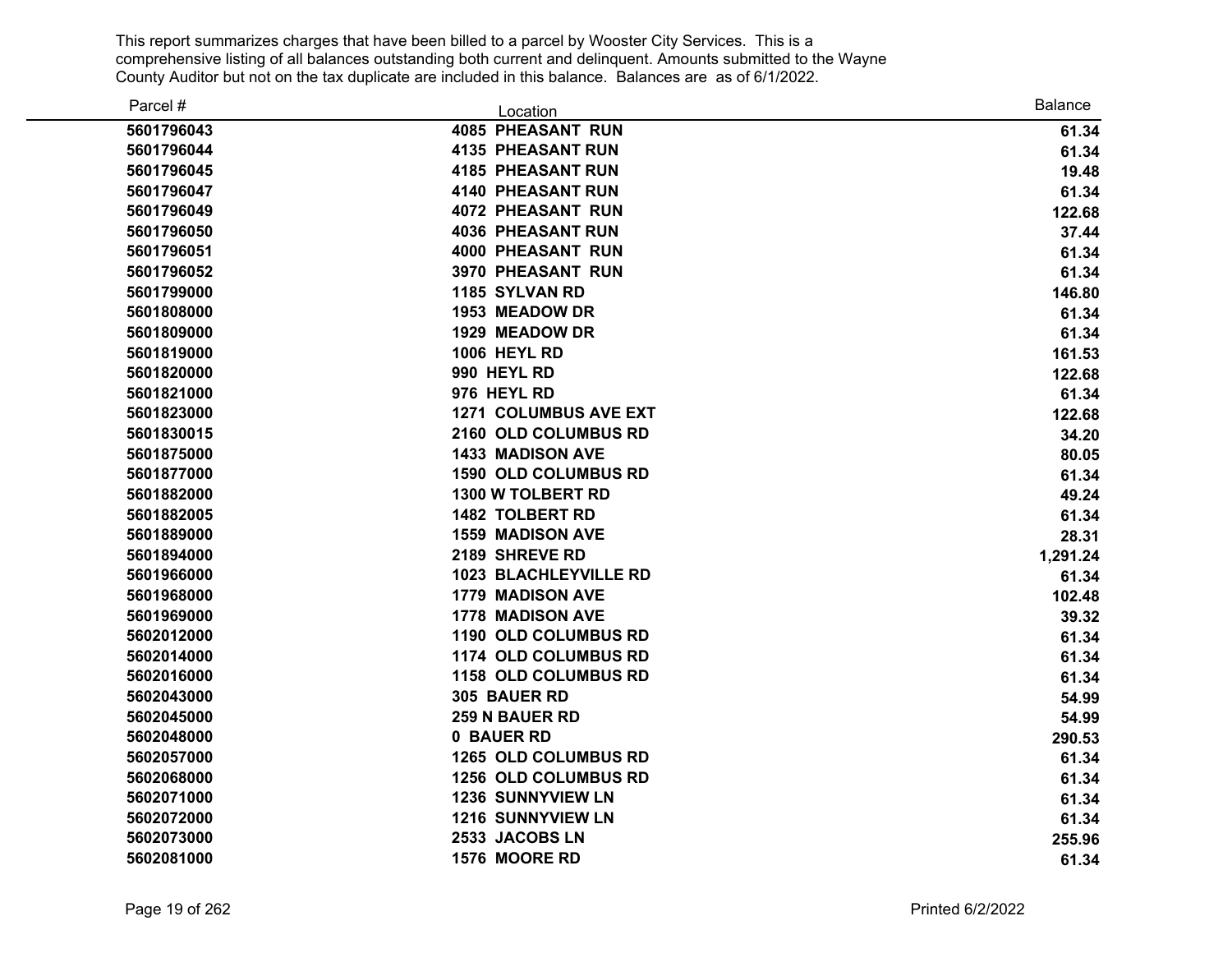| Parcel #   | Location              | <b>Balance</b> |
|------------|-----------------------|----------------|
| 5602083000 | 1622 MOORE RD         | 61.34          |
| 5602084000 | 1644 MOORE RD         | 61.34          |
| 5602085000 | 1666 MOORE RD         | 61.34          |
| 5602086000 | 1690 MOORE RD         | 61.34          |
| 5602093000 | 2707 SPARR LN         | 122.68         |
| 5602099000 | 1621 RUTH DR          | 61.34          |
| 5602100000 | 1619 RUTH DR          | 61.34          |
| 5602109001 | 1688 BARNES DR        | 61.34          |
| 5602109002 | 1646 BARNES DR        | 61.34          |
| 5602109003 | <b>1600 BARNES DR</b> | 61.34          |
| 5602109004 | <b>1560 BARNES DR</b> | 61.34          |
| 5602110000 | 2043 BARNES DR        | 61.34          |
| 5602111000 | 2025 BARNES DR        | $-45.39$       |
| 5602112000 | 2009 BARNES DR        | 61.34          |
| 5602113000 | 1995 BARNES DR        | 122.68         |
| 5602114001 | <b>1977 BARNES DR</b> | 61.34          |
| 5602116000 | 1939 BARNES DR        | 61.34          |
| 5602117000 | 1921 BARNES DR        | 61.34          |
| 5602118000 | 1903 BARNES DR        | 61.34          |
| 5602119000 | 1883 BARNES DR        | $-53.52$       |
| 5602120000 | 1865 BARNES DR        | 61.34          |
| 5602121000 | 1845 BARNES DR        | 658.12         |
| 5602123000 | 1799 BARNES DR        | 61.34          |
| 5602124000 | 1777 BARNES DR        | 658.12         |
| 5602125000 | 1743 BARNES DR        | 61.34          |
| 5602127000 | 1740 BARNES DR        | 106.86         |
| 5602130000 | 1792 BARNES DR        | 61.34          |
| 5602131000 | 1814 BARNES DR        | 61.34          |
| 5602133000 | <b>1850 BARNES DR</b> | 61.34          |
| 5602135000 | 1888 BARNES DR        | 254.56         |
| 5602136000 | 1906 BARNES DR        | 61.34          |
| 5602138000 | 1944 BARNES DR        | 61.34          |
| 5602139000 | 1964 BARNES DR        | 61.34          |
| 5602140000 | 1982 BARNES DR        | 122.68         |
| 5602141000 | 2044 BARNES DR        | 61.34          |
| 5602143000 | 3429 BATDORF RD       | 61.34          |
| 5602150000 | 1403 CLOVER ST        | 61.34          |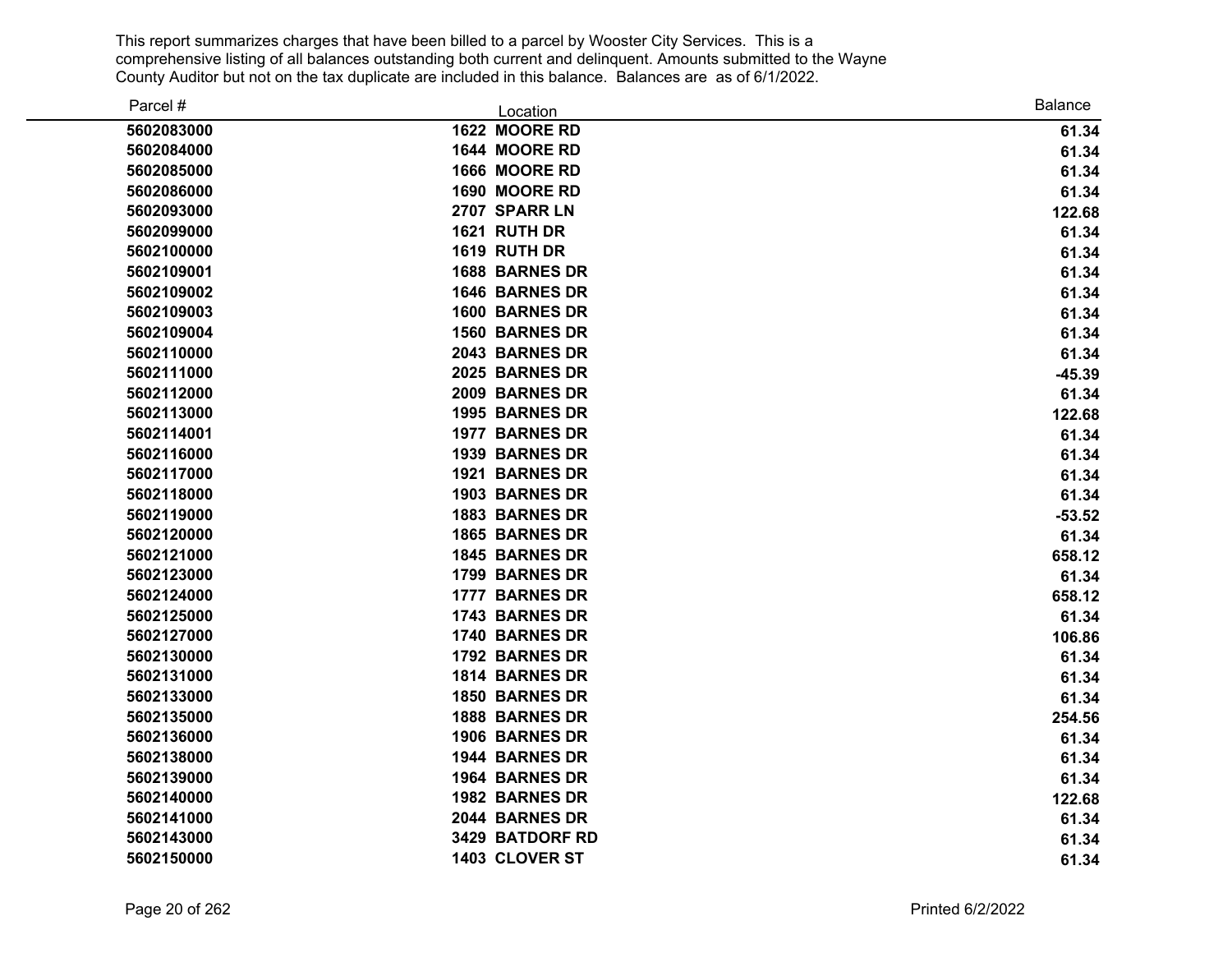| Parcel #   | Location        | <b>Balance</b> |
|------------|-----------------|----------------|
| 5602152000 | 1429 MOORE RD   | 34.20          |
| 5602153000 | 1377 MOORE RD   | 61.34          |
| 5602154000 | 1361 MOORE RD   | 61.34          |
| 5602155000 | 1339 MOORE RD   | $-183.89$      |
| 5602156000 | 2688 TIMOTHY PL | 61.34          |
| 5602157000 | 2674 TIMOTHY PL | 61.34          |
| 5602158000 | 2660 TIMOTHY PL | 61.34          |
| 5602159000 | 2644 TIMOTHY PL | 61.34          |
| 5602160000 | 2626 TIMOTHY PL | 61.34          |
| 5602161000 | 2610 TIMOTHY PL | 61.34          |
| 5602162000 | 2594 TIMOTHY PL | 61.34          |
| 5602163000 | 2576 TIMOTHY PL | 47.03          |
| 5602165000 | 1342 CLOVER ST  | 59.32          |
| 5602166000 | 1335 CLOVER ST  | 61.34          |
| 5602168000 | 1381 CLOVER ST  | 61.34          |
| 5602169000 | 1408 CLOVER ST  | 26.68          |
| 5602170000 | 2539 TIMOTHY PL | 61.34          |
| 5602171000 | 2557 TIMOTHY PL | 61.34          |
| 5602172000 | 2573 TIMOTHY PL | 61.34          |
| 5602173000 | 2589 TIMOTHY PL | 61.34          |
| 5602174000 | 2607 TIMOTHY PL | 122.68         |
| 5602175000 | 2623 TIMOTHY PL | 61.34          |
| 5602176000 | 2639 TIMOTHY PL | 61.34          |
| 5602177000 | 2657 TIMOTHY PL | 61.34          |
| 5602178000 | 2687 TIMOTHY PL | 61.34          |
| 5602179000 | 2717 TIMOTHY PL | 122.68         |
| 5602180000 | 2700 TIMOTHY PL | 61.34          |
| 5602181000 | 2718 TIMOTHY PL | 61.34          |
| 5602182000 | 2754 TIMOTHY PL | 61.34          |
| 5602186000 | 1020 DALE DR    | 58.37          |
| 5602187000 | 2521 MARK ST    | 61.34          |
| 5602188000 | 2533 MARK ST    | 49.24          |
| 5602189000 | 2545 MARK ST    | 26.68          |
| 5602190000 | 2559 MARK ST    | 61.34          |
| 5602191000 | 2573 MARK ST    | 319.10         |
| 5602192000 | 1021 ALLEN DR   | 56.76          |
| 5602193000 | 1010 ALLEN DR   | 122.68         |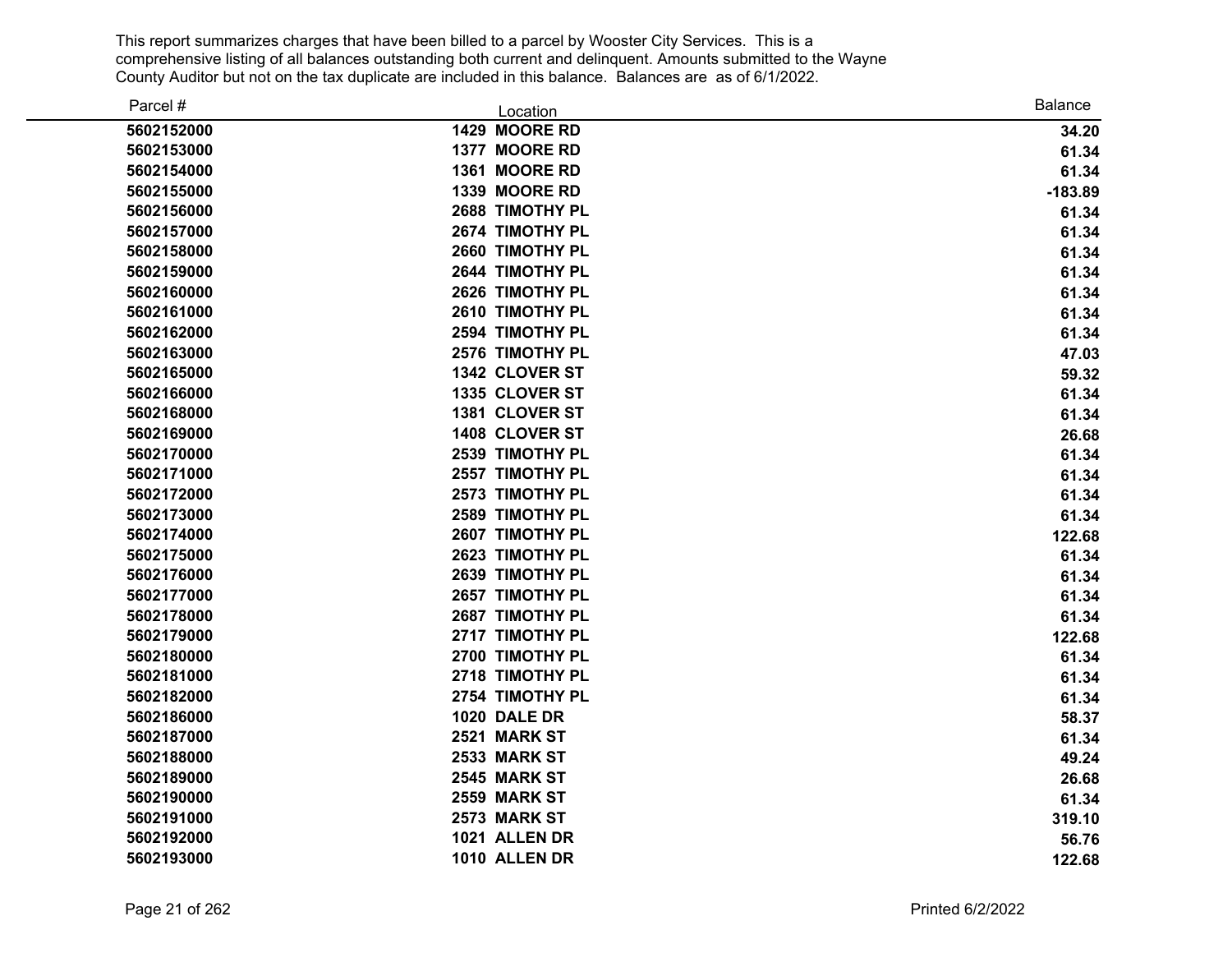| Parcel #   | Location            | Balance   |
|------------|---------------------|-----------|
| 5602194000 | 982 ALLEN DR        | 122.68    |
| 5602195000 | 964 ALLEN DR        | 251.48    |
| 5602196000 | 2578 MARK ST        | 71.80     |
| 5602197000 | <b>2566 MARK ST</b> | 61.34     |
| 5602198000 | 2552 MARK ST        | 61.34     |
| 5602199000 | 2538 MARK ST        | 61.34     |
| 5602200000 | 2526 MARK ST        | 61.34     |
| 5602201000 | 2512 MARK ST        | 61.34     |
| 5602202000 | 1007 DALE DR        | 61.34     |
| 5602203000 | 979 DALE DR         | 61.34     |
| 5602204000 | 961 DALE DR         | 64.53     |
| 5602209000 | 1293 GALLO DR       | 540.42    |
| 5602210000 | 1305 GALLO DR       | 61.34     |
| 5602211000 | 1315 GALLO DR       | 61.34     |
| 5602212000 | 1325 GALLO DR       | 67.72     |
| 5602213000 | 1339 GALLO DR       | 61.34     |
| 5602215000 | 1403 FRANK DR       | 88.02     |
| 5602216000 | 1427 FRANK DR       | 61.34     |
| 5602217000 | 1438 FRANK DR       | 178.26    |
| 5602218000 | 1428 FRANK DR       | 122.68    |
| 5602220000 | 1398 FRANK DR       | $-499.23$ |
| 5602221000 | 1378 FRANK DR       | 122.68    |
| 5602222000 | 1358 FRANK DR       | 79.32     |
| 5602223000 | 1359 FRANK DR       | 164.59    |
| 5602224000 | 1324 JULIA CIR      | 61.34     |
| 5602225000 | 1300 JULIA CIR      | 61.34     |
| 5602226000 | 1280 JULIA CIR      | 61.34     |
| 5602227000 | 1266 JULIA CIR      | 61.34     |
| 5602228000 | 1250 JULIA CIR      | 62.28     |
| 5602229000 | 1263 JULIA CIR      | 61.34     |
| 5602230000 | 1277 JULIA CIR      | 61.34     |
| 5602231000 | 1297 JULIA CIR      | 61.34     |
| 5602232000 | 1323 JULIA CIR      | 61.34     |
| 5602233000 | 1314 GALLO DR       | 70.91     |
| 5602237000 | 1182 FRANK DR       | 122.68    |
| 5602238000 | 1208 FRANK DR       | 473.52    |
| 5602239000 | 1228 FRANK DR       | 955.39    |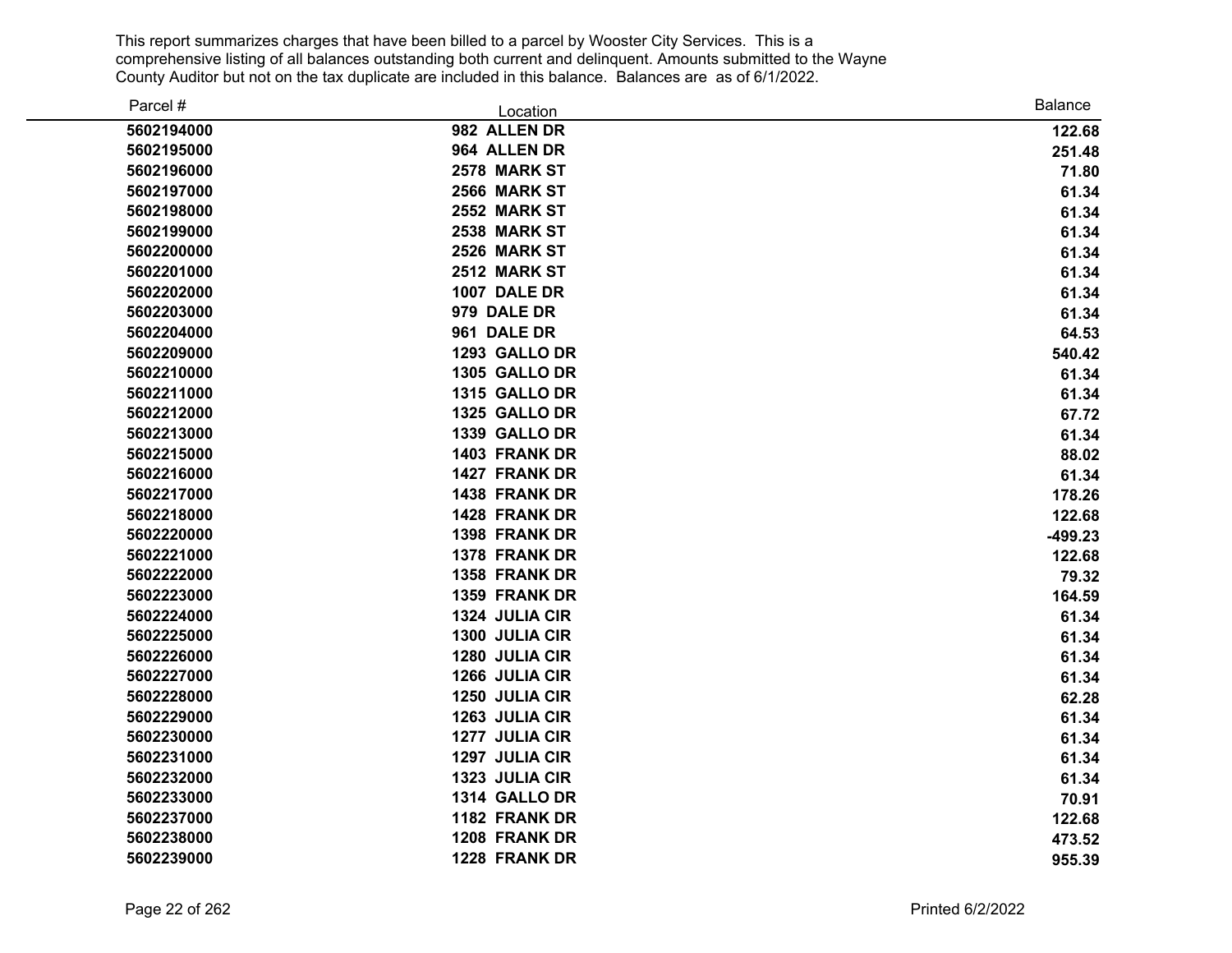| Parcel #   | Location            | Balance  |
|------------|---------------------|----------|
| 5602240000 | 1246 FRANK DR       | 1,316.24 |
| 5602241000 | 1264 FRANK DR       | 122.68   |
| 5602242000 | 1282 FRANK DR       | 849.38   |
| 5602243000 | 1300 FRANK DR       | 122.68   |
| 5602244000 | 1318 FRANK DR       | 185.76   |
| 5602245000 | 1338 FRANK DR       | 122.68   |
| 5602246000 | 1335 FRANK DR       | 249.19   |
| 5602247000 | 1313 FRANK DR       | 122.68   |
| 5602248000 | 1291 FRANK DR       | 122.68   |
| 5602249000 | 1269 FRANK DR       | 1,224.38 |
| 5602250000 | 1247 FRANK DR       | 1,316.24 |
| 5602251000 | 1225 FRANK DR       | 1,316.24 |
| 5602252000 | 1203 FRANK DR       | 845.20   |
| 5602261000 | 2646 BATDORF RD     | 124.78   |
| 5602262000 | 2702 BATDORF RD     | 61.34    |
| 5602270000 | 2567 DERICK ST      | 61.34    |
| 5602270001 | 942 ALLEN DR        | 122.68   |
| 5602270002 | 928 ALLEN DR        | 122.68   |
| 5602270003 | 906 ALLEN DR        | 521.79   |
| 5602270004 | 894 ALLEN DR        | 122.68   |
| 5602270005 | 2577 JOHN ST        | 61.34    |
| 5602270006 | <b>2563 JOHN ST</b> | 61.34    |
| 5602270007 | 2547 JOHN ST        | 187.08   |
| 5602270008 | <b>2535 JOHN ST</b> | 61.34    |
| 5602270009 | <b>2521 JOHN ST</b> | 61.34    |
| 5602270010 | 2507 JOHN ST        | 61.34    |
| 5602270011 | 945 DALE DR         | 61.34    |
| 5602270012 | 927 DALE DR         | 14.16    |
| 5602270013 | 909 DALE DR         | 61.34    |
| 5602270014 | 889 DALE DR         | 61.34    |
| 5602270016 | <b>2518 JOHN ST</b> | 61.34    |
| 5602270017 | <b>2530 JOHN ST</b> | 61.34    |
| 5602270018 | <b>2544 JOHN ST</b> | 164.46   |
| 5602270019 | <b>2560 JOHN ST</b> | 122.68   |
| 5602270020 | 2570 JOHN ST        | 56.76    |
| 5602270021 | 829 DALE DR         | 61.34    |
| 5602270022 | 2555 DERICK ST      | 61.34    |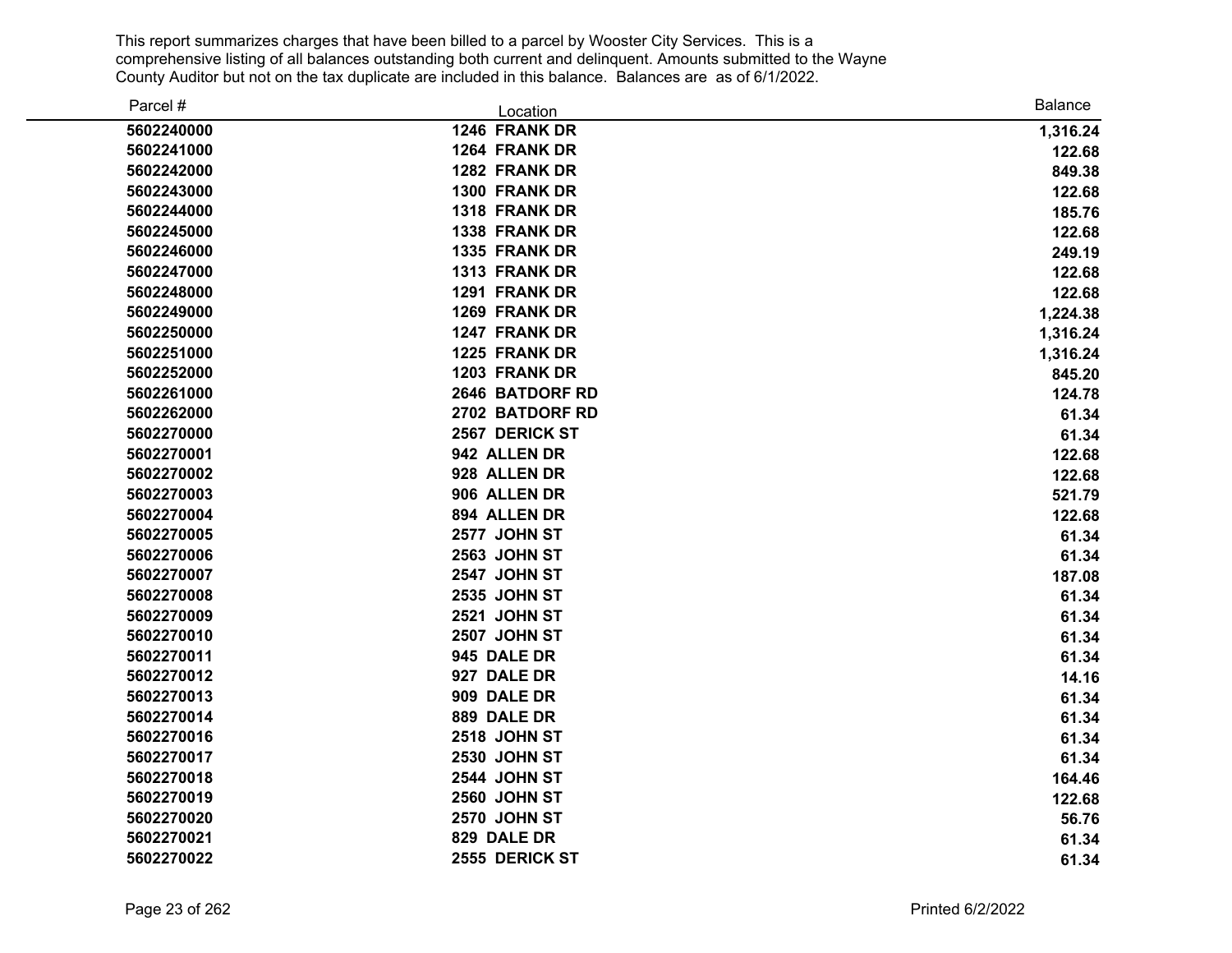| Parcel #   | Location                  | <b>Balance</b> |
|------------|---------------------------|----------------|
| 5602270023 | 2541 DERICK ST            | 61.34          |
| 5602270024 | 2529 DERICK ST            | 61.34          |
| 5602270025 | 2515 DERICK ST            | 61.34          |
| 5602270026 | 2501 DERICK ST            | 61.34          |
| 5602270028 | 847 DALE DR               | 61.34          |
| 5602270029 | 2500 DERICK ST            | 61.34          |
| 5602270031 | 2532 DERICK ST            | 472.75         |
| 5602270032 | 2544 DERICK ST            | 61.34          |
| 5602270033 | 2558 DERICK ST            | 64.53          |
| 5602270034 | 2570 DERICK ST            | 61.34          |
| 5602270035 | 858 ALLEN DR              | 514.48         |
| 5602270036 | 870 ALLEN DR              | 122.68         |
| 5602281000 | 2546 JACOBS LN            | 2,632.48       |
| 5602291000 | 1482 MOORE RD             | 61.34          |
| 5602291002 | 1560 MOORE RD             | 79.32          |
| 5602291003 | 1424 CLOVER ST            | 61.34          |
| 5602291004 | 1460 CLOVER ST            | 61.34          |
| 5602291005 | 2691 GREENBRIAR LN        | 61.34          |
| 5602291006 | 2671 GREENBRIAR LN        | 61.34          |
| 5602291007 | 2651 GREENBRIAR LN        | 61.34          |
| 5602291008 | 2627 GREENBRIAR LN        | 6.81           |
| 5602291009 | 2605 GREENBRIAR LN        | 61.34          |
| 5602291010 | <b>2585 GREENBRIAR LN</b> | 192.11         |
| 5602291011 | 2561 GREENBRIAR LN        | 61.34          |
| 5602291012 | 2537 GREENBRIAR LN        | 61.34          |
| 5602291013 | 2515 GREENBRIAR LN        | 61.34          |
| 5602291014 | 2495 GREENBRIAR LN        | 61.34          |
| 5602291015 | 2473 GREENBRIAR LN        | 61.34          |
| 5602291016 | 2480 SHAMROCK WAY         | 61.34          |
| 5602291017 | <b>2500 SHAMROCK WAY</b>  | 61.34          |
| 5602291018 | <b>2522 SHAMROCK WAY</b>  | 61.34          |
| 5602291019 | <b>2501 SHAMROCK WAY</b>  | 61.34          |
| 5602291021 | 2606 GREENBRIAR LN        | 61.34          |
| 5602291022 | 2626 GREENBRIAR LN        | 61.34          |
| 5602291023 | 2650 GREENBRIAR LN        | 61.34          |
| 5602291024 | 2672 GREENBRIAR LN        | 61.34          |
| 5602291025 | 2692 GREENBRIAR LN        | 61.34          |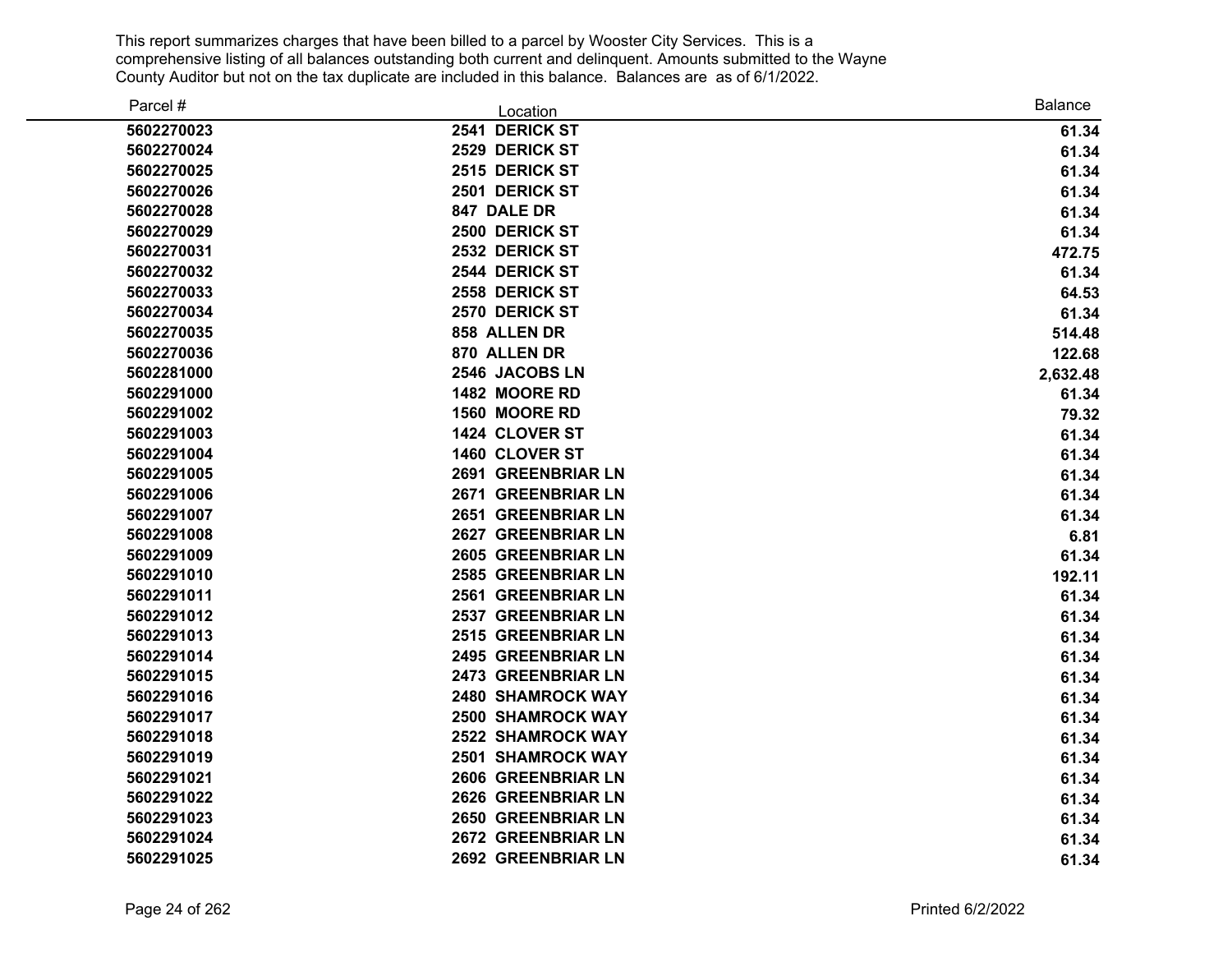| Parcel #   | Location                  | <b>Balance</b> |
|------------|---------------------------|----------------|
| 5602291026 | 1488 CLOVER ST            | 61.34          |
| 5602291027 | 2464 GREENBRIAR LN        | 61.34          |
| 5602291028 | 1560 CLOVER ST            | 64.21          |
| 5602291029 | 1569 CLOVER ST            | 61.34          |
| 5602291030 | 1547 CLOVER ST            | 61.34          |
| 5602291031 | 1531 CLOVER ST            | 49.24          |
| 5602291032 | 1517 CLOVER ST            | 61.34          |
| 5602291033 | 1493 CLOVER ST            | 61.34          |
| 5602291034 | 1471 CLOVER ST            | 122.68         |
| 5602291035 | 1455 CLOVER ST            | 61.34          |
| 5602292001 | 1547 MOORE RD             | 61.34          |
| 5602292002 | 1529 MOORE RD             | 61.34          |
| 5602292003 | 1467 MOORE RD             | 61.34          |
| 5602292004 | 1451 MOORE RD             | 61.34          |
| 5602292005 | 2753 TIMOTHY PL           | 49.24          |
| 5602292006 | 1507 MOORE RD             | 61.34          |
| 5602292007 | 1487 MOORE RD             | 61.34          |
| 5602292008 | 2717 GREENBRIAR LN        | 61.34          |
| 5602292009 | 2738 GREENBRIAR LN        | 61.34          |
| 5602292010 | 2760 GREENBRIAR LN        | 61.34          |
| 5602292011 | 2782 GREENBRIAR LN        | 61.34          |
| 5602292012 | <b>2800 GREENBRIAR LN</b> | 60.68          |
| 5602292013 | 2822 TIMOTHY PL           | 61.34          |
| 5602292014 | 2808 TIMOTHY PL           | 61.34          |
| 5602292015 | 2792 TIMOTHY PL           | 61.34          |
| 5602292016 | 2774 TIMOTHY PL           | 61.34          |
| 5602292017 | 2785 TIMOTHY PL           | 61.34          |
| 5602292018 | 2737 GREENBRIAR LN        | 61.34          |
| 5602292020 | <b>2677 SHAMROCK WAY</b>  | 61.34          |
| 5602292021 | <b>2655 SHAMROCK WAY</b>  | 61.34          |
| 5602292022 | <b>2633 SHAMROCK WAY</b>  | 61.34          |
| 5602292023 | <b>2611 SHAMROCK WAY</b>  | 61.34          |
| 5602292024 | <b>2597 SHAMROCK WAY</b>  | 61.34          |
| 5602292025 | <b>2575 SHAMROCK WAY</b>  | 61.34          |
| 5602292027 | <b>2664 SHAMROCK WAY</b>  | 122.68         |
| 5602292028 | <b>2642 SHAMROCK WAY</b>  | 61.34          |
| 5602292029 | <b>2626 SHAMROCK WAY</b>  | 61.34          |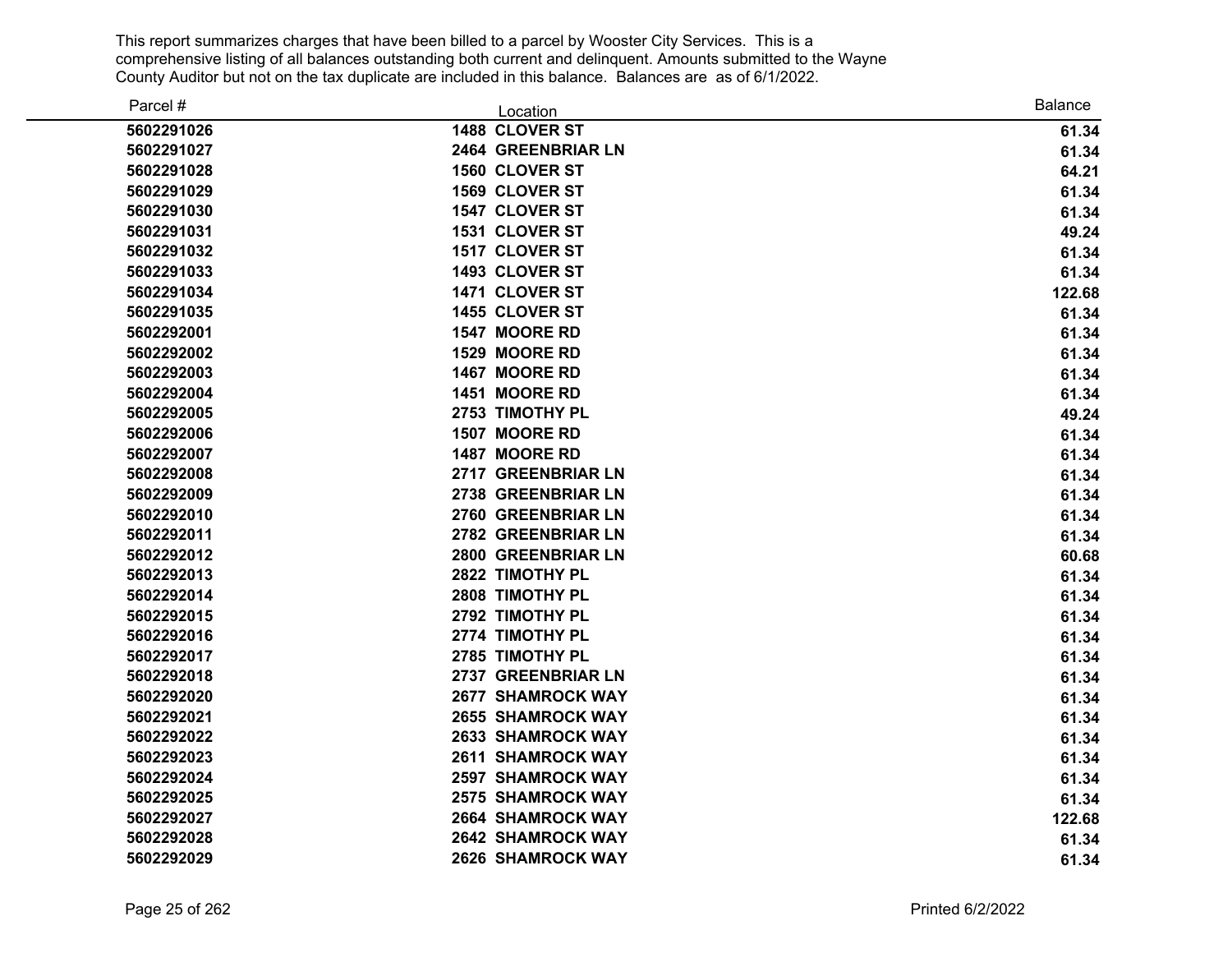| Parcel #   | Location                    | <b>Balance</b> |
|------------|-----------------------------|----------------|
| 5602292030 | <b>2608 SHAMROCK WAY</b>    | 61.34          |
| 5602292031 | <b>2582 SHAMROCK WAY</b>    | 61.34          |
| 5602292032 | <b>2566 SHAMROCK WAY</b>    | 61.34          |
| 5602292033 | <b>2544 SHAMROCK WAY</b>    | 61.34          |
| 5602295000 | <b>1583 MADISON AVE</b>     | 28.31          |
| 5602297000 | 3288 BATDORF RD             | 61.34          |
| 5602300000 | 2743 SHREVE RD              | 184.02         |
| 5602301001 | 2771 SHREVE RD              | 120.43         |
| 5602320001 | 951 CURTWOOD DR             | 122.68         |
| 5602320002 | 971 CURTWOOD DR             | 61.34          |
| 5602321000 | 943 CURTWOOD AVE            | 61.34          |
| 5602321001 | 945 CURTWOOD DR             | 61.34          |
| 5602326001 | 2080 MCCOY RD               | 346.83         |
| 5602326003 | 2100 MCCOY RD               | 483.01         |
| 5602345000 | <b>1504 OLD COLUMBUS RD</b> | 122.68         |
| 5602355000 | 1400 OLD COLUMBUS RD        | 61.34          |
| 5602356000 | 1386 OLD COLUMBUS RD        | 61.34          |
| 5602356001 | 1364 OLD COLUMBUS RD        | 61.34          |
| 5602363000 | 1071 DOVER RD               | 1,401.25       |
| 5602364000 | 3145 SHREVE RD              | 1,524.73       |
| 5602369000 | 969 BLACHLEYVILLE RD        | 61.34          |
| 5602372000 | <b>1388 LIAHONA DR</b>      | 61.34          |
| 5602373000 | <b>1659 MADISON AVE</b>     | 28.31          |
| 5602375000 | <b>1917 MILLERSBURG RD</b>  | 82.44          |
| 5602522000 | 2621 SPARR LN               | 122.68         |
| 5602523000 | 2597 SPARR LN               | 61.34          |
| 5602525000 | 2673 SPARR LN               | 61.34          |
| 5602526000 | 2644 SPARR LN               | 61.34          |
| 5602528002 | 800 LOUISE AVE              | 61.34          |
| 5602543016 | 1975 SYLVAN RD              | 8,709.86       |
| 5602618000 | <b>1049 HEYL RD</b>         | 61.34          |
| 5700003000 | 1344 W OLD LINCOLN WAY      | 19.85          |
| 5700003002 | 1284 W OLD LINCOLN WAY      | 47.47          |
| 5700018000 | <b>616 ROBINSON RD</b>      | 658.12         |
| 5700023000 | <b>626 ROBINSON RD</b>      | 61.34          |
| 5700024000 | 644 ROBINSON RD             | 61.34          |
| 5700042000 | 595 ROBINSON RD             | 187.08         |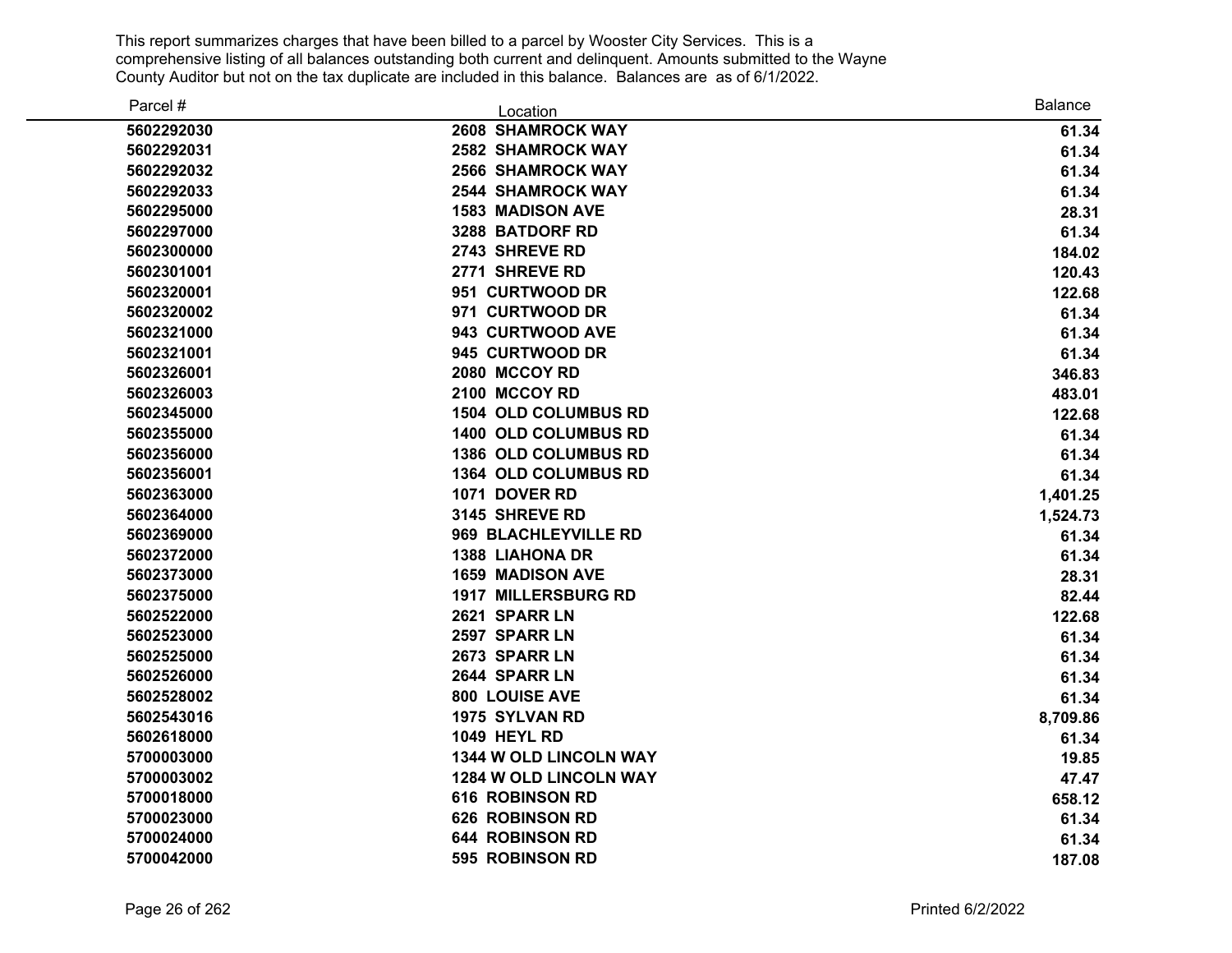| Parcel #   | Location                | <b>Balance</b> |
|------------|-------------------------|----------------|
| 5700058000 | <b>613 ROBINSON RD</b>  | 61.34          |
| 5700060000 | <b>627 ROBINSON RD</b>  | 384.06         |
| 5700061000 | <b>602 ROBINSON RD</b>  | 61.34          |
| 5700084000 | <b>640 ROBINSON RD</b>  | 122.68         |
| 5700091000 | 580 ROBINSON RD         | 312.10         |
| 5700101000 | 575 ROBINSON RD         | 132.67         |
| 5700102000 | <b>547 ROBINSON RD</b>  | 97.59          |
| 5700103000 | <b>636 ROBINSON RD</b>  | 61.34          |
| 5700106000 | <b>587 ROBINSON RD</b>  | 61.34          |
| 5700152000 | 1400 W LINCOLN WAY      | 613.98         |
| 5700153000 | 1436 W OLD LINCOLN WAY  | 266.78         |
| 6400002000 | 827 SCOVEL AVE          | 63.88          |
| 6400004000 | 545 HIGH ST             | 73.82          |
| 6400008000 | 135 LEROY CT            | 15.06          |
| 6400012000 | 216 CURRY CT            | 63.88          |
| 6400014000 | <b>437 E SOUTH ST</b>   | 59.05          |
| 6400016000 | 657 N BEVER ST          | 91.59          |
| 6400018000 | 243 E LIBERTY ST        | 3,792.64       |
| 6400025000 | 340 N BEVER ST          | 139.45         |
| 6400026000 | 347 NOLD AVE            | 91.59          |
| 6400027000 | <b>679 QUINBY AVE</b>   | 87.26          |
| 6400028000 | <b>115 LIBERTY ST</b>   | 89.46          |
| 6400029000 | 727 N BUCKEYE ST        | 63.88          |
| 6400031000 | <b>619 N BUCKEYE ST</b> | 139.45         |
| 6400034000 | 144 W BOWMAN ST         | 75.57          |
| 6400035000 | <b>725 COLLEGE AVE</b>  | 37.84          |
| 6400036000 | 312 E LIBERTY ST        | 73.90          |
| 6400040000 | <b>430 PEARL ST</b>     | 71.24          |
| 6400041000 | <b>243 E LARWILL ST</b> | 87.26          |
| 6400043000 | <b>242 S MARKET ST</b>  | 236.54         |
| 6400044000 | <b>236 S MARKET ST</b>  | 47.29          |
| 6400045000 | 1058 W LINCOLN WAY      | 182.88         |
| 6400047000 | 433 N BEVER ST          | 63.88          |
| 6400048000 | 218 W BOWMAN ST         | 53.76          |
| 6400053000 | 217 W VINE ST           | 74.21          |
| 6400054000 | 806 N BEVER ST          | 371.37         |
| 6400055000 | 340 W LARWILL ST        | 232.42         |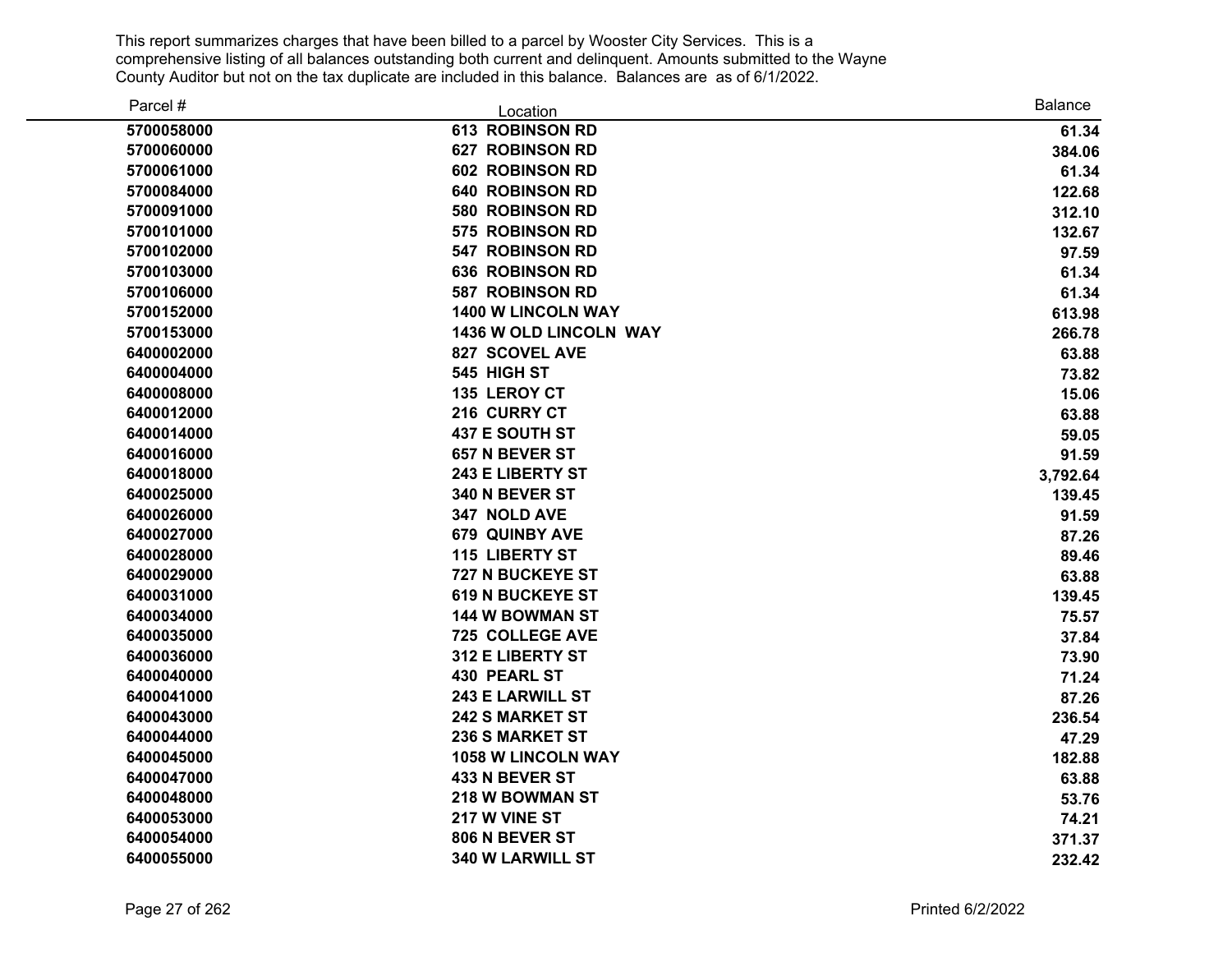| Parcel #   | Location                   | <b>Balance</b> |
|------------|----------------------------|----------------|
| 6400057000 | <b>653 QUINBY AVE</b>      | 147.64         |
| 6400058000 | <b>467 W LIBERTY ST</b>    | 146.91         |
| 6400058001 | <b>459 W LIBERTY ST</b>    | 462.80         |
| 6400060000 | 0 COLUMBUS AVE             | 40.02          |
| 6400060001 | <b>256 S COLUMBUS AVE</b>  | 45.15          |
| 6400061000 | 250 W NORTH ST             | 85.23          |
| 6400063000 | 116 SPRING ST              | 57.12          |
| 6400065000 | 704 N BEVER ST             | 349.15         |
| 6400066000 | <b>250 E BOWMAN ST</b>     | 303.38         |
| 6400068000 | <b>418 N WALNUT ST</b>     | 271.75         |
| 6400069000 | <b>409 N WALNUT ST</b>     | 75.57          |
| 6400070000 | <b>636 COLLEGE AVE</b>     | 122.33         |
| 6400072000 | 708 N BEVER ST             | 75.57          |
| 6400074000 | <b>531 COLLEGE AVE</b>     | 247.18         |
| 6400075000 | 248 BEALL AVE              | 490.60         |
| 6400078000 | 234 N BEVER ST             | 53.86          |
| 6400079000 | 139 OHIO ST                | 85.51          |
| 6400081000 | 315 E BOWMAN ST            | 65.44          |
| 6400082000 | 326 E BOWMAN ST REAR       | 63.88          |
| 6400084000 | 110 S BEVER ST             | 267.77         |
| 6400085000 | <b>630 BECHTEL PATH</b>    | 503.42         |
| 6400086000 | <b>646 N BEVER ST REAR</b> | 172.81         |
| 6400087000 | 237 SPRING ST              | 109.97         |
| 6400090000 | <b>132 N COLUMBUS AVE</b>  | 121.92         |
| 6400092000 | <b>437 PEARL ST</b>        | 37.84          |
| 6400093000 | <b>232 S MARKET ST</b>     | 50.16          |
| 6400095000 | 721 SPRUCE ST              | 312.92         |
| 6400096000 | 737 SPRUCE ST              | 436.19         |
| 6400097000 | 733 SPRUCE ST              | 426.53         |
| 6400100000 | 725 SPRUCE ST              | 360.59         |
| 6400101000 | 149 LEROY CT               | 201.81         |
| 6400102000 | 626 SPRUCE ST              | 303.53         |
| 6400103000 | 225 W VINE ST              | 98.95          |
| 6400106000 | <b>137 E BOWMAN ST</b>     | 57.12          |
| 6400107000 | 248 W HENRY ST             | 369.78         |
| 6400108000 | 230 CLARK AVE              | 198.17         |
| 6400109000 | 310 E NORTH ST             | 58.87          |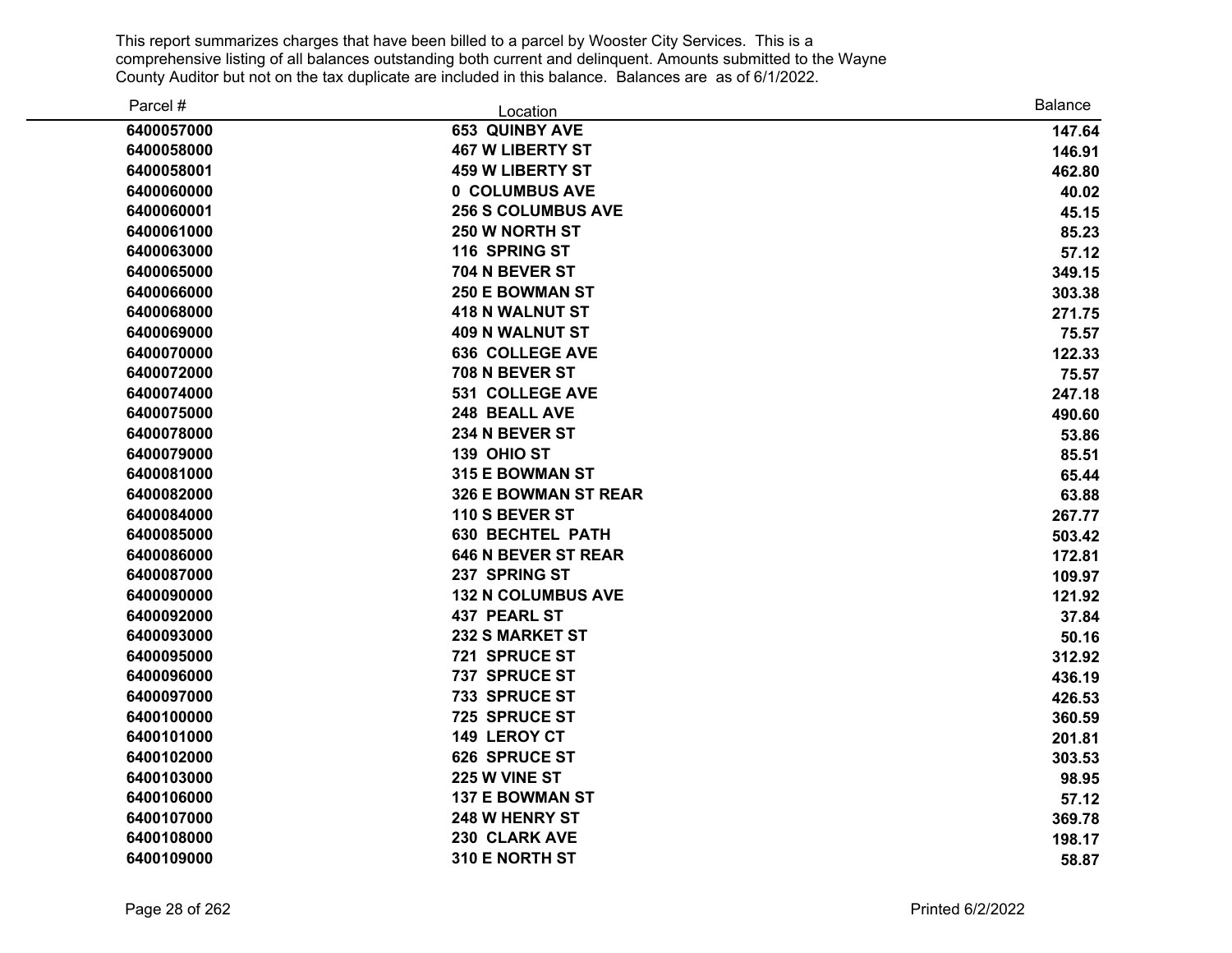| Parcel #   | Location                  | <b>Balance</b> |
|------------|---------------------------|----------------|
| 6400113000 | <b>139 S GRANT ST</b>     | 63.88          |
| 6400114000 | 339 DERR AVE              | 75.57          |
| 6400115000 | <b>215 N COLUMBUS AVE</b> | 69.88          |
| 6400118000 | <b>148 N WALNUT ST</b>    | 77.19          |
| 6400119000 | <b>150 N WALNUT ST</b>    | 108.61         |
| 6400122000 | 553 N WALNUT ST           | 63.88          |
| 6400124000 | <b>401 S MARKET ST</b>    | 45.15          |
| 6400125000 | 711 N BEVER ST            | 110.64         |
| 6400132000 | 322 N WALNUT ST           | 63.88          |
| 6400134000 | <b>516 N BUCKEYE ST</b>   | 61.94          |
| 6400136000 | 562 HIGH ST               | 75.57          |
| 6400138000 | <b>115 E BOWMAN ST</b>    | 71.24          |
| 6400139000 | <b>125 E BOWMAN ST</b>    | 94.62          |
| 6400140000 | <b>656 N BUCKEYE ST</b>   | 51.70          |
| 6400141000 | 709 N BEVER ST            | $-503.37$      |
| 6400143000 | 724 BECHTEL PATH          | 131.00         |
| 6400146000 | 146 W SOUTH ST            | $-74.99$       |
| 6400150000 | 141 N BEVER ST            | 148.17         |
| 6400151000 | 338 E BOWMAN ST           | 879.74         |
| 6400153000 | <b>346 E BOWMAN ST</b>    | 240.74         |
| 6400154000 | 337 W SOUTH ST            | 103.28         |
| 6400155000 | 504 W NORTH ST            | 216.53         |
| 6400157000 | 436 E SOUTH ST            | 224.65         |
| 6400158000 | 333 E SOUTH ST            | 98.95          |
| 6400159000 | <b>425 S WALNUT ST</b>    | $-60.78$       |
| 6400160000 | <b>422 S WALNUT ST</b>    | 151.14         |
| 6400164000 | 249 SPRING ST             | 63.88          |
| 6400166000 | 318 W VINE ST             | 110.64         |
| 6400167000 | 410 W NORTH ST            | 97.20          |
| 6400169000 | 406 E SOUTH ST            | 258.28         |
| 6400170000 | 143 LEROY CT              | 110.64         |
| 6400172000 | 142 N BEVER ST            | 177.29         |
| 6400175000 | 122 OHIO ST               | 255.03         |
| 6400176000 | 330 SPRING ST             | 1,068.86       |
| 6400177000 | 130 OHIO ST               | 53.86          |
| 6400178000 | <b>142 E LIBERTY ST</b>   | 40.14          |
| 6400179000 | 218 E BOWMAN ST           | 75.57          |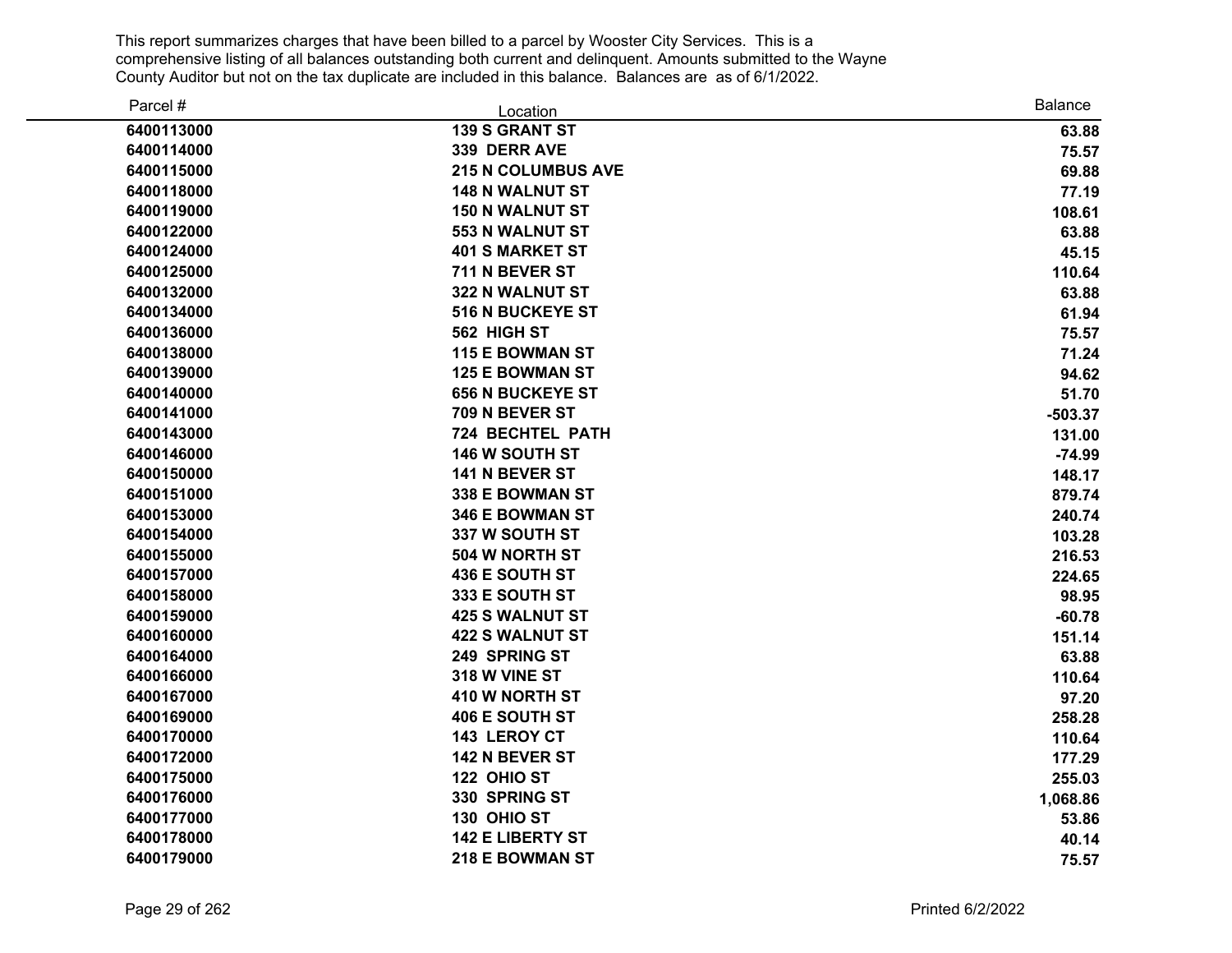| Parcel #   | Location                | <b>Balance</b> |
|------------|-------------------------|----------------|
| 6400182000 | <b>119 E LIBERTY ST</b> | 61.85          |
| 6400184000 | <b>405 E LIBERTY ST</b> | 51.64          |
| 6400187001 | <b>120 E LIBERTY ST</b> | 457.04         |
| 6400188000 | <b>116 E LIBERTY ST</b> | 107.79         |
| 6400192001 | <b>567 N MARKET ST</b>  | 221.20         |
| 6400193000 | <b>673 QUINBY AVE</b>   | 58.87          |
| 6400195000 | 573 N MARKET ST         | 814.84         |
| 6400196000 | 207 E PINE ST           | 128.95         |
| 6400198000 | <b>200 E BOWMAN ST</b>  | 121.60         |
| 6400199000 | 320 BOWMAN ST           | 210.38         |
| 6400200000 | 346 SPRING ST           | 110.64         |
| 6400201000 | 719 N BUCKEYE ST        | 63.88          |
| 6400202000 | 632 N BEVER ST          | 75.57          |
| 6400203000 | 640 N BEVER ST          | 114.30         |
| 6400204000 | <b>150 W LIBERTY ST</b> | 810.71         |
| 6400205000 | 427 N BEVER ST          | 169.09         |
| 6400206000 | 330 N WALNUT ST         | 87.26          |
| 6400207000 | 339 S WALNUT ST         | 134.02         |
| 6400208000 | <b>145 W HENRY ST</b>   | 127.76         |
| 6400209000 | <b>459 W NORTH ST</b>   | 58.87          |
| 6400211000 | 212 W HENRY ST          | $-272.03$      |
| 6400212000 | 336 SPRING ST           | 98.95          |
| 6400214000 | <b>202 N MARKET ST</b>  | 96.92          |
| 6400221000 | 770 SPRUCE ST           | 1,052.14       |
| 6400223000 | <b>116 E BOWMAN ST</b>  | 110.64         |
| 6400224000 | 608 SPRUCE ST           | 343.07         |
| 6400225000 | <b>807 COLLEGE AVE</b>  | 61.85          |
| 6400227000 | 503 E LIBERTY ST        | 186.31         |
| 6400228000 | 342 SPRING ST           | 221.77         |
| 6400229000 | 701 N BEVER ST          | 127.76         |
| 6400230000 | 355 W NORTH ST          | 262.77         |
| 6400231000 | 505 N WALNUT ST         | 87.26          |
| 6400232000 | <b>349 S WALNUT ST</b>  | 63.88          |
| 6400233000 | 552 N BEVER ST          | 98.95          |
| 6400235000 | <b>407 N GRANT ST</b>   | 91.70          |
| 6400237000 | 555 HIGH ST             | 130.82         |
| 6400239000 | 318 SPINK ST            | 62.13          |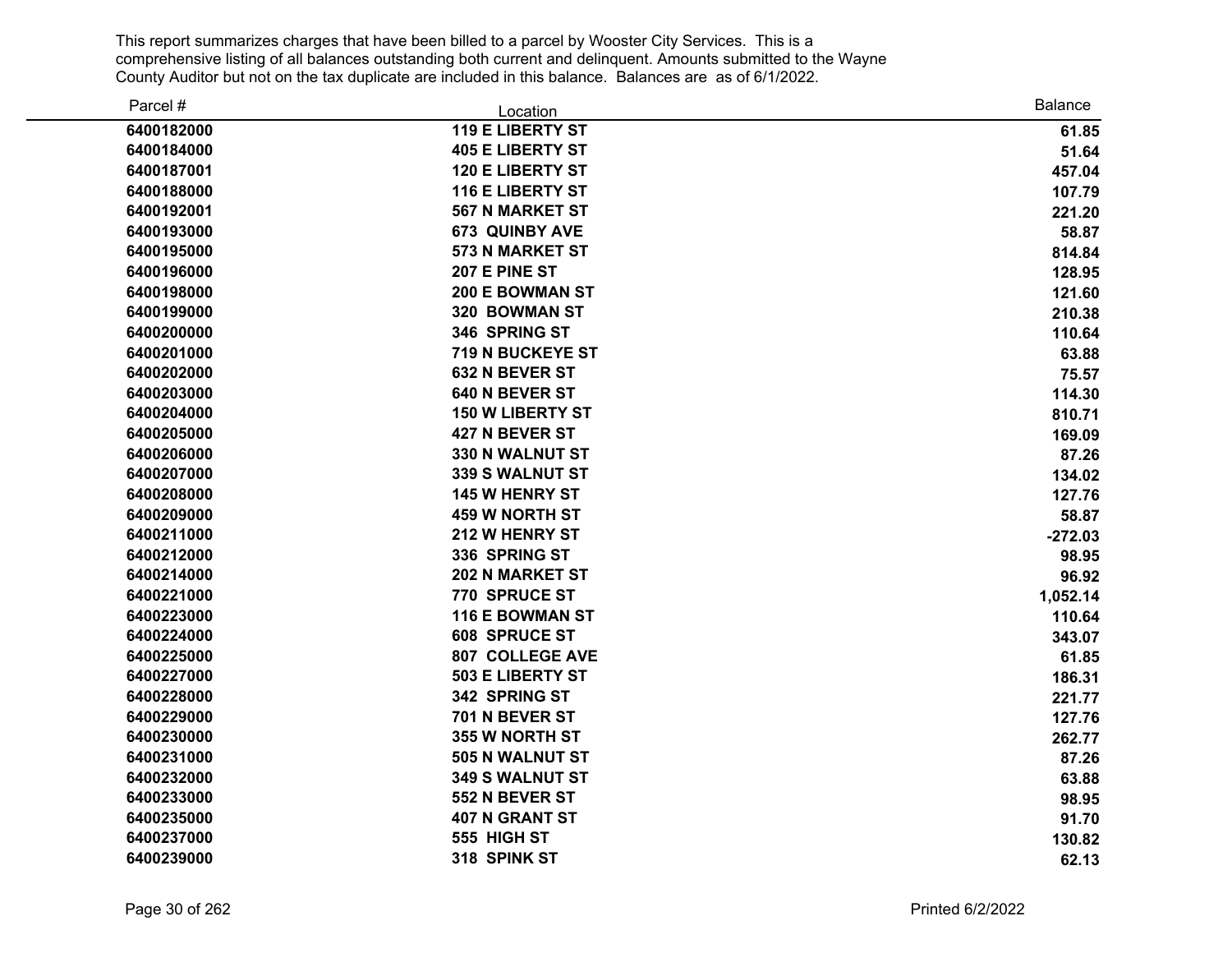| Parcel #   | Location                  | Balance  |
|------------|---------------------------|----------|
| 6400244000 | 302 E LIBERTY ST          | 102.48   |
| 6400245000 | 349 N BEVER ST            | 249.38   |
| 6400247000 | 511 N GRANT ST            | 63.88    |
| 6400250000 | 347 BEALL AVE             | 2,174.96 |
| 6400251000 | 223 CURRY CT              | 151.14   |
| 6400252000 | <b>409 E LARWILL ST</b>   | 155.75   |
| 6400253000 | <b>207 E BOWMAN ST</b>    | 920.40   |
| 6400254000 | 717 QUINBY AVE            | 98.95    |
| 6400264000 | 245 N BEVER ST            | 151.14   |
| 6400266000 | 651 N BEVER ST            | 87.26    |
| 6400267000 | 535 COLLEGE AVE           | 63.88    |
| 6400269000 | 237 LARWILL ST            | 413.70   |
| 6400271000 | <b>230 N COLUMBUS AVE</b> | 98.95    |
| 6400272000 | 408 N BEVER ST            | 93.86    |
| 6400273000 | 132 W VINE ST             | 583.31   |
| 6400276000 | 139 PEARL ST              | 87.26    |
| 6400280000 | 310 S WALNUT ST           | 138.35   |
| 6400281000 | 850 N BEVER ST            | 186.21   |
| 6400284000 | <b>327 S MARKET ST</b>    | 42.16    |
| 6400286000 | 757 SPRUCE ST             | 51.64    |
| 6400288000 | 345 SPRING ST             | 53.86    |
| 6400291000 | 562 E NORTH ST            | 173.42   |
| 6400292000 | 206 COLLEGE AVE           | 20.47    |
| 6400296000 | 722 N BEVER ST            | 110.64   |
| 6400297000 | 343 E SOUTH ST            | 376.85   |
| 6400300000 | 337 W NORTH ST            | 84.85    |
| 6400301000 | <b>122 N COLUMBUS AVE</b> | 173.42   |
| 6400303000 | 501 N WALNUT ST           | 197.90   |
| 6400304000 | <b>827 QUINBY AVE</b>     | 122.33   |
| 6400312000 | <b>600 S BUCKEYE ST</b>   | 40.14    |
| 6400313000 | 224 BEALL AVE             | 91.52    |
| 6400315000 | <b>616 N BUCKEYE ST</b>   | 58.87    |
| 6400318000 | 570 N MARKET ST           | 50.90    |
| 6400319000 | 575 N WALNUT ST REAR      | 180.19   |
| 6400320000 | <b>0 N WALNUT ST</b>      | 82.26    |
| 6400322000 | 214 N BEVER ST            | 125.55   |
| 6400327000 | 214 PEARL ST              | 63.88    |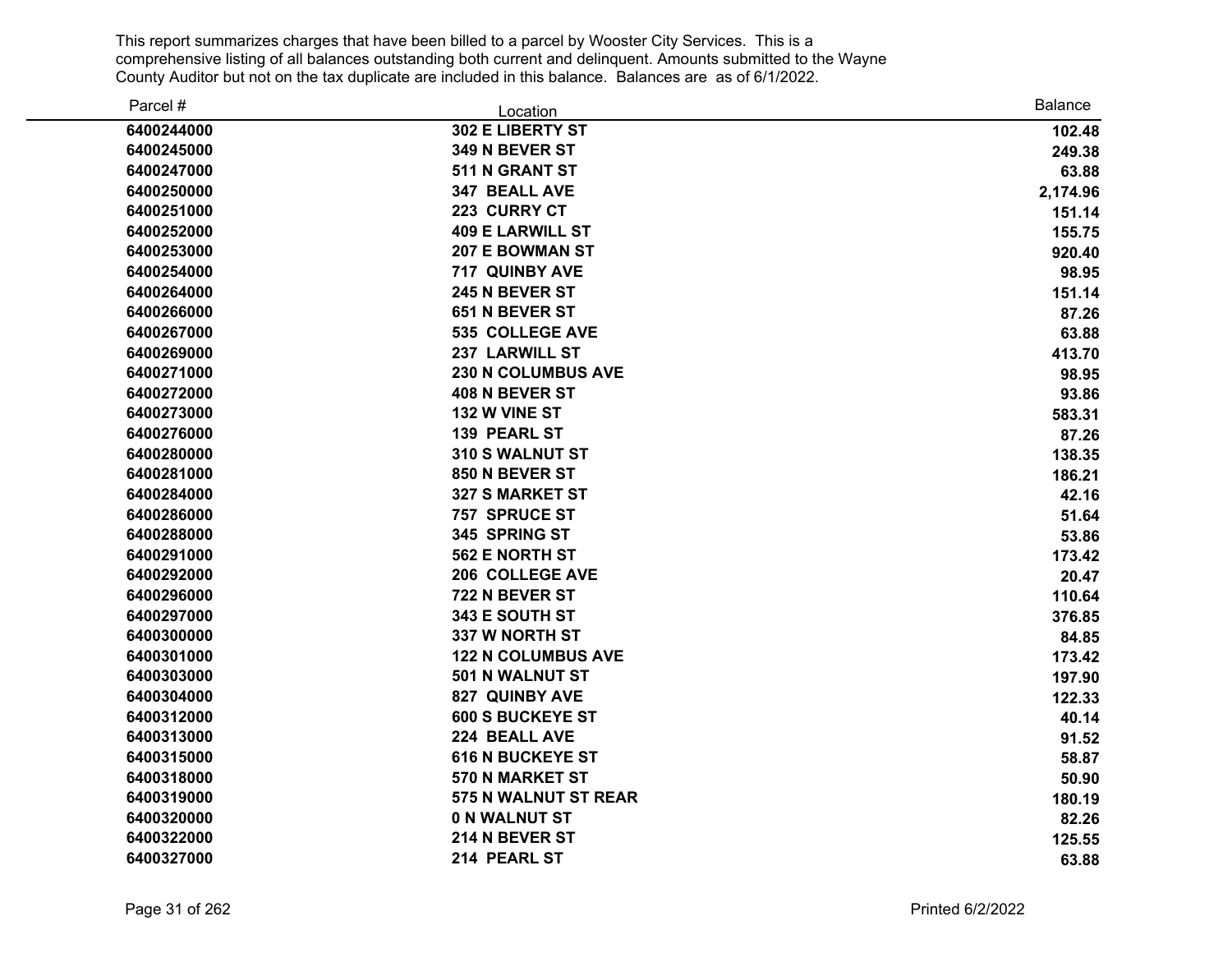| Parcel #   | Location                | <b>Balance</b> |
|------------|-------------------------|----------------|
| 6400330000 | 419 NOLD AVE            | 20.47          |
| 6400332000 | <b>428 S WALNUT ST</b>  | 75.57          |
| 6400333000 | 231 CURRY CT            | 155.65         |
| 6400334000 | <b>227 E BOWMAN ST</b>  | 63.88          |
| 6400337000 | <b>408 E LARWILL ST</b> | 69.88          |
| 6400338000 | <b>401 N GRANT ST</b>   | 53.86          |
| 6400339000 | 322 PEARL ST            | 311.43         |
| 6400342000 | 211 W VINE ST           | 218.22         |
| 6400346000 | 341 N BEVER ST          | 69.81          |
| 6400348000 | 515 N BEVER ST          | 75.57          |
| 6400349000 | <b>439 N MARKET ST</b>  | 135.20         |
| 6400350000 | <b>630 COLLEGE AVE</b>  | 204.34         |
| 6400351000 | <b>140 E LIBERTY ST</b> | 77.19          |
| 6400352000 | 329 E BOWMAN ST         | 37.84          |
| 6400353000 | 328 E BOWMAN ST         | 142.68         |
| 6400354000 | 215 S WALNUT ST         | 116.73         |
| 6400356000 | <b>150 N GRANT ST</b>   | 442.94         |
| 6400357000 | 302 W LARWILL ST        | 52.11          |
| 6400358000 | <b>401 N BUCKEYE ST</b> | 98.95          |
| 6400360000 | 425 PEARL ST            | 73.82          |
| 6400363000 | <b>435 E BOWMAN ST</b>  | 254.47         |
| 6400365000 | <b>153 E SOUTH ST</b>   | 338.71         |
| 6400373000 | 557 N WALNUT ST         | 62.13          |
| 6400375000 | 544 N BEVER ST          | 107.57         |
| 6400376000 | 318 W HENRY ST          | 37.84          |
| 6400377000 | <b>245 MULBERRY ST</b>  | 87.26          |
| 6400378000 | 206 W BOWMAN ST         | 122.33         |
| 6400381000 | 365 W SOUTH ST          | 338.74         |
| 6400384000 | 528 N BEVER ST          | 173.42         |
| 6400385000 | 350 E HENRY ST          | 98.95          |
| 6400387000 | <b>417 N BUCKEYE ST</b> | 142.69         |
| 6400388000 | 341 N BUCKEYE ST        | 75.57          |
| 6400389000 | 813 N BEVER ST          | 62.13          |
| 6400391000 | 135 W NORTH ST          | 263.79         |
| 6400392000 | 509 N GRANT ST          | 21.45          |
| 6400394000 | <b>414 W LARWILL ST</b> | 63.88          |
| 6400395000 | 420 N BEVER ST          | 110.64         |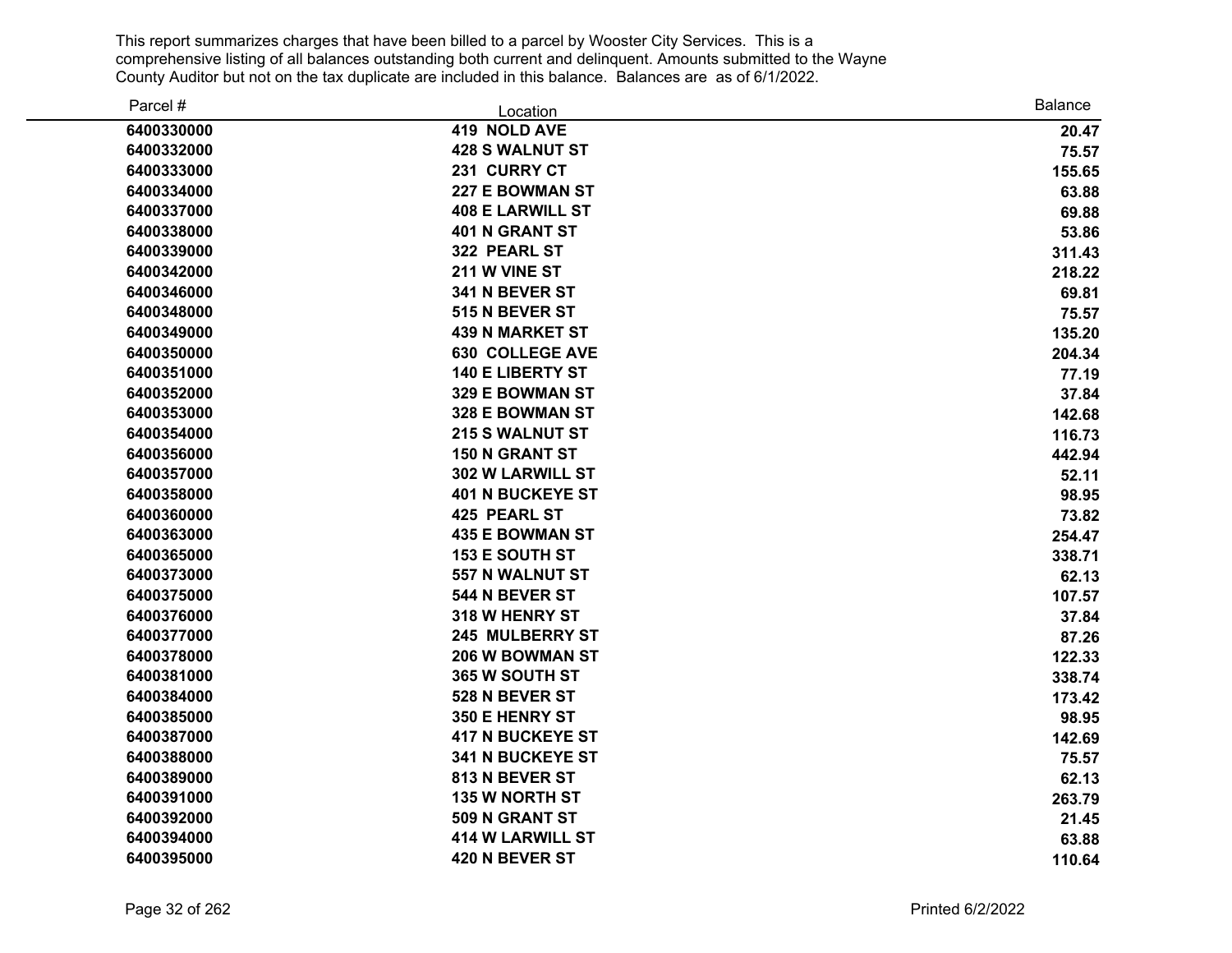| Parcel #   | Location                  | <b>Balance</b> |
|------------|---------------------------|----------------|
| 6400397000 | 725 N BUCKEYE ST          | 58.87          |
| 6400398000 | 304 E BOWMAN ST           | 87.26          |
| 6400400000 | 329 COLLEGE AVE           | 20.47          |
| 6400401000 | 226 CURRY CT              | 221.27         |
| 6400403000 | 221 N BEVER ST            | 107.83         |
| 6400408000 | <b>554 N BUCKEYE ST</b>   | 63.88          |
| 6400411000 | <b>152 N COLUMBUS AVE</b> | 75.57          |
| 6400412000 | <b>429 W NORTH ST</b>     | 383.45         |
| 6400415000 | 142 SPINK ST              | 358.98         |
| 6400418000 | 331 DERR AVE              | 135.95         |
| 6400419000 | 433 NOLD AVE              | 98.95          |
| 6400420000 | 337 N BEVER ST            | 128.96         |
| 6400421000 | <b>154 W LIBERTY ST</b>   | 297.48         |
| 6400423000 | <b>416 LARWILL ST</b>     | 176.14         |
| 6400424000 | <b>217 E LARWILL ST</b>   | 79.90          |
| 6400426000 | 120 BEALL AVE             | 337.60         |
| 6400430000 | 543 N GRANT ST            | 268.37         |
| 6400431000 | 514 E SOUTH ST            | 45.15          |
| 6400432000 | 208 OHIO ST               | 75.57          |
| 6400434000 | 312 E BOWMAN ST           | 402.80         |
| 6400435000 | 331 SPRING ST             | 151.80         |
| 6400436000 | 335 N MARKET ST           | 238.64         |
| 6400438000 | 540 N WALNUT ST           | 58.87          |
| 6400440000 | 346 SPINK ST              | 485.57         |
| 6400441000 | 333 E LIBERTY ST REAR     | 116.51         |
| 6400447000 | 415 N BEVER ST            | 73.82          |
| 6400448000 | <b>405 E BOWMAN ST</b>    | 770.60         |
| 6400449000 | <b>567 N WALNUT ST</b>    | 91.59          |
| 6400450000 | 132 W HENRY ST            | 62.13          |
| 6400453000 | <b>148 W LIBERTY ST</b>   | $-5.01$        |
| 6400454000 | 228 SPRING ST             | 75.57          |
| 6400455000 | 215 CURRY CT              | 62.13          |
| 6400458000 | 704 COLLEGE AVE           | 63.88          |
| 6400459000 | 382 W LIBERTY ST          | 111.29         |
| 6400462000 | 317 E LIBERTY ST          | 91.09          |
| 6400465000 | 658 N BEVER ST            | 87.26          |
| 6400467000 | 245 BEALL AVE             | 297.28         |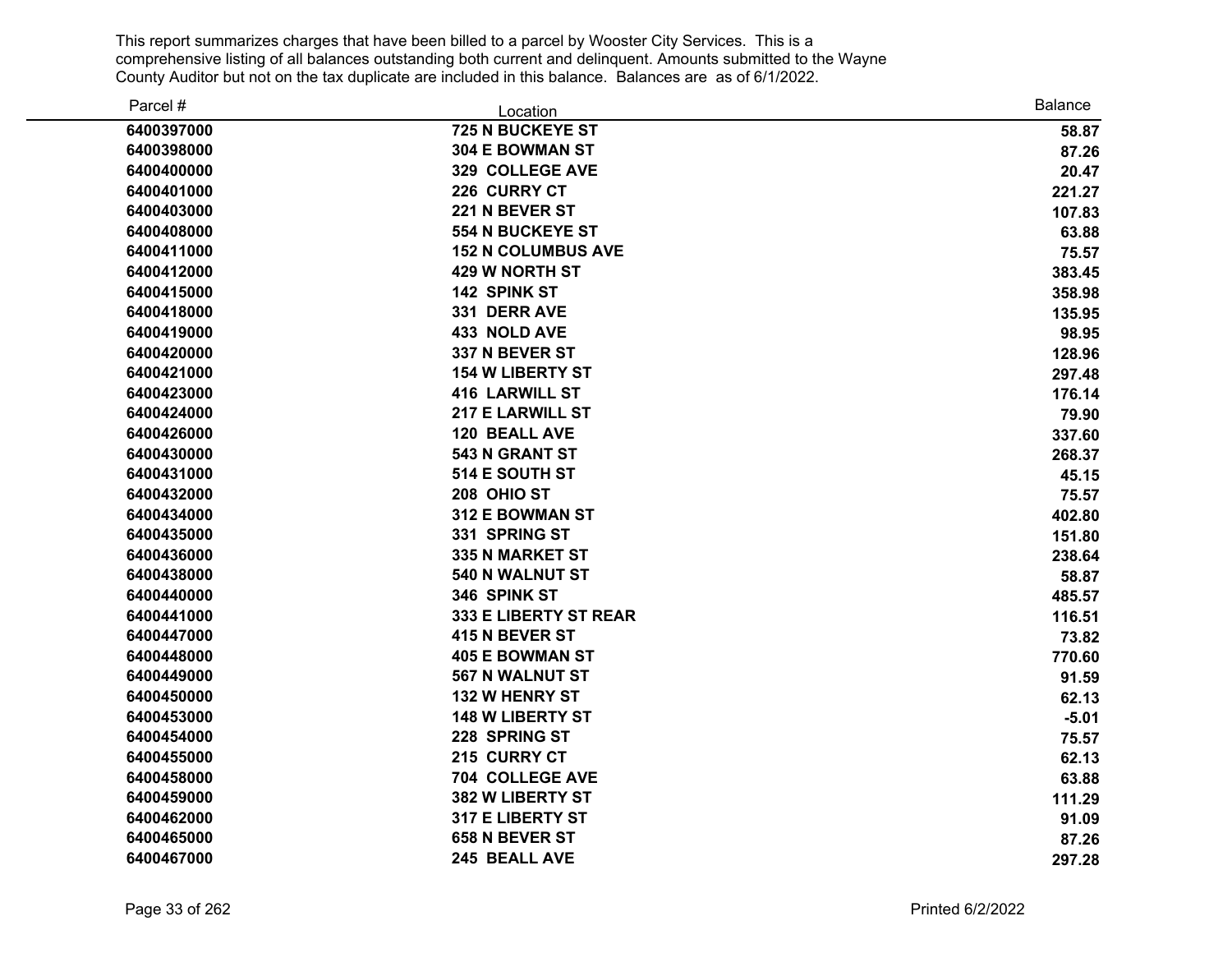| Parcel #   | Location                | <b>Balance</b> |
|------------|-------------------------|----------------|
| 6400469000 | 241 N BEVER ST          | 98.95          |
| 6400471000 | <b>132 E LIBERTY ST</b> | 110.49         |
| 6400473000 | <b>135 E LIBERTY ST</b> | 211.94         |
| 6400474000 | <b>127 E LIBERTY ST</b> | 192.07         |
| 6400478000 | <b>248 N WALNUT ST</b>  | 50.90          |
| 6400483000 | 231 MULBERRY ST         | 215.12         |
| 6400484000 | 360 E BOWMAN ST         | 161.73         |
| 6400485000 | 424 NOLD AVE            | 43.74          |
| 6400487000 | <b>418 N BUCKEYE ST</b> | 161.96         |
| 6400491000 | 547 NOLD AVE            | 53.86          |
| 6400496000 | 312 S WALNUT ST         | 128.96         |
| 6400497000 | 321 W LIBERTY ST        | 50.16          |
| 6400501000 | 851 N BEVER ST          | 73.82          |
| 6400502000 | 231 SPRING ST           | 151.71         |
| 6400503000 | <b>151 W HENRY ST</b>   | 63.88          |
| 6400506000 | <b>128 S MARKET ST</b>  | 219.45         |
| 6400507000 | 347 N GRANT ST          | 150.04         |
| 6400508000 | 837 QUINBY AVE          | 75.57          |
| 6400510000 | 520 COLLEGE AVE         | 138.35         |
| 6400513000 | 516 W NORTH ST          | 446.18         |
| 6400514000 | <b>446 COLLEGE AVE</b>  | 63.88          |
| 6400516000 | 620 SPRUCE ST           | 58.87          |
| 6400517000 | 341 E HENRY ST          | 129.90         |
| 6400518000 | 231 BEALL AVE           | 257.83         |
| 6400519000 | 213 S GRANT ST          | 565.74         |
| 6400520000 | 326 W SOUTH ST          | 15.43          |
| 6400521000 | 223 S GRANT ST          | 87.26          |
| 6400522000 | 219 S GRANT ST          | 20.47          |
| 6400524000 | 227 S GRANT ST          | 186.80         |
| 6400525000 | <b>648 N BUCKEYE ST</b> | 126.66         |
| 6400526000 | 236 SPINK ST            | 122.75         |
| 6400527000 | 537 N GRANT ST          | 58.87          |
| 6400528002 | 101 N WALNUT ST         | 69.37          |
| 6400528003 | <b>103 N WALNUT ST</b>  | 59.63          |
| 6400528005 | 107 N WALNUT ST         | 81.06          |
| 6400528006 | <b>109 N WALNUT ST</b>  | 102.69         |
| 6400528007 | <b>111 N WALNUT ST</b>  | 32.70          |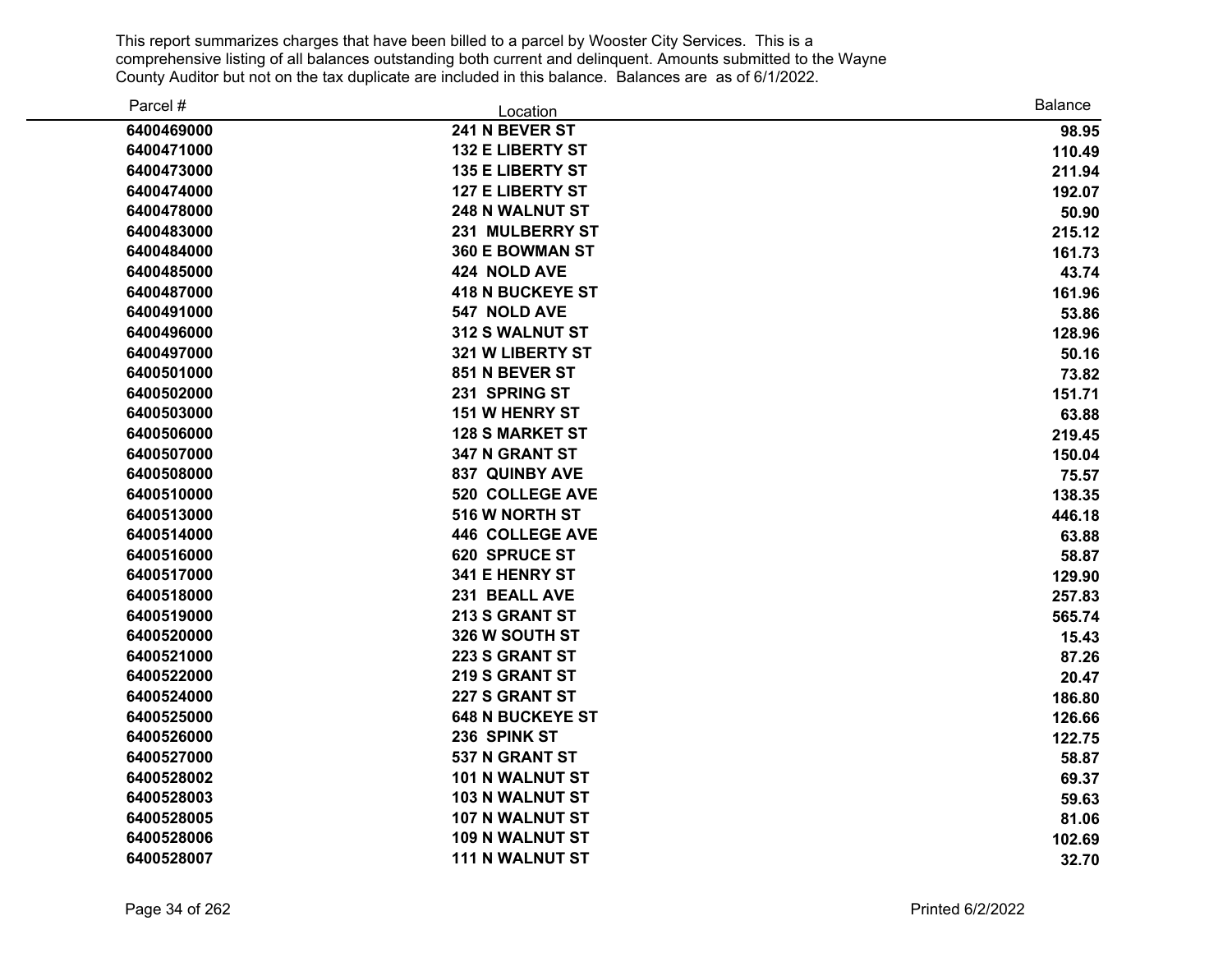| Parcel #   | Location                | <b>Balance</b> |
|------------|-------------------------|----------------|
| 6400528008 | <b>113 N WALNUT ST</b>  | 52.67          |
| 6400528009 | <b>115 N WALNUT ST</b>  | 115.36         |
| 6400528010 | <b>125 W LIBERTY ST</b> | 1,551.82       |
| 6400532000 | 201 E LIBERTY ST        | 151.06         |
| 6400533000 | <b>231 N BUCKEYE ST</b> | 71.29          |
| 6400535000 | <b>122 S MARKET ST</b>  | 309.01         |
| 6400536000 | 531 N GRANT ST          | 391.94         |
| 6400539000 | <b>312 W LARWILL ST</b> | 136.01         |
| 6400541000 | <b>349 N BUCKEYE ST</b> | 88.26          |
| 6400542000 | 318 E NORTH ST          | 105.57         |
| 6400545001 | 306 BEALL AVE           | 155.18         |
| 6400545002 | 344 BEALL AVE           | 62.40          |
| 6400545003 | <b>426 E LARWILL ST</b> | 281.14         |
| 6400547000 | 305 BEALL AVE           | 207.88         |
| 6400548001 | 246 W LIBERTY ST        | 50.16          |
| 6400550000 | <b>205 S GRANT ST</b>   | 240.35         |
| 6400551000 | 348 N BEVER ST          | 35.09          |
| 6400552000 | 216 W HENRY ST          | 63.88          |
| 6400553000 | <b>152 W HENRY ST</b>   | 63.88          |
| 6400557000 | 625 N BEVER ST          | 63.88          |
| 6400560000 | 246 E SPRING ST         | 134.02         |
| 6400564000 | <b>401 E NORTH ST</b>   | 131.05         |
| 6400565000 | <b>123 BEALL AVE</b>    | 22.77          |
| 6400568000 | <b>645 QUINBY AVE</b>   | 111.50         |
| 6400572000 | 216 SPRING ST           | 331.72         |
| 6400573000 | 575 N GRANT ST          | 87.26          |
| 6400574000 | 336 N WALNUT ST         | 85.51          |
| 6400577000 | 312 S GRANT ST          | 63.88          |
| 6400579000 | 320 W SOUTH ST          | 122.33         |
| 6400580000 | 225 CLARK AVE           | 15.38          |
| 6400581000 | 529 E NORTH ST          | 109.91         |
| 6400584000 | 133 PEARL ST            | 52.11          |
| 6400585000 | 343 S WALNUT ST         | 66.13          |
| 6400586000 | 569 N GRANT ST          | 117.28         |
| 6400587000 | 331 NOLD AVE            | 147.70         |
| 6400593000 | <b>332 S MARKET ST</b>  | 56.65          |
| 6400595000 | 506 E SOUTH ST          | 181.51         |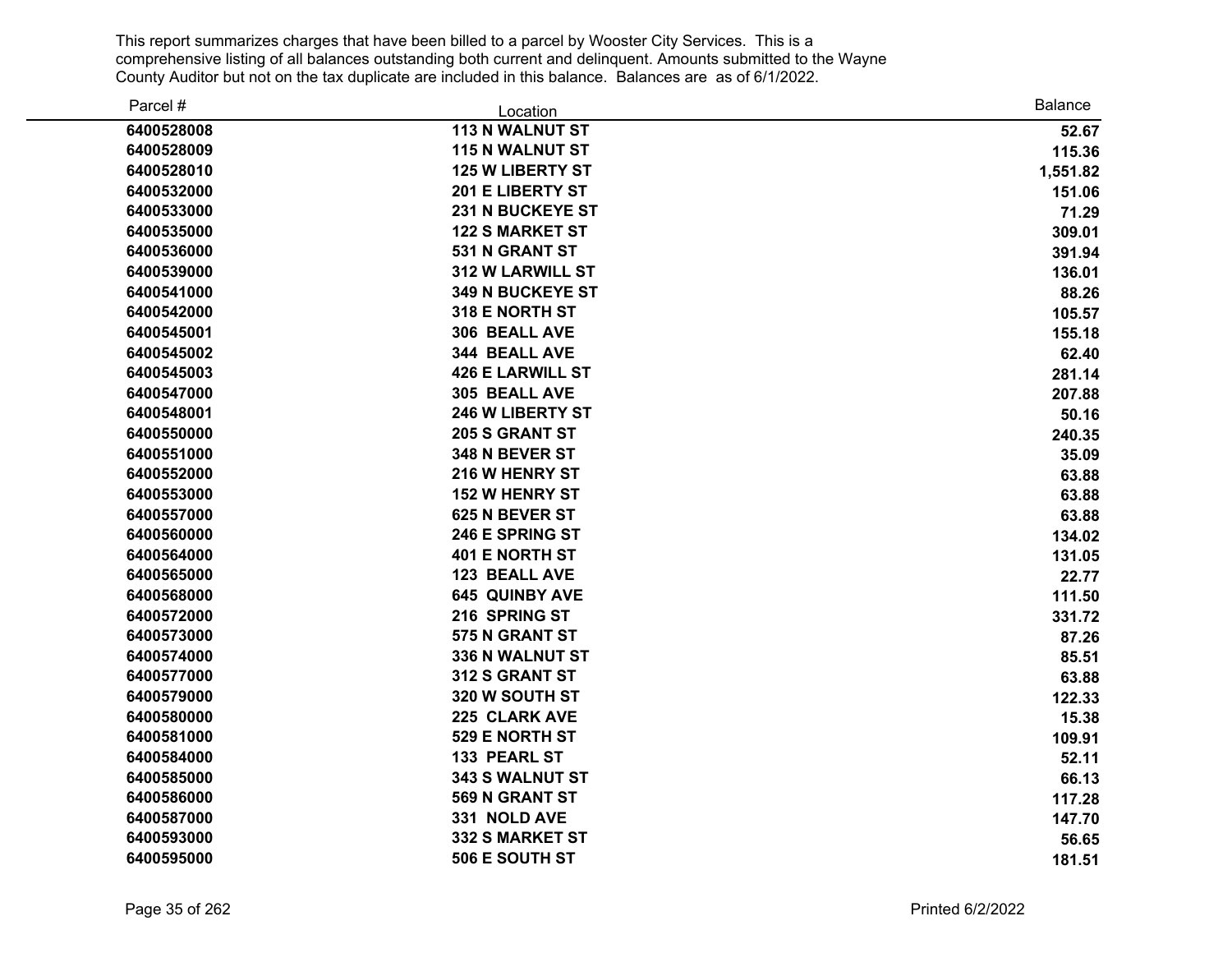| Parcel #   | Location                | <b>Balance</b> |
|------------|-------------------------|----------------|
| 6400605000 | 531 N WALNUT ST         | 85.51          |
| 6400606000 | <b>659 QUINBY AVE</b>   | 57.12          |
| 6400607000 | 336 DERR AVE            | $-3.87$        |
| 6400609000 | 568 E NORTH ST          | 122.75         |
| 6400610000 | 801 QUINBY AVE          | 268.31         |
| 6400611000 | 234 CLARK AVE           | 63.88          |
| 6400613000 | 819 QUINBY AVE          | 58.87          |
| 6400614000 | 329 E SOUTH ST          | 201.13         |
| 6400615000 | <b>422 COLLEGE AVE</b>  | 37.84          |
| 6400616000 | 818 SCOVEL AVE          | 110.64         |
| 6400617000 | <b>429 N BUCKEYE ST</b> | 114.30         |
| 6400618000 | <b>425 N BUCKEYE ST</b> | 63.88          |
| 6400619000 | <b>669 N BUCKEYE ST</b> | 393.70         |
| 6400620000 | 215 SPRING ST           | 87.26          |
| 6400622000 | <b>435 S WALNUT ST</b>  | 224.51         |
| 6400624000 | 228 N GRANT ST          | 63.88          |
| 6400625000 | <b>144 W HENRY ST</b>   | 75.57          |
| 6400627000 | <b>515 COLLEGE AVE</b>  | 103.28         |
| 6400628000 | 519 N WALNUT ST         | 75.57          |
| 6400629000 | <b>0 W HENRY ST</b>     | 114.30         |
| 6400630000 | 511 N WALNUT ST         | 122.33         |
| 6400631000 | 321 E BOWMAN ST         | 131.00         |
| 6400633000 | 631 N BEVER ST          | 157.40         |
| 6400634000 | <b>557 N BUCKEYE ST</b> | 131.00         |
| 6400636000 | 409 NOLD AVE            | 119.30         |
| 6400639000 | 735 N BUCKEYE ST        | 97.20          |
| 6400640000 | 336 S WALNUT ST         | 108.89         |
| 6400641000 | <b>622 N BUCKEYE ST</b> | 75.57          |
| 6400642000 | 369 W NORTH ST          | 232.42         |
| 6400643000 | 215 PEARL ST            | 87.26          |
| 6400645000 | 146 VINE ST             | 150.95         |
| 6400646000 | <b>565 S BUCKEYE ST</b> | 40.14          |
| 6400647000 | 549 N WALNUT ST         | 57.12          |
| 6400649000 | <b>421 N WALNUT ST</b>  | 86.63          |
| 6400650000 | <b>419 PEARL ST</b>     | 62.13          |
| 6400651000 | <b>417 W LIBERTY ST</b> | 122.33         |
| 6400652000 | <b>438 COLLEGE AVE</b>  | 190.52         |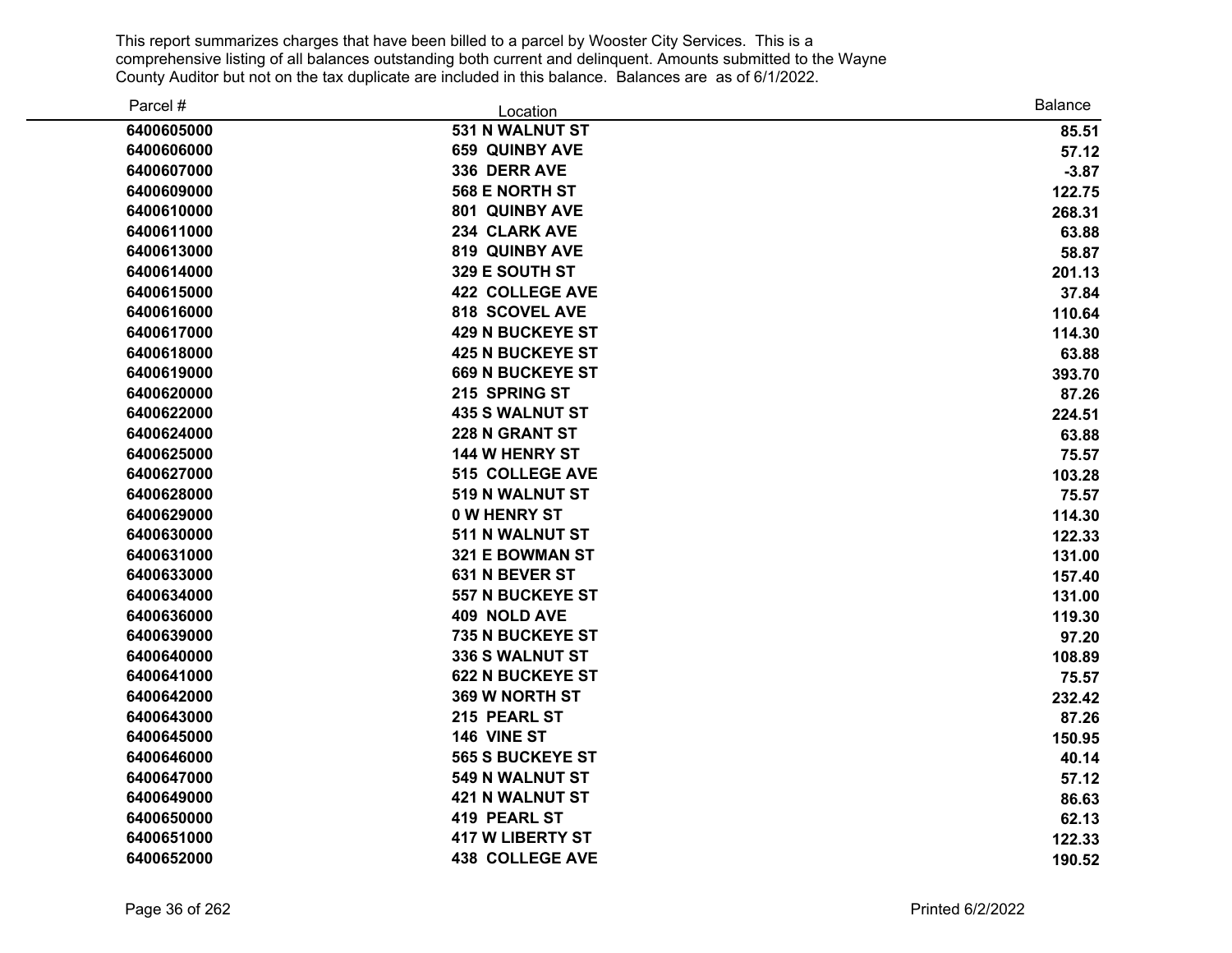| Parcel #   | Location                | <b>Balance</b> |
|------------|-------------------------|----------------|
| 6400656000 | 329 E LARWILL ST        | 87.26          |
| 6400659000 | <b>336 N MARKET ST</b>  | 1,806.91       |
| 6400671000 | <b>534 N BUCKEYE ST</b> | 63.88          |
| 6400672000 | <b>741 N BUCKEYE ST</b> | 58.87          |
| 6400673000 | 219 E BOWMAN ST         | 79.90          |
| 6400676000 | 302 W VINE ST           | 87.26          |
| 6400677000 | 516 BEALL AVE           | 63.75          |
| 6400679000 | 157 LEROY CT            | 73.82          |
| 6400681000 | 835 SPRUCE ST           | 414.55         |
| 6400682000 | <b>406 BEALL AVE</b>    | 28.52          |
| 6400685000 | <b>414 S WALNUT ST</b>  | 149.57         |
| 6400686000 | 216 W VINE ST           | 127.49         |
| 6400688000 | 222 W VINE ST           | 113.52         |
| 6400689000 | 579 N WALNUT ST         | 58.87          |
| 6400690000 | 215 E PINE ST           | 63.88          |
| 6400691000 | 438 N BEVER ST          | 239.23         |
| 6400693000 | 525 COLLEGE AVE         | 2,078.55       |
| 6400694000 | 540 HIGH ST             | 116.09         |
| 6400697000 | 519 N GRANT ST          | 372.53         |
| 6400699000 | <b>127 W NORTH ST</b>   | 61.85          |
| 6400700000 | <b>459 S MARKET ST</b>  | 223.69         |
| 6400701000 | <b>431 COLLEGE AVE</b>  | 232.42         |
| 6400702000 | 234 SPRING ST           | 132.73         |
| 6400703000 | <b>432 W LARWILL ST</b> | 63.88          |
| 6400705000 | 326 SPINK ST            | 325.19         |
| 6400707000 | 235 COLLEGE AVE         | 37.84          |
| 6400709000 | <b>442 N MARKET ST</b>  | 142.53         |
| 6400710000 | 529 N BUCKEYE ST        | 243.20         |
| 6400711000 | 507 N BUCKEYE ST        | 145.71         |
| 6400713000 | 230 N MARKET ST         | 692.24         |
| 6400713002 |                         | 75.57          |
| 6400713004 | 216 N MARKET ST         | 63.88          |
| 6400713005 | 218 N MARKET ST         | 75.57          |
| 6400713006 | 220 N MARKET ST         | 75.57          |
| 6400713007 | <b>222 N MARKET ST</b>  | 57.12          |
| 6400716000 | 527 N MARKET ST         | 753.33         |
| 6400720000 | 238 E BOWMAN ST         | 134.02         |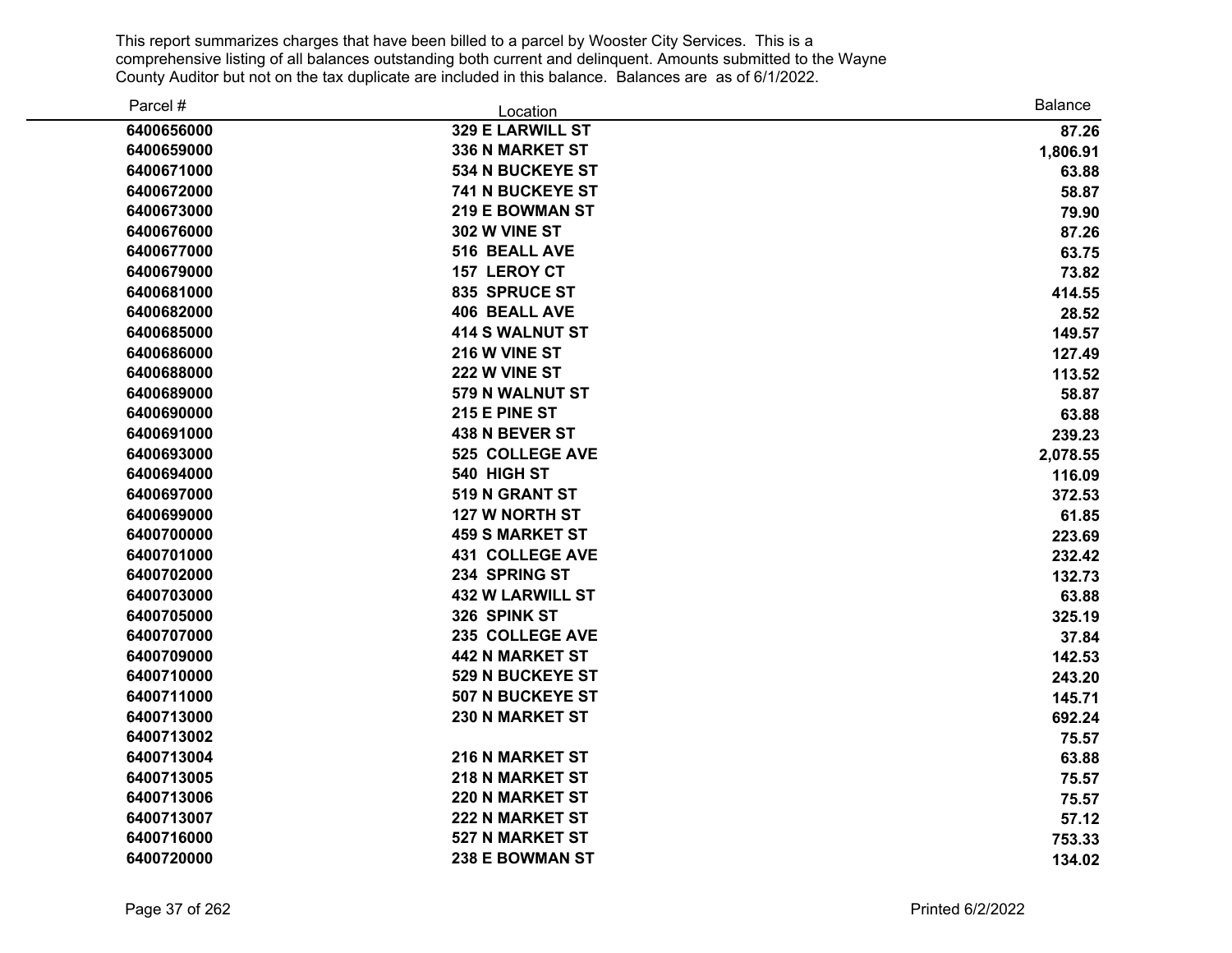| Parcel #   | Location                | <b>Balance</b> |
|------------|-------------------------|----------------|
| 6400721000 | 203 N BEVER ST          | 144.98         |
| 6400726000 | <b>225 N MARKET ST</b>  | 79.16          |
| 6400728000 | 624 N BEVER ST          | 173.42         |
| 6400729000 | 240 E BOWMAN ST         | 171.08         |
| 6400730000 | 327 N BEVER ST          | 144.31         |
| 6400731000 | <b>638 N BUCKEYE ST</b> | 382.32         |
| 6400733000 | <b>662 COLLEGE AVE</b>  | 196.80         |
| 6400734000 | 340 E LIBERTY ST        | 50.90          |
| 6400741000 | <b>544 E LIBERTY ST</b> | 185.73         |
| 6400745000 | <b>411 N BUCKEYE ST</b> | 139.45         |
| 6400749000 | 345 W SOUTH ST          | 302.39         |
| 6400751000 | <b>444 W LARWILL ST</b> | 66.18          |
| 6400752000 | 352 W SOUTH ST          | 186.08         |
| 6400755000 | 344 W SOUTH ST          | 63.88          |
| 6400758000 | 424 W NORTH ST          | 155.65         |
| 6400759000 | <b>334 W LARWILL ST</b> | 174.14         |
| 6400761000 | 146 S BEVER ST          | 119.92         |
| 6400767000 | 559 HIGH ST             | 87.26          |
| 6400768000 | 516 N WALNUT ST         | 73.82          |
| 6400769000 | 709 QUINBY AVE          | 58.87          |
| 6400771000 | <b>621 QUINBY AVE</b>   | 308.97         |
| 6400772000 | <b>631 QUINBY AVE</b>   | 114.30         |
| 6400773000 | 421 N BEVER ST          | 327.54         |
| 6400774000 | <b>124 E BOWMAN ST</b>  | 106.31         |
| 6400786000 | <b>787 ELM ST</b>       | $-209.76$      |
| 6400789000 | 454 W NORTH ST          | 886.13         |
| 6400791000 | 201 PEARL ST            | 58.87          |
| 6400792000 | 541 W LIBERTY ST        | 45.15          |
| 6400793000 | <b>242 E LARWILL ST</b> | 200.09         |
| 6400795000 | 213 CLARK AVE           | 73.82          |
| 6400796000 | <b>428 BEALL AVE</b>    | 578.62         |
| 6400799000 | <b>141 E LIBERTY ST</b> | 94.57          |
| 6400800000 | 327 PEARL ST            | 63.88          |
| 6400810000 | <b>231 S MARKET ST</b>  | 73.16          |
| 6400815000 | <b>329 S MARKET ST</b>  | 57.39          |
| 6400818000 | <b>611 W LIBERTY ST</b> | 434.99         |
| 6400821000 | 165 N BEVER ST          | 139.56         |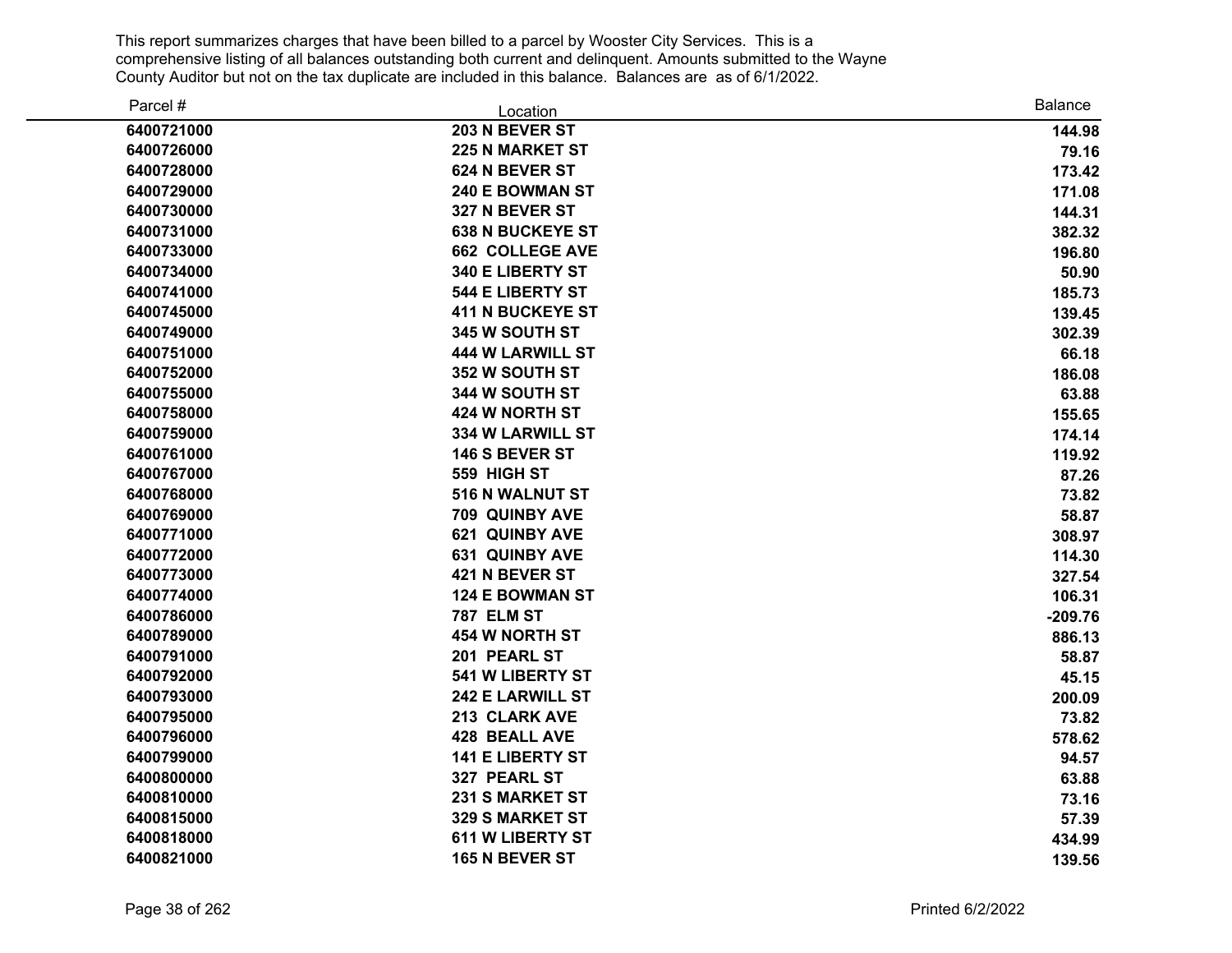| Parcel #   | Location                  | Balance  |
|------------|---------------------------|----------|
| 6400829000 | <b>114 N COLUMBUS AVE</b> | 134.02   |
| 6400830000 | <b>443 BOWMAN ST</b>      | 191.74   |
| 6400833000 | 852 SPRUCE ST             | 117.66   |
| 6400835000 | <b>435 N GRANT ST</b>     | 87.26    |
| 6400836000 | 323 N GRANT ST            | 144.98   |
| 6400837000 | 809 QUINBY AVE            | 169.09   |
| 6400838000 | <b>234 S MARKET ST</b>    | 468.04   |
| 6400845000 | 349 W NORTH ST            | 601.17   |
| 6400846000 | <b>425 E LARWILL ST</b>   | 122.33   |
| 6400847000 | 305 E BOWMAN ST           | 289.54   |
| 6400849000 | 576 E NORTH ST            | 361.63   |
| 6400853000 | 380 W NORTH ST            | 185.10   |
| 6400854000 | 555 NOLD AVE              | 171.28   |
| 6400856000 | <b>623 N BUCKEYE ST</b>   | 75.57    |
| 6400857000 | 312 SPINK ST              | 87.26    |
| 6400859000 | 217 E LIBERTY ST          | 51.64    |
| 6400859002 | 211 E LIBERTY ST          | 108.29   |
| 6400860000 | <b>426 N WALNUT ST</b>    | $-52.98$ |
| 6400862000 | 418 NOLD AVE              | 201.62   |
| 6400864000 | 316 BEALL AVE             | 160.74   |
| 6400866000 | 345 E BOWMAN ST           | 268.68   |
| 6400869000 | <b>435 E LARWILL ST</b>   | 52.11    |
| 6400872000 | <b>134 MULBERRY ST</b>    | 122.33   |
| 6400876000 | <b>528 COLLEGE AVE</b>    | 62.13    |
| 6400877000 | 219 CLARK AVE             | 57.12    |
| 6400878000 | <b>148 E HENRY ST</b>     | 77.52    |
| 6400879000 | 845 SPRUCE ST             | 114.36   |
| 6400881000 | <b>634 N BUCKEYE ST</b>   | 91.59    |
| 6400883000 | 140 OHIO ST               | 288.70   |
| 6400885000 | 210 PEARL ST              | 58.87    |
| 6400886000 | 124 W BOWMAN ST           | 110.64   |
| 6400888000 | <b>558 E LIBERTY ST</b>   | 45.89    |
| 6400889000 | 550 HIGH ST               | 98.95    |
| 6400891000 | 437 W NORTH ST            | 75.57    |
| 6400892000 | 244 COLLEGE AVE           | 63.88    |
| 6400893000 | 311 W VINE ST             | 75.57    |
| 6400894000 | 731 N BEVER ST            | 75.57    |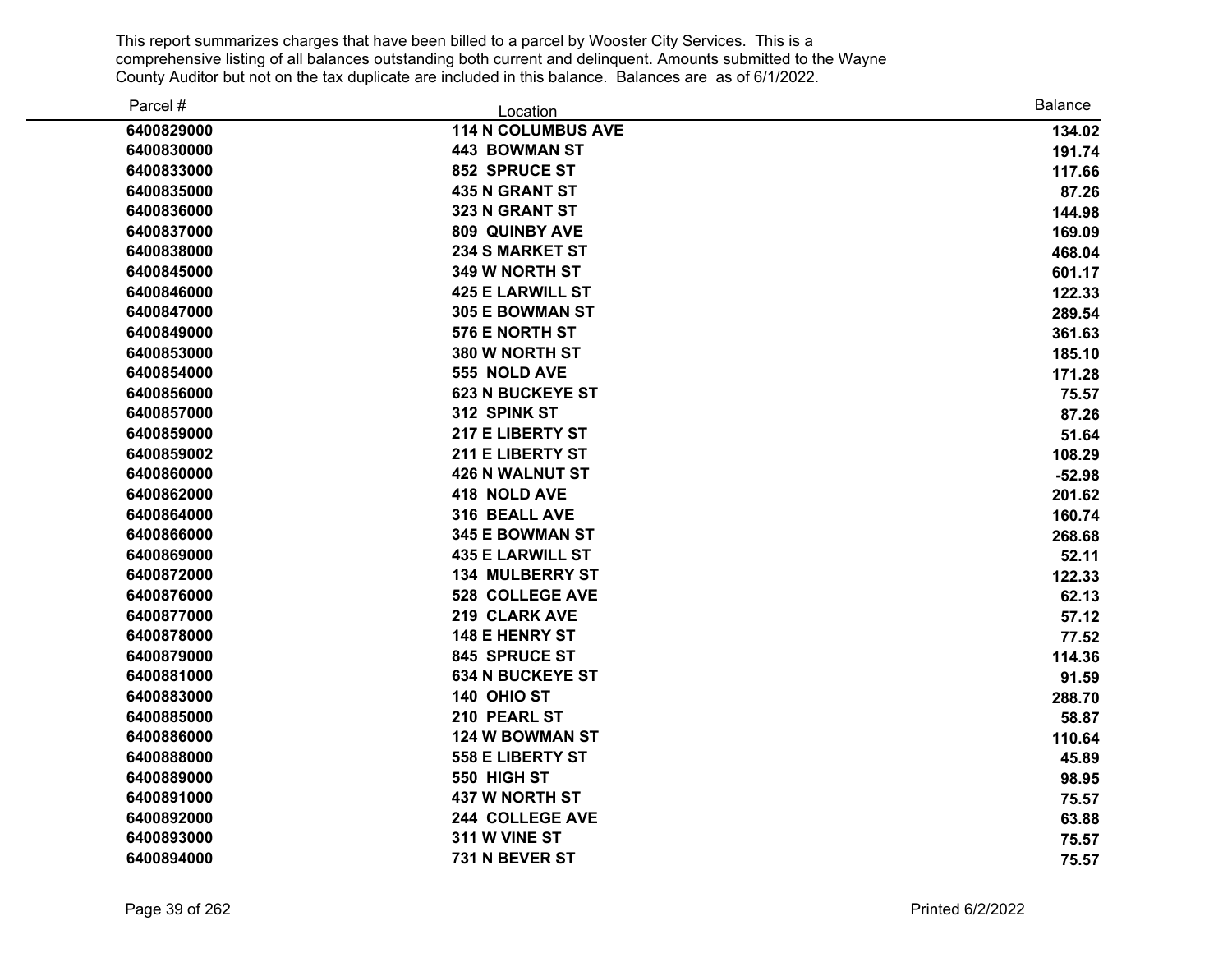| Parcel #   | Location                | <b>Balance</b> |
|------------|-------------------------|----------------|
| 6400895000 | <b>440 BEALL AVE</b>    | 572.21         |
| 6400897000 | 129 N GRANT ST          | 36.69          |
| 6400898000 | 383 W NORTH ST          | 122.33         |
| 6400899000 | <b>703 QUINBY AVE</b>   | 185.11         |
| 6400900000 | 550 KEMROW ST           | 137.17         |
| 6400904000 | 221 COLLEGE AVE         | 108.89         |
| 6400905000 | <b>413 N WALNUT ST</b>  | 58.87          |
| 6400906000 | 205 W VINE ST           | 161.73         |
| 6400907000 | 140 PEARL ST            | 20.47          |
| 6400908000 | 373 W SOUTH ST          | 75.57          |
| 6400912000 | 560 N BEVER ST          | 154.38         |
| 6400913000 | <b>429 W LIBERTY ST</b> | 61.85          |
| 6400914000 | <b>441 W LIBERTY ST</b> | 90.98          |
| 6400918000 | <b>223 W LIBERTY ST</b> | 115.99         |
| 6400918001 | <b>235 W LIBERTY ST</b> | 62.40          |
| 6400919000 | 220 W LIBERTY ST        | 1,047.59       |
| 6400920000 | 536 E NORTH ST          | 70.57          |
| 6400922000 | 206 BEALL AVE           | 100.96         |
| 6400925001 | 331 E NORTH ST REAR     | 45.15          |
| 6400927000 | 444 N BEVER ST          | 234.44         |
| 6400929000 | 317 N BEVER ST          | 75.57          |
| 6400930000 | 553 N GRANT ST          | 75.57          |
| 6400932000 | 351 NOLD AVE            | 103.28         |
| 6400938000 | 572 N WALNUT ST         | 58.87          |
| 6400939000 | 566 N WALNUT ST         | 53.86          |
| 6400940000 | 523 N WALNUT ST         | 232.97         |
| 6400941000 | 839 N BEVER ST          | 62.13          |
| 6400943000 | <b>359 E BOWMAN ST</b>  | 107.54         |
| 6400946000 | 223 PEARL ST            | 142.90         |
| 6400950000 | 327 E LARWILL ST        | 134.44         |
| 6400951000 | 735 COLLEGE AVE         | 97.20          |
| 6400952000 | 537 N BEVER ST          | 103.28         |
| 6400953000 | <b>429 E LIBERTY ST</b> | 129.68         |
| 6400955000 | 236 W NORTH ST          | 91.59          |
| 6400956000 | <b>437 E BOWMAN ST</b>  | 142.69         |
| 6400959000 | 330 COLLEGE AVE         | 87.26          |
| 6400961000 | <b>646 COLLEGE AVE</b>  | 63.88          |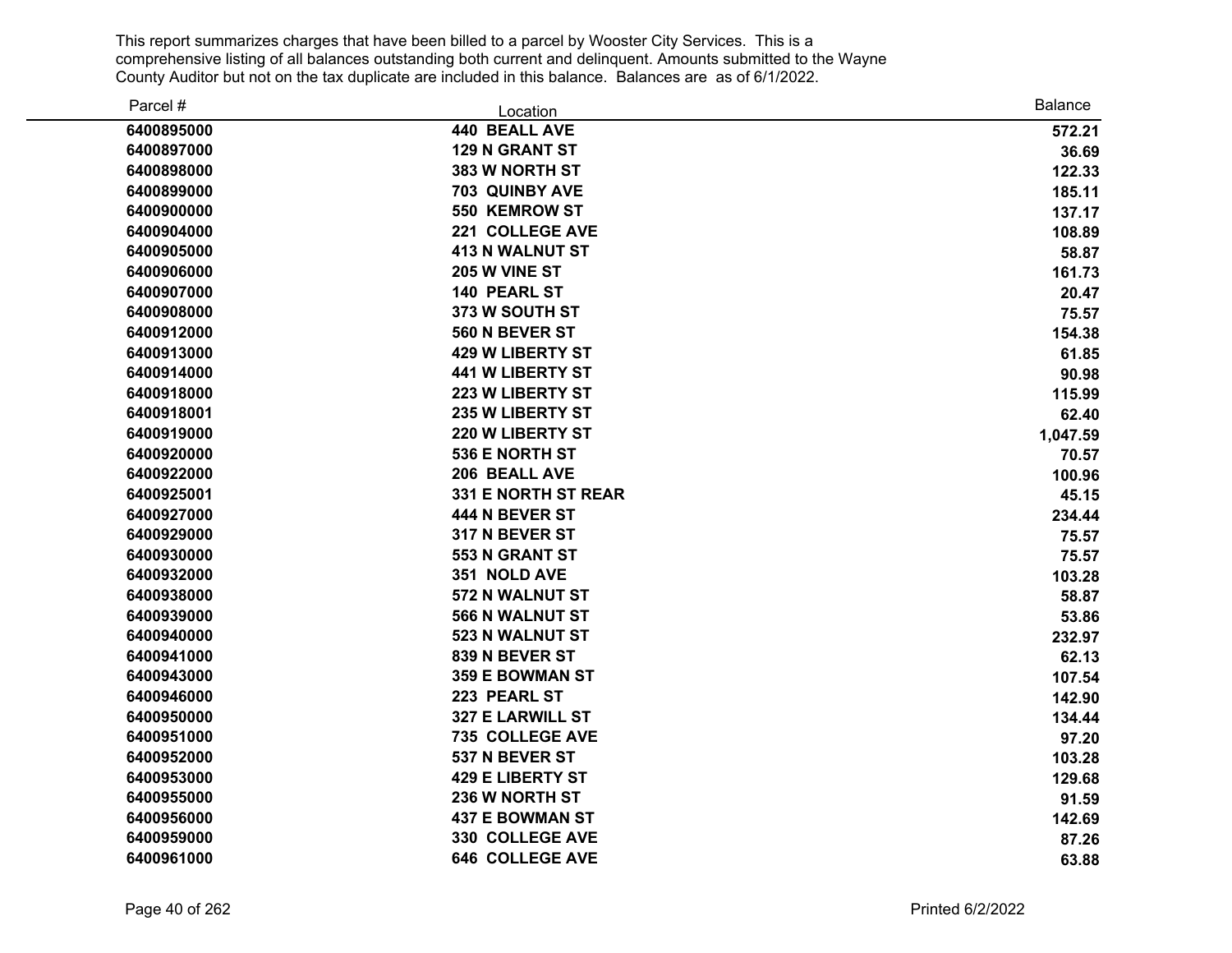| Parcel #   | Location                | <b>Balance</b> |
|------------|-------------------------|----------------|
| 6400962000 | <b>364 W LARWILL ST</b> | 232.42         |
| 6400963000 | 725 N BEVER ST          | 266.16         |
| 6400965000 | 389 W LIBERTY ST        | 51.64          |
| 6400965001 | 389 W LIBERTY ST        | 67.60          |
| 6400972000 | <b>140 S WALNUT ST</b>  | 414.86         |
| 6400976000 | <b>751 COLLEGE AVE</b>  | 75.57          |
| 6400978000 | <b>629 N BUCKEYE ST</b> | 85.51          |
| 6400979000 | 316 W LIBERTY ST        | 131.99         |
| 6400982000 | <b>419 E LIBERTY ST</b> | 80.04          |
| 6400983000 | <b>566 N BUCKEYE ST</b> | 137.74         |
| 6400984000 | <b>445 N WALNUT ST</b>  | 63.88          |
| 6400985000 | 356 SPINK ST            | 418.82         |
| 6400990000 | 237 N BEVER ST          | 147.70         |
| 6400991000 | 390 W HENRY ST          | 22.77          |
| 6400994000 | 115 N GRANT ST          | 109.65         |
| 6400996000 | 227 CURRY CT            | 110.64         |
| 6400997000 | 139 E VINE ST           | 75.57          |
| 6400998000 | <b>425 N WALNUT ST</b>  | 87.26          |
| 6400999000 | <b>418 N MARKET ST</b>  | 73.54          |
| 6401003000 | 333 N BUCKEYE ST        | 131.00         |
| 6401008000 | 216 E LARWILL ST        | 423.24         |
| 6401009000 | 516 N BEVER ST          | 108.22         |
| 6401010000 | 733 QUINBY AVE          | 75.57          |
| 6401011000 | 237 CLARK AVE           | 63.88          |
| 6401012000 | <b>419 S WALNUT ST</b>  | 37.84          |
| 6401013000 | 327 W VINE ST           | 411.00         |
| 6401016000 | <b>405 E LARWILL ST</b> | 79.90          |
| 6401017000 | 236 COLLEGE AVE         | 75.57          |
| 6401018000 | 515 N BUCKEYE ST        | 199.84         |
| 6401020000 | 132 PEARL ST            | 85.40          |
| 6401022000 | 0 E NORTH ST            | 54.50          |
| 6401023000 | 402 E HENRY ST          | 114.17         |
| 6401025000 | 342 S WALNUT ST         | 37.84          |
| 6401026000 | 140 W HENRY ST          | 134.02         |
| 6401027000 | <b>449 N MARKET ST</b>  | 45.89          |
| 6401029000 | 341 SPRING ST           | 58.87          |
| 6401031000 | 614 SPRUCE ST           | 110.64         |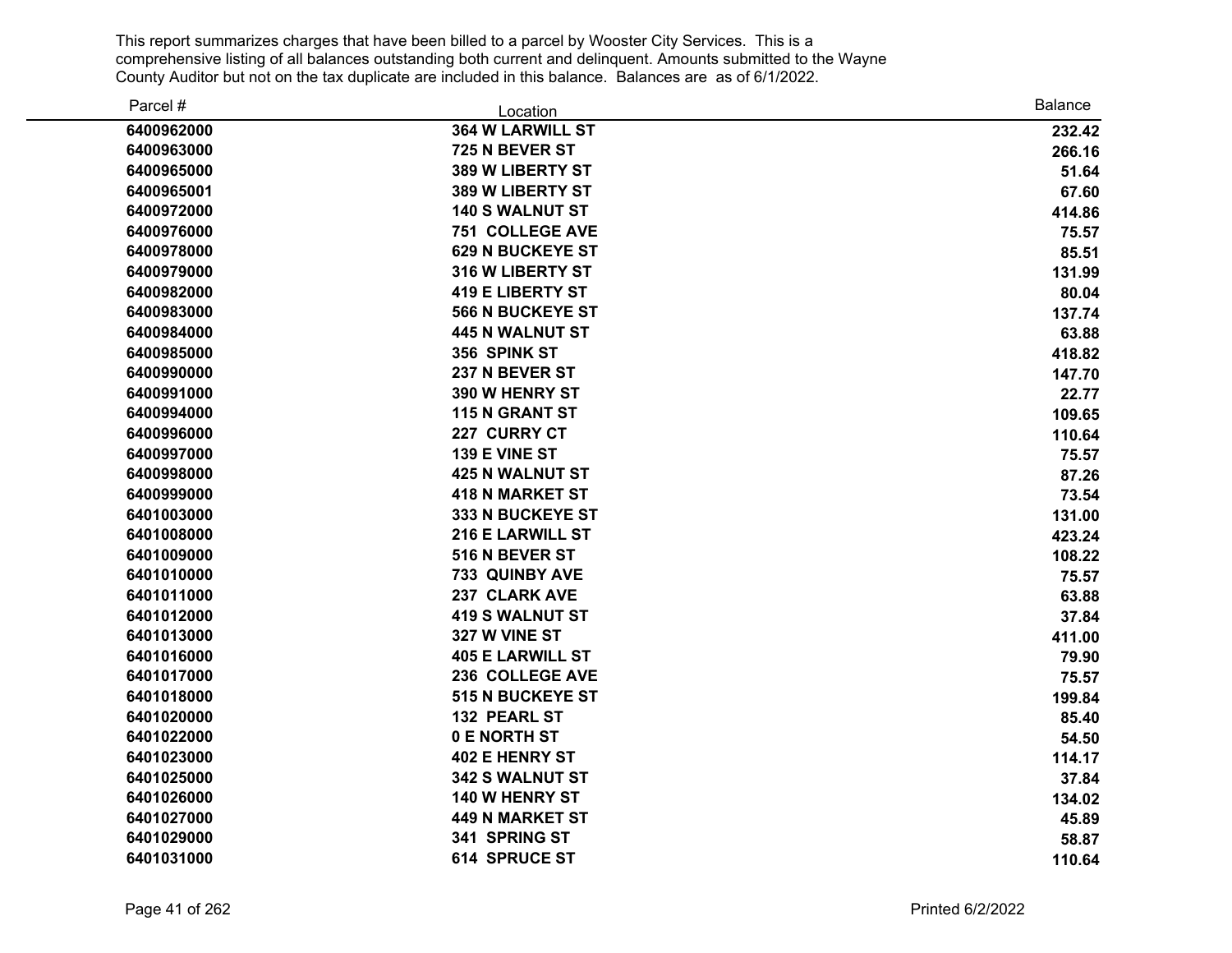| Parcel #   | Location                | <b>Balance</b> |
|------------|-------------------------|----------------|
| 6401032000 | 747 N BUCKEYE ST        | 73.82          |
| 6401036000 | 517 E NORTH ST          | 115.66         |
| 6401037000 | 223 E PINE ST           | 87.26          |
| 6401038000 | <b>524 N BUCKEYE ST</b> | 923.99         |
| 6401040000 | <b>518 N BUCKEYE ST</b> | 346.45         |
| 6401041000 | <b>144 E LIBERTY ST</b> | 299.03         |
| 6401043000 | 0                       | 368.74         |
| 6401047000 | 229 PEARL ST            | 75.57          |
| 6401049000 | 843 N BEVER ST          | 87.26          |
| 6401051000 | 212 BOWMAN ST           | 119.33         |
| 6401055000 | 324 SPRING ST           | 75.57          |
| 6401058000 | <b>659 N BUCKEYE ST</b> | 122.33         |
| 6401065000 | 530 N WALNUT ST         | 63.88          |
| 6401066000 | <b>438 N BUCKEYE ST</b> | 227.54         |
| 6401067000 | 230 S MARKET ST         | 45.15          |
| 6401072000 | <b>609 SPRUCE ST</b>    | 98.95          |
| 6401073000 | <b>565 N BUCKEYE ST</b> | 250.16         |
| 6401074000 | <b>551 N BUCKEYE ST</b> | 584.11         |
| 6401075000 | <b>635 N BUCKEYE ST</b> | 63.88          |
| 6401078000 | 336 E NORTH ST          | 98.95          |
| 6401079000 | 645 N BEVER ST          | 196.80         |
| 6401080000 | 323 S WALNUT ST         | 75.57          |
| 6401082000 | 303 S GRANT ST          | 87.26          |
| 6401083000 | <b>438 W LARWILL ST</b> | 115.80         |
| 6401086000 | 229 COLLEGE AVE         | 103.28         |
| 6401087000 | <b>123 E LIBERTY ST</b> | 891.20         |
| 6401095000 | 639 N BEVER ST          | 359.62         |
| 6401100000 | 337 E BOWMAN ST         | 239.88         |
| 6401102000 | 705 N BEVER ST          | 122.75         |
| 6401103000 | 619 N BEVER ST          | 127.76         |
| 6401104000 | <b>139 N GRANT ST</b>   | 75.57          |
| 6401105000 | 559 N GRANT ST          | 75.54          |
| 6401106000 | 333 E LARWILL ST        | 84.06          |
| 6401108000 | <b>545 N MARKET ST</b>  | 138.99         |
| 6401110000 | 636 BEALL AVE           | 96.79          |
| 6401111000 | <b>138 E LIBERTY ST</b> | 96.10          |
| 6401114000 | 329 N GRANT ST          | 109.91         |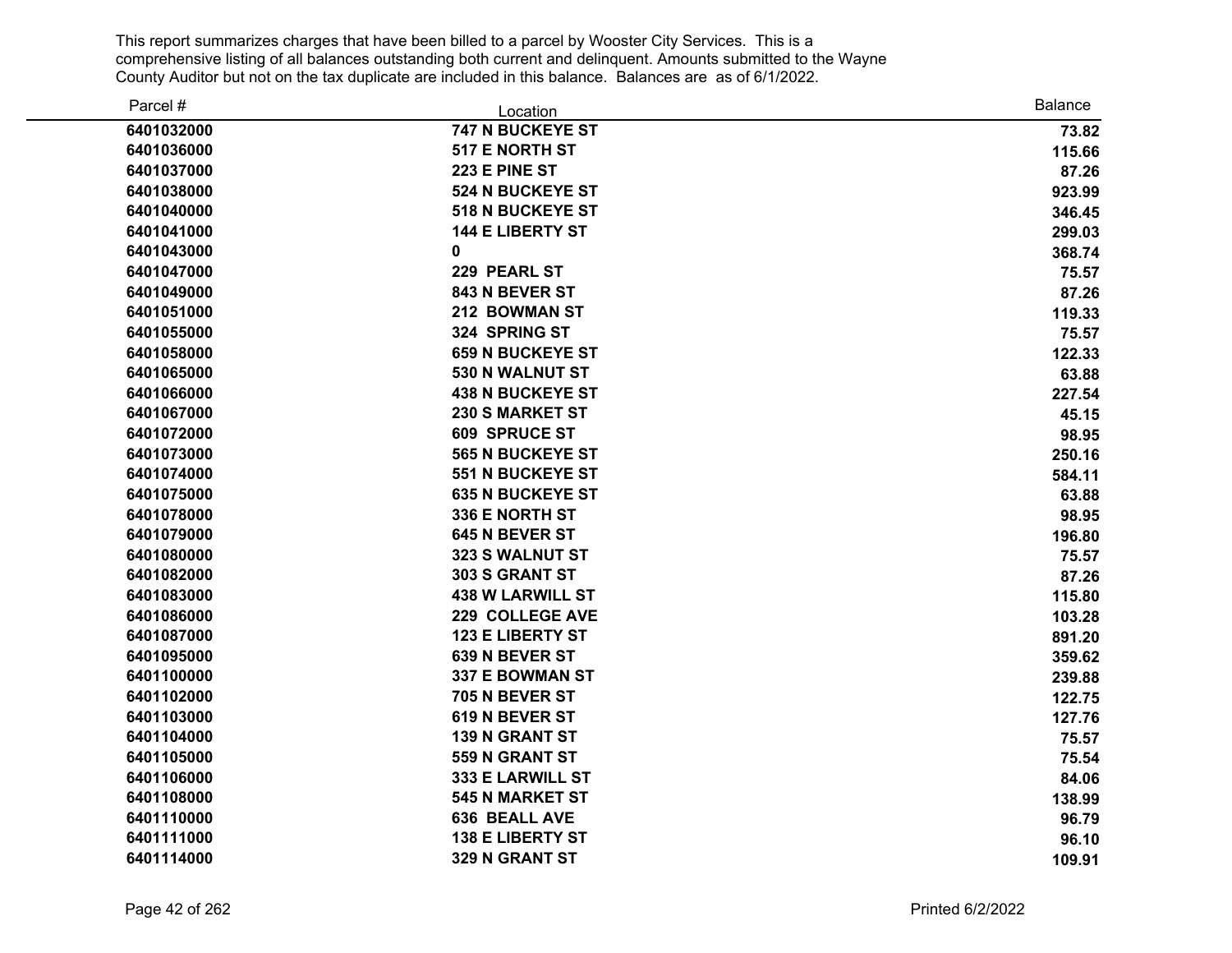| Parcel #   | Location                | <b>Balance</b> |
|------------|-------------------------|----------------|
| 6401115000 | 228 E BOWMAN ST         | 264.98         |
| 6401118000 | 846 N BEVER ST          | 57.12          |
| 6401119000 | 138 OHIO ST             | 226.68         |
| 6401120000 | 346 E LARWILL ST        | 121.67         |
| 6401122000 | 421 W NORTH ST          | 75.57          |
| 6401123000 | 332 E SOUTH ST          | 167.54         |
| 6401125000 | <b>534 COLLEGE AVE</b>  | 75.57          |
| 6401126000 | 375 W NORTH ST          | 75.57          |
| 6401127000 | <b>210 S BUCKEYE ST</b> | 113.98         |
| 6401132000 | 343 S GRANT ST          | 20.47          |
| 6401133000 | 204 MULBERRY ST         | 204.89         |
| 6401140000 | <b>305 MULBERRY ST</b>  | 387.20         |
| 6401144000 | <b>427 S GRANT ST</b>   | 101.91         |
| 6401152000 | <b>433 S GRANT ST</b>   | 154.29         |
| 6401158000 | 207 PEARL ST            | 57.12          |
| 6401160000 | 135 E PINE ST           | 141.12         |
| 6401167000 | <b>422 N BUCKEYE ST</b> | 303.33         |
| 6401168000 | 220 SPRING ST           | 179.87         |
| 6401169000 | <b>645 COLLEGE AVE</b>  | 87.26          |
| 6401171000 | 709 N BUCKEYE ST        | 237.31         |
| 6401172000 | 340 SPINK ST            | $-97.95$       |
| 6401175000 | 814 N BEVER ST          | 58.89          |
| 6401176000 | 428 N BEVER ST          | 75.57          |
| 6401177000 | <b>451 W NORTH ST</b>   | $-156.04$      |
| 6401178000 | 410 E NORTH ST          | 13.53          |
| 6401181000 | 203 S GRANT ST          | 133.05         |
| 6401182000 | 366 W LARWILL ST        | 349.23         |
| 6401183000 | 817 SCOVEL AVE          | 98.95          |
| 6401184000 | <b>434 N MARKET ST</b>  | 85.67          |
| 6401186000 | 447 W NORTH ST          | 114.30         |
| 6401187000 | <b>412 N WALNUT ST</b>  | 392.18         |
| 6401189000 | 571 N GRANT ST          | 87.26          |
| 6401190000 | 714 N BEVER ST          | 63.88          |
| 6401193000 | 350 NOLD AVE            | 79.81          |
| 6401194000 | 427 NOLD AVE            | 278.63         |
| 6401196000 | 336 LARWILL ST          | 197.90         |
| 6401197000 | 1106 W OLD LINCOLN WAY  | 80.39          |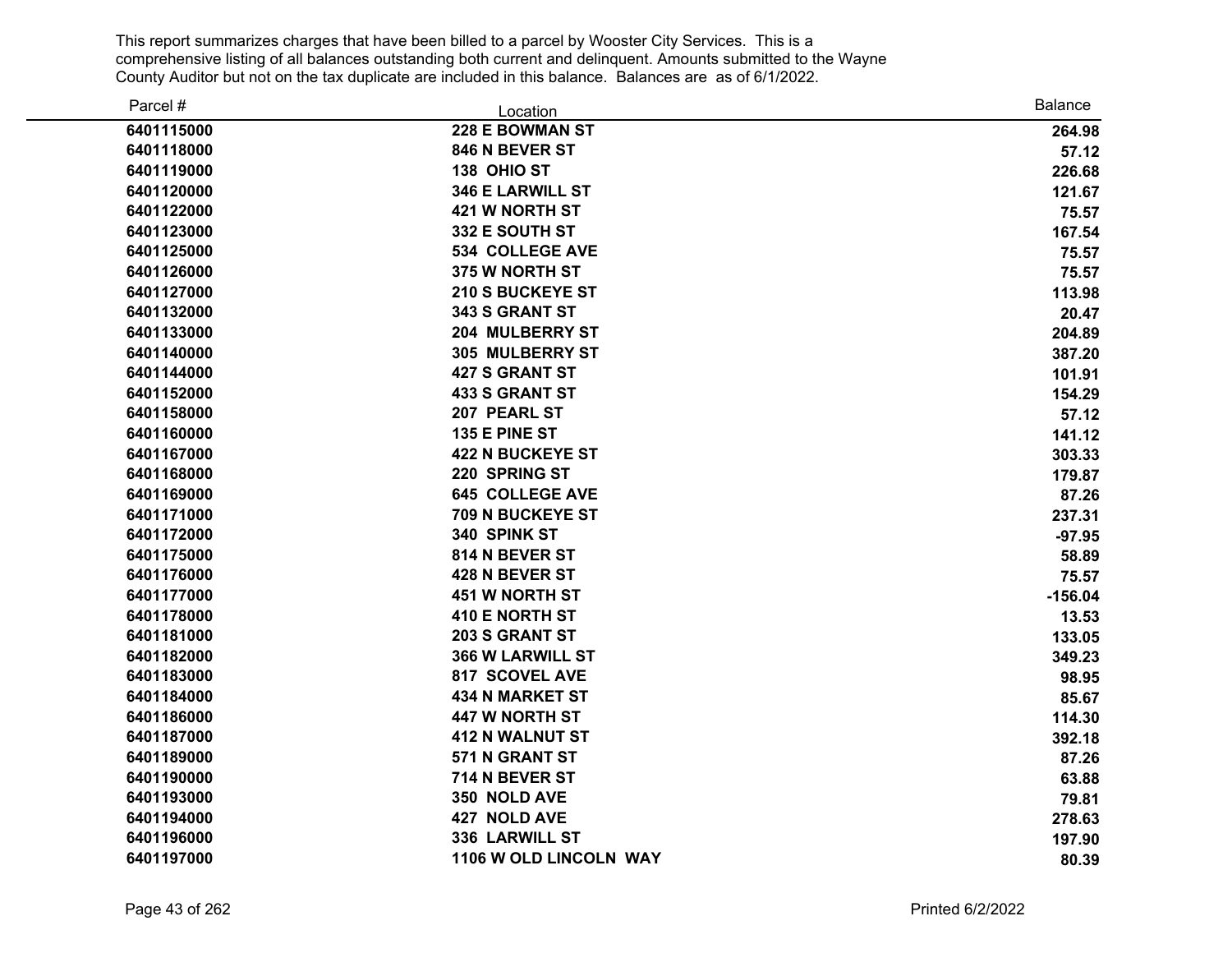| Parcel #   | Location                | <b>Balance</b> |
|------------|-------------------------|----------------|
| 6401199000 | 212 SPINK ST            | 125.37         |
| 6401200000 | 510 N WALNUT ST         | 63.88          |
| 6401202000 | 337 SPRING ST           | 98.95          |
| 6401207000 | <b>449 COLLEGE AVE</b>  | 52.11          |
| 6401209000 | 426 PEARL ST            | 85.51          |
| 6401211000 | 222 W NORTH ST          | 75.57          |
| 6401213000 | <b>732 BECHTEL PATH</b> | 98.95          |
| 6401216000 | 328 E LIBERTY ST        | 40.14          |
| 6401220000 | 350 E LIBERTY ST        | 71.44          |
| 6401222000 | 133 N BEVER ST          | 197.82         |
| 6401226000 | 127 E HENRY ST          | 22.77          |
| 6401227000 | <b>440 N WALNUT ST</b>  | 75.57          |
| 6401228000 | <b>126 S MARKET ST</b>  | 40.14          |
| 6401230000 | 350 N WALNUT ST         | 122.33         |
| 6401231000 | 724 BEALL AVE           | 37.84          |
| 6401232000 | <b>126 W LARWILL ST</b> | 57.12          |
| 6401234000 | <b>463 W LIBERTY ST</b> | 75.57          |
| 6401235000 | 323 NOLD AVE            | 87.26          |
| 6401236000 | 561 N GRANT ST          | 63.88          |
| 6401246000 | 515 W LIBERTY ST        | 122.06         |
| 6401250000 | 823 SPRUCE ST           | 413.75         |
| 6401251000 | 807 SPRUCE ST           | 57.39          |
| 6401253000 | <b>156 E LIBERTY ST</b> | 221.39         |
| 6401254000 | <b>120 N BUCKEYE ST</b> | 293.92         |
| 6401255000 | 318 S GRANT ST          | 130.86         |
| 6401256000 | <b>437 COLLEGE AVE</b>  | 85.51          |
| 6401257000 | <b>433 N BUCKEYE ST</b> | 371.12         |
| 6401258000 | 221 CLARK AVE           | 98.95          |
| 6401259000 | 213 E BOWMAN ST         | 174.52         |
| 6401260000 | <b>558 N MARKET ST</b>  | 73.16          |
| 6401264000 | 321 PEARL ST            | 58.87          |
| 6401265000 | 731 COLLEGE AVE         | 75.57          |
| 6401266000 | 1450 SPRUCE ST          | 157.72         |
| 6401272000 | <b>146 E BOWMAN ST</b>  | 50.90          |
| 6401273000 | 330 E LARWILL ST        | 20.47          |
| 6401274000 | <b>420 LARWILL ST</b>   | 275.53         |
| 6401276000 | <b>548 N WALNUT ST</b>  | 75.57          |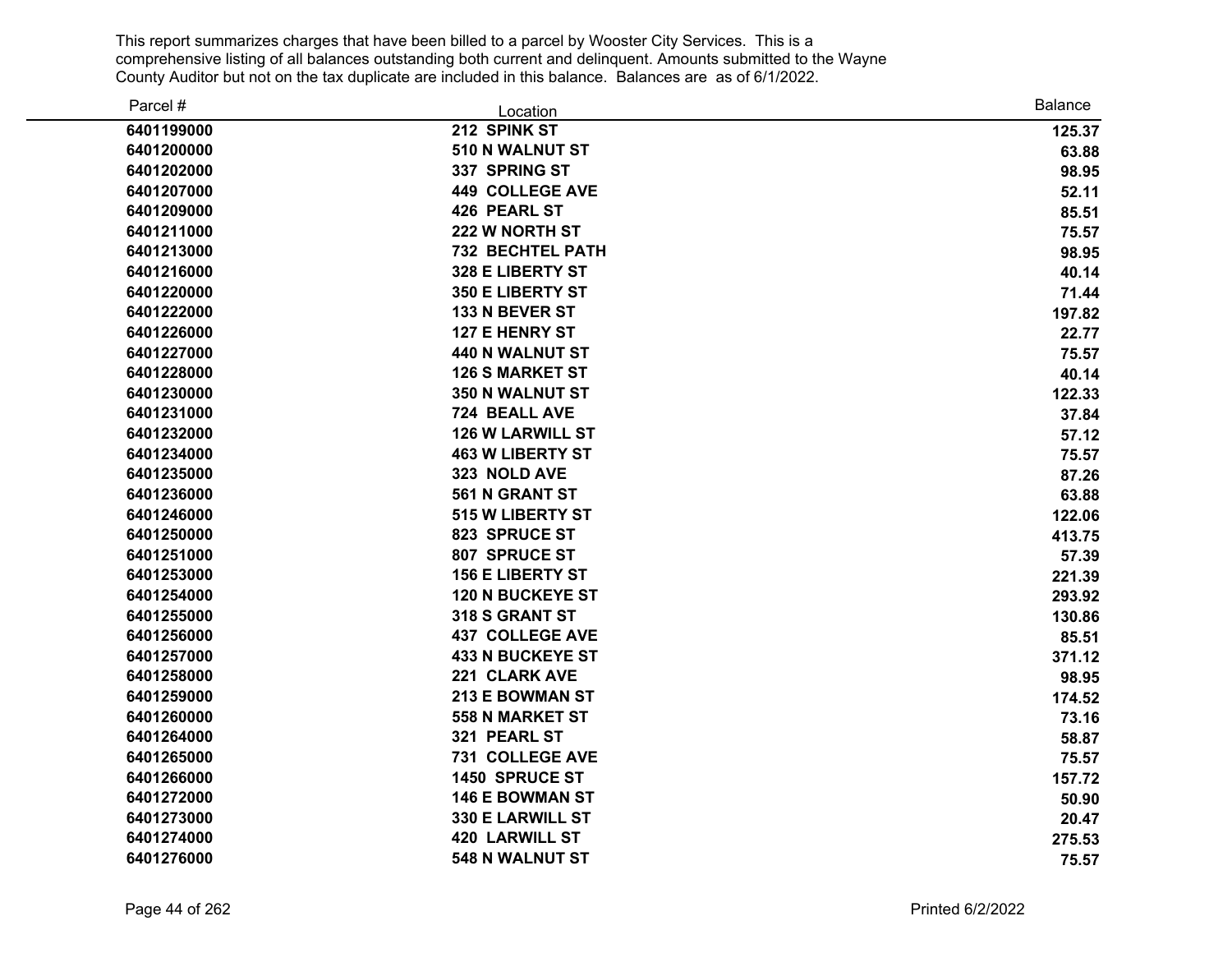| Parcel #   | Location                | <b>Balance</b> |
|------------|-------------------------|----------------|
| 6401280000 | <b>116 S MARKET ST</b>  | 85.29          |
| 6401281000 | 121 E PINE ST           | 119.25         |
| 6401283000 | <b>115 S MARKET ST</b>  | 169.99         |
| 6401289000 | <b>423 E LARWILL ST</b> | 169.09         |
| 6401290000 | 310 W VINE ST           | 355.87         |
| 6401291000 | 302 SPINK ST            | 85.69          |
| 6401292000 | 323 E LIBERTY ST        | 45.89          |
| 6401294000 | <b>438 PEARL ST</b>     | 58.87          |
| 6401295000 | <b>405 W LIBERTY ST</b> | 61.66          |
| 6401298000 | 830 N BEVER ST          | 63.88          |
| 6401303000 | 104 SPINK ST            | 446.30         |
| 6401306000 | <b>453 N BUCKEYE ST</b> | 142.68         |
| 6401310000 | 220 W HENRY ST          | 373.58         |
| 6401311000 | <b>250 E LARWILL ST</b> | 121.60         |
| 6401312000 | <b>620 COLLEGE AVE</b>  | 172.89         |
| 6401315000 | 845 QUINBY AVE          | 50.16          |
| 6401318000 | 205 W LIBERTY ST        | 45.15          |
| 6401318001 | 203 W LIBERTY ST        | 1,216.44       |
| 6401319000 | 211 W LIBERTY ST        | 75.15          |
| 6401321000 | <b>144 N WALNUT ST</b>  | 119.90         |
| 6401322000 | <b>465 W NORTH ST</b>   | 87.26          |
| 6401324000 | <b>136 E BOWMAN ST</b>  | 251.25         |
| 6401325000 | <b>508 N BUCKEYE ST</b> | 60.41          |
| 6401327000 | 218 W NORTH ST          | 75.57          |
| 6401328000 | 823 QUINBY AVE          | 53.86          |
| 6401330000 | 145 PEARL ST            | 122.33         |
| 6401332000 | 220 E NORTH ST          | 476.00         |
| 6401333000 | 351 BEALL AVE           | 73.35          |
| 6401335000 | <b>203 S MARKET ST</b>  | 608.98         |
| 6401336000 | 315 W VINE ST           | 53.86          |
| 6401339000 | 833 SCOVEL AVE          | 169.09         |
| 6401340000 | <b>402 W LARWILL ST</b> | 42.85          |
| 6401342000 | 355 N GRANT ST          | 115.42         |
| 6401344000 | 366 W SOUTH ST          | 126.13         |
| 6401345000 | 203 E PINE ST           | 186.21         |
| 6401346000 | 439 NOLD AVE            | 173.42         |
| 6401347000 | <b>435 N WALNUT ST</b>  | 98.95          |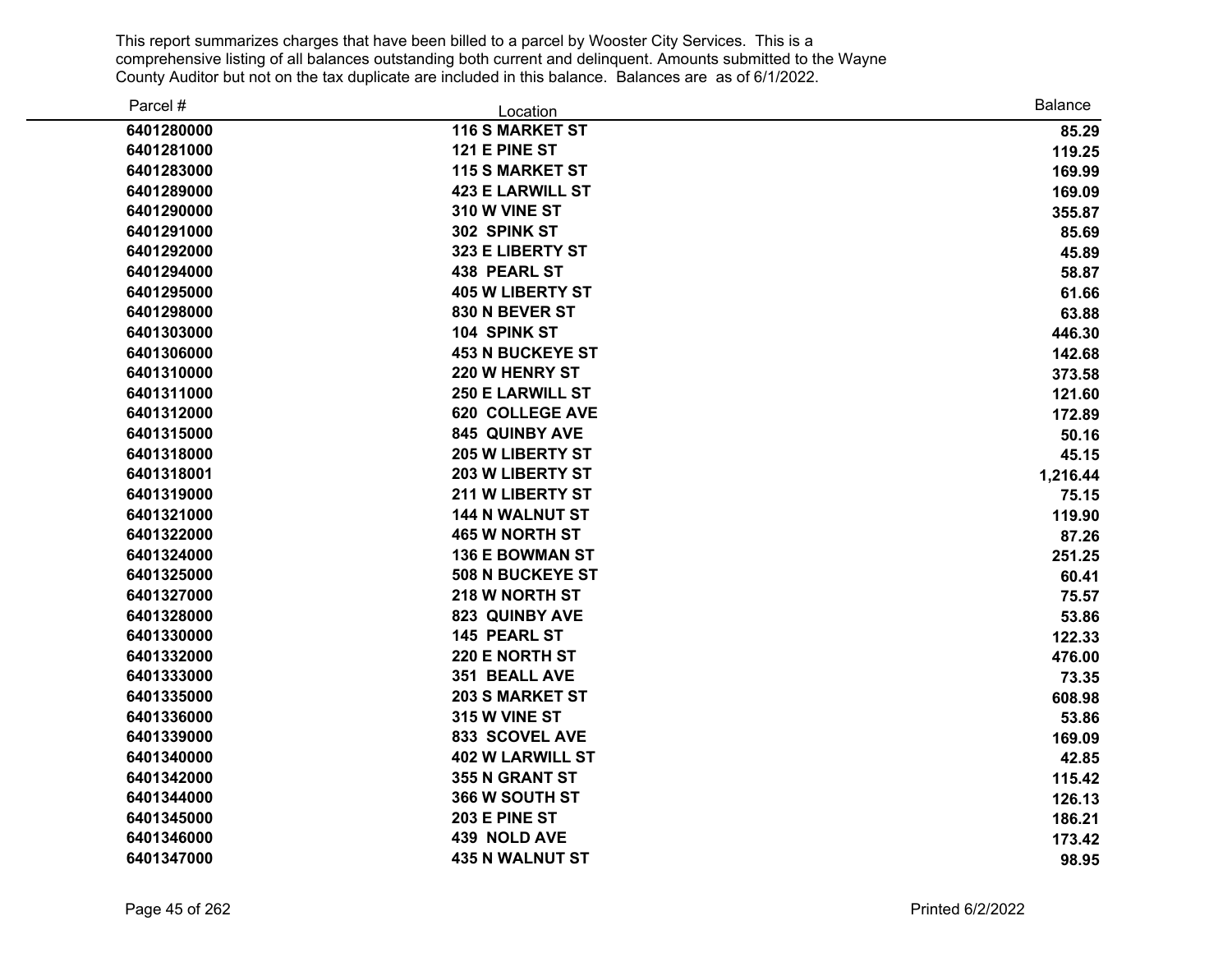| Parcel #   | Location                | <b>Balance</b> |
|------------|-------------------------|----------------|
| 6401348000 | 332 S GRANT ST          | 75.57          |
| 6401350000 | 505 W NORTH ST          | 63.88          |
| 6401354000 | 324 W VINE ST           | 513.38         |
| 6401355000 | 348 LARWILL ST          | 296.30         |
| 6401357000 | 204 PEARL ST            | 174.52         |
| 6401358000 | 222 BEALL AVE           | 58.87          |
| 6401359001 | 220 THOMEN CT           | 122.75         |
| 6401360000 | <b>427 N GRANT ST</b>   | 119.31         |
| 6401361000 | 231 THOMEN CT           | 98.95          |
| 6401364000 | 340 W SOUTH ST          | 315.05         |
| 6401365000 | <b>358 W LARWILL ST</b> | 173.76         |
| 6401367000 | 209 N BEVER ST          | 193.16         |
| 6401369000 | <b>538 COLLEGE AVE</b>  | 53.86          |
| 6401372000 | 248 MULBERRY ST         | 58.87          |
| 6401373000 | 517 N MARKET ST         | 51.64          |
| 6401377000 | 313 W SOUTH ST          | 62.13          |
| 6401381000 | <b>665 N BUCKEYE ST</b> | 63.88          |
| 6401382000 | 652 N BEVER ST          | 172.33         |
| 6401383000 | <b>430 COLLEGE AVE</b>  | 98.95          |
| 6401384000 | 224 SPRING ST           | 87.26          |
| 6401385000 | 318 N BEVER ST          | 254.14         |
| 6401386000 | 334 W SOUTH ST          | 373.88         |
| 6401388001 | 319 SPRING ST           | 58.87          |
| 6401391000 | 321 NOLD AVE            | 133.29         |
| 6401392000 | 407 N BEVER ST          | 98.95          |
| 6401393000 | 516 COLLEGE AVE         | 98.95          |
| 6401394000 | <b>114 E LIBERTY ST</b> | 359.10         |
| 6401395000 | <b>131 S MARKET ST</b>  | 54.04          |
| 6401398000 | <b>135 S MARKET ST</b>  | 92.97          |
| 6401400000 | <b>424 N MARKET ST</b>  | 126.05         |
| 6401402000 | <b>235 W LARWILL ST</b> | 53.86          |
| 6401404000 | 231 E LARWILL ST        | 87.26          |
| 6401407000 | 217 COLLEGE AVE         | 58.29          |
| 6401408000 | 330 E NORTH ST          | 39.74          |
| 6401409000 | 416 E NORTH ST          | 277.26         |
| 6401410000 | 210 MULBERRY ST         | 183.97         |
| 6401414000 | <b>149 S GRANT ST</b>   | 171.08         |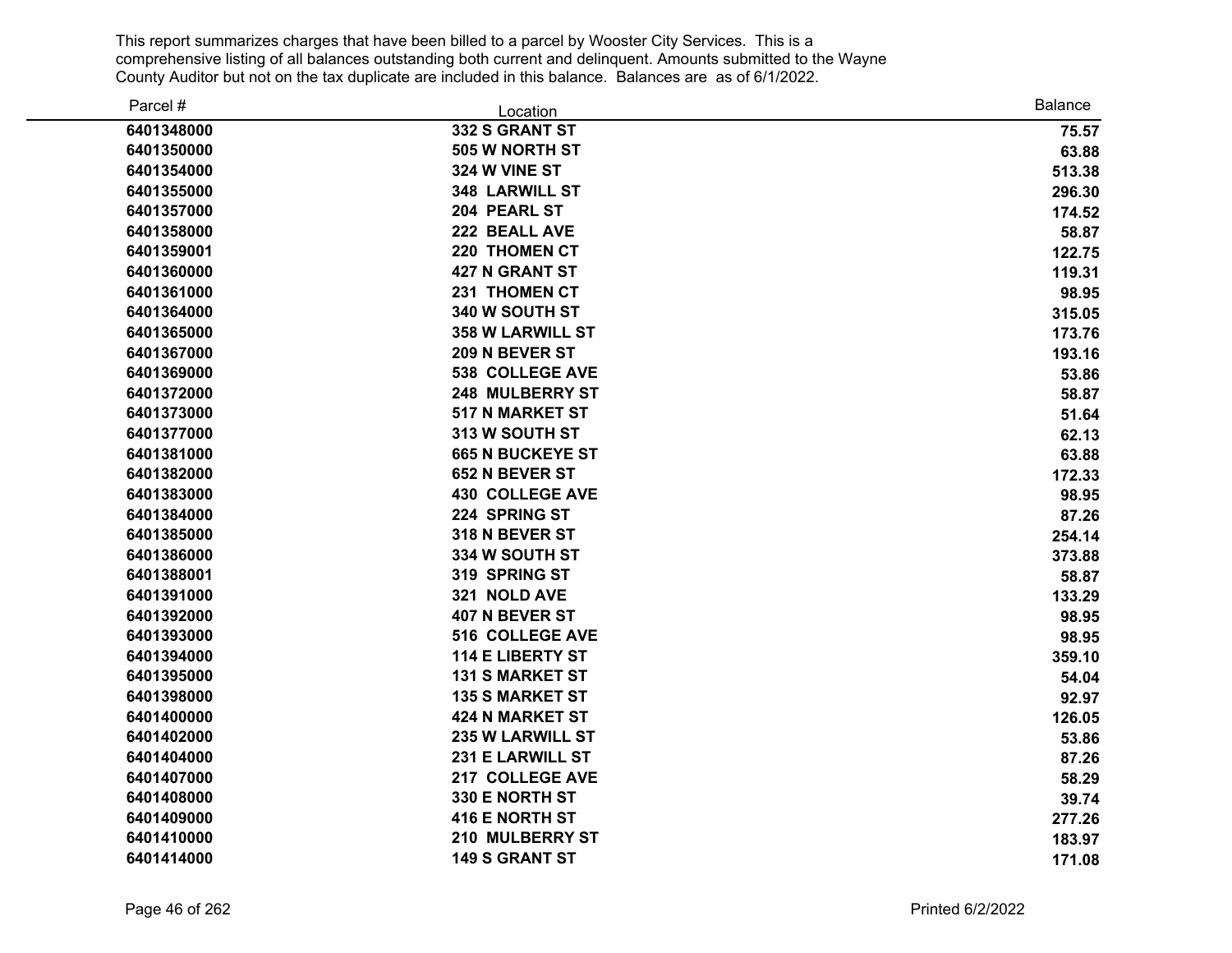| Parcel #   | Location                  | <b>Balance</b> |
|------------|---------------------------|----------------|
| 6401415000 | <b>356 N MARKET ST</b>    | 145.71         |
| 6401418000 | 223 LARWILL ST            | 110.42         |
| 6401419000 | <b>138 N COLUMBUS AVE</b> | 226.54         |
| 6401420000 | 510 W HENRY ST            | 119.35         |
| 6401421000 | <b>543 N BUCKEYE ST</b>   | 142.69         |
| 6401422000 | 535 N BUCKEYE ST          | 277.85         |
| 6401425000 | 314 N WALNUT ST           | 75.57          |
| 6401426000 | <b>424 S WALNUT ST</b>    | 110.64         |
| 6401427000 | <b>434 N WALNUT ST</b>    | 87.26          |
| 6401429000 | <b>443 N GRANT ST</b>     | 63.88          |
| 6401430000 | 318 NOLD AVE              | 181.64         |
| 6401433000 | <b>128 W BOWMAN ST</b>    | 73.82          |
| 6401435000 | 224 SPINK ST              | 63.88          |
| 6401436000 | 120 W VINE ST             | 6.20           |
| 6401440000 | 348 W LARWILL ST          | 142.68         |
| 6401442000 | <b>310 E LARWILL ST</b>   | 341.73         |
| 6401443000 | <b>346 S MARKET ST</b>    | 165.52         |
| 6401444000 | <b>340 S MARKET ST</b>    | 139.20         |
| 6401445000 | 228 COLLEGE AVE           | 75.57          |
| 6401446000 | 530 HIGH ST               | 122.33         |
| 6401447000 | 121 W NORTH ST            | 45.15          |
| 6401448000 | 337 E LARWILL ST          | 110.64         |
| 6401449000 | 224 E HENRY ST            | 605.80         |
| 6401452000 | <b>443 PEARL ST</b>       | 61.70          |
| 6401455000 | <b>662 N BUCKEYE ST</b>   | 127.76         |
| 6401456000 | 403 E SOUTH ST            | 98.95          |
| 6401457000 | 506 N BEVER ST            | 145.65         |
| 6401458000 | 738 N BEVER ST            | 98.95          |
| 6401460000 | 305 N GRANT ST            | 327.18         |
| 6401461000 | <b>241 E BOWMAN ST</b>    | 87.26          |
| 6401463000 | 545 N BEVER ST            | 134.92         |
| 6401464000 | 0 N BEVER ST              | 318.31         |
| 6401466000 | <b>130 S MARKET ST</b>    | 50.31          |
| 6401467000 | <b>415 E LARWILL ST</b>   | 72.24          |
| 6401468000 | 343 DERR AVE              | 320.68         |
| 6401474000 | 553 N BEVER ST            | 110.64         |
| 6401475000 | <b>131 E BOWMAN ST</b>    | 129.69         |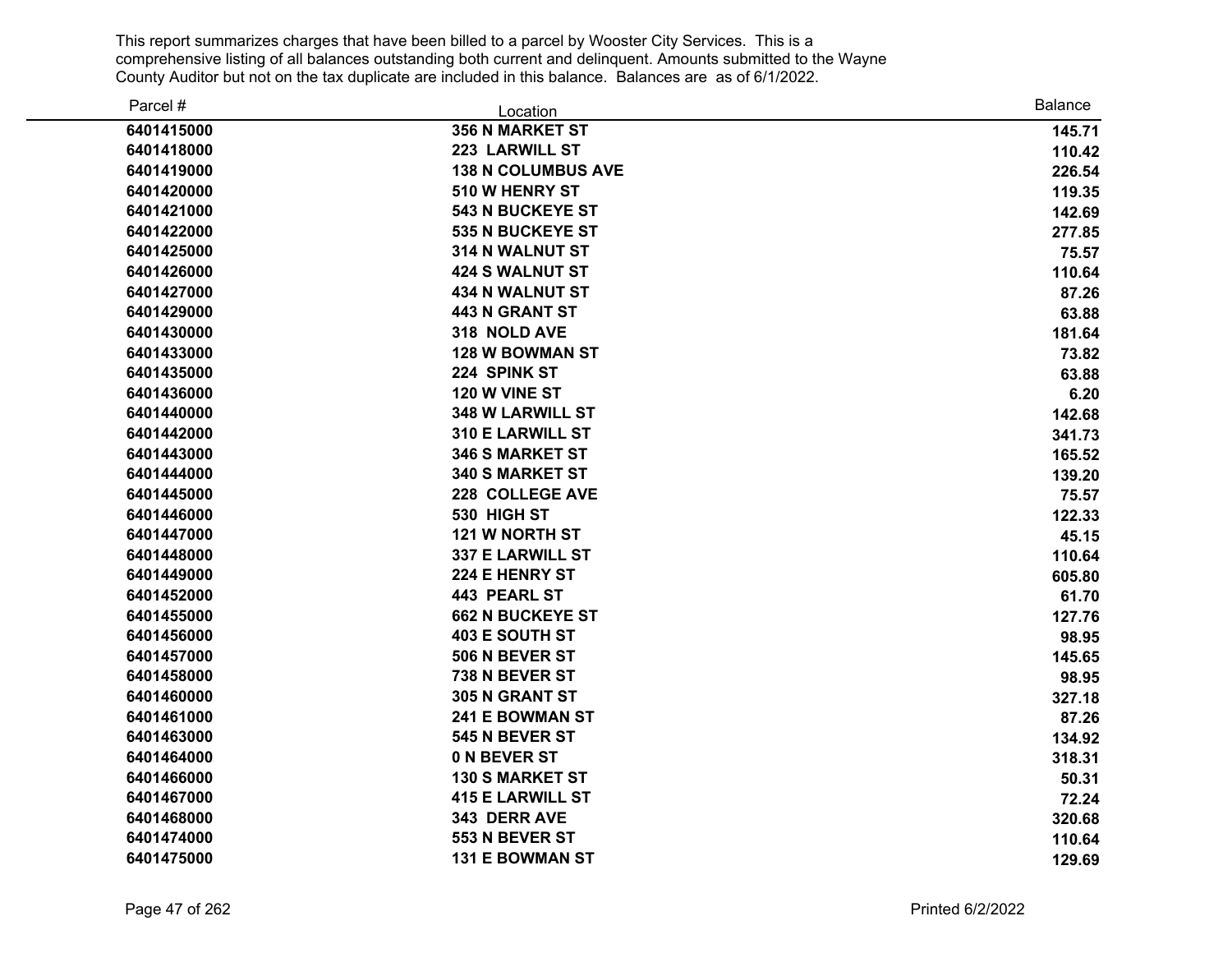| Parcel #   | Location                | <b>Balance</b> |
|------------|-------------------------|----------------|
| 6401476000 | 1020 SPRUCE ST          | 72.40          |
| 6401480000 | <b>352 W LIBERTY ST</b> | 148.67         |
| 6401485000 | 404 W LIBERTY ST        | 57.39          |
| 6401489000 | 739 N BEVER ST          | 87.26          |
| 6401490000 | 216 COLLEGE AVE         | 87.26          |
| 6401493000 | <b>437 N WALNUT ST</b>  | 63.88          |
| 6401497000 | 507 W LIBERTY ST        | 306.98         |
| 6401501000 | <b>404 E LARWILL ST</b> | 75.57          |
| 6401502000 | 225 COLUMBUS AVE        | 58.87          |
| 6401503000 | 320 SPRING ST           | 75.57          |
| 6401505000 | 554 N WALNUT ST         | 122.33         |
| 6401509000 | <b>143 S MARKET ST</b>  | $-302.15$      |
| 6401510000 | 542 N BEVER ST          | 161.00         |
| 6401511000 | 379 W SOUTH ST          | 75.57          |
| 6401513000 | <b>149 N GRANT ST</b>   | 47.86          |
| 6401515000 | <b>668 N BUCKEYE ST</b> | 231.28         |
| 6401516000 | 210 W VINE ST           | 172.40         |
| 6401518000 | 520 W LARWILL ST        | 110.64         |
| 6401519000 | 219 MULBERRY ST         | 98.95          |
| 6401521000 | 116 W BOWMAN ST         | 87.26          |
| 6401522000 | <b>131 N MARKET ST</b>  | 718.60         |
| 6401524000 | 521 N BUCKEYE ST        | 134.02         |
| 6401526000 | 222 PEARL ST            | 58.87          |
| 6401528000 | 536 N WALNUT ST         | 63.88          |
| 6401530000 | 545 SPRUCE ST           | 96.54          |
| 6401531000 | <b>354 E BOWMAN ST</b>  | 551.94         |
| 6401533000 | 240 E LIBERTY ST        | 139.08         |
| 6401537000 | <b>413 W NORTH ST</b>   | 182.09         |
| 6401541000 | 516 W LIBERTY ST        | 160.93         |
| 6401544000 | 335 E LIBERTY ST        | 1,015.93       |
| 6401550000 | <b>404 S MARKET ST</b>  | 125.86         |
| 6401552000 | 322 W LIBERTY ST        | 162.27         |
| 6401555000 | 348 S WALNUT ST         | 196.07         |
| 6401556000 | 356 W NORTH ST          | 609.93         |
| 6401557000 | 421 N GRANT ST          | 63.88          |
| 6401558000 | <b>367 W LIBERTY ST</b> | 50.90          |
| 6401559000 | 329 S WALNUT ST         | 385.21         |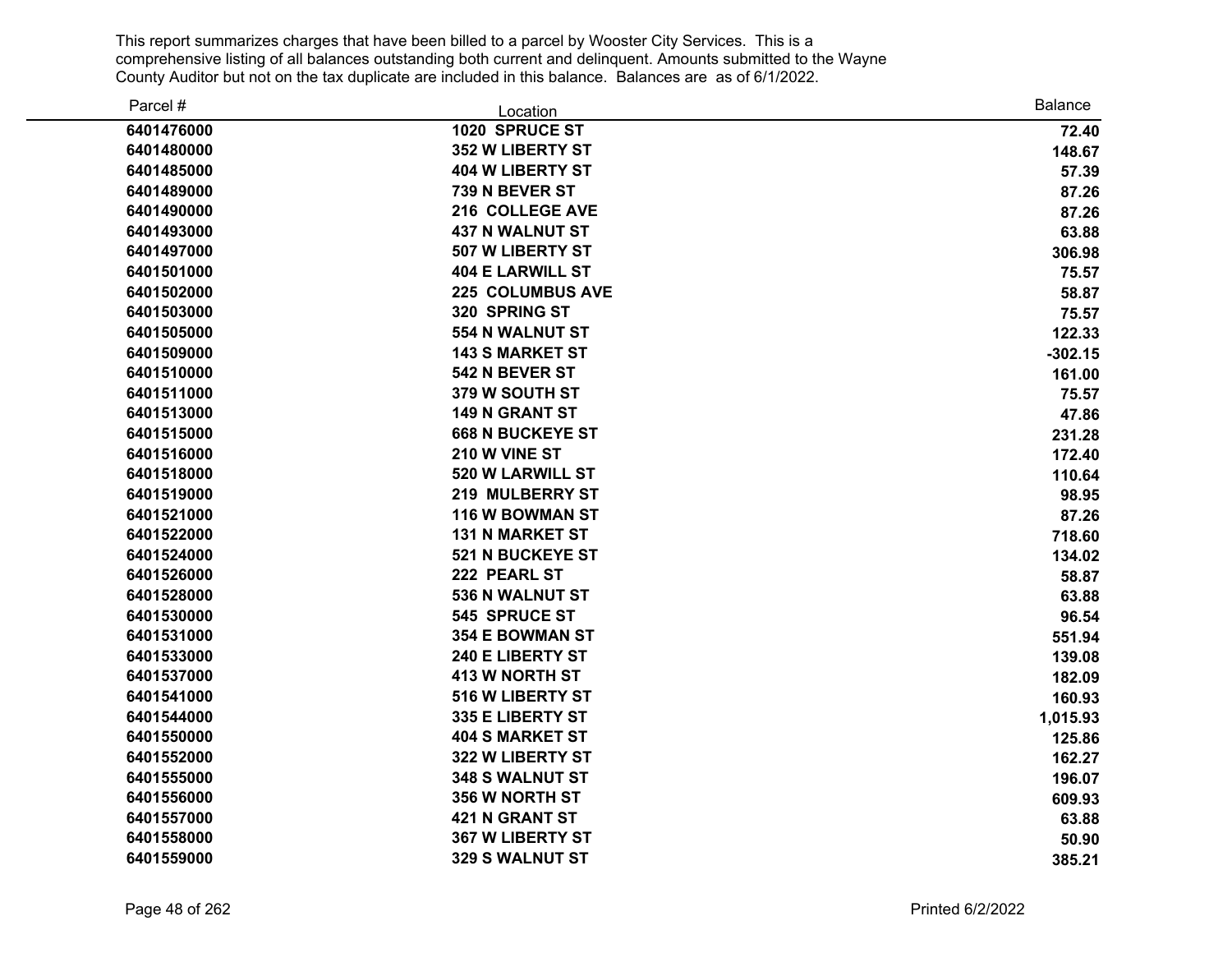| Parcel #   | Location                  | <b>Balance</b> |
|------------|---------------------------|----------------|
| 6401562000 | <b>637 QUINBY AVE</b>     | 122.33         |
| 6401565000 | <b>215 W LIBERTY ST</b>   | 80.90          |
| 6401566000 | 832 SCOVEL AVE            | 98.95          |
| 6401567000 | <b>133 N BUCKEYE ST</b>   | 73.54          |
| 6401570000 | 540 BEALL AVE             | 822.04         |
| 6401574000 | 517 E LIBERTY ST          | 332.03         |
| 6401576000 | <b>244 S MARKET ST</b>    | 46.74          |
| 6401578000 | 332 COLLEGE AVE           | 150.04         |
| 6401580000 | 218 COLLEGE AVE           | 98.95          |
| 6401582000 | 723 QUINBY AVE            | 75.57          |
| 6401583000 | 333 W SOUTH ST            | 58.87          |
| 6401585000 | <b>348 N BUCKEYE ST</b>   | 63.88          |
| 6401589000 | <b>546 N BUCKEYE ST</b>   | 67.48          |
| 6401590000 | 218 CLARK AVE             | 73.82          |
| 6401591000 | 341 NOLD AVE              | 114.97         |
| 6401592000 | 322 N BEVER ST            | 87.26          |
| 6401595000 | 303 S WALNUT ST           | 122.33         |
| 6401597000 | 529 W LIBERTY ST          | 387.57         |
| 6401598000 | 702 COLLEGE AVE           | 134.02         |
| 6401599000 | <b>466 W NORTH ST</b>     | 294.65         |
| 6401600000 | <b>224 N COLUMBUS AVE</b> | 122.33         |
| 6401602000 | 521 W LIBERTY ST          | 62.44          |
| 6401603000 | <b>446 N BUCKEYE ST</b>   | 301.81         |
| 6401605000 | 330 SPINK ST              | 82.26          |
| 6401607000 | <b>437 S MARKET ST</b>    | 500.36         |
| 6401609003 | 427 W HENRY ST            | 160.32         |
| 6401611000 | 505 N MARKET ST           | 45.89          |
| 6401613000 | <b>426 GRANT ST</b>       | 45.89          |
| 6401614000 | <b>426 S GRANT ST</b>     | 91.15          |
| 6401616000 | <b>258 S COLUMBUS AVE</b> | 177.42         |
| 6401622000 | <b>105 E LIBERTY ST</b>   | 99.13          |
| 6401625000 | <b>155 S MARKET ST</b>    | 196.73         |
| 6401628000 | 537 N WALNUT ST           | 58.87          |
| 6401687001 | <b>117 N WALNUT ST</b>    | 52.67          |
| 6401687002 | <b>119 N WALNUT ST</b>    | 67.62          |
| 6401687003 | <b>121 N WALNUT ST</b>    | 69.37          |
| 6401687004 | <b>123 N WALNUT ST</b>    | 81.06          |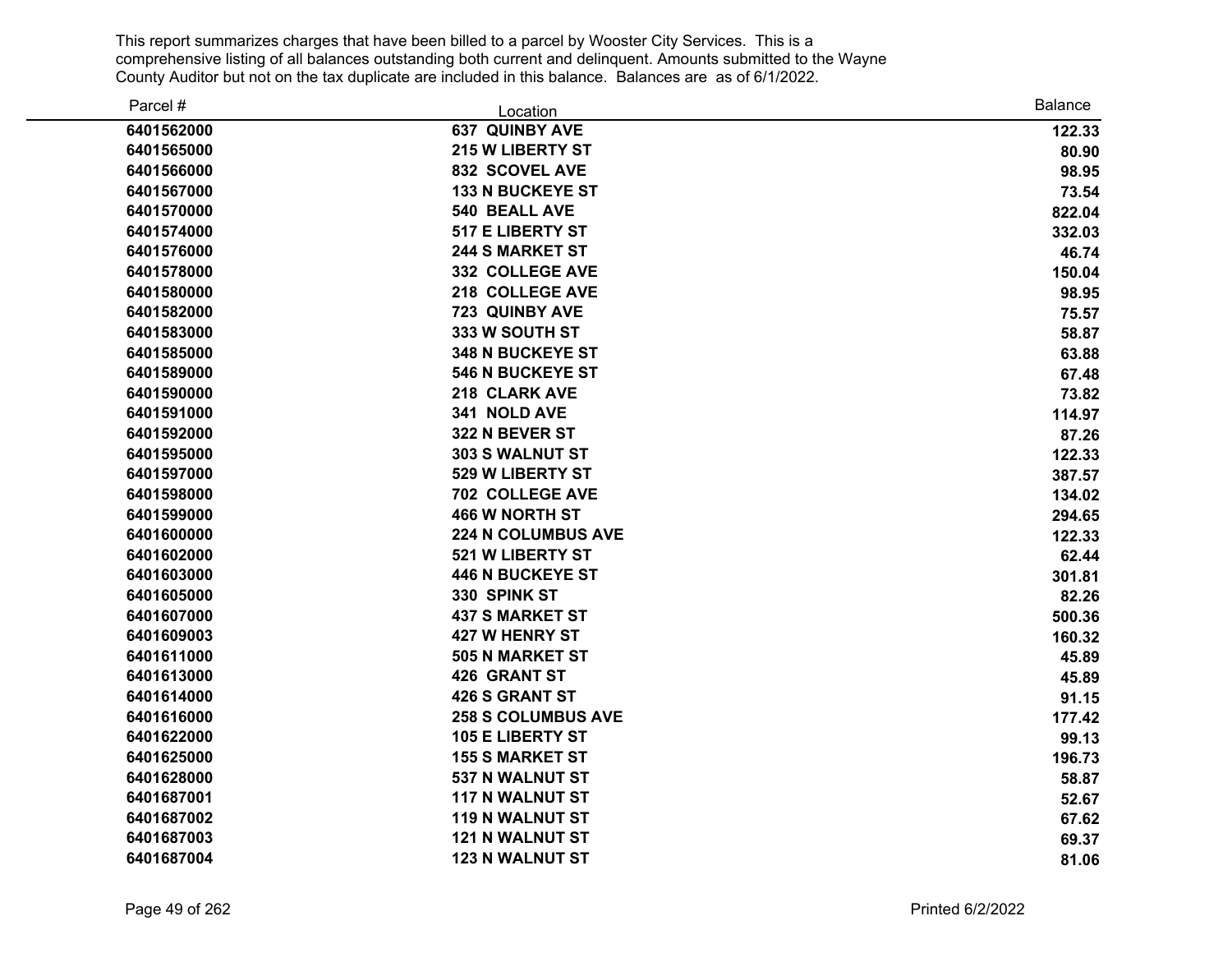| Parcel #   | Location                | <b>Balance</b> |
|------------|-------------------------|----------------|
| 6401693000 | <b>149 N WALNUT ST</b>  | 134.01         |
| 6401694000 | <b>141 N WALNUT ST</b>  | 501.99         |
| 6401696000 | 331 W HENRY ST          | 152.27         |
| 6401697000 | <b>401 W HENRY ST</b>   | 225.70         |
| 6401698000 | 209 BEALL AVE           | 50.90          |
| 6401700000 | 935 SPRUCE ST           | 96.90          |
| 6401710000 | 222 N GRANT ST          | 40.14          |
| 6401711000 | 242 W HENRY ST          | 62.26          |
| 6401721000 | <b>418 E LIBERTY ST</b> | 73.35          |
| 6401724000 | <b>144 W LIBERTY ST</b> | 504.48         |
| 6401725000 | <b>625 MADISON AVE</b>  | 101.91         |
| 6401727000 | <b>121 N MARKET ST</b>  | 348.15         |
| 6401732000 | <b>419 S MARKET ST</b>  | 90.60          |
| 6401736000 | 1003 SPRUCE ST          | 0.84           |
| 6401737000 | 305 W LIBERTY ST        | 637.16         |
| 6401739000 | 310 S MARKET ST         | 25.75          |
| 6401744000 | <b>667 COLLEGE AVE</b>  | 75.57          |
| 6401746000 | <b>112 W LIBERTY ST</b> | 399.35         |
| 6401749000 | 140 W LIBERTY ST        | 113.33         |
| 6401758000 | <b>132 E NORTH ST</b>   | 27.37          |
| 6401759000 | <b>151 N MARKET ST</b>  | 275.65         |
| 6401764000 | 0 E NORTH ST            | 94.05          |
| 6401769000 | 330 PEARL ST            | 127.35         |
| 6401779000 | <b>604 MADISON AVE</b>  | 5,179.68       |
| 6401809000 | 0 W SOUTH ST            | 151.51         |
| 6401810000 | 390 W SOUTH ST          | 137.88         |
| 6401813000 | 321 COLLEGE AVE         | 179.77         |
| 6401814000 | <b>140 N MARKET ST</b>  | 65.54          |
| 6401817000 | 212 E LIBERTY ST        | 779.72         |
| 6401821000 | 502 N WALNUT ST         | 268.04         |
| 6401825000 | 729 QUINBY AVE          | 52.11          |
| 6401829000 | <b>345 N MARKET ST</b>  | 228.70         |
| 6401830000 | <b>359 W LIBERTY ST</b> | 481.30         |
| 6401835000 | <b>708 COLLEGE AVE</b>  | 58.87          |
| 6401837000 | 126 PEARL ST            | 98.95          |
| 6401838000 | 535 W NORTH ST          | 186.21         |
| 6401839000 | <b>647 N BUCKEYE ST</b> | 103.28         |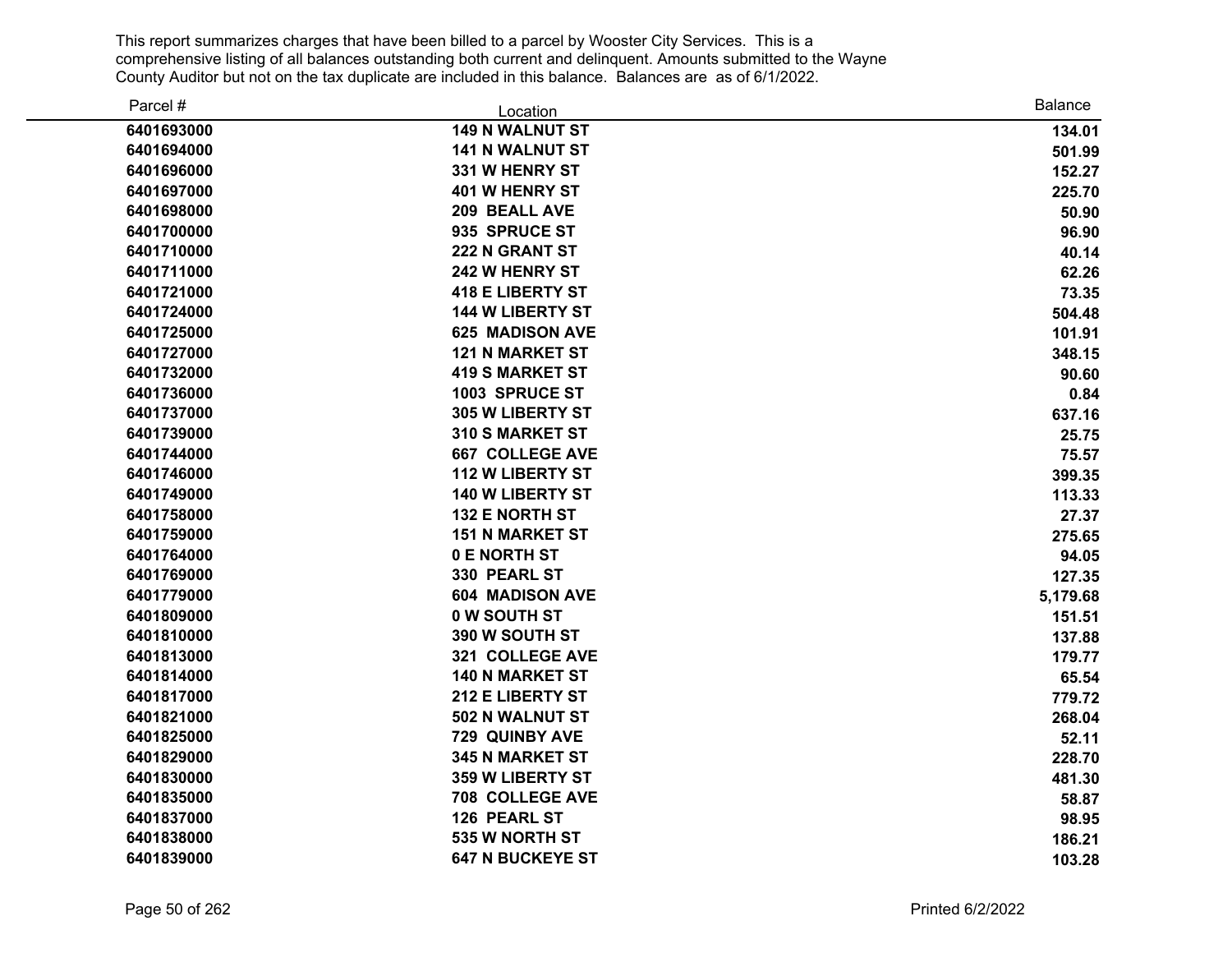| Parcel #   | Location                | <b>Balance</b> |
|------------|-------------------------|----------------|
| 6401843000 | 322 S WALNUT ST         | 771.47         |
| 6401844000 | 363 W NORTH ST          | 381.91         |
| 6401845000 | 216 MULBERRY ST         | 713.75         |
| 6401849000 | <b>326 W LARWILL ST</b> | 57.12          |
| 6401850000 | 341 N GRANT ST          | 166.07         |
| 6401852000 | <b>254 MULBERRY ST</b>  | 233.84         |
| 6401853000 | 303 W VINE ST           | 713.75         |
| 6401856000 | <b>137 W HENRY ST</b>   | 58.87          |
| 6401859000 | <b>370 W LARWILL ST</b> | 58.87          |
| 6401860000 | 332 W VINE ST           | 98.95          |
| 6401861000 | 801 N BEVER ST          | 62.13          |
| 6401862000 | <b>445 COLLEGE AVE</b>  | 63.88          |
| 6401864000 | 406 NOLD AVE            | 110.64         |
| 6401867000 | 239 S GRANT ST          | 53.86          |
| 6401868000 | <b>140 MULBERRY ST</b>  | 61.63          |
| 6401869000 | <b>224 E BOWMAN ST</b>  | 98.95          |
| 6401870000 | 541 E NORTH ST          | 798.69         |
| 6401871000 | 551 E NORTH ST          | 66.18          |
| 6401872000 | <b>246 S BUCKEYE ST</b> | 145.71         |
| 6401873000 | 330 DERR AVE            | 98.95          |
| 6401876000 | 136 E HENRY ST          | 63.88          |
| 6401881000 | <b>225 N MARKET ST</b>  | 133.62         |
| 6401883000 | 515 N GRANT ST          | 63.88          |
| 6401885000 | 524 N BEVER ST          | 133.60         |
| 6401888000 | <b>833 QUINBY AVE</b>   | 87.26          |
| 6401889000 | 238 SPRING ST           | 52.11          |
| 6401890000 | 332 N BEVER ST          | 75.57          |
| 6401892000 | <b>619 SPRUCE ST</b>    | 224.57         |
| 6401893000 | <b>625 SPRUCE ST</b>    | 722.85         |
| 6401894000 | 572 N BUCKEYE ST        | 136.01         |
| 6401895000 | 150 OHIO ST             | $-76.68$       |
| 6401898000 | 703 N BUCKEYE ST        | 58.87          |
| 6401899000 | 556 E NORTH ST          | 159.39         |
| 6401901000 | <b>504 COLLEGE AVE</b>  | 75.57          |
| 6401903000 | <b>354 W LARWILL ST</b> | 86.65          |
| 6401906000 | 532 N BEVER ST          | 11.18          |
| 6401907000 | 723 N BEVER ST          | 75.57          |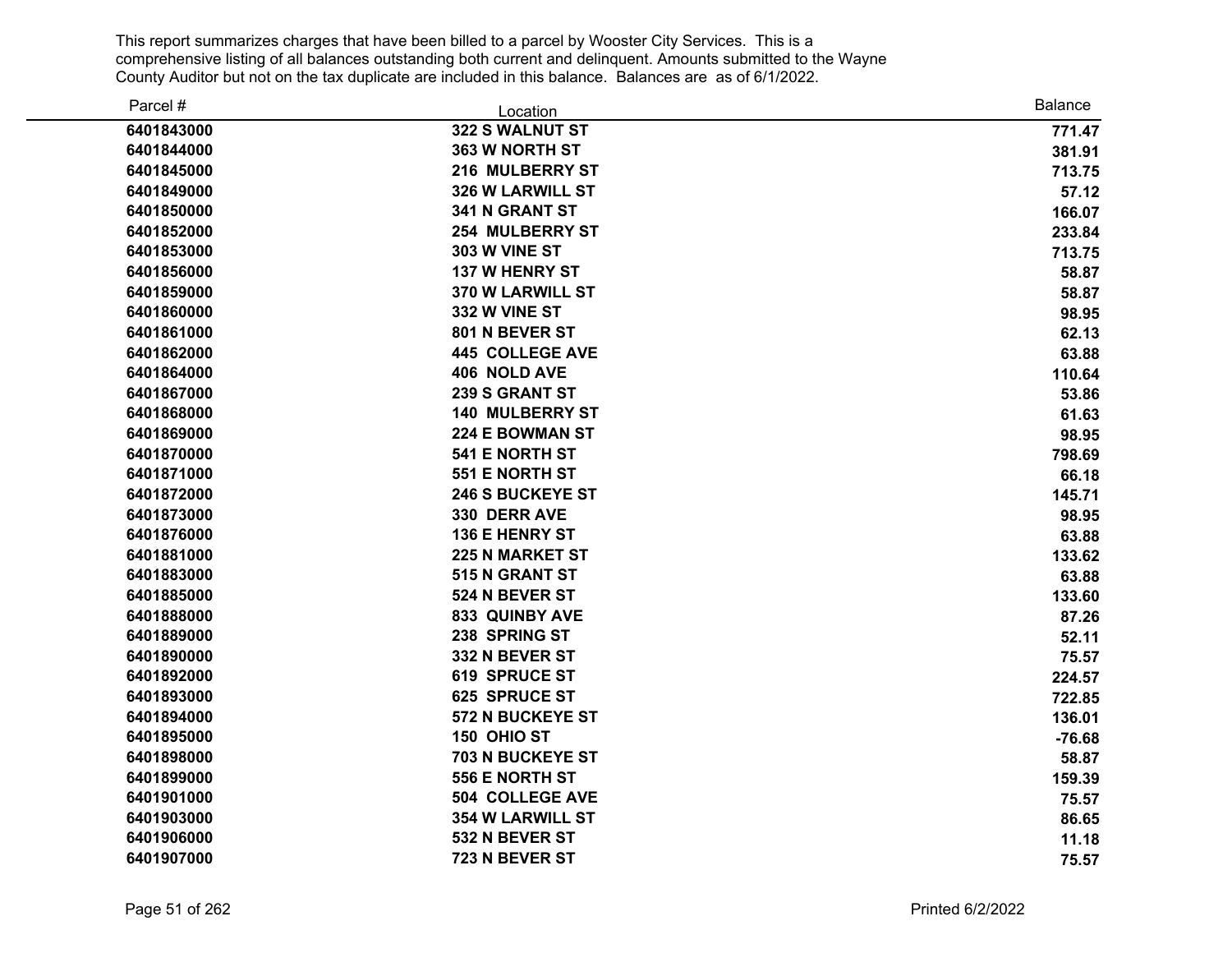| Parcel #   | Location                  | <b>Balance</b> |
|------------|---------------------------|----------------|
| 6401908000 | <b>479 W LIBERTY ST</b>   | 262.48         |
| 6401919000 | 430 W NORTH ST            | 98.95          |
| 6401920000 | 324 NOLD AVE              | 294.19         |
| 6401921000 | 827 N BEVER ST            | 97.20          |
| 6401922000 | <b>667 QUINBY AVE</b>     | 291.42         |
| 6401923000 | 535 NOLD AVE              | 57.12          |
| 6401925000 | 529 W NORTH ST            | 219.71         |
| 6401928000 | 776 KEMROW ST             | 472.73         |
| 6401936000 | 434 NOLD AVE              | 110.64         |
| 6401937000 | 120 OHIO ST               | 134.02         |
| 6401943000 | 556 HIGH ST               | 122.75         |
| 6401944000 | 340 N WALNUT ST           | 75.57          |
| 6401946000 | <b>201 N BUCKEYE ST</b>   | 50.90          |
| 6401947000 | <b>539 COLLEGE AVE</b>    | 63.88          |
| 6401949000 | <b>404 E NORTH ST</b>     | 110.64         |
| 6401950000 | 344 DERR AVE              | 184.67         |
| 6401951000 | 219 CURRY CT              | 75.57          |
| 6401954000 | <b>639 N BUCKEYE ST</b>   | 63.88          |
| 6401956000 | 344 N WALNUT ST           | 221.28         |
| 6401957000 | 137 OHIO ST               | 63.88          |
| 6401958000 | 210 CLARK AVE             | 87.26          |
| 6401963000 | 222 CLARK AVE             | 162.83         |
| 6401966000 | <b>430 N BUCKEYE ST</b>   | 58.87          |
| 6401967000 | 131 E PINE ST             | 62.13          |
| 6401969000 | 220 SPINK ST              | 91.59          |
| 6401972001 | <b>1550 SPRUCE ST EXT</b> | 485.60         |
| 6401974000 | 480 W HENRY ST            | 500.02         |
| 6401975000 | 431 PEARL ST              | 87.26          |
| 6401977000 | 836 N BEVER ST            | 98.95          |
| 6401978000 | <b>661 N BUCKEYE ST</b>   | 106.42         |
| 6401980000 | <b>659 COLLEGE AVE</b>    | 134.02         |
| 6401982000 | 319 S GRANT ST            | 63.88          |
| 6401985000 | 238 COLLEGE AVE           | 63.88          |
| 6401987000 | 228 N BEVER ST            | 250.38         |
| 6401988000 | 412 NOLD AVE              | 162.83         |
| 6401989000 | <b>453 COLLEGE AVE</b>    | 63.88          |
| 6401990000 | 822 N BEVER ST            | 75.57          |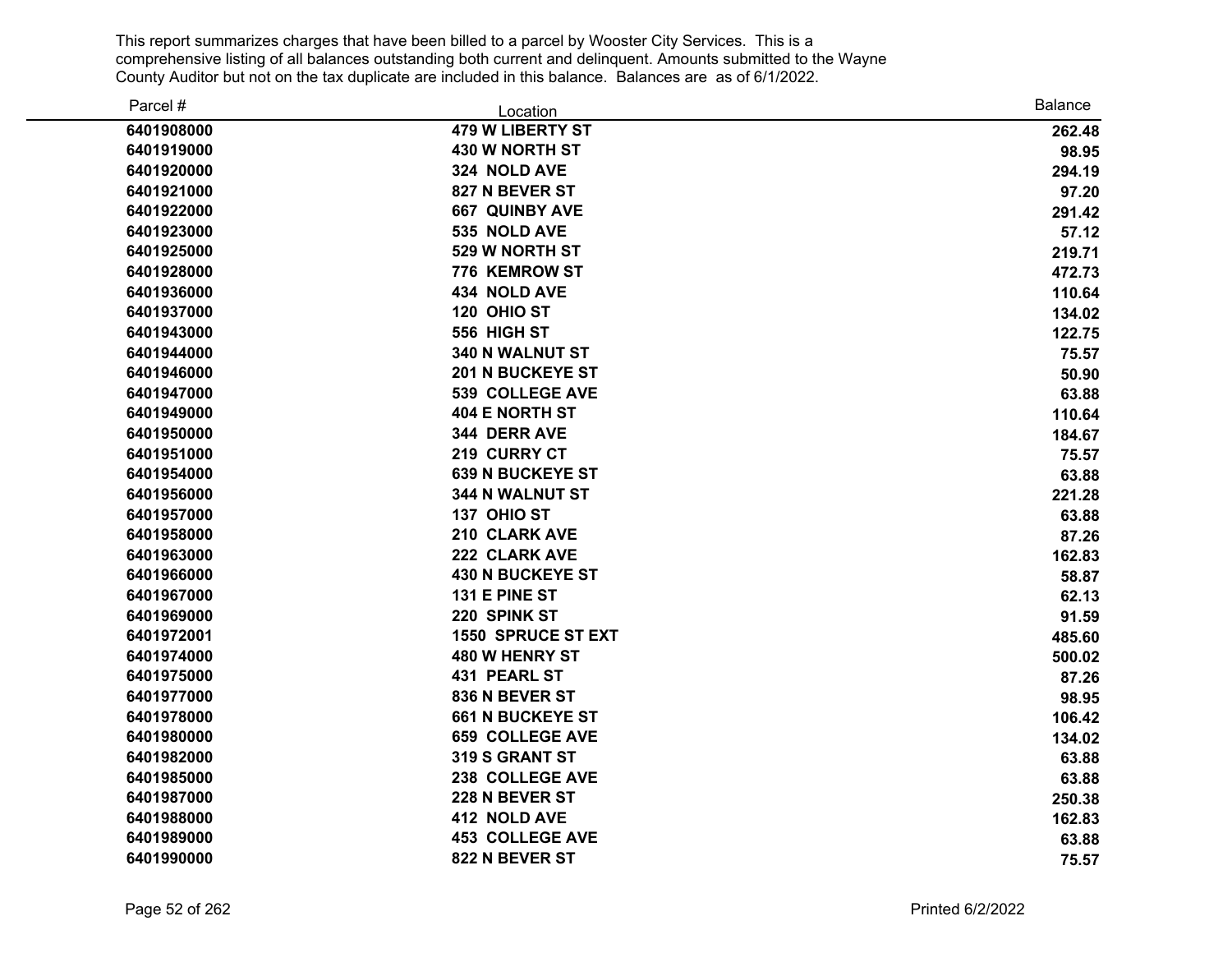| Parcel #   | Location                    | <b>Balance</b> |
|------------|-----------------------------|----------------|
| 6401992000 | 349 E SOUTH ST              | 174.52         |
| 6401993000 | <b>140 S MARKET ST</b>      | 72.18          |
| 6401995000 | 223 SPRING ST               | 143.15         |
| 6401996000 | 233 E BOWMAN ST             | 85.51          |
| 6401999000 | 824 SCOVEL AVE              | 87.26          |
| 6402001000 | 551 HIGH ST                 | 275.42         |
| 6402002000 | <b>421 COLLEGE AVE</b>      | 98.95          |
| 6402003000 | <b>320 W LARWILL ST</b>     | 63.88          |
| 6402004000 | <b>249 E LARWILL ST</b>     | 98.95          |
| 6402005000 | <b>135 W HENRY ST</b>       | 75.57          |
| 6402007000 | 377 W LIBERTY ST            | 87.06          |
| 6402023000 | 231 S GRANT ST              | 87.26          |
| 6402027000 | <b>147 S MARKET ST</b>      | 423.34         |
| 6402028000 | <b>132 S BUCKEYE ST</b>     | 50.16          |
| 6402030000 | <b>143 N MARKET ST</b>      | 131.61         |
| 6402033000 | 1000 SPRUCE ST              | 1,152.12       |
| 6402036000 | 311 E SOUTH ST              | 3,641.89       |
| 6402038000 | <b>636 KEMROW ST</b>        | 528.84         |
| 6402049000 | 327 W LIBERTY ST            | 147.56         |
| 6402050000 | 331 W LIBERTY ST            | 117.64         |
| 6402053000 | <b>432 S MARKET ST</b>      | 100.96         |
| 6402060000 | <b>421 N MARKET ST REAR</b> | 105.18         |
| 6402061000 | 324 E NORTH ST              | 62.13          |
| 6402062000 | <b>239 S BUCKEYE ST</b>     | 384.94         |
| 6402064000 | 340 E NORTH ST              | 85.51          |
| 6402065000 | 348 DERR AVE                | 1,405.86       |
| 6402068000 | 234 N GRANT ST              | 162.83         |
| 6402072000 | <b>134 E BOWMAN ST</b>      | 514.85         |
| 6402073000 | 524 N WALNUT ST             | 147.70         |
| 6402075000 | 360 W SOUTH ST              | 122.33         |
| 6402082000 | 480 W HENRY ST              | 457.90         |
| 6402146000 | 421 W SOUTH ST              | 101.91         |
| 6402152000 | 732 BEALL AVE               | 63.88          |
| 6402162000 | 728 N BEVER ST              | 183.18         |
| 6402163000 | <b>454 W LARWILL ST</b>     | 121.60         |
| 6402164000 | <b>439 N BUCKEYE ST</b>     | $-4.50$        |
| 6402165000 | <b>133 S GRANT ST</b>       | 42.85          |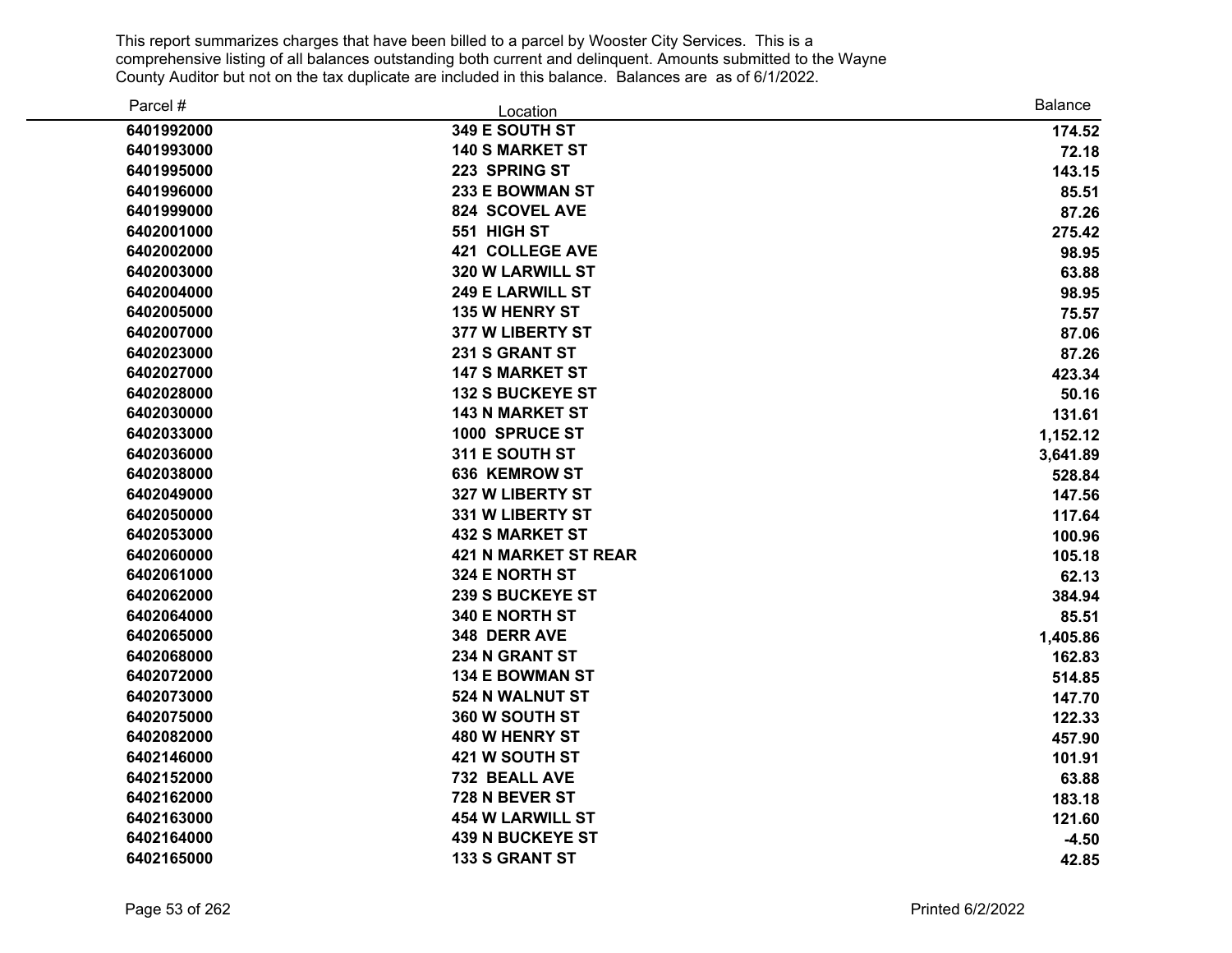| Parcel #   | Location                  | <b>Balance</b> |
|------------|---------------------------|----------------|
| 6402166000 | 321 BEALL AVE             | 566.46         |
| 6402167000 | 384 W NORTH ST            | 97.20          |
| 6402168000 | 325 W SOUTH ST            | 320.92         |
| 6402169000 | 748 BEALL AVE             | 58.87          |
| 6402170000 | 505 N BEVER ST            | 109.91         |
| 6402173000 | 335 N GRANT ST            | 87.26          |
| 6402174000 | <b>407 N WALNUT ST</b>    | 177.52         |
| 6402175000 | <b>452 N BUCKEYE ST</b>   | 180.57         |
| 6402176000 | 702 N BEVER ST            | 246.22         |
| 6402177000 | <b>423 N MARKET ST</b>    | 114.97         |
| 6402178000 | <b>214 N COLUMBUS AVE</b> | 147.49         |
| 6402178001 | <b>403 W NORTH ST</b>     | 58.87          |
| 6402179000 | <b>418 S WALNUT ST</b>    | 92.60          |
| 6402180000 | 450 N BEVER ST            | 98.95          |
| 6402181000 | <b>215 N GRANT ST</b>     | 1,531.31       |
| 6402182000 | 238 E LARWILL ST          | 144.98         |
| 6402183000 | 666 N BEVER ST            | 131.00         |
| 6402184000 | <b>138 W BOWMAN ST</b>    | 63.88          |
| 6402185000 | <b>406 N WALNUT ST</b>    | 256.35         |
| 6402194000 | <b>325 S MARKET ST</b>    | 419.33         |
| 6402202000 | 505 COLLEGE AVE           | 41.97          |
| 6402203000 | 0 E LIBERTY ST            | 603.64         |
| 6402205000 | <b>149 E LIBERTY ST</b>   | 128.37         |
| 6402206000 | <b>147 E LIBERTY ST</b>   | 40.14          |
| 6402207000 | <b>145 E LIBERTY ST</b>   | 39.43          |
| 6402210000 | <b>643 N BUCKEYE ST</b>   | 62.13          |
| 6402214000 | <b>734 COLLEGE AVE</b>    | 122.33         |
| 6402216000 | 580 N MARKET ST           | 89.56          |
| 6402218000 | 148 W BOWMAN ST           | 58.87          |
| 6402220000 | <b>611 QUINBY AVE</b>     | 79.29          |
| 6402222000 | 579 N MARKET ST           | 138.35         |
| 6402225000 | <b>245 N BUCKEYE ST</b>   | 58.87          |
| 6402234000 | <b>146 S MARKET ST</b>    | 1,170.01       |
| 6402235000 | 116 E SOUTH ST            | 201.69         |
| 6402236000 | <b>200 S MARKET ST</b>    | 1,848.16       |
| 6402237000 | <b>209 S MARKET ST</b>    | 131.99         |
| 6402243000 | 238 S WALNUT ST           | 381.64         |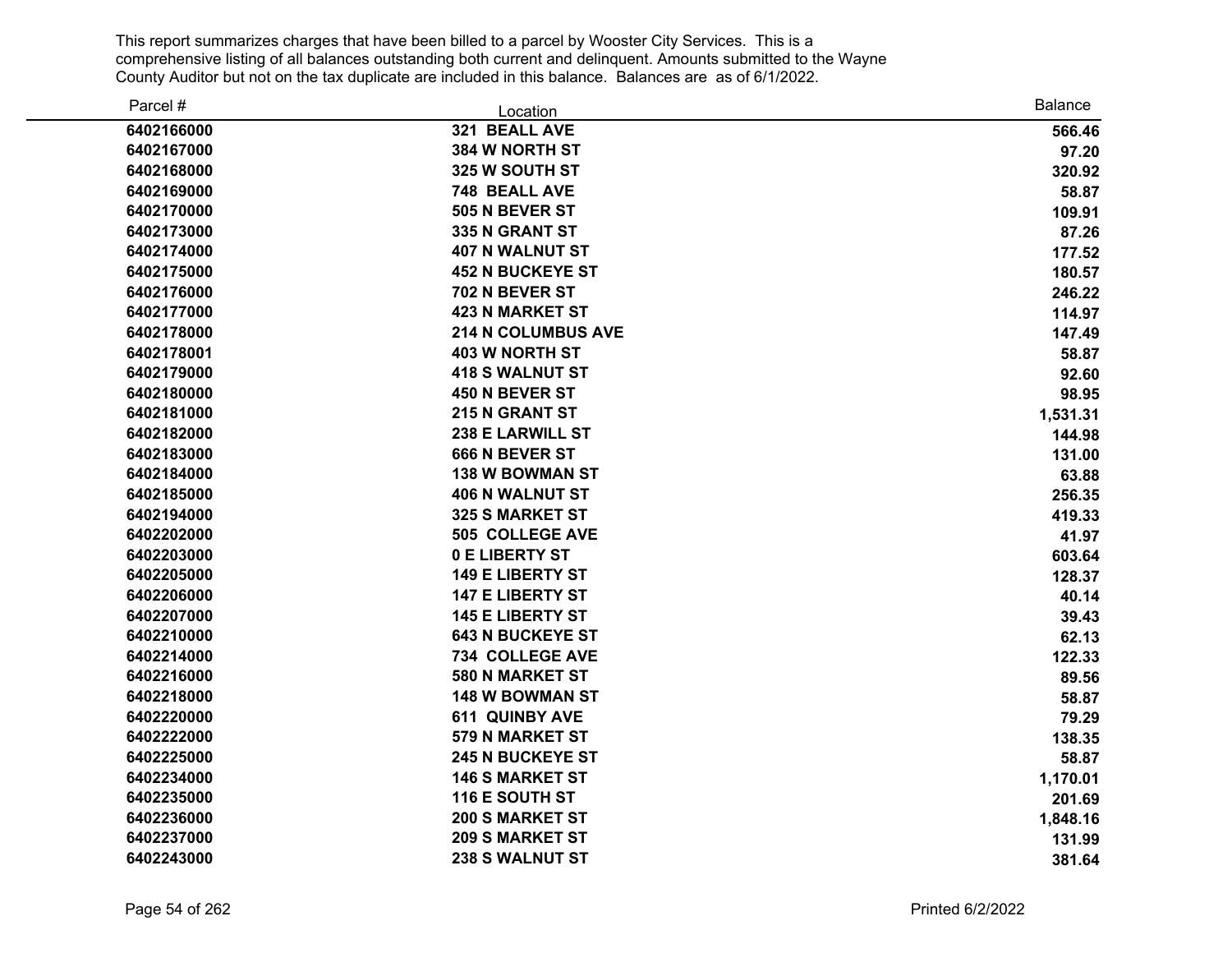| Parcel #   | Location                | Balance   |
|------------|-------------------------|-----------|
| 6402244000 | 232 S WALNUT ST         | 151.25    |
| 6402247000 | <b>519 MADISON AVE</b>  | 136.41    |
| 6402249000 | <b>241 W LARWILL ST</b> | 156.67    |
| 6402258000 | 355 E NORTH ST          | 269.25    |
| 6402263000 | <b>215 N WALNUT ST</b>  | 566.46    |
| 6402304000 | 306 W LIBERTY ST        | 392.20    |
| 6402305000 | <b>123 S GRANT ST</b>   | 103.28    |
| 6402307000 | 405 NOLD AVE            | 103.28    |
| 6402309000 | 716 BEALL AVE           | 1,019.18  |
| 6402310001 | <b>237 S WALNUT ST</b>  | 399.35    |
| 6402313000 | <b>144 N MARKET ST</b>  | 792.69    |
| 6402314000 | <b>246 N MARKET ST</b>  | 40.14     |
| 6402316000 | 342 NOLD AVE            | 90.60     |
| 6402317000 | 245 S GRANT ST          | 112.46    |
| 6402321000 | <b>407 N MARKET ST</b>  | 336.62    |
| 6402327000 | <b>201 N MARKET ST</b>  | 50.90     |
| 6402329000 | <b>621 COLLEGE AVE</b>  | 957.74    |
| 6402334000 | <b>243 N MARKET ST</b>  | 145.48    |
| 6402342000 | <b>150 E NORTH ST</b>   | 139.56    |
| 6402344000 | <b>301 N MARKET ST</b>  | 228.87    |
| 6402384000 | 816 COLLEGE AVE         | 1,826.43  |
| 6402386000 | <b>847 COLLEGE AVE</b>  | 671.26    |
| 6402395000 | 904 BEALL AVE           | 546.74    |
| 6402401000 | 329 E UNIVERSITY ST     | 10,928.15 |
| 6402401601 |                         | 2,147.08  |
| 6402410000 | 107 W LIBERTY ST        | 836.31    |
| 6402419000 | <b>203 S WALNUT ST</b>  | 228.89    |
| 6402420000 | <b>428 W LIBERTY ST</b> | 1,872.06  |
| 6402427000 | 201 W NORTH ST          | 5,156.77  |
| 6402438000 | 304 N MARKET ST         | 246.14    |
| 6402439000 | 221 BEALL AVE           | 220.88    |
| 6402440000 | <b>124 N WALNUT ST</b>  | 151.25    |
| 6402456000 | <b>651 COLLEGE AVE</b>  | 98.95     |
| 6402461000 | 445 N BEVER ST          | $-87.26$  |
| 6402462000 | 518 N GRANT ST          | 75.57     |
| 6402463000 | 526 N GRANT ST          | 57.12     |
| 6402464000 | 534 N GRANT ST          | 207.82    |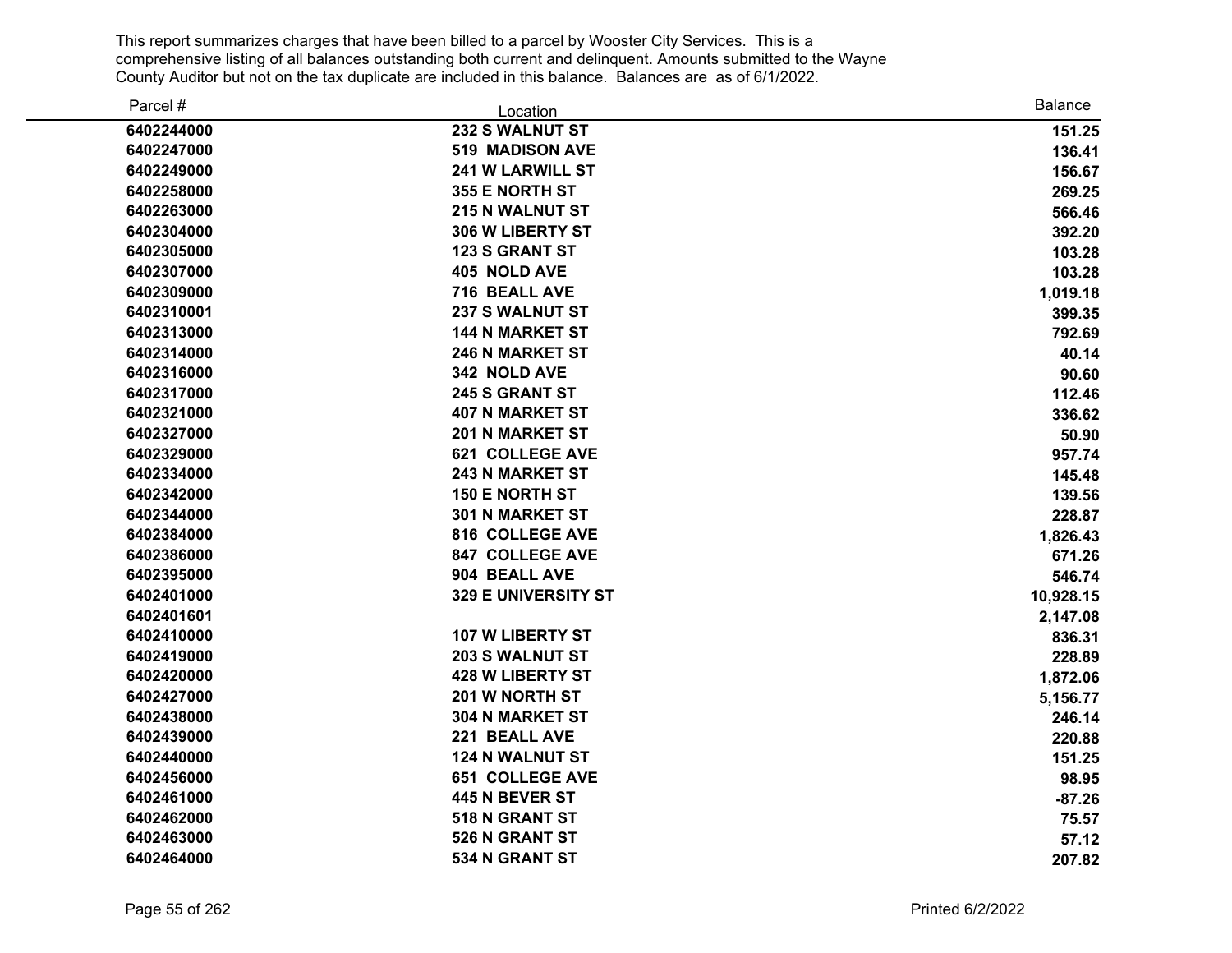| Parcel #   | Location               | <b>Balance</b> |
|------------|------------------------|----------------|
| 6402465000 | 542 1/2 N GRANT ST     | 129.53         |
| 6402466000 | 542 N GRANT ST         | 607.70         |
| 6402467000 | 550 N GRANT ST         | 79.36          |
| 6402468000 | 558 N GRANT ST         | 75.57          |
| 6402469000 | 564 N GRANT ST         | 75.57          |
| 6402471000 | 572 N GRANT ST         | 107.72         |
| 6402473000 | 578 N GRANT ST         | 197.73         |
| 6402474000 | 584 N GRANT ST         | 57.12          |
| 6402475000 | 331 LAWN ST            | 52.11          |
| 6402476000 | 320 W BOWMAN ST        | 75.57          |
| 6402478000 | 328 W BOWMAN ST        | 63.88          |
| 6402480000 | <b>589 EMERICK ST</b>  | 87.26          |
| 6402482000 | 581 EMERICK ST         | 75.57          |
| 6402483000 | 577 EMERICK ST         | 62.13          |
| 6402484000 | 573 EMERICK ST         | 75.57          |
| 6402485000 | 565 EMERICK ST         | 75.57          |
| 6402486000 | 561 EMERICK ST         | 476.45         |
| 6402487000 | <b>553 EMERICK ST</b>  | 151.14         |
| 6402488000 | <b>545 EMERICK ST</b>  | 186.21         |
| 6402489000 | 339 LAWN ST            | 37.84          |
| 6402490000 | 535 EMERICK ST         | 57.12          |
| 6402491000 | <b>524 EMERICK ST</b>  | 180.81         |
| 6402492000 | <b>530 EMERICK ST</b>  | 58.87          |
| 6402493000 | <b>538 EMERICK ST</b>  | 359.15         |
| 6402494000 | <b>544 EMERICK ST</b>  | 87.26          |
| 6402495000 | <b>552 EMERICK ST</b>  | 137.53         |
| 6402496000 | <b>558 EMERICK ST</b>  | 58.87          |
| 6402497000 | 564 EMERICK ST         | 63.88          |
| 6402498000 | <b>570 EMERICK ST</b>  | 103.28         |
| 6402499000 | 576 EMERICK ST         | 87.26          |
| 6402500000 | <b>582 EMERICK ST</b>  | 87.26          |
| 6402501000 | <b>588 EMERICK ST</b>  | 124.24         |
| 6402502000 | <b>563 MCDONALD ST</b> | 232.45         |
| 6402504000 | 533 MCDONALD ST        | 75.57          |
| 6402505000 | 523 MCDONALD ST        | 52.76          |
| 6402506000 | 513 MCDONALD ST        | 162.37         |
| 6402507000 | 512 MCDONALD ST        | 87.26          |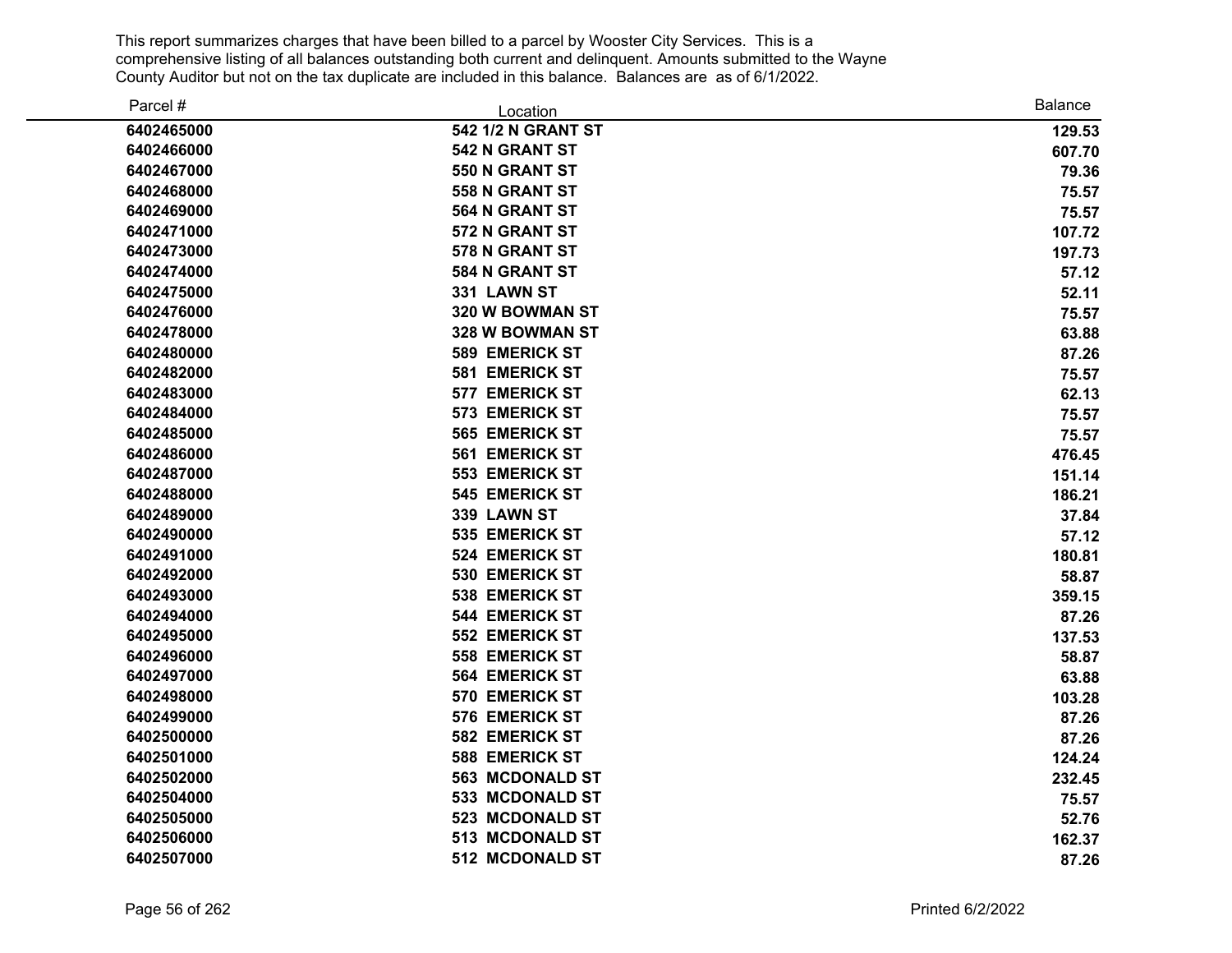| Parcel #   | Location                  | <b>Balance</b> |
|------------|---------------------------|----------------|
| 6402508000 | 520 MCDONALD ST           | 95.40          |
| 6402509000 | 528 MCDONALD ST           | 84.87          |
| 6402510000 | 534 MCDONALD ST           | 301.62         |
| 6402511000 | <b>552 MCDONALD ST</b>    | 257.92         |
| 6402514000 | <b>564 MCDONALD ST</b>    | 87.26          |
| 6402515000 | <b>561 WOODLAND AVE</b>   | 180.78         |
| 6402516000 | 555 WOODLAND AVE          | 87.26          |
| 6402517000 | 547 WOODLAND AVE          | 75.57          |
| 6402518000 | 539 WOODLAND AVE          | 157.40         |
| 6402519000 | <b>533 WOODLAND AVE</b>   | 58.87          |
| 6402520000 | 529 WOODLAND AVE          | 75.57          |
| 6402521000 | 521 WOODLAND AVE          | 62.13          |
| 6402522000 | 513 WOODLAND AVE          | 98.95          |
| 6402523000 | 507 WOODLAND AVE          | 58.87          |
| 6402524000 | 501 WOODLAND AVE          | 97.20          |
| 6402525000 | 510 N GRANT ST            | 98.95          |
| 6402526000 | 310 LAWN ST               | 87.26          |
| 6402527000 | 504 N GRANT ST            | 87.26          |
| 6402529000 | 442 1/2 N GRANT ST REAR   | 62.13          |
| 6402530000 | <b>450 N GRANT ST</b>     | 74.89          |
| 6402531000 | <b>442 N GRANT ST</b>     | 35.68          |
| 6402532000 | <b>434 N GRANT ST</b>     | 75.57          |
| 6402534000 | 420 N GRANT ST            | 87.26          |
| 6402538000 | 410 N GRANT ST            | 117.56         |
| 6402539000 | <b>402 N GRANT ST</b>     | 196.80         |
| 6402540000 | 354 N GRANT ST            | 133.41         |
| 6402541000 | 348 N GRANT ST            | 91.59          |
| 6402543000 | 332 N GRANT ST            | 209.16         |
| 6402544000 | 324 N GRANT ST            | 265.57         |
| 6402545000 | 305 W LARWILL ST          | 179.56         |
| 6402548000 | 320 N GRANT ST            | 167.21         |
| 6402549000 | 315 W LARWILL ST          | 122.33         |
| 6402550000 | 323 W LARWILL ST          | 114.97         |
| 6402551000 | 327 W LARWILL ST          | 117.74         |
| 6402553000 | 329 W LARWILL ST          | 127.35         |
| 6402554000 | <b>349 W LARWILL ST</b>   | 75.57          |
| 6402557000 | <b>321 N COLUMBUS AVE</b> | 408.75         |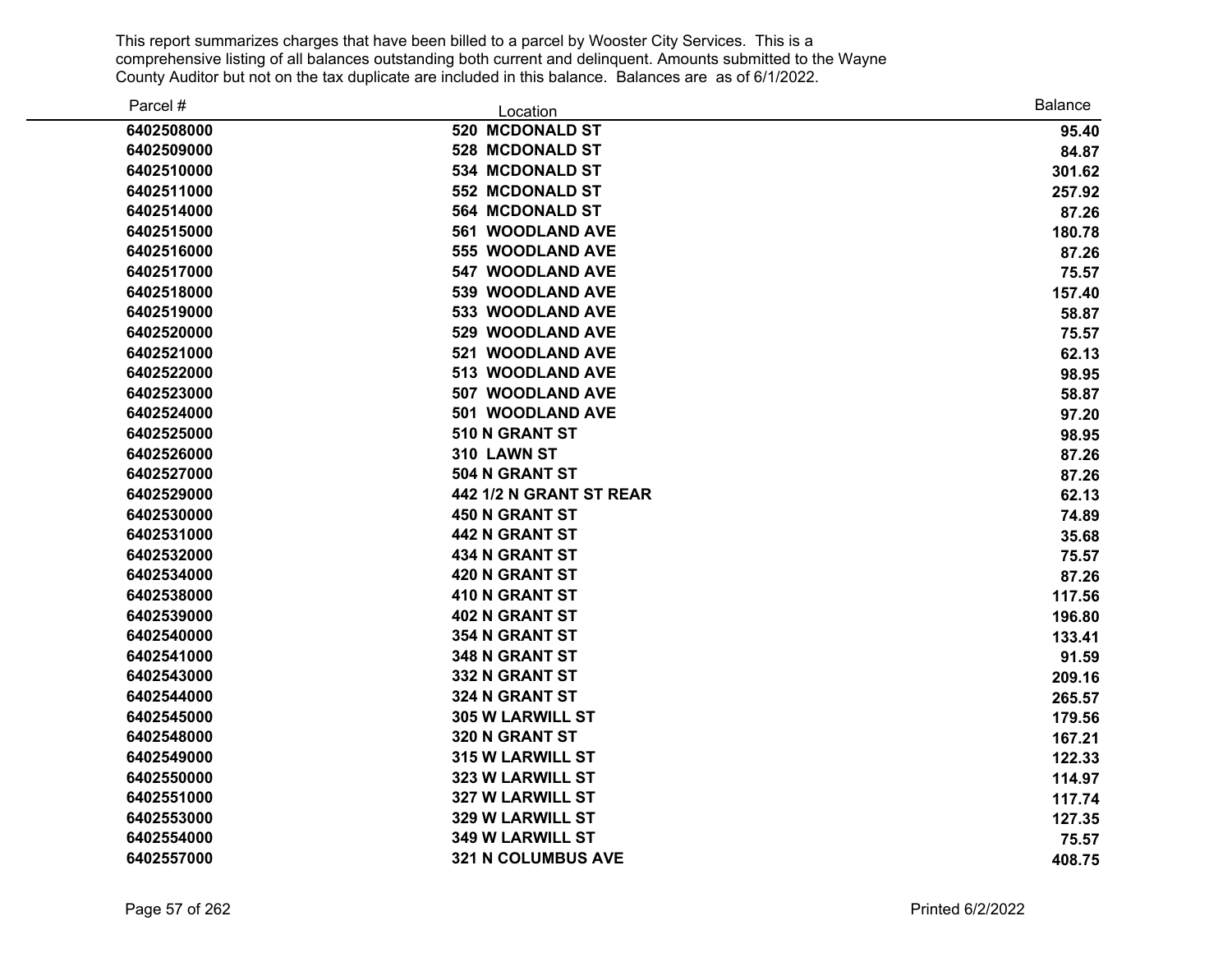| Parcel #   | Location                  | Balance  |
|------------|---------------------------|----------|
| 6402558000 | <b>341 N COLUMBUS AVE</b> | 175.94   |
| 6402559000 | 343 N COLUMBUS AVE        | 117.74   |
| 6402560000 | <b>345 N COLUMBUS AVE</b> | 756.52   |
| 6402561000 | <b>354 SAYBOLT AVE</b>    | 63.88    |
| 6402562000 | <b>350 SAYBOLT AVE</b>    | 98.95    |
| 6402563000 | <b>344 SAYBOLT AVE</b>    | 63.88    |
| 6402564000 | 336 SAYBOLT AVE           | 1,065.02 |
| 6402565000 | 330 SAYBOLT AVE           | 87.26    |
| 6402566000 | <b>326 SAYBOLT AVE</b>    | 68.75    |
| 6402567000 | 327 SAYBOLT AVE           | 87.26    |
| 6402568000 | 335 SAYBOLT AVE           | 237.86   |
| 6402569000 | 341 SAYBOLT AVE           | 98.95    |
| 6402570000 | <b>417 EMERICK ST</b>     | 156.96   |
| 6402572000 | <b>423 EMERICK ST</b>     | 127.27   |
| 6402573000 | 322 ARNOLD CT             | 358.53   |
| 6402574000 | <b>427 EMERICK ST</b>     | 75.57    |
| 6402578000 | <b>439 EMERICK ST</b>     | 154.30   |
| 6402580000 | <b>443 EMERICK ST</b>     | 166.40   |
| 6402582000 | <b>457 EMERICK ST</b>     | 268.18   |
| 6402582001 | <b>451 EMERICK ST</b>     | 63.88    |
| 6402584000 | <b>461 EMERICK ST</b>     | 212.42   |
| 6402585000 | <b>469 EMERICK ST</b>     | 304.51   |
| 6402586000 | <b>473 EMERICK ST</b>     | 75.57    |
| 6402587000 | <b>477 EMERICK ST</b>     | 162.83   |
| 6402588000 | <b>483 EMERICK ST</b>     | 73.82    |
| 6402589000 | <b>484 EMERICK ST</b>     | 63.88    |
| 6402590000 | <b>478 EMERICK ST</b>     | 39.81    |
| 6402591001 | <b>474 EMERICK ST</b>     | 75.57    |
| 6402592000 | 360 LAWN ST               | $-45.74$ |
| 6402594001 | <b>468 EMERICK ST</b>     | 63.88    |
| 6402594002 | <b>458 EMERICK ST</b>     | 110.64   |
| 6402597000 | 451 PARK DR               | 63.88    |
| 6402598000 | <b>452 EMERICK ST</b>     | 124.26   |
| 6402599000 | <b>444 EMERICK ST</b>     | 197.90   |
| 6402600000 | <b>438 EMERICK ST</b>     | 138.32   |
| 6402601000 | <b>432 EMERICK ST</b>     | 75.57    |
| 6402602000 | <b>428 EMERICK ST</b>     | 126.66   |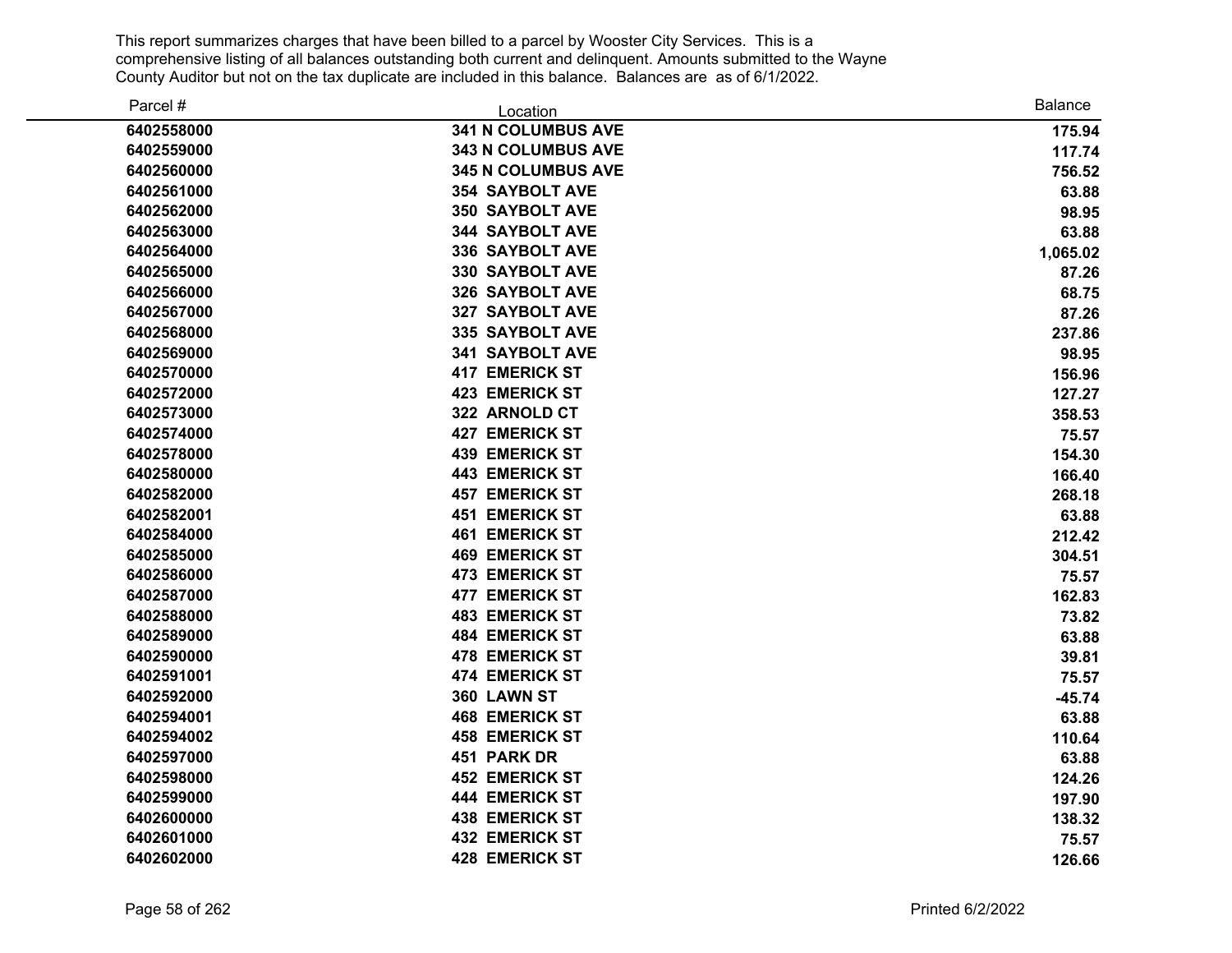| Parcel #   | Location               | <b>Balance</b> |
|------------|------------------------|----------------|
| 6402603000 | <b>422 EMERICK ST</b>  | 327.00         |
| 6402604000 | <b>418 EMERICK ST</b>  | 122.33         |
| 6402605000 | <b>412 EMERICK ST</b>  | 58.87          |
| 6402607000 | <b>355 SAYBOLT AVE</b> | 74.71          |
| 6402608000 | <b>359 SAYBOLT AVE</b> | 301.81         |
| 6402609000 | <b>367 SAYBOLT AVE</b> | 122.33         |
| 6402610000 | <b>405 SAYBOLT AVE</b> | 87.26          |
| 6402611000 | <b>409 SAYBOLT AVE</b> | 75.57          |
| 6402612000 | 419 PARK DR            | 63.88          |
| 6402613000 | 423 PARK DR            | 179.77         |
| 6402614000 | 429 PARK DR            | 238.46         |
| 6402615000 | 435 PARK DR            | 122.33         |
| 6402616000 | 439 PARK DR            | 75.57          |
| 6402617000 | 445 PARK DR            | 87.26          |
| 6402618000 | 454 PARK DR            | 73.82          |
| 6402619000 | <b>455 MCDONALD ST</b> | 87.26          |
| 6402620000 | <b>449 MCDONALD ST</b> | 20.47          |
| 6402621000 | <b>439 MCDONALD ST</b> | 75.57          |
| 6402623000 | 448 PARK DR            | 63.88          |
| 6402624000 | <b>438 PARK BLVD</b>   | 172.75         |
| 6402626000 | <b>433 MCDONALD ST</b> | 52.11          |
| 6402627000 | <b>427 MCDONALD ST</b> | 209.59         |
| 6402628000 | <b>421 MCDONALD ST</b> | 98.95          |
| 6402629000 | <b>451 SAYBOLT AVE</b> | 63.88          |
| 6402630000 | <b>447 SAYBOLT AVE</b> | 98.95          |
| 6402631000 | <b>441 SAYBOLT AVE</b> | 54.72          |
| 6402635000 | 416 PARK DR            | 142.11         |
| 6402636000 | <b>431 SAYBOLT AVE</b> | 374.13         |
| 6402638000 | 504 MCDONALD ST        | 145.71         |
| 6402639000 | <b>480 MCDONALD ST</b> | 221.28         |
| 6402640000 | <b>486 MCDONALD ST</b> | 53.86          |
| 6402641000 | 474 MCDONALD ST        | 162.83         |
| 6402642000 | <b>466 MCDONALD ST</b> | 57.12          |
| 6402644000 | 519 MCGUIRE ST         | 117.74         |
| 6402645000 | <b>456 MCDONALD ST</b> | 57.12          |
| 6402646000 | <b>450 MCDONALD ST</b> | 57.12          |
| 6402647000 | 444 MCDONALD ST        | 98.95          |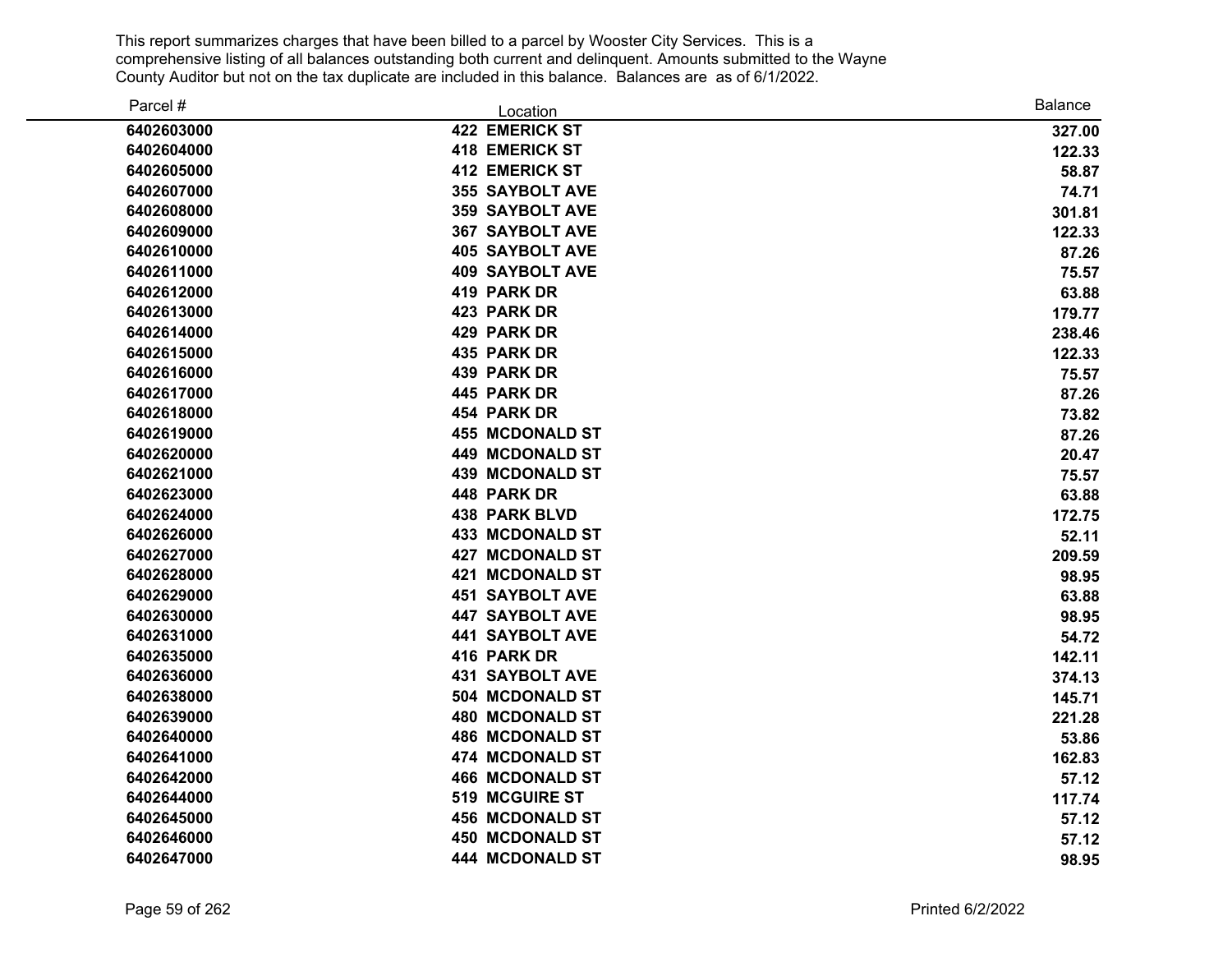| Parcel #   | Location                  | <b>Balance</b> |
|------------|---------------------------|----------------|
| 6402648000 | <b>438 MCDONALD ST</b>    | 63.88          |
| 6402650000 | <b>420 MCDONALD ST</b>    | 96.21          |
| 6402651000 | <b>416 MCDONALD ST</b>    | 47.86          |
| 6402652000 | <b>501 SAYBOLT AVE</b>    | 197.90         |
| 6402654000 | <b>525 SAYBOLT AVE</b>    | 69.88          |
| 6402657000 | <b>415 WOODLAND AVE</b>   | 124.26         |
| 6402658000 | <b>421 WOODLAND AVE</b>   | 52.11          |
| 6402659000 | <b>429 WOODLAND AVE</b>   | 75.57          |
| 6402660000 | <b>437 WOODLAND AVE</b>   | 63.47          |
| 6402661000 | <b>441 WOODLAND AVE</b>   | 250.50         |
| 6402662000 | 445 WOODLAND AVE          | 75.57          |
| 6402663000 | <b>447 WOODLAND AVE</b>   | 52.11          |
| 6402664000 | <b>453 WOODLAND AVE</b>   | 63.88          |
| 6402665000 | <b>457 WOODLAND AVE</b>   | 469.52         |
| 6402666000 | 523 MCGUIRE ST            | 58.87          |
| 6402668000 | <b>467 WOODLAND AVE</b>   | 58.87          |
| 6402669000 | <b>473 WOODLAND AVE</b>   | 62.13          |
| 6402670000 | <b>481 WOODLAND AVE</b>   | 58.87          |
| 6402671000 | <b>487 WOODLAND AVE</b>   | 98.95          |
| 6402672000 | <b>493 WOODLAND AVE</b>   | 63.88          |
| 6402674000 | <b>403 W LARWILL ST</b>   | 57.12          |
| 6402675000 | <b>409 W LARWILL ST</b>   | 63.88          |
| 6402676000 | <b>419 W LARWILL ST</b>   | 242.19         |
| 6402677000 | <b>413 W LARWILL ST</b>   | 63.88          |
| 6402679000 | 326 N COLUMBUS AVE        | 232.42         |
| 6402680000 | <b>340 N COLUMBUS AVE</b> | 197.90         |
| 6402681000 | 515 W LARWILL ST          | 63.88          |
| 6402684000 | <b>505 W LARWILL ST</b>   | 63.88          |
| 6402690000 | 512 SAYBOLT AVE           | 57.12          |
| 6402691000 | 520 SAYBOLT AVE           | 75.57          |
| 6402692000 | 530 SAYBOLT AVE           | 63.88          |
| 6402693000 | 536 SAYBOLT AVE           | $-37.75$       |
| 6402695000 | <b>600 SAYBOLT AVE</b>    | 315.02         |
| 6402696000 | <b>608 SAYBOLT AVE</b>    | 110.64         |
| 6402697000 | <b>614 SAYBOLT AVE</b>    | 140.98         |
| 6402699000 | <b>624 SAYBOLT AVE</b>    | 63.88          |
| 6402700000 | <b>630 SAYBOLT AVE</b>    | 242.19         |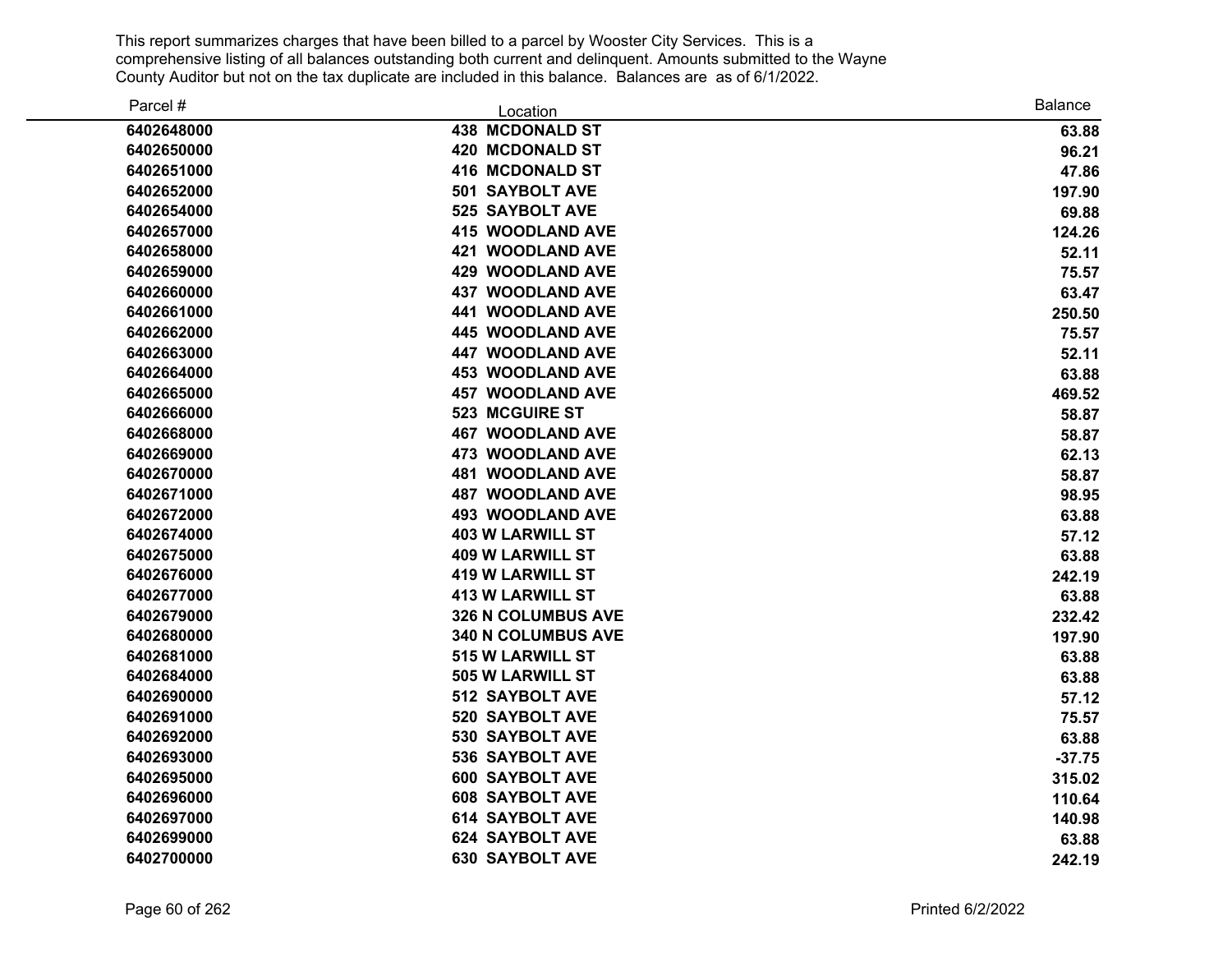| Parcel #   | Location                  | <b>Balance</b> |
|------------|---------------------------|----------------|
| 6402701000 | <b>636 SAYBOLT AVE</b>    | 75.57          |
| 6402703000 | <b>640 SAYBOLT AVE</b>    | 57.12          |
| 6402704000 | <b>648 SAYBOLT AVE</b>    | 53.86          |
| 6402705000 | 747 W LIBERTY ST          | 87.26          |
| 6402706000 | 741 W LIBERTY ST          | 58.87          |
| 6402707000 | <b>731 W LIBERTY ST</b>   | 369.97         |
| 6402708000 | 625 GLENN AVE             | 58.87          |
| 6402709000 | <b>615 GLENN AVE</b>      | 206.53         |
| 6402710000 | 612 GLENN AVE             | 98.95          |
| 6402711000 | 618 GLENN AVE             | 52.11          |
| 6402712000 | 620 GLENN AVE             | 110.64         |
| 6402713000 | 626 GLENN AVE             | 164.28         |
| 6402718000 | 701 W LIBERTY ST          | 172.40         |
| 6402720000 | <b>557 W LARWILL ST</b>   | 127.76         |
| 6402721000 | <b>551 W LARWILL ST</b>   | 120.58         |
| 6402722000 | 545 W LARWILL ST          | 63.88          |
| 6402729000 | 500 PARK ST               | 370.72         |
| 6402732000 | <b>344 N COLUMBUS AVE</b> | 45.15          |
| 6402733000 | <b>508 SAYBOLT AVE</b>    | 98.95          |
| 6402734000 | 241 MULBERRY ST           | 87.26          |
| 6402737000 | 515 SAYBOLT AVE           | 122.33         |
| 6402742000 | 244 W SOUTH ST            | 213.67         |
| 6402743000 | <b>199 VANOVER ST</b>     | 5,792.94       |
| 6402746000 | 224 E LIBERTY ST          | 377.64         |
| 6500003000 | 710 PALMER ST             | 127.76         |
| 6500005000 | <b>1250 PALMER ST</b>     | 101.25         |
| 6500006000 | 926 PALMER ST             | 145.37         |
| 6500007000 | 601 E SOUTH ST            | 348.50         |
| 6500008000 | 322 PROSPECT ST           | 58.87          |
| 6500010000 | 822 NOLD AVE              | 58.87          |
| 6500011000 | <b>803 BELMONT AVE</b>    | 110.64         |
| 6500012000 | 943 MCKINLEY ST           | 122.33         |
| 6500013000 | 937 MCKINLEY ST           | 75.57          |
| 6500014000 | 972 WASHINGTON ST         | 63.88          |
| 6500016000 | 938 PITTSBURGH AVE        | 52.11          |
| 6500017000 | <b>151 MASSARO AVE</b>    | 91.59          |
| 6500018000 | 1007 E HENRY ST           | 87.26          |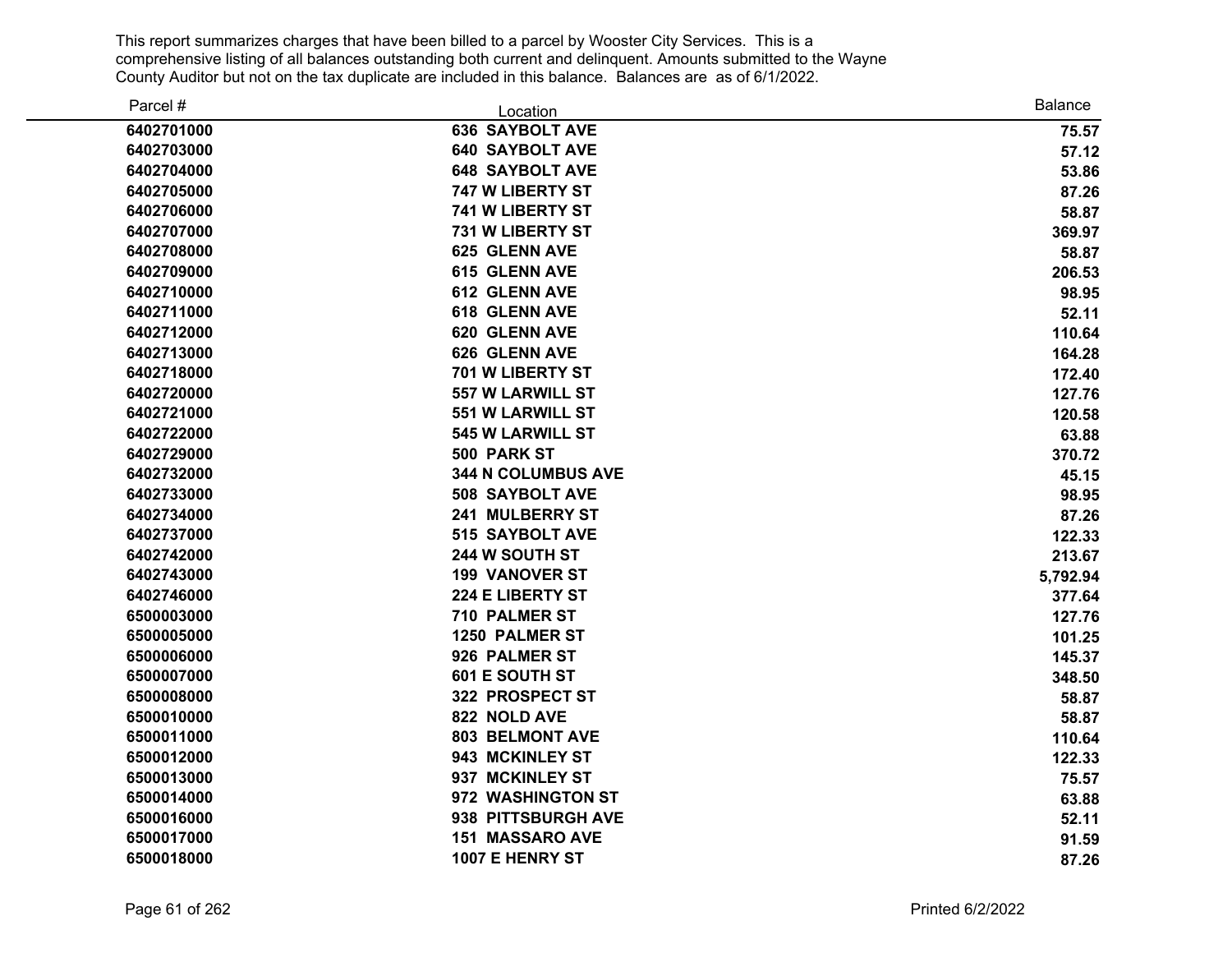| Parcel #   | Location                       | <b>Balance</b> |
|------------|--------------------------------|----------------|
| 6500019000 | 650 NOLD AVE                   | 110.64         |
| 6500020000 | 809 E BOWMAN ST                | 139.45         |
| 6500021000 | 913 SPINK ST                   | 75.57          |
| 6500022000 | 709 HIGH ST                    | 803.40         |
| 6500023000 | 357 PALMER ST                  | 184.57         |
| 6500023001 | 360 BARDON ST                  | 124.26         |
| 6500025000 | <b>807 MCKINLEY ST</b>         | 75.57          |
| 6500027000 | <b>1275 N GEYERS CHAPEL RD</b> | 24.52          |
| 6500029000 | 726 MCKINLEY ST                | 53.86          |
| 6500031000 | <b>1100 E UNIVERSITY ST</b>    | 75.57          |
| 6500032000 | <b>620 E BOWMAN ST</b>         | 109.91         |
| 6500034000 | 529 SPRING ST                  | 75.57          |
| 6500036000 | 977 MCKINLEY ST                | 63.88          |
| 6500038000 | 652 SPINK ST                   | 58.87          |
| 6500040000 | <b>439 LINCOLN ST</b>          | 108.89         |
| 6500041000 | 920 PALMER ST                  | 63.88          |
| 6500042000 | 635 STIBBS ST                  | 122.33         |
| 6500044000 | 355 LUCCA ST                   | 87.26          |
| 6500046000 | 339 LUCCA ST                   | 59.26          |
| 6500047000 | 554 MAPLE ST                   | 58.87          |
| 6500053000 | 448 GASCHE ST                  | 247.04         |
| 6500054000 | 1201 E BOWMAN ST               | 123.91         |
| 6500056000 | <b>836 E UNIVERSITY ST</b>     | 58.87          |
| 6500057000 | 302 PROSPECT ST                | 57.12          |
| 6500059000 | <b>618 CALLOWHILL ST</b>       | $-17.62$       |
| 6500060000 | 703 GASCHE ST                  | 87.26          |
| 6500062000 | 1029 STIBBS ST                 | 87.26          |
| 6500063000 | 914 PALMER ST                  | 63.88          |
| 6500064000 | <b>440 WASHINGTON ST</b>       | 117.61         |
| 6500065000 | 1028 CAMPBELL AVE              | $-7.75$        |
| 6500066000 | 529 E HENRY ST                 | 62.13          |
| 6500067000 | 225 PROSPECT ST                | 338.73         |
| 6500073000 | 832 NOLD AVE                   | 2.67           |
| 6500074000 | 202 PALMER ST                  | 75.57          |
| 6500075000 | <b>708 MCKINLEY ST</b>         | 127.76         |
| 6500076000 | <b>715 CALLOWHILL ST</b>       | 185.16         |
| 6500078000 | 512 SPINK ST                   | 301.73         |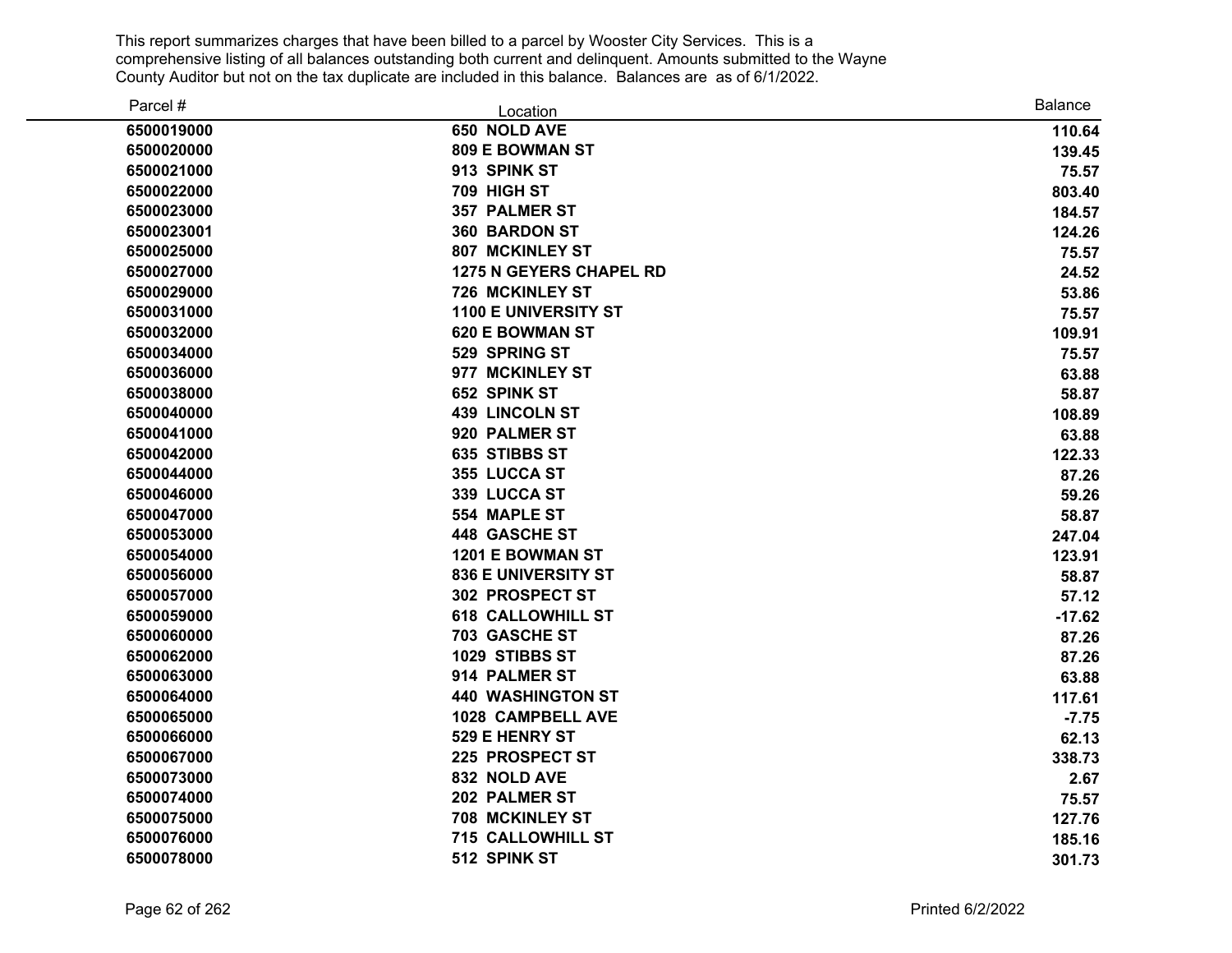| Parcel #   | Location                       | <b>Balance</b> |
|------------|--------------------------------|----------------|
| 6500079000 | 1505 E BOWMAN ST               | 560.73         |
| 6500083000 | 649 NOLD AVE                   | 119.31         |
| 6500084000 | <b>1164 BILLIAR ST</b>         | 237.28         |
| 6500085000 | 829 STIBBS ST                  | 62.13          |
| 6500086000 | 745 LINCOLN ST                 | 62.13          |
| 6500087000 | <b>420 GASCHE ST</b>           | 20.47          |
| 6500088000 | <b>645 LINCOLN ST</b>          | 75.57          |
| 6500091000 | <b>736 WASHINGTON ST</b>       | 58.87          |
| 6500092000 | <b>637 BELMONT AVE</b>         | 63.88          |
| 6500093000 | 702 E BOWMAN ST                | 98.95          |
| 6500094000 | <b>721 MCKINLEY ST</b>         | 63.88          |
| 6500095000 | 902 E HENRY ST                 | 87.26          |
| 6500096000 | 806 MCKINLEY ST                | 75.57          |
| 6500097000 | <b>1262 PALMER ST</b>          | 40.14          |
| 6500098000 | 1014 PITTSBURGH AVE            | 204.16         |
| 6500099000 | 701 HIGH ST                    | 169.09         |
| 6500100000 | <b>624 CALLOWHILL ST</b>       | 129.43         |
| 6500101000 | 935 WASHINGTON ST              | 75.57          |
| 6500102000 | <b>1313 N GEYERS CHAPEL RD</b> | 65.41          |
| 6500105000 | <b>719 GASCHE ST</b>           | 103.28         |
| 6500106000 | 610 HIGH ST                    | 103.28         |
| 6500107000 | <b>1072 N GEYERS CHAPEL RD</b> | 74.79          |
| 6500108000 | <b>805 E HENRY ST</b>          | 58.87          |
| 6500114000 | <b>634 STIBBS ST</b>           | 122.33         |
| 6500116000 | 907 E HENRY ST                 | 98.95          |
| 6500117000 | <b>751 CALLOWHILL ST</b>       | 63.88          |
| 6500119000 | <b>621 CALLOWHILL ST</b>       | 62.13          |
| 6500120001 | <b>608 FREEDLANDER RD</b>      | 165.35         |
| 6500121000 | <b>660 FREEDLANDER RD</b>      | 3,988.97       |
| 6500127000 | <b>836 PITTSBURGH AVE</b>      | 128.93         |
| 6500128000 | 715 MCKINLEY ST                | 58.87          |
| 6500129000 | 906 WASHINGTON ST              | 190.13         |
| 6500133000 | <b>630 MCKINLEY ST</b>         | 73.82          |
| 6500134000 | 723 E UNIVERSITY ST            | 119.10         |
| 6500136000 | 1150 REBECCA ST                | 75.33          |
| 6500138000 | <b>725 WASHINGTON ST</b>       | 63.88          |
| 6500139000 | <b>661 WASHINGTON ST</b>       | 87.26          |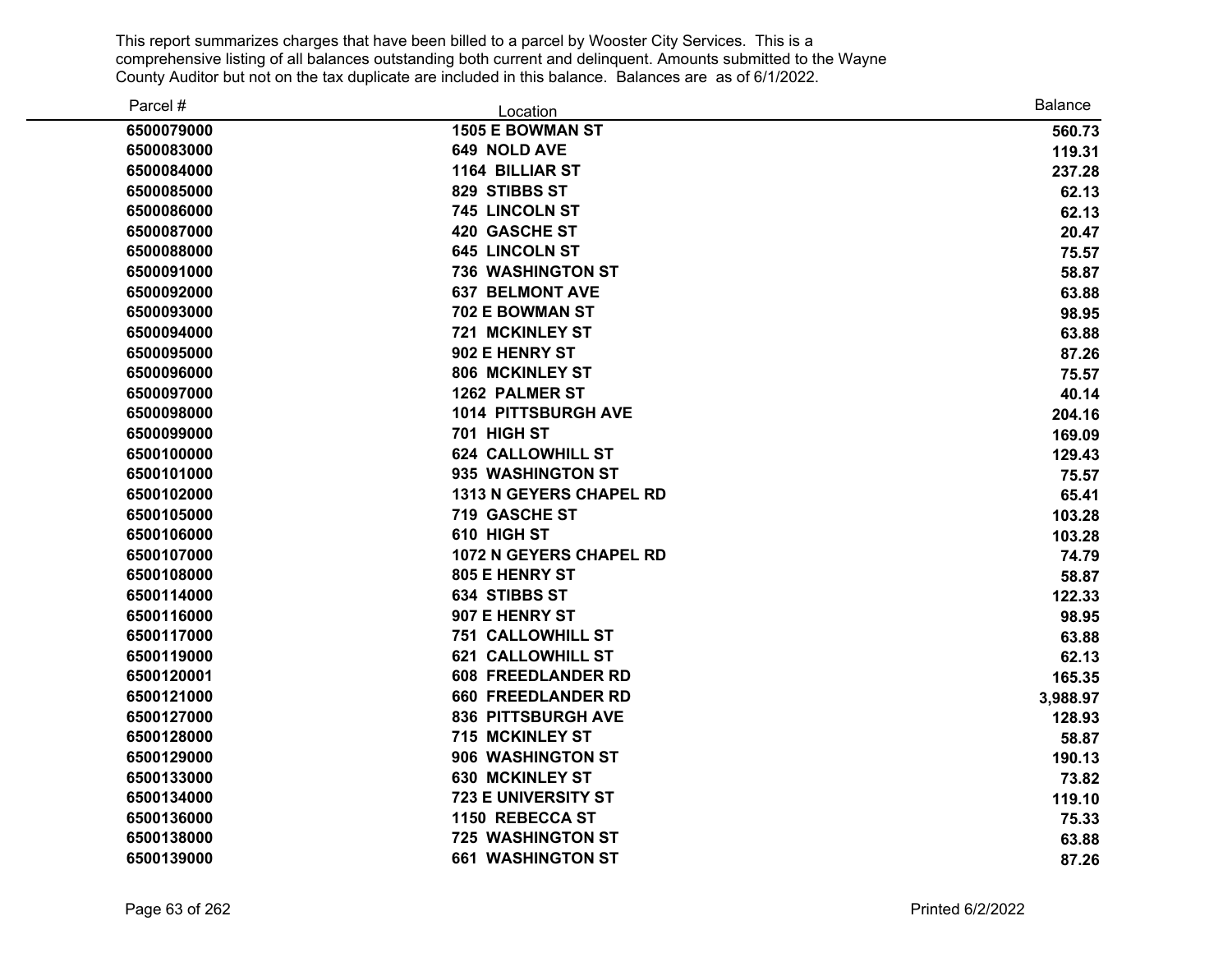| Parcel #   | Location                      | <b>Balance</b> |
|------------|-------------------------------|----------------|
| 6500140000 | 135 SPINK ST                  | 69.88          |
| 6500141000 | <b>622 CUSHMAN ST</b>         | 196.94         |
| 6500142000 | 742 MCKINLEY ST               | 58.87          |
| 6500144000 | 729 HIGH ST                   | 62.13          |
| 6500146000 | <b>189 BILLIAR ST</b>         | 62.13          |
| 6500148000 | <b>430 WASHINGTON ST</b>      | 63.88          |
| 6500149000 | 718 GASCHE ST                 | 337.26         |
| 6500152000 | <b>142 PROSPECT ST</b>        | 87.26          |
| 6500154000 | <b>820 PITTSBURGH AVE</b>     | 62.13          |
| 6500155000 | <b>814 PITTSBURGH AVE</b>     | 174.30         |
| 6500158000 | 729 E HENRY ST                | 112.73         |
| 6500159000 | <b>654 MCKINLEY ST</b>        | 58.87          |
| 6500161001 | <b>602 E BOWMAN ST</b>        | 27.03          |
| 6500163000 | 633 NOLD AVE                  | 95.72          |
| 6500164000 | <b>819 MCKINLEY ST</b>        | 73.82          |
| 6500165000 | 637 NOLD AVE                  | 122.75         |
| 6500166000 | 717 NOLD AVE                  | 145.71         |
| 6500167000 | 950 LINCOLN ST                | 58.87          |
| 6500168000 | 916 E BOWMAN ST               | 98.95          |
| 6500169000 | 607 E SOUTH ST                | 171.08         |
| 6500170000 | <b>714 WASHINGTON ST</b>      | 280.07         |
| 6500171000 | 727 HIGH ST                   | 70.98          |
| 6500172000 | 972 N GEYERS CHAPEL RD        | 22.77          |
| 6500173000 | <b>2349 LONG RD</b>           | 61.36          |
| 6500174000 | 701 SPINK ST                  | 98.95          |
| 6500175000 | <b>752 LINCOLN ST</b>         | 139.45         |
| 6500177000 | <b>837 N GEYERS CHAPEL RD</b> | 43.52          |
| 6500178000 | <b>145 PALMER ST</b>          | 85.51          |
| 6500181000 | 816 E HENRY ST                | 121.66         |
| 6500183000 | <b>668 MCKINLEY ST</b>        | 87.26          |
| 6500184000 | 565 SPRING ST                 | 87.26          |
| 6500185000 | <b>423 WASHINGTON ST</b>      | 63.88          |
| 6500187000 | <b>704 WASHINGTON ST</b>      | 391.80         |
| 6500188000 | 710 BELMONT AVE               | 87.26          |
| 6500190000 | 525 LINCOLN ST                | 122.33         |
| 6500193000 | <b>653 HANCOCK ST</b>         | 73.82          |
| 6500194000 | 949 MCKINLEY ST               | 63.88          |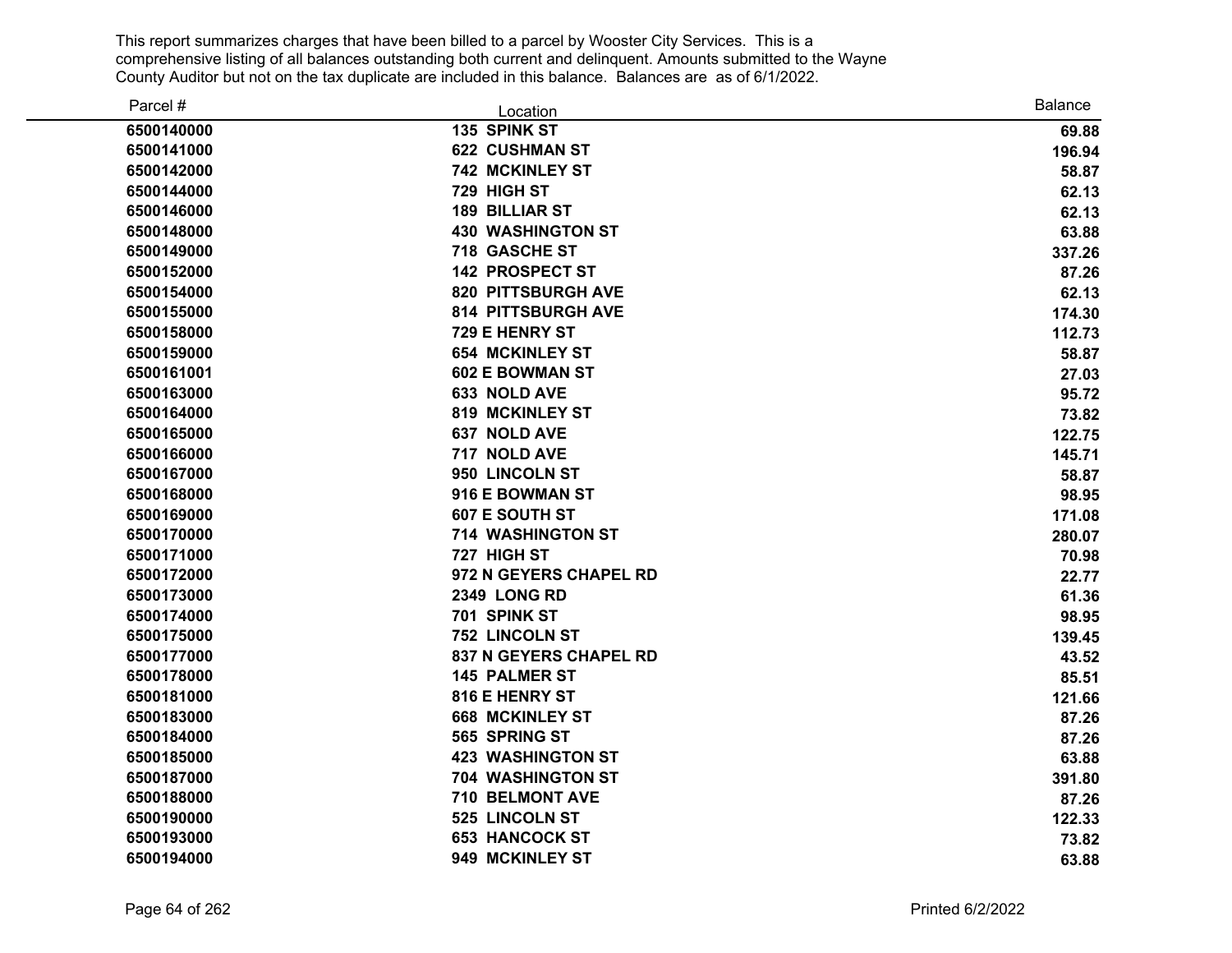| Parcel #   | Location                    | <b>Balance</b> |
|------------|-----------------------------|----------------|
| 6500196000 | 728 LINCOLN ST              | 97.20          |
| 6500197000 | <b>636 CALLOWHILL ST</b>    | 177.91         |
| 6500198000 | 519 SPINK ST                | 111.90         |
| 6500200000 | 738 PALMER ST               | 63.88          |
| 6500201000 | <b>434 MAIDEN LN</b>        | 79.90          |
| 6500203000 | 1056 E HENRY ST             | 57.12          |
| 6500204000 | 1046 E HENRY ST             | 73.82          |
| 6500207000 | 343 BARDON ST               | 58.87          |
| 6500209000 | <b>667 WASHINGTON ST</b>    | 52.11          |
| 6500210000 | 570 E BOWMAN ST             | 85.51          |
| 6500212000 | 917 E HENRY ST              | 98.95          |
| 6500213000 | 803 GASCHE ST               | 62.13          |
| 6500214000 | <b>350 BARDON ST</b>        | 188.84         |
| 6500216000 | 904 E UNIVERSITY ST         | 122.33         |
| 6500217000 | <b>764 PITTSBURGH AVE</b>   | 926.15         |
| 6500219000 | 966 MCKINLEY ST             | 145.71         |
| 6500222000 | <b>2411 LONG RD</b>         | 63.11          |
| 6500223000 | 932 WASHINGTON ST           | 63.88          |
| 6500225000 | <b>813 MCKINLEY ST</b>      | 117.48         |
| 6500226000 | 921 LINCOLN ST              | 120.58         |
| 6500227000 | <b>747 WASHINGTON ST</b>    | 57.12          |
| 6500229000 | 1034 E BOWMAN ST            | 62.13          |
| 6500230000 | 842 REBECCA ST              | 243.15         |
| 6500230001 | 840 REBECCA ST              | 131.80         |
| 6500234000 | 1113 E BOWMAN ST            | 73.82          |
| 6500237000 | <b>744 PALMER ST</b>        | 209.59         |
| 6500238000 | 558 STIBBS ST               | 227.12         |
| 6500239000 | 653 SPINK ST                | 91.59          |
| 6500240000 | <b>629 E BOWMAN ST</b>      | 287.56         |
| 6500243000 | <b>805 PITTSBURGH AVE</b>   | 274.86         |
| 6500244000 | <b>116 CATHERINE ST</b>     | 79.90          |
| 6500245000 | <b>721 CALLOWHILL ST</b>    | 129.29         |
| 6500248000 | 521 LINCOLN ST              | 75.57          |
| 6500250000 | <b>659 BELMONT AVE</b>      | 285.94         |
| 6500251000 | 829 CAMPBELL AVE REAR       | 57.12          |
| 6500253000 | <b>809 E UNIVERSITY ST</b>  | 65.12          |
| 6500255000 | <b>1132 E UNIVERSITY ST</b> | 73.82          |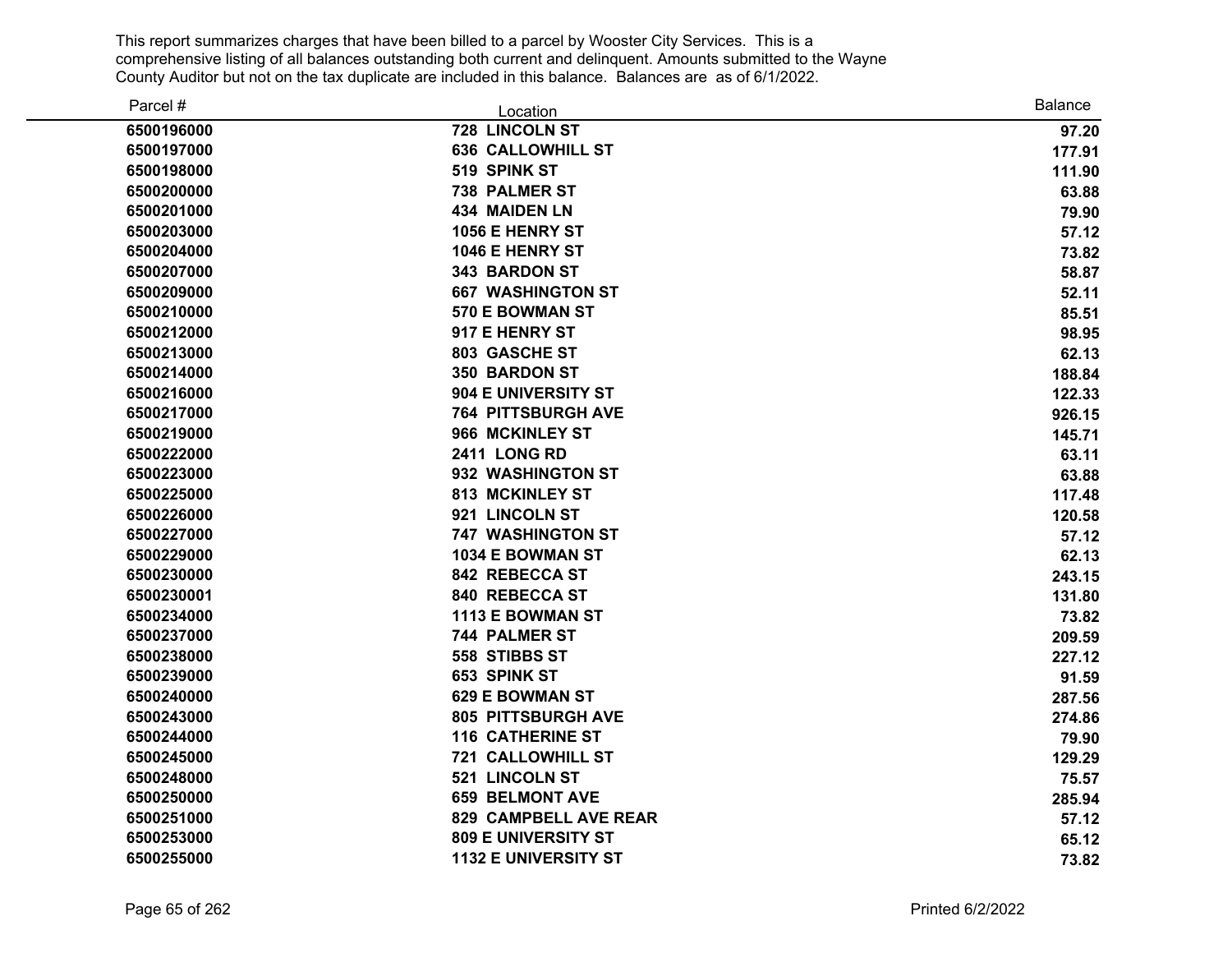| Parcel #   | Location                 | <b>Balance</b> |
|------------|--------------------------|----------------|
| 6500256000 | 931 WASHINGTON ST        | 75.57          |
| 6500257000 | 900 E HENRY ST           | 122.33         |
| 6500258000 | <b>148 MASSARO AVE</b>   | 148.75         |
| 6500259000 | 202 MASSARO AVE          | 245.79         |
| 6500261000 | <b>324 PALMER ST</b>     | 87.26          |
| 6500265000 | 311 SPINK ST             | 37.84          |
| 6500266000 | <b>647 CALLOWHILL ST</b> | 142.41         |
| 6500267000 | 944 E HENRY ST           | 268.04         |
| 6500272000 | 410 SPINK ST             | 87.26          |
| 6500273000 | 335 BARDON ST            | 57.12          |
| 6500274000 | 907 WASHINGTON ST        | 182.77         |
| 6500275000 | 800 SPINK ST             | 171.08         |
| 6500276000 | 945 WASHINGTON ST        | 174.52         |
| 6500277000 | 915 STIBBS ST            | 73.82          |
| 6500282000 | <b>1157 BILLIAR ST</b>   | 194.90         |
| 6500282001 | <b>1141 BILLIAR ST</b>   | $-366.18$      |
| 6500284000 | 1020 PITTSBURGH AVE      | 87.26          |
| 6500285000 | 729 BEALL AVE            | 266.44         |
| 6500286000 | <b>732 WASHINGTON ST</b> | 53.17          |
| 6500287000 | 1133 REBECCA ST          | 79.90          |
| 6500291000 | 339 SPINK ST             | 57.12          |
| 6500294000 | 704 MCKINLEY ST          | 58.87          |
| 6500296000 | 316 PALMER ST            | 98.95          |
| 6500303000 | <b>152 CATHERINE ST</b>  | 120.58         |
| 6500309000 | <b>405 PALMER ST</b>     | 58.87          |
| 6500309001 | <b>1132 EASTERN AVE</b>  | 97.20          |
| 6500310000 | 414 MAIDEN LN            | 74.94          |
| 6500311000 | 1048 REBECCA ST          | 75.57          |
| 6500317000 | 825 GASCHE ST            | 87.26          |
| 6500318000 | 806 GASCHE ST            | 87.26          |
| 6500321000 | 0 LUCCA ST               | 684.38         |
| 6500322000 | 331 LUCCA ST             | 40.14          |
| 6500324000 | 704 STIBBS ST            | 110.64         |
| 6500325000 | <b>631 HANCOCK ST</b>    | 63.88          |
| 6500326000 | 1124 REBECCA ST          | 62.13          |
| 6500329000 | 917 SPINK ST             | 98.95          |
| 6500330000 | <b>674 PALMER ST</b>     | 108.89         |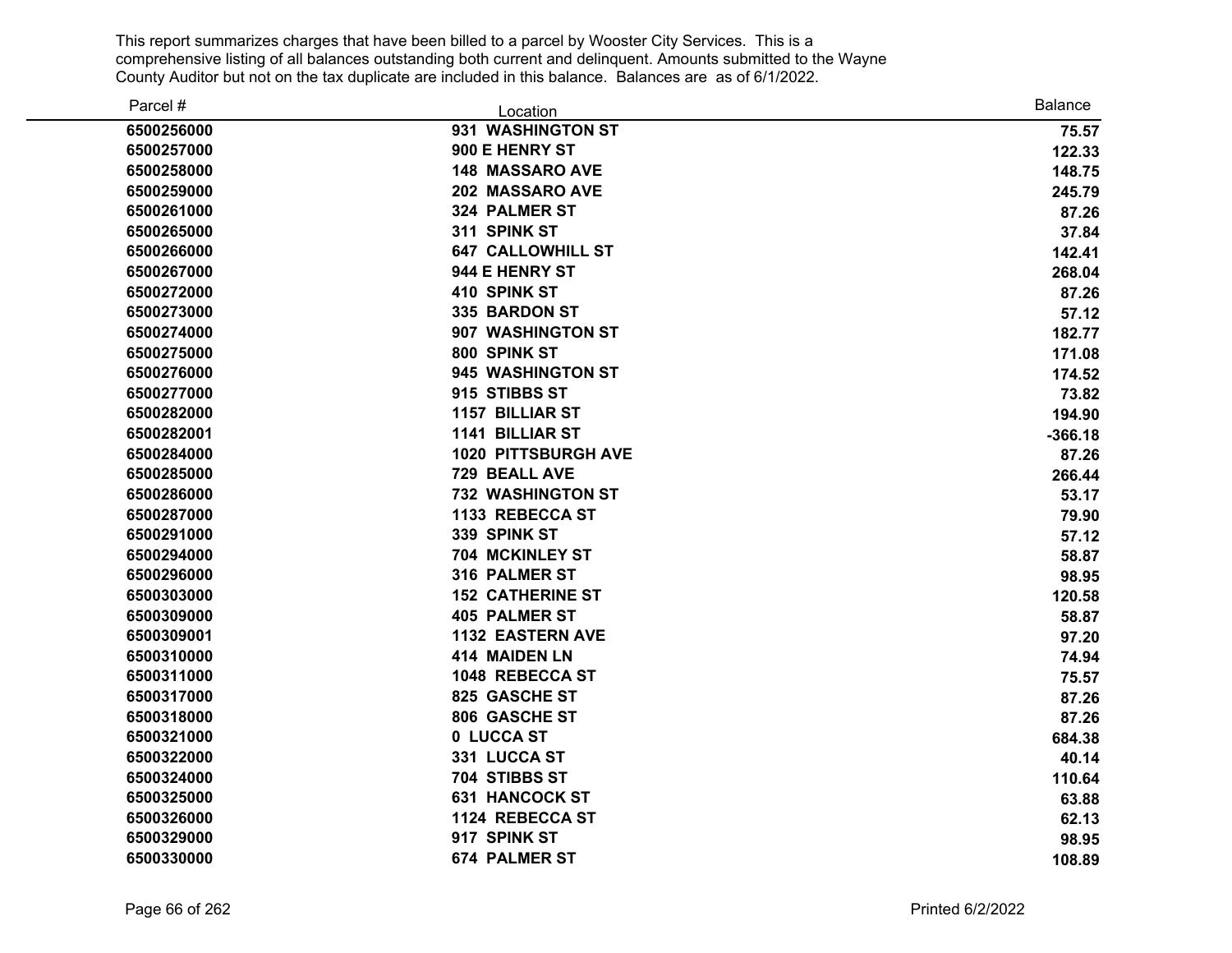| Parcel #   | Location                       | <b>Balance</b> |
|------------|--------------------------------|----------------|
| 6500331000 | 116 PALMER ST                  | 144.41         |
| 6500332000 | 501 GASCHE ST                  | 303.11         |
| 6500333000 | 626 E HENRY ST                 | 131.00         |
| 6500334000 | <b>357 BARDON ST</b>           | 185.65         |
| 6500336000 | 1119 REBECCA ST                | 73.21          |
| 6500337000 | 365 BARDON ST                  | 221.28         |
| 6500338000 | 735 BEALL AVE                  | 87.26          |
| 6500339000 | <b>1072 N GEYERS CHAPEL RD</b> | 24.52          |
| 6500340000 | <b>164 BILLIAR ST</b>          | 122.33         |
| 6500342000 | 1027 E WAYNE AVE               | 59.42          |
| 6500344000 | <b>724 CALLOWHILL ST</b>       | 85.33          |
| 6500346000 | <b>2255 LONG RD</b>            | 63.11          |
| 6500347000 | <b>668 PITTSBURGH AVE</b>      | 63.88          |
| 6500348000 | <b>654 CALLOWHILL ST</b>       | 301.81         |
| 6500349000 | <b>647 TROYER CT</b>           | 315.76         |
| 6500352000 | 831 REBECCA ST                 | 122.33         |
| 6500354000 | 934 PITTSBURGH AVE             | 209.59         |
| 6500355000 | <b>130 BILLIAR ST</b>          | 122.75         |
| 6500357000 | <b>1148 PITTSBURGH AVE</b>     | 110.64         |
| 6500359000 | <b>638 NOLD AVE</b>            | 154.98         |
| 6500360000 | <b>134 PROSPECT ST</b>         | 134.02         |
| 6500362000 | 978 WASHINGTON ST              | 57.12          |
| 6500363000 | 366 BARDON ST                  | 63.88          |
| 6500367000 | <b>1234 EASTERN AVE</b>        | 174.52         |
| 6500367001 | <b>1272 EASTERN AVE</b>        | 58.87          |
| 6500367002 | <b>1282 EASTERN AVE</b>        | 58.87          |
| 6500367003 | <b>1290 EASTERN AVE</b>        | 63.88          |
| 6500367004 | <b>1289 EASTERN AVE</b>        | 63.88          |
| 6500367008 | <b>1251 EASTERN AVE</b>        | 96.85          |
| 6500367009 | <b>1271 EASTERN AVE</b>        | 183.25         |
| 6500367010 | <b>1261 EASTERN AVE</b>        | 73.82          |
| 6500368000 | <b>417 BARDON ST</b>           | 63.88          |
| 6500369000 | <b>423 BARDON ST</b>           | 36.12          |
| 6500370000 | <b>405 BARDON ST</b>           | 63.88          |
| 6500371000 | <b>411 BARDON ST</b>           | 122.33         |
| 6500372000 | 358 BARDON ST                  | 63.88          |
| 6500373000 | 534 NOLD AVE                   | 63.88          |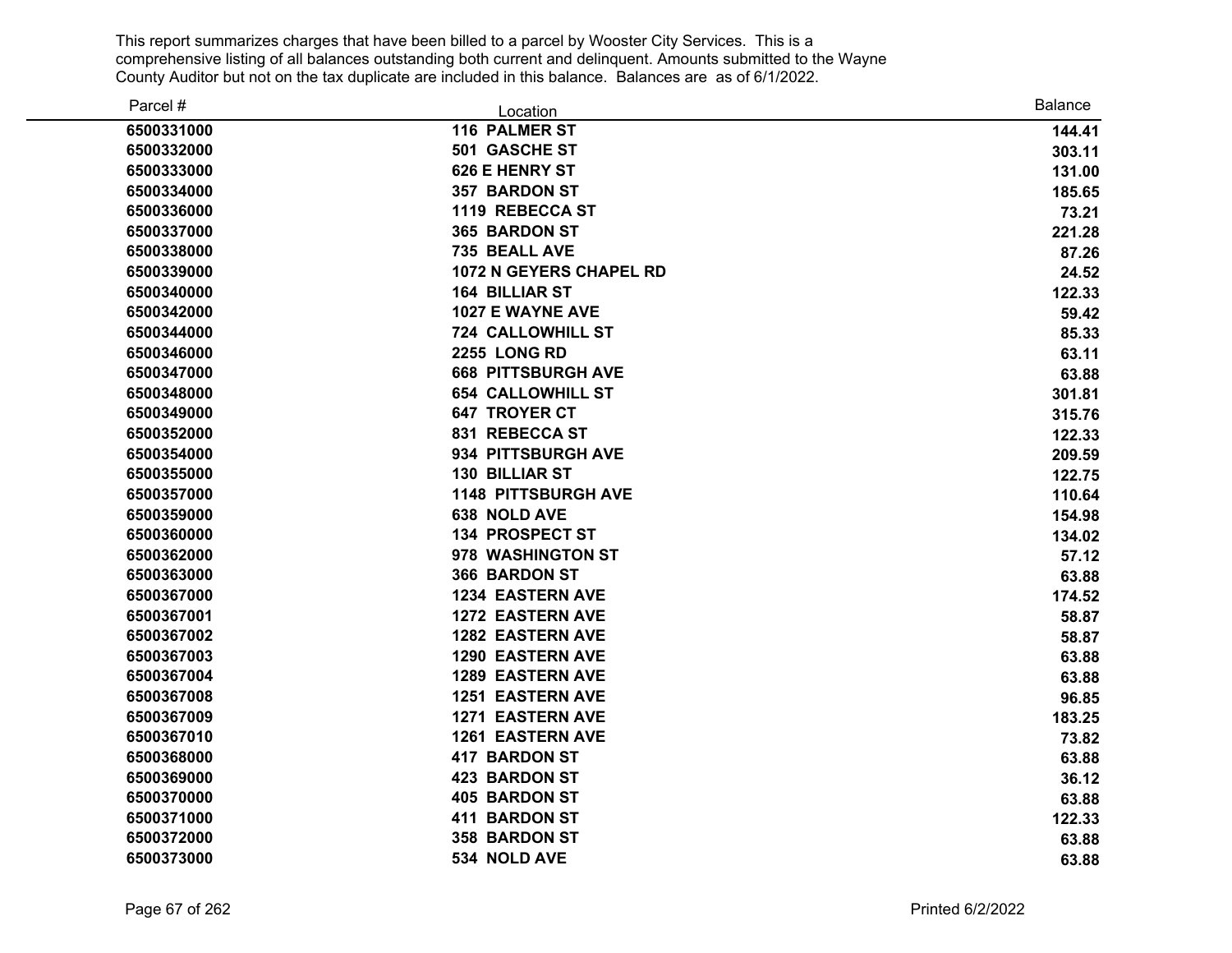| Parcel #   | Location                       | <b>Balance</b> |
|------------|--------------------------------|----------------|
| 6500374000 | 702 HIGH ST                    | 87.26          |
| 6500375000 | 826 SPRING ST                  | 97.20          |
| 6500378000 | <b>722 PALMER ST</b>           | 62.13          |
| 6500380000 | <b>1123 EASTERN AVE</b>        | 84.13          |
| 6500383000 | <b>630 BELMONT AVE</b>         | 54.55          |
| 6500385000 | 401 MAIDEN LN                  | 360.26         |
| 6500386000 | <b>122 PROSPECT ST</b>         | 52.11          |
| 6500387000 | 908 REBECCA ST                 | 58.87          |
| 6500388000 | 516 SPINK ST                   | 79.90          |
| 6500390000 | <b>140 BILLIAR ST</b>          | 52.11          |
| 6500393000 | 914 REBECCA ST                 | 865.41         |
| 6500394000 | 222 PALMER ST                  | 110.64         |
| 6500395000 | <b>165 PALMER ST</b>           | 75.57          |
| 6500396000 | <b>633 BELMONT AVE</b>         | 75.57          |
| 6500398000 | <b>802 WASHINGTON ST</b>       | 145.71         |
| 6500401000 | 224 PALMER ST                  | 103.28         |
| 6500402000 | 933 LINCOLN ST                 | 113.67         |
| 6500403000 | 1014 NOLD AVE                  | 230.50         |
| 6500404000 | 212 MINERVA ST                 | 63.88          |
| 6500405000 | <b>457 TROYER CT</b>           | 110.64         |
| 6500406000 | 819 SPINK ST                   | 53.86          |
| 6500407000 | 908 PITTSBURGH AVE             | 97.20          |
| 6500409000 | 330 BARDON ST                  | 58.87          |
| 6500410000 | 235 MINERVA ST                 | 75.57          |
| 6500415000 | 539 STIBBS ST                  | 87.26          |
| 6500416000 | 821 LINCOLN ST                 | 73.82          |
| 6500418000 | 526 NOLD AVE                   | 75.57          |
| 6500419000 | 1032 PALMER ST                 | 85.51          |
| 6500420000 | <b>620 WASHINGTON ST</b>       | 62.13          |
| 6500423000 | 755 E HENRY ST                 | 98.95          |
| 6500424000 | 716 LINCOLN ST                 | 155.16         |
| 6500426000 | <b>1167 N GEYERS CHAPEL RD</b> | 49.04          |
| 6500429000 | 647 E SOUTH ST                 | 91.75          |
| 6500430000 | 729 NOLD AVE                   | 122.33         |
| 6500431000 | <b>666 PITTSBURGH AVE</b>      | 373.75         |
| 6500432000 | <b>817 E BOWMAN ST</b>         | 641.35         |
| 6500433000 | <b>813 E BOWMAN ST</b>         | 112.73         |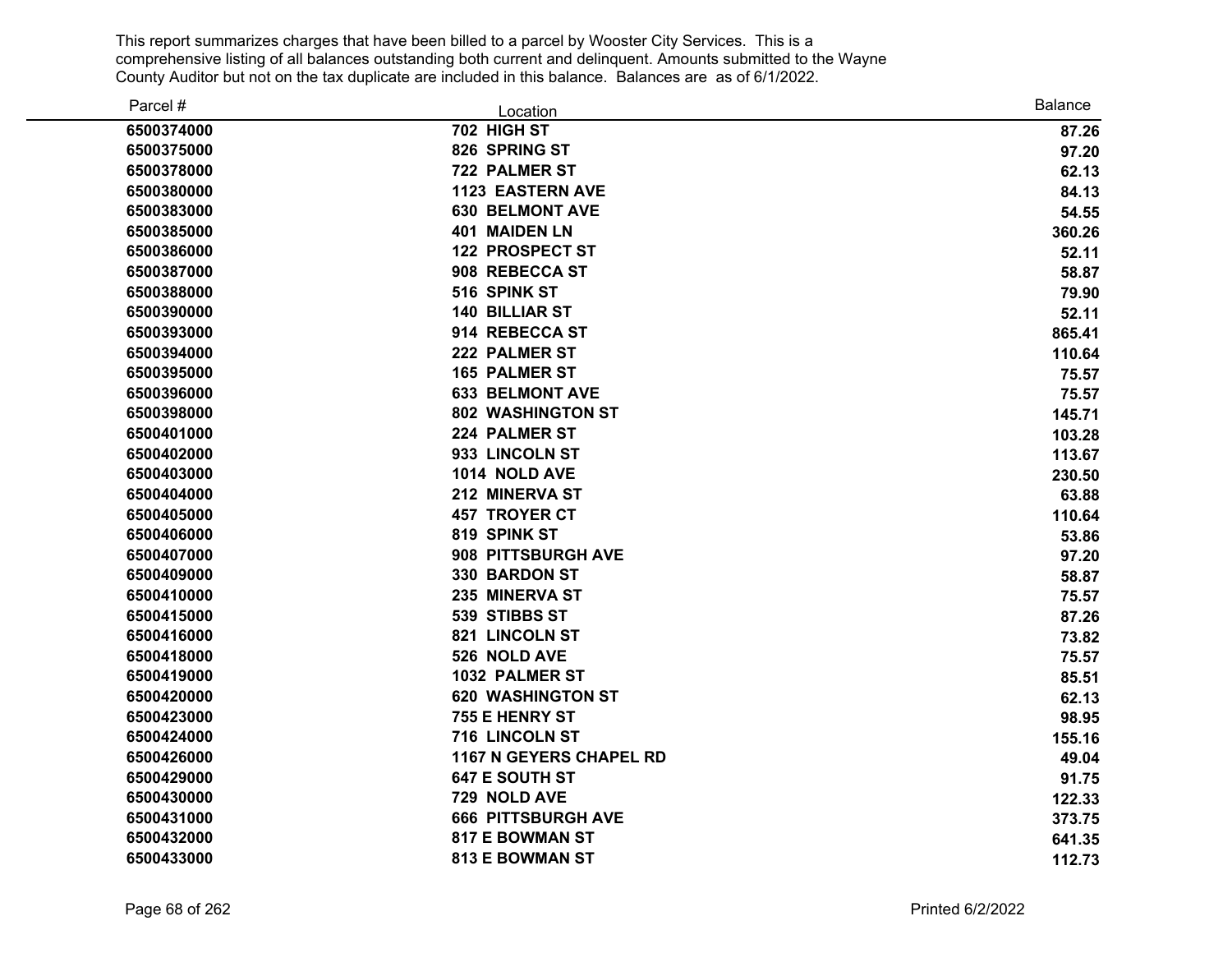| Parcel #   | Location                    | <b>Balance</b> |
|------------|-----------------------------|----------------|
| 6500434000 | 835 E BOWMAN ST             | 1,325.77       |
| 6500435000 | <b>825 E BOWMAN ST</b>      | 213.58         |
| 6500436000 | <b>648 HANCOCK ST</b>       | 110.64         |
| 6500438000 | <b>1107 E WAYNE AVE</b>     | 101.25         |
| 6500439000 | 123 1/2 SPINK ST REAR       | 185.88         |
| 6500441000 | 957 GROSJEAN RD             | 34.38          |
| 6500442000 | 967 WASHINGTON ST           | 71.24          |
| 6500443000 | 918 MCKINLEY ST             | 53.86          |
| 6500445000 | <b>657 LINCOLN ST</b>       | 62.13          |
| 6500446000 | 628 E HENRY ST              | 117.21         |
| 6500447000 | <b>741 WASHINGTON ST</b>    | 57.12          |
| 6500448000 | 203 PALMER ST               | 98.95          |
| 6500449000 | <b>1054 PALMER ST</b>       | 63.88          |
| 6500450000 | 944 GASCHE ST               | 58.87          |
| 6500452000 | 924 PITTSBURGH AVE          | 215.85         |
| 6500453000 | 505 PALMER ST               | 185.92         |
| 6500454000 | 560 NOLD AVE                | 63.88          |
| 6500456000 | 314 PALMER ST               | 110.64         |
| 6500457000 | 213 PALMER ST               | 139.45         |
| 6500458000 | <b>649 HANCOCK ST</b>       | 349.15         |
| 6500463000 | <b>402 MAPLE ST</b>         | 57.12          |
| 6500464000 | <b>652 HANCOCK ST</b>       | 63.88          |
| 6500465000 | 824 GASCHE ST               | 63.88          |
| 6500466000 | <b>633 CUSHMAN ST</b>       | 126.63         |
| 6500467000 | <b>659 E HENRY ST</b>       | 122.33         |
| 6500468000 | 821 REBECCA ST              | 325.86         |
| 6500469000 | <b>610 E HENRY ST</b>       | 87.26          |
| 6500470000 | 1009 E BOWMAN ST            | 41.43          |
| 6500471000 | 801 MCKINLEY ST             | 63.88          |
| 6500472000 | 434 SPINK ST                | 58.87          |
| 6500475000 | <b>1028 E UNIVERSITY ST</b> | 259.33         |
| 6500477000 | 745 MCKINLEY ST             | 110.64         |
| 6500478000 | 809 GASCHE ST               | 62.13          |
| 6500479000 | 808 PALMER ST               | 57.12          |
| 6500480000 | 802 PALMER ST               | 98.95          |
| 6500481000 | <b>670 WASHINGTON ST</b>    | 182.74         |
| 6500482000 | 752 GASCHE ST               | 87.26          |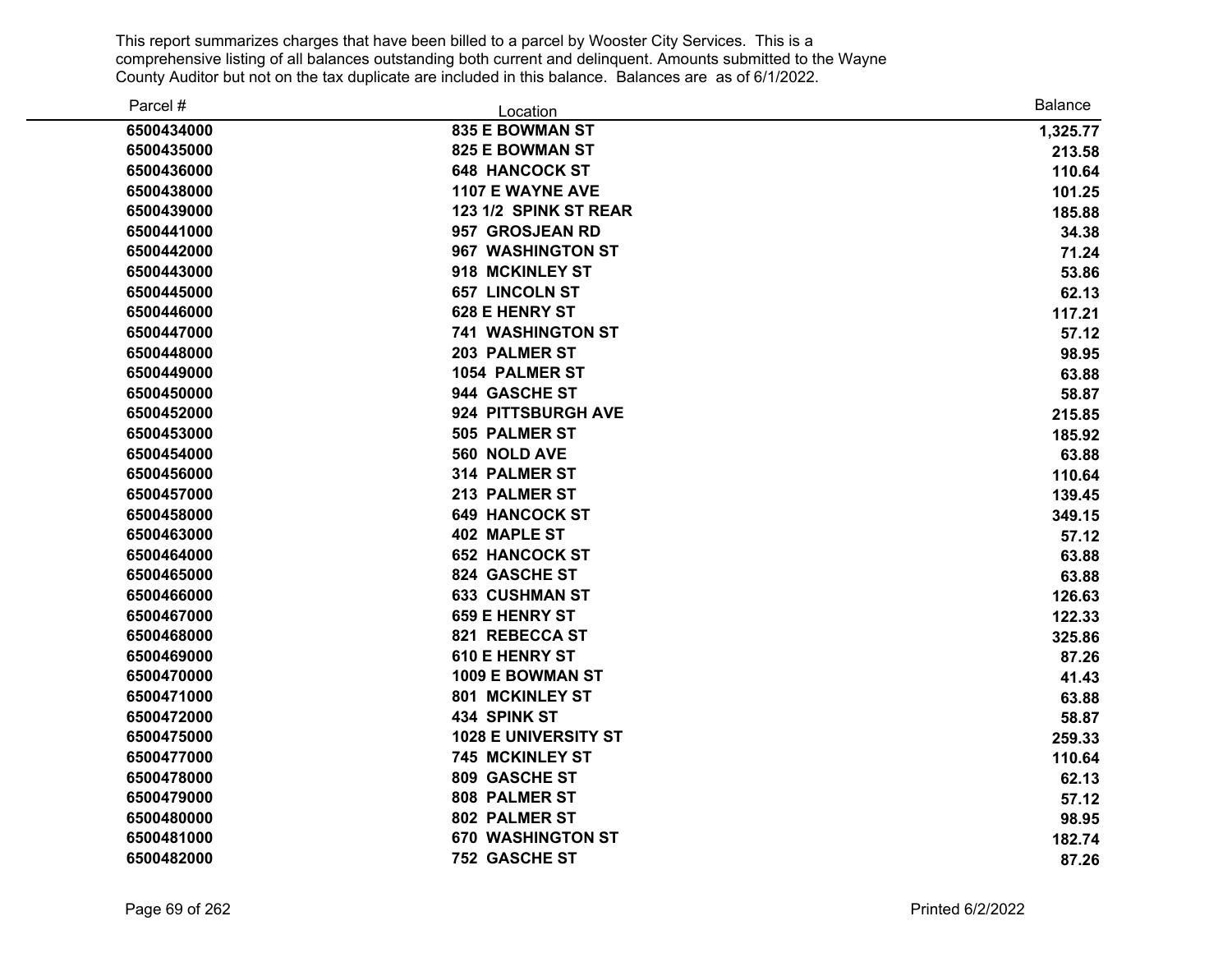| Parcel #   | Location                       | <b>Balance</b> |
|------------|--------------------------------|----------------|
| 6500483000 | 819 BEALL AVE                  | 141.38         |
| 6500484000 | 734 GASCHE ST                  | 57.12          |
| 6500486000 | 920 E UNIVERSITY ST            | 87.26          |
| 6500487000 | 537 GASCHE ST                  | 189.58         |
| 6500489000 | <b>659 PITTSBURGH AVE</b>      | 505.13         |
| 6500490000 | <b>726 WASHINGTON ST</b>       | 197.90         |
| 6500491000 | <b>703 LINCOLN ST</b>          | 52.11          |
| 6500493000 | <b>635 WASHINGTON ST</b>       | 189.58         |
| 6500494000 | 701 GASCHE ST                  | 87.26          |
| 6500496000 | <b>659 WASHINGTON ST</b>       | 216.38         |
| 6500497000 | <b>657 WASHINGTON ST</b>       | 214.93         |
| 6500498000 | <b>645 WASHINGTON ST</b>       | 162.83         |
| 6500499000 | 719 E BOWMAN ST                | 58.87          |
| 6500502000 | <b>423 MAIDEN LN</b>           | 75.57          |
| 6500508000 | 545 STIBBS ST                  | 80.69          |
| 6500509000 | 219 MINERVA ST                 | 62.13          |
| 6500511000 | 914 E UNIVERSITY ST            | 75.57          |
| 6500513000 | 513 SPINK ST                   | 173.42         |
| 6500515000 | <b>1072 N GEYERS CHAPEL RD</b> | 24.52          |
| 6500517000 | <b>655 CALLOWHILL ST</b>       | 477.48         |
| 6500518000 | <b>661 CALLOWHILL ST</b>       | 62.13          |
| 6500520000 | <b>822 E UNIVERSITY ST</b>     | 75.57          |
| 6500522000 | 1006 NOLD AVE                  | 187.38         |
| 6500523000 | 1002 NOLD AVE                  | 161.73         |
| 6500524000 | 922 NOLD AVE                   | 467.54         |
| 6500525000 | 518 GASCHE ST                  | 186.21         |
| 6500526000 | 127 BILLIAR ST                 | $-8.00$        |
| 6500528000 | <b>153 BILLIAR ST</b>          | 61.37          |
| 6500529000 | 1039 CAMPBELL AVE              | 57.12          |
| 6500530000 | 1041 CAMPBELL AVE              | 87.26          |
| 6500532000 | <b>524 PALMER ST</b>           | 102.65         |
| 6500536000 | 1030 STIBBS ST                 | 98.95          |
| 6500539000 | <b>503 WASHINGTON ST</b>       | 944.82         |
| 6500541000 | <b>1106 E UNIVERSITY ST</b>    | 188.15         |
| 6500543000 | 1035 E BOWMAN ST               | 63.88          |
| 6500545000 | <b>1027 E BOWMAN ST</b>        | 238.23         |
| 6500546000 | <b>526 MCKINLEY ST</b>         | 98.95          |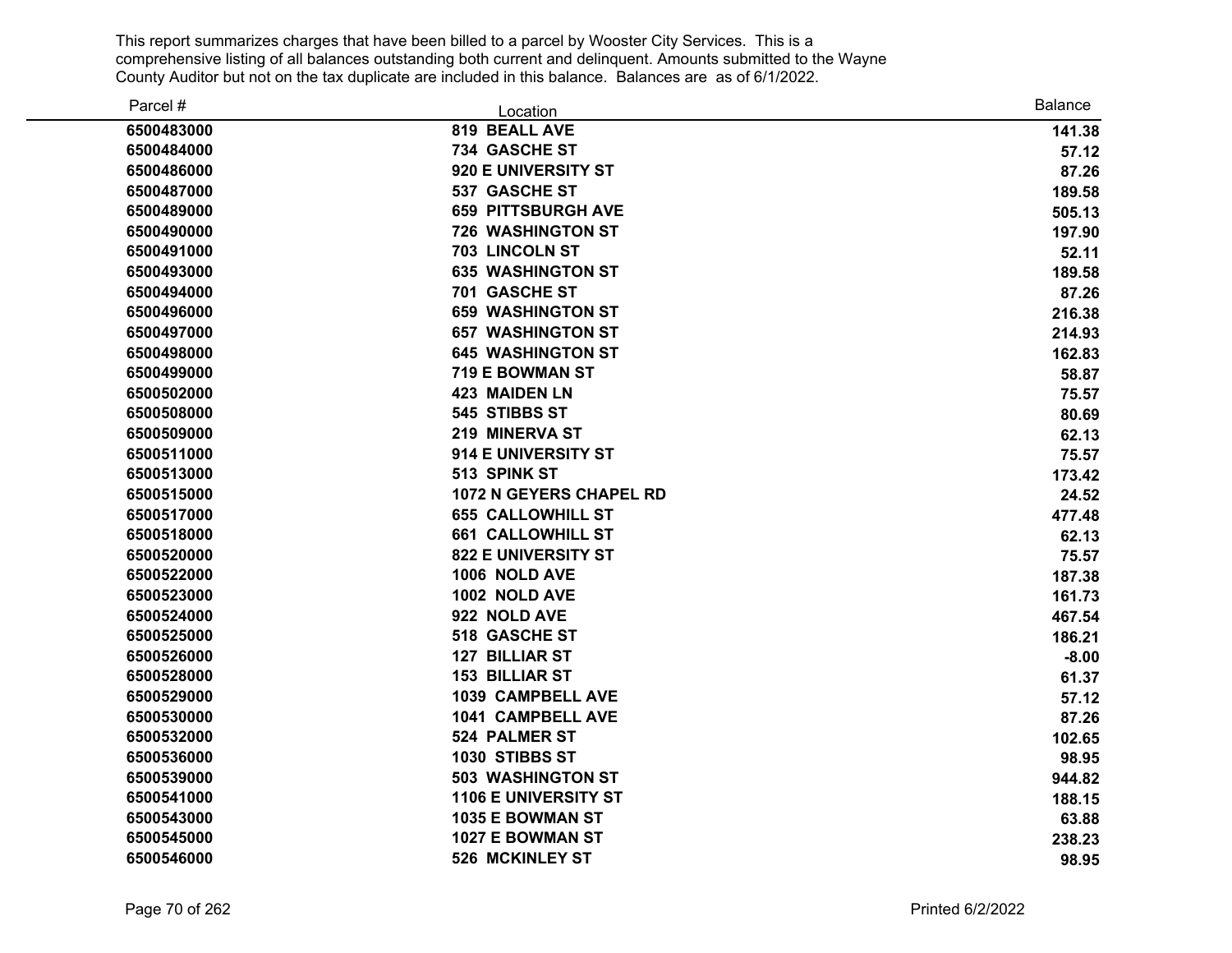| Parcel #   | Location                      | Balance  |
|------------|-------------------------------|----------|
| 6500548000 | 249 MINERVA ST                | 75.57    |
| 6500550000 | 922 N GEYERS CHAPEL RD        | 16.02    |
| 6500553000 | 927 PITTSBURGH AVE            | 268.04   |
| 6500554000 | 1026 E BOWMAN ST              | 169.09   |
| 6500555000 | 944 LINCOLN ST                | 57.12    |
| 6500557000 | 948 WASHINGTON ST             | 63.88    |
| 6500558000 | <b>648 BELMONT AVE</b>        | 73.82    |
| 6500559000 | 219 PALMER ST                 | 126.80   |
| 6500560000 | 225 PALMER ST                 | 113.52   |
| 6500561000 | 331 MAIDEN LN                 | 57.12    |
| 6500563000 | <b>2579 LONG RD</b>           | 61.36    |
| 6500564000 | 351 SPINK ST                  | 109.91   |
| 6500567000 | 807 SPINK ST                  | 58.87    |
| 6500569000 | 810 LINCOLN ST                | 290.12   |
| 6500570000 | 744 GASCHE ST                 | 54.23    |
| 6500571000 | 903 E BOWMAN ST               | 75.57    |
| 6500572000 | 714 NOLD AVE                  | 279.73   |
| 6500573000 | 702 SPINK ST                  | 110.64   |
| 6500574000 | <b>778 N GEYERS CHAPEL RD</b> | 43.27    |
| 6500576000 | 941 WASHINGTON ST             | 122.75   |
| 6500578000 | <b>758 N GEYERS CHAPEL RD</b> | $-80.15$ |
| 6500579000 | <b>2431 LONG RD</b>           | 61.36    |
| 6500583000 | <b>713 PITTSBURGH AVE</b>     | 133.29   |
| 6500585000 | 365 PALMER ST                 | 58.87    |
| 6500587000 | <b>745 PITTSBURGH AVE</b>     | $-60.13$ |
| 6500588000 | 810 NOLD AVE                  | 63.88    |
| 6500589000 | 205 MASSARO AVE               | 47.72    |
| 6500591000 | 927 SPINK ST                  | 110.64   |
| 6500594000 | <b>449 FREEDLANDER RD</b>     | 288.08   |
| 6500595000 | <b>1027 PITTSBURGH AVE</b>    | 79.18    |
| 6500595001 | 1022 CAMPBELL AVE             | 110.64   |
| 6500596000 | 575 E BOWMAN ST               | 418.38   |
| 6500599000 | 503 FREEDLANDER RD            | 274.68   |
| 6500600000 | <b>146 PALMER ST</b>          | 87.26    |
| 6500601000 | 212 PALMER ST                 | 293.53   |
| 6500602000 | <b>745 CALLOWHILL ST</b>      | 77.78    |
| 6500603000 | 632 NOLD AVE                  | 37.84    |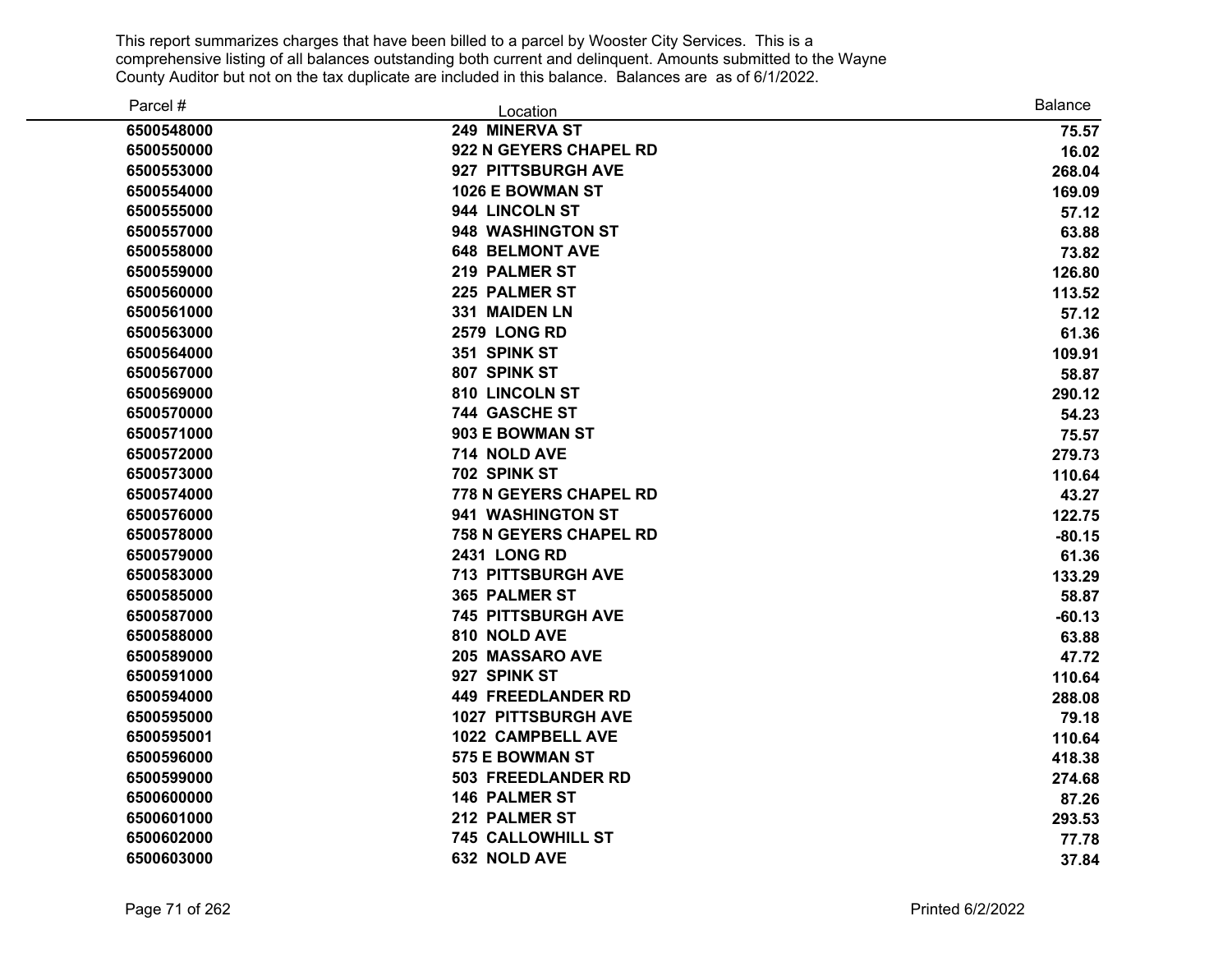| Parcel #   | Location                      | <b>Balance</b> |
|------------|-------------------------------|----------------|
| 6500604000 | 500 SPINK ST                  | 313.84         |
| 6500605000 | 710 GASCHE ST                 | 58.87          |
| 6500606000 | <b>743 BELMONT AVE</b>        | 53.86          |
| 6500607000 | 645 SPINK ST                  | 98.95          |
| 6500620000 | 969 TIMKEN RD                 | 2,211.78       |
| 6500623000 | 531 SPINK ST                  | 216.54         |
| 6500624000 | <b>709 WASHINGTON ST</b>      | 58.87          |
| 6500625000 | 723 E BOWMAN ST               | 120.29         |
| 6500626000 | 960 MCKINLEY ST               | $-10.01$       |
| 6500629000 | <b>126 PALMER ST</b>          | 420.46         |
| 6500630000 | 328 PROSPECT ST               | 126.41         |
| 6500634000 | <b>170 PALMER ST</b>          | 75.57          |
| 6500635000 | 533 STIBBS ST                 | 157.40         |
| 6500636000 | 947 SPINK ST                  | 75.57          |
| 6500638000 | 2491 LONG RD                  | 63.11          |
| 6500639000 | 611 NOLD AVE                  | 91.59          |
| 6500641000 | 1031 REBECCA ST               | 126.66         |
| 6500643000 | <b>725 PITTSBURGH AVE</b>     | 97.20          |
| 6500644000 | <b>805 N GEYERS CHAPEL RD</b> | 42.06          |
| 6500645000 | <b>642 WASHINGTON ST</b>      | 58.87          |
| 6500651000 | <b>140 MINERVA ST</b>         | 269.17         |
| 6500653000 | 717 BELMONT AVE               | 215.85         |
| 6500654000 | 705 BEALL AVE                 | 239.22         |
| 6500655000 | <b>703 BELMONT AVE</b>        | 108.89         |
| 6500657000 | 207 PALMER ST                 | 58.87          |
| 6500658000 | 413 SPINK ST                  | 172.69         |
| 6500661000 | 1131 E BOWMAN ST              | 273.90         |
| 6500663000 | <b>502 WASHINGTON ST</b>      | 63.88          |
| 6500664000 | <b>651 LINCOLN ST</b>         | 62.13          |
| 6500665000 | 734 LINCOLN ST                | 87.26          |
| 6500666000 | <b>433 WASHINGTON ST</b>      | 85.51          |
| 6500673000 | <b>400 PALMER ST</b>          | 278.32         |
| 6500676000 | 366 PALMER ST                 | 73.82          |
| 6500680000 | 718 STIBBS ST                 | 57.12          |
| 6500681000 | 926 E BOWMAN ST               | 171.02         |
| 6500684000 | 713 GASCHE ST                 | 336.88         |
| 6500685000 | 223 SPINK ST                  | 103.28         |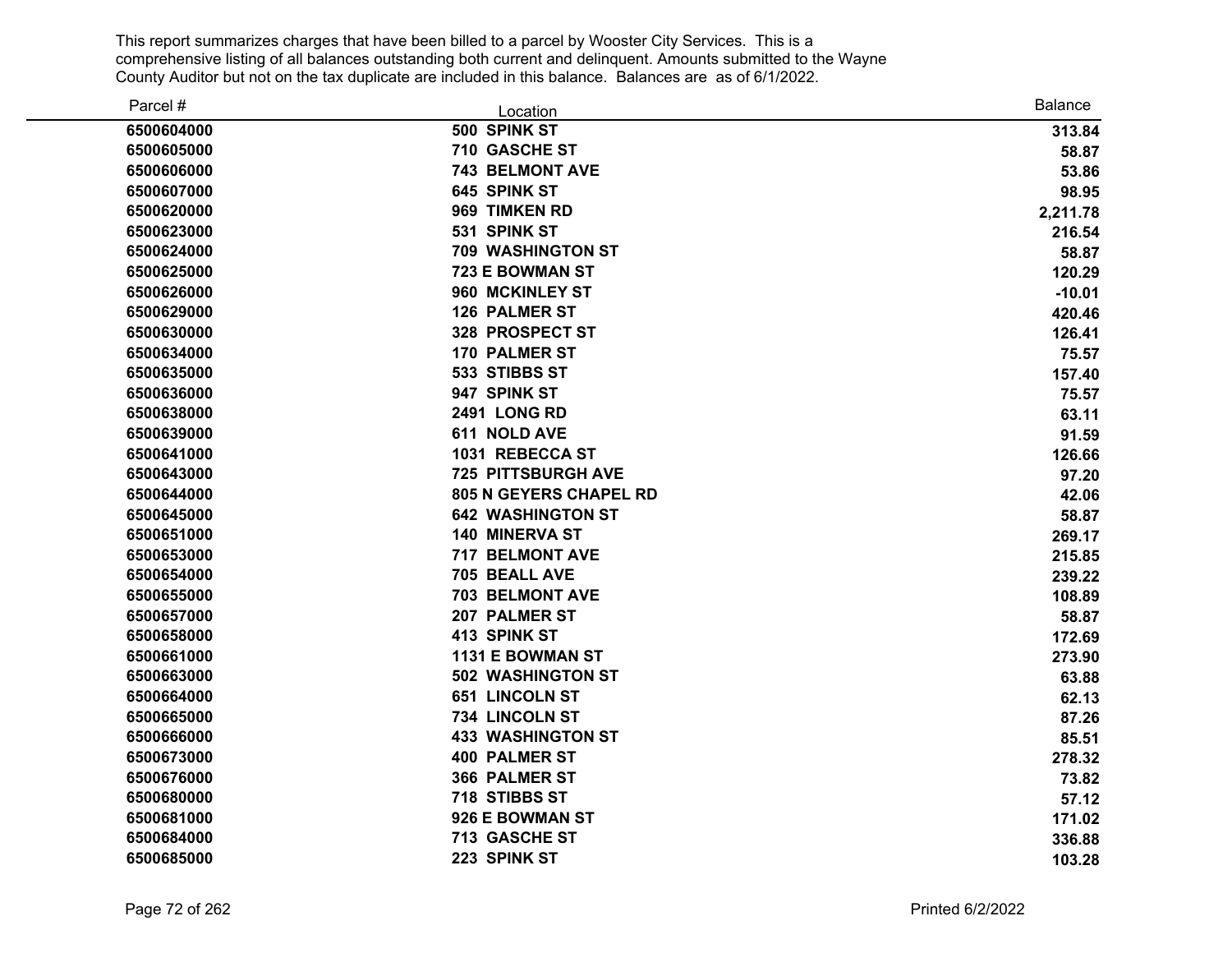| Parcel #   | Location                      | <b>Balance</b> |
|------------|-------------------------------|----------------|
| 6500686000 | <b>739 CALLOWHILL ST</b>      | 98.95          |
| 6500688000 | <b>804 BELMONT AVE</b>        | 218.59         |
| 6500689000 | <b>635 E HENRY ST</b>         | 255.55         |
| 6500690000 | 648 HIGH ST                   | 656.07         |
| 6500692000 | 801 LINCOLN ST                | 87.26          |
| 6500696000 | <b>417 GASCHE ST</b>          | 205.30         |
| 6500697000 | 431 GASCHE ST                 | 58.87          |
| 6500698000 | <b>662 BELMONT AVE</b>        | 57.26          |
| 6500699000 | 701 NOLD AVE                  | 87.26          |
| 6500700000 | 109 BILLIAR ST                | 177.23         |
| 6500702000 | 921 MCKINLEY ST               | 63.88          |
| 6500703000 | 649 HIGH ST                   | 333.48         |
| 6500704000 | 709 NOLD AVE                  | 37.84          |
| 6500705000 | <b>1112 PITTSBURGH AVE</b>    | 139.45         |
| 6500706000 | <b>125 PALMER ST</b>          | 324.27         |
| 6500707000 | 638 NOLD AVE                  | 437.04         |
| 6500708000 | 716 BELMONT AVE               | 62.13          |
| 6500710000 | 981 GROSJEAN RD               | 257.86         |
| 6500712000 | <b>337 PALMER ST</b>          | 79.65          |
| 6500713000 | 833 WILSON AVE                | 110.64         |
| 6500714000 | <b>627 MCKINLEY ST</b>        | 63.88          |
| 6500717000 | 412 SPINK ST                  | 372.83         |
| 6500718000 | 720 NOLD AVE                  | 329.20         |
| 6500719000 | <b>749 MCKINLEY ST</b>        | 75.57          |
| 6500720000 | 559 SPRING ST                 | 53.86          |
| 6500721000 | 206 PROSPECT ST               | 190.99         |
| 6500723000 | 428 SPINK ST                  | 75.57          |
| 6500724000 | <b>1034 PITTSBURGH AVE</b>    | 232.42         |
| 6500725000 | 419 SPINK ST                  | 63.88          |
| 6500727000 | 523 STIBBS ST                 | 75.57          |
| 6500731000 | 916 PITTSBURGH AVE            | 75.57          |
| 6500732000 | <b>785 N GEYERS CHAPEL RD</b> | 22.77          |
| 6500733000 | 729 LINCOLN ST                | 129.49         |
| 6500734000 | 933 MCKINLEY ST               | 300.27         |
| 6500735000 | <b>131 PALMER ST</b>          | 326.49         |
| 6500737000 | 204 MINERVA ST                | 143.76         |
| 6500738000 | <b>134 MINERVA ST</b>         | 122.33         |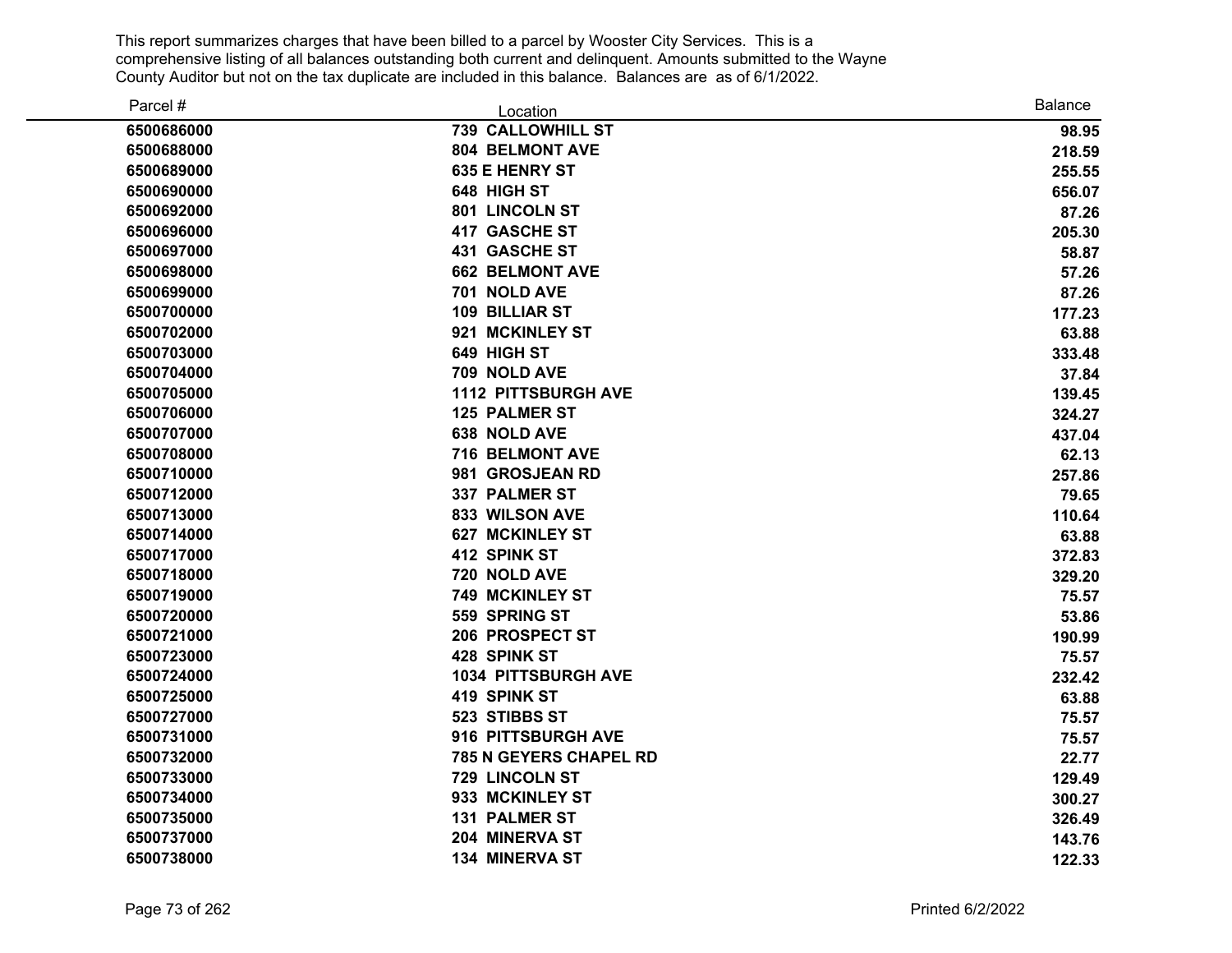| Parcel #   | Location                   | <b>Balance</b> |
|------------|----------------------------|----------------|
| 6500739000 | 203 MINERVA ST             | 62.13          |
| 6500740000 | 819 GASCHE ST              | $-126.83$      |
| 6500741000 | 726 NOLD AVE               | 15.47          |
| 6500742000 | 1224 PALMER ST             | 89.56          |
| 6500743000 | 546 NOLD AVE               | 91.59          |
| 6500744000 | 814 STIBBS ST              | 75.57          |
| 6500745000 | 721 LINCOLN ST             | 63.88          |
| 6500746000 | <b>807 WASHINGTON ST</b>   | 235.25         |
| 6500747000 | 735 SPINK ST               | 267.01         |
| 6500749000 | 525 GASCHE ST              | 63.88          |
| 6500750000 | 959 MCKINLEY ST            | 63.78          |
| 6500752000 | <b>644 MCKINLEY ST</b>     | 58.87          |
| 6500756000 | <b>1178 EASTERN AVE</b>    | 162.83         |
| 6500756001 | <b>414 BARDON ST</b>       | 123.54         |
| 6500756002 | <b>422 BARDON ST</b>       | 412.30         |
| 6500759000 | <b>1178 PITTSBURGH AVE</b> | 63.88          |
| 6500760000 | <b>156 BILLIAR ST</b>      | 63.88          |
| 6500761000 | <b>117 PALMER ST</b>       | 276.01         |
| 6500764000 | <b>146 BILLIAR ST</b>      | 74.24          |
| 6500765000 | <b>305 PALMER ST</b>       | 40.14          |
| 6500773000 | 215 MASSARO AVE            | 250.92         |
| 6500774000 | 916 LINCOLN ST             | 93.48          |
| 6500777000 | <b>689 PALMER ST</b>       | 3,119.27       |
| 6500778000 | 521 BEALL AVE              | 338.40         |
| 6500779000 | 527 BEALL AVE              | 320.57         |
| 6500782000 | 802 E HENRY ST             | 63.88          |
| 6500783000 | <b>636 BELMONT AVE</b>     | 183.68         |
| 6500785000 | 820 PALMER ST              | 142.48         |
| 6500787000 | <b>727 CALLOWHILL ST</b>   | 63.88          |
| 6500788000 | <b>514 HANCOCK ST</b>      | $-58.29$       |
| 6500789000 | 520 HANCOCK ST             | $-27.15$       |
| 6500790000 | 822 STIBBS ST              | 87.26          |
| 6500791000 | <b>1158 EASTERN AVE</b>    | 73.82          |
| 6500792000 | <b>1172 EASTERN AVE</b>    | 122.33         |
| 6500793000 | <b>1166 EASTERN AVE</b>    | 63.88          |
| 6500794000 | <b>1144 EASTERN AVE</b>    | 37.84          |
| 6500797000 | 804 LINCOLN ST             | 63.88          |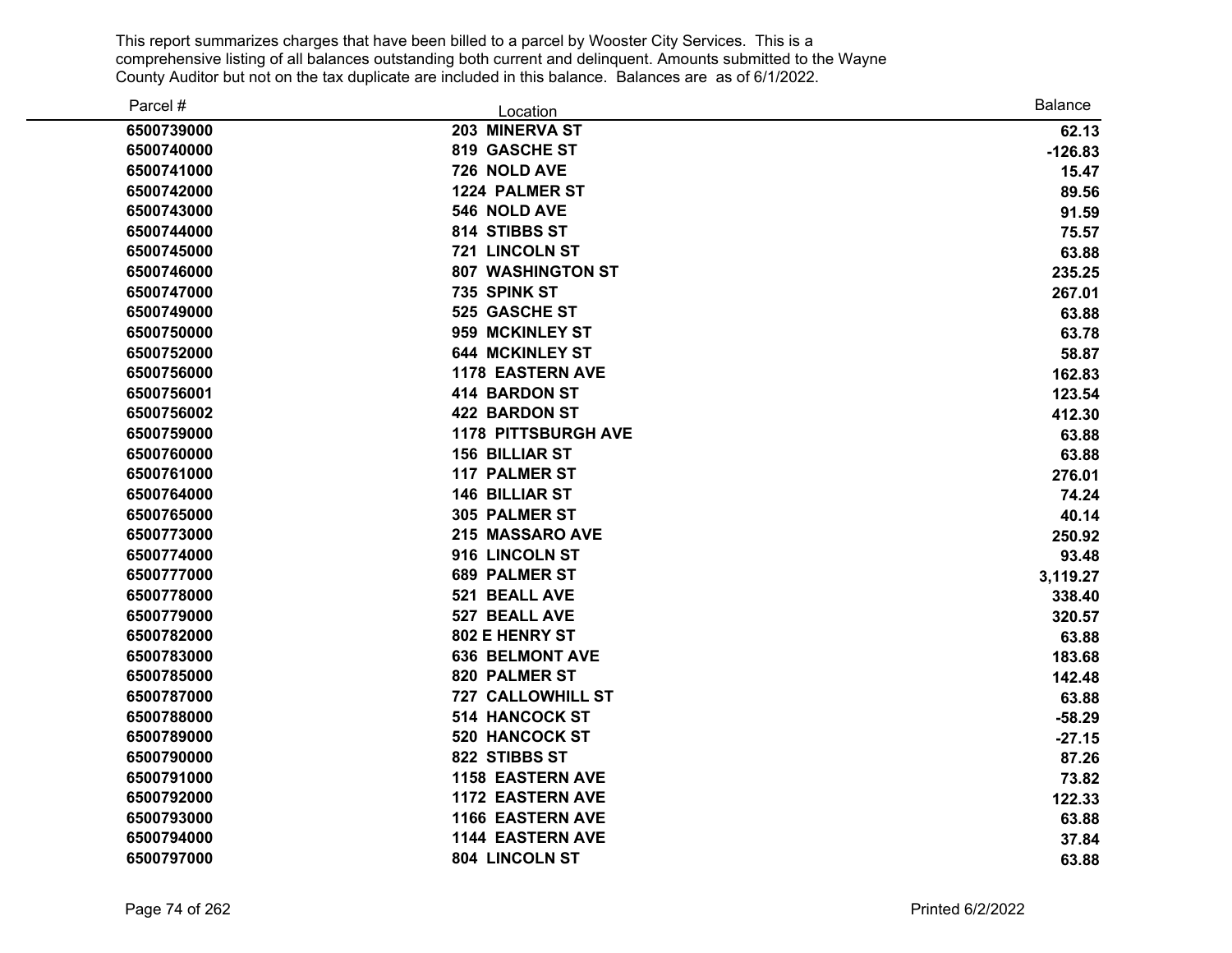| Parcel #   | Location                       | <b>Balance</b> |
|------------|--------------------------------|----------------|
| 6500798000 | 639 SPINK ST                   | 134.02         |
| 6500799000 | <b>649 GASCHE ST</b>           | 157.47         |
| 6500801000 | 824 WILSON AVE                 | 308.67         |
| 6500803000 | <b>519 HANCOCK ST</b>          | 155.86         |
| 6500806000 | 735 E HENRY ST                 | 292.98         |
| 6500807000 | 732 E HENRY ST                 | 122.75         |
| 6500809000 | <b>1147 EASTERN AVE</b>        | 98.95          |
| 6500810000 | <b>400 MAIDEN LN</b>           | 52.11          |
| 6500811000 | 911 REBECCA ST                 | 110.64         |
| 6500813000 | <b>757 PITTSBURGH AVE</b>      | 212.26         |
| 6500814000 | <b>818 WASHINGTON ST</b>       | 75.57          |
| 6500815000 | <b>809 BELMONT AVE</b>         | 98.95          |
| 6500817000 | <b>1165 BILLIAR ST</b>         | 57.12          |
| 6500818000 | <b>143 BILLIAR ST</b>          | 47.86          |
| 6500819000 | <b>813 PITTSBURGH AVE</b>      | 171.08         |
| 6500823000 | 1019 E BOWMAN ST               | 50.16          |
| 6500824000 | 444 SPINK ST                   | 87.26          |
| 6500825000 | <b>676 WASHINGTON ST</b>       | 62.13          |
| 6500826000 | 518 LINCOLN ST                 | 75.57          |
| 6500828000 | 814 PALMER ST                  | 73.82          |
| 6500829000 | 923 SPINK ST                   | 87.26          |
| 6500830000 | <b>308 PROSPECT ST</b>         | 57.12          |
| 6500831000 | 548 SPRING ST                  | 37.84          |
| 6500832000 | 801 SPINK ST                   | $-99.92$       |
| 6500834000 | 705 MCKINLEY ST                | 57.12          |
| 6500837000 | <b>639 CALLOWHILL ST</b>       | 57.12          |
| 6500839000 | <b>725 BELMONT AVE</b>         | 98.95          |
| 6500840000 | <b>636 HANCOCK ST</b>          | 138.35         |
| 6500841000 | 710 LINCOLN ST                 | 82.83          |
| 6500842000 | 966 PALMER ST                  | 63.88          |
| 6500843000 | 910 NOLD AVE                   | 197.90         |
| 6500845000 | 950 MCKINLEY ST                | 62.13          |
| 6500847000 | 506 GASCHE ST                  | 91.59          |
| 6500849000 | 1041 E HENRY ST                | 73.82          |
| 6500850000 | <b>613 E SOUTH ST</b>          | 134.02         |
| 6500851000 | <b>1056 N GEYERS CHAPEL RD</b> | 281.26         |
| 6500852000 | 936 LINCOLN ST                 | 108.89         |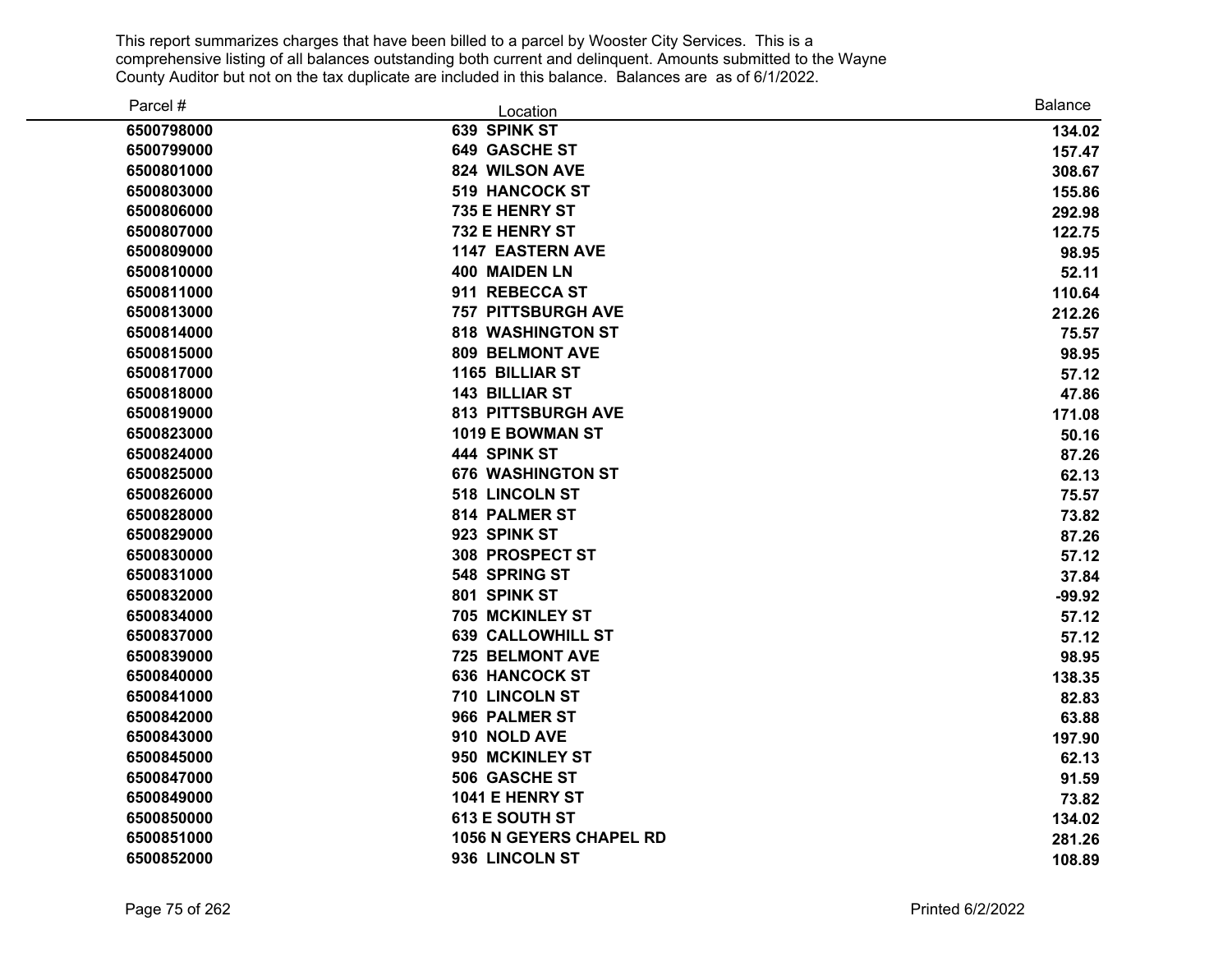| Parcel #   | Location                   | <b>Balance</b> |
|------------|----------------------------|----------------|
| 6500853000 | <b>152 MINERVA ST</b>      | 98.95          |
| 6500854000 | <b>1150 PITTSBURGH AVE</b> | 369.92         |
| 6500855000 | <b>135 BILLIAR ST</b>      | 87.26          |
| 6500856000 | 1039 E WAYNE AVE           | 59.42          |
| 6500857000 | <b>524 WASHINGTON ST</b>   | 104.60         |
| 6500859000 | 628 STIBBS ST              | 63.88          |
| 6500860000 | <b>1148 BILLIAR ST</b>     | 128.99         |
| 6500861000 | 111 SPINK ST               | 57.07          |
| 6500862000 | 423 SPINK ST               | 228.23         |
| 6500866000 | 725 STIBBS ST              | 134.02         |
| 6500867000 | 115 SPINK ST               | 75.57          |
| 6500868000 | <b>621 E BOWMAN ST</b>     | 122.33         |
| 6500871000 | <b>119 BILLIAR ST</b>      | 206.64         |
| 6500872000 | <b>660 CALLOWHILL ST</b>   | 75.57          |
| 6500873000 | 731 BELMONT AVE            | 53.86          |
| 6500875000 | 941 N GEYERS CHAPEL RD     | 24.52          |
| 6500876000 | <b>658 PITTSBURGH AVE</b>  | 186.53         |
| 6500879000 | <b>821 E UNIVERSITY ST</b> | 57.12          |
| 6500881000 | <b>1108 PITTSBURGH AVE</b> | 59.55          |
| 6500882000 | <b>1106 PITTSBURGH AVE</b> | 96.92          |
| 6500883000 | 554 NOLD AVE               | 42.85          |
| 6500884000 | 723 E HENRY ST             | 138.35         |
| 6500885000 | 700 NOLD AVE               | 63.88          |
| 6500886000 | <b>819 WASHINGTON ST</b>   | 68.05          |
| 6500888000 | <b>643 GASCHE ST</b>       | 63.88          |
| 6500889000 | 325 BARDON ST              | 161.49         |
| 6500891000 | 927 MCKINLEY ST            | 58.87          |
| 6500892000 | 651 E HENRY ST             | 272.61         |
| 6500894000 | <b>682 MCKINLEY ST</b>     | 53.86          |
| 6500895000 | 1023 CAMPBELL AVE          | 75.57          |
| 6500896000 | 1020 REBECCA ST            | 474.48         |
| 6500899000 | 904 NOLD AVE               | 697.85         |
| 6500900000 | <b>716 WASHINGTON ST</b>   | 21.55          |
| 6500901000 | <b>648 CALLOWHILL ST</b>   | 63.88          |
| 6500902000 | 719 SPINK ST               | 315.45         |
| 6500903000 | <b>442 GASCHE ST</b>       | 75.57          |
| 6500906000 | 0 CUSHMAN ST               | 28.52          |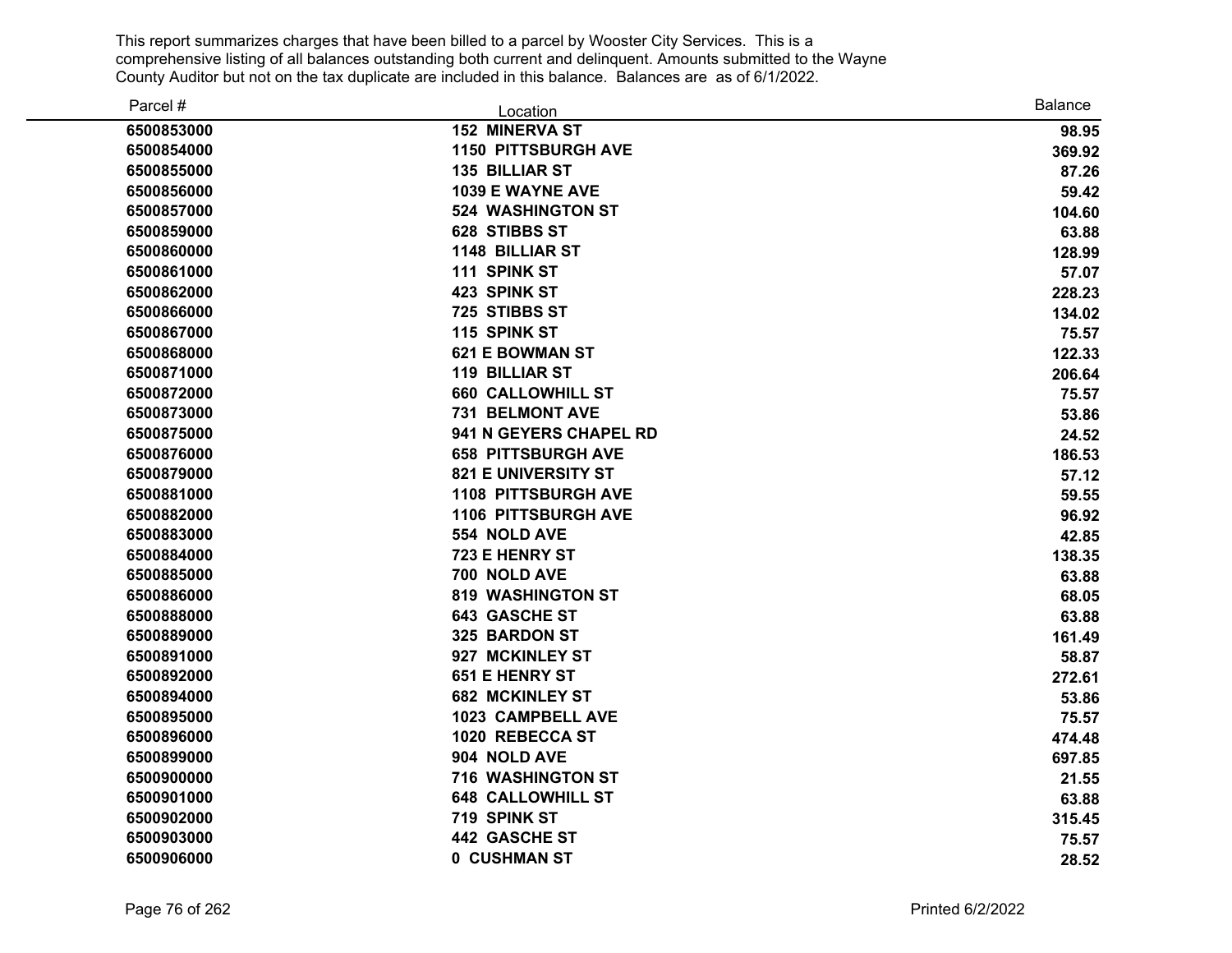| Parcel #   | Location                       | <b>Balance</b> |
|------------|--------------------------------|----------------|
| 6500908000 | 629 LINCOLN ST                 | 63.88          |
| 6500909000 | 628 NOLD AVE                   | 98.95          |
| 6500910000 | 841 REBECCA ST                 | 98.95          |
| 6500911000 | 1006 REBECCA ST                | 97.20          |
| 6500912000 | 323 PALMER ST                  | 87.26          |
| 6500913000 | 632 GASCHE ST                  | 134.02         |
| 6500915000 | 729 E UNIVERSITY ST            | 53.86          |
| 6500916000 | <b>416 WASHINGTON ST</b>       | 277.85         |
| 6500919000 | 979 WASHINGTON ST              | 73.82          |
| 6500920000 | 1102 E BOWMAN ST               | 332.88         |
| 6500921000 | <b>646 E BOWMAN ST</b>         | 87.26          |
| 6500922000 | <b>1029 E UNIVERSITY ST</b>    | 73.82          |
| 6500924000 | <b>808 BELMONT AVE</b>         | 63.88          |
| 6500925000 | 303 BARDON ST                  | 63.88          |
| 6500926000 | 842 NOLD AVE                   | 97.20          |
| 6500927000 | 848 NOLD AVE                   | 146.20         |
| 6500928000 | <b>671 HANCOCK ST</b>          | 75.57          |
| 6500929000 | <b>1042 PITTSBURGH AVE</b>     | 63.39          |
| 6500931000 | 602 STIBBS ST                  | 227.36         |
| 6500932000 | <b>1129 E UNIVERSITY ST</b>    | 63.88          |
| 6500933000 | 535 SPRING ST                  | 85.51          |
| 6500934000 | 739 BEALL AVE                  | 58.87          |
| 6500937000 | <b>427 BEALL AVE</b>           | $-230.24$      |
| 6500941000 | 551 SPRING ST                  | 98.95          |
| 6500945000 | 821 E HENRY ST                 | 53.86          |
| 6500947000 | 379 PALMER ST                  | 150.04         |
| 6500948000 | 1234 PALMER ST                 | 87.81          |
| 6500952000 | <b>730 MCKINLEY ST</b>         | 20.47          |
| 6500953000 | 736 MCKINLEY ST                | 20.47          |
| 6500954000 | 719 HIGH ST                    | 489.27         |
| 6500955000 | <b>1086 N GEYERS CHAPEL RD</b> | 24.52          |
| 6500958000 | <b>658 WASHINGTON ST</b>       | 1,039.09       |
| 6500960000 | 621 SPINK ST                   | 408.65         |
| 6500961000 | 841 WILSON AVE                 | 98.28          |
| 6500962000 | 336 BARDON ST                  | 58.87          |
| 6500963000 | 730 GASCHE ST                  | 145.71         |
| 6500966000 | <b>655 GASCHE ST</b>           | 63.88          |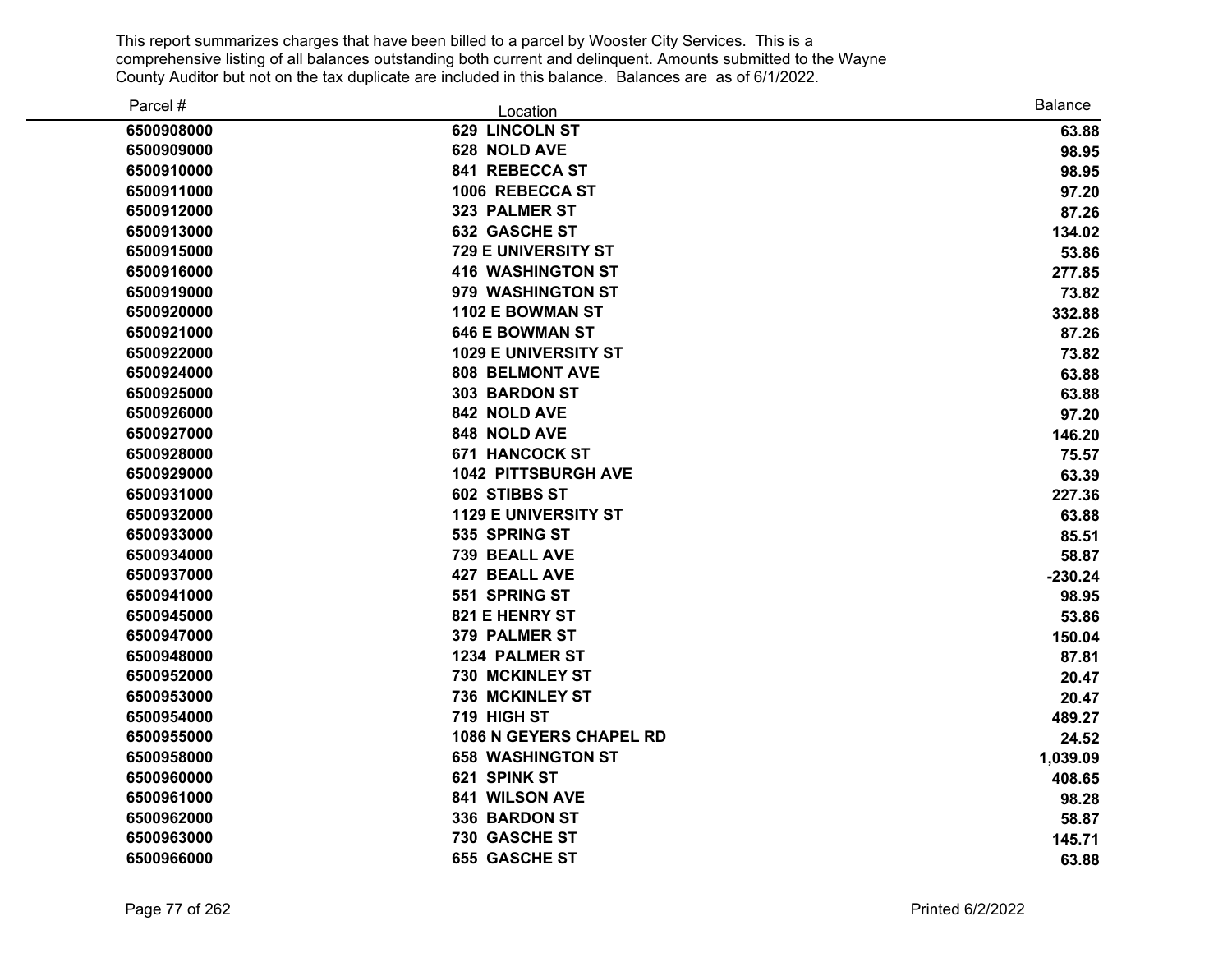| Parcel #   | Location                       | <b>Balance</b> |
|------------|--------------------------------|----------------|
| 6500967000 | 334 PROSPECT ST                | 62.13          |
| 6500968000 | 727 GASCHE ST                  | 218.57         |
| 6500969000 | <b>658 GASCHE ST</b>           | 75.57          |
| 6500970000 | <b>748 MCKINLEY ST</b>         | 209.59         |
| 6500972000 | <b>651 E UNIVERSITY ST</b>     | 98.95          |
| 6500973000 | 911 WASHINGTON ST              | 194.41         |
| 6500975000 | <b>622 BELMONT AVE</b>         | 62.13          |
| 6500977000 | 1032 E HENRY ST                | 52.11          |
| 6500978000 | <b>1189 N GEYERS CHAPEL RD</b> | 22.77          |
| 6500979000 | 730 PALMER ST                  | 62.13          |
| 6500982000 | 123 SPINK ST                   | 87.26          |
| 6500983000 | <b>513 WASHINGTON ST</b>       | 357.64         |
| 6500984000 | <b>555 E BOWMAN ST</b>         | 57.12          |
| 6500985000 | 902 PITTSBURGH AVE             | 63.88          |
| 6500986000 | <b>744 WASHINGTON ST</b>       | 62.13          |
| 6500987000 | <b>436 WASHINGTON ST</b>       | 394.96         |
| 6500988000 | 720 SPINK ST                   | 75.57          |
| 6500989000 | 529 STIBBS ST                  | 62.13          |
| 6500990000 | 660 SPINK ST                   | 122.33         |
| 6500991000 | 736 SPINK ST                   | 54.87          |
| 6500992000 | 716 SPINK ST                   | 204.16         |
| 6500995000 | 510 LINCOLN ST                 | 98.95          |
| 6500997000 | 919 E BOWMAN ST                | 87.26          |
| 6500999000 | 927 E BOWMAN ST                | 70.01          |
| 6501001000 | 1004 E BOWMAN ST               | 193.96         |
| 6501003000 | 1014 REBECCA ST                | 251.28         |
| 6501004000 | 733 GASCHE ST                  | 169.09         |
| 6501006000 | <b>130 PROSPECT ST</b>         | 134.02         |
| 6501007000 | 349 PALMER ST                  | 268.04         |
| 6501008000 | 752 SPINK ST                   | 522.65         |
| 6501009000 | 948 PALMER ST                  | 63.88          |
| 6501012000 | 1026 E HENRY ST                | 151.14         |
| 6501013000 | <b>625 E HENRY ST</b>          | 346.44         |
| 6501015000 | 724 HIGH ST                    | 87.26          |
| 6501016000 | 425 GASCHE ST                  | 254.36         |
| 6501017000 | 814 MCKINLEY ST                | 58.87          |
| 6501018000 | 618 SPINK ST                   | 70.67          |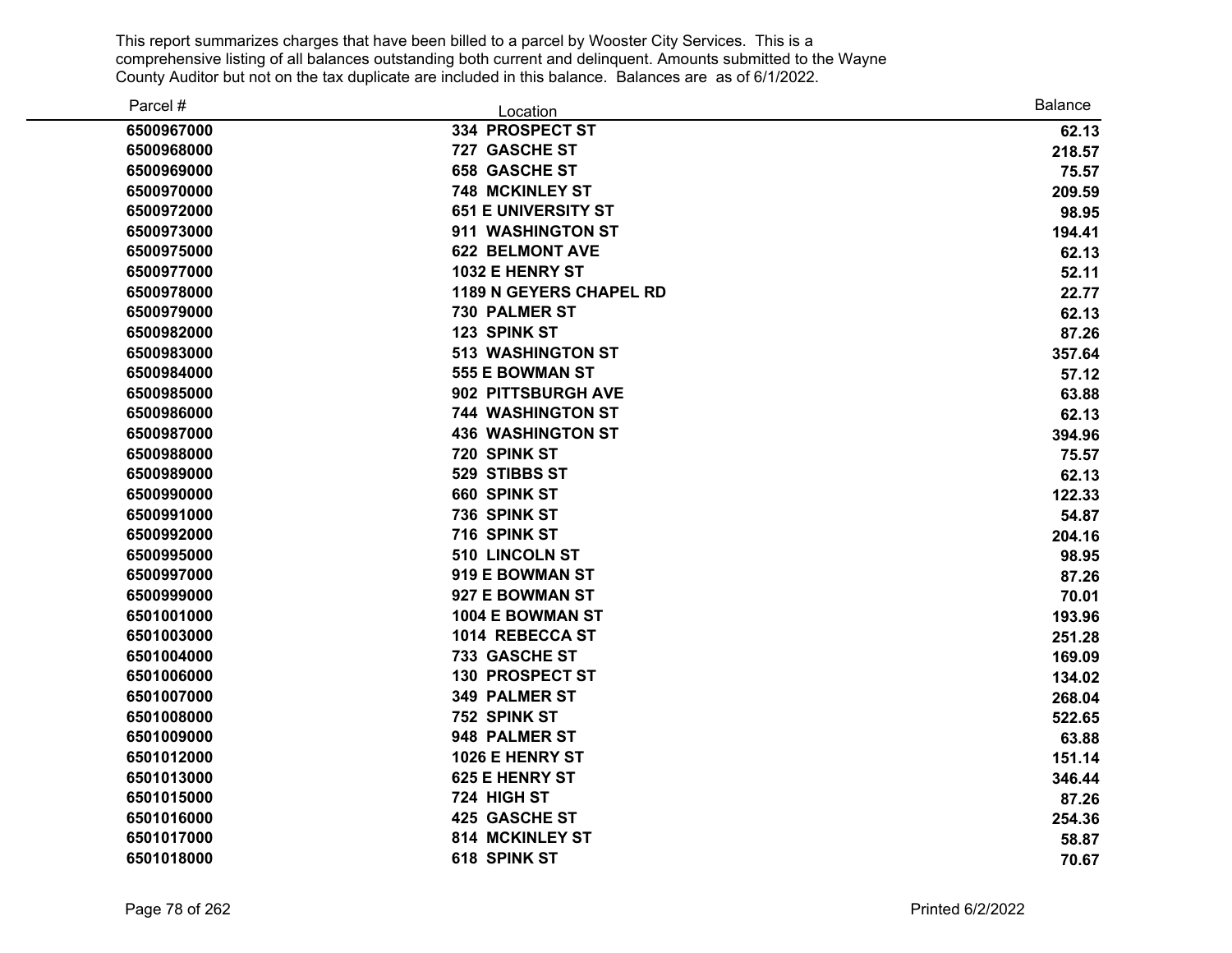| Parcel #   | Location                       | <b>Balance</b> |
|------------|--------------------------------|----------------|
| 6501024000 | 740 E HENRY ST                 | 331.15         |
| 6501027000 | <b>1140 BILLIAR ST</b>         | 183.25         |
| 6501029000 | 705 GASCHE ST                  | 63.88          |
| 6501032000 | <b>825 E UNIVERSITY ST</b>     | 246.60         |
| 6501033000 | 554 SPRING ST                  | 122.33         |
| 6501035000 | <b>810 WASHINGTON ST</b>       | 62.13          |
| 6501037000 | <b>742 BELMONT AVE</b>         | 63.88          |
| 6501038000 | <b>642 HANCOCK ST</b>          | 268.04         |
| 6501039000 | <b>705 WASHINGTON ST</b>       | 57.12          |
| 6501041000 | <b>128 MINERVA ST</b>          | 117.74         |
| 6501042000 | <b>750 PALMER ST</b>           | 75.57          |
| 6501043000 | 433 SPINK ST                   | 303.33         |
| 6501051000 | 631 HIGH ST                    | 453.16         |
| 6501052000 | <b>738 CALLOWHILL ST</b>       | $-50.67$       |
| 6501053000 | <b>831 E UNIVERSITY ST</b>     | 57.12          |
| 6501054000 | <b>403 SPINK ST</b>            | 126.64         |
| 6501055000 | <b>1120 PITTSBURGH AVE</b>     | 73.82          |
| 6501057000 | <b>837 E UNIVERSITY ST</b>     | 237.47         |
| 6501075000 | 845 NOLD AVE                   | 816.73         |
| 6501081000 | 353 LUCCA ST                   | 63.88          |
| 6501083000 | 354 LUCCA ST                   | 439.39         |
| 6501084000 | 531 GASCHE ST                  | 98.95          |
| 6501085000 | 445 LINCOLN ST                 | 507.15         |
| 6501086000 | <b>1018 PITTSBURGH AVE</b>     | 649.06         |
| 6501087000 | <b>512 WASHINGTON ST</b>       | 119.42         |
| 6501090000 | <b>519 WASHINGTON ST</b>       | 20.47          |
| 6501094000 | 1118 E BOWMAN ST               | 40.14          |
| 6501098000 | 1109 E BOWMAN ST               | 58.87          |
| 6501100000 | <b>638 PALMER ST</b>           | 58.87          |
| 6501103000 | 817 SPINK ST                   | 58.87          |
| 6501105000 | 1130 E BOWMAN ST               | 61.85          |
| 6501106000 | <b>630 PALMER ST</b>           | 56.65          |
| 6501107000 | <b>1072 N GEYERS CHAPEL RD</b> | 22.77          |
| 6501108000 | <b>153 PALMER ST</b>           | 110.64         |
| 6501109000 | 1046 PALMER ST                 | 98.22          |
| 6501113000 | <b>609 FREEDLANDER RD</b>      | 101.91         |
| 6501116000 | <b>607 E BOWMAN ST</b>         | 111.82         |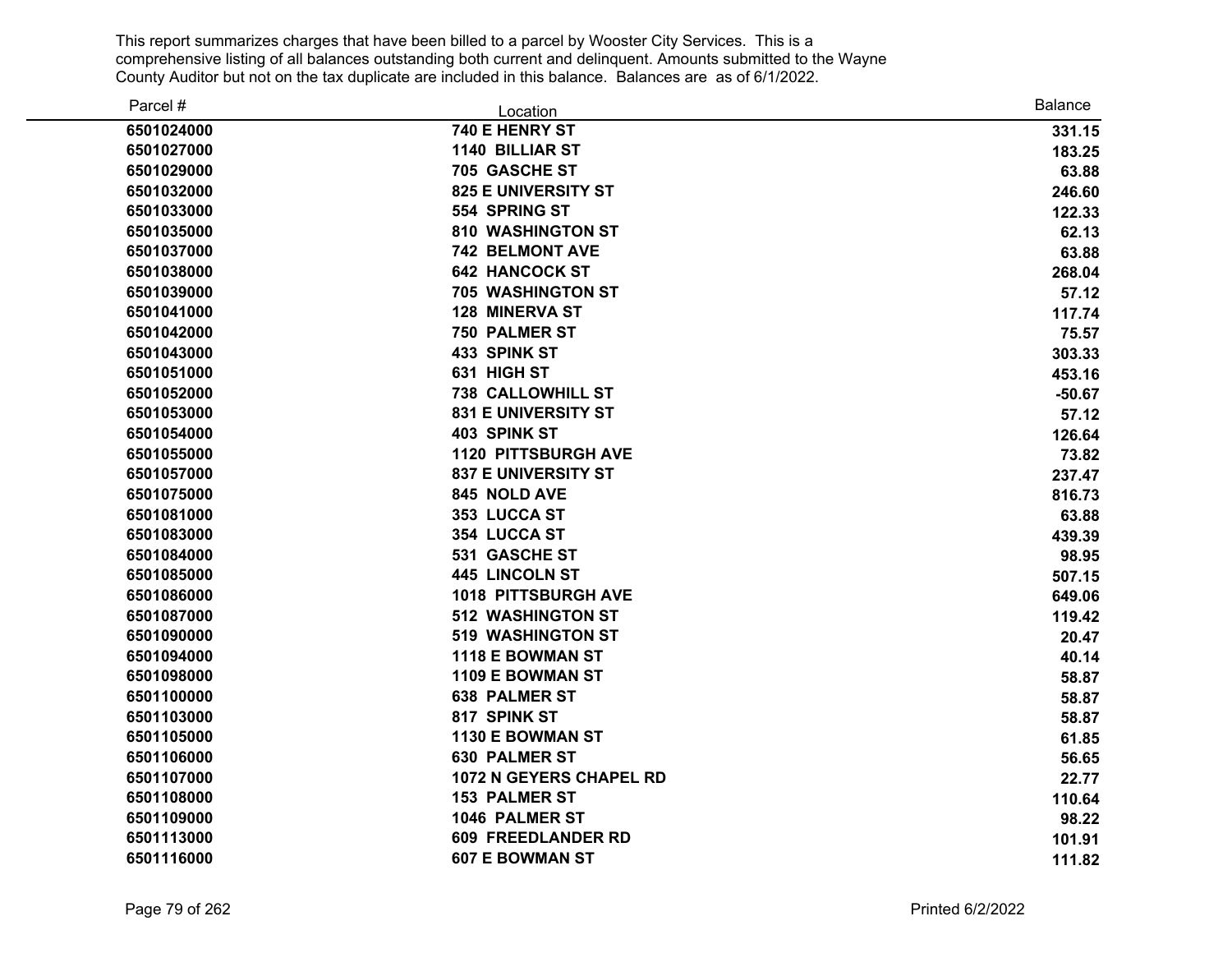| Parcel #   | Location                    | <b>Balance</b> |
|------------|-----------------------------|----------------|
| 6501118000 | <b>2375 LONG RD</b>         | 58.87          |
| 6501119000 | 925 WASHINGTON ST           | 75.57          |
| 6501120000 | 808 SPINK ST                | 37.16          |
| 6501121000 | 459 SPINK ST                | 182.09         |
| 6501122000 | 820 REBECCA ST              | 98.95          |
| 6501123000 | <b>1042 CAMPBELL AVE</b>    | 67.47          |
| 6501125000 | <b>136 PALMER ST</b>        | 63.88          |
| 6501127000 | <b>708 PITTSBURGH AVE</b>   | 87.26          |
| 6501128000 | <b>804 E UNIVERSITY ST</b>  | 53.86          |
| 6501129000 | 903 MCKINLEY ST             | 134.02         |
| 6501130000 | 206 MINERVA ST              | 37.84          |
| 6501132000 | <b>1120 E UNIVERSITY ST</b> | 75.57          |
| 6501133000 | 211 SPINK ST                | 114.97         |
| 6501135000 | 1183 REBECCA ST             | 2,244.54       |
| 6501136000 | 816 GASCHE ST               | 58.87          |
| 6501137000 | <b>642 CALLOWHILL ST</b>    | 73.82          |
| 6501138000 | <b>1130 BILLIAR ST</b>      | 63.88          |
| 6501139000 | 626 GASCHE ST               | 75.57          |
| 6501140000 | 830 E UNIVERSITY ST         | 63.88          |
| 6501142000 | 601 E SOUTH ST              | 199.84         |
| 6501145000 | 614 NOLD AVE                | 242.19         |
| 6501147000 | <b>118 MASSARO AVE</b>      | 75.57          |
| 6501149000 | <b>524 GASCHE ST</b>        | 128.69         |
| 6501150000 | 301 SPINK ST                | 142.68         |
| 6501151000 | <b>669 LINCOLN ST</b>       | 87.26          |
| 6501152000 | 721 E BOWMAN ST             | 79.18          |
| 6501159000 | 803 E HENRY ST              | 98.95          |
| 6501161000 | 1114 STIBBS ST              | 174.22         |
| 6501162000 | 603 HIGH ST                 | 122.33         |
| 6501163000 | 938 WASHINGTON ST           | 139.01         |
| 6501164000 | <b>847 E BOWMAN ST</b>      | 838.74         |
| 6501166000 | 748 GASCHE ST               | 58.87          |
| 6501167000 | 729 N GEYERS CHAPEL RD      | 262.07         |
| 6501168000 | 735 N GEYERS CHAPEL RD      | 262.07         |
| 6501171000 | 339 MAIDEN LN               | 98.95          |
| 6501172000 | 509 GASCHE ST               | 63.88          |
| 6501174000 | 1012 E BOWMAN ST            | 128.96         |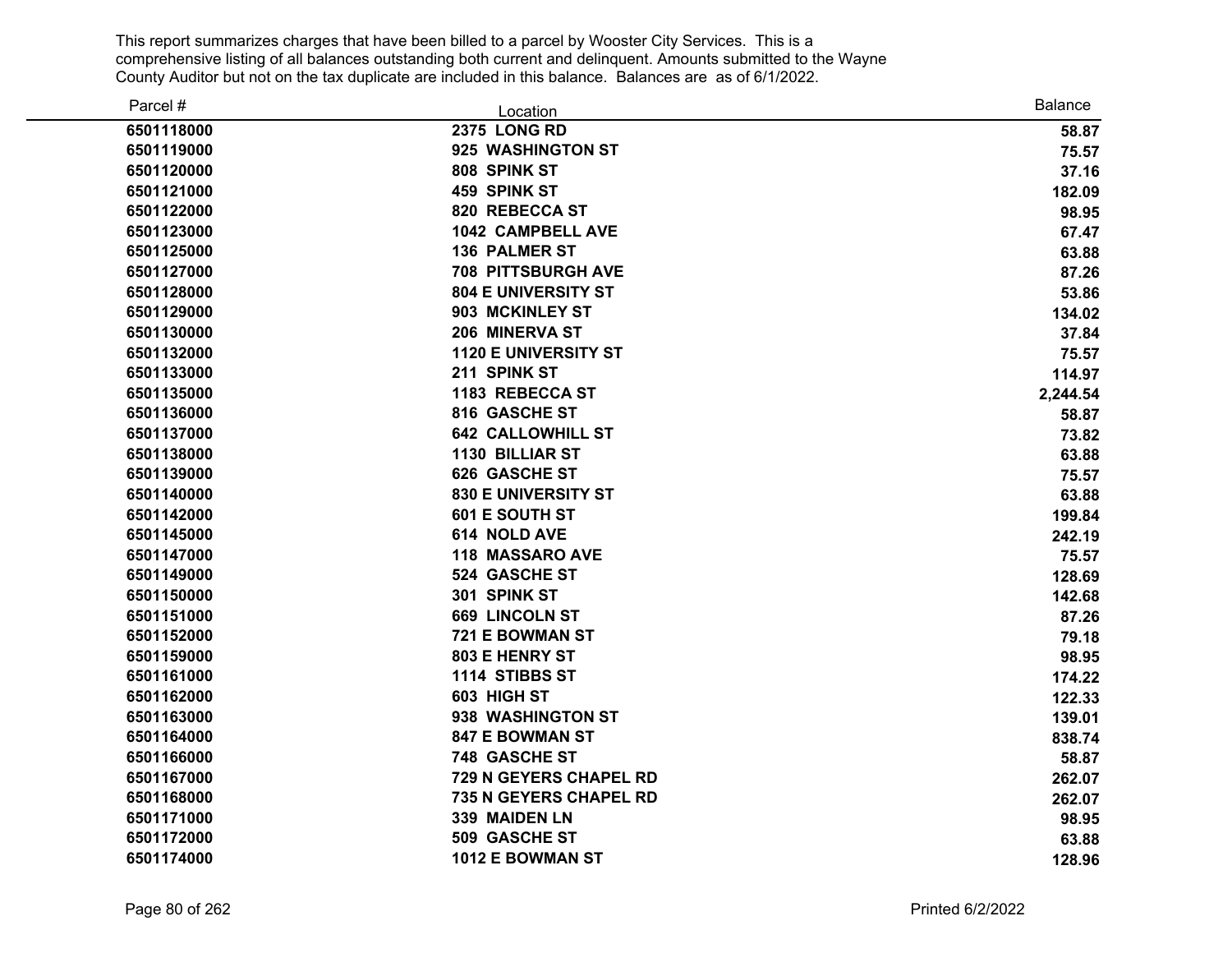| Parcel #   | Location                       | <b>Balance</b> |
|------------|--------------------------------|----------------|
| 6501175000 | 504 LINCOLN ST                 | 62.13          |
| 6501177000 | 938 PALMER ST                  | 87.26          |
| 6501178000 | 523 SPINK ST                   | 197.83         |
| 6501179000 | <b>1353 N GEYERS CHAPEL RD</b> | 65.41          |
| 6501181000 | <b>828 PITTSBURGH AVE</b>      | 110.64         |
| 6501184000 | 714 MCKINLEY ST                | 57.12          |
| 6501186000 | 1415 E BOWMAN ST               | 697.58         |
| 6501187000 | 331 BARDON ST                  | 63.59          |
| 6501188000 | <b>677 WASHINGTON ST</b>       | 58.87          |
| 6501191000 | <b>510 HANCOCK ST</b>          | 211.53         |
| 6501195000 | <b>1045 PITTSBURGH AVE</b>     | 52.11          |
| 6501196000 | <b>751 BELMONT AVE</b>         | 242.78         |
| 6501197000 | <b>1007 PITTSBURGH AVE</b>     | 864.86         |
| 6501198000 | <b>1169 EASTERN AVE</b>        | 98.58          |
| 6501200000 | <b>670 MCKINLEY ST</b>         | 58.87          |
| 6501201000 | <b>654 HANCOCK ST</b>          | $-3.93$        |
| 6501202000 | <b>666 HANCOCK ST</b>          | 145.54         |
| 6501203000 | 629 NOLD AVE                   | 448.06         |
| 6501204000 | 625 E SOUTH ST                 | 179.43         |
| 6501205000 | 646 NOLD AVE                   | 279.73         |
| 6501206000 | <b>664 CALLOWHILL ST</b>       | 227.54         |
| 6501207000 | 441 GASCHE ST                  | 75.57          |
| 6501208000 | <b>344 BARDON ST</b>           | 62.13          |
| 6501209000 | 740 LINCOLN ST                 | 87.26          |
| 6501210000 | 909 LINCOLN ST                 | 129.60         |
| 6501214000 | <b>669 PITTSBURGH AVE</b>      | 248.99         |
| 6501215000 | 814 NOLD AVE                   | 98.95          |
| 6501216000 | <b>709 CALLOWHILL ST</b>       | 73.82          |
| 6501217000 | 613 E HENRY ST                 | 20.47          |
| 6501218000 | <b>626 HANCOCK ST</b>          | 122.75         |
| 6501221000 | 338 MAIDEN LN                  | 37.50          |
| 6501226000 | 749 E HENRY ST                 | 58.87          |
| 6501227000 | <b>146 MINERVA ST</b>          | 58.87          |
| 6501228000 | <b>630 CALLOWHILL ST</b>       | 202.18         |
| 6501229000 | 318 BARDON ST                  | 525.80         |
| 6501230000 | 553 STIBBS ST                  | 242.35         |
| 6501231000 | 818 SPINK ST                   | 120.69         |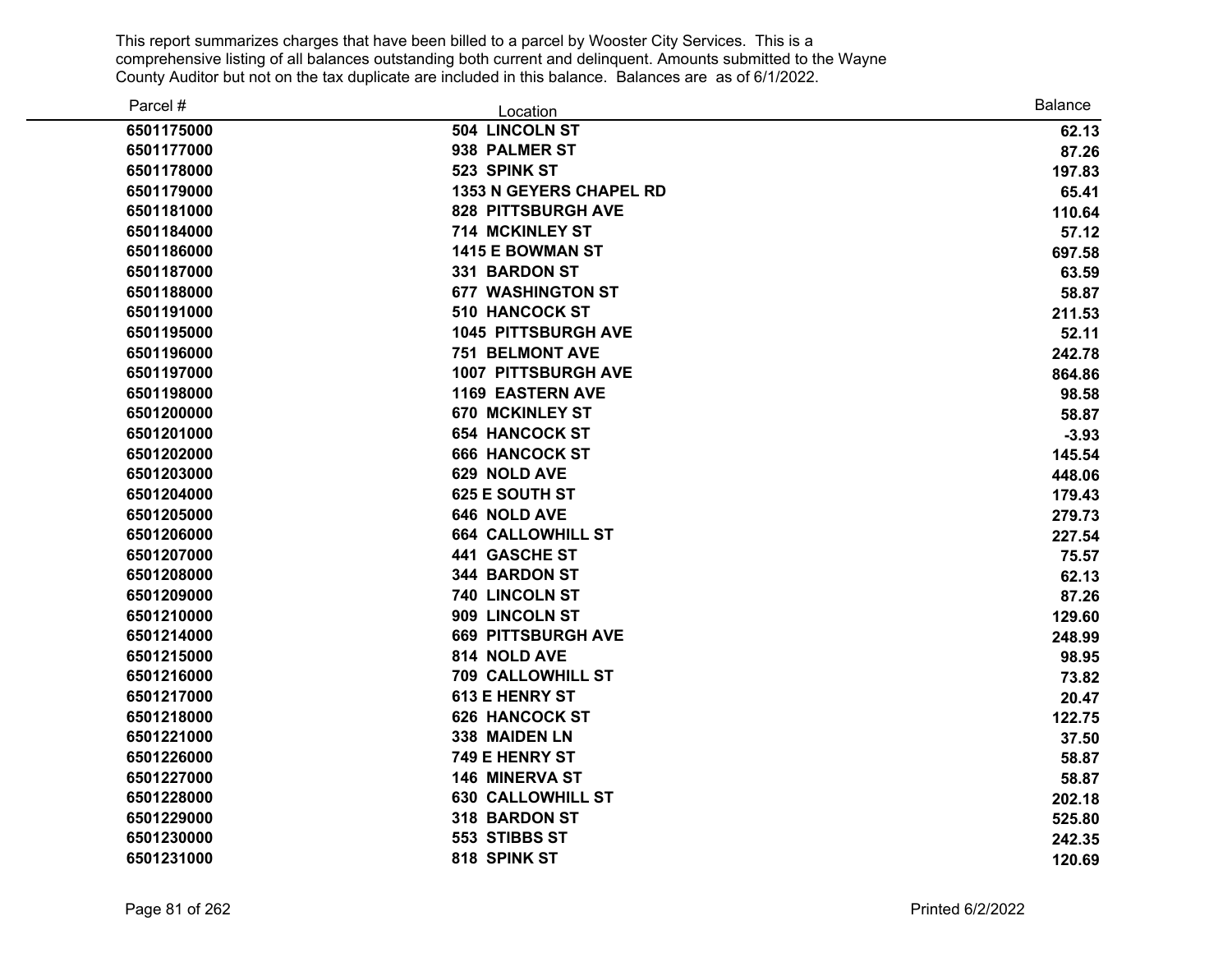| Parcel #   | Location                       | <b>Balance</b> |
|------------|--------------------------------|----------------|
| 6501232000 | 702 GASCHE ST                  | 63.88          |
| 6501233000 | <b>737 BELMONT AVE</b>         | 63.88          |
| 6501234000 | 951 SPINK ST                   | 122.33         |
| 6501236000 | 967 LINCOLN ST                 | 63.88          |
| 6501239000 | <b>644 STIBBS ST</b>           | 75.57          |
| 6501242000 | 739 LINCOLN ST                 | 87.26          |
| 6501243000 | <b>632 E HENRY ST</b>          | 720.96         |
| 6501244000 | 373 PALMER ST                  | 171.02         |
| 6501245000 | <b>632 MCKINLEY ST</b>         | 87.26          |
| 6501246000 | 630 HIGH ST                    | 282.09         |
| 6501248000 | <b>1002 N GEYERS CHAPEL RD</b> | 26.14          |
| 6501249000 | <b>158 CATHERINE ST</b>        | 75.57          |
| 6501250000 | 937 LINCOLN ST                 | 62.13          |
| 6501251000 | <b>627 HANCOCK ST</b>          | 76.14          |
| 6501255000 | <b>654 PALMER ST</b>           | 162.94         |
| 6501262000 | 1205 E BOWMAN ST               | 429.72         |
| 6501265001 | <b>2759 LONG RD</b>            | 203.72         |
| 6501269000 | 1147 AKRON RD                  | 24,930.35      |
| 6501269002 | 1170 AKRON RD                  | 474.72         |
| 6501274000 | <b>667 PITTSBURGH AVE</b>      | 161.73         |
| 6501275000 | 706 NOLD AVE                   | $-47.74$       |
| 6501276000 | 224 MINERVA ST                 | 117.00         |
| 6501277000 | 623 NOLD AVE                   | 128.96         |
| 6501278000 | 147 SPINK ST                   | 98.95          |
| 6501279000 | <b>1033 CAMPBELL AVE</b>       | 151.14         |
| 6501280000 | 815 E HENRY ST                 | 197.90         |
| 6501285000 | 910 MCKINLEY ST                | 98.95          |
| 6501286000 | <b>640 E BOWMAN ST</b>         | 218.25         |
| 6501287000 | <b>648 GASCHE ST</b>           | 180.78         |
| 6501288000 | 979 LINCOLN ST                 | 53.86          |
| 6501289000 | 1027 REBECCA ST                | 62.13          |
| 6501290000 | 512 GASCHE ST                  | 58.87          |
| 6501292000 | 916 E HENRY ST                 | 157.40         |
| 6501293000 | 751 SPINK ST                   | 75.57          |
| 6501295000 | <b>715 WASHINGTON ST</b>       | 87.26          |
| 6501297000 | 910 E BOWMAN ST                | 102.67         |
| 6501298000 | 943 SPINK ST                   | 120.55         |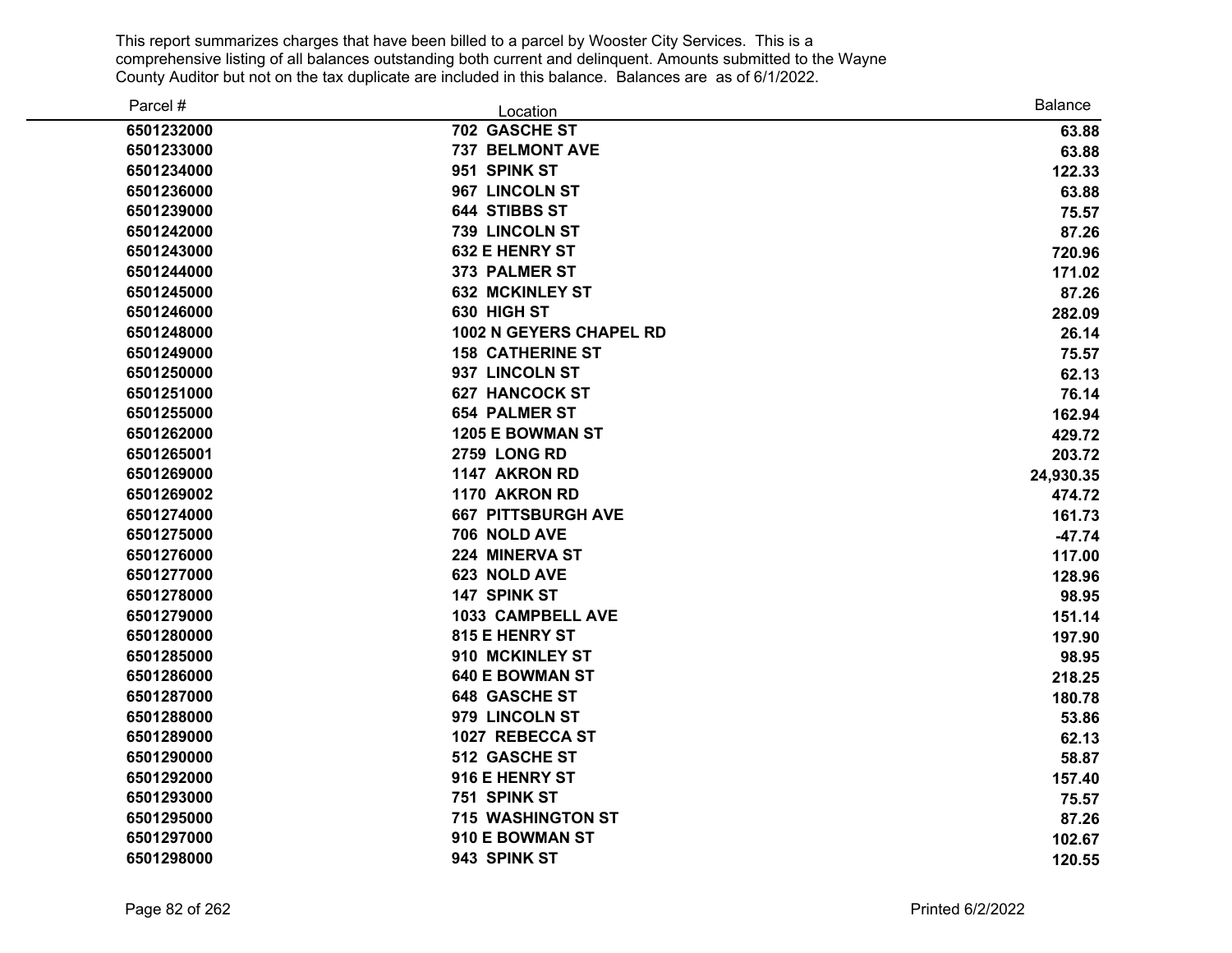| Parcel #   | Location                       | <b>Balance</b> |
|------------|--------------------------------|----------------|
| 6501299000 | 352 PALMER ST                  | 87.26          |
| 6501302000 | 953 LINCOLN ST                 | 63.88          |
| 6501303000 | 967 GASCHE ST                  | $-7.31$        |
| 6501304000 | 714 E BOWMAN ST                | 87.26          |
| 6501305000 | <b>623 CUSHMAN ST</b>          | 270.80         |
| 6501306000 | <b>629 CUSHMAN ST</b>          | 63.88          |
| 6501308000 | 629 E HENRY ST                 | 208.49         |
| 6501309000 | <b>751 GASCHE ST</b>           | $-2,256.83$    |
| 6501311000 | <b>703 CALLOWHILL ST</b>       | 85.51          |
| 6501312000 | 517 GASCHE ST                  | 87.26          |
| 6501313000 | 452 SPINK ST                   | 138.35         |
| 6501315000 | 540 NOLD AVE                   | 318.88         |
| 6501316000 | 617 SPINK ST                   | 151.08         |
| 6501317000 | 1048 PALMER ST                 | 276.03         |
| 6501318000 | <b>132 MASSARO AVE</b>         | 242.19         |
| 6501319000 | <b>653 E HENRY ST</b>          | 150.04         |
| 6501320000 | 212 MASSARO AVE                | 206.53         |
| 6501322000 | 904 E HENRY ST                 | 58.87          |
| 6501323000 | 715 SPINK ST                   | 303.56         |
| 6501324000 | <b>629 E UNIVERSITY ST</b>     | 87.16          |
| 6501325000 | 709 MCKINLEY ST                | 53.86          |
| 6501326000 | 920 WASHINGTON ST              | 278.27         |
| 6501327000 | <b>435 BEALL AVE</b>           | 42.85          |
| 6501332000 | <b>1085 N GEYERS CHAPEL RD</b> | 14.25          |
| 6501333000 | <b>813 WASHINGTON ST</b>       | 316.43         |
| 6501334000 | 730 BELMONT AVE                | 87.26          |
| 6501335000 | 951 WASHINGTON ST              | 134.02         |
| 6501342000 | 500 E HENRY ST                 | 171.10         |
| 6501343000 | 547 SPRING ST                  | 192.47         |
| 6501346000 | 911 E BOWMAN ST                | $-136.18$      |
| 6501347000 | <b>438 LINCOLN ST</b>          | 72.89          |
| 6501348000 | 315 BARDON ST                  | 62.13          |
| 6501349000 | <b>647 BELMONT AVE</b>         | 116.65         |
| 6501351000 | 708 E BOWMAN ST                | 58.87          |
| 6501352000 | 710 STIBBS ST                  | 87.26          |
| 6501353000 | <b>1223 N GEYERS CHAPEL RD</b> | 22.77          |
| 6501355000 | 523 E HENRY ST                 | 191.21         |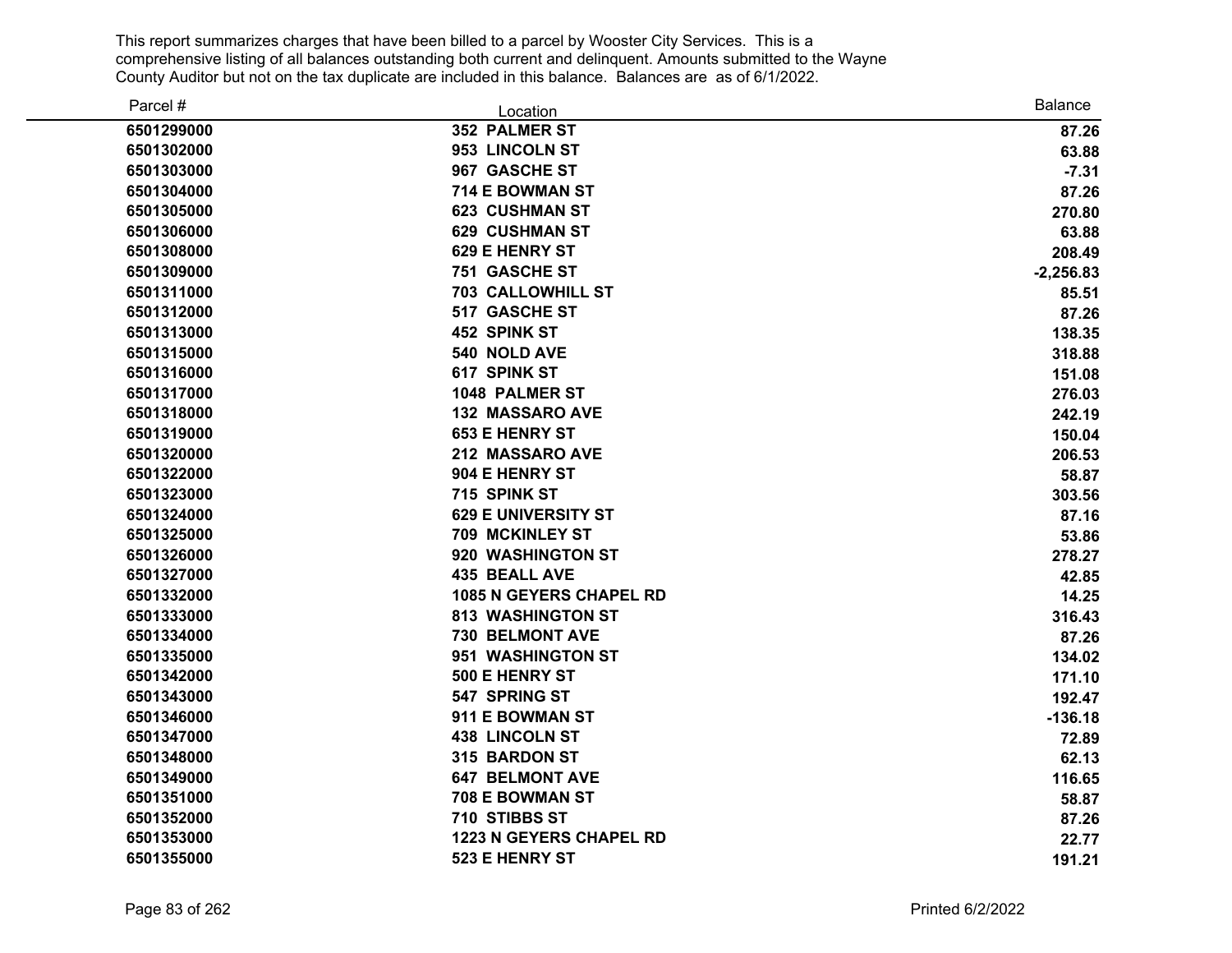| Parcel #   | Location                | Balance  |
|------------|-------------------------|----------|
| 6501357000 | 1139 BILLIAR ST         | 214.78   |
| 6501359000 | 343 PALMER ST           | 58.87    |
| 6501360000 | 821 WILSON AVE          | 63.88    |
| 6501361000 | <b>640 STIBBS ST</b>    | 75.57    |
| 6501362000 | <b>619 E HENRY ST</b>   | 37.84    |
| 6501363000 | 722 LINCOLN ST          | 63.88    |
| 6501364000 | 1600 E BOWMAN ST        | 2,670.35 |
| 6501367000 | 1437 E BOWMAN ST        | 107.87   |
| 6501369000 | <b>733 MCKINLEY ST</b>  | 73.82    |
| 6501370000 | 930 LINCOLN ST          | 57.12    |
| 6501373000 | 716 PALMER ST           | 73.82    |
| 6501376000 | 930 MCKINLEY ST         | 220.87   |
| 6501381000 | <b>635 LINCOLN ST</b>   | 58.87    |
| 6501383000 | 830 STIBBS ST           | 117.74   |
| 6501384000 | 1016 CAMPBELL AVE       | 139.45   |
| 6501385000 | <b>609 E HENRY ST</b>   | 720.96   |
| 6501386000 | 709 LINCOLN ST          | 63.88    |
| 6501387000 | <b>1157 EASTERN AVE</b> | 161.84   |
| 6501388000 | 972 PALMER ST           | 122.33   |
| 6501390000 | 930 GASCHE ST           | 57.12    |
| 6501391000 | 948 GASCHE ST           | 63.88    |
| 6501392000 | 218 MINERVA ST          | 62.13    |
| 6501393000 | <b>567 E BOWMAN ST</b>  | 238.06   |
| 6501394000 | 724 BELMONT AVE         | 209.59   |
| 6501395000 | 724 E BOWMAN ST         | 98.95    |
| 6501396000 | <b>632 HANCOCK ST</b>   | 58.87    |
| 6501397000 | 639 HIGH ST             | 63.88    |
| 6501401000 | 727 MCKINLEY ST         | 63.88    |
| 6501402000 | 914 WASHINGTON ST       | 63.88    |
| 6501403000 | 710 E HENRY ST          | 481.75   |
| 6501404000 | <b>801 E BOWMAN ST</b>  | 87.26    |
| 6501405000 | 829 N GEYERS CHAPEL RD  | 22.77    |
| 6501406000 | 705 NOLD AVE            | 63.88    |
| 6501407000 | 530 GASCHE ST           | 20.47    |
| 6501408000 | 1007 E BOWMAN ST        | 174.52   |
| 6501410000 | 823 STIBBS ST           | 53.86    |
| 6501412000 | 930 E UNIVERSITY ST     | 164.50   |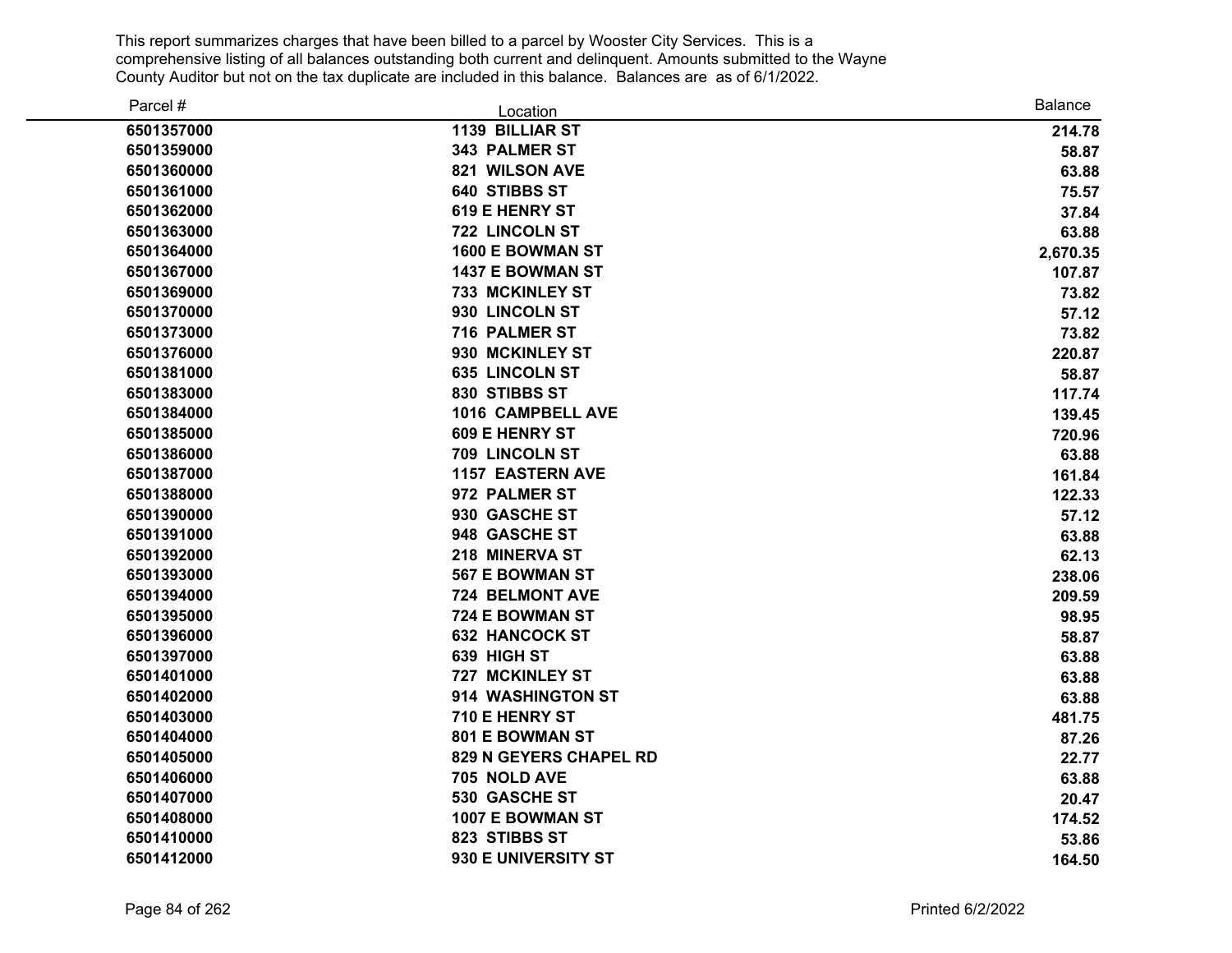| Parcel #   | Location                  | <b>Balance</b> |
|------------|---------------------------|----------------|
| 6501413000 | 755 BEALL AVE             | 659.79         |
| 6501414000 | 801 BEALL AVE             | 127.35         |
| 6501415000 | 733 SPINK ST              | 138.35         |
| 6501418000 | 925 GASCHE ST             | 750.44         |
| 6501420000 | 708 HIGH ST               | 130.99         |
| 6501421000 | 377 BARDON ST             | 63.88          |
| 6501422000 | 846 STIBBS ST             | 63.88          |
| 6501423000 | <b>749 PITTSBURGH AVE</b> | 145.66         |
| 6501424000 | 727 LINCOLN ST            | 87.26          |
| 6501425000 | <b>663 LINCOLN ST</b>     | 63.88          |
| 6501426000 | 955 WASHINGTON ST         | 63.88          |
| 6501427000 | 965 MCKINLEY ST           | 75.21          |
| 6501429000 | <b>646 BELMONT AVE</b>    | 87.26          |
| 6501430000 | <b>449 TROYER CT</b>      | 151.14         |
| 6501432000 | 365 LUCCA ST              | 75.57          |
| 6501433000 | 717 BEALL AVE             | 381.85         |
| 6501434000 | 936 GASCHE ST             | 180.78         |
| 6501435000 | 809 LINCOLN ST            | 63.88          |
| 6501437000 | <b>434 GASCHE ST</b>      | 87.26          |
| 6501438000 | 702 BELMONT AVE           | 62.13          |
| 6501439000 | 1161 REBECCA ST           | 186.35         |
| 6501442000 | <b>824 E BOWMAN ST</b>    | 106.55         |
| 6501446000 | 919 REBECCA ST            | 57.12          |
| 6501447000 | <b>637 GASCHE ST</b>      | 110.64         |
| 6501450000 | <b>130 PALMER ST</b>      | 58.87          |
| 6501452000 | 211 MINERVA ST            | 197.90         |
| 6501453000 | 709 STIBBS ST             | 73.82          |
| 6501454000 | <b>817 BELMONT AVE</b>    | 87.26          |
| 6501455000 | 304 BARDON ST             | 58.87          |
| 6501486000 | 1425 E BOWMAN ST          | 1,322.24       |
| 6501489000 | 1260 E BOWMAN ST          | 8,274.74       |
| 6501492000 | 1007 REBECCA ST           | 34.79          |
| 6501495001 | <b>655 CUSHMAN ST</b>     | 207.89         |
| 6501496000 | 530 PALMER ST             | 55.84          |
| 6501502000 | 503 SPINK ST              | 103.70         |
| 6501503000 | <b>806 E BOWMAN ST</b>    | 57.39          |
| 6501508000 | <b>640 GASCHE ST</b>      | 110.64         |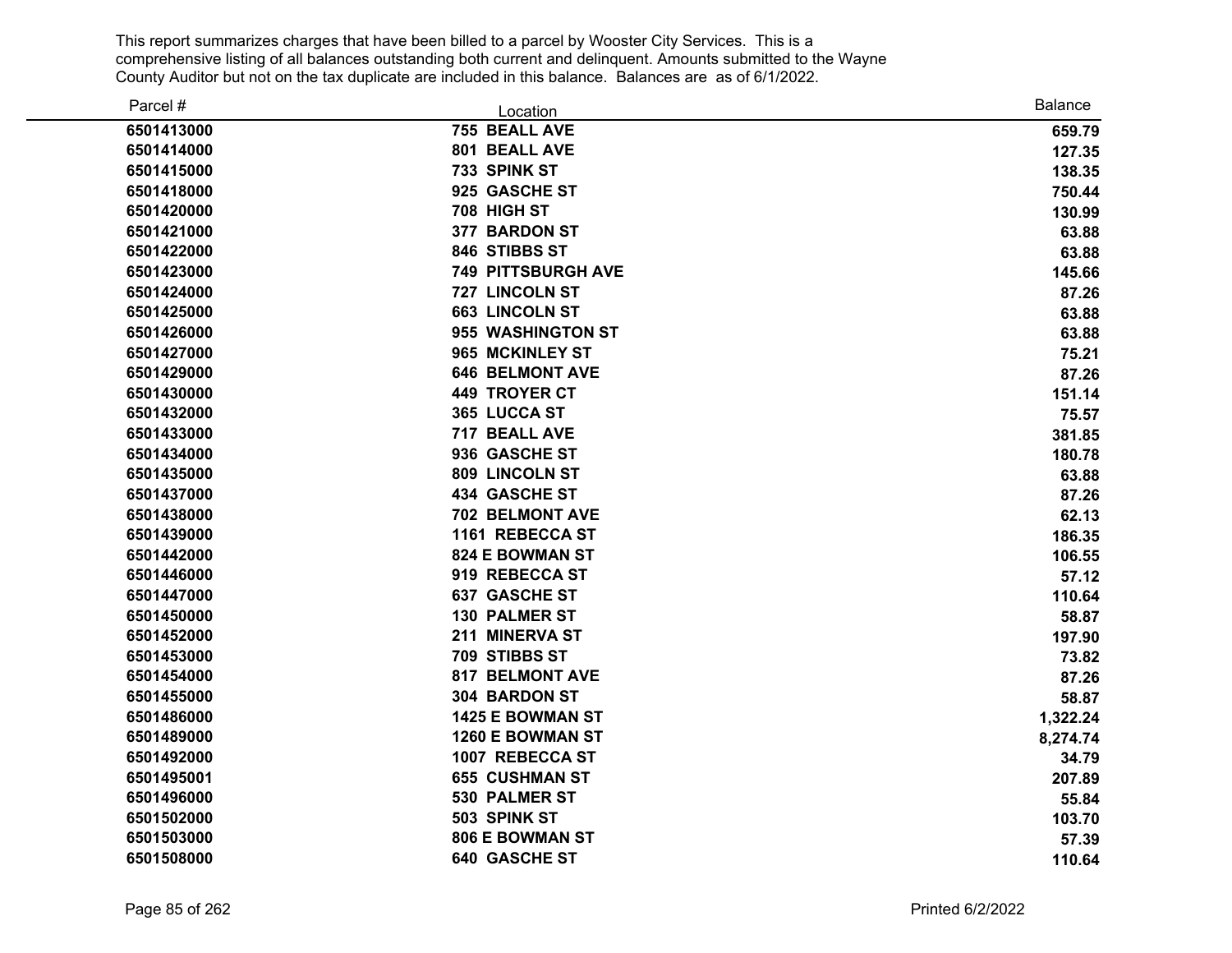| Parcel #   | Location                    | <b>Balance</b> |
|------------|-----------------------------|----------------|
| 6501509000 | 739 GASCHE ST               | 53.86          |
| 6501510000 | 744 BELMONT AVE             | 58.87          |
| 6501511000 | <b>1039 PITTSBURGH AVE</b>  | 125.66         |
| 6501512000 | 732 SPINK ST                | 213.63         |
| 6501513000 | 1144 REBECCA ST             | 108.89         |
| 6501515000 | <b>139 PALMER ST</b>        | $-574.33$      |
| 6501516000 | <b>847 E UNIVERSITY ST</b>  | 62.13          |
| 6501521000 | <b>134 CATHERINE ST</b>     | 75.57          |
| 6501522000 | <b>133 CATHERINE ST</b>     | 91.59          |
| 6501523000 | <b>158 PALMER ST</b>        | 20.47          |
| 6501524000 | 1006 PITTSBURGH AVE         | 91.59          |
| 6501525000 | 1164 REBECCA ST             | 86.45          |
| 6501528000 | 971 WASHINGTON ST           | 131.68         |
| 6501530000 | 1023 E HENRY ST             | 145.71         |
| 6501531000 | 153 SPINK ST                | 177.03         |
| 6501534000 | <b>745 GASCHE ST</b>        | 62.13          |
| 6501535000 | 316 PROSPECT ST             | 606.21         |
| 6501537000 | 503 E HENRY ST              | 193.42         |
| 6501539000 | 331 SPINK ST                | 194.84         |
| 6501540000 | <b>748 PITTSBURGH AVE</b>   | 151.14         |
| 6501541000 | <b>843 E UNIVERSITY ST</b>  | 58.87          |
| 6501542000 | 643 HIGH ST                 | 62.13          |
| 6501544000 | <b>403 MAIDEN LN</b>        | 98.95          |
| 6501545000 | 912 GASCHE ST               | 334.10         |
| 6501546000 | 439 SPINK ST                | 123.91         |
| 6501547000 | 905 GASCHE ST               | 87.26          |
| 6501549000 | <b>1126 E UNIVERSITY ST</b> | 58.87          |
| 6501550000 | <b>808 MCKINLEY ST</b>      | 197.90         |
| 6501551000 | <b>561 E BOWMAN ST</b>      | 86.54          |
| 6501552000 | 541 SPRING ST               | 58.87          |
| 6501553000 | 503 LINCOLN ST              | 157.05         |
| 6501554000 | 646 SPINK ST                | 122.33         |
| 6501556000 | 622 NOLD AVE                | 177.81         |
| 6501557000 | 360 PALMER ST               | 63.88          |
| 6501558000 | <b>138 MASSARO AVE</b>      | 20.47          |
| 6501559000 | 842 STIBBS ST               | 122.75         |
| 6501561000 | 1051 PITTSBURGH AVE         | 297.28         |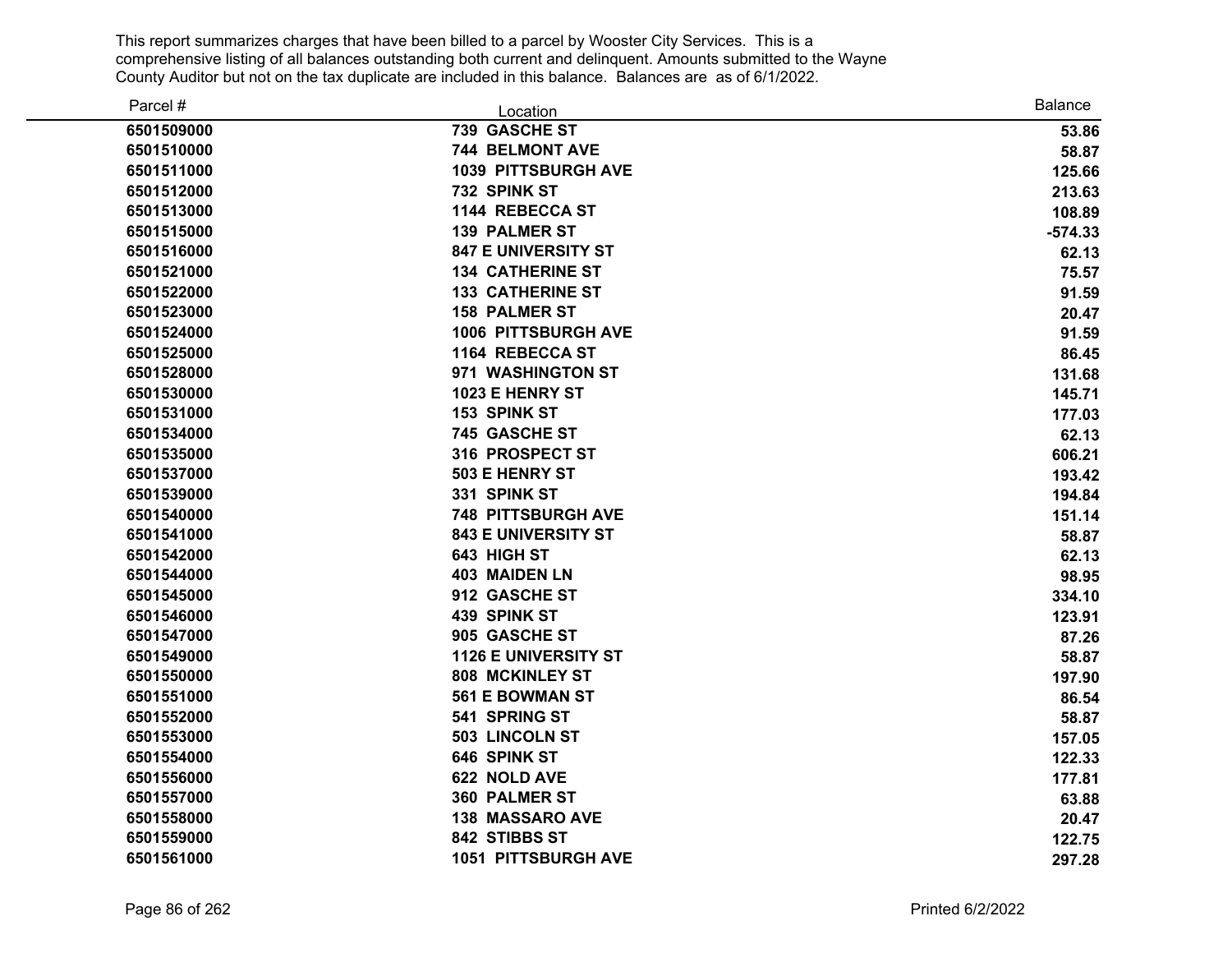| Parcel #   | Location                    | <b>Balance</b> |
|------------|-----------------------------|----------------|
| 6501562000 | 1060 CAMPBELL AVE           | 20.47          |
| 6501564000 | <b>1109 PITTSBURGH AVE</b>  | 565.54         |
| 6501566000 | <b>739 MCKINLEY ST</b>      | 85.51          |
| 6501567000 | 1017 E HENRY ST             | 342.53         |
| 6501568000 | 966 WASHINGTON ST           | 73.82          |
| 6501571000 | <b>650 E HENRY ST</b>       | 75.57          |
| 6501572000 | <b>737 WASHINGTON ST</b>    | 438.70         |
| 6501575000 | <b>618 E BOWMAN ST</b>      | 71.93          |
| 6501577000 | 428 GASCHE ST               | 210.32         |
| 6501578000 | 402 SPINK ST                | 1,367.15       |
| 6501580000 | 936 SPINK ST                | 174.54         |
| 6501581000 | 704 LINCOLN ST              | 301.81         |
| 6501583000 | 927 LINCOLN ST              | 87.26          |
| 6501584000 | <b>545 PITTSBURGH AVE</b>   | 162.52         |
| 6501587000 | 0 REBECCA ST                | 2,050.00       |
| 6501589000 | <b>647 SPINK ST REAR</b>    | 75.57          |
| 6501590000 | <b>646 BELMONT AVE REAR</b> | 109.23         |
| 6501591000 | <b>1114 E UNIVERSITY ST</b> | 63.88          |
| 6501593000 | 954 WASHINGTON ST           | 162.83         |
| 6501595000 | <b>606 E HENRY ST</b>       | 161.39         |
| 6501596000 | 608 E HENRY ST              | 60.41          |
| 6501597000 | <b>722 WASHINGTON ST</b>    | 86.83          |
| 6501599000 | <b>676 PITTSBURGH AVE</b>   | 250.91         |
| 6501600000 | <b>1033 PITTSBURGH AVE</b>  | 197.90         |
| 6501601000 | <b>429 LINCOLN ST</b>       | 75.57          |
| 6501605000 | 923 WASHINGTON ST           | 87.26          |
| 6501606000 | <b>1048 CAMPBELL AVE</b>    | 47.62          |
| 6501607000 | 709 E BOWMAN ST             | 125.90         |
| 6501608000 | 324 BARDON ST               | 190.37         |
| 6501609000 | 659 BEALL AVE               | 289.54         |
| 6501610000 | <b>673 MCKINLEY ST</b>      | 98.95          |
| 6501614000 | 633 GASCHE ST               | 63.88          |
| 6501615000 | 937 SPINK ST                | 182.71         |
| 6501617000 | 201 SPINK ST                | 91.59          |
| 6501618000 | <b>127 PROSPECT ST</b>      | 63.88          |
| 6501621000 | <b>1137 EASTERN AVE</b>     | 286.01         |
| 6501623000 | 1122 STIBBS ST              | 53.86          |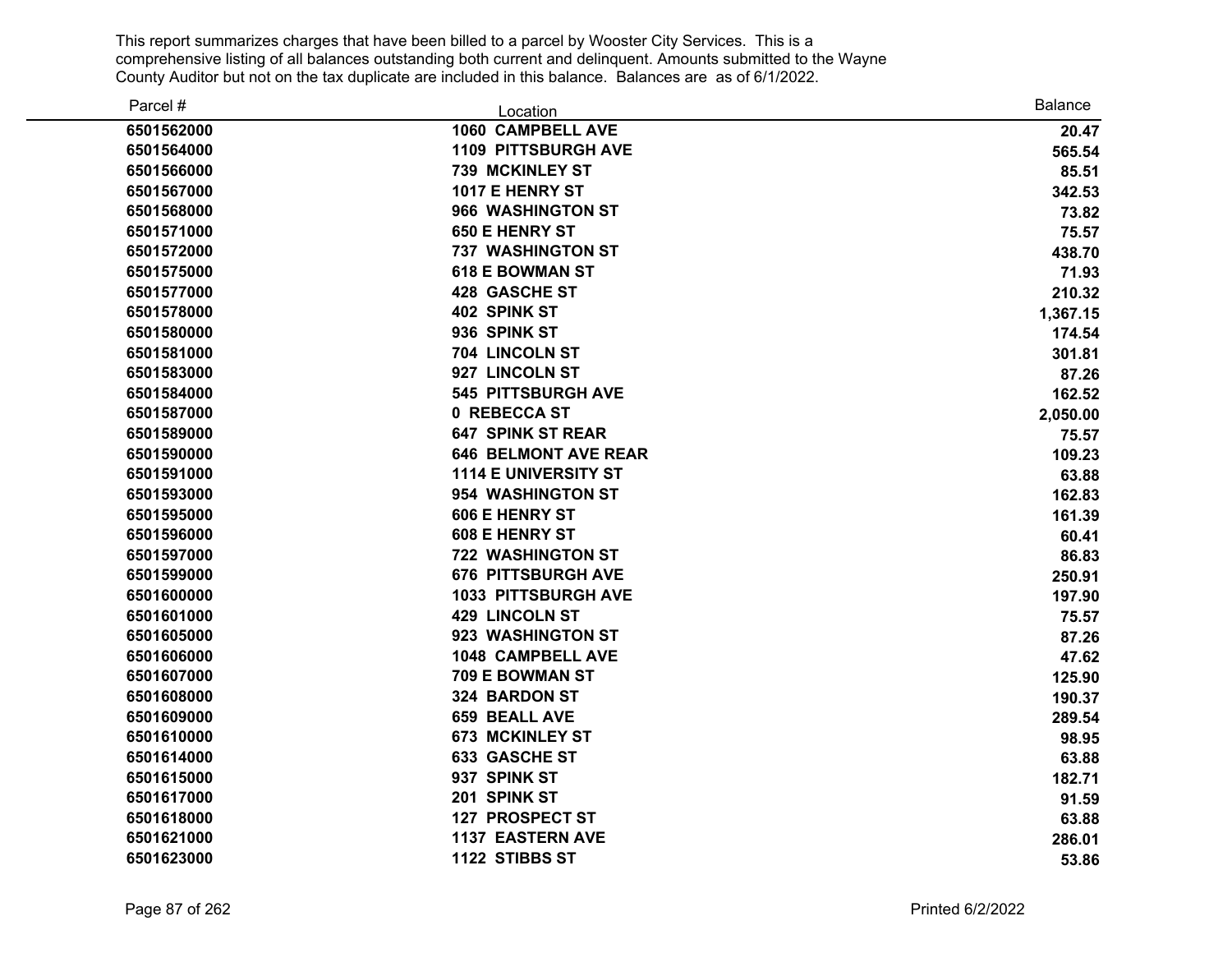| Parcel #   | Location                      | <b>Balance</b> |
|------------|-------------------------------|----------------|
| 6501624000 | 1038 CAMPBELL AVE             | 179.23         |
| 6501626000 | 621 HIGH ST                   | 103.28         |
| 6501627000 | 1015 E BOWMAN ST              | 82.34          |
| 6501628000 | <b>637 HANCOCK ST</b>         | 98.95          |
| 6501629000 | 1109 SPRING ST                | 58.87          |
| 6501631000 | <b>658 E HENRY ST</b>         | 75.57          |
| 6501633000 | 232 PALMER ST                 | 253.41         |
| 6501634000 | 960 WASHINGTON ST             | 63.88          |
| 6501635000 | <b>618 E HENRY ST</b>         | 53.43          |
| 6501636000 | 558 SPRING ST                 | 87.26          |
| 6501638000 | 1027 BEALL AVE REAR           | 85.51          |
| 6501640000 | 539 E HENRY ST                | 52.11          |
| 6501641000 | 715 LINCOLN ST                | 174.52         |
| 6501642000 | 943 LINCOLN ST                | $-30.82$       |
| 6501644000 | <b>1129 BILLIAR ST</b>        | 73.82          |
| 6501645000 | <b>1017 PITTSBURGH AVE</b>    | 244.66         |
| 6501646000 | 1011 E HENRY ST               | 62.13          |
| 6501648000 | <b>820 N GEYERS CHAPEL RD</b> | 22.77          |
| 6501650000 | 534 GASCHE ST                 | 183.70         |
| 6501651000 | <b>443 WASHINGTON ST</b>      | 20.47          |
| 6501652000 | <b>421 LINCOLN ST</b>         | 85.51          |
| 6501653000 | 214 MASSARO AVE               | 206.15         |
| 6501655000 | <b>702 PITTSBURGH AVE</b>     | 53.86          |
| 6501657000 | <b>124 MASSARO AVE</b>        | 75.57          |
| 6501659000 | 924 NOLD AVE                  | 55.91          |
| 6501660000 | 924 REBECCA ST                | 398.16         |
| 6501662000 | 366 LUCCA ST                  | 75.57          |
| 6501664000 | 913 CAMPBELL AVE              | 57.12          |
| 6501665000 | 725 NOLD AVE                  | 360.88         |
| 6501666000 | <b>647 E HENRY ST</b>         | 490.86         |
| 6501667000 | <b>564 E BOWMAN ST</b>        | 58.87          |
| 6501668000 | 420 SPINK ST                  | 895.26         |
| 6501672000 | 908 PALMER ST                 | $-7.22$        |
| 6501673000 | 661 SPINK ST                  | 103.28         |
| 6501724000 | 758 E HENRY ST                | 131.00         |
| 6501725000 | <b>151 CATHERINE ST</b>       | 206.53         |
| 6501728000 | 1002 E UNIVERSITY ST          | 63.88          |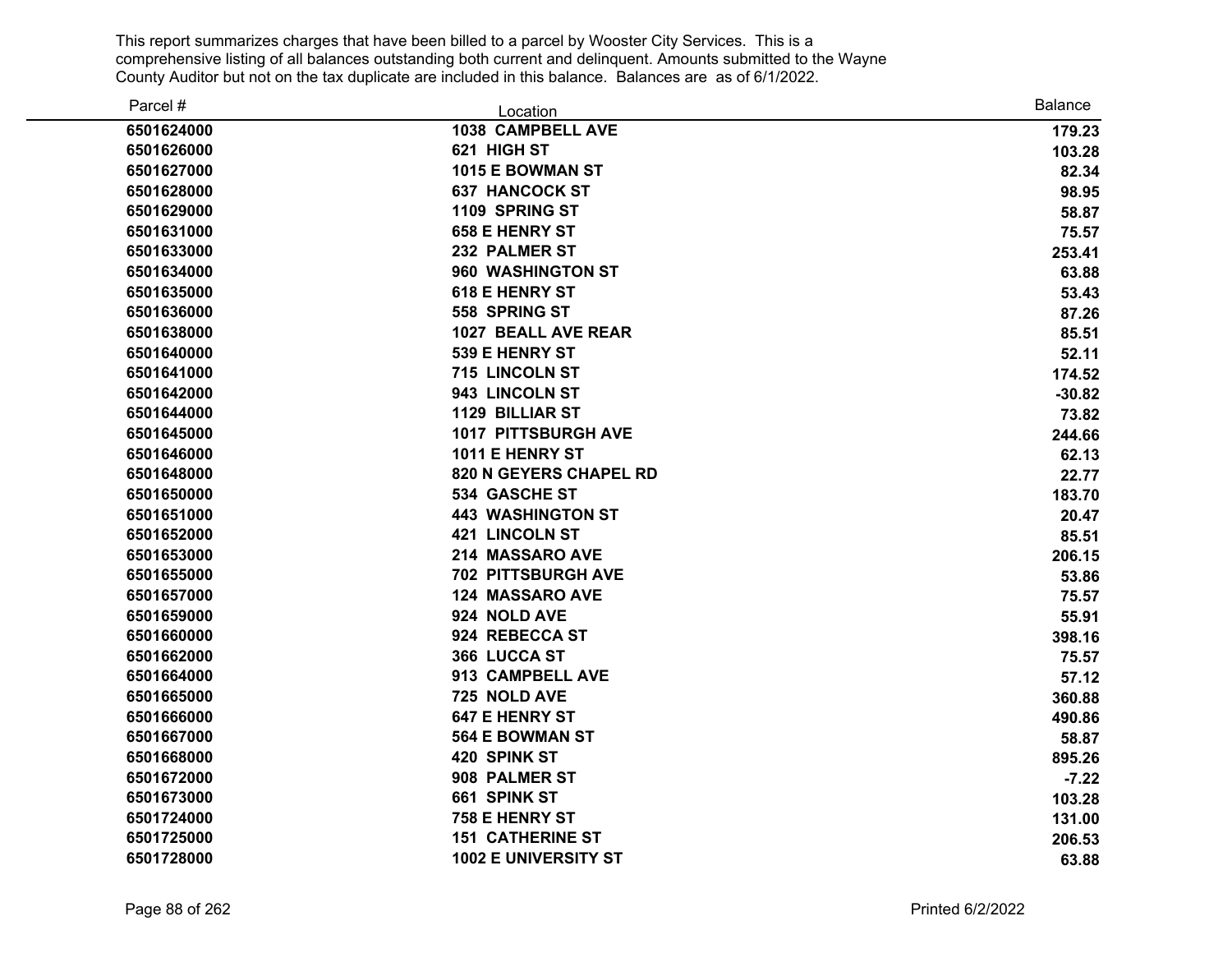| Parcel #   | Location                      | <b>Balance</b> |
|------------|-------------------------------|----------------|
| 6501734000 | 1023 REBECCA ST               | 57.12          |
| 6501738000 | 420 MAPLE ST                  | 185.11         |
| 6501740000 | <b>439 TROYER CT</b>          | 221.28         |
| 6501741000 | <b>846 E BOWMAN ST</b>        | 75.57          |
| 6501742000 | 631 SPINK ST                  | 139.82         |
| 6501743000 | <b>643 HANCOCK ST</b>         | 400.83         |
| 6501744000 | <b>625 BELMONT AVE</b>        | 57.12          |
| 6501745000 | <b>746 N GEYERS CHAPEL RD</b> | 22.77          |
| 6501746000 | <b>848 E UNIVERSITY ST</b>    | 79.90          |
| 6501747000 | 809 BEALL AVE                 | 118.00         |
| 6501748000 | 611 HIGH ST                   | 211.23         |
| 6501749000 | 923 REBECCA ST                | 74.93          |
| 6501750000 | <b>2301 LONG RD</b>           | 61.36          |
| 6501751000 | 743 SPINK ST                  | 87.26          |
| 6501752000 | 638 HIGH ST                   | 62.44          |
| 6501753000 | 343 SPINK ST                  | 853.11         |
| 6501754001 | 0 E WAYNE AVE                 | 523.62         |
| 6501755000 | 1440 E WAYNE AVE              | 64.43          |
| 6501756000 | <b>1480 E WAYNE AVE</b>       | 298.44         |
| 6501758000 | 1600 SECREST RD               | 291.69         |
| 6501759000 | <b>1612 SECREST RD</b>        | 206.15         |
| 6501760000 | 1624 SECREST RD               | 118.59         |
| 6501761000 | <b>1636 SECREST RD</b>        | 62.16          |
| 6501762000 | <b>1650 SECREST RD</b>        | 428.16         |
| 6501768000 | 960 PALMER ST                 | 58.87          |
| 6501770000 | 1020 POINT OF VIEW DR         | 152.92         |
| 6501771000 | 1042 POINT OF VIEW DR         | 217.84         |
| 6501772000 | 1060 POINT OF VIEW DR         | 181.02         |
| 6501773000 | 1082 POINT OF VIEW DR         | 315.13         |
| 6501774000 | 1100 POINT OF VIEW DR         | 198.17         |
| 6501775000 | 1118 POINT OF VIEW DR         | 322.48         |
| 6501776000 | 1130 POINT OF VIEW DR         | 136.01         |
| 6501777000 | 811 WOODS EDGE CT             | 185.33         |
| 6501778000 | 814 WOODS EDGE CT             | 233.24         |
| 6501779000 | 1190 POINT OF VIEW DR         | 87.26          |
| 6501780000 | 1204 POINT OF VIEW DR         | 169.92         |
| 6501781000 | 1220 POINT OF VIEW DR         | 98.95          |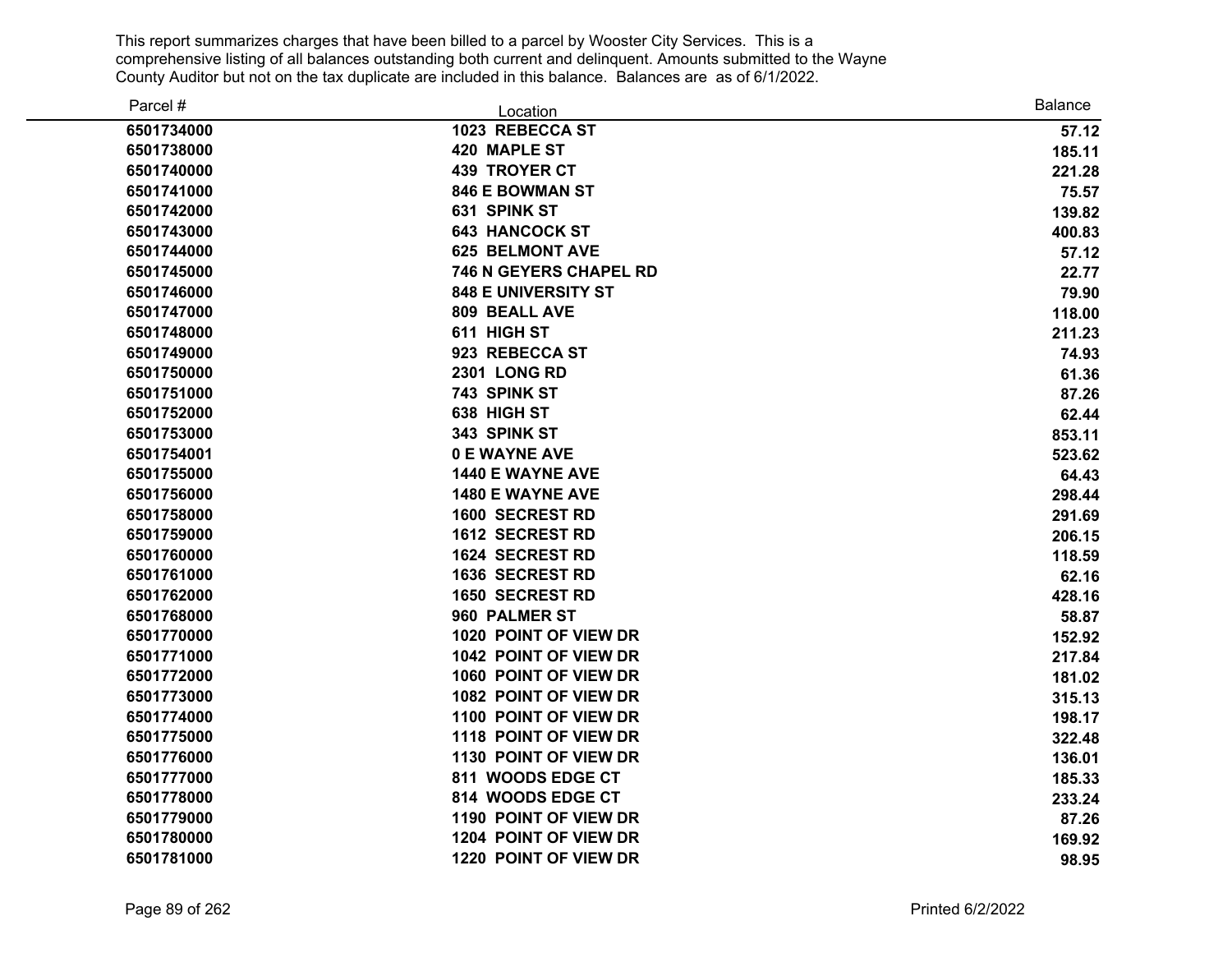| Parcel #   | Location                    | <b>Balance</b> |
|------------|-----------------------------|----------------|
| 6501782000 | 1236 POINT OF VIEW DR       | 73.82          |
| 6501784001 | <b>1241 EASTERN AVE</b>     | 764.67         |
| 6501790000 | 998 ROBINSON RD             | 374.75         |
| 6501791000 | 1000 ROBINSON RD            | 164.28         |
| 6501792000 | 1002 ROBINSON RD            | 87.26          |
| 6501793000 | 1004 ROBINSON RD            | 155.65         |
| 6501794000 | <b>1006 ROBINSON RD</b>     | 87.26          |
| 6501795000 | 1008 ROBINSON RD            | 282.55         |
| 6501796000 | 1010 ROBINSON RD            | 98.95          |
| 6501797000 | 1012 ROBINSON RD            | 75.57          |
| 6501798000 | 1014 ROBINSON RD            | 58.87          |
| 6501799000 | 1016 ROBINSON RD            | 133.32         |
| 6501800000 | 1018 ROBINSON RD            | 290.80         |
| 6501801000 | <b>1020 ROBINSON RD</b>     | 215.91         |
| 6501803000 | 625 BEALL AVE               | 430.76         |
| 6501806000 | 1020 E UNIVERSITY ST        | 62.13          |
| 6501810000 | <b>645 MCKINLEY ST</b>      | 838.58         |
| 6501811000 | <b>658 PALMER ST</b>        | 399.92         |
| 6501812000 | <b>719 PITTSBURGH AVE</b>   | 57.12          |
| 6501815000 | 714 PITTSBURGH AVE          | 91.12          |
| 6501816000 | <b>730 PITTSBURGH AVE</b>   | 204.85         |
| 6501822000 | <b>1104 TOWNSVIEW PL</b>    | 58.87          |
| 6501823000 | 1106 TOWNSVIEW PL           | 26.50          |
| 6501824000 | 1108 TOWNSVIEW PL           | 57.12          |
| 6501825000 | 1110 TOWNSVIEW PL           | 63.88          |
| 6501826000 | 1112 TOWNSVIEW PL           | 58.87          |
| 6501827000 | 1114 TOWNSVIEW PL           | 58.87          |
| 6501831000 | <b>1034 E UNIVERSITY ST</b> | 87.26          |
| 6501836000 | <b>1037 WASHINGTON ST</b>   | 63.88          |
| 6501836001 | <b>1031 WASHINGTON ST</b>   | 139.45         |
| 6501836003 | <b>1031 WASHINGTON ST</b>   | 63.88          |
| 6501836004 | 1033 WASHINGTON ST          | 53.86          |
| 6501836005 | 1033 WASHINGTON ST          | 58.87          |
| 6501836006 | 1033 WASHINGTON ST          | 58.87          |
| 6501836007 | <b>1037 WASHINGTON ST</b>   | 53.86          |
| 6501836008 | <b>1037 WASHINGTON ST</b>   | 58.87          |
| 6501836009 | <b>1037 WASHINGTON ST</b>   | 63.88          |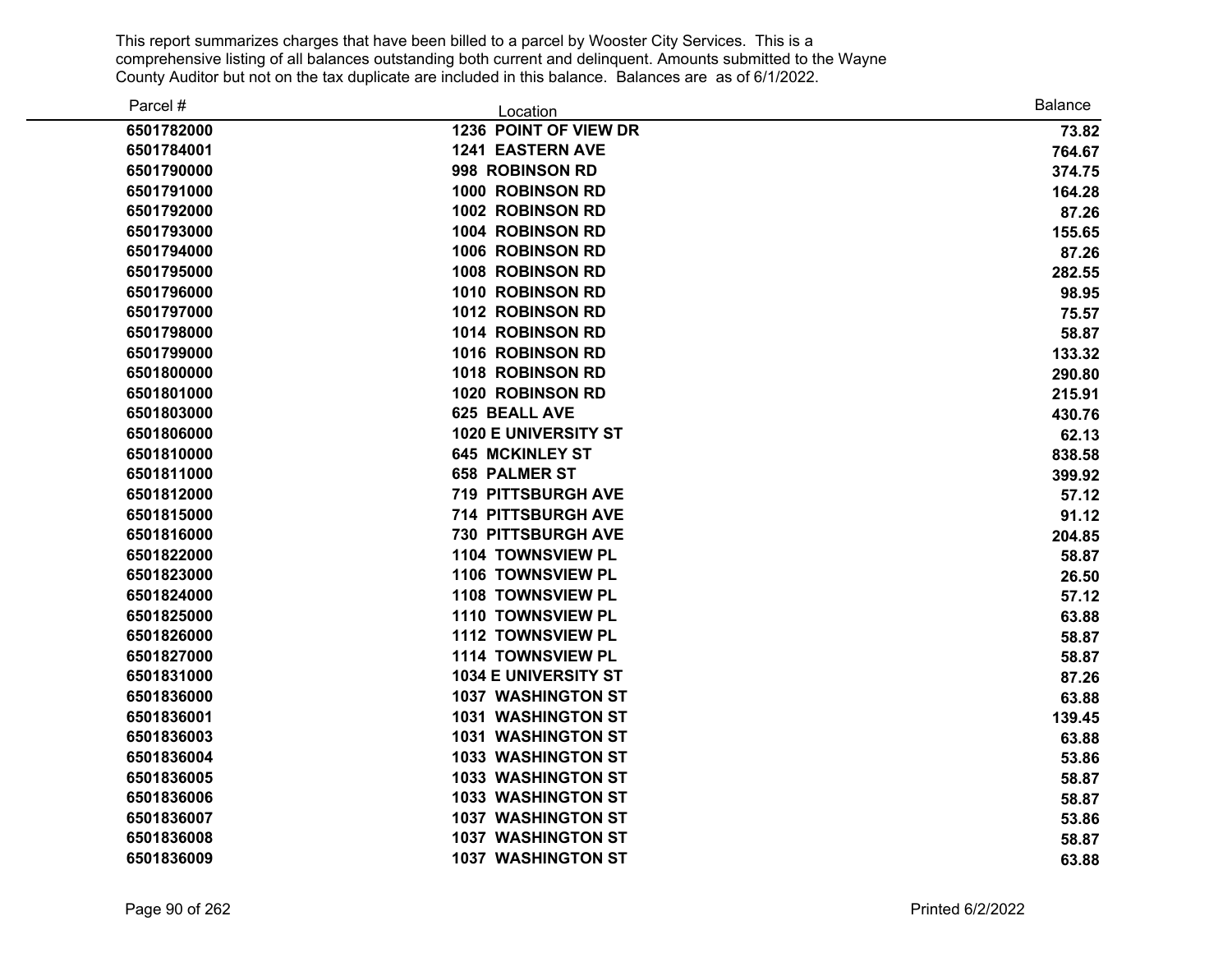| Parcel #   | Location                  | <b>Balance</b> |
|------------|---------------------------|----------------|
| 6501836010 | <b>1037 WASHINGTON ST</b> | 58.87          |
| 6501836011 | <b>1037 WASHINGTON ST</b> | 75.57          |
| 6501836012 | <b>1037 WASHINGTON ST</b> | 58.87          |
| 6501836013 | <b>1037 WASHINGTON ST</b> | 75.57          |
| 6501842000 | <b>1035 WASHINGTON ST</b> | 215.01         |
| 6501843000 | <b>1035 WASHINGTON ST</b> | 58.87          |
| 6501844000 | <b>1035 WASHINGTON ST</b> | 63.88          |
| 6501845000 | <b>1035 WASHINGTON ST</b> | 75.57          |
| 6501854000 | <b>637 MCKINLEY ST</b>    | 362.26         |
| 6501857000 | 701 E BOWMAN ST           | 217.95         |
| 6501860000 | 927 1/2 E HENRY ST        | 75.57          |
| 6501863000 | 1014 E HENRY ST           | 122.33         |
| 6501867000 | 1116 TOWNSVIEW PL         | 218.22         |
| 6501868000 | 1118 TOWNSVIEW PL         | 75.57          |
| 6501869000 | 1120 TOWNSVIEW PL         | 110.64         |
| 6501870000 | <b>1122 TOWNSVIEW PL</b>  | 139.45         |
| 6501871000 | 1124 TOWNSVIEW PL         | 58.87          |
| 6501872000 | <b>1126 TOWNSVIEW PL</b>  | 110.64         |
| 6501877000 | 822 WOODS EDGE CT         | 71.14          |
| 6501878000 | 828 WOODS EDGE CT         | 134.02         |
| 6501879000 | 834 WOODS EDGE CT         | 63.88          |
| 6501880000 | 840 WOODS EDGE CT         | 57.12          |
| 6501881000 | 846 WOODS EDGE CT         | 62.13          |
| 6501882000 | 854 WOODS EDGE CT         | 157.40         |
| 6501883000 | 862 WOODS EDGE CT         | 63.88          |
| 6501884000 | 870 WOODS EDGE CT         | 87.26          |
| 6501885000 | 878 WOODS EDGE CT         | 209.59         |
| 6501886000 | 886 WOODS EDGE CT         | 63.88          |
| 6501887000 | 892 WOODS EDGE CT         | 63.88          |
| 6501890000 | 879 WOODS EDGE CT         | 87.26          |
| 6501891000 | 869 WOODS EDGE CT         | 73.82          |
| 6501892000 | 859 WOODS EDGE CT         | 85.51          |
| 6501893000 | 851 WOODS EDGE CT         | 110.64         |
| 6501894000 | 831 WOODS EDGE CT         | 122.33         |
| 6501896000 | 1128 TOWNSVIEW PL         | 58.86          |
| 6501897000 | 1130 TOWNSVIEW PL         | 63.88          |
| 6501898000 | 1132 TOWNSVIEW PL         | 127.76         |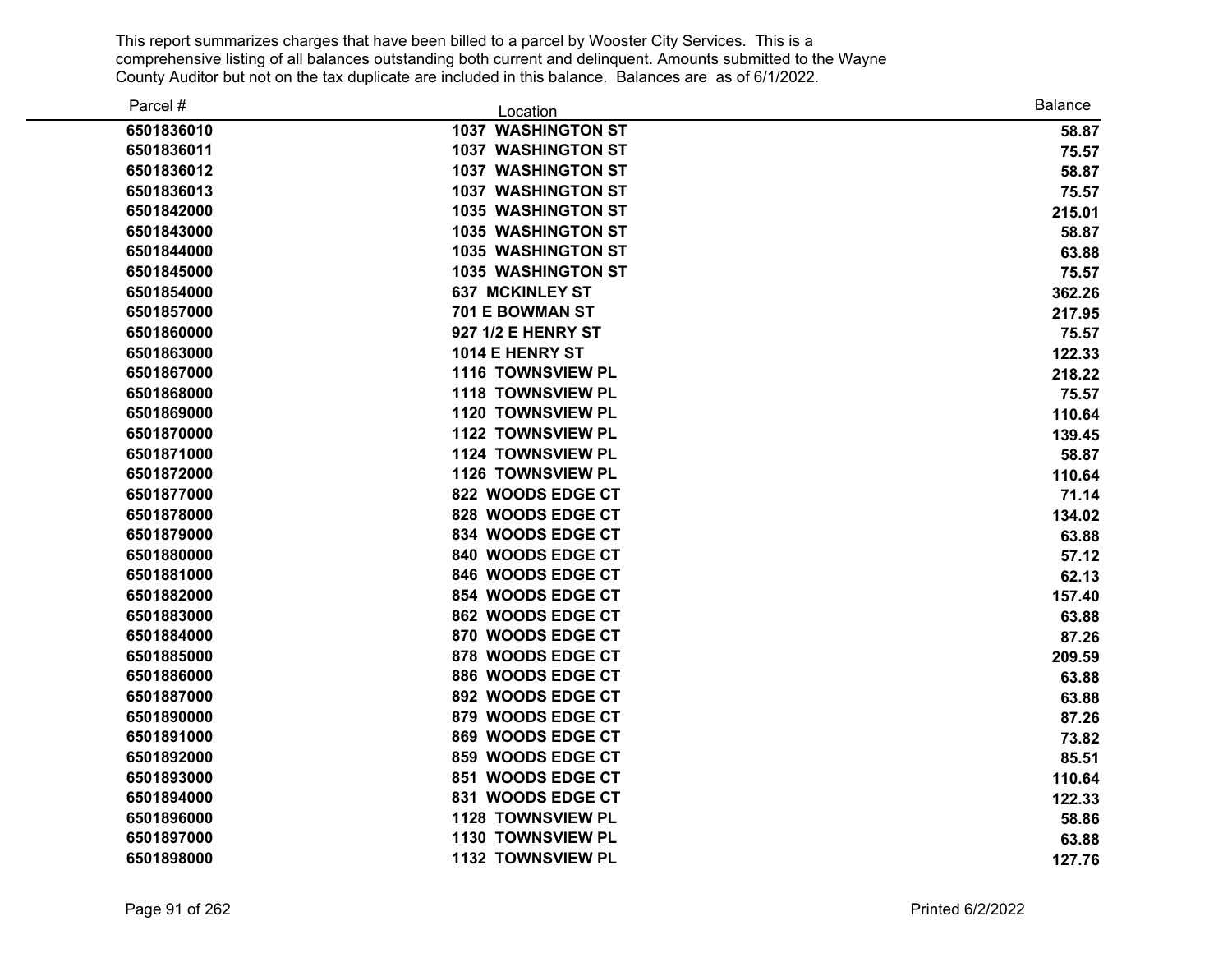| Parcel #   | Location                   | <b>Balance</b> |
|------------|----------------------------|----------------|
| 6501899000 | 1134 TOWNSVIEW PL          | 286.80         |
| 6501900000 | 1136 TOWNSVIEW PL          | 157.40         |
| 6501903000 | 837 STIBBS ST              | 353.01         |
| 6501971000 | 515 E HENRY ST             | 365.22         |
| 6501985000 | 1601 E BOWMAN ST           | 197.79         |
| 6501993000 | 905 PITTSBURGH AVE         | 710.57         |
| 6502002000 | 0 BEALL AVE                | 624.90         |
| 6502004000 | 1189 BEALL AVE             | 19,912.89      |
| 6502007000 | 977 BEALL AVE              | 2,822.06       |
| 6502007002 | 958 SPINK ST               | 71.24          |
| 6502029000 | <b>657 E UNIVERSITY ST</b> | 50.90          |
| 6502031000 | <b>801 E WAYNE AVE</b>     | 746.34         |
| 6502090000 | <b>634 CUSHMAN ST</b>      | 22.77          |
| 6502093000 | <b>546 E BOWMAN ST</b>     | 73.90          |
| 6502096000 | 1034 NOLD AVE              | 203.38         |
| 6502098000 | 927 E HENRY ST             | 215.85         |
| 6502103001 | 1140 TOWNSVIEW PL          | 63.88          |
| 6502103003 | 1141 TOWNSVIEW PL          | 58.87          |
| 6502103004 | 1143 TOWNSVIEW PL          | 62.13          |
| 6502103005 | 1145 TOWNSVIEW PL          | 122.33         |
| 6502103006 | <b>1147 TOWNSVIEW PL</b>   | 256.54         |
| 6502103007 | <b>1149 TOWNSVIEW PL</b>   | 130.60         |
| 6502103008 | <b>1151 TOWNSVIEW PL</b>   | 110.64         |
| 6502103009 | 1142 TOWNSVIEW PL          | 78.33          |
| 6502103010 | 1144 TOWNSVIEW PL          | 127.76         |
| 6502103011 | 1146 TOWNSVIEW PL          | 63.88          |
| 6502103013 | 1150 TOWNSVIEW PL          | 128.95         |
| 6502103015 | <b>1153 TOWNSVIEW PL</b>   | 98.95          |
| 6502103016 | 1152 TOWNSVIEW PL          | 87.26          |
| 6502103017 | 1154 TOWNSVIEW PL          | 142.65         |
| 6502103018 | 1156 TOWNSVIEW PL          | 87.26          |
| 6502103019 | 1158 TOWNSVIEW PL          | 63.88          |
| 6502103020 | 1160 TOWNSVIEW PL          | 87.26          |
| 6502103021 | 1162 TOWNSVIEW PL          | 98.95          |
| 6502103023 | 1164 TOWNSVIEW PL          | 87.26          |
| 6502103024 | 1166 TOWNSVIEW PL          | 174.30         |
| 6502103025 | 1168 TOWNSVIEW PL          | 39.11          |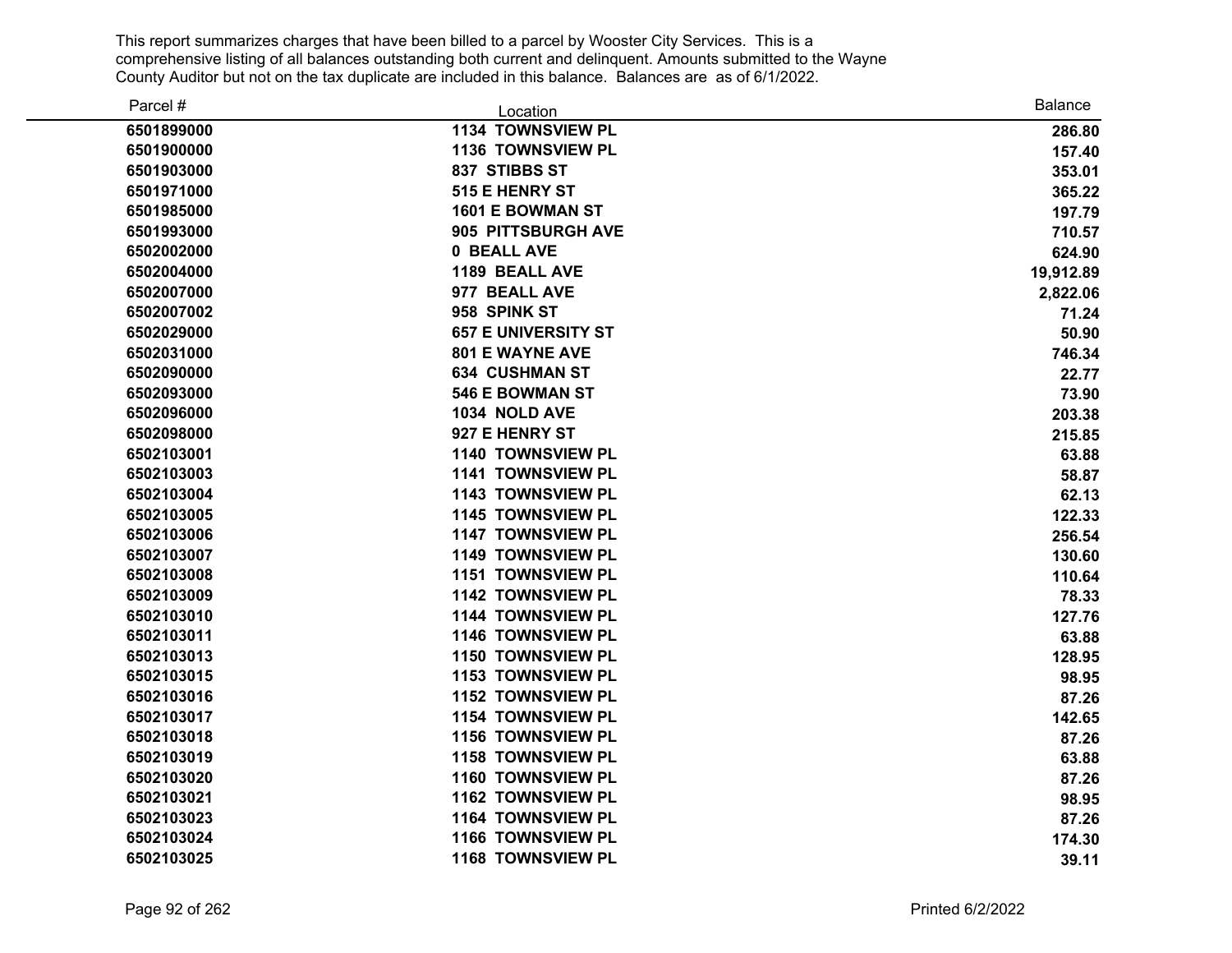| Parcel #   | Location                   | <b>Balance</b> |
|------------|----------------------------|----------------|
| 6502103026 | 1170 TOWNSVIEW PL          | 127.76         |
| 6502103027 | <b>1172 TOWNSVIEW PL</b>   | 64.45          |
| 6502103028 | 1174 TOWNSVIEW PL          | 197.90         |
| 6502103030 | <b>1155 TOWNSVIEW PL</b>   | 58.87          |
| 6502103031 | <b>1157 TOWNSVIEW PL</b>   | 75.57          |
| 6502103032 | <b>1159 TOWNSVIEW PL</b>   | 9.80           |
| 6502103033 | 1161 TOWNSVIEW PL          | 87.26          |
| 6502103034 | 1163 TOWNSVIEW PL          | 87.26          |
| 6502103036 | <b>1176 TOWNSVIEW PL</b>   | 63.88          |
| 6502103037 | <b>1178 TOWNSVIEW PL</b>   | 75.57          |
| 6502103038 | <b>1180 TOWNSVIEW PL</b>   | 63.88          |
| 6502103039 | 1182 TOWNSVIEW PL          | 194.84         |
| 6502103040 | 1184 TOWNSVIEW PL          | 63.88          |
| 6502103041 | 1186 TOWNSVIEW PL          | 122.68         |
| 6502103043 | 1165 TOWNSVIEW PL          | 145.71         |
| 6502103044 | 1167 TOWNSVIEW PL          | 118.95         |
| 6502103046 | 1171 TOWNSVIEW PL          | 65.68          |
| 6502103047 | 1173 TOWNSVIEW PL          | 122.33         |
| 6502103048 | 1175 TOWNSVIEW PL          | 63.88          |
| 6502105000 | 899 WOODS EDGE CT          | 87.26          |
| 6502107000 | 887 WOODS EDGE CT          | 110.64         |
| 6502109000 | 635 KIEFFER ST             | 77.87          |
| 6502110000 | 701 KIEFFER ST             | 152.24         |
| 6502111000 | 715 KIEFFER ST             | 69.50          |
| 6502113000 | <b>1564 GASCHE ST</b>      | 136.32         |
| 6502114000 | 631 KIEFFER ST             | 121.61         |
| 6502116000 | 633 KIEFFER ST             | $-45.15$       |
| 6502117000 | 629 KIEFFER ST             | 56.16          |
| 6502118000 | 627 KIEFFER ST             | 76.12          |
| 6502119000 | <b>616 HARTZLER ST</b>     | 66.18          |
| 6502120000 | 615 KIEFFER ST             | 136.32         |
| 6502121000 | 606 SUNRISE VIEW DR        | 62.93          |
| 6502122000 | <b>616 SUNRISE VIEW DR</b> | 64.43          |
| 6502123000 | <b>626 SUNRISE VIEW DR</b> | 61.17          |
| 6502124000 | <b>636 SUNRISE VIEW DR</b> | 59.42          |
| 6502125000 | 700 SUNRISE VIEW DR        | 101.25         |
| 6502129000 | 1552 GASCHE ST             | 111.19         |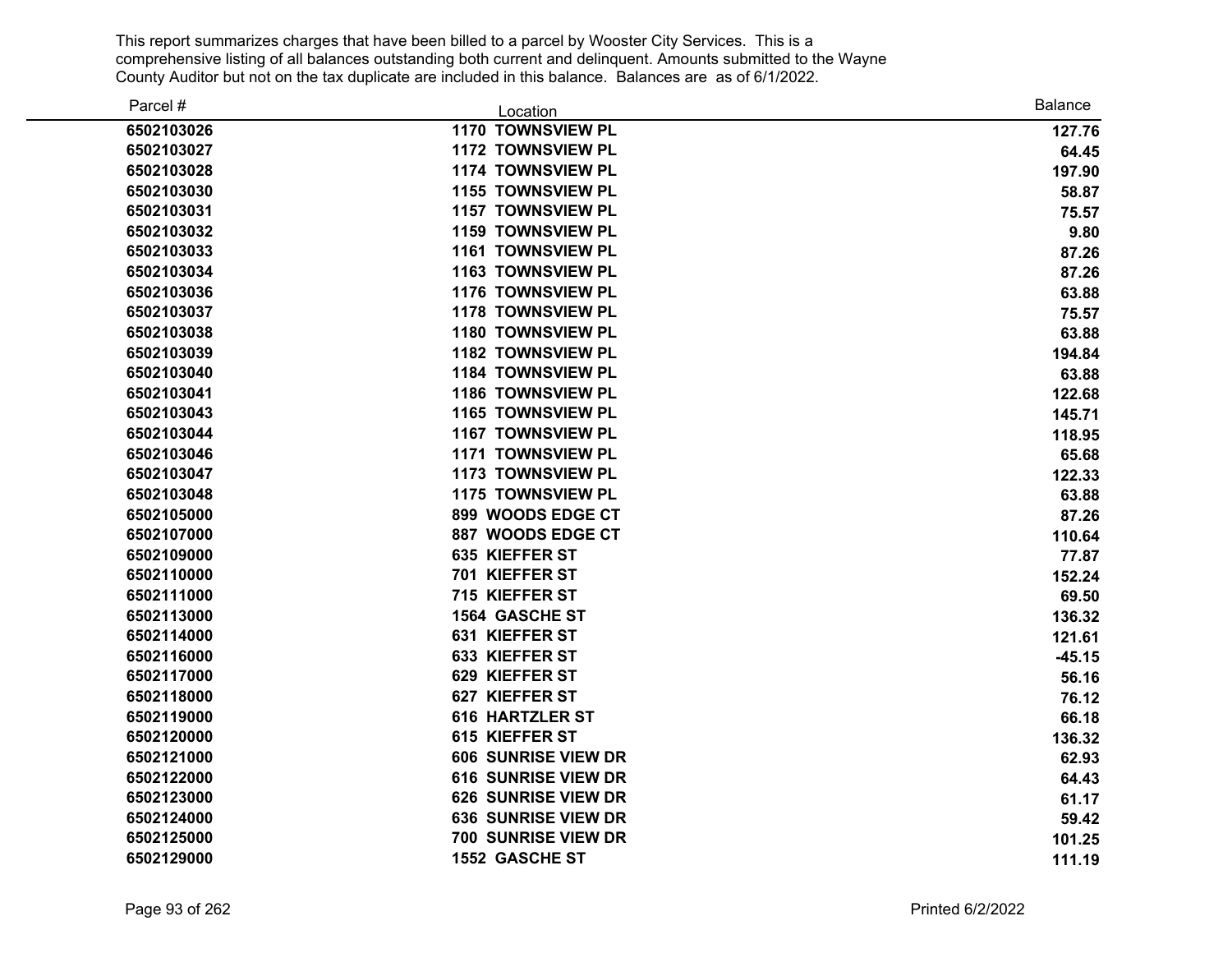| Parcel #   | Location                   | <b>Balance</b> |
|------------|----------------------------|----------------|
| 6502130000 | 709 SUNRISE VIEW DR        | 89.56          |
| 6502133000 | <b>703 SUNRISE VIEW DR</b> | 59.42          |
| 6502135000 | <b>637 SUNRISE VIEW DR</b> | 122.34         |
| 6502136000 | <b>625 SUNRISE VIEW DR</b> | 59.42          |
| 6502138000 | <b>611 SUNRISE VIEW DR</b> | 59.42          |
| 6502139000 | <b>1484 GASCHE ST</b>      | 211.93         |
| 6502140000 | 1476 GASCHE ST             | 101.25         |
| 6502142000 | 1470 GASCHE ST             | 2.08           |
| 6502147000 | 1452 GASCHE ST             | 122.88         |
| 6502148000 | 1438 GASCHE ST             | 89.56          |
| 6502149000 | 716 E WAYNE AVE            | 61.17          |
| 6502151000 | 712 E WAYNE AVE            | 77.87          |
| 6502152000 | 704 E WAYNE AVE            | 54.41          |
| 6502155000 | <b>632 E WAYNE AVE</b>     | 112.94         |
| 6502156000 | <b>618 E WAYNE AVE</b>     | 77.87          |
| 6502157000 | <b>610 E WAYNE AVE</b>     | 77.87          |
| 6502158000 | <b>606 E WAYNE AVE</b>     | 66.18          |
| 6502159000 | <b>1435 RUMBAUGH CIR</b>   | 76.12          |
| 6502160000 | 1129 KIEFFER ST            | 101.25         |
| 6502161000 | 1145 KIEFFER ST            | 157.95         |
| 6502162000 | 1163 KIEFFER ST            | 136.32         |
| 6502163000 | 1203 KIEFFER ST            | 54.41          |
| 6502164000 | 1221 KIEFFER ST            | 66.18          |
| 6502165000 | 1239 KIEFFER ST            | 76.12          |
| 6502166000 | 1257 KIEFFER ST            | 87.81          |
| 6502167000 | 1275 KIEFFER ST            | 77.87          |
| 6502168000 | 1293 KIEFFER ST            | 61.17          |
| 6502169000 | 1030 E WAYNE AVE           | 77.87          |
| 6502170000 | <b>1040 E WAYNE AVE</b>    | 101.25         |
| 6502171000 | 1110 E WAYNE AVE           | 77.87          |
| 6502172000 | 1118 E WAYNE AVE           | 63.86          |
| 6502173000 | 1128 E WAYNE AVE           | 214.19         |
| 6502176000 | 1049 MAYFLOWER DR          | 272.64         |
| 6502178000 | 1037 MAYFLOWER DR          | 61.17          |
| 6502179000 | 1025 MAYFLOWER DR          | 77.87          |
| 6502180000 | <b>1461 HAWTHORNE DR</b>   | 77.87          |
| 6502181000 | <b>1475 HAWTHORNE DR</b>   | 77.87          |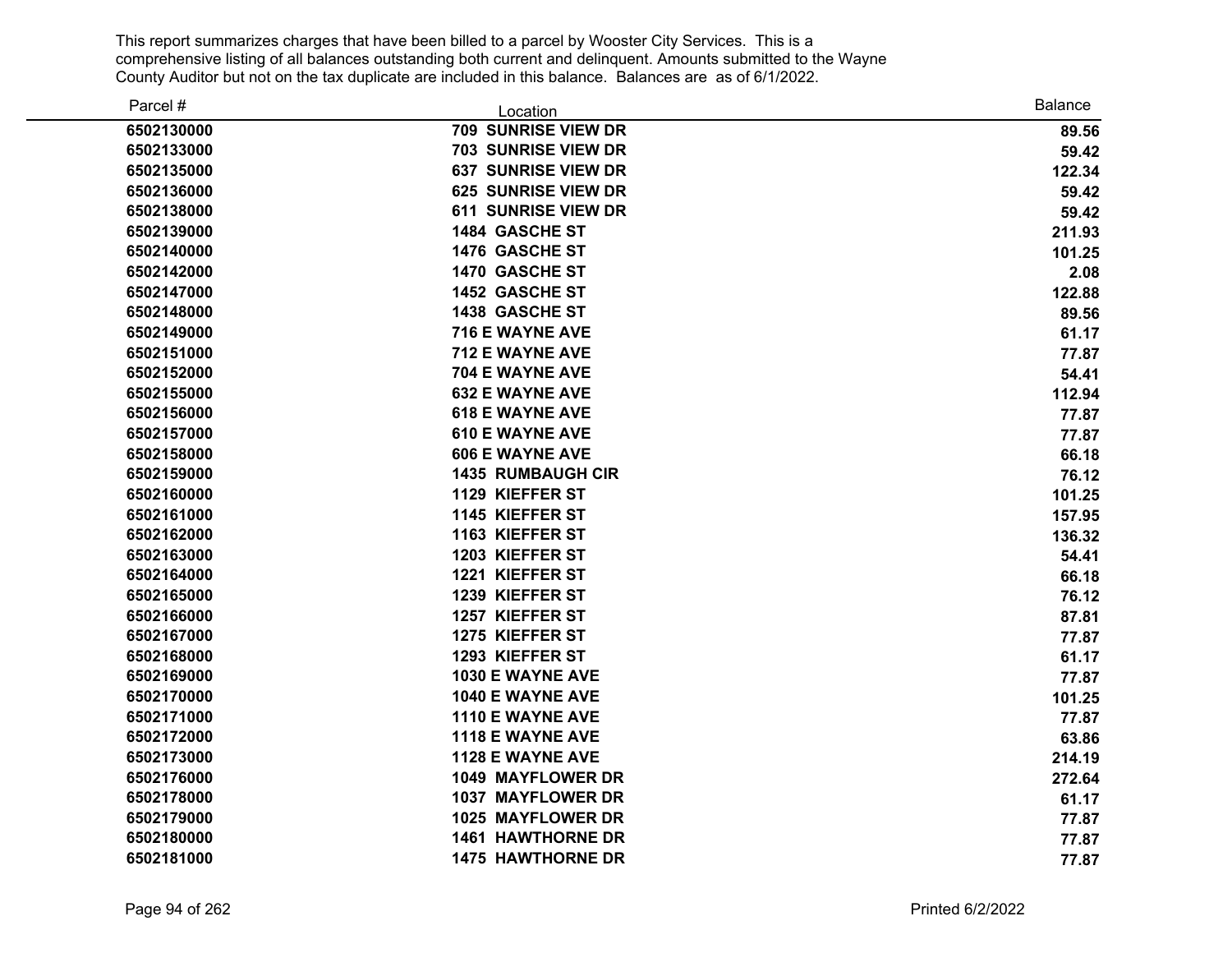| Parcel #   | Location                 | <b>Balance</b> |
|------------|--------------------------|----------------|
| 6502182000 | <b>1513 HAWTHORNE DR</b> | 61.17          |
| 6502183000 | <b>1527 HAWTHORNE DR</b> | 56.16          |
| 6502184000 | <b>1541 HAWTHORNE DR</b> | 66.18          |
| 6502185000 | <b>1555 HAWTHORNE DR</b> | 77.87          |
| 6502186000 | <b>1565 HAWTHORNE DR</b> | 214.19         |
| 6502187000 | <b>1579 HAWTHORNE DR</b> | 140.55         |
| 6502187001 | <b>1593 HAWTHORNE DR</b> | 77.87          |
| 6502189000 | 1575 BELLEVUE DR         | 101.25         |
| 6502193000 | <b>1572 HAWTHORNE DR</b> | 124.63         |
| 6502194000 | <b>1560 HAWTHORNE DR</b> | 66.18          |
| 6502195000 | <b>1548 HAWTHORNE DR</b> | 54.41          |
| 6502196000 | <b>1534 HAWTHORNE DR</b> | 64.43          |
| 6502197000 | <b>1520 HAWTHORNE DR</b> | 109.95         |
| 6502198000 | <b>1508 HAWTHORNE DR</b> | 136.32         |
| 6502199000 | <b>1470 HAWTHORNE DR</b> | 77.87          |
| 6502200000 | <b>1458 HAWTHORNE DR</b> | 66.18          |
| 6502201000 | 1457 BELLEVUE DR         | 64.43          |
| 6502202000 | 1469 BELLEVUE DR         | 112.94         |
| 6502203000 | 1507 BELLEVUE DR         | 64.43          |
| 6502204000 | 1521 BELLEVUE DR         | 76.12          |
| 6502205000 | 1533 BELLEVUE DR         | 66.18          |
| 6502206000 | <b>1545 BELLEVUE DR</b>  | 89.56          |
| 6502207000 | <b>1559 BELLEVUE DR</b>  | 101.25         |
| 6502208000 | 1573 BELLEVUE DR         | 89.56          |
| 6502209000 | 1560 RENWOOD DR          | 76.12          |
| 6502210000 | 1552 RENWOOD DR          | 101.25         |
| 6502211000 | 1544 RENWOOD DR          | 66.18          |
| 6502212000 | 1536 RENWOOD DR          | 64.43          |
| 6502213000 | 1524 RENWOOD DR          | 77.87          |
| 6502214000 | 1522 RENWOOD CIR         | 178.25         |
| 6502215000 | 1520 RENWOOD CIR         | 136.32         |
| 6502216000 | 1518 RENWOOD CIR         | 89.56          |
| 6502217000 | 1512 RENWOOD DR          | 64.43          |
| 6502218000 | <b>1506 MCNUTT DR</b>    | 76.12          |
| 6502219000 | <b>1466 MCNUTT DR</b>    | 122.88         |
| 6502220000 | 1212 NORMAN PL           | 112.94         |
| 6502221000 | 1138 NORMAN PL           | 56.16          |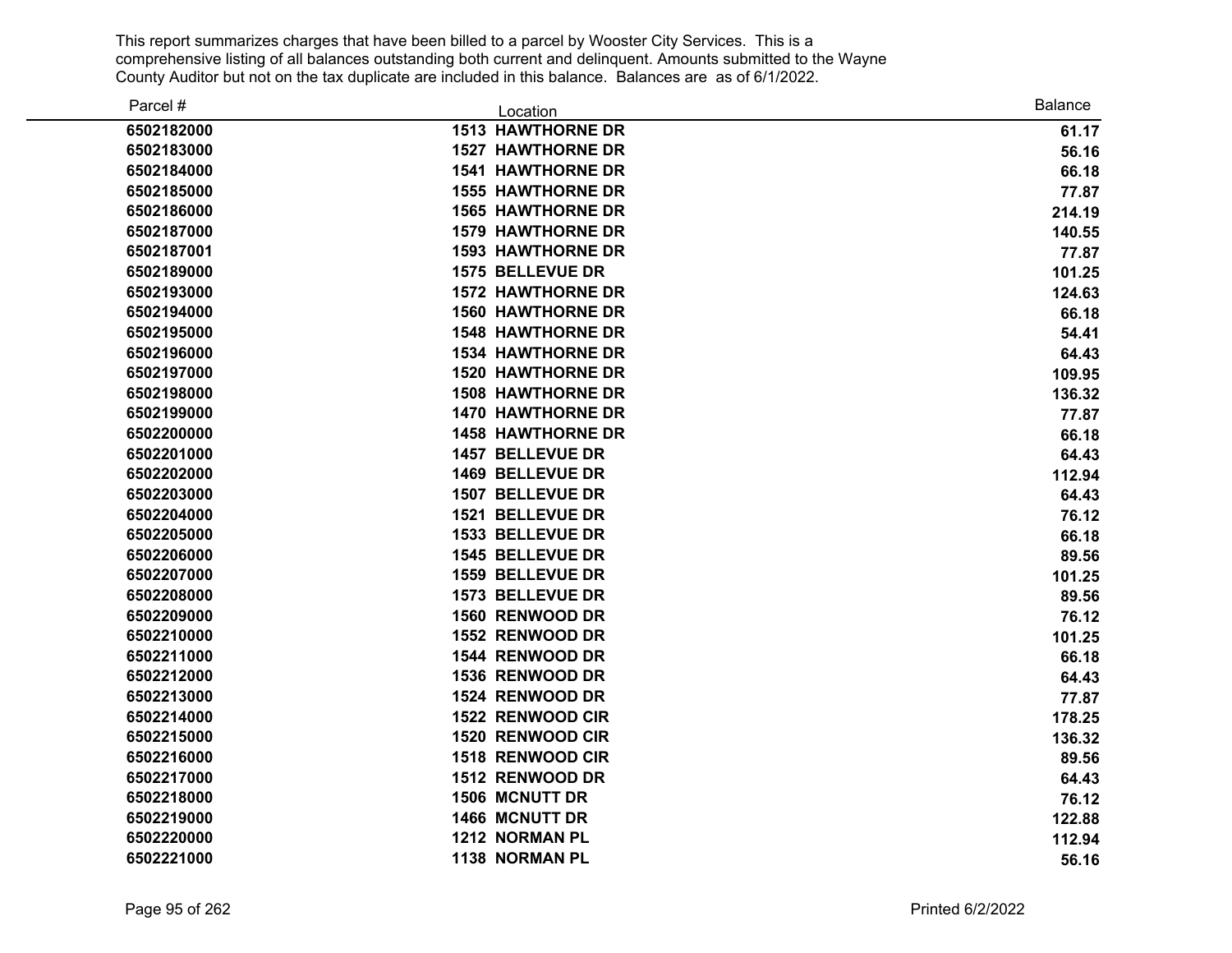| Parcel #   | Location                  | <b>Balance</b> |
|------------|---------------------------|----------------|
| 6502222000 | 1137 NORMAN PL            | 101.25         |
| 6502223000 | 1175 NORMAN PL            | 64.43          |
| 6502223002 | <b>1138 E WAYNE AVE</b>   | 77.87          |
| 6502224000 | <b>1215 NORMAN PL</b>     | 112.94         |
| 6502224001 | 1212 E WAYNE AVE          | 76.12          |
| 6502225000 | <b>1248 E WAYNE AVE</b>   | 101.25         |
| 6502226000 | <b>1247 NORMAN PL</b>     | 124.63         |
| 6502227000 | 1111 KIEFFER ST           | 66.18          |
| 6502228000 | 1555 RENWOOD DR           | 101.25         |
| 6502229000 | 1547 RENWOOD DR           | 101.25         |
| 6502230000 | 1537 RENWOOD DR           | 89.56          |
| 6502231000 | <b>1525 RENWOOD DR</b>    | 89.56          |
| 6502232000 | 1517 RENWOOD DR           | 87.81          |
| 6502234000 | <b>1530 MCNUTT DR</b>     | 65.33          |
| 6502235000 | <b>1525 MCNUTT DR</b>     | 111.19         |
| 6502236000 | <b>1505 MCNUTT DR</b>     | 89.56          |
| 6502237000 | <b>1515 MCNUTT DR</b>     | 87.81          |
| 6502238000 | 1455 MCNUTT DR            | $-19.81$       |
| 6502240000 | <b>1435 MCNUTT DR</b>     | 89.56          |
| 6502241000 | 1312 E WAYNE AVE          | 87.81          |
| 6502243000 | <b>1336 E WAYNE AVE</b>   | 140.65         |
| 6502245000 | 1352 E WAYNE AVE          | 77.87          |
| 6502246000 | <b>1368 E WAYNE AVE</b>   | 64.43          |
| 6502247000 | 1386 DILLER DR            | 76.12          |
| 6502248000 | 1444 DILLER DR            | 59.42          |
| 6502249000 | 1472 DILLER DR            | 77.87          |
| 6502251000 | <b>1599 RAMBLEWOOD DR</b> | 59.42          |
| 6502251001 | 1496 RAMBLEWOOD DR        | 54.41          |
| 6502251002 | 1488 RAMBLEWOOD DR        | 66.18          |
| 6502251003 | 1474 RAMBLEWOOD DR        | 66.18          |
| 6502251004 | 1468 RAMBLEWOOD DR        | 64.43          |
| 6502251005 | 1456 RAMBLEWOOD DR        | 59.42          |
| 6502251006 | 1444 RAMBLEWOOD DR        | 63.67          |
| 6502251007 | 1434 RAMBLEWOOD DR        | 59.42          |
| 6502251008 | 1422 RAMBLEWOOD DR        | 64.43          |
| 6502251009 | 1410 RAMBLEWOOD DR        | 99.50          |
| 6502251010 | 1402 RAMBLEWOOD DR        | 99.50          |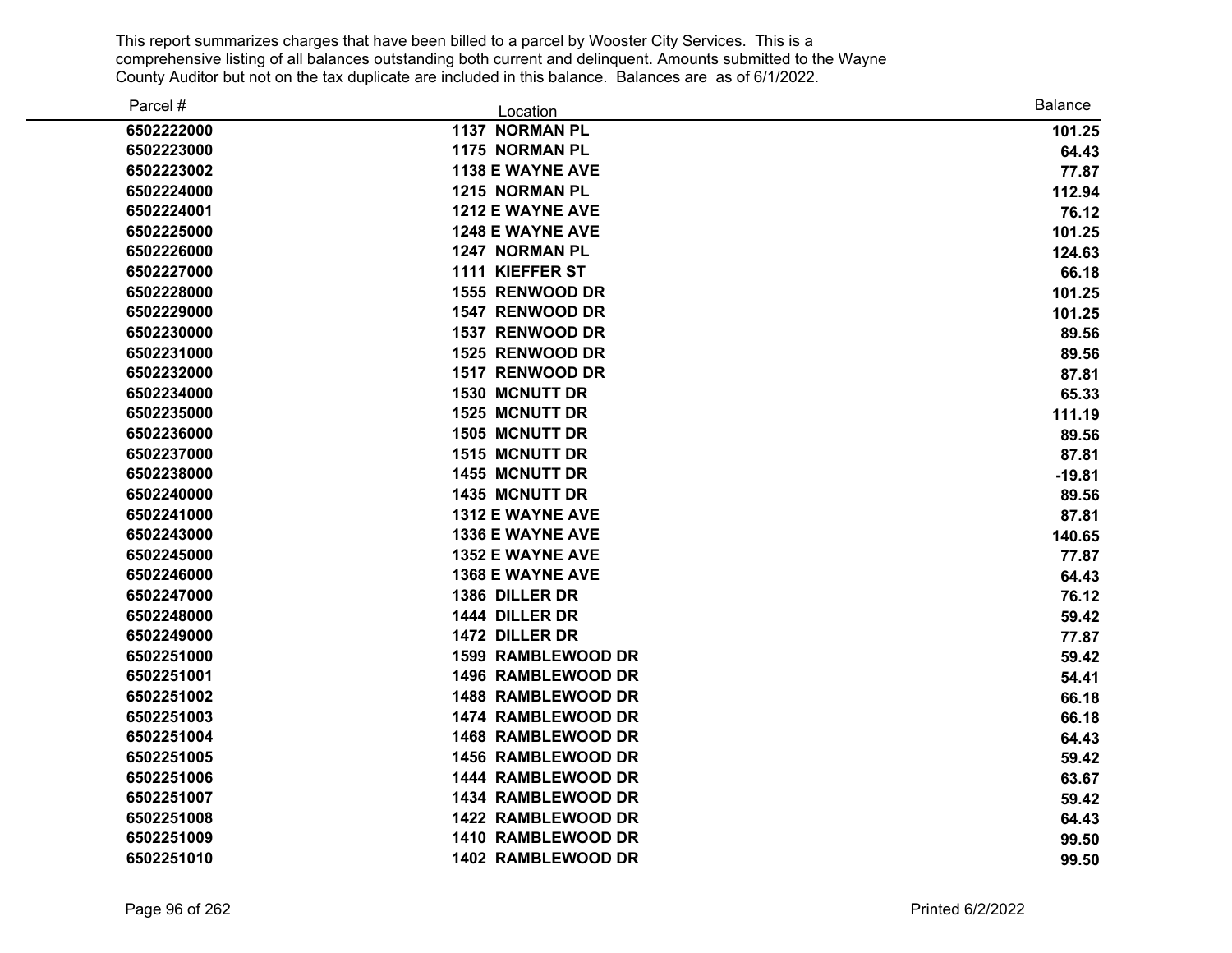| Parcel #   | Location                  | <b>Balance</b> |
|------------|---------------------------|----------------|
| 6502251011 | 1405 RAMBLEWOOD DR        | 76.12          |
| 6502251012 | 1409 RAMBLEWOOD DR        | 76.12          |
| 6502251013 | 1421 RAMBLEWOOD DR        | 66.18          |
| 6502251014 | <b>1431 RAMBLEWOOD DR</b> | 89.56          |
| 6502251015 | <b>1443 RAMBLEWOOD DR</b> | 58.04          |
| 6502251016 | <b>1483 RAMBLEWOOD DR</b> | 64.43          |
| 6502251017 | <b>1497 RAMBLEWOOD DR</b> | 61.17          |
| 6502251018 | 1515 RAMBLEWOOD DR        | 142.87         |
| 6502251019 | 1533 RAMBLEWOOD DR        | 66.18          |
| 6502251020 | <b>1538 RAMBLEWOOD DR</b> | 64.43          |
| 6502251026 | <b>1249 FAWNWOOD CIR</b>  | 76.12          |
| 6502251027 | 1257 FAWNWOOD CIR         | 59.42          |
| 6502251028 | <b>1258 FAWNWOOD CIR</b>  | 101.25         |
| 6502251029 | 1250 FAWNWOOD CIR         | 76.12          |
| 6502251030 | 1238 FAWNWOOD CIR         | 66.18          |
| 6502251031 | 1577 RAMBLEWOOD DR        | 66.18          |
| 6502251032 | <b>1589 RAMBLEWOOD DR</b> | 128.86         |
| 6502251033 | 1578 RAMBLEWOOD DR        | 99.50          |
| 6502251034 | 1566 RAMBLEWOOD DR        | 59.42          |
| 6502251035 | 1552 RAMBLEWOOD DR        | 66.18          |
| 6502251036 | 1177 HEDGECLIFF DR        | 111.19         |
| 6502251039 | 1194 HEDGECLIFF DR        | 350.73         |
| 6502251040 | 1192 HEDGECLIFF DR        | 124.63         |
| 6502251041 | 1190 HEDGECLIFF DR        | 122.88         |
| 6502251042 | <b>1188 HEDGECLIFF DR</b> | 111.19         |
| 6502251043 | 1164 HEDGECLIFF DR        | $-174.01$      |
| 6502251044 | 1152 HEDGECLIFF DR        | 66.18          |
| 6502251045 | 1140 HEDGECLIFF DR        | 56.16          |
| 6502251046 | <b>1132 HEDGECLIFF DR</b> | 76.12          |
| 6502251047 | 1120 HEDGECLIFF DR        | 61.17          |
| 6502251048 | 1112 HEDGECLIFF DR        | 64.43          |
| 6502251049 | 1104 HEDGECLIFF DR        | 76.12          |
| 6502251050 | 1100 HEDGECLIFF DR        | 64.43          |
| 6502251051 | 1109 HEDGECLIFF DR        | 64.43          |
| 6502251052 | 1117 HEDGECLIFF DR        | 89.56          |
| 6502251053 | 1135 HEDGECLIFF DR        | 59.42          |
| 6502251054 | 1189 HEDGECLIFF DR        | 77.87          |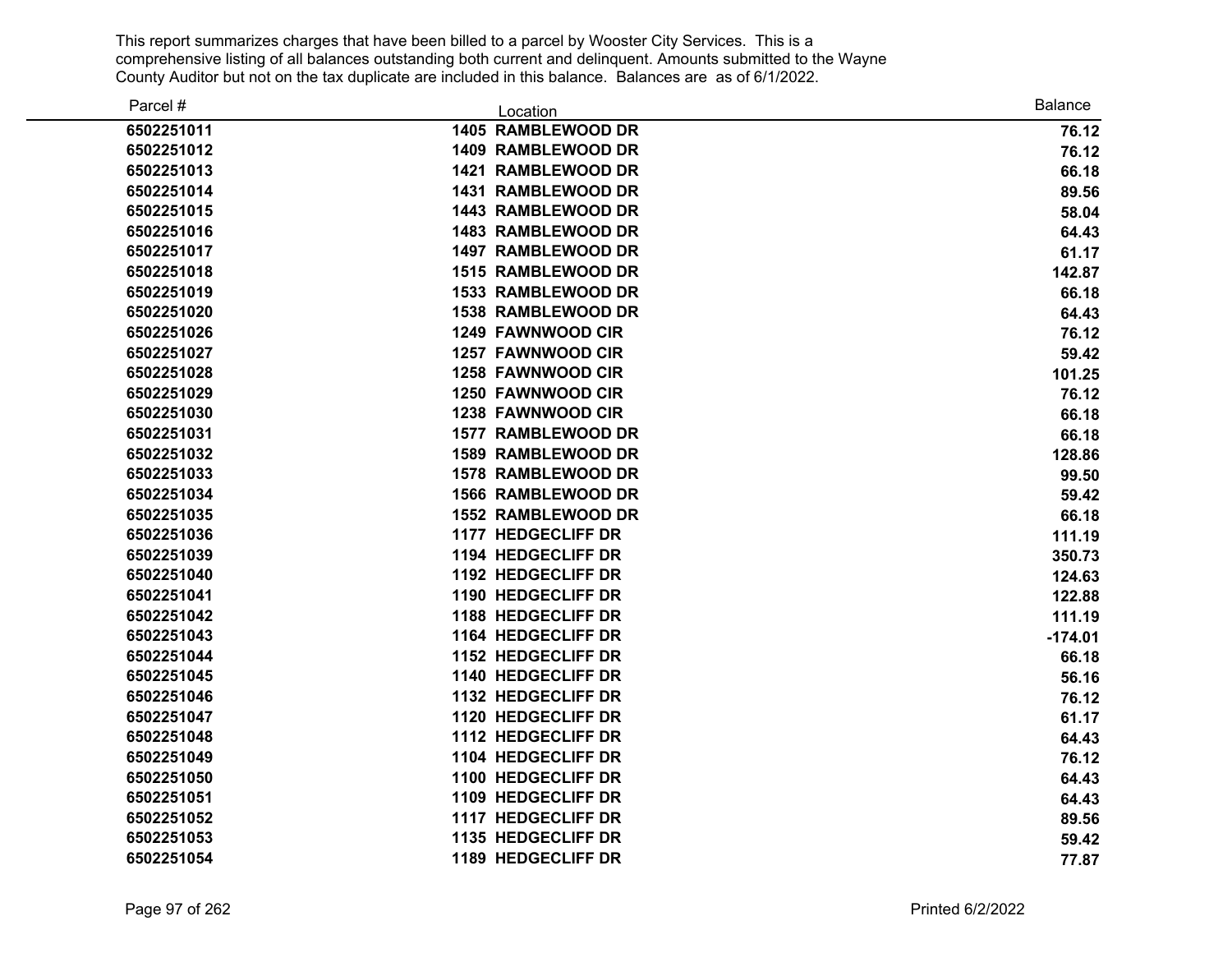| Parcel #   | Location                   | <b>Balance</b> |
|------------|----------------------------|----------------|
| 6502253000 | <b>1457 RUMBAUGH CIR</b>   | 64.43          |
| 6502254000 | <b>1467 RUMBAUGH CIR</b>   | 124.63         |
| 6502255000 | <b>1477 RUMBAUGH CIR</b>   | 66.18          |
| 6502256000 | <b>1487 RUMBAUGH CIR</b>   | 89.56          |
| 6502257000 | <b>1436 RUMBAUGH CIR</b>   | 194.77         |
| 6502258000 | <b>1448 RUMBAUGH CIR</b>   | 124.63         |
| 6502259000 | <b>1458 RUMBAUGH CIR</b>   | 112.94         |
| 6502260000 | <b>1468 RUMBAUGH CIR</b>   | 64.43          |
| 6502261000 | <b>611 RUMBAUGH CIR</b>    | 87.81          |
| 6502262000 | <b>585 BLOOMINGTON AVE</b> | 89.56          |
| 6502263000 | <b>577 BLOOMINGTON AVE</b> | 89.56          |
| 6502264000 | <b>567 BLOOMINGTON AVE</b> | 126.62         |
| 6502265000 | <b>557 BLOOMINGTON AVE</b> | 66.18          |
| 6502266000 | <b>549 BLOOMINGTON AVE</b> | 89.56          |
| 6502267000 | 537 BLOOMINGTON AVE        | 72.18          |
| 6502270000 | 1439 BEALL AVE             | 3,132.44       |
| 6502273000 | <b>1511 BEALL AVE</b>      | 103.28         |
| 6502274000 | 1517 BEALL AVE             | 72.24          |
| 6502275000 | 1529 BEALL AVE             | 75.57          |
| 6502276000 | 1515 LEHR CT               | 193.16         |
| 6502277000 | <b>544 BLOOMINGTON DR</b>  | 134.02         |
| 6502278000 | <b>556 BLOOMINGTON AVE</b> | 64.43          |
| 6502279000 | <b>562 BLOOMINGTON AVE</b> | 112.94         |
| 6502280000 | 600 SUNRISE VIEW DR        | 59.42          |
| 6502282000 | 580 BLOOMINGTON AVE        | 66.18          |
| 6502283000 | <b>586 BLOOMINGTON DR</b>  | 131.92         |
| 6502284000 | 577 HARTZLER ST            | 77.87          |
| 6502285000 | <b>567 HARTZLER ST</b>     | 155.74         |
| 6502286000 | <b>559 HARTZLER ST</b>     | 380.38         |
| 6502287000 | <b>551 HARTZLER ST</b>     | 77.87          |
| 6502288000 | <b>541 HARTZLER ST</b>     | 183.08         |
| 6502289000 | 1541 BEALL AVE             | 87.26          |
| 6502290000 | 1551 BEALL AVE             | 600.74         |
| 6502291000 | 531 HARTZLER ST            | 236.72         |
| 6502292000 | <b>586 HARTZLER ST</b>     | 74.09          |
| 6502293000 | 576 HARTZLER ST            | 128.86         |
| 6502294000 | <b>566 HARTZLER ST</b>     | 111.19         |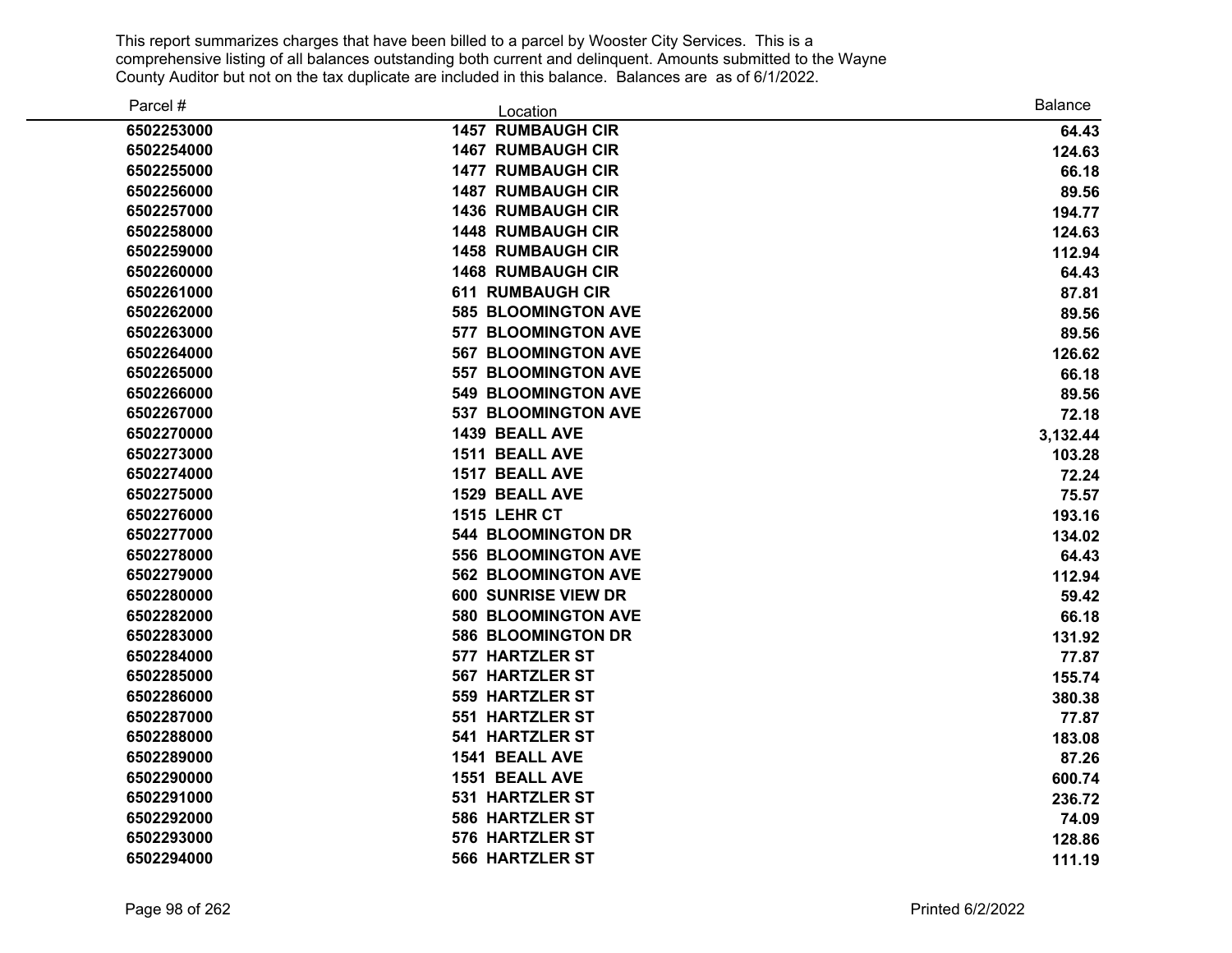| Parcel #   | Location               | <b>Balance</b> |
|------------|------------------------|----------------|
| 6502295000 | <b>558 HARTZLER ST</b> | 69.71          |
| 6502296000 | <b>550 HARTZLER ST</b> | 237.57         |
| 6502297000 | <b>544 HARTZLER ST</b> | 66.18          |
| 6502298000 | 537 KIEFFER ST         | 82.57          |
| 6502299000 | 545 KIEFFER ST         | 112.94         |
| 6502300000 | 557 KIEFFER ST         | 167.46         |
| 6502301000 | 567 KIEFFER ST         | 66.18          |
| 6502302000 | 575 KIEFFER ST         | 87.81          |
| 6502303000 | 585 KIEFFER ST         | 112.94         |
| 6502304000 | 1591 GASCHE ST         | 131.16         |
| 6502305000 | 1571 GASCHE ST         | 88.89          |
| 6502306000 | 1551 GASCHE ST         | 148.01         |
| 6502307000 | 1535 GASCHE ST         | 87.81          |
| 6502308000 | 1521 GASCHE ST         | 77.87          |
| 6502309000 | 1519 GASCHE ST         | 111.19         |
| 6502310000 | 1465 GASCHE ST         | 124.63         |
| 6502311000 | 1451 GASCHE ST         | 66.18          |
| 6502312000 | 1435 GASCHE ST         | 76.12          |
| 6502314000 | <b>812 E WAYNE AVE</b> | 66.18          |
| 6502316000 | <b>830 E WAYNE AVE</b> | 54.41          |
| 6502318000 | 910 E WAYNE AVE        | 39.32          |
| 6502319000 | 1436 AVALON DR         | 64.43          |
| 6502320000 | 1452 AVALON DR         | 71.84          |
| 6502321000 | 1468 AVALON DR         | 72.86          |
| 6502322000 | <b>1508 AVALON DR</b>  | 325.83         |
| 6502323000 | 1524 AVALON DR         | 429.30         |
| 6502324000 | 1542 AVALON DR         | 64.43          |
| 6502325000 | 1560 AVALON DR         | 66.18          |
| 6502326000 | 1578 AVALON DR         | 76.12          |
| 6502327000 | 875 KIEFFER ST         | 89.56          |
| 6502328000 | 905 KIEFFER ST         | 89.56          |
| 6502329000 | 909 KIEFFER ST         | 89.56          |
| 6502330000 | 1598 BELLEVUE DR       | 89.56          |
| 6502331000 | 1586 BELLEVUE DR       | 89.56          |
| 6502332000 | <b>1579 AVALON DR</b>  | 76.12          |
| 6502333000 | 1561 AVALON DR         | 101.25         |
| 6502334000 | 1543 AVALON DR         | 99.50          |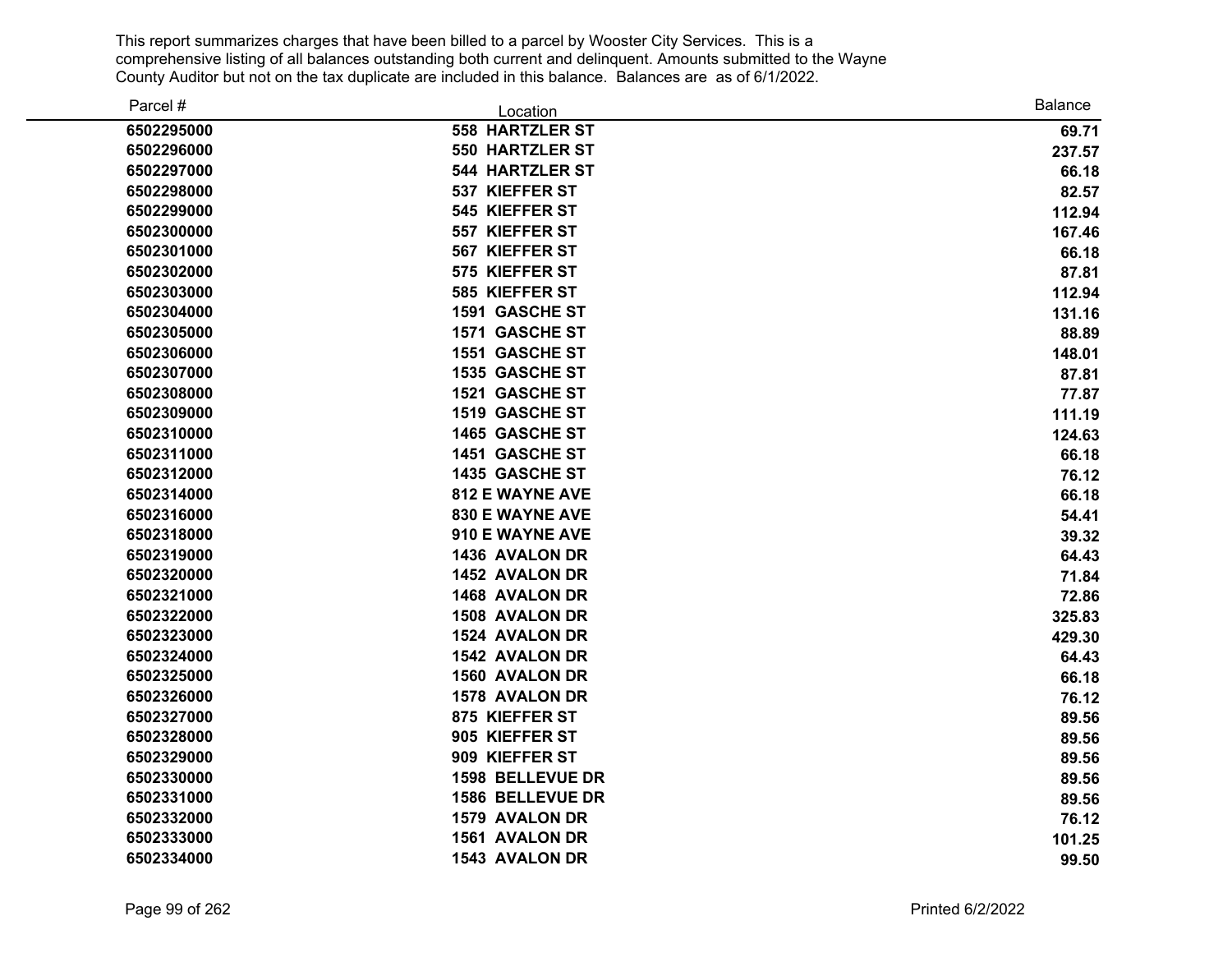| Parcel #   | Location                   | <b>Balance</b> |
|------------|----------------------------|----------------|
| 6502335000 | 1525 AVALON DR             | $-54.83$       |
| 6502336000 | 1507 AVALON DR             | 1.00           |
| 6502337000 | 1465 AVALON DR             | 89.49          |
| 6502338000 | 1449 AVALON DR             | 76.12          |
| 6502339000 | 1435 AVALON DR             | 66.18          |
| 6502340000 | 928 E WAYNE AVE            | 159.70         |
| 6502342000 | 1008 E WAYNE AVE           | 136.32         |
| 6502345000 | 1014 E WAYNE AVE           | 8.32           |
| 6502346000 | 1436 BELLEVUE DR           | 54.41          |
| 6502347000 | 1446 BELLEVUE DR           | 61.17          |
| 6502348000 | 1458 BELLEVUE DR           | 101.25         |
| 6502349000 | 1470 BELLEVUE DR           | 76.12          |
| 6502350000 | <b>1506 BELLEVUE DR</b>    | 64.43          |
| 6502351000 | 1520 BELLEVUE DR           | 61.17          |
| 6502352000 | 1532 BELLEVUE DR           | 59.42          |
| 6502353000 | 1546 BELLEVUE DR           | 112.94         |
| 6502354000 | 1558 BELLEVUE DR           | 77.87          |
| 6502355000 | <b>1572 BELLEVUE DR</b>    | 76.12          |
| 6502356000 | 1022 E WAYNE AVE           | 112.94         |
| 6502357000 | <b>1563 BEALL AVE</b>      | 359.83         |
| 6502360000 | <b>725 SUNRISE VIEW DR</b> | 66.18          |
| 6502362000 | 726 E WAYNE AVE            | 87.81          |
| 6502363000 | <b>626 E WAYNE AVE</b>     | 185.80         |
| 6502383000 | 515 LINCOLN ST             | 58.87          |
| 6502384000 | <b>1117 TOWNSVIEW PL</b>   | 63.88          |
| 6502385000 | <b>1119 TOWNSVIEW PL</b>   | 257.25         |
| 6502387000 | 1123 TOWNSVIEW PL          | 132.65         |
| 6502388000 | 1125 TOWNSVIEW PL          | 75.57          |
| 6502389000 | 1127 TOWNSVIEW PL          | 493.75         |
| 6502390000 | 1129 TOWNSVIEW PL          | 147.71         |
| 6502391000 | 1131 TOWNSVIEW PL          | 58.87          |
| 6502392000 | 1133 TOWNSVIEW PL          | 63.88          |
| 6502393000 | 1135 TOWNSVIEW PL          | 58.87          |
| 6502394000 | 1137 TOWNSVIEW PL          | 80.69          |
| 6502395000 | 1139 TOWNSVIEW PL          | 87.26          |
| 6502397000 | <b>1230 EASTERN AVE</b>    | 62.13          |
| 6502400000 | <b>1158 MADISON AVE</b>    | 1,093.61       |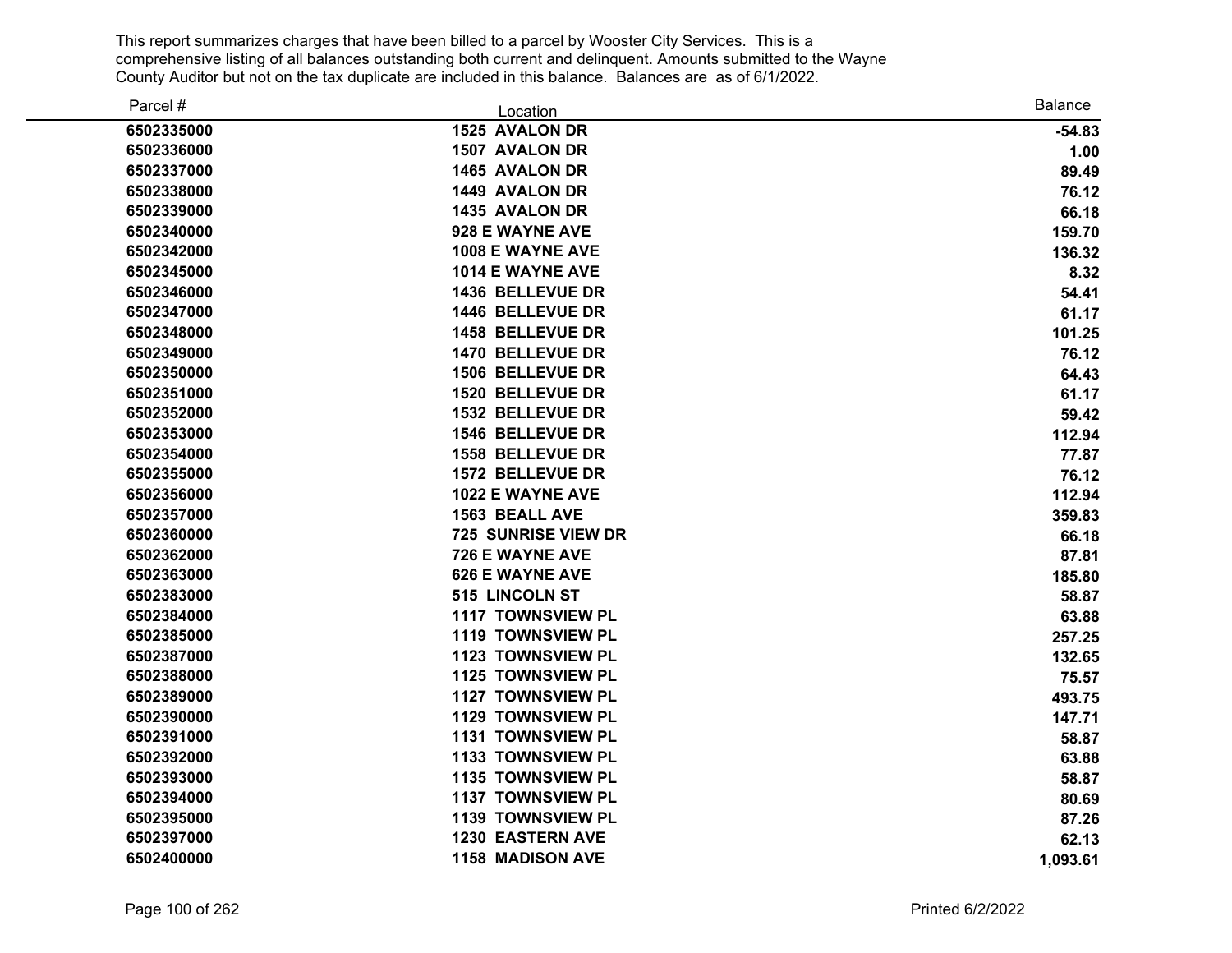| Parcel #   | Location                | <b>Balance</b> |
|------------|-------------------------|----------------|
| 6502400001 | 1174 MADISON AVE        | 50.90          |
| 6502420000 | 500 MAPLE ST            | 535.42         |
| 6502438000 | 550 ROBINSON RD         | 1,891.39       |
| 6502439000 | <b>249 S BAUER RD</b>   | 177.40         |
| 6502440000 | 1060 MADISON AVE        | 174.52         |
| 6502443000 | 1128 MADISON AVE        | 192.50         |
| 6502444000 | <b>1116 MADISON AVE</b> | 122.75         |
| 6600001000 | 0 N BAUER RD            | 108.22         |
| 6600003000 | <b>181 N BAUER RD</b>   | 63.11          |
| 6600004000 | <b>1572 SECREST RD</b>  | 47.09          |
| 6600007001 | 116 BAUER RD            | 895.15         |
| 6600010000 | 1466 SECREST RD         | 232.42         |
| 6600011000 | <b>1132 PERKINS AVE</b> | 73.82          |
| 6600012000 | <b>1235 PERKINS AVE</b> | 131.00         |
| 6600012001 | 1380 SECREST RD         | 75.57          |
| 6600012002 | 1388 SECREST RD         | $-1.60$        |
| 6600016000 | 1504 SECREST RD         | 62.13          |
| 6600018000 | 1448 SECREST RD         | 63.11          |
| 6600019000 | 1542 SECREST RD         | 22.91          |
| 6600020000 | <b>1556 SECREST RD</b>  | 75.57          |
| 6600023000 | 1526 SECREST RD         | 63.11          |
| 6600025000 | 1482 SECREST RD         | 63.11          |
| 6600026000 | 1370 SECREST RD         | 314.08         |
| 6600029000 | 1039 POINT OF VIEW DR   | 1,496.51       |
| 6600031000 | <b>752 CRABAPPLE CT</b> | 73.82          |
| 6600032000 | <b>768 CRABAPPLE CT</b> | 338.97         |
| 6600033000 | <b>781 CRABAPPLE CT</b> | 63.88          |
| 6600034000 | <b>767 CRABAPPLE CT</b> | 110.64         |
| 6600035000 | <b>753 CRABAPPLE CT</b> | 110.64         |
| 6600036000 | <b>739 CRABAPPLE CT</b> | 63.88          |
| 6600037000 | <b>725 CRABAPPLE CT</b> | 98.95          |
| 6600038000 | 711 CRABAPPLE CT        | 75.57          |
| 6600041000 | 1139 POINT OF VIEW DR   | 63.88          |
| 6600042000 | 1157 POINT OF VIEW DR   | 85.51          |
| 6600043000 | 1169 POINT OF VIEW DR   | 186.67         |
| 6600044000 | 1181 POINT OF VIEW DR   | 277.85         |
| 6600045000 | 1197 POINT OF VIEW DR   | 75.57          |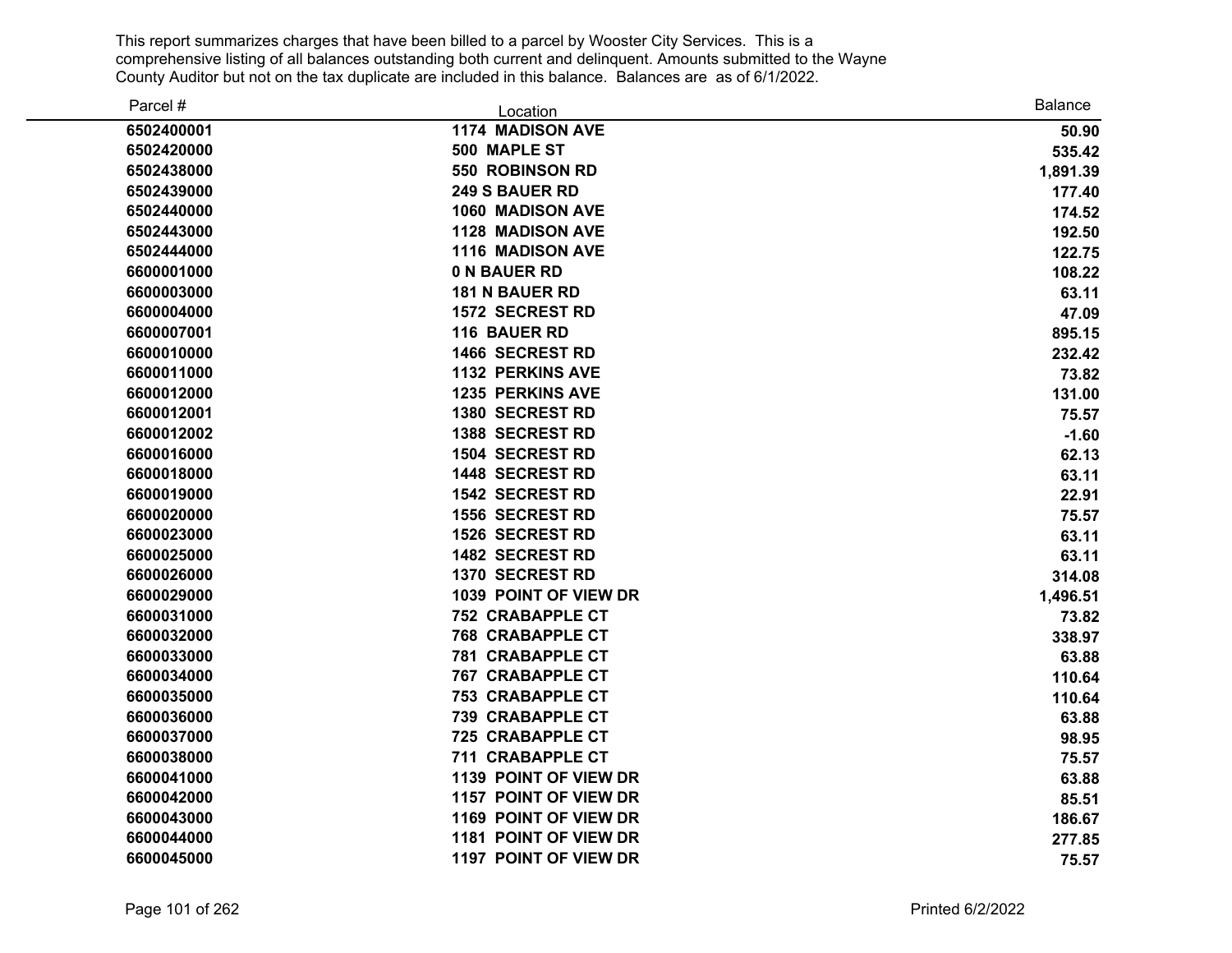| Parcel #   | Location                   | <b>Balance</b> |
|------------|----------------------------|----------------|
| 6600060000 | <b>515 INDUSTRIAL BLVD</b> | 6,743.36       |
| 6600065000 | <b>737 INDUSTRIAL BLVD</b> | 102.10         |
| 6600066000 | <b>789 INDUSTRIAL BLVD</b> | 142.35         |
| 6600068000 | 726 INDUSTRIAL BLVD        | 91.15          |
| 6600070000 | 600 INDUSTRIAL BLVD        | 344.65         |
| 6600071000 | 536 INDUSTRIAL BLVD        | 263.65         |
| 6600071001 | <b>474 INDUSTRIAL BLVD</b> | 172.43         |
| 6600071002 | <b>416 INDUSTRIAL BLVD</b> | 206.04         |
| 6600073000 | <b>1180 PERKINS AVE</b>    | 1,317.65       |
| 6600095000 | 983 MADISON AVE            | 144.62         |
| 6600096000 | <b>1353 PERKINS AVE</b>    | 786.63         |
| 6600098000 | <b>1026 PERKINS AVE</b>    | 87.26          |
| 6600099000 | <b>749 ROBINSON RD</b>     | 37.84          |
| 6600100000 | <b>1052 PERKINS AVE</b>    | 62.13          |
| 6600104000 | <b>1080 PERKINS AVE</b>    | 63.88          |
| 6600115000 | <b>1341 MADISON AVE</b>    | 65.04          |
| 6600116000 | <b>1351 MADISON AVE</b>    | 88.42          |
| 6600122000 | 0 DOVER RD                 | 5,147.90       |
| 6600124000 | 2087 GREEN DR              | 1,557.65       |
| 6600125000 | 1600 WILSON RD             | 34,657.62      |
| 6600128000 | 2072 SECREST RD            | 262.02         |
| 6600129000 | 1716 SECREST RD            | 141.39         |
| 6700001000 | <b>132 W MILLTOWN RD</b>   | 4,916.46       |
| 6700001001 | 3528 FRIENDSVILLE RD       | 323.05         |
| 6700005000 | 316 E BEVERLY RD           | 101.25         |
| 6700006000 | 334 IHRIG AVE              | 101.25         |
| 6700007000 | <b>791 FAIRVIEW CIR</b>    | 112.94         |
| 6700008000 | <b>856 E HIGHLAND AVE</b>  | 59.42          |
| 6700009000 | 2610 MONTEREY ST           | 85.51          |
| 6700010000 | 2331 BURBANK RD            | 112.94         |
| 6700011000 | 238 KINNEY ST              | 66.18          |
| 6700012000 | 2579 VICTORIA ST           | 110.64         |
| 6700013000 | 2556 WINDSOR AVE           | 52.11          |
| 6700014000 | 2483 TOWNSEND DR           | 89.56          |
| 6700016000 | <b>1826 WOODCREST DR</b>   | 89.56          |
| 6700017000 | 921 NORTHVIEW DR           | 366.16         |
| 6700018000 | 3005 ARMSTRONG DR          | 127.35         |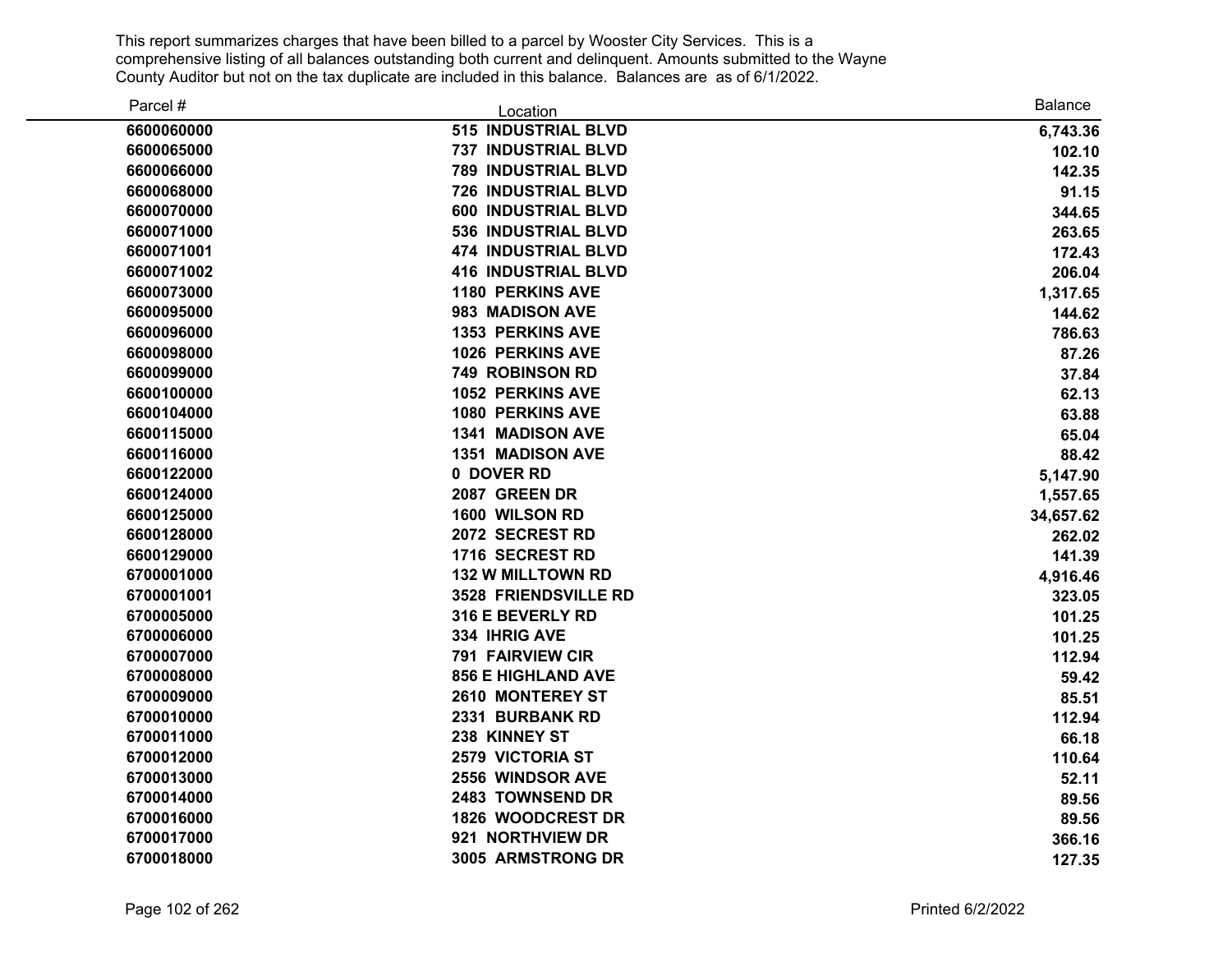| Parcel #   | Location                       | <b>Balance</b> |
|------------|--------------------------------|----------------|
| 6700019000 | 2617 IMPALA AVE                | 73.82          |
| 6700020000 | <b>802 E HIGHLAND AVE</b>      | 112.94         |
| 6700021000 | 2935 TAYLOR ST                 | 66.18          |
| 6700022000 | <b>2608 CHRISTMAS RUN BLVD</b> | 79.73          |
| 6700023000 | 221 KINNEY ST                  | 79.23          |
| 6700024000 | 2601 IMPERIAL ST               | 58.13          |
| 6700026000 | <b>1935 BLAIR BLVD</b>         | 77.87          |
| 6700028000 | 2109 CLEVELAND RD              | 635.69         |
| 6700029000 | <b>244 E HIGHLAND AVE</b>      | 112.94         |
| 6700029001 | <b>261 MCCLURE ST</b>          | 64.43          |
| 6700029002 | 331 MCCLURE ST                 | 76.12          |
| 6700030000 | <b>310 E HIGHLAND AVE</b>      | 101.25         |
| 6700031000 | <b>2554 GRAUSTARK PATH</b>     | 136.32         |
| 6700033000 | 2413 ARMSTRONG DR              | 112.52         |
| 6700034000 | <b>328 ELM DR</b>              | 136.32         |
| 6700035000 | <b>422 BARRETT CIR</b>         | 89.56          |
| 6700036000 | 1549 CEDAR LN                  | 57.12          |
| 6700038000 | <b>538 SKYLARK AVE</b>         | 63.88          |
| 6700039000 | 2635 WINDSOR AVE               | 87.26          |
| 6700041000 | <b>646 CATALINA AVE</b>        | 58.87          |
| 6700045000 | <b>425 MATHER HILL DR</b>      | 87.81          |
| 6700046000 | 3352 BURBANK RD                | 89.56          |
| 6700046001 | 3360 BURBANK RD                | 89.56          |
| 6700046002 | 3368 BURBANK RD                | 64.43          |
| 6700047000 | 2561 IMPERIAL ST               | 57.12          |
| 6700048000 | 847 WINTER ST                  | 89.56          |
| 6700049000 | 2422 CLEVELAND RD              | 87.81          |
| 6700050000 | <b>742 FAIRVIEW CIR</b>        | 76.12          |
| 6700051000 | 1671 WOODCREST DR              | 77.87          |
| 6700053000 | <b>2500 GRAUSTARK PATH</b>     | 59.42          |
| 6700054000 | <b>2574 GRAUSTARK PATH</b>     | 205.61         |
| 6700055000 | 1749 WOODCREST DR              | 89.56          |
| 6700056000 | <b>2641 CHRISTMAS RUN BLVD</b> | 134.02         |
| 6700057000 | 645 RIDGEWOOD DR               | 63.66          |
| 6700058000 | <b>1041 NORTHVIEW DR</b>       | 164.70         |
| 6700059000 | <b>552 CATALINA AVE</b>        | 62.13          |
| 6700060000 | 2891 CLEVELAND RD              | 285.09         |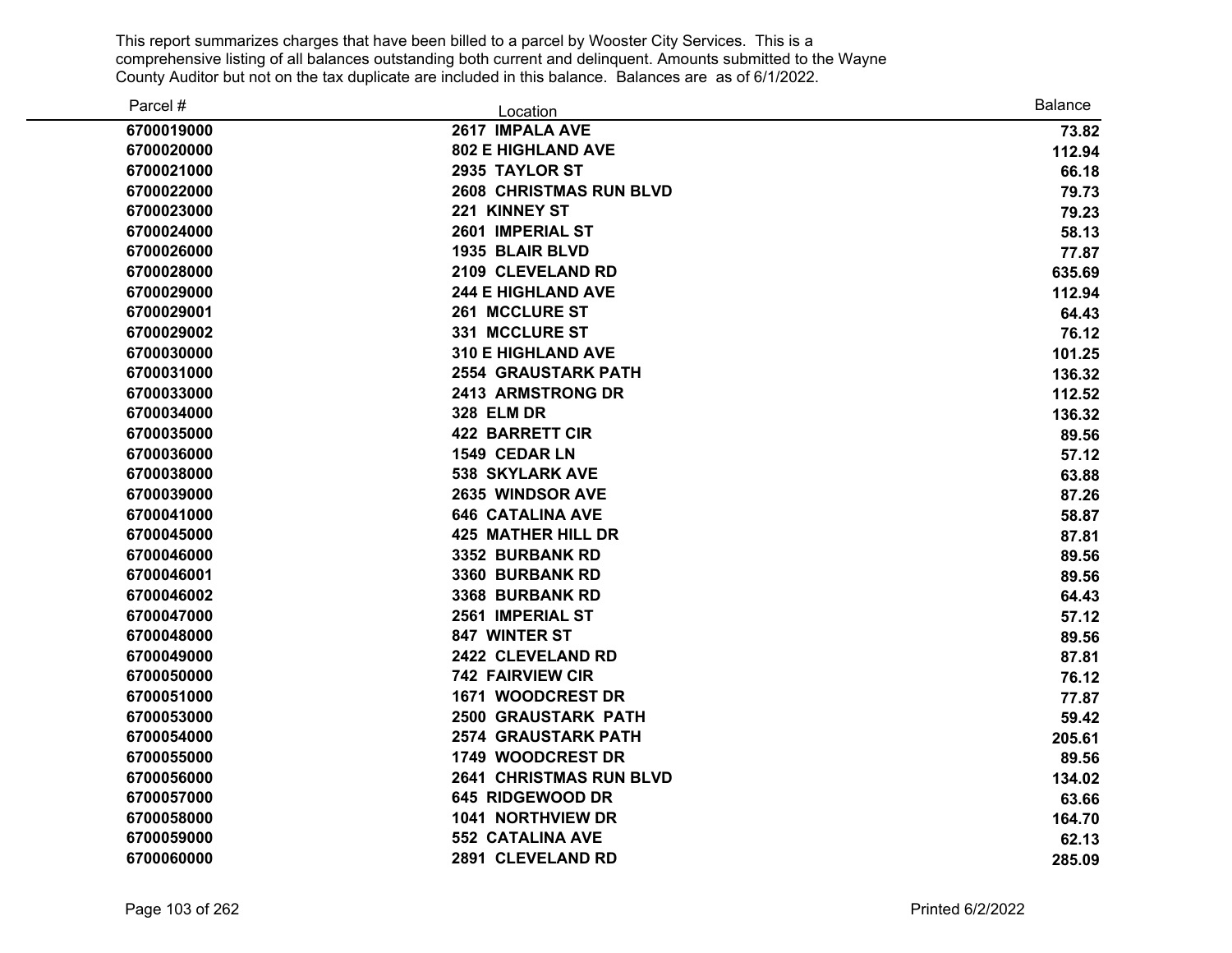| Parcel #   | Location                       | <b>Balance</b> |
|------------|--------------------------------|----------------|
| 6700061000 | 2440 TOWNSEND DR               | 76.12          |
| 6700062000 | <b>120 E HIGHLAND AVE</b>      | 163.21         |
| 6700063000 | 2626 WINDSOR AVE               | 75.57          |
| 6700064000 | 1641 WOODCREST DR              | 249.80         |
| 6700065000 | <b>2625 MONTEREY ST</b>        | 87.26          |
| 6700066000 | 642 KIEFFER ST                 | 54.41          |
| 6700067000 | 1932 BLAIR BLVD                | 89.56          |
| 6700069000 | <b>513 W HIGHLAND AVE</b>      | 98.95          |
| 6700070000 | 2515 IMPALA AVE                | 174.52         |
| 6700071000 | <b>2507 MONTCLAIR AVE</b>      | 95.99          |
| 6700072000 | 716 PORTAGE RD                 | 452.37         |
| 6700073000 | <b>545 W HIGHLAND AVE</b>      | 1,621.22       |
| 6700074000 | <b>1536 HICKORY LN</b>         | 66.18          |
| 6700076000 | <b>458 MATHER HILL DR</b>      | 462.23         |
| 6700077000 | 2436 MONTEREY ST               | 62.13          |
| 6700078000 | <b>1657 HIGHLAND PARK RD</b>   | 128.62         |
| 6700080000 | 2232 DORCHESTER RD             | 66.18          |
| 6700081000 | 700 RIDGEWOOD DR               | 190.81         |
| 6700082000 | 1575 WOODCREST DR              | 368.31         |
| 6700084000 | 725 RIDGEWOOD DR               | 61.17          |
| 6700085000 | <b>1100 THORNE AVE</b>         | 106.18         |
| 6700086003 | <b>1084 THORNE AVE</b>         | 112.94         |
| 6700087000 | 241 BLAIR BLVD                 | 76.12          |
| 6700088000 | 2420 MONTCLAIR AVE             | 63.88          |
| 6700090000 | <b>2461 CHRISTMAS RUN BLVD</b> | 54.69          |
| 6700092000 | <b>1751 HIGHLAND PARK RD</b>   | 77.87          |
| 6700093000 | 1676 WOODCREST DR              | 59.42          |
| 6700094000 | <b>1055 NORTHVIEW DR</b>       | 87.81          |
| 6700095000 | 1584 AKRON RD                  | 24.52          |
| 6700096000 | 1594 AKRON RD                  | 136.32         |
| 6700097000 | <b>2642 MONTCLAIR AVE</b>      | 151.14         |
| 6700098000 | 1820 NEAL DR                   | 101.25         |
| 6700099000 | 1315 E MILLTOWN RD             | 89.56          |
| 6700100000 | 2215 FRIAR TUCK CIR            | 48.07          |
| 6700101000 | 3514 SNYDER DR                 | 101.25         |
| 6700102000 | 2633 VICTORIA ST               | 63.88          |
| 6700105000 | <b>706 E HIGHLAND AVE</b>      | 64.43          |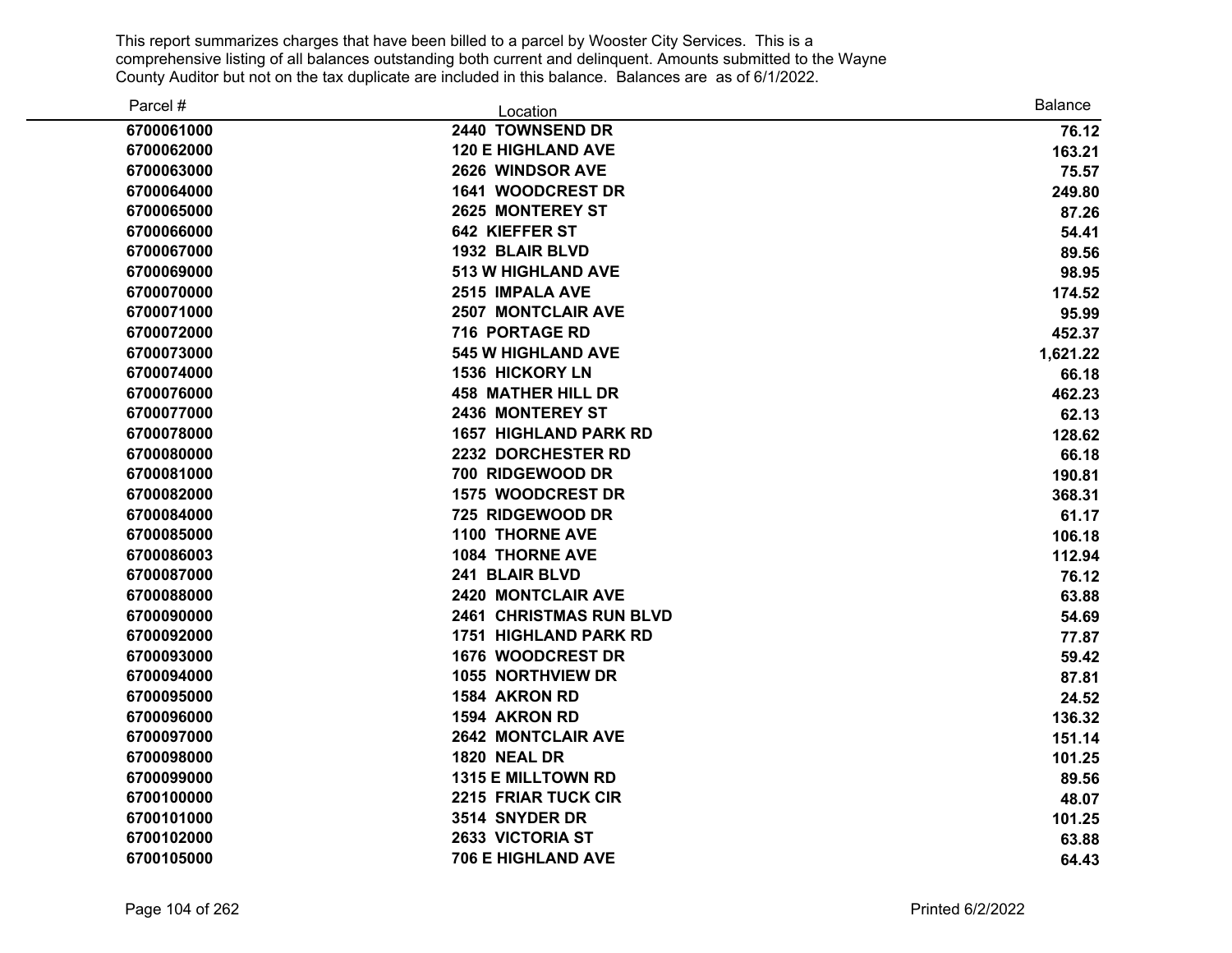| Parcel #   | Location                  | <b>Balance</b> |
|------------|---------------------------|----------------|
| 6700106000 | <b>406 WINKLER DR</b>     | 237.57         |
| 6700107000 | 1554 WOODCREST DR         | 64.43          |
| 6700110000 | 605 RIDGEWOOD DR          | 111.19         |
| 6700111000 | <b>422 IHRIG AVE</b>      | 77.87          |
| 6700112000 | 2212 ROBINHOOD DR         | 534.92         |
| 6700113000 | 1739 WOODCREST DR         | 328.43         |
| 6700114000 | 2229 ROBINHOOD DR         | 64.43          |
| 6700115001 | <b>1487 HICKORY LN</b>    | 61.17          |
| 6700116000 | 875 NORTHVIEW DR          | 136.32         |
| 6700117000 | 2223 LITTLE JOHN LN       | 59.42          |
| 6700118000 | 2609 IMPERIAL ST          | 58.87          |
| 6700120000 | 254 IMGARD ST             | 89.56          |
| 6700122000 | 2120 CLEVELAND RD         | 112.94         |
| 6700125000 | 1721 GASCHE ST            | 112.94         |
| 6700127000 | <b>865 E HIGHLAND AVE</b> | 89.56          |
| 6700131000 | 2117 FRIAR TUCK CIR       | 574.33         |
| 6700134000 | <b>2450 ARMSTRONG DR</b>  | 108.28         |
| 6700135000 | 1070 THORNE AVE           | 77.87          |
| 6700136000 | 1424 CEDAR LN             | 171.22         |
| 6700137000 | 714 SKYLARK AVE           | 171.08         |
| 6700138000 | 2610 WINDSOR AVE          | 58.87          |
| 6700139000 | 430 IHRIG AVE             | 59.42          |
| 6700140000 | 2601 MONTEREY ST          | 75.57          |
| 6700141000 | <b>560 CATALINA AVE</b>   | 75.57          |
| 6700142000 | <b>1909 NEAL DR</b>       | 66.18          |
| 6700143000 | <b>1730 EDWARDS AVE</b>   | 54.41          |
| 6700145000 | <b>1845 NEAL DR</b>       | 87.81          |
| 6700146000 | <b>1739 NEAL DR</b>       | 64.43          |
| 6700147000 | 1928 NEAL DR              | 69.12          |
| 6700148000 | 600 WILDWOOD DR           | 64.43          |
| 6700148002 | 3026 MELROSE DR           | 112.94         |
| 6700148004 | 3074 MELROSE DR           | 87.81          |
| 6700148005 | 1679 WEDGEWOOD WAY        | 66.18          |
| 6700148006 | 1643 WEDGEWOOD WAY        | 101.23         |
| 6700148007 | 1609 WEDGEWOOD WAY        | 66.18          |
| 6700148008 | 1585 WEDGEWOOD WAY        | 134.45         |
| 6700148009 | 1569 WEDGEWOOD WAY        | 99.50          |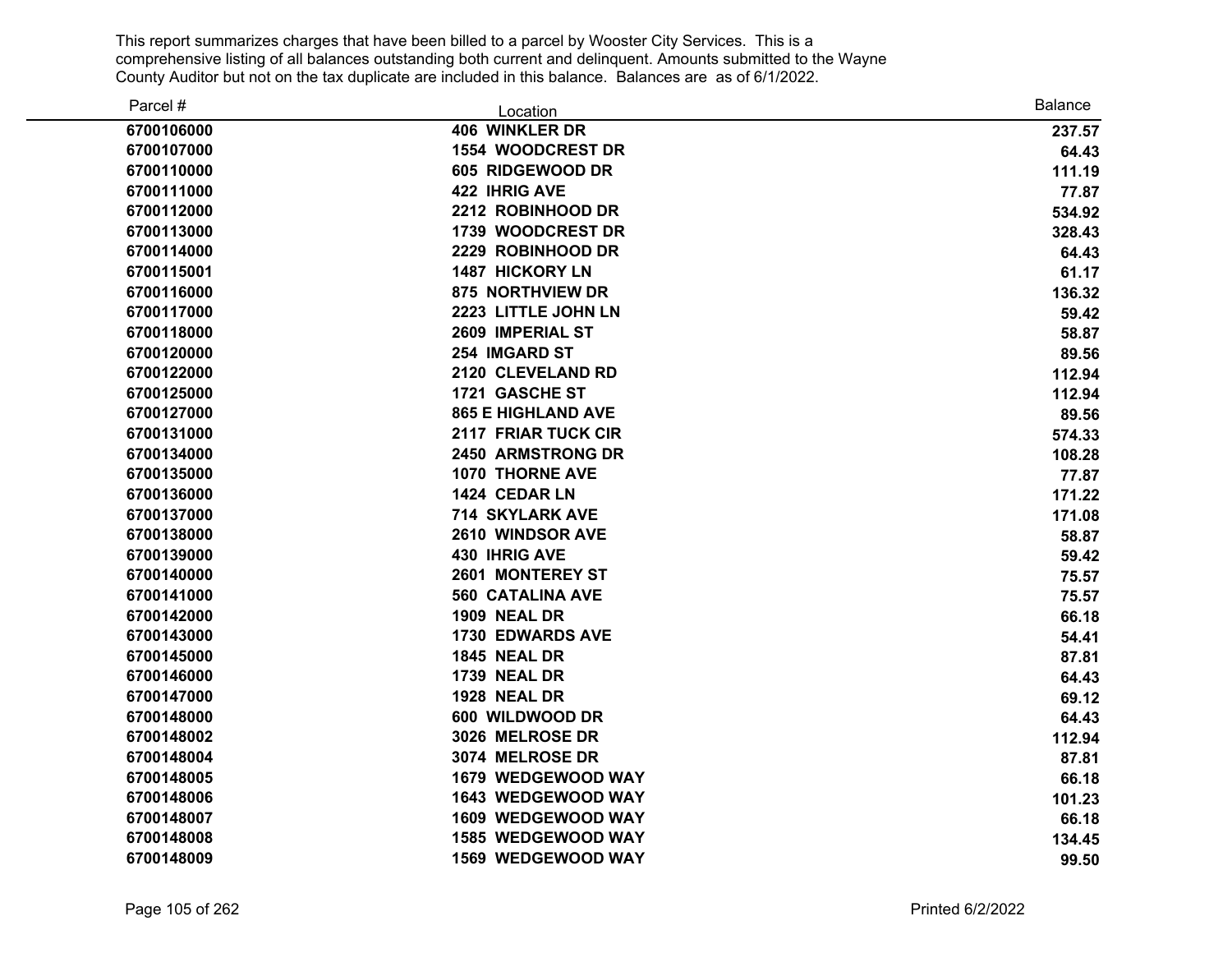| Parcel #   | Location                  | <b>Balance</b> |
|------------|---------------------------|----------------|
| 6700148010 | 1565 WEDGEWOOD WAY        | 89.56          |
| 6700148011 | 1566 WEDGEWOOD WAY        | 101.25         |
| 6700148012 | 1570 WEDGEWOOD WAY        | 59.42          |
| 6700148013 | 1584 WEDGEWOOD WAY        | 77.87          |
| 6700148014 | 1604 WEDGEWOOD WAY        | 77.87          |
| 6700148015 | 1624 WEDGEWOOD WAY        | 124.63         |
| 6700148016 | <b>1640 WEDGEWOOD WAY</b> | 89.56          |
| 6700148017 | 1658 WEDGEWOOD WAY        | 112.94         |
| 6700148018 | <b>1680 WEDGEWOOD WAY</b> | 101.25         |
| 6700148019 | 1681 WILDWOOD DR          | 136.32         |
| 6700148020 | 1655 WILDWOOD DR          | 124.63         |
| 6700148021 | 1633 WILDWOOD DR          | 61.17          |
| 6700148022 | 1611 WILDWOOD DR          | 66.18          |
| 6700148023 | 1583 WILDWOOD DR          | 66.18          |
| 6700148024 | 1551 WILDWOOD DR          | 87.81          |
| 6700148025 | 1538 WILDWOOD DR          | 159.70         |
| 6700148026 | 1554 WILDWOOD DR          | 112.94         |
| 6700148027 | 1570 WILDWOOD DR          | 124.63         |
| 6700148028 | 1588 WILDWOOD DR          | 76.12          |
| 6700148029 | 1604 WILDWOOD DR          | 89.56          |
| 6700148030 | 1628 WILDWOOD DR          | 136.32         |
| 6700148031 | 1676 WILDWOOD DR          | 222.28         |
| 6700148032 | 3283 NORTHRIDGE DR        | 101.25         |
| 6700148033 | 3295 NORTHRIDGE DR        | 76.12          |
| 6700148034 | 3307 NORTHRIDGE DR        | 124.63         |
| 6700148035 | 3321 NORTHRIDGE DR        | 76.12          |
| 6700148036 | 3333 NORTHRIDGE DR        | 89.56          |
| 6700148037 | 3343 NORTHRIDGE DR        | 89.56          |
| 6700148038 | 3351 NORTHRIDGE DR        | 101.25         |
| 6700148039 | 3352 NORTHRIDGE DR        | 64.43          |
| 6700148040 | 3344 NORTHRIDGE DR        | 89.56          |
| 6700148041 | 3334 NORTHRIDGE DR        | 76.12          |
| 6700148042 | 3322 NORTHRIDGE DR        | 76.12          |
| 6700148043 | 3308 NORTHRIDGE DR        | 101.25         |
| 6700148044 | 3296 NORTHRIDGE DR        | 77.87          |
| 6700148045 | 3284 NORTHRIDGE DR        | 89.56          |
| 6700148046 | 1521 WILDWOOD DR          | 89.56          |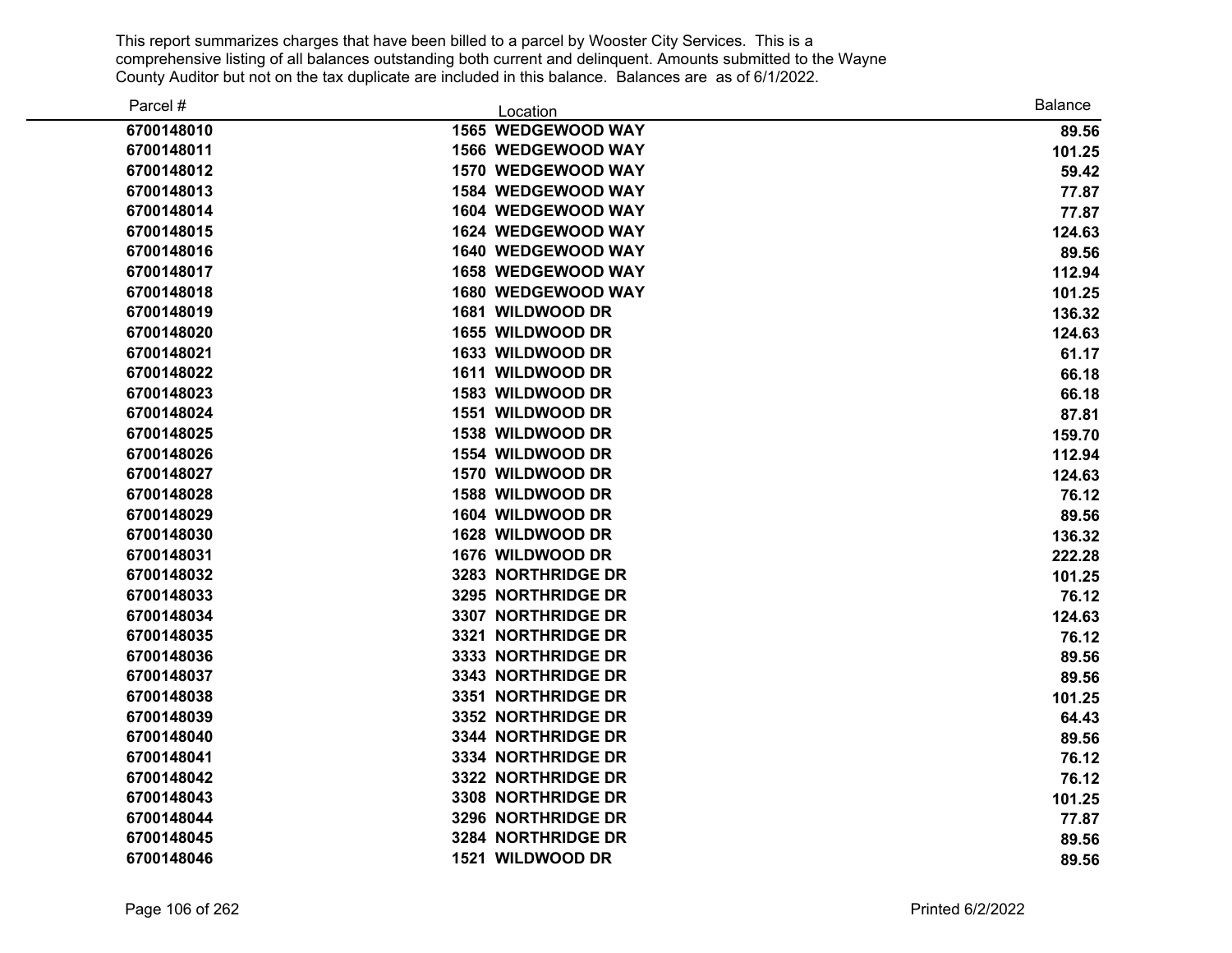| Parcel #   | Location         | <b>Balance</b> |
|------------|------------------|----------------|
| 6700148047 | 1497 WILDWOOD DR | 148.01         |
| 6700148048 | 1477 WILDWOOD DR | 89.56          |
| 6700148049 | 1459 WILDWOOD DR | 101.25         |
| 6700148050 | 1443 WILDWOOD DR | 77.87          |
| 6700148051 | 1419 WILDWOOD DR | 77.87          |
| 6700148052 | 1389 WILDWOOD DR | 66.18          |
| 6700148053 | 1371 WILDWOOD DR | $-34.78$       |
| 6700148054 | 3012 BAYBERRY CV | 62.13          |
| 6700148055 | 1333 WILDWOOD DR | 101.25         |
| 6700148056 | 1319 WILDWOOD DR | 40.14          |
| 6700148057 | 1299 WILDWOOD DR | 112.94         |
| 6700148058 | 1277 WILDWOOD DR | $-9.00$        |
| 6700148059 | 1288 WILDWOOD DR | 171.39         |
| 6700148060 | 1310 WILDWOOD DR | 284.33         |
| 6700148061 | 1350 WILDWOOD DR | 112.51         |
| 6700148062 | 1374 WILDWOOD DR | 87.81          |
| 6700148063 | 1396 WILDWOOD DR | 112.94         |
| 6700148064 | 1420 WILDWOOD DR | 112.94         |
| 6700148065 | 1446 WILDWOOD DR | 89.56          |
| 6700148066 | 1474 WILDWOOD DR | 89.56          |
| 6700148067 | 1496 WILDWOOD DR | 101.25         |
| 6700148068 | 1520 WILDWOOD DR | 77.87          |
| 6700148070 | 3342 BAYBERRY CV | 57.12          |
| 6700148071 | 3344 BAYBERRY CV | 75.57          |
| 6700148072 | 3346 BAYBERRY CV | 73.82          |
| 6700148073 | 3348 BAYBERRY CV | 62.13          |
| 6700148074 | 3362 BAYBERRY CV | 73.82          |
| 6700148075 | 3363 BAYBERRY CV | 87.26          |
| 6700148076 | 3364 BAYBERRY CV | 73.82          |
| 6700148077 | 3365 BAYBERRY CV | 62.13          |
| 6700148078 | 3366 BAYBERRY CV | 57.12          |
| 6700148079 | 3367 BAYBERRY CV | 62.13          |
| 6700148080 | 3368 BAYBERRY CV | 63.88          |
| 6700148081 | 3369 BAYBERRY CV | 57.12          |
| 6700148082 | 1499 LOGAN LN    | 87.81          |
| 6700148083 | 1491 LOGAN LN    | 101.25         |
| 6700148084 | 1483 LOGAN LN    | 101.25         |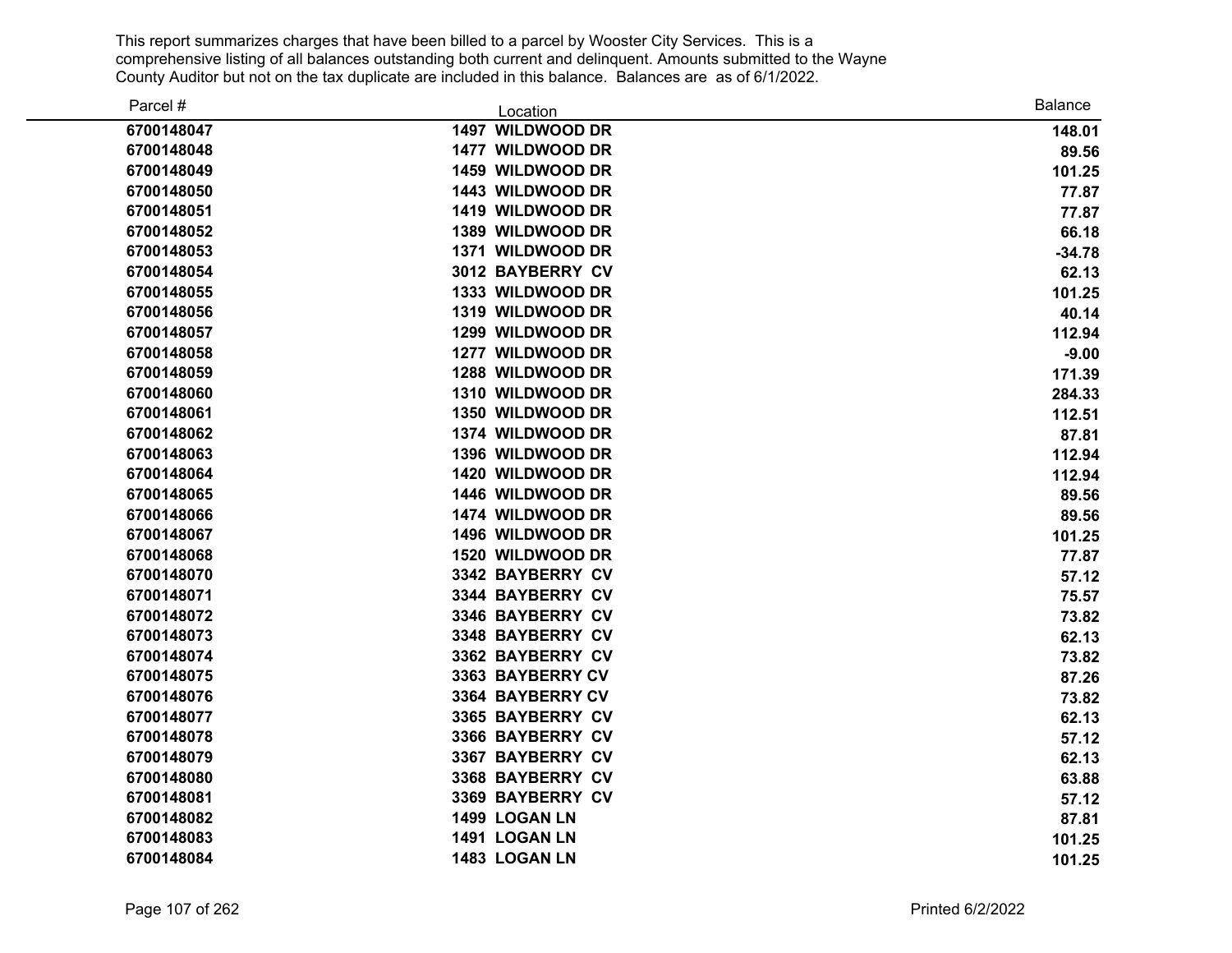| Parcel #   | Location         | <b>Balance</b> |
|------------|------------------|----------------|
| 6700148085 | 1477 LOGAN LN    | 114.35         |
| 6700148086 | 1471 LOGAN LN    | 101.25         |
| 6700148087 | 1465 LOGAN LN    | 66.18          |
| 6700148088 | 1457 LOGAN LN    | 77.87          |
| 6700148089 | 1445 LOGAN LN    | 101.25         |
| 6700148090 | 1433 LOGAN LN    | 124.63         |
| 6700148091 | 3294 COLTON CT   | 59.42          |
| 6700148092 | 3322 COLTON CT   | 101.25         |
| 6700148093 | 3332 COLTON CT   | 89.56          |
| 6700148094 | 3336 COLTON CT   | 124.63         |
| 6700148095 | 3335 COLTON CT   | 101.25         |
| 6700148096 | 3333 COLTON CT   | 77.87          |
| 6700148097 | 3325 COLTON CT   | 159.70         |
| 6700148098 | 3317 COLTON CT   | 64.43          |
| 6700148100 | 3297 COLTON CT   | 136.32         |
| 6700148101 | 1474 LOGAN LN    | 101.25         |
| 6700148102 | 1492 LOGAN LN    | 124.63         |
| 6700148103 | 1496 LOGAN LN    | 89.56          |
| 6700148105 | 3312 BAYBERRY CV | 73.82          |
| 6700148106 | 3314 BAYBERRY CV | 85.51          |
| 6700148107 | 3316 BAYBERRY CV | 63.88          |
| 6700148108 | 3318 BAYBERRY CV | 57.12          |
| 6700148109 | 3331 BAYBERRY CV | 73.82          |
| 6700148110 | 3333 BAYBERRY CV | 62.13          |
| 6700148111 | 3335 BAYBERRY CV | 73.82          |
| 6700148112 | 3337 BAYBERRY CV | 75.57          |
| 6700148113 | 3341 BAYBERRY CV | 63.88          |
| 6700148114 | 3343 BAYBERRY CV | 62.13          |
| 6700148115 | 3345 BAYBERRY CV | 57.12          |
| 6700148116 | 3347 BAYBERRY CV | 62.13          |
| 6700148117 | 3373 BAYBERRY CV | 62.13          |
| 6700148118 | 3375 BAYBERRY CV | 58.87          |
| 6700148119 | 3377 BAYBERRY CV | 63.88          |
| 6700148120 | 3379 BAYBERRY CV | 75.57          |
| 6700148121 | 3327 BAYBERRY CV | 57.12          |
| 6700148122 | 3325 BAYBERRY CV | 62.13          |
| 6700148123 | 3317 BAYBERRY CV | 122.33         |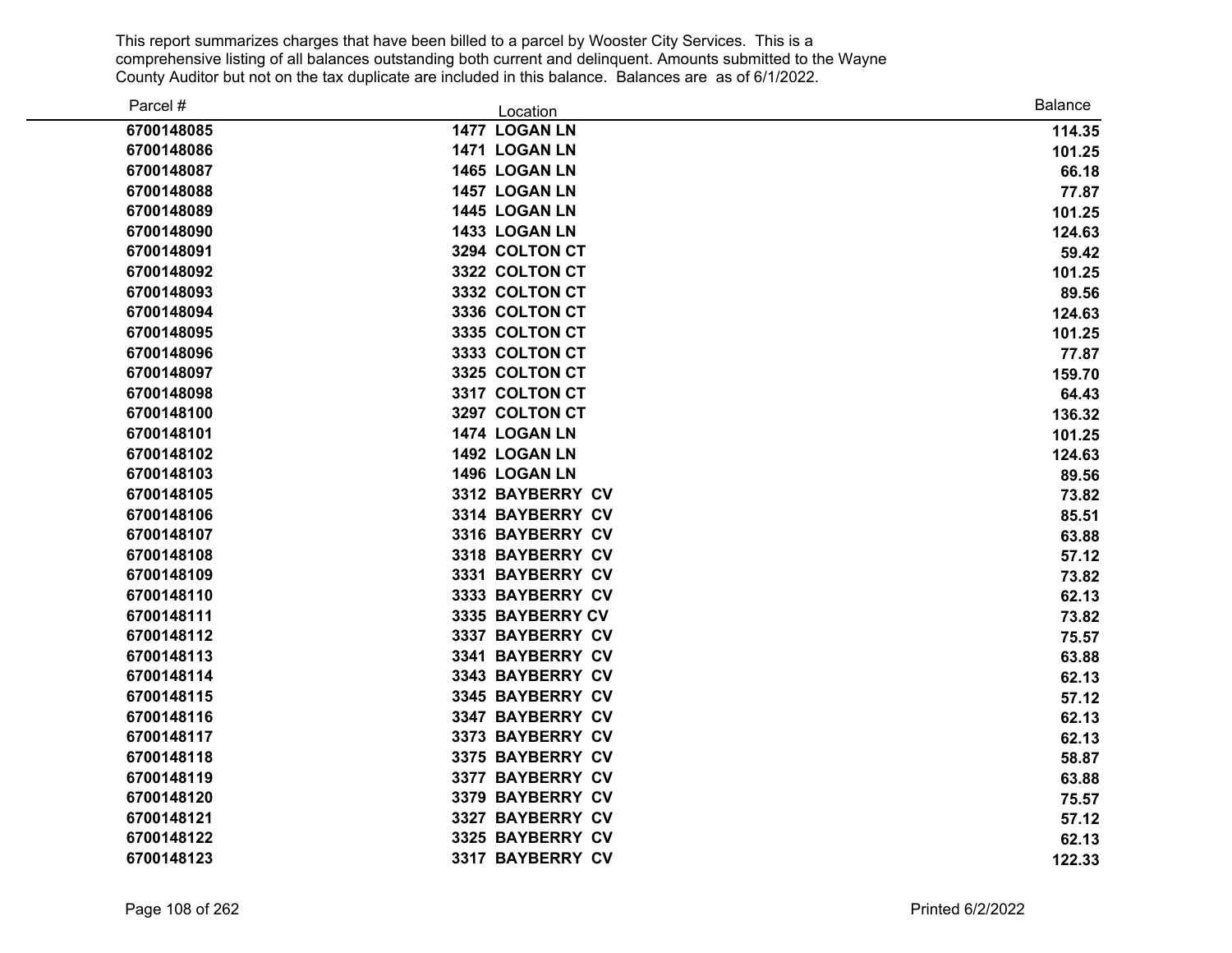| Parcel #   | Location         | <b>Balance</b> |
|------------|------------------|----------------|
| 6700148124 | 3315 BAYBERRY CV | 52.11          |
| 6700148125 | 3286 BAYBERRY CV | 73.82          |
| 6700148126 | 3288 BAYBERRY CV | 57.12          |
| 6700148127 | 3282 BAYBERRY CV | 87.26          |
| 6700148128 | 3284 BAYBERRY CV | 57.12          |
| 6700148129 | 3323 BAYBERRY CV | 52.11          |
| 6700148130 | 3321 BAYBERRY CV | 57.12          |
| 6700148131 | 3313 BAYBERRY CV | 75.57          |
| 6700148132 | 3311 BAYBERRY CV | 73.82          |
| 6700148134 | 3232 BAYBERRY CV | 58.87          |
| 6700148135 | 3234 BAYBERRY CV | 75.57          |
| 6700148136 | 3236 BAYBERRY CV | 75.57          |
| 6700148137 | 3238 BAYBERRY CV | 87.26          |
| 6700148138 | 3252 BAYBERRY CV | 57.12          |
| 6700148139 | 3254 BAYBERRY CV | 33.68          |
| 6700148140 | 3256 BAYBERRY CV | 37.84          |
| 6700148141 | 3258 BAYBERRY CV | 52.11          |
| 6700148142 | 3271 BAYBERRY CV | 57.12          |
| 6700148143 | 3273 BAYBERRY CV | 62.13          |
| 6700148144 | 3281 BAYBERRY CV | 62.13          |
| 6700148145 | 3283 BAYBERRY CV | 97.20          |
| 6700148146 | 3014 BAYBERRY CV | 62.13          |
| 6700148147 | 3182 BAYBERRY CV | 62.13          |
| 6700148148 | 3183 BAYBERRY CV | 62.13          |
| 6700148149 | 3184 BAYBERRY CV | 98.95          |
| 6700148150 | 3186 BAYBERRY CV | 85.51          |
| 6700148151 | 3187 BAYBERRY CV | 63.88          |
| 6700148152 | 3188 BAYBERRY CV | 57.12          |
| 6700148153 | 3212 BAYBERRY CV | 73.82          |
| 6700148154 | 3213 BAYBERRY CV | 62.13          |
| 6700148155 | 3214 BAYBERRY CV | 98.95          |
| 6700148156 | 3216 BAYBERRY CV | 73.82          |
| 6700148157 | 3217 BAYBERRY CV | 73.82          |
| 6700148158 | 3218 BAYBERRY CV | 85.51          |
| 6700148159 | 3251 BAYBERRY CV | 62.13          |
| 6700148160 | 3253 BAYBERRY CV | 73.82          |
| 6700148161 | 3255 BAYBERRY CV | 57.12          |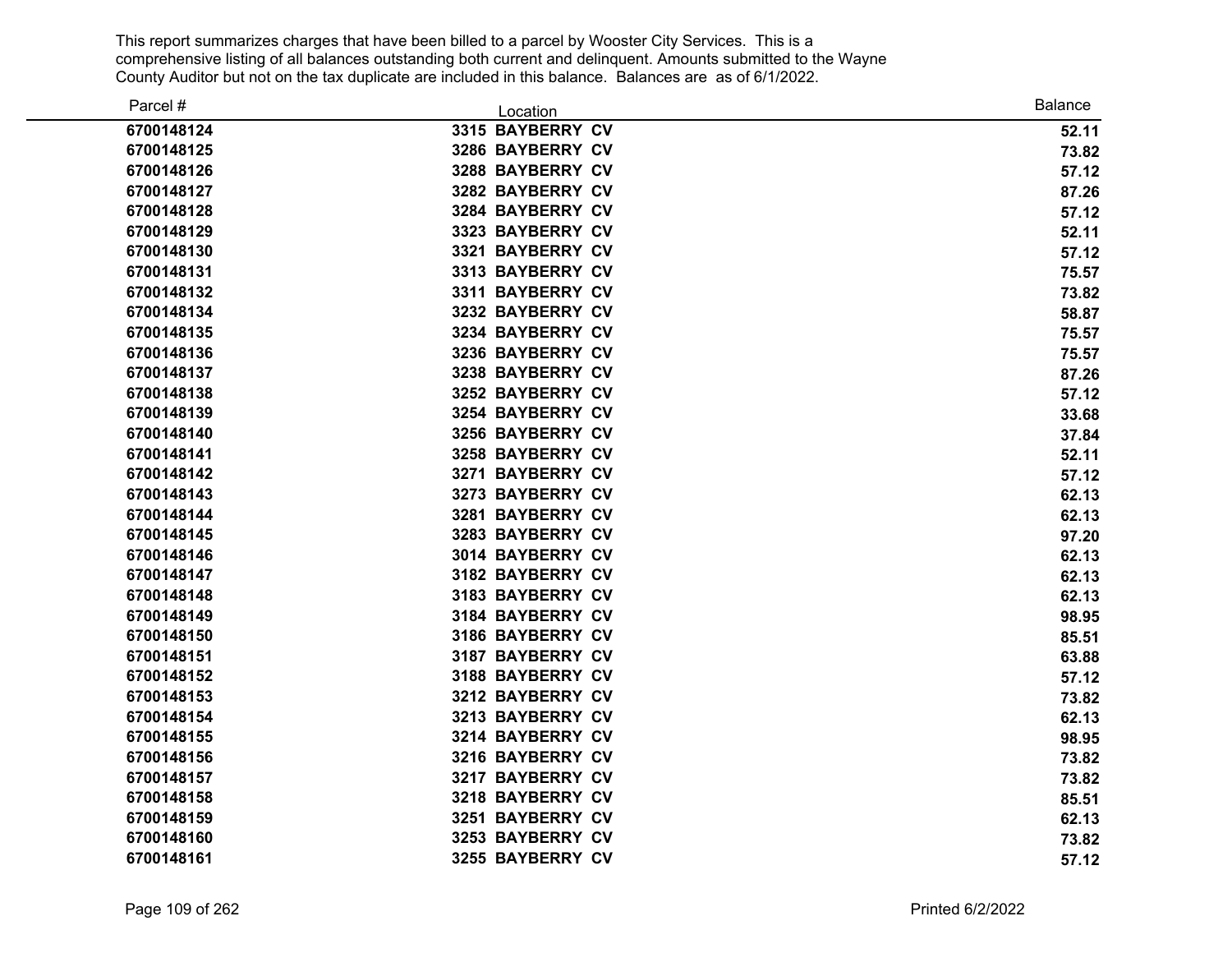| Parcel #   | Location         | <b>Balance</b> |
|------------|------------------|----------------|
| 6700148162 | 3257 BAYBERRY CV | 58.87          |
| 6700148163 | 3275 BAYBERRY CV | 57.12          |
| 6700148164 | 3277 BAYBERRY CV | 63.88          |
| 6700148165 | 3285 BAYBERRY CV | 63.88          |
| 6700148166 | 3287 BAYBERRY CV | 62.13          |
| 6700148167 | 1233 WILDWOOD DR | 87.81          |
| 6700148168 | 1199 WILDWOOD DR | 101.25         |
| 6700148169 | 1177 WILDWOOD DR | 148.01         |
| 6700148170 | 1155 WILDWOOD DR | 112.94         |
| 6700148171 | 1133 WILDWOOD DR | 101.25         |
| 6700148172 | 1117 WILDWOOD DR | 66.18          |
| 6700148173 | 1107 WILDWOOD DR | 77.87          |
| 6700148174 | 1097 WILDWOOD DR | 112.94         |
| 6700148175 | 1085 WILDWOOD DR | 112.94         |
| 6700148176 | 1067 WILDWOOD DR | 112.94         |
| 6700148177 | 1090 WILDWOOD DR | 77.87          |
| 6700148178 | 1152 WILDWOOD DR | 206.46         |
| 6700148179 | 1176 WILDWOOD DR | 101.25         |
| 6700148180 | 1200 WILDWOOD DR | 111.19         |
| 6700148181 | 1220 WILDWOOD DR | 89.56          |
| 6700148182 | 1240 WILDWOOD DR | 101.25         |
| 6700148183 | 3103 BAYBERRY CV | 58.43          |
| 6700148184 | 3105 BAYBERRY CV | 63.88          |
| 6700148185 | 3107 BAYBERRY CV | 62.13          |
| 6700148186 | 3109 BAYBERRY CV | 108.89         |
| 6700148187 | 3162 BAYBERRY CV | 57.12          |
| 6700148188 | 3164 BAYBERRY CV | 73.82          |
| 6700148189 | 3166 BAYBERRY CV | 57.12          |
| 6700148190 | 3168 BAYBERRY CV | 58.87          |
| 6700148191 | 3076 BAYBERRY CV | 87.26          |
| 6700148192 | 3078 BAYBERRY CV | 62.13          |
| 6700148193 | 3086 BAYBERRY CV | 58.87          |
| 6700148194 | 3088 BAYBERRY CV | 73.82          |
| 6700148195 | 3096 BAYBERRY CV | 98.95          |
| 6700148196 | 3098 BAYBERRY CV | 58.87          |
| 6700148197 | 3100 BAYBERRY CV | 62.13          |
| 6700148198 | 3102 BAYBERRY CV | 58.87          |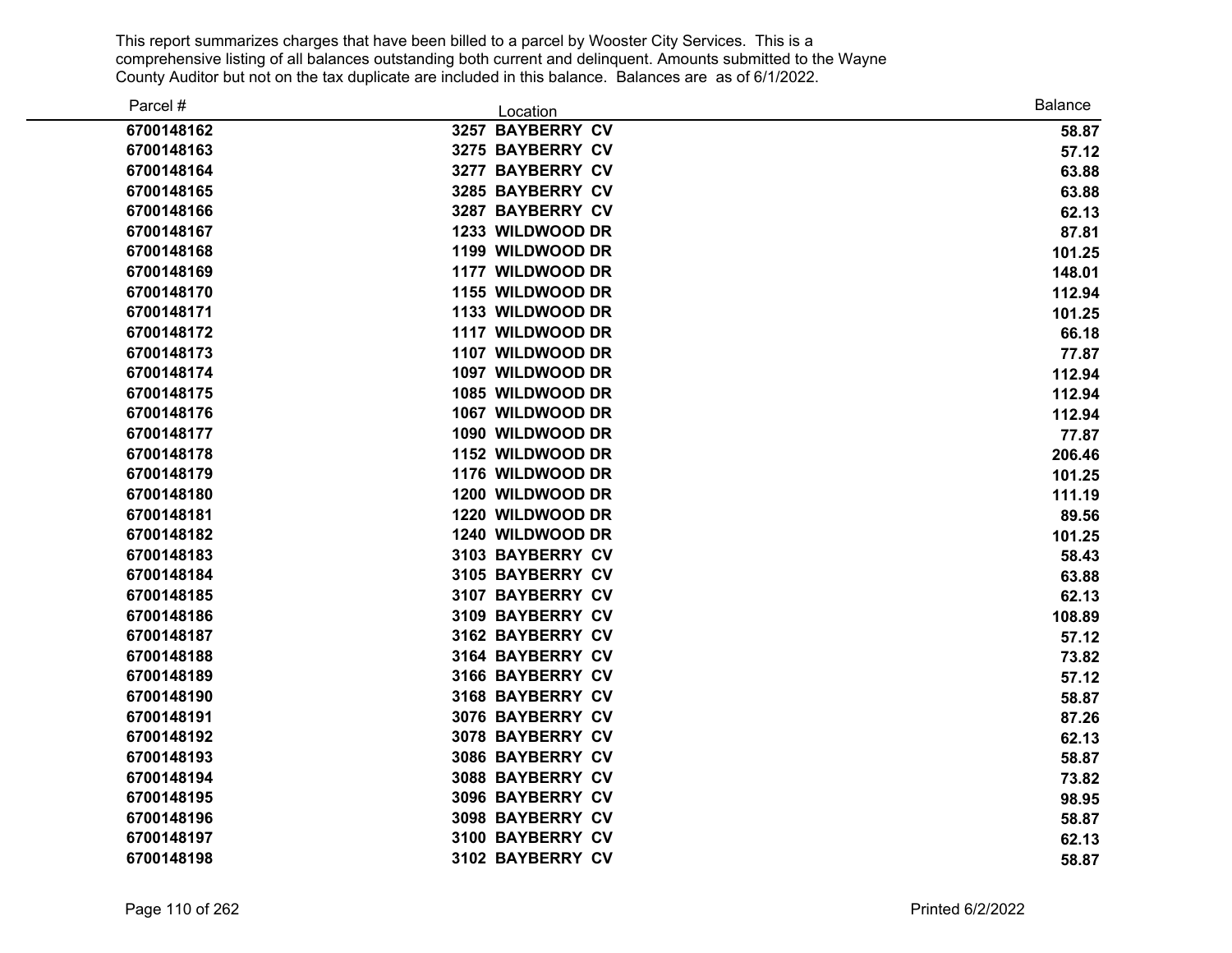| Parcel #   | Location                | <b>Balance</b> |
|------------|-------------------------|----------------|
| 6700148199 | 3104 BAYBERRY CV        | 52.11          |
| 6700148200 | 3106 BAYBERRY CV        | 73.82          |
| 6700148201 | 3108 BAYBERRY CV        | 63.88          |
| 6700148202 | 3110 BAYBERRY CV        | 73.82          |
| 6700148203 | 3052 BAYBERRY CV        | 85.51          |
| 6700148204 | <b>3053 BAYBERRY CV</b> | 58.87          |
| 6700148205 | 3054 BAYBERRY CV        | 62.13          |
| 6700148206 | 3055 BAYBERRY CV        | 58.87          |
| 6700148207 | 3056 BAYBERRY CV        | 73.82          |
| 6700148208 | 3057 BAYBERRY CV        | 75.57          |
| 6700148209 | 3058 BAYBERRY CV        | 58.87          |
| 6700148210 | 3059 BAYBERRY CV        | 62.13          |
| 6700148211 | 3072 BAYBERRY CV        | 57.12          |
| 6700148212 | 3073 BAYBERRY CV        | 62.13          |
| 6700148213 | 3074 BAYBERRY CV        | 247.57         |
| 6700148214 | 3075 BAYBERRY CV        | $-11.26$       |
| 6700148215 | 3077 BAYBERRY CV        | 62.13          |
| 6700148216 | 3079 BAYBERRY CV        | 75.57          |
| 6700148217 | 3082 BAYBERRY CV        | 75.57          |
| 6700148218 | 3084 BAYBERRY CV        | 57.12          |
| 6700148219 | 3016 BAYBERRY CV        | 57.12          |
| 6700148220 | 3018 BAYBERRY CV        | 75.57          |
| 6700148221 | 3011 BAYBERRY CV        | 97.20          |
| 6700148222 | 3013 BAYBERRY CV        | 75.57          |
| 6700148223 | 3383 BAYBERRY CV        | 57.12          |
| 6700148224 | 3385 BAYBERRY CV        | 63.88          |
| 6700148226 | 1047 WILDWOOD DR        | 124.63         |
| 6700148227 | 1033 WILDWOOD DR        | 66.18          |
| 6700148228 | 1023 WILDWOOD DR        | 77.87          |
| 6700148229 | 1007 WILDWOOD DR        | 87.81          |
| 6700148230 | 989 WILDWOOD DR         | 101.25         |
| 6700148231 | 967 WILDWOOD DR         | 112.94         |
| 6700148232 | 947 WILDWOOD DR         | 112.94         |
| 6700148233 | 925 WILDWOOD DR         | 101.25         |
| 6700148234 | 901 WILDWOOD DR         | 101.25         |
| 6700148235 | 877 WILDWOOD DR         | 89.56          |
| 6700148236 | 888 WILDWOOD DR         | 72.87          |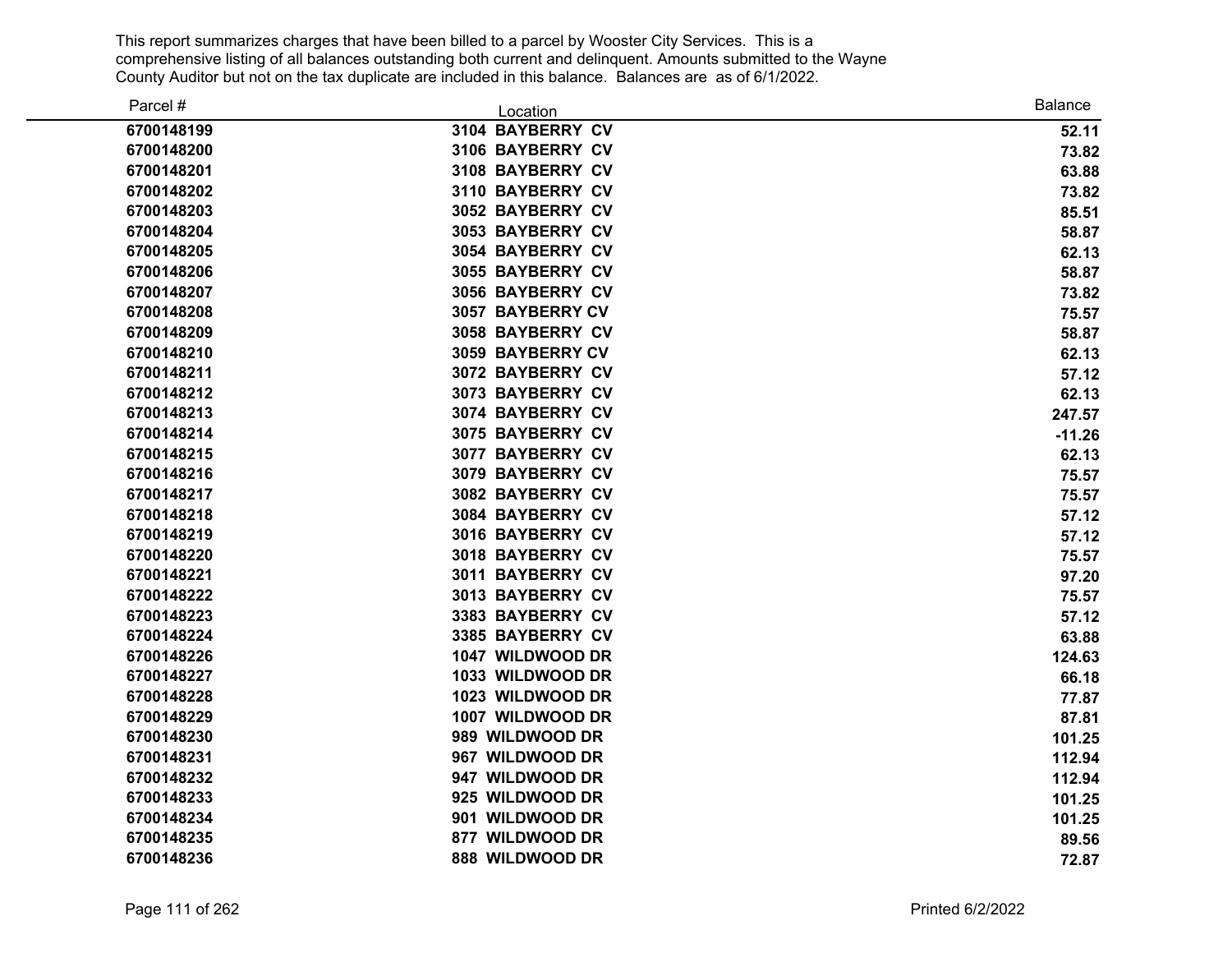| Parcel #   | Location         | <b>Balance</b> |
|------------|------------------|----------------|
| 6700148237 | 912 WILDWOOD DR  | 77.87          |
| 6700148238 | 940 WILDWOOD DR  | 89.56          |
| 6700148239 | 966 WILDWOOD DR  | 89.56          |
| 6700148240 | 990 WILDWOOD DR  | 136.32         |
| 6700148241 | 1010 WILDWOOD DR | 148.01         |
| 6700148242 | 1425 LOGAN LN    | 101.25         |
| 6700148243 | 1415 LOGAN LN    | 148.33         |
| 6700148244 | 1405 LOGAN LN    | 124.63         |
| 6700148245 | 1397 LOGAN LN    | 124.63         |
| 6700148246 | 1391 LOGAN LN    | 101.25         |
| 6700148247 | 1385 LOGAN LN    | 112.94         |
| 6700148248 | 1420 LOGAN LN    | 89.56          |
| 6700148249 | 1412 LOGAN LN    | 77.87          |
| 6700148250 | 1400 LOGAN LN    | 89.56          |
| 6700148251 | 616 WILDWOOD DR  | 77.87          |
| 6700148252 | 638 WILDWOOD DR  | 124.63         |
| 6700148253 | 664 WILDWOOD DR  | 87.81          |
| 6700148254 | 682 WILDWOOD DR  | 101.25         |
| 6700148255 | 702 WILDWOOD DR  | 64.43          |
| 6700148256 | 720 WILDWOOD DR  | $-61.17$       |
| 6700148257 | 1374 LOGAN LN    | 73.08          |
| 6700148258 | 780 WILDWOOD DR  | 101.25         |
| 6700148259 | 800 WILDWOOD DR  | 112.94         |
| 6700148260 | 820 WILDWOOD DR  | 76.12          |
| 6700148261 | 836 WILDWOOD DR  | 89.56          |
| 6700148262 | 848 WILDWOOD DR  | 101.25         |
| 6700148263 | 833 WILDWOOD DR  | 59.42          |
| 6700148264 | 1351 LOGAN LN    | 124.63         |
| 6700148265 | 1335 LOGAN LN    | 112.94         |
| 6700148266 | 1323 LOGAN LN    | 101.25         |
| 6700148267 | 1318 LOGAN LN    | 124.63         |
| 6700148268 | 1311 LOGAN LN    | 194.77         |
| 6700148269 |                  | 77.87          |
| 6700148270 | 1325 LOGAN LN    | 77.87          |
| 6700148271 | 1337 LOGAN LN    | 112.94         |
| 6700148272 | 1349 LOGAN LN    | 99.50          |
| 6700148273 | 711 WILDWOOD DR  | 77.87          |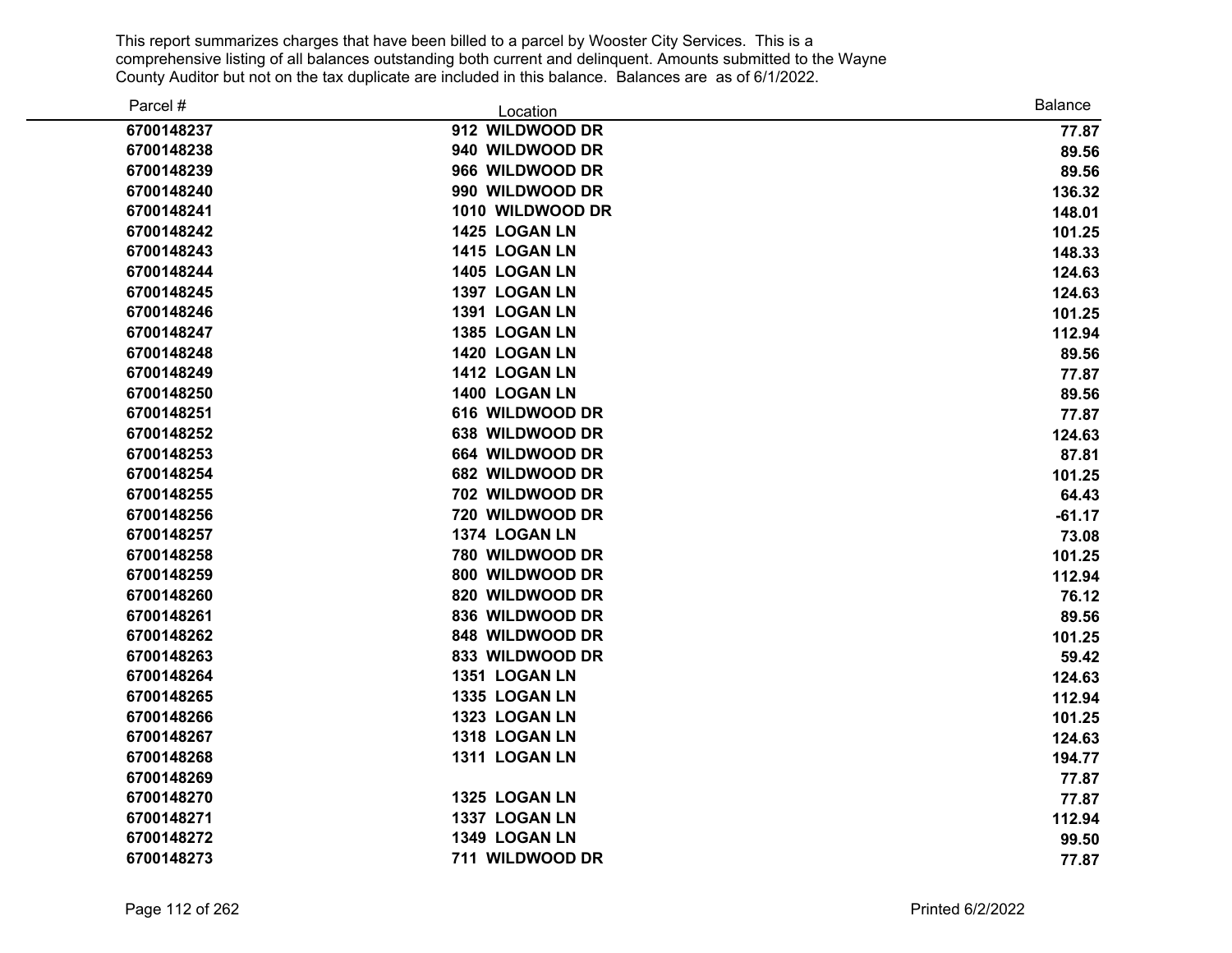| Parcel #   | Location                       | <b>Balance</b> |
|------------|--------------------------------|----------------|
| 6700148274 | 685 WILDWOOD DR                | 77.87          |
| 6700148275 | 667 WILDWOOD DR                | 101.25         |
| 6700148276 | 643 WILDWOOD DR                | 124.63         |
| 6700149000 | 2456 MONTEREY ST               | 75.57          |
| 6700150000 | 2254 FRIAR TUCK CIR            | 334.55         |
| 6700151000 | 3473 BURBANK RD                | 61.17          |
| 6700152000 | <b>1557 WOODCREST DR</b>       | 179.12         |
| 6700153000 | 606 KIEFFER ST                 | 138.31         |
| 6700154000 | 2945 TAYLOR ST                 | 89.56          |
| 6700155000 | 2504 IMPERIAL ST               | 57.12          |
| 6700156000 | <b>2552 ARMSTRONG DR</b>       | 59.42          |
| 6700157000 | 1736 HAROLD AVE                | 61.17          |
| 6700158000 | <b>1105 E HIGHLAND AVE</b>     | 308.83         |
| 6700159000 | <b>321 ELM DR</b>              | 77.87          |
| 6700160000 | <b>758 PORTAGE RD</b>          | 66.18          |
| 6700162000 | <b>545 SKYLARK AVE</b>         | 97.20          |
| 6700163000 | 1558 CEDAR LN                  | 75.57          |
| 6700165000 | 1844 NEAL DR                   | 64.43          |
| 6700167000 | <b>561 SKYLARK AVE</b>         | 87.26          |
| 6700169000 | 317 IHRIG AVE                  | 112.94         |
| 6700171000 | 240 KURTZ ST                   | 77.87          |
| 6700173000 | 2014 ROBINHOOD DR              | 77.87          |
| 6700174000 | 2133 BLAIR BLVD                | 171.39         |
| 6700175000 | 2233 BURBANK RD                | 159.70         |
| 6700176001 | 2459 TOWNSEND DR               | 39.05          |
| 6700177000 | 2610 IMPERIAL ST               | 87.26          |
| 6700180000 | <b>443 E HIGHLAND AVE</b>      | 344.74         |
| 6700181000 | 2796 CLEVELAND RD              | 153.28         |
| 6700182000 | 2006 BLAIR BLVD                | 66.18          |
| 6700184000 | <b>2525 CHRISTMAS RUN BLVD</b> | 183.48         |
| 6700185000 | 330 E HIGHLAND AVE             | 64.43          |
| 6700187000 | <b>350 E HIGHLAND AVE</b>      | 133.30         |
| 6700188000 | 666 RIDGEWOOD DR               | 111.50         |
| 6700190000 | <b>523 CATALINA AVE</b>        | 167.09         |
| 6700191000 | <b>329 E HIGHLAND AVE</b>      | 64.43          |
| 6700192000 | <b>1815 HIGHLAND PARK RD</b>   | 56.16          |
| 6700193000 | 2634 IMPALA AVE                | 75.57          |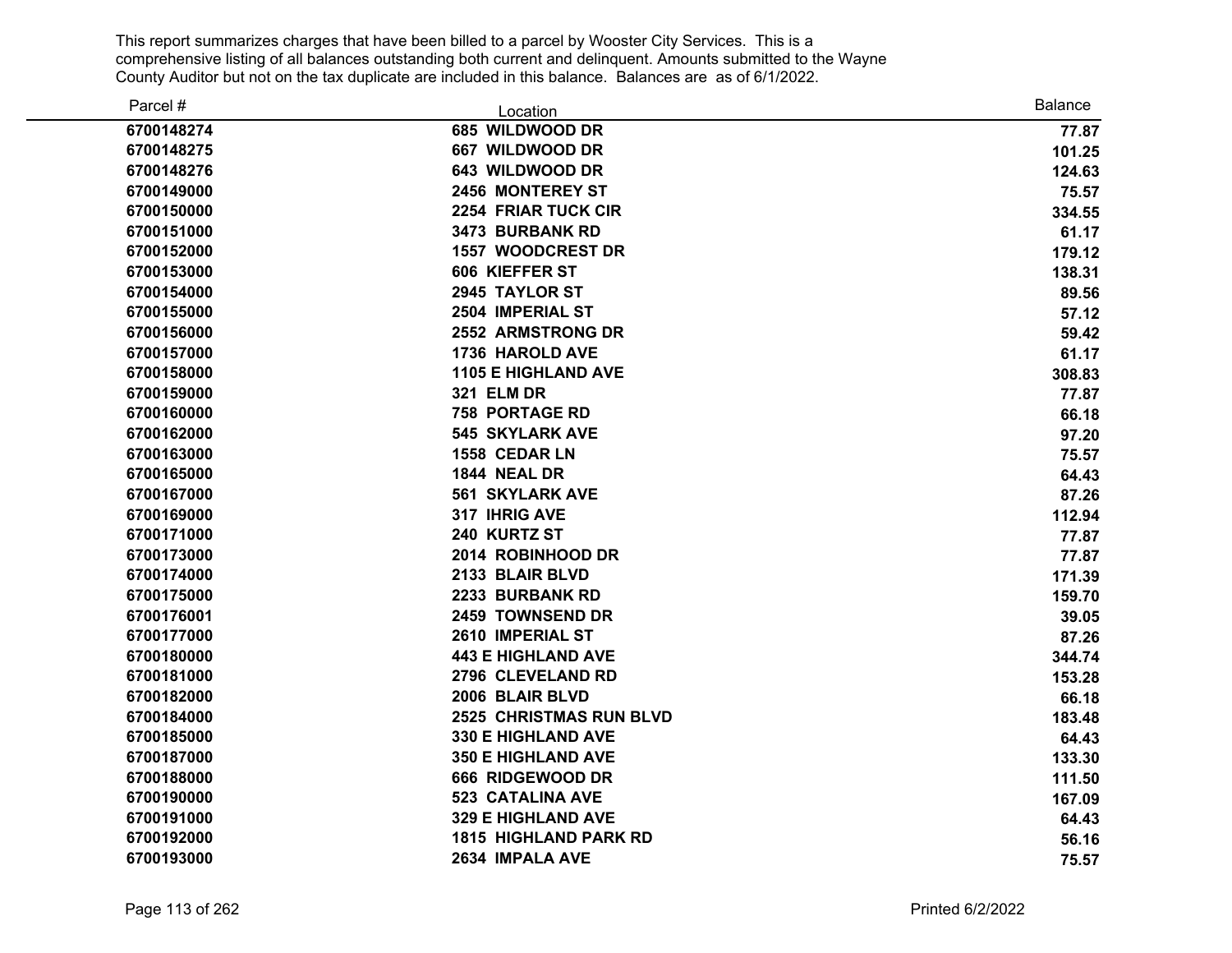| Parcel #   | Location                       | <b>Balance</b> |
|------------|--------------------------------|----------------|
| 6700194000 | 1913 BLAIR BLVD                | 132.06         |
| 6700196000 | 241 IHRIG AVE                  | 237.24         |
| 6700197000 | 324 E BEVERLY RD               | 66.18          |
| 6700199000 | 2304 CLEVELAND RD              | 77.87          |
| 6700199001 | 2316 CLEVELAND RD              | 144.05         |
| 6700200000 | <b>2334 GRAUSTARK PATH</b>     | 61.17          |
| 6700201000 | 3240 SHELLY BLVD               | 77.87          |
| 6700202000 | <b>2313 GRAUSTARK PATH</b>     | 140.55         |
| 6700204000 | <b>1050 THORNE AVE</b>         | 61.17          |
| 6700206000 | <b>613 WINTER ST</b>           | 135.54         |
| 6700207000 | 2940 TAYLOR ST                 | 89.56          |
| 6700212000 | 2571 WINDSOR AVE               | 11.69          |
| 6700214000 | <b>403 ELM DR</b>              | 112.94         |
| 6700216000 | 2513 IMPERIAL ST               | 110.64         |
| 6700217000 | 2545 IMPERIAL ST               | 87.26          |
| 6700218000 | <b>1665 HIGHLAND PARK RD</b>   | 89.56          |
| 6700219000 | 2888 ARMSTRONG DR              | 372.55         |
| 6700221000 | 1431 CEDAR LN                  | 628.50         |
| 6700222000 | <b>2621 CHRISTMAS RUN BLVD</b> | 171.50         |
| 6700223000 | 2711 CHRISTMAS RUN BLVD        | 87.26          |
| 6700224000 | 2536 WINDSOR AVE               | 97.20          |
| 6700225000 | 908 KIEFFER ST                 | 163.93         |
| 6700226000 | <b>416 E BEVERLY RD</b>        | 101.25         |
| 6700227000 | <b>1593 WOODCREST DR</b>       | 61.17          |
| 6700228000 | <b>1636 WOODCREST DR</b>       | 64.43          |
| 6700229000 | <b>1554 SUNSET LN</b>          | 65.41          |
| 6700231000 | <b>766 FAIRVIEW CIR</b>        | 76.12          |
| 6700232000 | 2609 IMPALA AVE                | 62.13          |
| 6700235000 | <b>1832 NEAL DR</b>            | 162.42         |
| 6700237000 | <b>664 CATALINA AVE</b>        | 97.20          |
| 6700238000 | <b>1765 HIGHLAND PARK RD</b>   | 59.42          |
| 6700240000 | <b>724 FAIRVIEW CIR</b>        | 54.41          |
| 6700241000 | <b>775 FAIRVIEW CIR</b>        | 148.01         |
| 6700244000 | <b>784 FAIRVIEW CIR</b>        | 380.67         |
| 6700245000 | <b>510 CATALINA AVE</b>        | 75.57          |
| 6700246000 | 2111 FRIAR TUCK CIR            | 87.81          |
| 6700247000 | <b>825 E HIGHLAND AVE</b>      | 64.43          |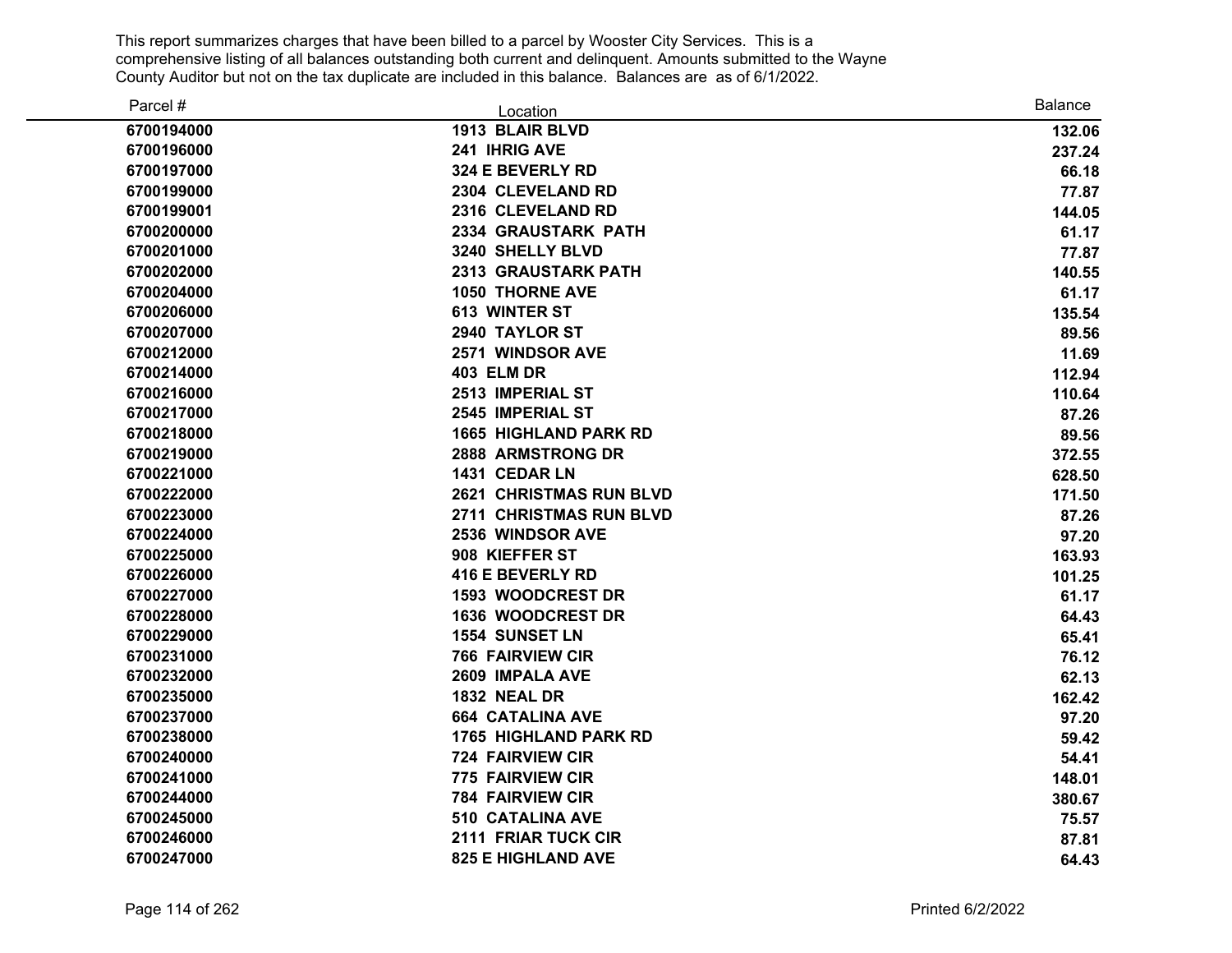| Parcel #   | Location                       | <b>Balance</b> |
|------------|--------------------------------|----------------|
| 6700249000 | <b>2450 GRAUSTARK PATH</b>     | 57.81          |
| 6700250000 | <b>654 CATALINA AVE</b>        | 97.20          |
| 6700251000 | 2601 VICTORIA ST               | 63.88          |
| 6700252000 | 1712 WOODCREST DR              | 61.17          |
| 6700253000 | <b>1432 SYCAMORE LN</b>        | 66.18          |
| 6700254000 | 2630 CHRISTMAS RUN BLVD        | 110.64         |
| 6700255000 | 2029 CLEVELAND RD              | 61.17          |
| 6700261000 | <b>1927 BURBANK RD</b>         | 144.05         |
| 6700263000 | 1017 NORTHVIEW DR              | 122.88         |
| 6700264000 | <b>1716 NEAL DR</b>            | 101.25         |
| 6700265000 | 321 KINNEY ST                  | 89.56          |
| 6700267000 | 1716 HAROLD AVE                | 54.41          |
| 6700268000 | 1541 CEDAR LN                  | 87.26          |
| 6700269000 | 220 KINNEY ST                  | 77.87          |
| 6700272000 | 1725 HAROLD AVE                | 77.87          |
| 6700275000 | 1831 BEALL AVE                 | 534.78         |
| 6700275002 | <b>1945 CLEVELAND RD</b>       | 1,282.06       |
| 6700275003 | 1839 BEALL AVE                 | 414.16         |
| 6700275004 | 1861 BEALL AVE                 | 118.21         |
| 6700276000 | 1713 GASCHE ST                 | 89.56          |
| 6700277000 | 906 THORNE AVE                 | 159.70         |
| 6700278000 | 2930 TAYLOR ST                 | $-2.54$        |
| 6700279000 | 1729 WOODCREST DR              | 101.25         |
| 6700283000 | <b>1535 ENTERPRISE PKWY</b>    | 306.48         |
| 6700283001 | 1501 AKRON RD                  | 106.70         |
| 6700283003 | <b>2424 LONG RD</b>            | 489.63         |
| 6700283005 | <b>1466 ENTERPRISE PKWY</b>    | 839.24         |
| 6700284000 | 2475 TOWNSEND DR               | 64.43          |
| 6700285000 | 2011 BURBANK RD                | 76.12          |
| 6700286000 | <b>1516 HICKORY LN</b>         | 77.87          |
| 6700287000 | <b>2531 GRAUSTARK PATH</b>     | 66.18          |
| 6700288000 | 2772 MELROSE DR                | 101.25         |
| 6700289000 | <b>343 ELM DR</b>              | 77.87          |
| 6700290000 | 2456 TOWNSEND DR               | 77.87          |
| 6700291000 | <b>2622 CHRISTMAS RUN BLVD</b> | 209.59         |
| 6700292000 | 287 WINKLER DR                 | 77.87          |
| 6700295000 | 2710 CHRISTMAS RUN BLVD        | 110.64         |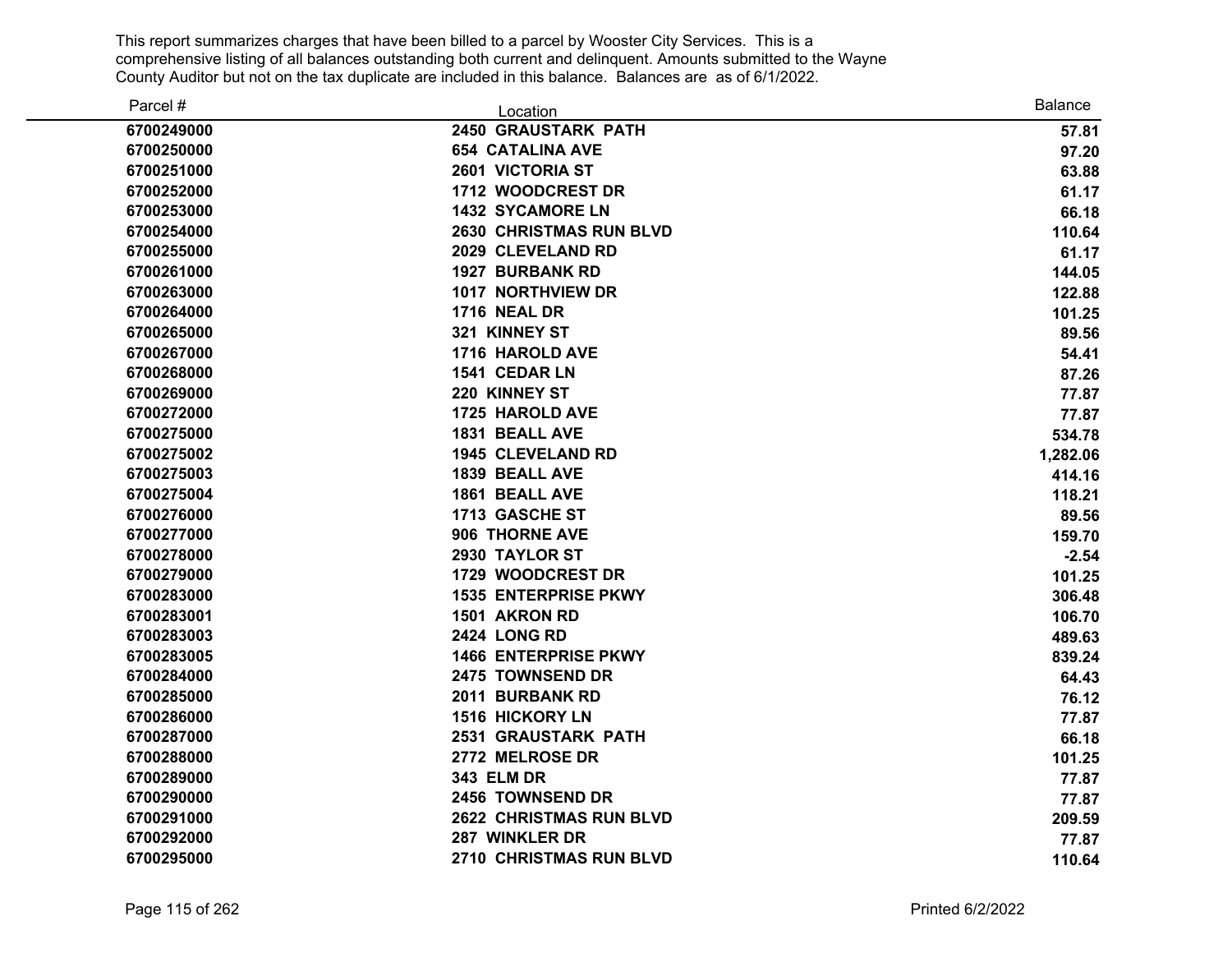| Parcel #   | Location                     | <b>Balance</b> |
|------------|------------------------------|----------------|
| 6700296000 | <b>1916 NEAL DR</b>          | 101.25         |
| 6700297000 | <b>1906 NEAL DR</b>          | 77.87          |
| 6700298000 | 2235 GRANDVIEW AVE           | 59.42          |
| 6700299000 | 971 NORTHVIEW DR             | 66.18          |
| 6700301000 | 2972 ARMSTRONG DR            | 213.55         |
| 6700302000 | 1590 LEMAR DR                | 73.82          |
| 6700307000 | <b>1908 CLEVELAND RD</b>     | 348.89         |
| 6700308000 | <b>2453 ARMSTRONG DR</b>     | 56.16          |
| 6700309000 | 224 IHRIG AVE                | 714.85         |
| 6700310000 | <b>837 E HIGHLAND AVE</b>    | $-24.77$       |
| 6700311000 | 2030 ROBINHOOD DR            | 101.25         |
| 6700312000 | 471 MCCLURE ST               | 269.14         |
| 6700313000 | 2467 TOWNSEND DR             | 87.81          |
| 6700314000 | 323 IHRIG AVE                | 66.18          |
| 6700315000 | <b>2568 ARMSTRONG DR</b>     | 61.17          |
| 6700316000 | 2544 IMPERIAL ST             | 169.09         |
| 6700317000 | <b>1916 SHERMAN RD</b>       | 77.87          |
| 6700319000 | 230 IHRIG AVE                | 172.38         |
| 6700320000 | 2508 TOWNSEND DR             | 328.94         |
| 6700321000 | <b>1650 WOODCREST DR</b>     | 66.18          |
| 6700322000 | 2514 WINDSOR AVE             | 75.57          |
| 6700323000 | 336 ELM DR                   | 122.88         |
| 6700324000 | 2209 BURBANK RD              | 77.87          |
| 6700325000 | 2221 BURBANK RD              | 112.94         |
| 6700327000 | 606 RIDGEWOOD DR             | 64.43          |
| 6700331000 | <b>1641 HIGHLAND PARK RD</b> | 70.23          |
| 6700332000 | 1574 CEDAR LN                | 97.20          |
| 6700336000 | 740 PORTAGE RD               | 76.12          |
| 6700337000 | <b>403 WINKLER DR</b>        | 76.12          |
| 6700338000 | 335 WINKLER DR               | 122.88         |
| 6700339000 | 1534 CEDAR LN                | 147.70         |
| 6700340000 | 1519 CEDAR LN                | 136.01         |
| 6700341000 | <b>803 E HIGHLAND AVE</b>    | 101.25         |
| 6700343000 | 300 KINNEY ST                | 87.81          |
| 6700345000 | <b>730 FAIRVIEW CIR</b>      | 77.87          |
| 6700346000 | 2451 TOWNSEND DR             | 76.12          |
| 6700347000 | 1748 HAROLD AVE              | 99.50          |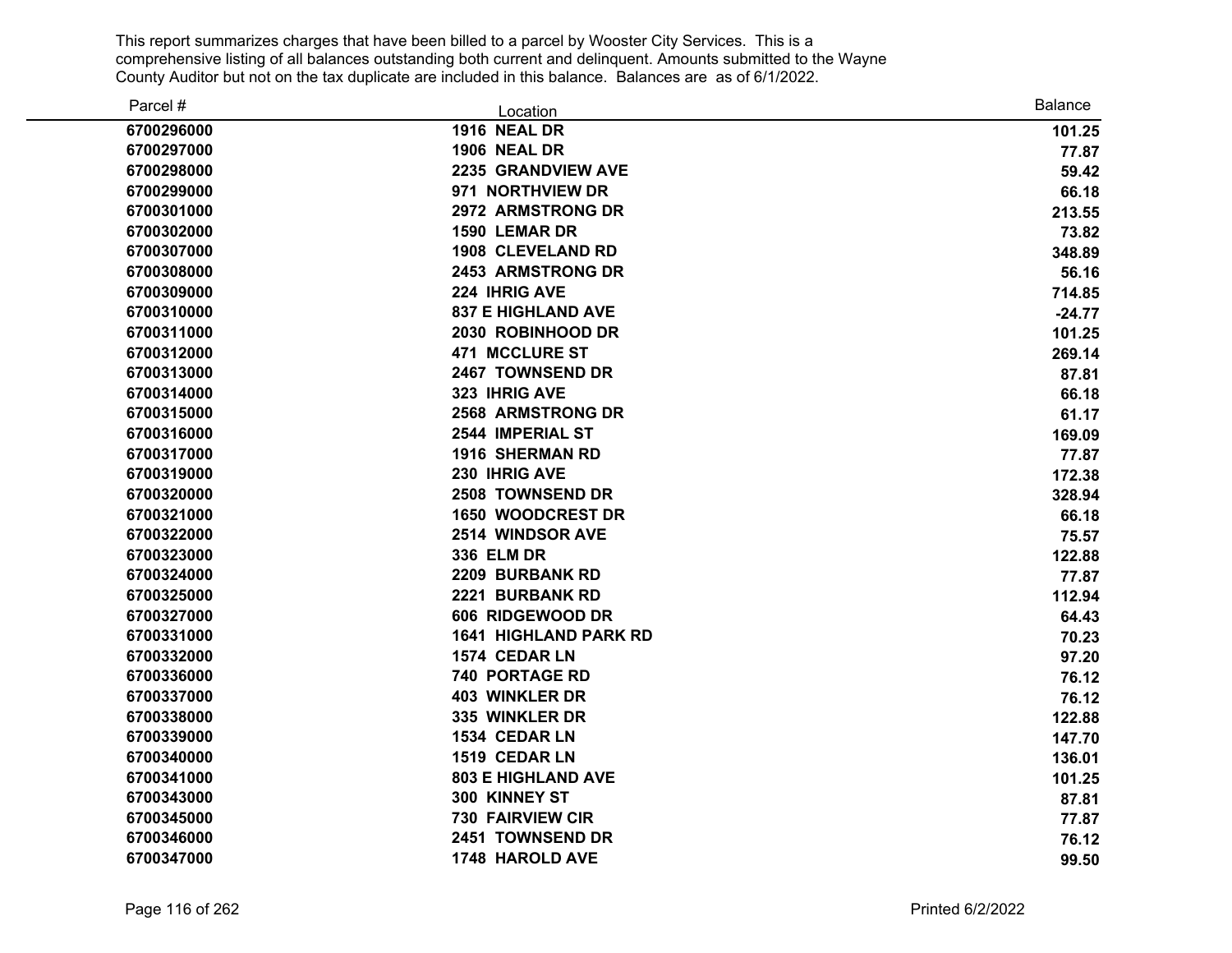| Parcel #   | Location                     | <b>Balance</b> |
|------------|------------------------------|----------------|
| 6700348000 | 735 FAIRVIEW CIR             | 89.56          |
| 6700349000 | 850 NORTHVIEW DR             | 101.25         |
| 6700351000 | <b>411 E BEVERLY RD</b>      | 77.87          |
| 6700353000 | <b>1618 PORTAGE RD</b>       | 321.10         |
| 6700355000 | 2100 CLEVELAND RD            | 77.87          |
| 6700356000 | 1760 WOODCREST DR            | 66.18          |
| 6700357000 | 2579 IMPALA AVE              | 87.26          |
| 6700358000 | 1582 LEMAR DR                | 87.26          |
| 6700359000 | 708 KIEFFER ST               | 77.87          |
| 6700360000 | <b>2520 MONTCLAIR AVE</b>    | 353.95         |
| 6700361000 | <b>841 NORTHVIEW DR</b>      | 128.86         |
| 6700362000 | <b>2595 VICTORIA ST</b>      | 58.87          |
| 6700363000 | <b>1803 HIGHLAND PARK RD</b> | 54.41          |
| 6700364000 | 2232 LITTLE JOHN LN          | 132.36         |
| 6700365000 | 1643 GASCHE ST               | 64.43          |
| 6700366000 | <b>348 DORCHESTER RD</b>     | 101.25         |
| 6700367000 | <b>433 CATALINA AVE</b>      | 63.88          |
| 6700368000 | 2525 WINDSOR AVE             | 98.95          |
| 6700369000 | <b>2553 ARMSTRONG DR</b>     | 76.12          |
| 6700371000 | <b>2500 MONTCLAIR AVE</b>    | 75.57          |
| 6700372000 | <b>528 CATALINA AVE</b>      | 75.57          |
| 6700373000 | <b>604 PORTAGE RD</b>        | 77.87          |
| 6700376000 | 3019 BURBANK RD              | 111.19         |
| 6700378000 | <b>2527 ARMSTRONG DR</b>     | 112.94         |
| 6700379000 | 2626 IMPERIAL ST             | 62.13          |
| 6700380000 | 2580 VICTORIA ST             | 57.12          |
| 6700381000 | <b>521 SKYLARK AVE</b>       | 106.83         |
| 6700384000 | 624 KIEFFER ST               | 173.38         |
| 6700385000 | 2876 ARMSTRONG DR            | 59.42          |
| 6700386000 | <b>2617 VICTORIA ST</b>      | 98.95          |
| 6700387000 | 2578 IMPALA AVE              | 62.13          |
| 6700388000 | 2633 IMPALA AVE              | 302.09         |
| 6700389000 | 1628 GASCHE ST               | 77.62          |
| 6700390000 | <b>336 DORCHESTER RD</b>     | 101.25         |
| 6700394000 | 1640 GASCHE ST               | 89.56          |
| 6700395000 | 2306 GRANDVIEW AVE           | 89.56          |
| 6700398000 | 625 RIDGEWOOD DR             | 65.41          |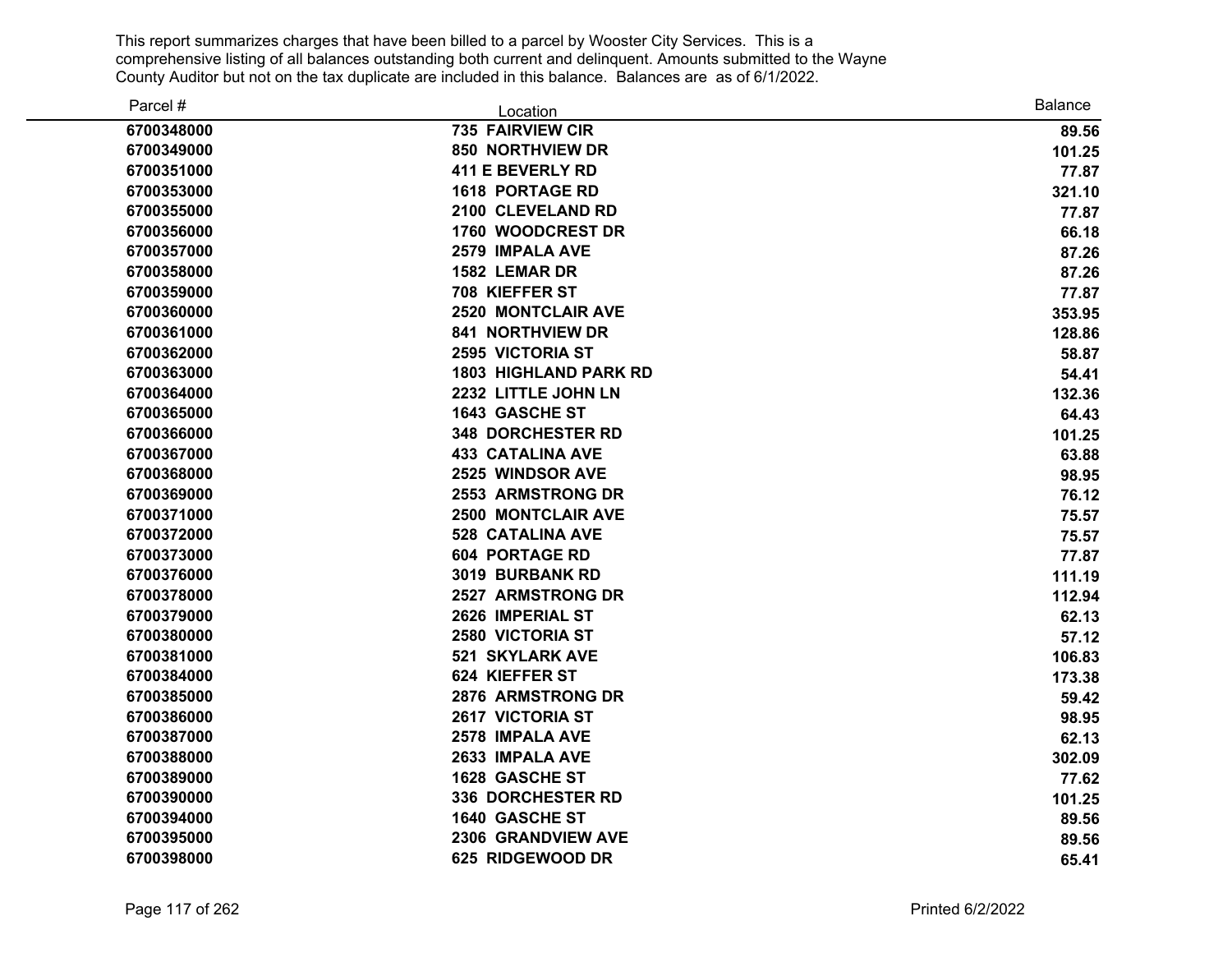| Parcel #   | Location                       | <b>Balance</b> |
|------------|--------------------------------|----------------|
| 6700399000 | 2320 WELLESLEY AVE             | 61.17          |
| 6700401000 | <b>2604 CHRISTMAS RUN BLVD</b> | 110.64         |
| 6700402000 | <b>621 HIGHLAND AVE</b>        | 138.31         |
| 6700403000 | <b>463 E BEVERLY RD</b>        | 87.81          |
| 6700406000 | <b>521 E HIGHLAND AVE</b>      | 52.45          |
| 6700408000 | <b>1636 BARBARA DR</b>         | 66.18          |
| 6700409000 | <b>1934 SHERMAN RD</b>         | 89.56          |
| 6700411000 | <b>1830 CLEVELAND RD</b>       | 180.31         |
| 6700412000 | <b>1840 CLEVELAND RD</b>       | 49.43          |
| 6700413000 | <b>411 MCCLURE ST</b>          | $-22.05$       |
| 6700414000 | 2257 FRIAR TUCK CIR            | 124.63         |
| 6700415000 | <b>882 NORTHVIEW DR</b>        | 77.87          |
| 6700416000 | <b>2617 MONTEREY ST</b>        | 87.26          |
| 6700417000 | 2642 IMPERIAL ST               | 197.90         |
| 6700418000 | 2460 WIMPOLE ST                | 55.00          |
| 6700420000 | 2420 WIMPOLE ST                | 73.88          |
| 6700424000 | 2048 CLEVELAND RD              | 89.56          |
| 6700426000 | <b>303 ELM DR</b>              | 61.08          |
| 6700427000 | <b>1545 SUNSET LN</b>          | 54.41          |
| 6700428000 | <b>878 THORNE AVE</b>          | 124.63         |
| 6700429000 | 2482 TOWNSEND DR               | 76.12          |
| 6700430000 | 321 E BEVERLY RD               | 59.42          |
| 6700431000 | <b>657 SKYLARK AVE</b>         | 63.88          |
| 6700432000 | 2522 CLEVELAND RD              | 62.40          |
| 6700432001 | 2514 CLEVELAND RD              | 56.65          |
| 6700433000 | <b>1611 WOODCREST DR</b>       | 111.19         |
| 6700439000 | <b>453 E BEVERLY RD</b>        | 136.32         |
| 6700442000 | <b>2419 MONTEREY ST</b>        | 53.86          |
| 6700443000 | <b>1509 HICKORY LN</b>         | 76.12          |
| 6700444000 | 2121 CLEVELAND RD              | 159.70         |
| 6700445000 | 230 IMGARD ST                  | 89.56          |
| 6700446000 | 1929 NEAL DR                   | 124.63         |
| 6700447000 | 2530 IMPALA AVE                | 98.95          |
| 6700448000 | <b>634 CATALINA AVE</b>        | 73.82          |
| 6700449000 | 571 MCCLURE ST                 | 64.43          |
| 6700450000 | 2330 CLEVELAND RD              | 51.64          |
| 6700451000 | 1719 WOODCREST DR              | 63.28          |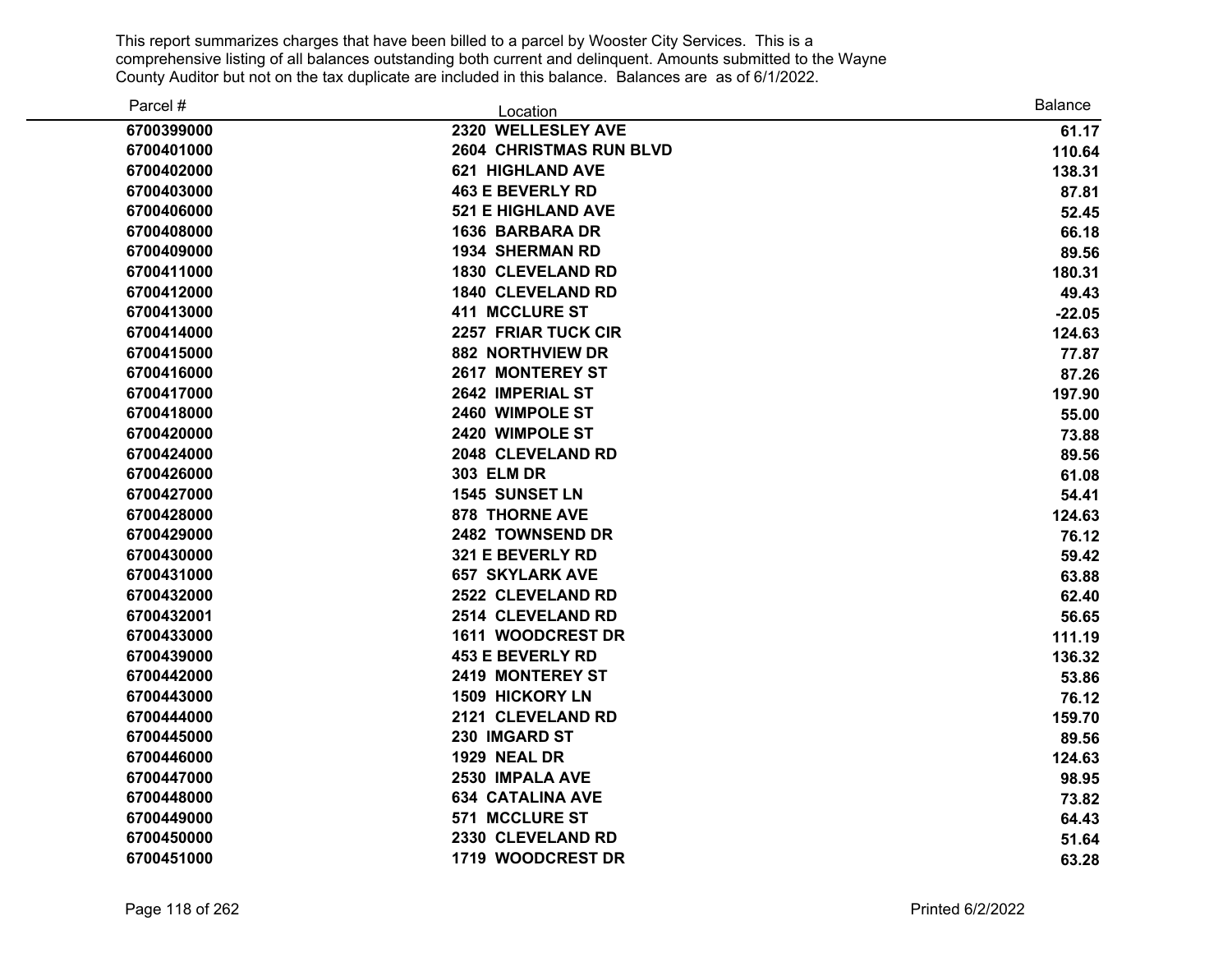| Parcel #   | Location                   | <b>Balance</b> |
|------------|----------------------------|----------------|
| 6700453000 | 1761 HAROLD AVE            | 86.85          |
| 6700454000 | 1738 WOODCREST DR          | 89.56          |
| 6700455000 | 563 WINTER ST              | 66.18          |
| 6700456000 | 539 WINTER ST              | 113.21         |
| 6700457000 | 545 WINTER ST              | 326.41         |
| 6700458000 | 1745 HILA WAY              | 66.18          |
| 6700459000 | <b>2549 MONTCLAIR AVE</b>  | 75.57          |
| 6700460000 | <b>139 HILLSIDE DR</b>     | 145.71         |
| 6700462000 | 2107 BURBANK RD            | 66.18          |
| 6700464000 | <b>1812 CLEVELAND RD</b>   | 947.00         |
| 6700465000 | <b>1970 CLEVELAND RD</b>   | 154.99         |
| 6700467000 | 1644 GASCHE ST             | 87.81          |
| 6700468000 | <b>857 NORTHVIEW DR</b>    | 87.81          |
| 6700469000 | <b>1642 WOODCREST DR</b>   | 87.81          |
| 6700470000 | <b>2528 MONTCLAIR AVE</b>  | 226.87         |
| 6700473000 | 2568 IMPERIAL ST           | 87.26          |
| 6700475000 | 2430 MONTCLAIR AVE         | 181.02         |
| 6700476000 | <b>1573 HICKORY LN</b>     | 9.04           |
| 6700477000 | <b>567 W HIGHLAND AVE</b>  | 75.41          |
| 6700478000 | <b>301 DORCHESTER RD</b>   | 58.84          |
| 6700482000 | <b>425 IHRIG AVE</b>       | 140.65         |
| 6700483000 | 3419 BURBANK RD            | 76.12          |
| 6700484000 | 2022 CLEVELAND RD          | 209.57         |
| 6700485000 | <b>613 SKYLARK AVE</b>     | 62.13          |
| 6700486000 | 1014 NORTHVIEW DR          | 132.77         |
| 6700488000 | 2612 ARMSTRONG DR          | 76.12          |
| 6700490000 | 2931 GRAUSTARK PATH        | 65.74          |
| 6700490001 | <b>2921 GRAUSTARK PATH</b> | 89.56          |
| 6700491000 | 2618 WINDSOR AVE           | 75.57          |
| 6700492000 | 2536 IMPERIAL ST           | 62.13          |
| 6700493000 | 1466 HICKORY LN            | 64.43          |
| 6700495000 | 2039 ALLANDALE DR          | 61.17          |
| 6700496000 | 2602 IMPALA AVE            | 63.88          |
| 6700500000 | 2894 MELROSE DR            | 77.87          |
| 6700501000 | <b>536 CATALINA AVE</b>    | 87.26          |
| 6700502000 | <b>527 PORTAGE RD</b>      | 64.06          |
| 6700504000 | 2029 HOMEWOOD AVE          | 28.36          |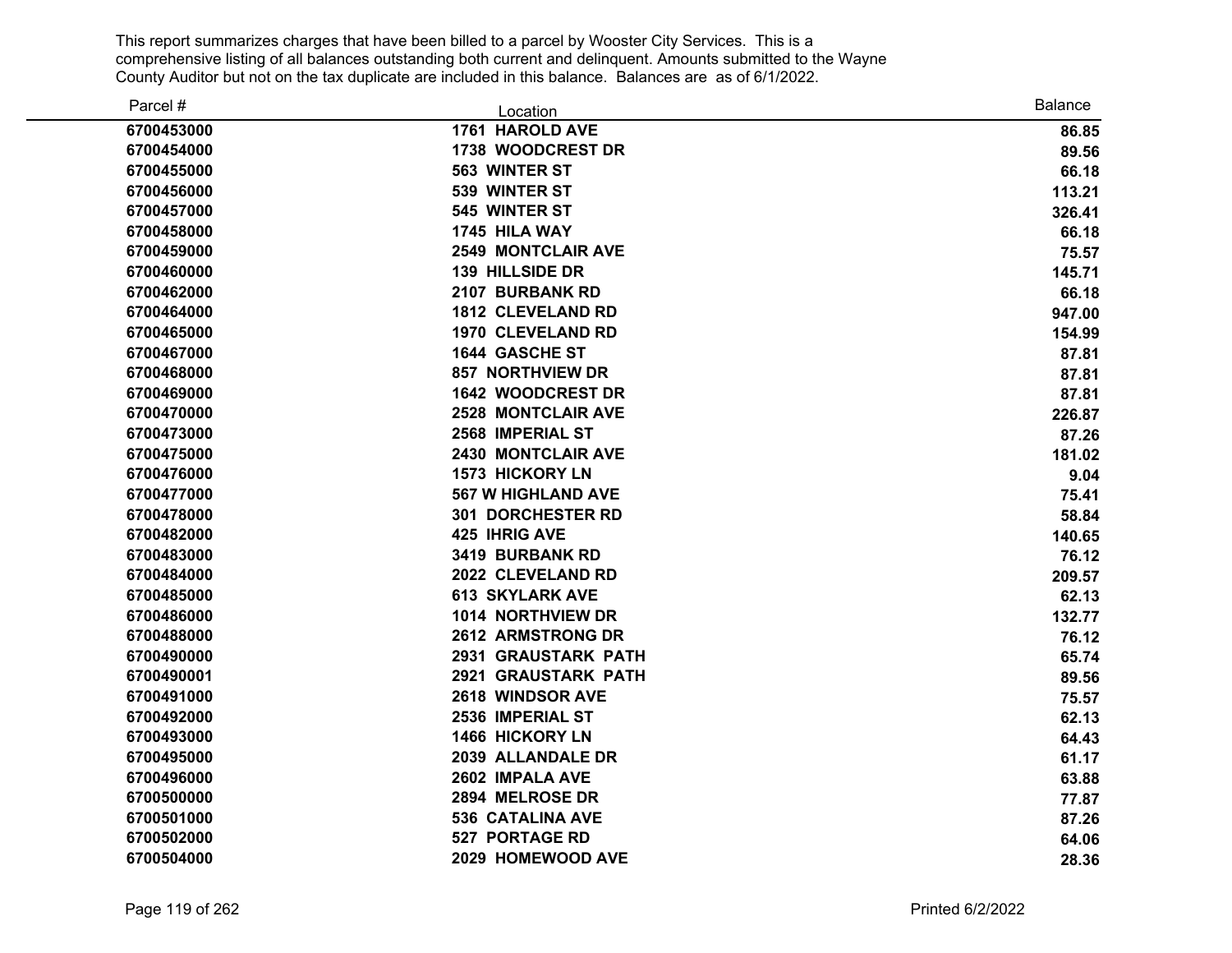| Parcel #   | Location                   | <b>Balance</b> |
|------------|----------------------------|----------------|
| 6700505000 | 2602 IMPERIAL ST           | 57.12          |
| 6700506000 | 342 WINKLER DR             | 151.49         |
| 6700507000 | 1723 HILA WAY              | 87.81          |
| 6700508000 | 1731 HILA WAY              | 66.18          |
| 6700511000 | 1753 HILA WAY              | 89.56          |
| 6700513000 | 1615 BEALL AVE             | 87.26          |
| 6700515000 | 2627 CLEVELAND RD          | 907.64         |
| 6700516000 | <b>444 CATALINA AVE</b>    | 62.13          |
| 6700517000 | <b>1004 NORTHVIEW DR</b>   | 79.07          |
| 6700518000 | 2618 IMPERIAL ST           | 114.20         |
| 6700519000 | 2245 BURBANK RD            | 150.22         |
| 6700520000 | 2212 WELLESLEY AVE         | 124.63         |
| 6700536000 | <b>1629 SANDIFER DR</b>    | $-119.92$      |
| 6700539000 | <b>1640 SANDALWOOD DR</b>  | 124.63         |
| 6700539001 | 1614 SANDALWOOD DR         | 112.94         |
| 6700539002 | <b>1630 SANDALWOOD DR</b>  | 89.56          |
| 6700539003 | <b>1204 BRIARCREST CIR</b> | 124.63         |
| 6700539004 | <b>1236 BRIARCREST CIR</b> | 87.81          |
| 6700539005 | <b>1201 BRIARCREST CIR</b> | 89.56          |
| 6700539006 | <b>1217 BRIARCREST CIR</b> | 209.18         |
| 6700539007 | <b>1231 BRIARCREST CIR</b> | 61.17          |
| 6700539008 | <b>1245 BRIARCREST CIR</b> | 87.81          |
| 6700539009 | <b>1257 BRIARCREST CIR</b> | 89.56          |
| 6700539015 | <b>1300 BRIARCREST CIR</b> | 101.25         |
| 6700539019 | <b>1268 BRIARCREST CIR</b> | 64.43          |
| 6700539020 | <b>1284 BRIARCREST CIR</b> | 76.12          |
| 6700539021 | <b>1295 BRIARCREST CIR</b> | 111.19         |
| 6700539022 | <b>1283 BRIARCREST CIR</b> | 99.50          |
| 6700539023 | <b>1269 BRIARCREST CIR</b> | 64.43          |
| 6700539026 | <b>1650 SANDALWOOD DR</b>  | 89.56          |
| 6700539027 | 1660 SANDALWOOD DR         | 112.94         |
| 6700539028 | 1670 SANDALWOOD DR         | 101.25         |
| 6700539030 | 1690 SANDALWOOD DR         | 87.81          |
| 6700539032 | 1675 SANDALWOOD DR         | 56.16          |
| 6700539033 | 1665 SANDALWOOD DR         | 77.87          |
| 6700539034 | <b>1655 SANDALWOOD DR</b>  | 148.01         |
| 6700539035 | 1645 SANDALWOOD DR         | 148.01         |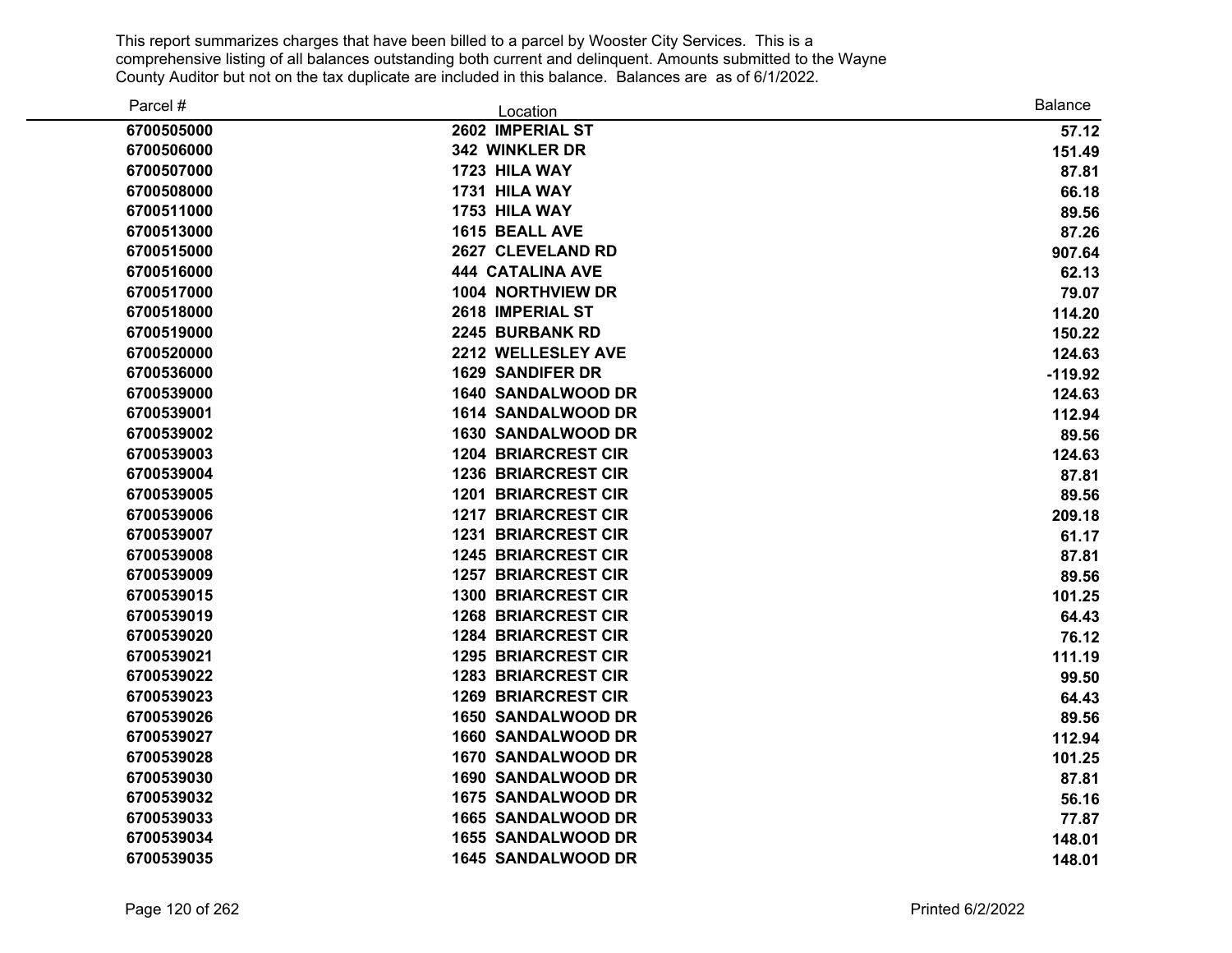| Parcel #   | Location                       | <b>Balance</b> |
|------------|--------------------------------|----------------|
| 6700540000 | <b>707 E HIGHLAND AVE</b>      | 124.63         |
| 6700541000 | 2602 VICTORIA ST               | 63.88          |
| 6700544000 | 1924 BLAIR BLVD                | 64.43          |
| 6700545000 | <b>2504 VICTORIA ST</b>        | 73.82          |
| 6700547000 | 2272 FRIAR TUCK CIR            | 66.18          |
| 6700548000 | 2457 CLEVELAND RD              | 22.77          |
| 6700549000 | 1574 LEMAR DR                  | $-179.55$      |
| 6700550000 | 2039 ORCHARD DR                | $-11.69$       |
| 6700552000 | 956 NORTHVIEW DR               | 66.18          |
| 6700553000 | 249 IMGARD ST                  | 76.12          |
| 6700554000 | 2500 IMPALA AVE                | 62.13          |
| 6700555000 | 2245 LITTLE JOHN LN            | 66.18          |
| 6700557000 | <b>274 ELM DR</b>              | 127.61         |
| 6700559000 | 235 IHRIG AVE                  | 89.56          |
| 6700560000 | 2520 IMPERIAL ST               | 110.64         |
| 6700561000 | <b>2541 ARMSTRONG DR</b>       | 64.43          |
| 6700562000 | <b>2443 CHRISTMAS RUN BLVD</b> | 122.33         |
| 6700565000 | 2441 ARMSTRONG DR              | 55.56          |
| 6700566000 | 2480 MONTCLAIR AVE             | 75.57          |
| 6700567000 | <b>2568 MONTCLAIR AVE</b>      | 136.01         |
| 6700568000 | <b>644 SHERWOOD DR</b>         | 77.87          |
| 6700569000 | 2867 ARMSTRONG DR              | 76.12          |
| 6700570000 | 3310 BURBANK RD                | 77.87          |
| 6700570002 | 3300 BURBANK RD                | 61.17          |
| 6700571000 | <b>537 SKYLARK AVE</b>         | 53.86          |
| 6700572000 | 912 PORTAGE RD                 | 87.81          |
| 6700573000 | 1669 GASCHE ST                 | 124.63         |
| 6700574000 | <b>2552 CHRISTMAS RUN BLVD</b> | 73.82          |
| 6700576000 | 1626 LEMAR DR                  | 122.33         |
| 6700577000 | 2501 ARMSTRONG DR              | 54.41          |
| 6700578000 | 933 THORNE AVE                 | 64.43          |
| 6700580000 | 1919 NEAL DR                   | 112.94         |
| 6700581000 | 903 NORTHVIEW DR               | 59.42          |
| 6700582000 | <b>1560 WOODCREST DR</b>       | 135.68         |
| 6700583000 | 2128 CLEVELAND RD              | 64.43          |
| 6700584000 | <b>405 W HIGHLAND AVE</b>      | 110.64         |
| 6700585000 | 2609 WINDSOR AVE               | 58.87          |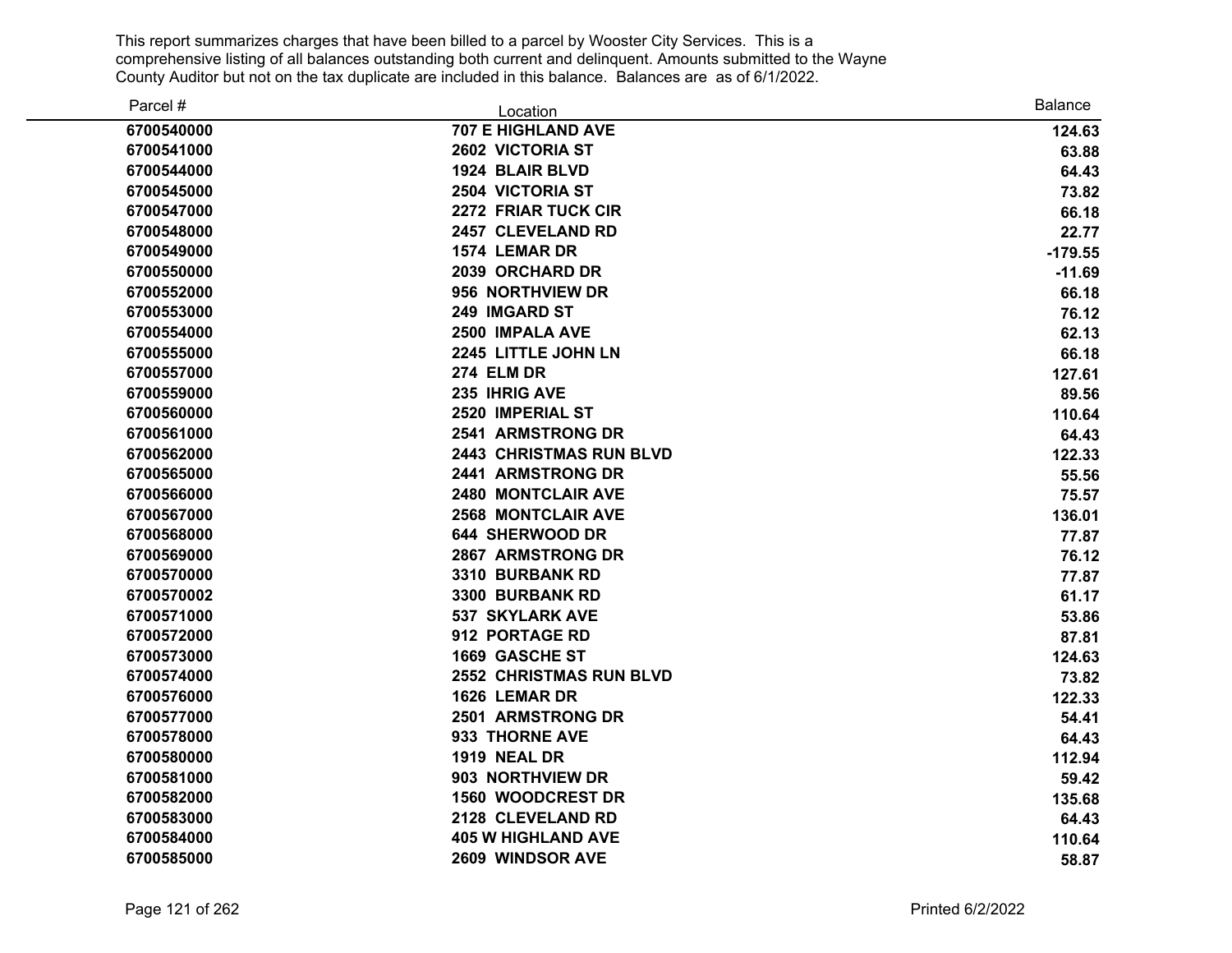| Parcel #   | Location                   | <b>Balance</b> |
|------------|----------------------------|----------------|
| 6700586000 | <b>1554 HICKORY LN</b>     | 64.43          |
| 6700587000 | 3012 ARMSTRONG DR          | 55.04          |
| 6700588000 | <b>1815 NEAL DR</b>        | 89.56          |
| 6700589000 | <b>421 E HIGHLAND AVE</b>  | 59.42          |
| 6700590000 | 2510 IMPALA AVE            | 122.33         |
| 6700591000 | <b>649 SKYLARK AVE</b>     | 261.95         |
| 6700592000 | <b>645 E HIGHLAND AVE</b>  | 101.25         |
| 6700593000 | <b>2596 VICTORIA ST</b>    | 87.26          |
| 6700594000 | <b>1545 PORTAGE RD</b>     | 75.57          |
| 6700596000 | <b>1823 BURBANK RD</b>     | 87.81          |
| 6700597000 | 2106 BLAIR BLVD            | 157.95         |
| 6700599000 | 2626 VICTORIA ST           | 58.87          |
| 6700601000 | <b>553 W HIGHLAND AVE</b>  | 63.88          |
| 6700604000 | 1650 LEMAR DR              | 174.52         |
| 6700605000 | 2916 TAYLOR ST             | 89.56          |
| 6700608000 | <b>2217 GRAUSTARK PATH</b> | 76.12          |
| 6700609000 | 3252 SHELLY BLVD           | 66.18          |
| 6700613000 | 2540 IMPALA AVE            | 87.26          |
| 6700615000 | <b>2536 GRAUSTARK PATH</b> | 64.43          |
| 6700616000 | <b>2499 MONTCLAIR AVE</b>  | $-53.08$       |
| 6700619000 | <b>560 SKYLARK AVE</b>     | 186.12         |
| 6700620000 | <b>1805 WOODCREST DR</b>   | 59.42          |
| 6700621000 | <b>1652 BARBARA DR</b>     | 112.94         |
| 6700624000 | 2033 BLAIR BLVD            | 77.87          |
| 6700627000 | <b>1616 HICKORY LN</b>     | 352.87         |
| 6700628000 | 306 WINKLER DR             | 61.17          |
| 6700629000 | 920 THORNE AVE             | 66.18          |
| 6700630000 | 249 IHRIG AVE              | 89.56          |
| 6700631000 | 2123 FRIAR TUCK CIR        | 61.17          |
| 6700633000 | <b>2491 MONTCLAIR AVE</b>  | 212.20         |
| 6700634000 | <b>2450 MONTCLAIR AVE</b>  | 166.07         |
| 6700635000 | 2440 MONTCLAIR AVE         | 136.01         |
| 6700636000 | 2470 MONTCLAIR AVE         | 136.78         |
| 6700637000 | 441 E BEVERLY RD           | 249.26         |
| 6700641000 | 2241 ROBINHOOD DR          | 61.17          |
| 6700643000 | 520 CATALINA AVE           | 58.87          |
| 6700644000 | <b>436 E BEVERLY RD</b>    | 66.18          |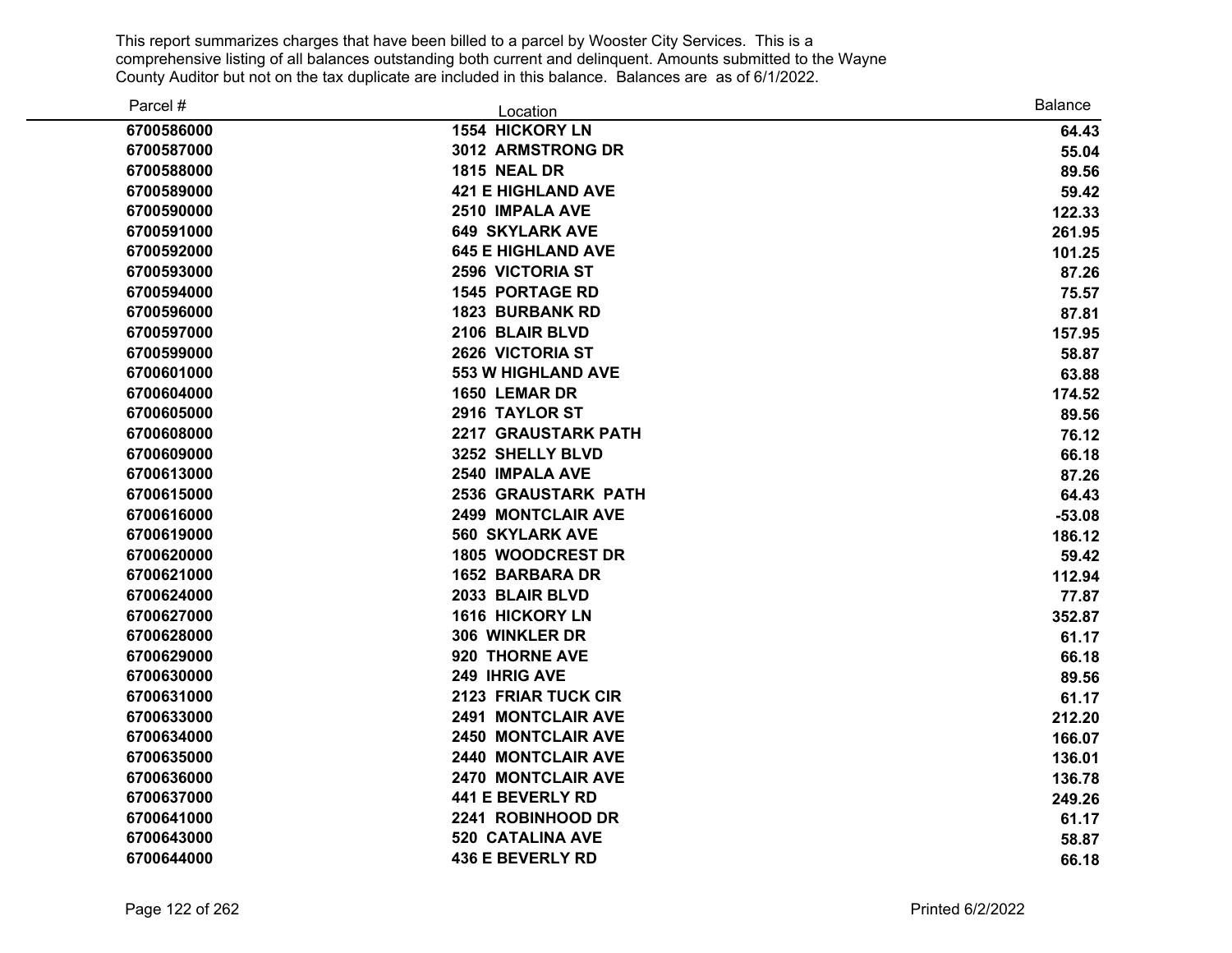| Parcel #   | Location                     | Balance |
|------------|------------------------------|---------|
| 6700645000 | <b>1805 NEAL DR</b>          | 76.12   |
| 6700646000 | <b>613 W HIGHLAND AVE</b>    | 186.21  |
| 6700647000 | <b>408 IHRIG AVE</b>         | 77.87   |
| 6700648000 | 1802 WOODCREST DR            | 77.87   |
| 6700649000 | <b>1543 SUNSET LN</b>        | 124.63  |
| 6700650000 | 2621 TAYLOR ST               | 112.94  |
| 6700651000 | <b>580 SKYLARK AVE</b>       | 73.82   |
| 6700654000 | 2505 TOWNSEND DR             | 89.56   |
| 6700655000 | 506 E BEVERLY RD             | 76.12   |
| 6700658000 | 2634 VICTORIA ST             | 91.87   |
| 6700660000 | 1919 BLAIR BLVD              | 76.12   |
| 6700661000 | 660 SHERWOOD DR              | 112.94  |
| 6700662000 | <b>215 ELM DR</b>            | 167.43  |
| 6700663000 | 2465 MONTEREY ST             | 52.11   |
| 6700664000 | 1943 BLAIR BLVD              | 64.43   |
| 6700666000 | <b>1835 NEAL DR</b>          | 59.42   |
| 6700667000 | <b>643 W HIGHLAND AVE</b>    | 128.23  |
| 6700667001 | <b>639 W HIGHLAND AVE</b>    | 193.69  |
| 6700669000 | 2617 IMPERIAL ST             | 75.57   |
| 6700670000 | 2520 IMPALA AVE              | 75.57   |
| 6700674000 | <b>1506 SUNSET LN</b>        | 76.12   |
| 6700678000 | 216 KURTZ ST                 | 101.25  |
| 6700681000 | 2027 ORCHARD DR              | 61.17   |
| 6700682000 | 2922 GRAUSTARK PATH          | 76.12   |
| 6700683000 | 241 E BEVERLY RD             | 66.18   |
| 6700684000 | 252 WINKLER DR               | 59.42   |
| 6700685000 | 680 RIDGEWOOD DR             | 112.94  |
| 6700686000 | <b>1725 HIGHLAND PARK RD</b> | 64.43   |
| 6700687000 | 473 E BEVERLY RD             | 167.43  |
| 6700688000 | 2447 MONTEREY ST             | 298.72  |
| 6700689000 | 2460 MONTCLAIR AVE           | 393.19  |
| 6700694000 | 2262 ROBINHOOD DR            | 66.18   |
| 6700695000 | <b>821 THORNE AVE</b>        | 196.76  |
| 6700697000 | 3340 BURBANK RD              | 76.12   |
| 6700699000 | 2323 WELLESLEY AVE           | 190.81  |
| 6700700000 | 717 WINTER ST                | 66.18   |
| 6700701000 | <b>1675 BARBARA DR</b>       | 101.25  |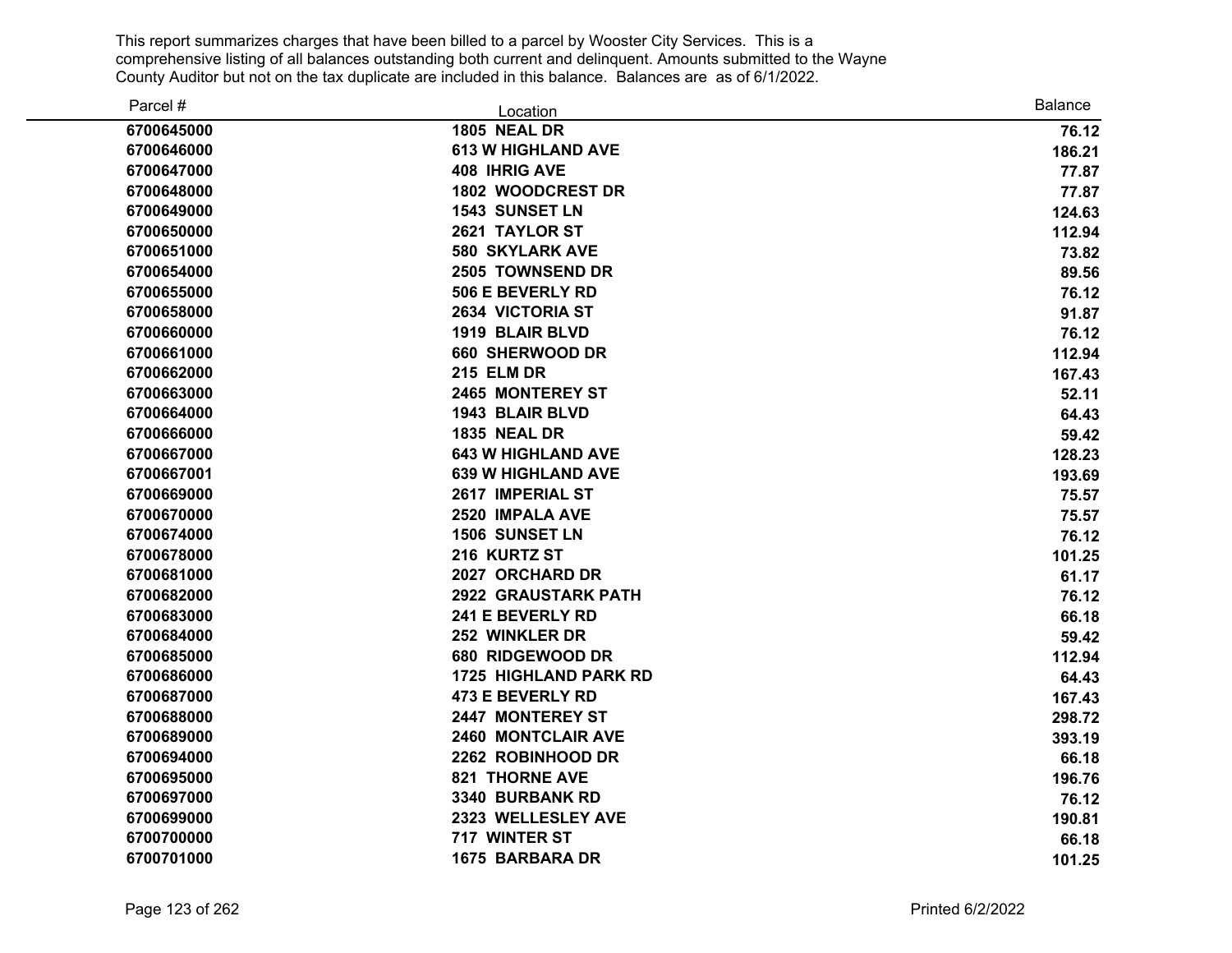| Parcel #   | Location                   | <b>Balance</b> |
|------------|----------------------------|----------------|
| 6700702000 | 2545 MONTEREY ST           | 62.13          |
| 6700703000 | 2632 IMPERIAL ST           | 98.95          |
| 6700705000 | 2601 WINDSOR AVE           | 75.57          |
| 6700706000 | 1444 CEDAR LN              | 45.54          |
| 6700707000 | 1065 THORNE AVE            | 136.32         |
| 6700708000 | 227 BLAIR BLVD             | 101.25         |
| 6700709000 | 2951 ARMSTRONG DR          | 84.30          |
| 6700710000 | 2911 GRAUSTARK PATH        | 99.50          |
| 6700711000 | 2627 IMPALA AVE            | 87.26          |
| 6700716000 | <b>342 E HIGHLAND AVE</b>  | 214.32         |
| 6700717000 | 532 KIEFFER ST             | 69.45          |
| 6700718000 | <b>2531 MONTCLAIR AVE</b>  | 110.64         |
| 6700719000 | 2603 CHRISTMAS RUN BLVD    | 87.26          |
| 6700721000 | 2905 CLEVELAND RD          | 885.47         |
| 6700723000 | 2504 MONTEREY ST           | 87.26          |
| 6700725000 | <b>1239 E HIGHLAND AVE</b> | 77.87          |
| 6700726000 | 633 WINTER ST              | 202.50         |
| 6700727000 | <b>310 ELM DR</b>          | 57.84          |
| 6700728000 | 821 SHERWOOD DR            | 89.74          |
| 6700730000 | 2752 CLEVELAND RD          | 353.81         |
| 6700731000 | 1946 BLAIR BLVD            | 101.25         |
| 6700732000 | 2038 ORCHARD DR            | 214.19         |
| 6700733000 | <b>1718 EDWARDS AVE</b>    | 66.18          |
| 6700734000 | <b>1530 SUNSET LN</b>      | 22.06          |
| 6700735000 | <b>831 THORNE AVE</b>      | 87.81          |
| 6700736000 | <b>426 MATHER HILL DR</b>  | 87.81          |
| 6700737000 | <b>2544 MONTEREY ST</b>    | 62.13          |
| 6700738000 | <b>1806 EDWARDS AVE</b>    | 66.18          |
| 6700739000 | 2601 IMPALA AVE            | 97.20          |
| 6700740000 | 2466 MONTEREY ST           | 75.57          |
| 6700741000 | 2026 ORCHARD DR            | 49.42          |
| 6700742000 | <b>760 FAIRVIEW CIR</b>    | 66.18          |
| 6700743000 | 2962 MELROSE DR            | 39.69          |
| 6700744000 | 2980 MELROSE DR            | 64.43          |
| 6700744001 | 3000 MELROSE DR            | 124.63         |
| 6700745000 | <b>2479 MONTCLAIR AVE</b>  | 437.18         |
| 6700750000 | 227 E BEVERLY RD           | 61.17          |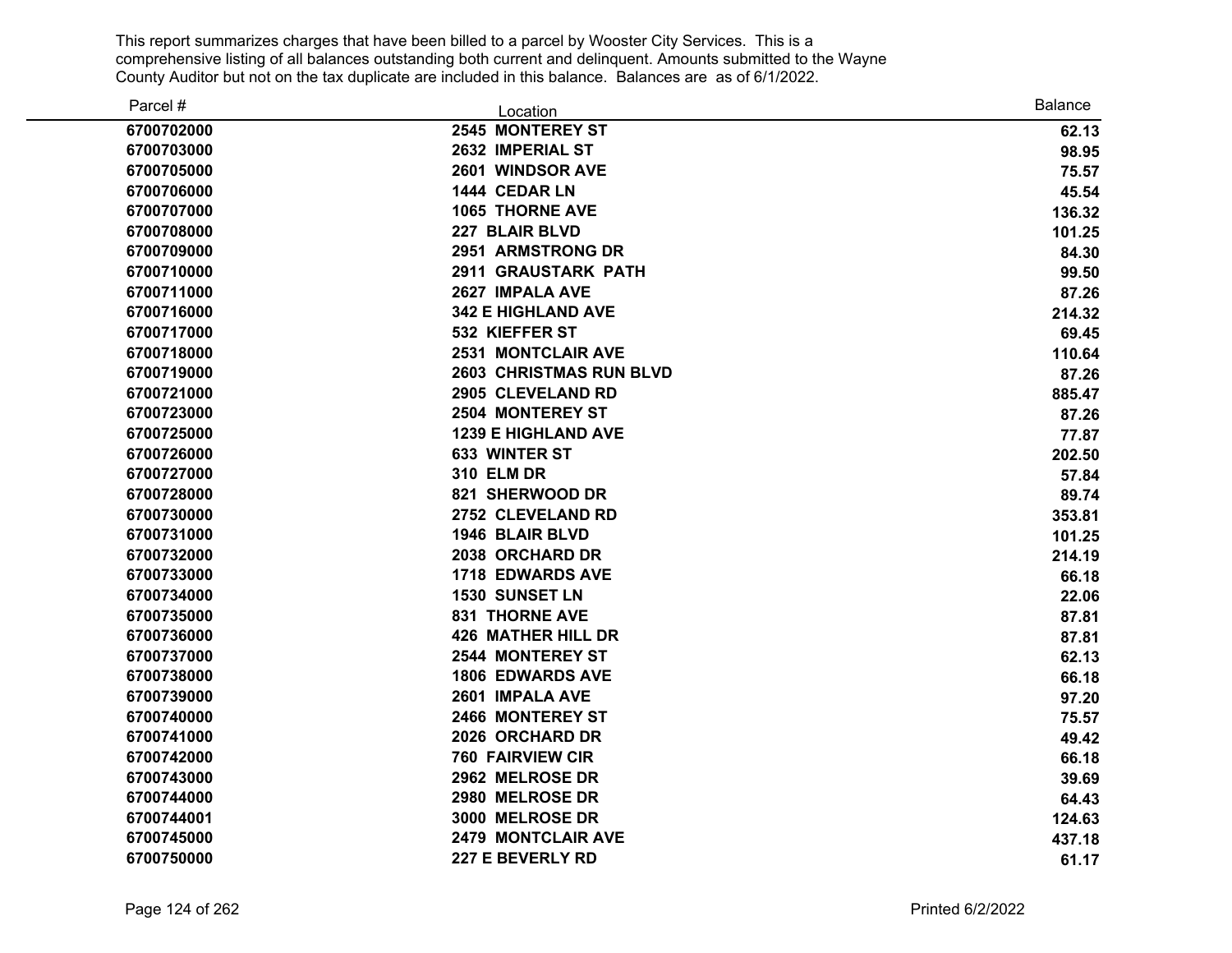| Parcel #   | Location                     | <b>Balance</b> |
|------------|------------------------------|----------------|
| 6700751000 | <b>529 SKYLARK AVE</b>       | 73.82          |
| 6700752000 | <b>470 MATHER HILL DR</b>    | 59.42          |
| 6700753000 | <b>2210 FRIAR TUCK CIR</b>   | 253.22         |
| 6700755000 | 2269 FRIAR TUCK CIR          | 426.33         |
| 6700756000 | 390 MCCLURE ST               | 66.18          |
| 6700760000 | <b>500 CATALINA AVE</b>      | 75.57          |
| 6700761000 | 636 SHERWOOD DR              | 5.25           |
| 6700762000 | 702 SHERWOOD DR              | 61.17          |
| 6700764000 | 220 IMGARD ST                | 101.25         |
| 6700765000 | <b>2539 MONTCLAIR AVE</b>    | 63.88          |
| 6700766000 | <b>2510 MONTCLAIR AVE</b>    | 114.30         |
| 6700767000 | <b>741 SKYLARK AVE</b>       | 167.97         |
| 6700768000 | <b>2634 MONTCLAIR AVE</b>    | 191.41         |
| 6700769000 | <b>2515 MONTCLAIR AVE</b>    | 63.88          |
| 6700770000 | 665 RIDGEWOOD DR             | 65.41          |
| 6700771000 | <b>1421 SYCAMORE LN</b>      | 101.25         |
| 6700772000 | 2318 GRANDVIEW AVE           | 61.17          |
| 6700774000 | 3440 FRIENDSVILLE RD         | 148.01         |
| 6700776000 | <b>832 THORNE AVE</b>        | 89.56          |
| 6700777000 | 2240 CLEVELAND RD            | 190.81         |
| 6700780000 | <b>2546 WINDSOR AVE</b>      | 75.57          |
| 6700781000 | <b>749 SKYLARK AVE</b>       | 244.59         |
| 6700782000 | 3949 MELROSE DR              | 147.97         |
| 6700783000 | <b>1591 HIGHLAND PARK RD</b> | 153.57         |
| 6700784000 | 2210 LITTLE JOHN LN          | 77.87          |
| 6700787000 | 1432 CEDAR LN                | 77.87          |
| 6700788000 | 2227 GRANDVIEW AVE           | 89.56          |
| 6700789000 | <b>757 FAIRVIEW CIR</b>      | 59.42          |
| 6700790000 | 944 NORTHVIEW DR             | 59.42          |
| 6700791000 | 685 RIDGEWOOD DR             | 76.12          |
| 6700792000 | 2435 GRAUSTARK PATH          | 113.86         |
| 6700793000 | <b>2579 MONTCLAIR AVE</b>    | 62.13          |
| 6700794000 | 618 KIEFFER ST               | 56.16          |
| 6700795000 | 620 KIEFFER ST               | 89.56          |
| 6700796000 | 2597 TAYLOR ST               | 112.94         |
| 6700797000 | 2123 ROBINHOOD DR            | 66.18          |
| 6700798000 | 226 E BEVERLY RD             | 77.87          |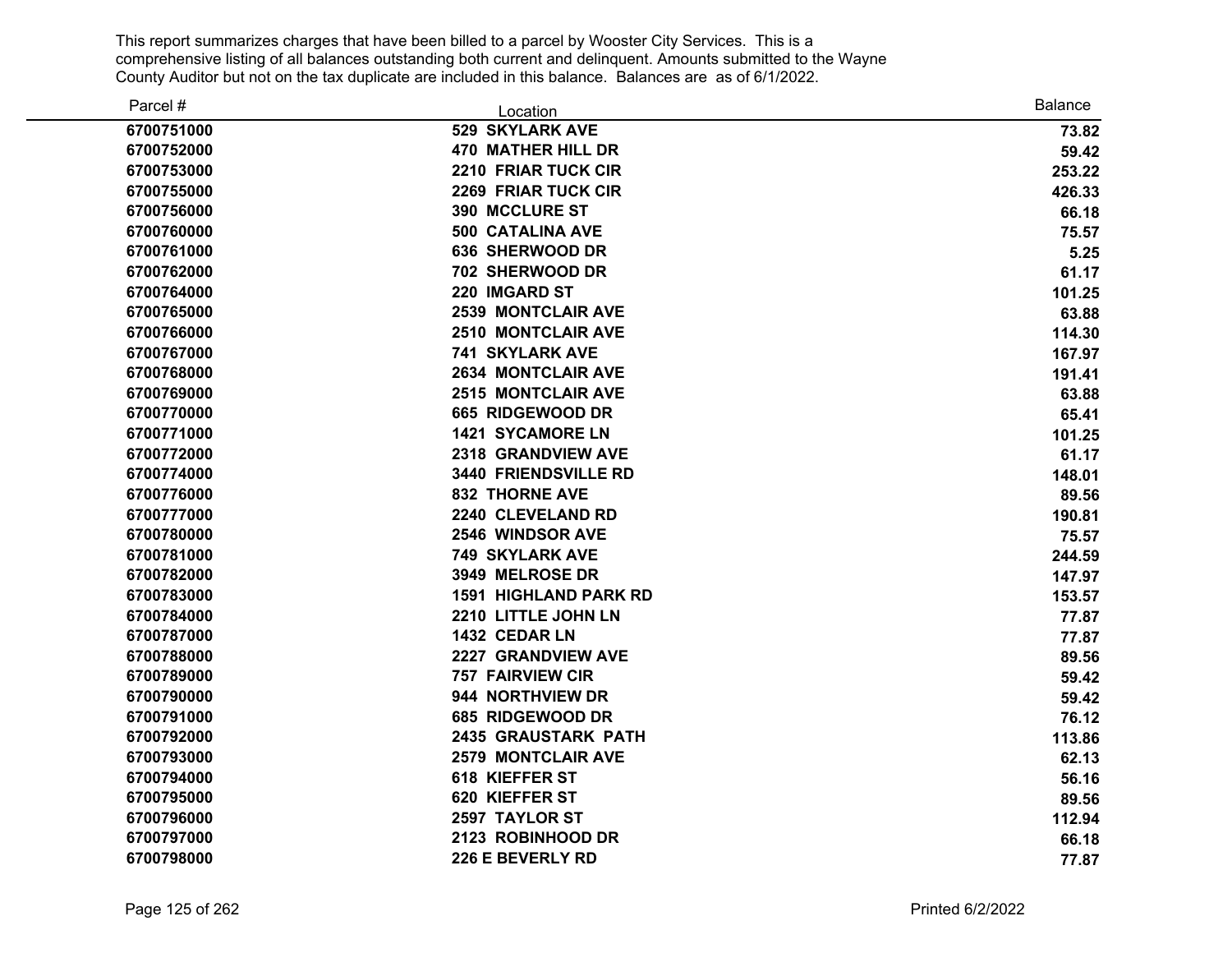| Parcel #   | Location                       | <b>Balance</b> |
|------------|--------------------------------|----------------|
| 6700800000 | 2617 WINDSOR AVE               | 58.87          |
| 6700801000 | <b>2721 CHRISTMAS RUN BLVD</b> | 57.12          |
| 6700803000 | 417 ELM DR                     | 203.53         |
| 6700804000 | 2560 MONTEREY ST               | 98.95          |
| 6700805000 | 564 KIEFFER ST                 | 64.43          |
| 6700806000 | 2513 MONTEREY ST               | 75.57          |
| 6700808000 | 2956 ARMSTRONG DR              | 61.17          |
| 6700809000 | <b>1857 HIGHLAND PARK RD</b>   | 119.83         |
| 6700810000 | <b>1907 HIGHLAND PARK RD</b>   | 77.87          |
| 6700815000 | <b>432 CATALINA AVE</b>        | 87.26          |
| 6700816000 | 2025 ORCHARD DR                | 225.88         |
| 6700817000 | <b>351 ELM DR</b>              | 89.56          |
| 6700819000 | <b>1668 BARBARA DR</b>         | 112.94         |
| 6700820000 | <b>2512 ARMSTRONG DR</b>       | 124.63         |
| 6700822000 | 2013 CLEVELAND RD              | 61.17          |
| 6700824000 | <b>568 NORWAY DR</b>           | 63.88          |
| 6700825000 | 2252 LITTLE JOHN LN            | 56.16          |
| 6700826000 | 2315 GRANDVIEW AVE             | 66.18          |
| 6700828000 | 2427 ARMSTRONG DR              | 112.94         |
| 6700829000 | 2128 FRIAR TUCK CIR            | 22.46          |
| 6700830000 | 2228 FRIAR TUCK CIR            | 101.25         |
| 6700831000 | 711 SKYLARK AVE                | 97.20          |
| 6700832000 | 1590 WOODCREST DR              | 66.18          |
| 6700833000 | 2121 BURBANK RD                | 122.88         |
| 6700834000 | 2635 TAYLOR ST                 | 76.12          |
| 6700835000 | <b>1052 NORTHVIEW DR</b>       | 67.86          |
| 6700837000 | 1747 GASCHE ST                 | 64.43          |
| 6700838000 | 2928 ARMSTRONG DR              | 63.66          |
| 6700839000 | <b>2626 MONTCLAIR AVE</b>      | 266.56         |
| 6700843000 | <b>460 HIGHLAND AVE</b>        | 253.16         |
| 6700844000 | <b>1000 PORTAGE RD</b>         | 64.43          |
| 6700845000 | 2303 WELLESLEY AVE             | 103.46         |
| 6700846000 | 2028 BLAIR BLVD                | 112.94         |
| 6700847000 | <b>411 W HIGHLAND AVE</b>      | 58.87          |
| 6700849000 | 320 IHRIG AVE                  | 101.25         |
| 6700851000 | <b>1636 HICKORY LN</b>         | 77.87          |
| 6700853000 | 2220 FRIAR TUCK CIR            | 59.42          |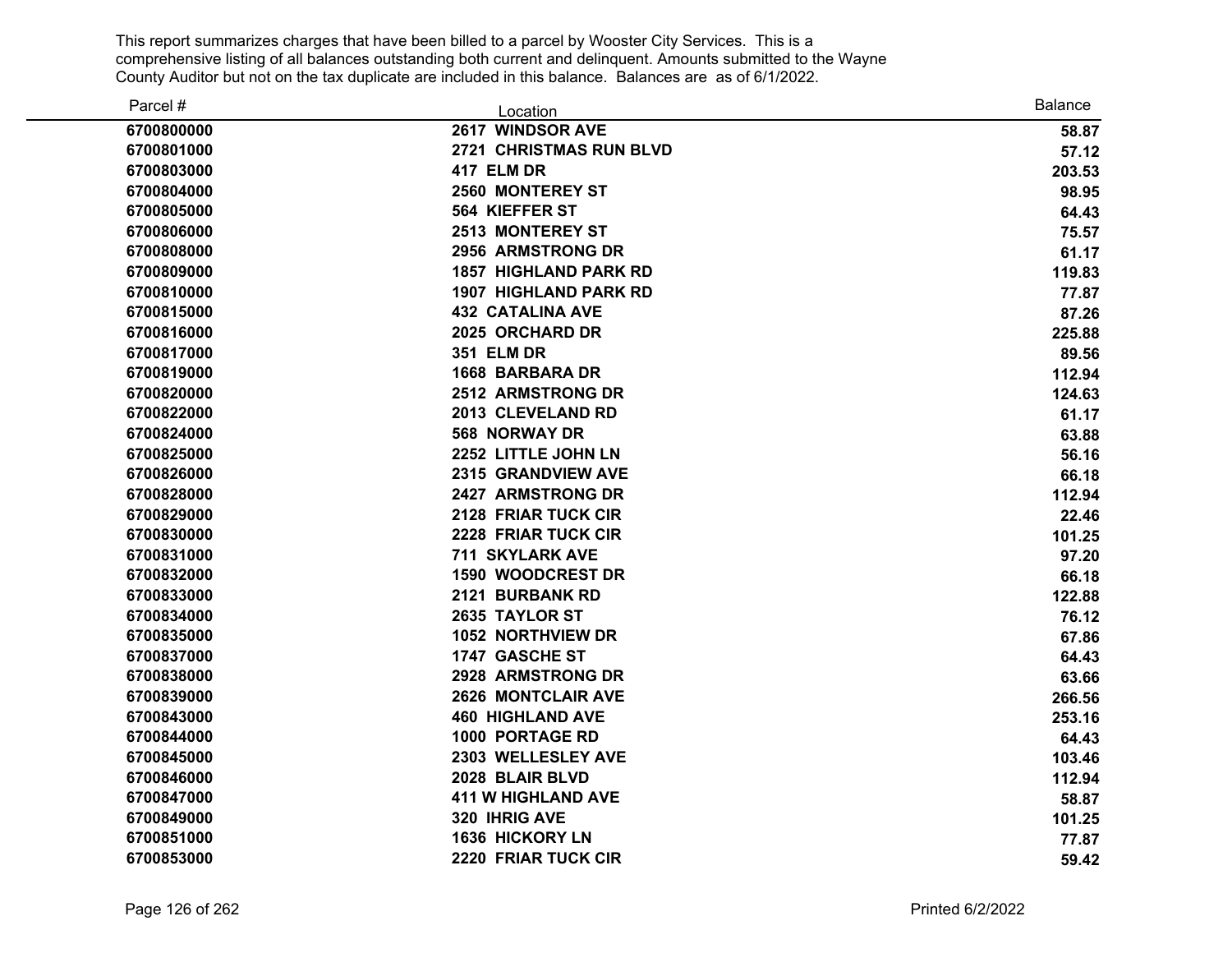| Parcel #   | Location                       | <b>Balance</b> |
|------------|--------------------------------|----------------|
| 6700854000 | 2222 LITTLE JOHN LN            | 59.42          |
| 6700855000 | 2633 MONTEREY ST               | 134.05         |
| 6700856000 | <b>1935 BURBANK RD</b>         | 117.33         |
| 6700858000 | 211 IMGARD ST                  | 99.50          |
| 6700859000 | 221 IMGARD ST                  | 76.12          |
| 6700861000 | 1906 BLAIR BLVD                | $-187.58$      |
| 6700862000 | 720 RIDGEWOOD DR               | 134.57         |
| 6700863000 | 311 WINKLER DR                 | 229.84         |
| 6700864000 | 1670 GASCHE ST                 | 136.26         |
| 6700865000 | <b>1649 WOODCREST DR</b>       | 76.12          |
| 6700866000 | 205 IHRIG AVE                  | 72.31          |
| 6700867000 | 318 WINKLER DR                 | 202.74         |
| 6700869000 | 212 KURTZ ST                   | 59.42          |
| 6700870000 | 2545 WINDSOR AVE               | 35.07          |
| 6700871000 | 834 KIEFFER ST                 | 66.18          |
| 6700872000 | 2404 CLEVELAND RD              | 112.94         |
| 6700873000 | <b>2545 CHRISTMAS RUN BLVD</b> | 110.64         |
| 6700876000 | 1594 SUNSET LN                 | 168.75         |
| 6700878000 | <b>826 E HIGHLAND AVE</b>      | 89.56          |
| 6700879000 | <b>1480 SUNSET LN</b>          | 77.87          |
| 6700879002 | 2744 ARMSTRONG DR              | 66.18          |
| 6700881000 | 1027 NORTHVIEW DR              | 87.81          |
| 6700882000 | 1775 HAROLD AVE                | 89.56          |
| 6700884000 | 2021 CLEVELAND RD              | 61.17          |
| 6700885000 | <b>595 W HIGHLAND AVE</b>      | 139.28         |
| 6700886000 | 231 IMGARD ST                  | 77.87          |
| 6700887000 | <b>829 NORTHVIEW DR</b>        | 61.17          |
| 6700888000 | <b>2612 CHRISTMAS RUN BLVD</b> | 73.82          |
| 6700889000 | 3516 SNYDER DR                 | 130.82         |
| 6700891000 | <b>719 SKYLARK AVE</b>         | 87.26          |
| 6700893000 | 2627 WINDSOR AVE               | 87.26          |
| 6700894000 | 2523 MONTCLAIR AVE             | 87.26          |
| 6700896000 | 2240 GRANDVIEW AVE             | 66.18          |
| 6700898000 | 446 WINKLER DR                 | 148.01         |
| 6700899000 | <b>2223 FRIAR TUCK CIR</b>     | 89.51          |
| 6700900000 | 2230 CLEVELAND RD              | 89.56          |
| 6700901000 | 238 IMGARD ST                  | 87.81          |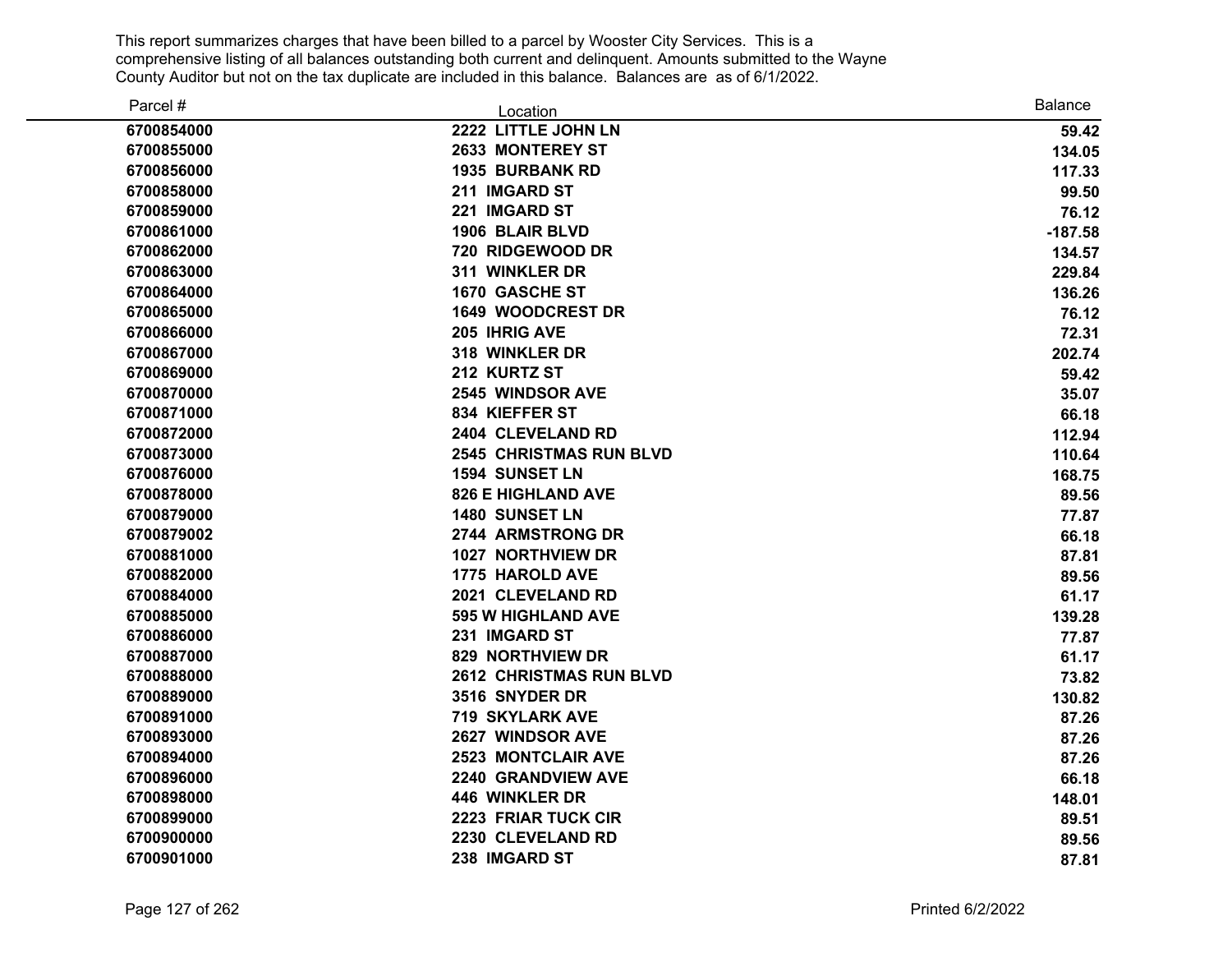| Parcel #   | Location                     | <b>Balance</b> |
|------------|------------------------------|----------------|
| 6700902000 | <b>1617 HIGHLAND PARK RD</b> | 77.87          |
| 6700903000 | <b>446 MATHER HILL DR</b>    | 66.18          |
| 6700904000 | 923 THORNE AVE               | 99.50          |
| 6700906000 | 1460 CEDAR LN                | 89.56          |
| 6700907000 | 2699 MELROSE DR              | 112.94         |
| 6700908000 | <b>2563 VICTORIA ST</b>      | 259.17         |
| 6700909000 | 2521 IMPERIAL ST             | 83.34          |
| 6700912000 | <b>245 ELM DR</b>            | 56.16          |
| 6700913000 | 2336 WELLESLEY AVE           | 420.29         |
| 6700915000 | <b>527 CATALINA AVE</b>      | 58.87          |
| 6700919000 | <b>2610 MONTCLAIR AVE</b>    | 73.82          |
| 6700920000 | <b>2428 MONTEREY ST</b>      | 57.12          |
| 6700921000 | 1734 LOCUST CT               | 75.57          |
| 6700922000 | 1669 LEMAR DR                | 101.25         |
| 6700924000 | 1742 LOCUST CT               | 63.88          |
| 6700925000 | 1657 LEMAR DR                | 136.32         |
| 6700926000 | 1719 LOCUST CT               | 58.88          |
| 6700927000 | 1534 LEMAR DR                | 110.64         |
| 6700928000 | 1589 LEMAR DR                | 87.81          |
| 6700929000 | 1581 LEMAR DR                | 136.32         |
| 6700930000 | 1605 LEMAR DR                | 8.80           |
| 6700931000 | 1692 LEMAR DR                | 75.57          |
| 6700932000 | 1582 CEDAR LN                | 194.46         |
| 6700933000 | 1526 LEMAR DR                | 75.57          |
| 6700934000 | 1661 LEMAR DR                | 61.17          |
| 6700935000 | 1665 LEMAR DR                | 112.94         |
| 6700936000 | 1718 LOCUST CT               | 31.84          |
| 6700937000 | 1598 CEDAR LN                | 244.66         |
| 6700938000 | <b>1827 HIGHLAND PARK RD</b> | 450.31         |
| 6700939000 | 1658 LEMAR DR                | 98.95          |
| 6700940000 | 1609 LEMAR DR                | 89.56          |
| 6700941000 | 1573 LEMAR DR                | 76.12          |
| 6700942000 | 1505 BRENTWOOD DR            | 121.66         |
| 6700943000 | 1593 LEMAR DR                | 77.87          |
| 6700944000 | 1641 LEMAR DR                | 124.63         |
| 6700945000 | 1689 LEMAR DR                | 58.87          |
| 6700946000 | 1671 LEMAR DR                | 87.81          |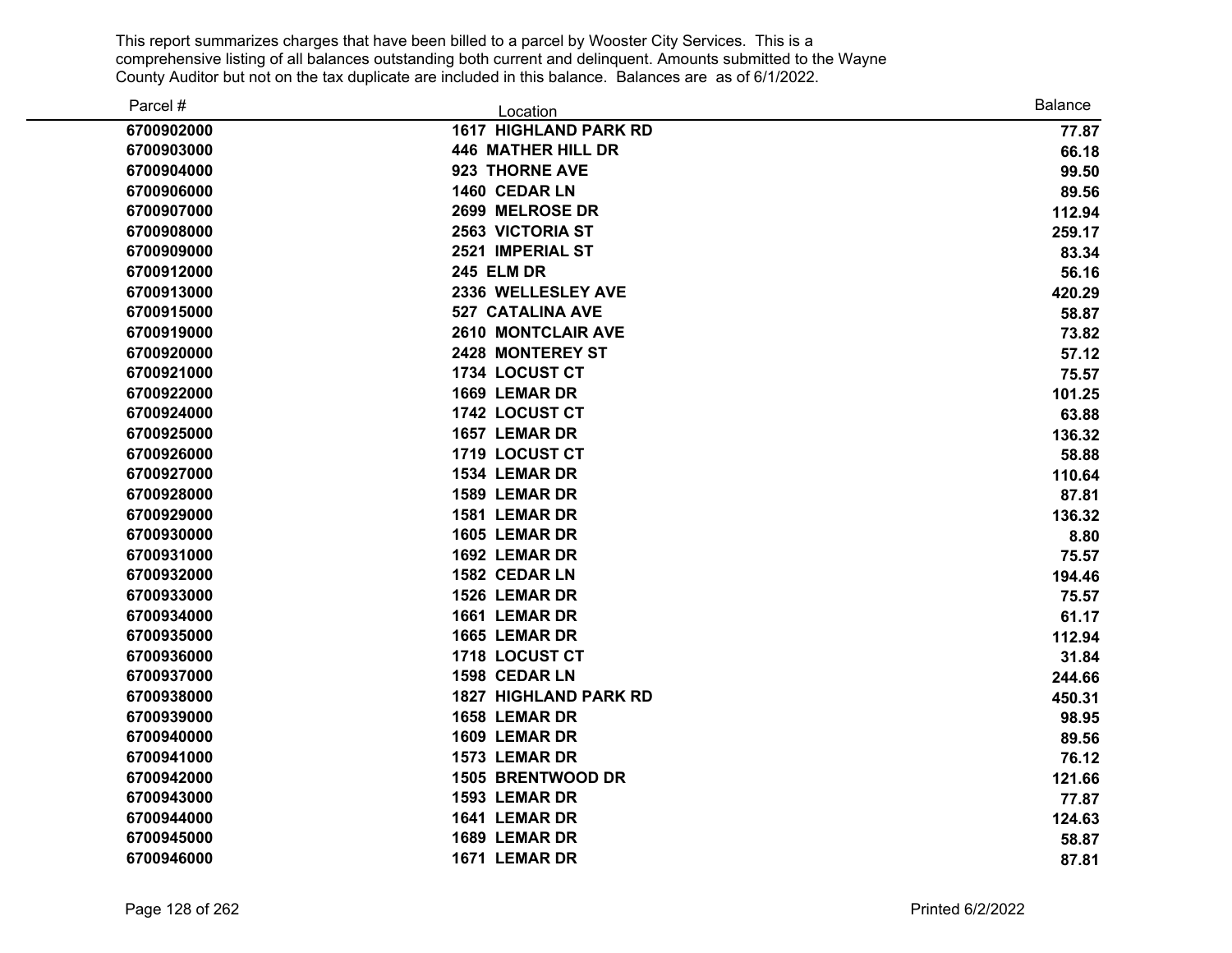| Parcel #   | Location                  | Balance |
|------------|---------------------------|---------|
| 6700947000 | 1590 CEDAR LN             | 587.50  |
| 6700948002 | 2393 LOCHWOOD GLEN        | 64.43   |
| 6700948006 | <b>1669 ARMADALE ISLE</b> | 124.63  |
| 6700948013 | 1718 ARMADALE ISLE        | 101.25  |
| 6700948015 | 2191 LOCHWOOD GLEN        | 64.43   |
| 6700948016 | 2190 LOCHWOOD GLEN DR     | 33.11   |
| 6700948018 | 2226 LOCHWOOD GLEN DR     | 89.56   |
| 6700948019 | 2324 LOCHWOOD GLEN        | 148.01  |
| 6700948024 | 2145 LOCHWOOD GLEN DR     | 101.25  |
| 6700948026 | 2057 LOCHWOOD GLEN        | 77.87   |
| 6700948028 | 2070 LOCHWOOD GLEN        | 61.17   |
| 6700948030 | 2154 LOCHWOOD GLEN        | 136.32  |
| 6700949000 | 1642 LEMAR DR             | 120.58  |
| 6700950000 | 1599 LEMAR DR             | 66.18   |
| 6700951000 | 1727 LOCUST CT            | 85.51   |
| 6700952000 | 1585 CEDAR LN             | 62.13   |
| 6700953000 | 1726 LOCUST CT            | 63.88   |
| 6700954000 | 1633 LEMAR DR             | 89.56   |
| 6700955000 | 1678 LEMAR DR             | 97.20   |
| 6700956000 | 1735 LOCUST CT            | 268.04  |
| 6700958000 | 1597 CEDAR LN             | 63.88   |
| 6700959000 | 1527 CEDAR LN             | 252.91  |
| 6700961000 | 1664 LEMAR DR             | 145.71  |
| 6700962000 | 1535 LEMAR DR             | 77.87   |
| 6700963000 | 1527 LEMAR DR             | 59.42   |
| 6700964000 | 1557 LEMAR DR             | 120.24  |
| 6700965000 | 1549 LEMAR DR             | 89.56   |
| 6700966000 | 1551 LEMAR DR             | 136.32  |
| 6700967000 | 1541 LEMAR DR             | 89.56   |
| 6700968000 | 227 IHRIG AVE             | 66.18   |
| 6700970000 | 2037 CLEVELAND RD         | 59.42   |
| 6700971000 | 614 KIEFFER ST            | 124.63  |
| 6700972000 | 2765 MELROSE DR           | 66.18   |
| 6700973000 | <b>2609 ARMSTRONG DR</b>  | 118.84  |
| 6700974000 | 2705 MELROSE DR           | 76.12   |
| 6700975000 | 2940 ARMSTRONG DR         | 112.94  |
| 6700976000 | 1770 WOODCREST DR         | 191.84  |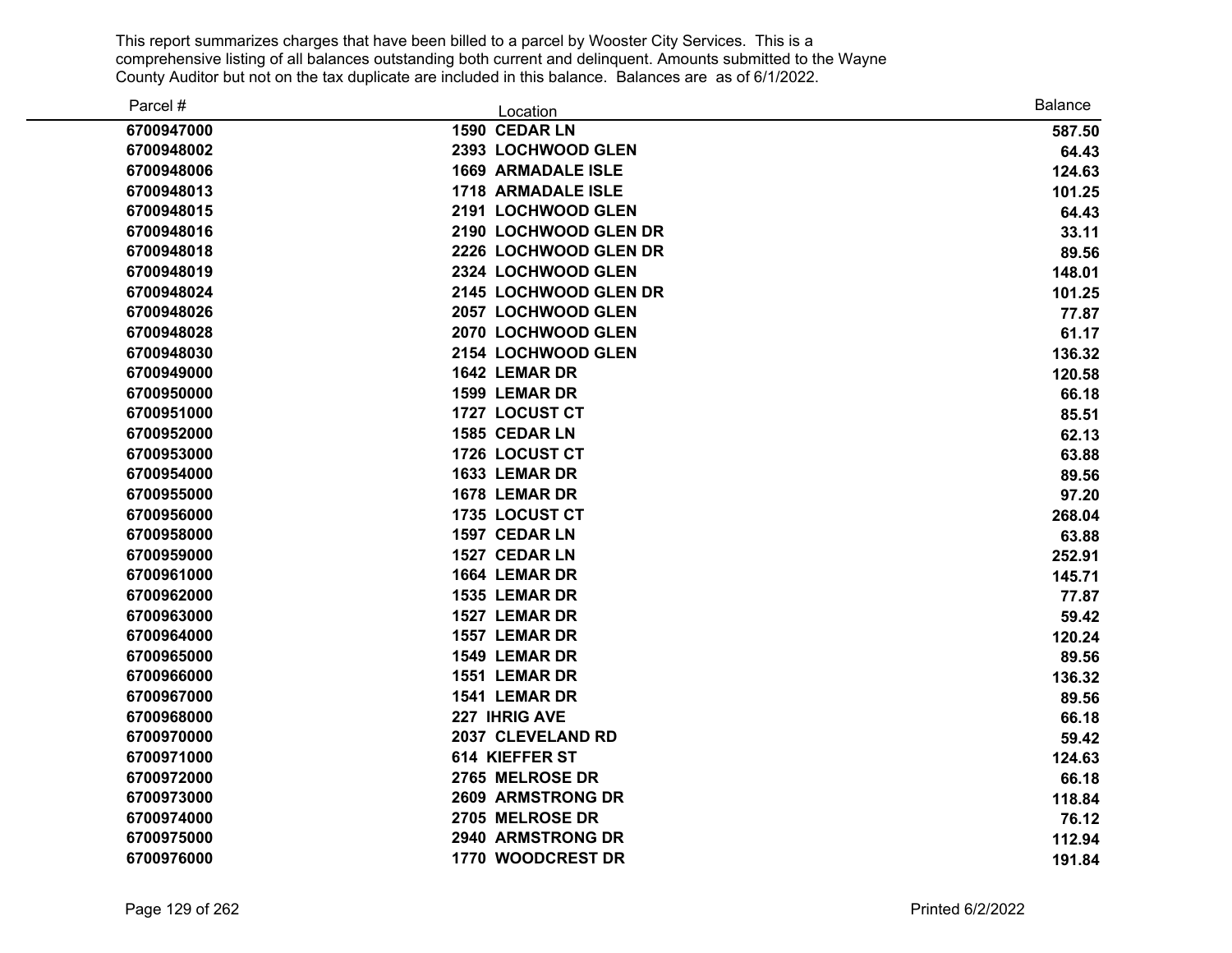| Parcel #   | Location                     | <b>Balance</b> |
|------------|------------------------------|----------------|
| 6700977000 | 2568 MONTEREY ST             | 63.88          |
| 6700978000 | 1519 SUNSET LN               | 320.78         |
| 6700980000 | 676 SHERWOOD DR              | 86.25          |
| 6700981000 | <b>857 E HIGHLAND AVE</b>    | 89.56          |
| 6700982000 | <b>420 E HIGHLAND AVE</b>    | 59.42          |
| 6700984000 | <b>2555 GRAUSTARK PATH</b>   | 76.12          |
| 6700985000 | <b>1681 HIGHLAND PARK RD</b> | 76.12          |
| 6700986000 | 1451 CEDAR LN                | 77.87          |
| 6700988000 | <b>1673 HIGHLAND PARK RD</b> | 249.26         |
| 6700989000 | 2242 FRIAR TUCK CIR          | 66.18          |
| 6700990000 | 2133 BURBANK RD              | 87.81          |
| 6700991000 | 2551 IMPALA AVE              | 57.12          |
| 6700992000 | 912 KIEFFER ST               | 136.32         |
| 6700993000 | 922 KIEFFER ST               | 89.56          |
| 6700994000 | 695 SHERWOOD DR              | 123.07         |
| 6700995000 | <b>1683 GASCHE ST</b>        | 59.42          |
| 6700997000 | <b>251 ELM DR</b>            | 123.61         |
| 6701001000 | <b>1630 HICKORY LN</b>       | 77.87          |
| 6701002000 | 2583 TAYLOR ST               | 134.57         |
| 6701003000 | 715 RIDGEWOOD DR             | 136.32         |
| 6701004000 | 1725 BARBARA DR              | 98.83          |
| 6701005000 | <b>2500 ARMSTRONG DR</b>     | 89.56          |
| 6701006000 | 948 PORTAGE RD               | 76.12          |
| 6701007000 | 2536 MONTEREY ST             | 62.13          |
| 6701008000 | <b>414 KINNEY CIR</b>        | 77.87          |
| 6701009000 | <b>437 W HIGHLAND AVE</b>    | 133.82         |
| 6701010000 | 2319 BURBANK RD              | 101.25         |
| 6701011000 | <b>585 SKYLARK AVE</b>       | 75.57          |
| 6701014000 | 2243 FRIAR TUCK CIR          | 77.87          |
| 6701015000 | 2247 FRIAR TUCK CIR          | 66.18          |
| 6701019000 | <b>233 ELM DR</b>            | 87.81          |
| 6701022000 | <b>1891 BURBANK RD</b>       | 124.63         |
| 6701023000 | 1716 HILA WAY                | 77.87          |
| 6701024000 | 2242 LITTLE JOHN LN          | 66.18          |
| 6701027000 | 574 KIEFFER ST               | 237.57         |
| 6701028000 | 2443 TOWNSEND DR             | 89.56          |
| 6701029000 | <b>626 CATALINA AVE</b>      | 57.12          |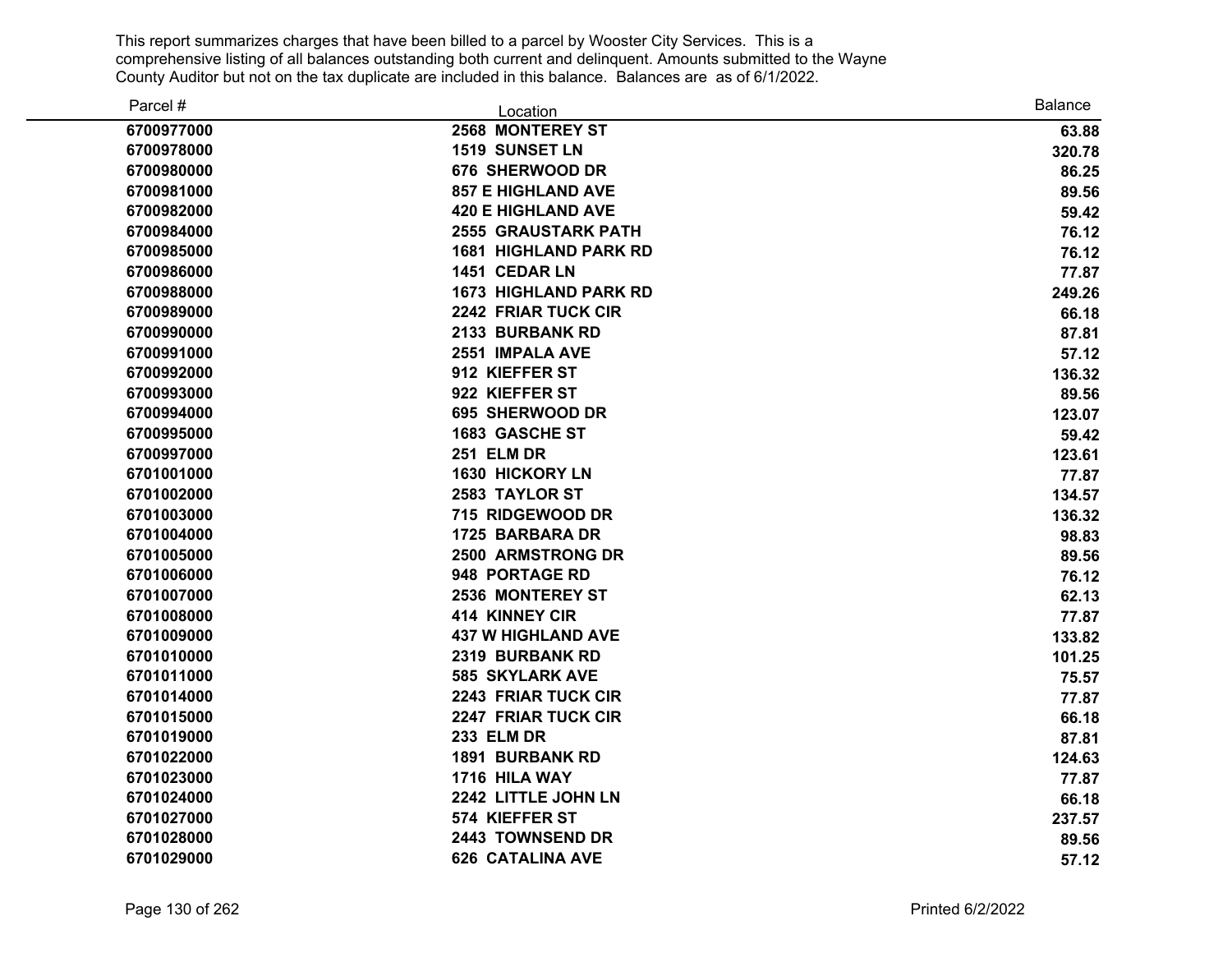| Parcel #   | Location                       | <b>Balance</b> |
|------------|--------------------------------|----------------|
| 6701030000 | 2811 TAYLOR ST                 | 99.50          |
| 6701031000 | 2564 VICTORIA ST               | 63.88          |
| 6701032000 | <b>1071 THORNE AVE</b>         | 101.25         |
| 6701034000 | <b>214 ELM DR</b>              | 111.19         |
| 6701040000 | 331 ELM DR                     | 59.42          |
| 6701043000 | 1914 BLAIR BLVD                | 89.56          |
| 6701044000 | 1658 WOODCREST DR              | 260.95         |
| 6701046000 | 2799 CLEVELAND RD              | 461.47         |
| 6701050000 | <b>2505 CHRISTMAS RUN BLVD</b> | 75.57          |
| 6701051000 | 2602 MONTEREY ST               | 75.57          |
| 6701052000 | 2235 LITTLE JOHN LN            | 64.43          |
| 6701055000 | <b>576 CATALINA AVE</b>        | 63.88          |
| 6701056000 | 2226 ROBINHOOD DR              | 66.18          |
| 6701057000 | <b>1645 BARBARA DR</b>         | 66.18          |
| 6701058000 | 2803 TAYLOR ST                 | 54.41          |
| 6701059000 | <b>1855 NEAL DR</b>            | 66.18          |
| 6701060000 | <b>845 THORNE AVE</b>          | 76.12          |
| 6701061000 | 2231 CLEVELAND RD              | 76.12          |
| 6701062000 | 2016 BLAIR BLVD                | 190.81         |
| 6701063000 | <b>2423 CHRISTMAS RUN BLVD</b> | 120.58         |
| 6701064000 | 936 PORTAGE RD                 | 77.87          |
| 6701067000 | 2830 GRAUSTARK PATH            | 101.25         |
| 6701068000 | 2138 CLEVELAND RD              | 76.12          |
| 6701069000 | 2553 MONTEREY ST               | 184.82         |
| 6701070000 | 2448 TOWNSEND DR               | 101.25         |
| 6701071000 | <b>1439 SYCAMORE LN</b>        | 64.43          |
| 6701072000 | 2208 CLEVELAND RD              | 150.22         |
| 6701074000 | <b>2578 WINDSOR AVE</b>        | 73.82          |
| 6701075000 | 2858 ARMSTRONG DR              | 66.18          |
| 6701076000 | 569 NORWAY DR                  | 85.51          |
| 6701077000 | 555 NORWAY DR                  | 145.87         |
| 6701078000 | 700 WINKLER DR                 | 73.90          |
| 6701082000 | <b>1653 BARBARA DR</b>         | 89.56          |
| 6701084000 | <b>426 BARRETT CIR</b>         | $-11.69$       |
| 6701087000 | 330 KURTZ ST                   | 101.25         |
| 6701088000 | 1565 CEDAR LN                  | 87.26          |
| 6701091000 | 2335 WELLESLEY AVE             | 76.12          |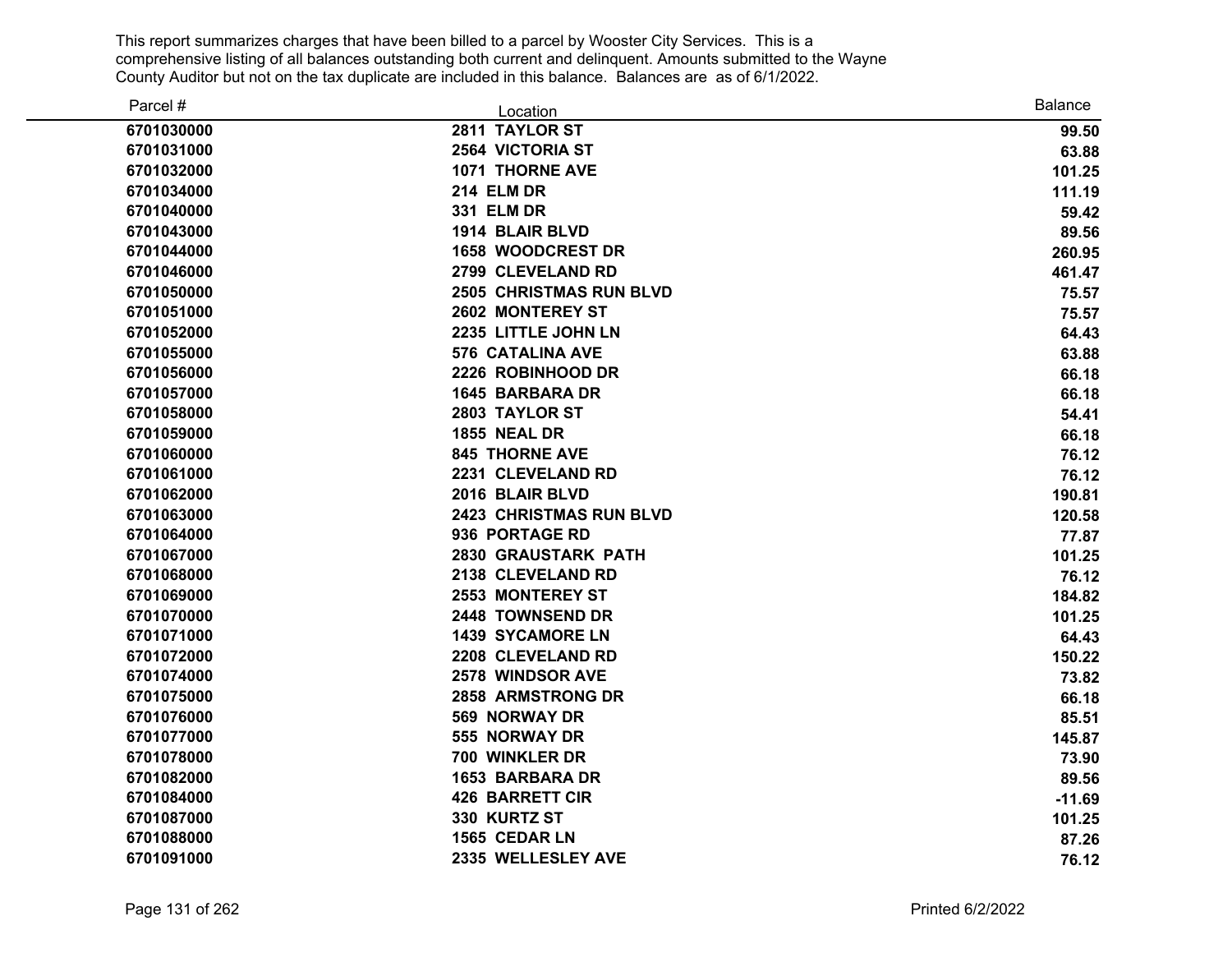| Parcel #   | Location                       | <b>Balance</b> |
|------------|--------------------------------|----------------|
| 6701092000 | 2329 GRANDVIEW AVE             | 101.25         |
| 6701093000 | 3437 BURBANK RD                | 59.42          |
| 6701093003 | 3426 FRIENDSVILLE RD           | 272.48         |
| 6701094000 | 2918 CLEVELAND RD              | 237.01         |
| 6701094001 | 2910 CLEVELAND RD              | 56.65          |
| 6701097000 | 2538 MONTCLAIR AVE             | 264.03         |
| 6701098000 | <b>638 PORTAGE RD</b>          | 76.12          |
| 6701100000 | 636 RIDGEWOOD DR               | 76.12          |
| 6701101000 | <b>2555 WINDSOR AVE</b>        | 58.87          |
| 6701103000 | <b>2563 CHRISTMAS RUN BLVD</b> | 63.88          |
| 6701104000 | 2525 VICTORIA ST               | 110.64         |
| 6701105000 | <b>2418 MONTEREY ST</b>        | 58.87          |
| 6701106000 | 885 WINTER ST                  | 190.81         |
| 6701107000 | 2725 MELROSE DR                | 59.42          |
| 6701108000 | 311 IHRIG AVE                  | 190.81         |
| 6701109000 | 1735 GASCHE ST                 | 124.63         |
| 6701111000 | 303 KINNEY ST                  | 59.42          |
| 6701112000 | <b>331 DORCHESTER RD</b>       | 89.56          |
| 6701113000 | 2056 CLEVELAND RD              | 161.84         |
| 6701115000 | <b>2651 CHRISTMAS RUN BLVD</b> | 108.89         |
| 6701116000 | 2990 ARMSTRONG DR              | 64.43          |
| 6701118000 | <b>1719 HIGHLAND PARK RD</b>   | 59.42          |
| 6701119000 | 2552 IMPERIAL ST               | 63.88          |
| 6701120000 | 1734 HILA WAY                  | 66.18          |
| 6701122000 | 2245 GRANDVIEW AVE             | 61.17          |
| 6701124000 | <b>814 E HIGHLAND AVE</b>      | 89.56          |
| 6701125000 | <b>511 MCCLURE ST</b>          | 402.42         |
| 6701127000 | <b>618 PORTAGE RD</b>          | 89.12          |
| 6701130000 | 314 IHRIG AVE                  | 66.18          |
| 6701132000 | 2260 FRIAR TUCK CIR            | 66.18          |
| 6701135000 | 1652 HICKORY LN                | 77.87          |
| 6701136000 | <b>425 W HIGHLAND AVE</b>      | 98.95          |
| 6701137000 | 2838 MELROSE DR                | $-65.79$       |
| 6701138000 | <b>1813 BURBANK RD</b>         | 208.17         |
| 6701139000 | 2523 IMPALA AVE                | 73.82          |
| 6701141000 | 685 SHERWOOD DR                | 273.18         |
| 6701142000 | 2217 ROBINHOOD DR              | 77.87          |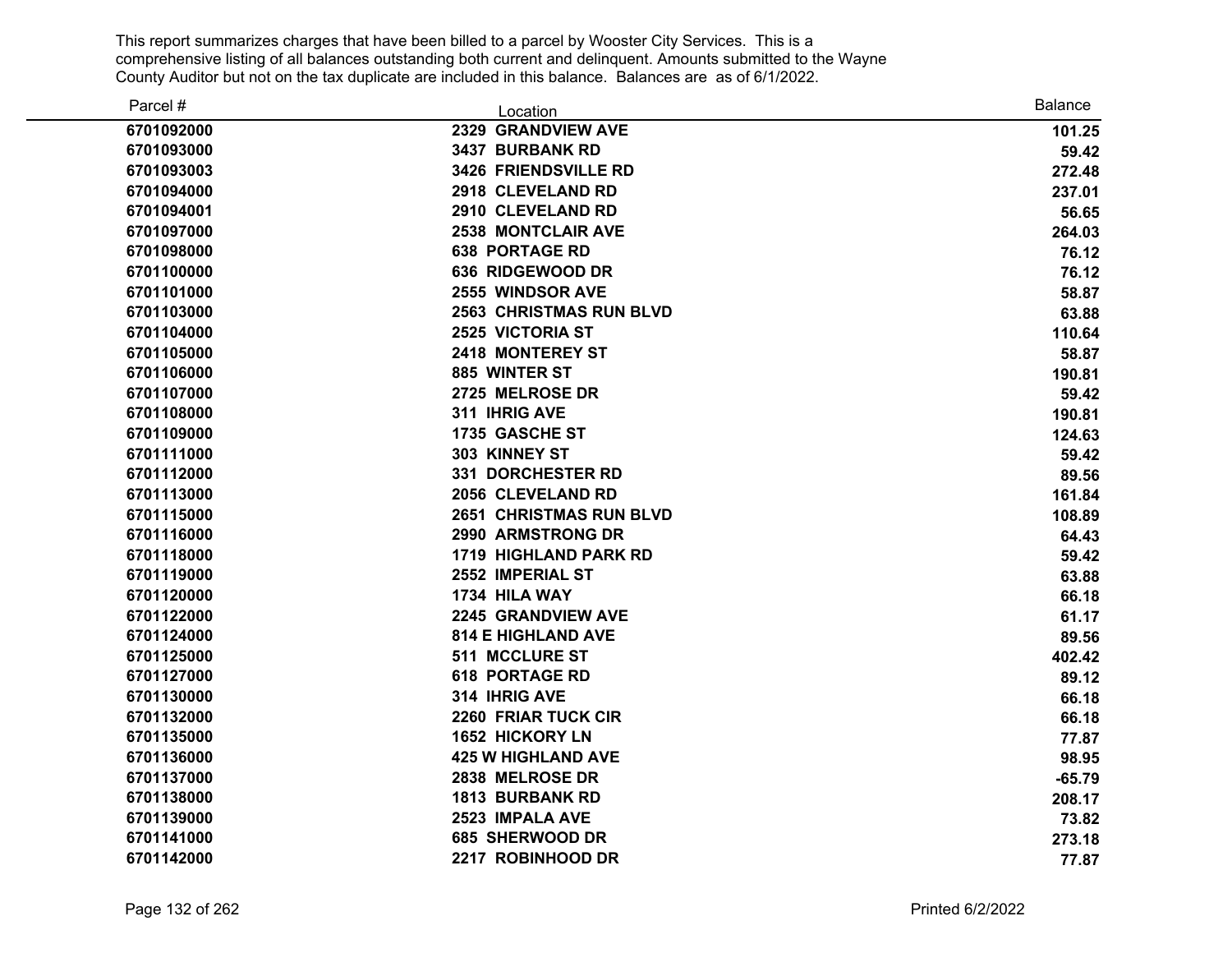| Parcel #   | Location                       | Balance |
|------------|--------------------------------|---------|
| 6701143000 | <b>2611 CHRISTMAS RUN BLVD</b> | 110.64  |
| 6701144000 | 2512 IMPERIAL ST               | 87.26   |
| 6701145000 | <b>240 ELM DR</b>              | 487.83  |
| 6701148000 | <b>423 SKYLARK AVE</b>         | 62.13   |
| 6701150000 | <b>1211 E HIGHLAND AVE</b>     | 112.94  |
| 6701154000 | <b>2546 VICTORIA ST</b>        | 63.88   |
| 6701155000 | <b>2543 GRAUSTARK PATH</b>     | 112.94  |
| 6701157000 | <b>2844 GRAUSTARK PATH</b>     | 66.18   |
| 6701159000 | 306 IHRIG AVE                  | 148.01  |
| 6701161000 | 2308 WELLESLEY AVE             | 76.12   |
| 6701162000 | 725 SHERWOOD DR                | 207.85  |
| 6701163000 | 1762 HILA WAY                  | 111.19  |
| 6701164000 | 716 KIEFFER ST                 | 61.17   |
| 6701165000 | 833 WINTER ST                  | 76.12   |
| 6701166000 | <b>651 W HIGHLAND AVE</b>      | 136.01  |
| 6701168000 | 2472 TOWNSEND DR               | 77.87   |
| 6701169000 | 1533 CEDAR LN                  | 87.26   |
| 6701171000 | 2335 GRAUSTARK PATH            | 66.18   |
| 6701172000 | 2222 CLEVELAND RD              | 112.94  |
| 6701173000 | 2722 TAYLOR ST                 | 89.56   |
| 6701174000 | 2049 ALLANDALE DR              | 204.71  |
| 6701177000 | <b>528 PORTAGE RD</b>          | 89.56   |
| 6701178000 | <b>652 SHERWOOD DR</b>         | 59.42   |
| 6701179000 | <b>2106 FRIAR TUCK CIR</b>     | 103.55  |
| 6701180000 | 2725 TAYLOR ST                 | 89.56   |
| 6701181000 | 1627 GASCHE ST                 | 218.15  |
| 6701182000 | <b>1733 EDWARDS AVE</b>        | 112.94  |
| 6701183000 | 2343 CLEVELAND RD              | 127.35  |
| 6701185000 | <b>620 E HIGHLAND AVE</b>      | 66.18   |
| 6701186000 | 1626 WOODCREST DR              | 77.87   |
| 6701187000 | <b>772 FAIRVIEW CIR</b>        | 56.16   |
| 6701188000 | <b>2510 CHRISTMAS RUN BLVD</b> | 63.88   |
| 6701190000 | <b>1635 WOODCREST DR</b>       | 77.87   |
| 6701192000 | 2874 MELROSE DR                | 101.25  |
| 6701194000 | 2557 CLEVELAND RD              | 68.15   |
| 6701195000 | <b>2617 MONTCLAIR AVE</b>      | 73.82   |
| 6701196000 | 861 WINTER ST                  | 61.17   |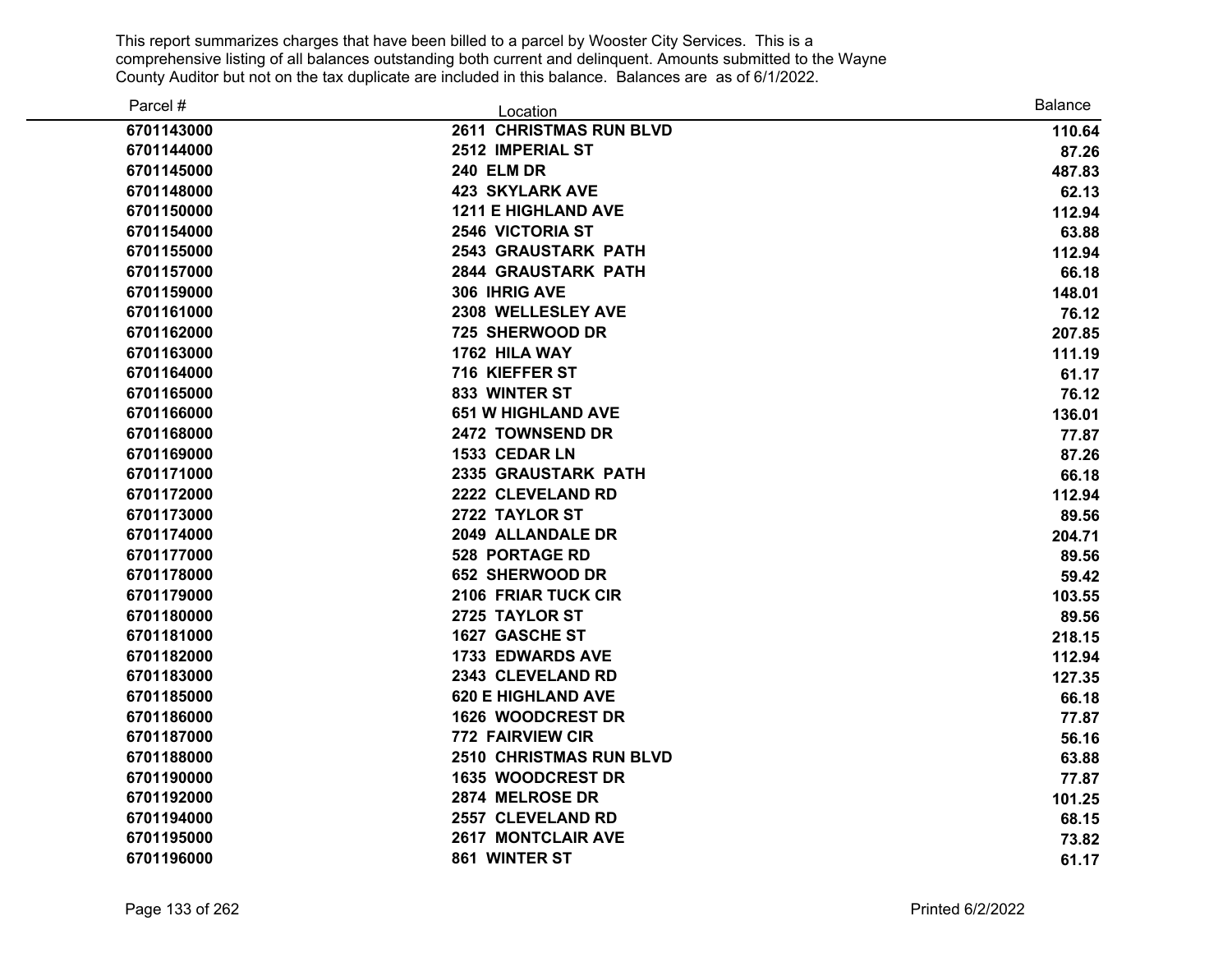| Parcel #   | Location                       | <b>Balance</b> |
|------------|--------------------------------|----------------|
| 6701197000 | 2602 WINDSOR AVE               | 57.12          |
| 6701199000 | <b>1066 NORTHVIEW DR</b>       | 112.94         |
| 6701200000 | <b>1619 HICKORY LN</b>         | 112.94         |
| 6701201000 | 905 PORTAGE RD                 | 3,761.24       |
| 6701202000 | 2102 ROBINHOOD DR              | 76.12          |
| 6701204000 | <b>2609 MONTCLAIR AVE</b>      | 75.57          |
| 6701205000 | <b>446 KINNEY CIR</b>          | 76.12          |
| 6701206000 | <b>2569 MONTEREY ST</b>        | 87.26          |
| 6701207000 | <b>679 SKYLARK AVE</b>         | 139.45         |
| 6701208000 | <b>430 E HIGHLAND AVE</b>      | 61.17          |
| 6701209000 | 2034 ALLANDALE DR              | 76.12          |
| 6701210000 | 2437 MONTEREY ST               | 58.87          |
| 6701211000 | <b>2429 MONTEREY ST</b>        | 124.78         |
| 6701212000 | 2837 MELROSE DR                | 77.87          |
| 6701217000 | <b>2481 CHRISTMAS RUN BLVD</b> | 63.88          |
| 6701218000 | 2610 VICTORIA ST               | 58.87          |
| 6701223000 | <b>855 THORNE AVE</b>          | 48.40          |
| 6701224000 | <b>569 SKYLARK AVE</b>         | 122.75         |
| 6701225000 | 2825 BURBANK RD                | 64.43          |
| 6701226000 | 2529 IMPERIAL ST               | 134.44         |
| 6701227000 | <b>1719 EDWARDS AVE</b>        | 64.43          |
| 6701228000 | <b>1883 BURBANK RD</b>         | 66.18          |
| 6701230000 | <b>1874 CLEVELAND RD</b>       | 180.00         |
| 6701231000 | 239 KINNEY ST                  | 59.42          |
| 6701232000 | 2629 ARMSTRONG DR              | 66.18          |
| 6701235000 | 2626 IMPALA AVE                | 98.95          |
| 6701236000 | 2610 IMPALA AVE                | 87.26          |
| 6701237000 | 2633 IMPERIAL ST               | 58.87          |
| 6701238000 | 726 KIEFFER ST                 | $-15.90$       |
| 6701242000 | <b>412 CATALINA AVE</b>        | 87.26          |
| 6701243000 | 720 WINKLER DR                 | 68.15          |
| 6701244000 | <b>1151 E HIGHLAND AVE</b>     | 77.87          |
| 6701246000 | 2505 IMPERIAL ST               | 75.57          |
| 6701247000 | <b>1922 SHERMAN RD</b>         | 66.18          |
| 6701248000 | 2563 WINDSOR AVE               | 122.33         |
| 6701250000 | 2531 IMPALA AVE                | $-40.28$       |
| 6701251000 | 2433 TOWNSEND DR               | 64.43          |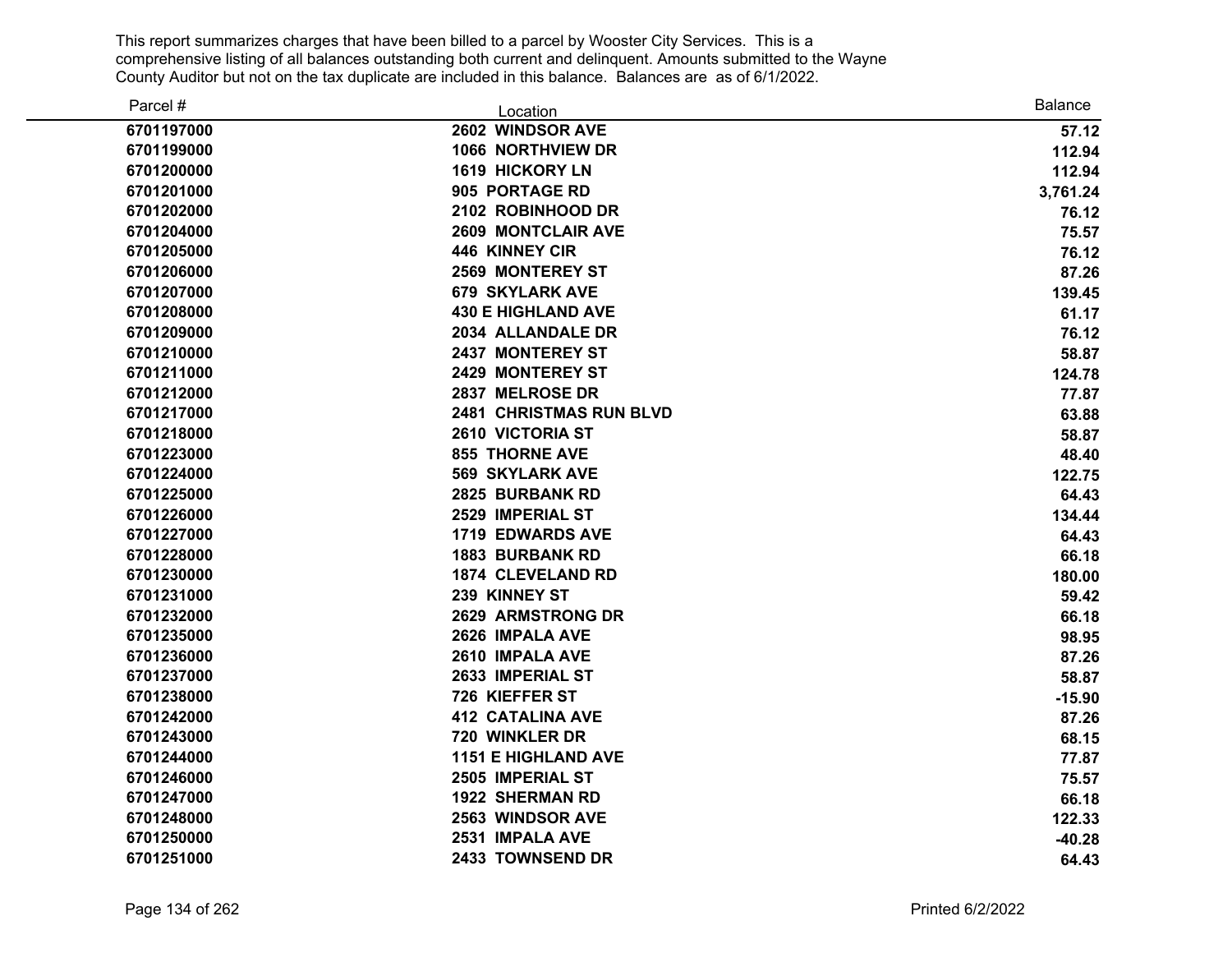| Parcel #   | Location                     | <b>Balance</b> |
|------------|------------------------------|----------------|
| 6701252000 | 2280 FRIAR TUCK CIR          | 64.43          |
| 6701253000 | 1775 HILA WAY                | 66.18          |
| 6701254000 | <b>2565 ARMSTRONG DR</b>     | 89.56          |
| 6701255000 | 2206 GRAUSTARK PATH          | 128.86         |
| 6701256000 | 1557 CEDAR LN                | 87.26          |
| 6701258000 | 552 NORWAY DR                | 63.88          |
| 6701260000 | <b>1000 E HIGHLAND AVE</b>   | 64.43          |
| 6701261000 | <b>768 PORTAGE RD</b>        | 87.81          |
| 6701262000 | 451 MCCLURE ST               | 66.18          |
| 6701263000 | <b>2526 VICTORIA ST</b>      | 87.26          |
| 6701264000 | <b>1633 HIGHLAND PARK RD</b> | 76.12          |
| 6701265000 | <b>2200 FRIAR TUCK CIR</b>   | 101.25         |
| 6701266000 | 0 CLEVELAND RD               | 37.25          |
| 6701267000 | <b>544 CATALINA AVE</b>      | 4.19           |
| 6701269000 | <b>1728 NEAL DR</b>          | 77.87          |
| 6701270000 | 542 KIEFFER ST               | 56.16          |
| 6701271000 | 2274 ROBINHOOD DR            | 101.25         |
| 6701272000 | 444 E BEVERLY RD             | 64.43          |
| 6701273000 | 666 WINKLER DR               | 279.93         |
| 6701274000 | <b>654 WINKLER DR</b>        | 455.61         |
| 6701275000 | <b>436 KINNEY CIR</b>        | 59.42          |
| 6701276000 | 2019 PORTAGE RD              | 56.65          |
| 6701279000 | <b>3558 FRIENDSVILLE RD</b>  | 62.13          |
| 6701280000 | 3574 FRIENDSVILLE RD         | 108.89         |
| 6701281000 | <b>2537 MONTEREY ST</b>      | 110.64         |
| 6701282000 | 2863 MELROSE DR              | 82.80          |
| 6701284000 | 2518 CLEVELAND RD            | 77.87          |
| 6701284001 | 570 FOREST CREEK DR          | 125.85         |
| 6701284002 | <b>506 FOREST CREEK DR</b>   | 221.20         |
| 6701284004 | <b>518 FOREST CREEK DR</b>   | 59.42          |
| 6701284005 | <b>542 FOREST CREEK DR</b>   | 89.56          |
| 6701284006 | 539 FOREST CREEK DR          | 64.43          |
| 6701284007 | 529 FOREST CREEK DR          | 77.87          |
| 6701284008 | 523 FOREST CREEK DR          | 75.48          |
| 6701284010 | 536 FOREST CREEK DR          | 64.43          |
| 6701284013 | 512 FOREST CREEK DR          | 64.43          |
| 6701284014 | 530 FOREST CREEK DR          | 89.56          |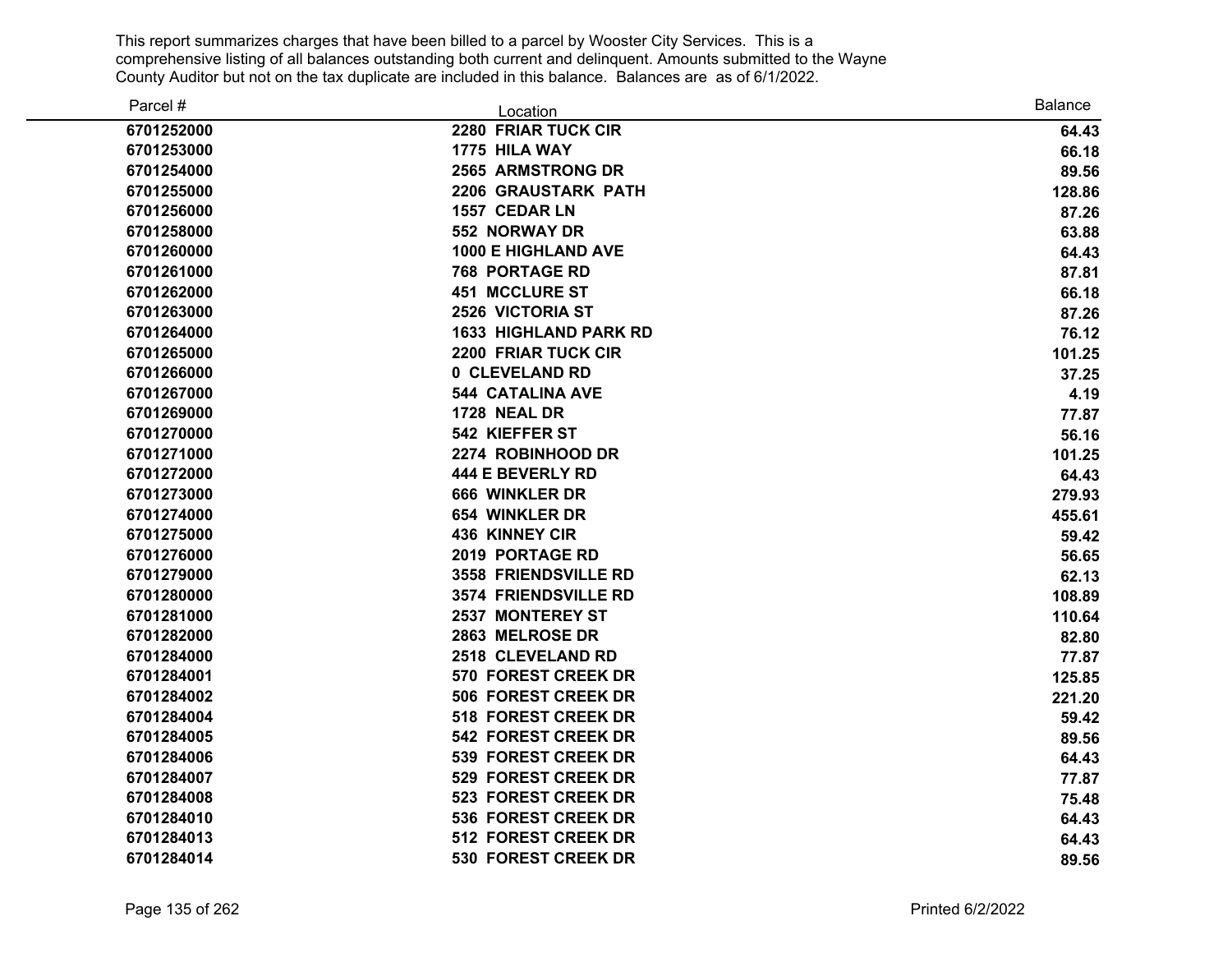| Parcel #   | Location                       | <b>Balance</b> |
|------------|--------------------------------|----------------|
| 6701284015 | 524 FOREST CREEK DR            | 59.42          |
| 6701284016 | <b>582 FOREST CREEK DR</b>     | 87.81          |
| 6701284017 | <b>588 FOREST CREEK DR</b>     | 59.42          |
| 6701284018 | <b>596 FOREST CREEK DR</b>     | 76.12          |
| 6701284019 | <b>593 FOREST CREEK DR</b>     | 66.18          |
| 6701284020 | 581 FOREST CREEK DR            | 77.87          |
| 6701284021 | 573 FOREST CREEK DR            | 66.18          |
| 6701284023 | 551 FOREST CREEK DR            | 76.12          |
| 6701284024 | <b>545 FOREST CREEK DR</b>     | 76.12          |
| 6701284025 | <b>543 FOREST CREEK DR</b>     | 59.42          |
| 6701284027 | 594 FOREST CREEK DR            | 66.18          |
| 6701284028 | 555 FOREST CREEK DR            | 59.42          |
| 6701284029 | 535 FOREST CREEK DR            | 59.42          |
| 6701284031 | <b>547 FOREST CREEK DR</b>     | 61.17          |
| 6701284032 | 576 FOREST CREEK DR            | 76.12          |
| 6701284033 | 541 FOREST CREEK DR            | 64.43          |
| 6701284034 | 577 FOREST CREEK DR            | 66.18          |
| 6701284035 | <b>589 FOREST CREEK DR</b>     | 76.12          |
| 6701286000 | 972 NORTHVIEW DR               | 56.16          |
| 6701287000 | <b>2433 CHRISTMAS RUN BLVD</b> | 87.26          |
| 6701290000 | <b>2536 CHRISTMAS RUN BLVD</b> | 75.57          |
| 6701293000 | 2207 DORCHESTER RD             | 64.43          |
| 6701294000 | <b>1928 SHERMAN RD</b>         | 77.87          |
| 6701295000 | 2560 IMPERIAL ST               | 63.88          |
| 6701296000 | <b>2437 GRAUSTARK PATH</b>     | 59.42          |
| 6701297000 | 240 E BEVERLY RD               | 64.43          |
| 6701298000 | 2013 ROBINHOOD DR              | $-4.54$        |
| 6701300000 | 2027 ALLANDALE DR              | 101.25         |
| 6701301000 | <b>2910 GRAUSTARK PATH</b>     | 89.57          |
| 6701302000 | 2618 VICTORIA ST               | 62.13          |
| 6701303000 | 441 KINNEY CIR                 | 87.81          |
| 6701304000 | <b>1055 E HIGHLAND AVE</b>     | 101.25         |
| 6701305000 | <b>423 BARRETT CIR</b>         | 77.87          |
| 6701308000 | 2641 IMPERIAL ST               | 117.74         |
| 6701309000 | <b>2559 MONTCLAIR AVE</b>      | 63.88          |
| 6701310000 | 1566 LEMAR DR                  | 97.20          |
| 6701311000 | 932 KIEFFER ST                 | 77.87          |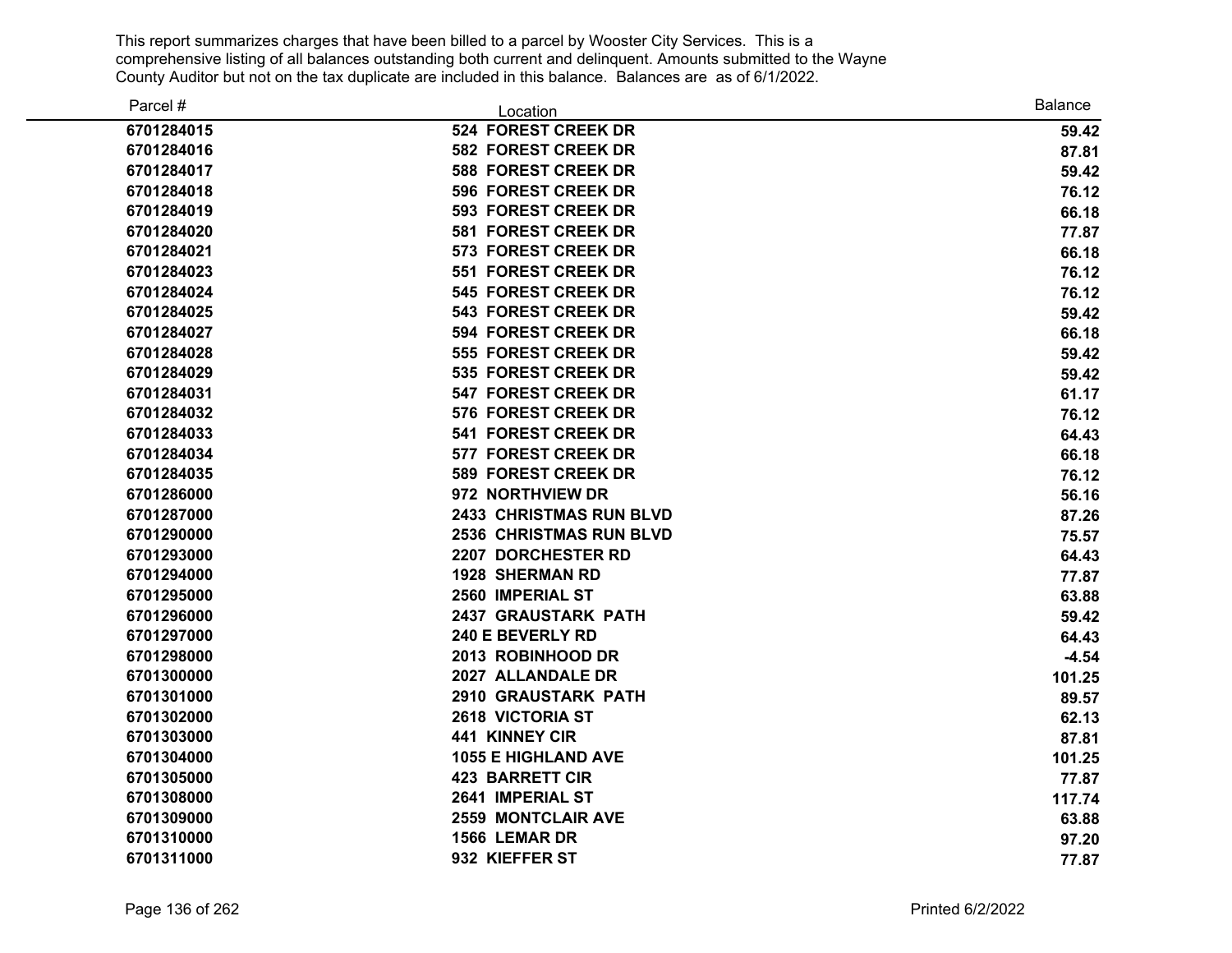| Parcel #   | Location                       | <b>Balance</b> |
|------------|--------------------------------|----------------|
| 6701312000 | <b>1637 BARBARA DR</b>         | 144.05         |
| 6701313000 | 2561 MONTEREY ST               | 157.40         |
| 6701314000 | <b>2448 CHRISTMAS RUN BLVD</b> | 79.36          |
| 6701315000 | <b>2458 CHRISTMAS RUN BLVD</b> | 62.13          |
| 6701316000 | <b>2251 FRIAR TUCK CIR</b>     | 159.70         |
| 6701317000 | <b>633 E HIGHLAND AVE</b>      | 163.93         |
| 6701318000 | <b>535 E HIGHLAND AVE</b>      | 301.78         |
| 6701320000 | 671 WINKLER DR                 | 45.15          |
| 6701321000 | 711 WINKLER DR                 | 261.83         |
| 6701323000 | 691 WINKLER DR                 | 96.79          |
| 6701325000 | <b>2438 CHRISTMAS RUN BLVD</b> | 75.57          |
| 6701326000 | <b>1626 BARBARA DR</b>         | 64.43          |
| 6701327000 | <b>2536 VICTORIA ST</b>        | 87.26          |
| 6701328000 | <b>431 SKYLARK AVE</b>         | 52.11          |
| 6701329000 | 2266 FRIAR TUCK CIR            | 66.18          |
| 6701330000 | 715 SHERWOOD DR                | 87.81          |
| 6701331000 | 307 E BEVERLY RD               | 89.56          |
| 6701332000 | <b>846 THORNE AVE</b>          | 77.87          |
| 6701333000 | <b>1644 BARBARA DR</b>         | 77.87          |
| 6701334000 | 2559 IMPALA AVE                | 73.82          |
| 6701335000 | 2711 TAYLOR ST                 | 59.42          |
| 6701337000 | <b>889 NORTHVIEW DR</b>        | 112.94         |
| 6701338000 | <b>415 KINNEY CIR</b>          | 56.16          |
| 6701339000 | 2247 CLEVELAND RD              | 342.78         |
| 6701340000 | <b>2597 CHRISTMAS RUN BLVD</b> | 63.88          |
| 6701341000 | <b>1657 WOODCREST DR</b>       | 66.18          |
| 6701342000 | 1012 PORTAGE RD                | 127.35         |
| 6701343000 | 2567 IMPALA AVE                | 62.13          |
| 6701344000 | <b>422 CATALINA AVE</b>        | $-128.16$      |
| 6701345000 | 1633 GASCHE ST                 | 64.43          |
| 6701346000 | 675 SHERWOOD DR                | 61.17          |
| 6701350000 | <b>1660 BARBARA DR</b>         | 89.56          |
| 6701351000 | <b>536 E HIGHLAND AVE</b>      | 76.12          |
| 6701352000 | 1722 GASCHE ST                 | 94.62          |
| 6701353000 | <b>1619 WOODCREST DR</b>       | 66.18          |
| 6701354000 | 2634 WINDSOR AVE               | 110.64         |
| 6701355000 | <b>629 SKYLARK AVE</b>         | 342.84         |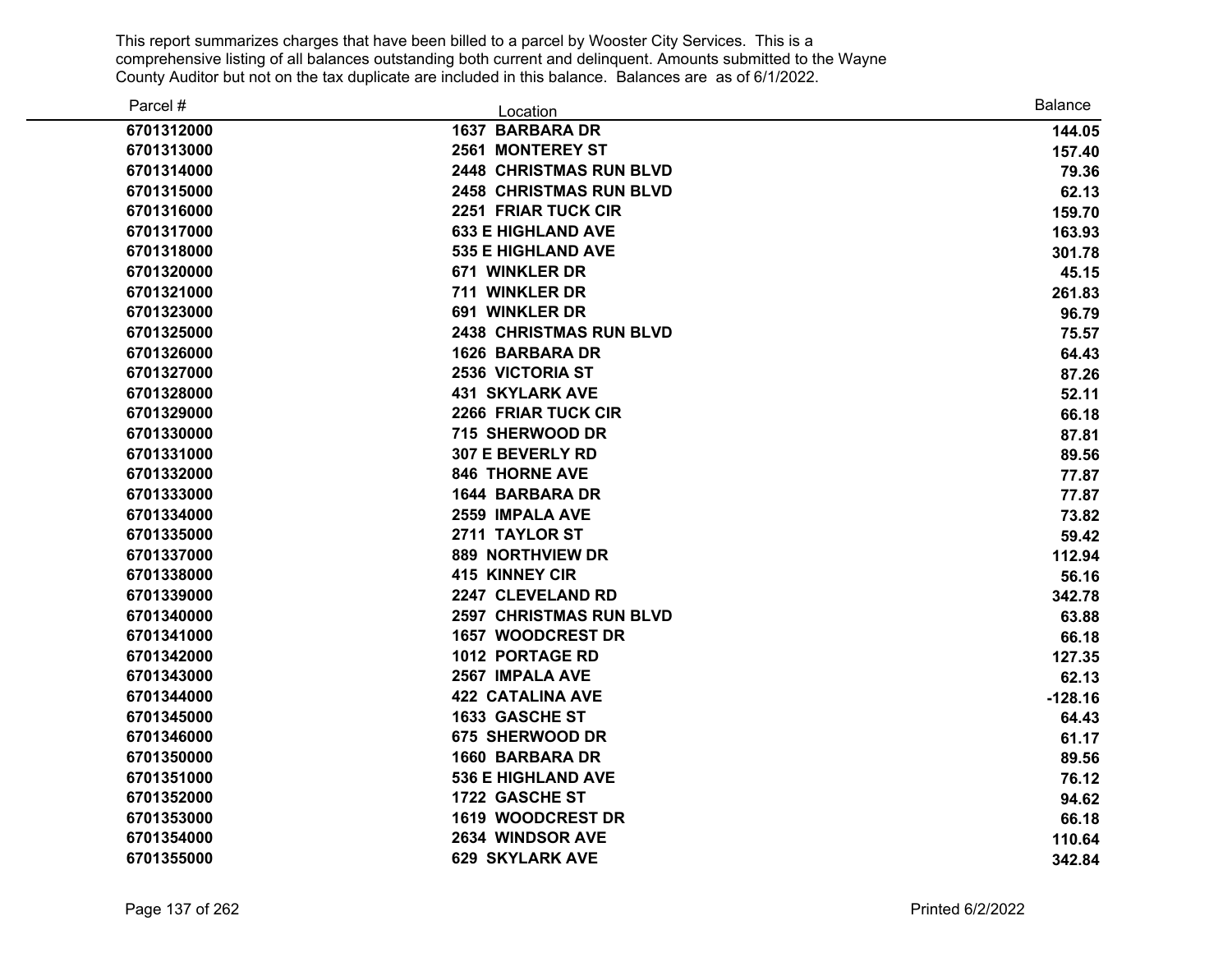| Parcel #   | Location                   | <b>Balance</b> |
|------------|----------------------------|----------------|
| 6701356000 | 2535 WINDSOR AVE           | 110.64         |
| 6701358000 | 2632 MONTEREY ST           | 162.83         |
| 6701359000 | 1578 WOODCREST DR          | 111.69         |
| 6701360000 | <b>637 SKYLARK AVE</b>     | 52.11          |
| 6701361000 | 240 WINKLER DR             | 66.18          |
| 6701362000 | 231 KINNEY ST              | 101.25         |
| 6701363000 | <b>724 SKYLARK AVE</b>     | 120.82         |
| 6701366000 | 1627 BARBARA DR            | 190.81         |
| 6701367000 | 957 NORTHVIEW DR           | 51.16          |
| 6701368000 | 1771 WOODCREST DR          | 61.17          |
| 6701369000 | <b>1565 WOODCREST DR</b>   | 64.33          |
| 6701370000 | <b>2430 GRAUSTARK PATH</b> | 59.42          |
| 6701373000 | <b>813 E HIGHLAND AVE</b>  | 66.18          |
| 6701376000 | <b>1417 PORTAGE RD</b>     | 66.18          |
| 6701377000 | <b>1663 WOODCREST DR</b>   | 59.42          |
| 6701378000 | <b>642 E HIGHLAND AVE</b>  | 66.18          |
| 6701379000 | <b>778 FAIRVIEW CIR</b>    | 66.18          |
| 6701381000 | 2570 WINDSOR AVE           | 379.08         |
| 6701382000 | 985 NORTHVIEW DR           | $-851.76$      |
| 6701383000 | 2786 CLEVELAND RD          | 67.60          |
| 6701384000 | 1940 BLAIR BLVD            | 89.56          |
| 6701385000 | 210 KINNEY ST              | 77.87          |
| 6701386000 | 1565 LEMAR DR              | 155.74         |
| 6701390000 | <b>425 CATALINA AVE</b>    | 110.64         |
| 6701391000 | <b>2558 MONTCLAIR AVE</b>  | 136.01         |
| 6701392000 | <b>2578 MONTCLAIR AVE</b>  | 313.43         |
| 6701394000 | <b>311 ELM DR</b>          | 77.87          |
| 6701395000 | 2332 GRANDVIEW AVE         | 61.17          |
| 6701396000 | 2029 ROBINHOOD DR          | 76.12          |
| 6701397000 | 2618 IMPALA AVE            | 75.57          |
| 6701398000 | 3459 BURBANK RD            | 59.42          |
| 6701399000 | 2550 IMPALA AVE            | 98.95          |
| 6701402000 | 1591 HICKORY LN            | 157.21         |
| 6701403000 | 2526 WINDSOR AVE           | 63.88          |
| 6701404000 | <b>678 CATALINA AVE</b>    | 63.88          |
| 6701405000 | 1038 NORTHVIEW DR          | 214.19         |
| 6701406000 | 1720 WOODCREST DR          | 61.17          |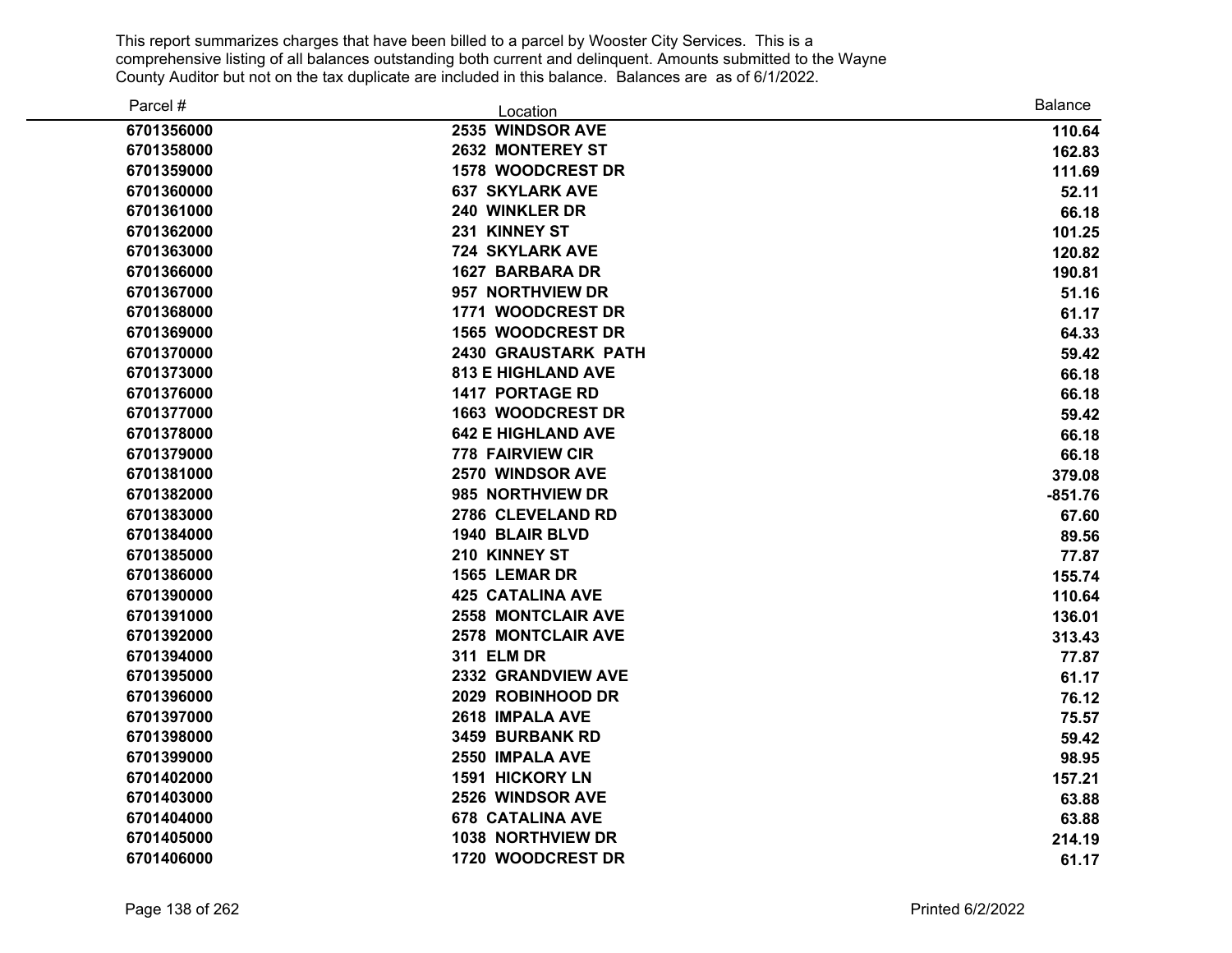| Parcel #   | Location                       | <b>Balance</b> |
|------------|--------------------------------|----------------|
| 6701407000 | 1574 SUNSET LN                 | 59.42          |
| 6701408000 | 2642 VICTORIA ST               | 97.20          |
| 6701409000 | 1814 WOODCREST DR              | 77.87          |
| 6701410000 | <b>450 MCCLURE ST</b>          | 76.12          |
| 6701411000 | 2206 DORCHESTER RD             | 179.12         |
| 6701412000 | 332 BLAIR BLVD                 | 122.88         |
| 6701413000 | <b>2535 CHRISTMAS RUN BLVD</b> | 62.13          |
| 6701416000 | <b>656 E HIGHLAND AVE</b>      | 101.71         |
| 6701417000 | <b>1719 NEAL DR</b>            | 87.81          |
| 6701418000 | 1729 NEAL DR                   | 99.50          |
| 6701419000 | 1772 HAROLD AVE                | 101.25         |
| 6701420000 | 1775 GASCHE ST                 | 99.50          |
| 6701421000 | 2306 ROBINHOOD DR              | 89.56          |
| 6701422000 | 2925 TAYLOR ST                 | 225.06         |
| 6701423000 | 1761 GASCHE ST                 | 134.24         |
| 6701424000 | 1760 HAROLD AVE                | 77.87          |
| 6701426000 | 2031 BURBANK RD                | 59.42          |
| 6701427000 | 3241 SHELLY BLVD               | 64.43          |
| 6701428000 | 3301 SHELLY BLVD               | 87.81          |
| 6701429000 | 3217 SHELLY BLVD               | 110.64         |
| 6701430000 | 3229 SHELLY BLVD               | 89.56          |
| 6701434000 | 2528 IMPERIAL ST               | 62.13          |
| 6701436000 | 2831 CLEVELAND RD REAR         | 443.51         |
| 6701437000 | 2829 CLEVELAND RD              | 102.29         |
| 6701438000 | 2647 BURBANK RD                | 101.25         |
| 6701439000 | <b>2579 BURBANK RD</b>         | 140.55         |
| 6701440000 | 2623 BURBANK RD                | 96.16          |
| 6701441000 | <b>2589 BURBANK RD</b>         | 40.14          |
| 6701442000 | 2601 BURBANK RD                | 64.43          |
| 6701443000 | 2635 BURBANK RD                | 77.87          |
| 6701444000 | 2620 TAYLOR ST                 | 89.56          |
| 6701445000 | 220 MCCLURE ST                 | 89.56          |
| 6701446000 | 2648 TAYLOR ST                 | 87.81          |
| 6701447000 | 470 MCCLURE ST                 | 99.50          |
| 6701448000 | 240 MCCLURE ST                 | 59.42          |
| 6701449000 | 391 MCCLURE ST                 | 159.70         |
| 6701450000 | <b>421 MCCLURE ST</b>          | 455.86         |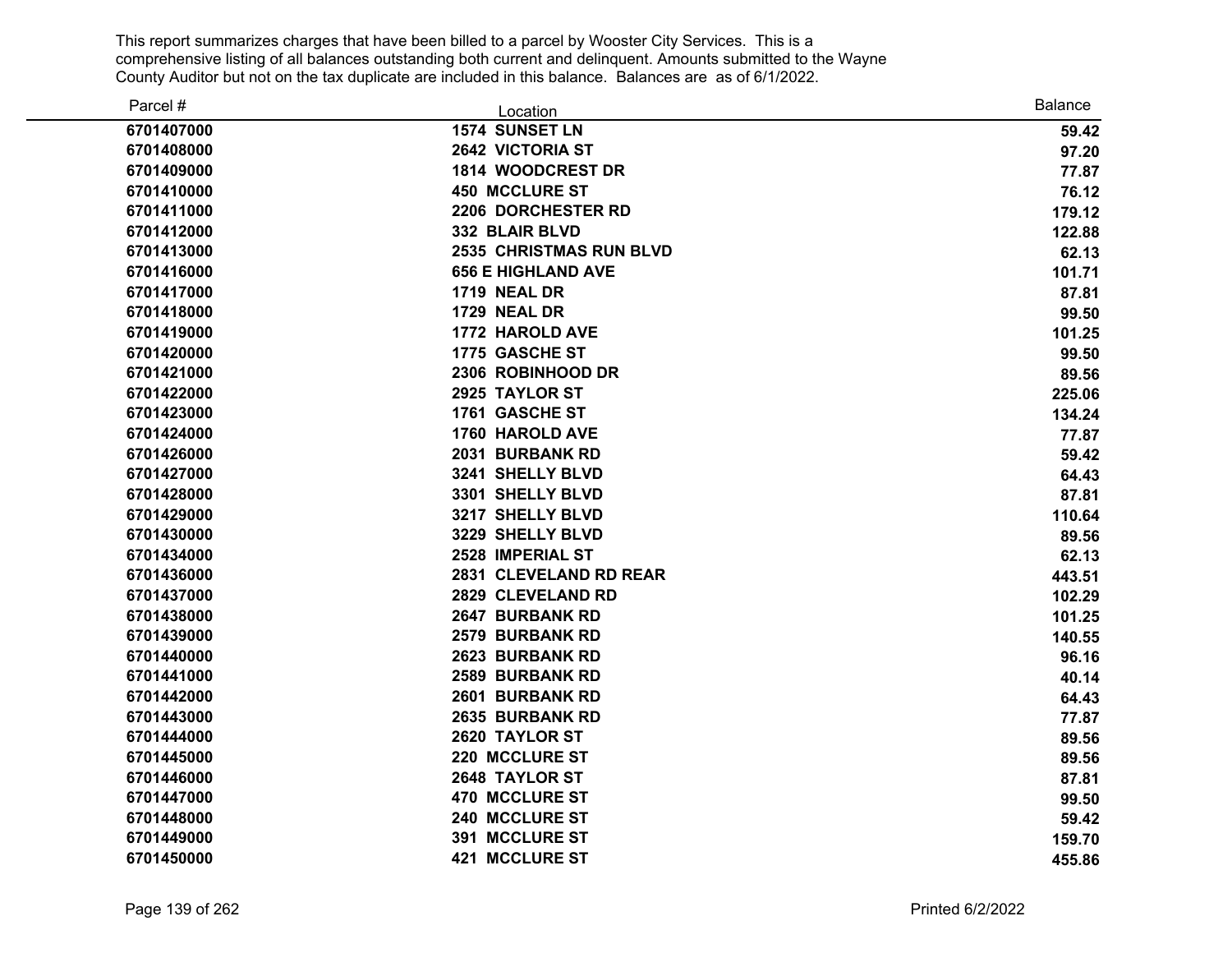| Parcel #   | Location                     | <b>Balance</b> |
|------------|------------------------------|----------------|
| 6701451000 | <b>430 MCCLURE ST</b>        | 112.94         |
| 6701452000 | 221 MCCLURE ST               | 393.55         |
| 6701453000 | 361 MCCLURE ST               | 76.12          |
| 6701454000 | <b>490 MCCLURE ST</b>        | 87.81          |
| 6701455000 | 2662 TAYLOR ST               | 99.50          |
| 6701456000 | 531 MCCLURE ST               | 77.87          |
| 6701457000 | 2647 TAYLOR ST               | 66.18          |
| 6701458000 | 2636 TAYLOR ST               | 159.70         |
| 6701459000 | 530 MCCLURE ST               | 148.01         |
| 6701460000 | 2598 TAYLOR ST               | 59.42          |
| 6701461000 | 2677 TAYLOR ST               | 122.34         |
| 6701462000 | 2586 TAYLOR ST               | 101.25         |
| 6701463000 | 2676 TAYLOR ST               | 183.08         |
| 6701464000 | 510 MCCLURE ST               | 89.56          |
| 6701465000 | 2551 TAYLOR ST               | 66.18          |
| 6701467000 | 1817 WOODCREST DR            | 77.87          |
| 6701468000 | <b>561 CATALINA AVE</b>      | 98.95          |
| 6701470000 | 524 KIEFFER ST               | 232.63         |
| 6701472000 | 1649 LEMAR DR                | 88.58          |
| 6701474000 | <b>2545 VICTORIA ST</b>      | 62.13          |
| 6701475000 | <b>748 FAIRVIEW CIR</b>      | 76.12          |
| 6701476000 | 575 CATALINA AVE             | 75.57          |
| 6701478000 | 2013 ALLANDALE DR            | 77.87          |
| 6701479000 | 2558 IMPALA AVE              | 110.64         |
| 6701480000 | 2047 ORCHARD DR              | 59.42          |
| 6701484000 | 819 WINTER ST                | 187.78         |
| 6701485000 | 314 KURTZ ST                 | 66.18          |
| 6701486000 | 2568 IMPALA AVE              | 63.88          |
| 6701487000 | 2745 MELROSE DR              | 167.43         |
| 6701489000 | 1715 HAROLD AVE              | 77.87          |
| 6701490000 | <b>1625 HIGHLAND PARK RD</b> | 101.25         |
| 6701491000 | <b>491 MCCLURE ST</b>        | 76.12          |
| 6701493000 | 905 THORNE AVE               | 89.56          |
| 6701494000 | 438 IHRIG AVE                | 136.32         |
| 6701498000 | <b>344 ELM DR</b>            | 87.81          |
| 6701499000 | 2131 FRIAR TUCK CIR          | 89.56          |
| 6701500000 | 1550 CEDAR LN                | 63.88          |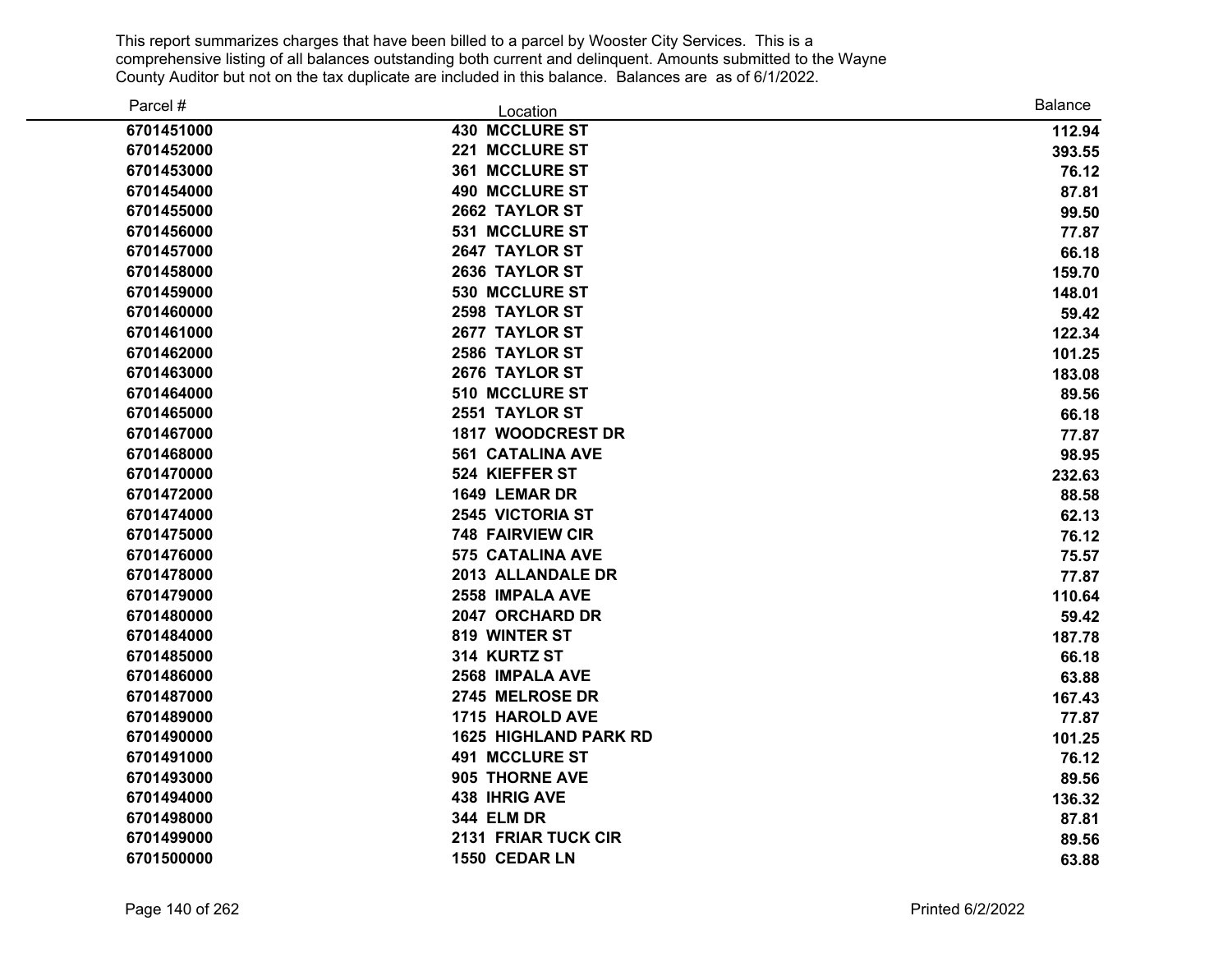| Parcel #   | Location                    | <b>Balance</b> |
|------------|-----------------------------|----------------|
| 6701501000 | 2814 TAYLOR ST              | 76.12          |
| 6701502000 | <b>2413 GRAUSTARK PATH</b>  | 187.31         |
| 6701503000 | <b>2604 MONTCLAIR AVE</b>   | 208.55         |
| 6701504000 | 2617 PEACH LN               | 126.62         |
| 6701504001 | 2601 PEACH LN               | 245.45         |
| 6701504002 | 2583 PEACH LN               | 324.96         |
| 6701504003 | 2569 PEACH LN               | 159.90         |
| 6701504004 | 2568 PEACH LN               | 409.56         |
| 6701504005 | 2576 PEACH LN               | 136.56         |
| 6701504006 | 2594 PEACH LN               | 141.00         |
| 6701504007 | 2612 PEACH LN               | 136.56         |
| 6701504008 | 2626 PEACH LN               | 111.59         |
| 6701505000 | 2319 CLEVELAND RD           | 126.62         |
| 6701506000 | 2327 CLEVELAND RD           | 129.80         |
| 6701507000 | <b>324 ELM DR</b>           | 126.62         |
| 6701509000 | 729 WINTER ST               | 77.87          |
| 6701510000 | 330 KINNEY ST               | 77.87          |
| 6701511000 | <b>1751 NEAL DR</b>         | 179.12         |
| 6701512000 | <b>2301 GRAUSTARK PATH</b>  | 76.12          |
| 6701513000 | <b>2528 MONTEREY ST</b>     | 232.42         |
| 6701518000 | <b>409 MATHER HILL DR</b>   | 76.12          |
| 6701519000 | 2744 MELROSE DR             | 101.25         |
| 6701520000 | 211 KINNEY ST               | 112.94         |
| 6701523000 | 570 MCCLURE ST              | 76.12          |
| 6701524000 | 550 MCCLURE ST              | 87.81          |
| 6701525000 | <b>544 PORTAGE RD</b>       | 191.59         |
| 6701526000 | <b>535 CATALINA AVE</b>     | 87.26          |
| 6701527000 | <b>1568 WOODCREST DR</b>    | 150.05         |
| 6701528000 | 2641 IMPALA AVE             | 57.12          |
| 6701529000 | 1605 BEALL AVE              | 63.88          |
| 6701531000 | 518 KIEFFER ST              | 58.87          |
| 6701532000 | 2915 TAYLOR ST              | 76.12          |
| 6701533000 | <b>675 CATALINA AVE</b>     | 154.38         |
| 6701534000 | 2123 CLEVELAND RD           | $-135.95$      |
| 6701535000 | 3660 BURBANK RD             | 2,110.74       |
| 6701535001 | 3694 BURBANK RD             | 316.47         |
| 6701536000 | <b>3519 FRIENDSVILLE RD</b> | 992.49         |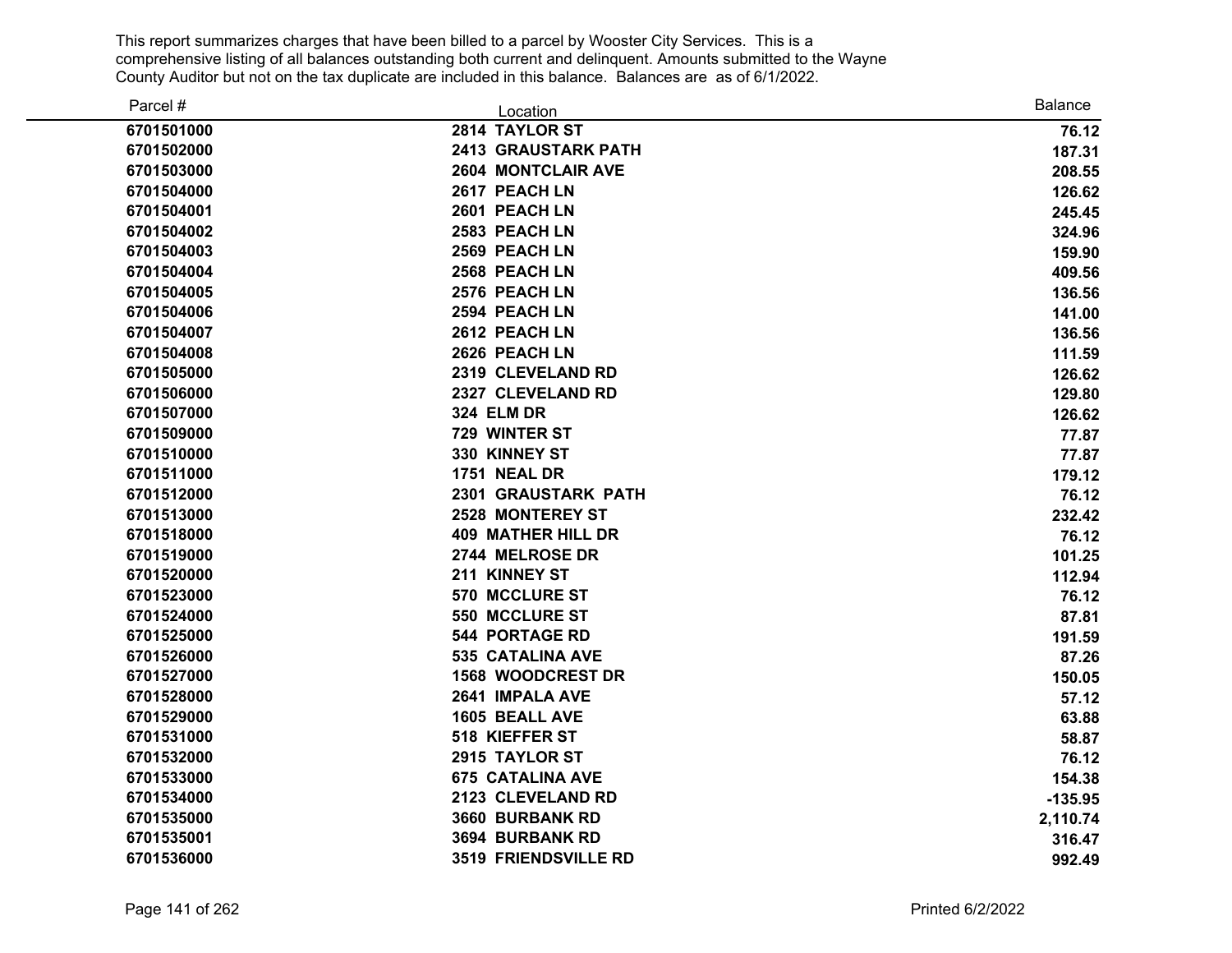| Parcel #   | Location                   | <b>Balance</b> |
|------------|----------------------------|----------------|
| 6701537000 | 757 RIDGEWOOD DR           | 45.15          |
| 6701539000 | 2626 MONTEREY ST           | $-78.28$       |
| 6701540000 | 2045 CLEVELAND RD          | 89.56          |
| 6701541000 | 1 WIMPOLE ST               | 99.50          |
| 6701542000 | 318 KINNEY ST              | 59.42          |
| 6701543000 | <b>720 E HIGHLAND AVE</b>  | 138.83         |
| 6701544000 | 2569 IMPERIAL ST           | 85.51          |
| 6701545000 | 931 NORTHVIEW DR           | 171.39         |
| 6701546000 | <b>1412 SYCAMORE LN</b>    | 77.87          |
| 6701547000 | <b>568 CATALINA AVE</b>    | 63.88          |
| 6701548000 | 623 WINTER ST              | 61.17          |
| 6701549000 | 626 SHERWOOD DR            | 117.33         |
| 6701550000 | <b>2515 ARMSTRONG DR</b>   | 77.87          |
| 6701552000 | <b>513 SKYLARK AVE</b>     | 75.57          |
| 6701553000 | <b>2569 MONTCLAIR AVE</b>  | 98.95          |
| 6701555000 | <b>1267 PORTAGE RD</b>     | 50.51          |
| 6701556000 | 2263 FRIAR TUCK CIR        | 66.18          |
| 6701557000 | <b>316 ELM DR</b>          | 136.32         |
| 6701558000 | 3228 SHELLY BLVD           | 159.70         |
| 6701560000 | 336 KURTZ ST               | 89.56          |
| 6701561000 | 1677 BEALL AVE             | 137.55         |
| 6701562000 | <b>553 SKYLARK AVE</b>     | 57.12          |
| 6701563000 | 2521 MONTEREY ST           | 73.82          |
| 6701564000 | 924 PORTAGE RD             | 77.87          |
| 6701567000 | <b>875 THORNE AVE</b>      | 64.43          |
| 6701568000 | 2307 BURBANK RD            | 202.50         |
| 6701569000 | <b>2529 MONTEREY ST</b>    | 85.51          |
| 6701571000 | <b>415 CATALINA AVE</b>    | 57.12          |
| 6701572000 | 229 WINKLER DR             | 77.87          |
| 6701573000 | <b>2425 GRAUSTARK PATH</b> | 351.80         |
| 6701574000 | <b>721 E HIGHLAND AVE</b>  | 124.63         |
| 6701577000 | 2216 GRANDVIEW AVE         | 59.42          |
| 6701577001 | <b>460 E BEVERLY RD</b>    | 112.94         |
| 6701579000 | 2226 GRANDVIEW AVE         | 89.56          |
| 6701584000 | 2255 LITTLE JOHN LN        | 66.18          |
| 6701585000 | 1638 SUNSET LN             | 66.18          |
| 6701586000 | 2618 MONTEREY ST           | 63.88          |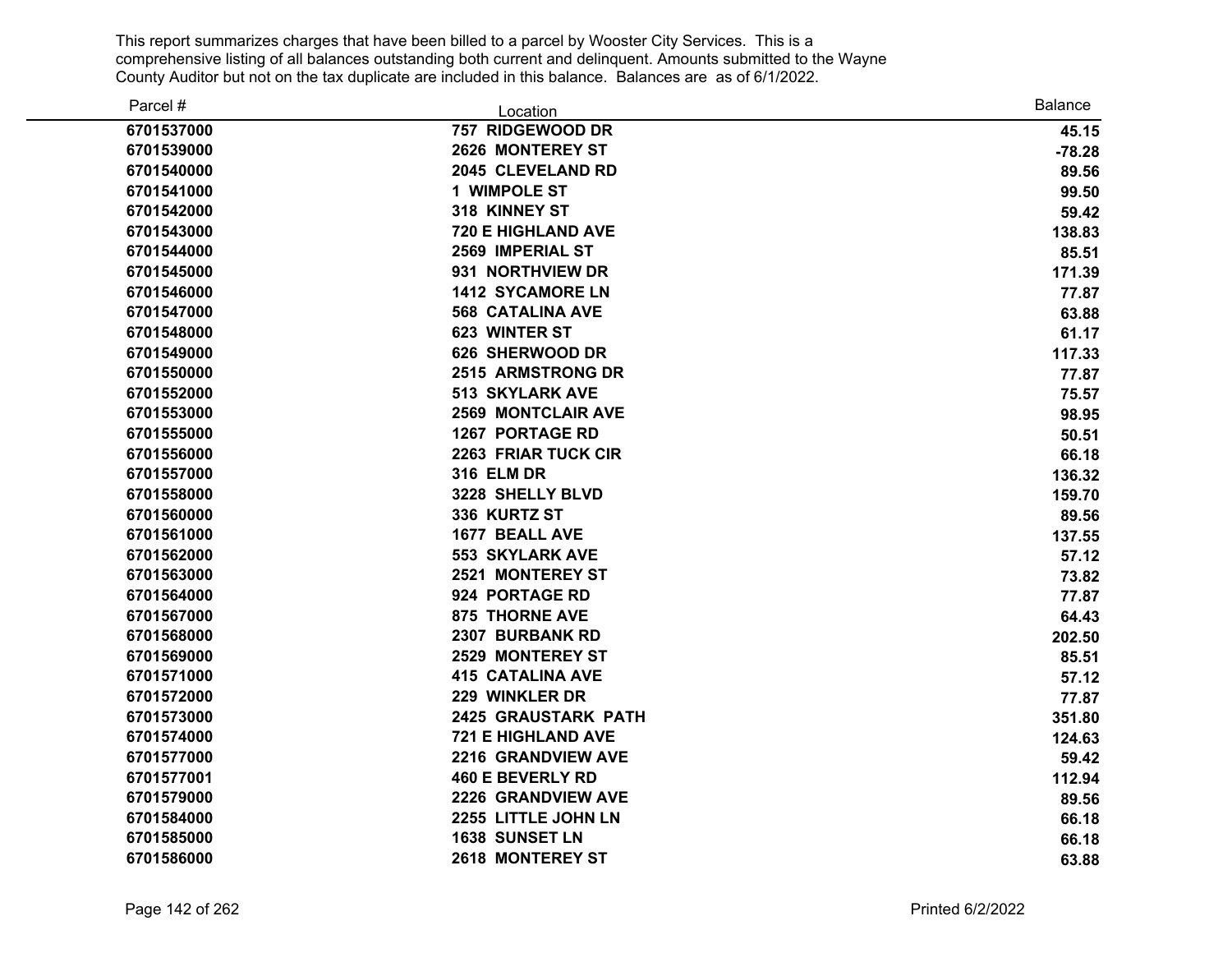| Parcel #   | Location                 | <b>Balance</b> |
|------------|--------------------------|----------------|
| 6701587000 | 1094 NORTHVIEW DR        | 107.45         |
| 6701589000 | <b>1740 EDWARDS AVE</b>  | 87.81          |
| 6701591000 | 1636 GASCHE ST           | 77.87          |
| 6701593000 | <b>2540 ARMSTRONG DR</b> | 112.94         |
| 6701594000 | 426 KINNEY CIR           | 66.18          |
| 6701595000 | 2720 MELROSE DR          | 56.16          |
| 6701596000 | 2552 MONTEREY ST         | 75.57          |
| 6701597000 | 730 WINTER ST            | 112.94         |
| 6701600000 | 1734 GASCHE ST           | 56.16          |
| 6701601002 | <b>1799 PORTAGE RD</b>   | 1,047.07       |
| 6701602002 | <b>1633 PORTAGE RD</b>   | 196.49         |
| 6701602003 | 2222 MELROSE DR          | 3,822.85       |
| 6701602004 | 2216 MELROSE DR          | 1,692.47       |
| 6701602006 | <b>1782 WILLIAMS WAY</b> | 75.57          |
| 6701602009 | <b>1812 WILLIAMS WAY</b> | 337.46         |
| 6701602011 | <b>1832 WILLIAMS WAY</b> | 63.88          |
| 6701602013 | <b>1852 WILLIAMS WAY</b> | 75.57          |
| 6701602015 | <b>1856 WILLIAMS WAY</b> | 122.33         |
| 6701602017 | <b>1870 WILLIAMS WAY</b> | 273.63         |
| 6701602019 | <b>1890 WILLIAMS WAY</b> | 87.26          |
| 6701602021 | <b>1910 WILLIAMS WAY</b> | 87.26          |
| 6701602024 | <b>1932 WILLIAMS WAY</b> | 110.64         |
| 6701602025 | <b>1934 WILLIAMS WAY</b> | 132.27         |
| 6701602027 | <b>1951 WILLIAMS WAY</b> | 75.57          |
| 6701602029 | <b>1899 WILLIAMS WAY</b> | 87.26          |
| 6701602030 | <b>1885 WILLIAMS WAY</b> | 96.20          |
| 6701602032 | <b>1837 WILLIAMS WAY</b> | 62.13          |
| 6701602033 | <b>1817 WILLIAMS WAY</b> | 87.26          |
| 6701602035 | <b>1797 WILLIAMS WAY</b> | 63.88          |
| 6701602036 | <b>1751 WILLIAMS WAY</b> | 63.88          |
| 6701602037 | <b>1731 WILLIAMS WAY</b> | 75.57          |
| 6701602039 | 2072 WILLIAMS WAY        | $-36.85$       |
| 6701602040 | 2060 WILLIAMS WAY        | 63.88          |
| 6701602041 | 2050 WILLIAMS WAY        | 62.13          |
| 6701602042 | 2040 WILLIAMS WAY        | 58.87          |
| 6701602043 | 2036 WILLIAMS WAY        | 87.26          |
| 6701602044 | 2034 WILLIAMS WAY        | 159.44         |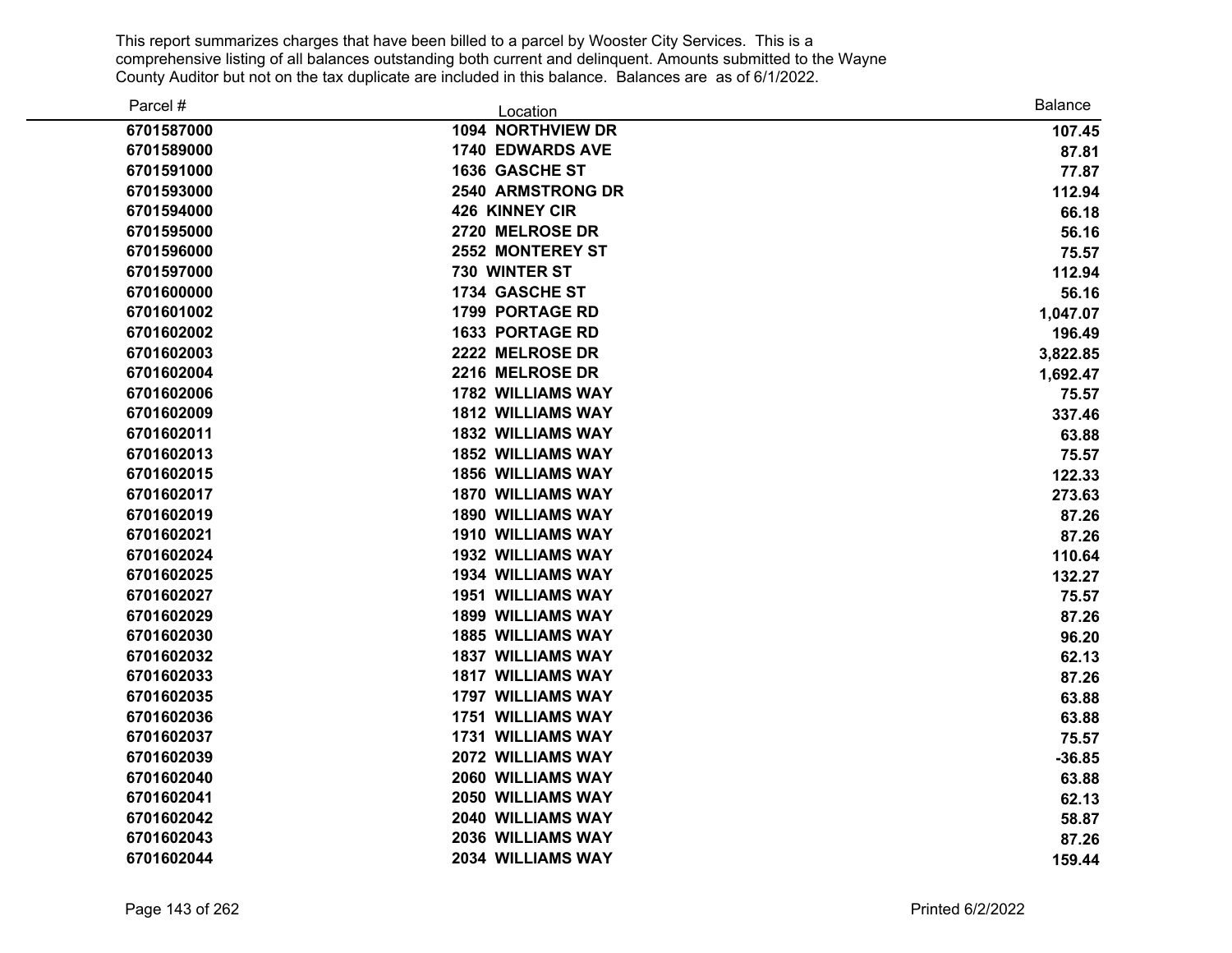| Parcel #   | Location                   | <b>Balance</b> |
|------------|----------------------------|----------------|
| 6701602045 | 2030 WILLIAMS WAY          | 174.52         |
| 6701602046 | 2020 WILLIAMS WAY          | 87.26          |
| 6701602047 | 2010 WILLIAMS WAY          | 75.57          |
| 6701602048 | 2000 WILLIAMS WAY          | 57.12          |
| 6701602050 | <b>1968 WILLIAMS WAY</b>   | 87.26          |
| 6701602051 | <b>1958 WILLIAMS WAY</b>   | 75.57          |
| 6701602052 | <b>1948 WILLIAMS WAY</b>   | 98.95          |
| 6701602056 | <b>2043 WILLIAMS WAY</b>   | 157.40         |
| 6701602057 | 2053 WILLIAMS WAY          | 89.21          |
| 6701602058 | 2063 WILLIAMS WAY          | 63.88          |
| 6701602059 | 2073 WILLIAMS WAY          | 110.64         |
| 6701602060 | 2083 WILLIAMS WAY          | 110.64         |
| 6701602061 | 2093 WILLIAMS WAY          | 85.51          |
| 6701602062 | <b>1754 WILLIAMS WAY</b>   | 169.09         |
| 6701602063 | 2374 MELROSE DR            | 617.99         |
| 6701602064 | 2320 MELROSE DR            | 853.64         |
| 6701602065 | 2250 MELROSE DR            | 612.82         |
| 6701604000 | <b>436 HIGHLAND AVE</b>    | 319.13         |
| 6701605000 | <b>501 W HIGHLAND AVE</b>  | 16.51          |
| 6701606000 | <b>1825 NEAL DR</b>        | 144.05         |
| 6701609000 | 2032 CLEVELAND RD          | 101.25         |
| 6701611000 | <b>2579 GRAUSTARK PATH</b> | 61.17          |
| 6701613000 | 820 KIEFFER ST             | 227.47         |
| 6701616000 | <b>2598 GRAUSTARK PATH</b> | 111.19         |
| 6701617000 | <b>2591 GRAUSTARK PATH</b> | 171.39         |
| 6701618000 | <b>2816 GRAUSTARK PATH</b> | 87.81          |
| 6701621000 | 257 WINKLER DR             | 89.56          |
| 6701622000 | 215 WINKLER DR             | 66.18          |
| 6701624000 | 2802 GRAUSTARK PATH        | 89.56          |
| 6701626000 | <b>2586 GRAUSTARK PATH</b> | 250.88         |
| 6701627000 | 2692 TAYLOR ST             | 87.81          |
| 6701629000 | 445 WINKLER DR             | 61.17          |
| 6701631001 | <b>1955 CLEVELAND RD</b>   | 208.94         |
| 6701654000 | <b>177 MILLTOWN RD</b>     | 1,705.58       |
| 6701654001 | <b>175 W MILLTOWN RD</b>   | 5.01           |
| 6701654002 | <b>149 W MILLTOWN RD</b>   | 215.07         |
| 6701659000 | 1510 CEDAR LN              | 100.79         |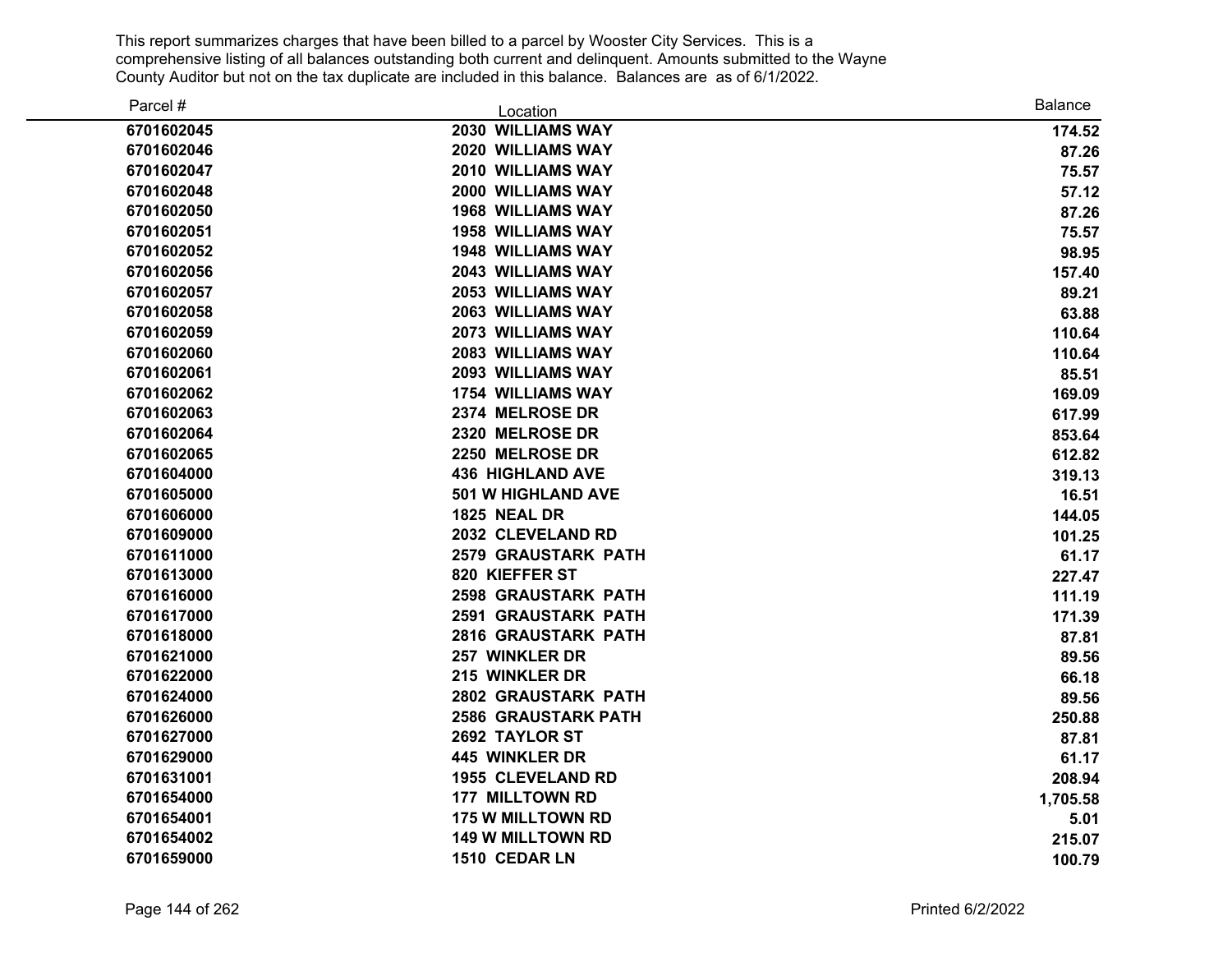| Parcel #   | Location                       | <b>Balance</b> |
|------------|--------------------------------|----------------|
| 6701665000 | <b>1931 PORTAGE RD</b>         | 156.81         |
| 6701668000 | <b>2601 MONTCLAIR AVE</b>      | 63.88          |
| 6701669000 | 2512 MONTEREY ST               | 75.57          |
| 6701673000 | 510 WINKLER DR                 | 64.43          |
| 6701675000 | <b>791 E HIGHLAND AVE</b>      | 61.17          |
| 6701677000 | <b>2567 GRAUSTARK PATH</b>     | 59.42          |
| 6701678000 | <b>505 SKYLARK AVE</b>         | 57.12          |
| 6701679000 | 323 WINKLER DR                 | 76.03          |
| 6701680000 | 2663 TAYLOR ST                 | 202.50         |
| 6701681000 | 2020 HOMEWOOD AVE              | 112.94         |
| 6701682000 | 1682 WOODCREST DR              | 218.76         |
| 6701683000 | <b>1652 GASCHE ST</b>          | 111.19         |
| 6701684000 | <b>434 MATHER HILL DR</b>      | 61.17          |
| 6701685000 | <b>2579 CHRISTMAS RUN BLVD</b> | 108.89         |
| 6701686000 | <b>736 FAIRVIEW CIR</b>        | 77.87          |
| 6701687000 | 2910 CLEVELAND RD              | 216.81         |
| 6701687001 | 2910 CLEVELAND RD              | 85.04          |
| 6701688000 | 790 FAIRVIEW CIR               | 124.64         |
| 6701689000 | <b>2515 CHRISTMAS RUN BLVD</b> | 52.11          |
| 6701690000 | <b>2609 VICTORIA ST</b>        | 97.20          |
| 6701691000 | 581 MCCLURE ST                 | 112.94         |
| 6701692000 | 1542 CEDAR LN                  | 196.98         |
| 6701693000 | 1634 LEMAR DR                  | 318.96         |
| 6701694000 | 1575 CEDAR LN                  | 87.26          |
| 6701695000 | <b>1739 HIGHLAND PARK RD</b>   | 101.25         |
| 6701696000 | 1681 LEMAR DR                  | 215.85         |
| 6701697000 | <b>471 MATHER HILL DR</b>      | 64.43          |
| 6701698000 | <b>418 WINKLER DR</b>          | 124.63         |
| 6701699000 | <b>1649 HIGHLAND PARK RD</b>   | 148.01         |
| 6701700000 | 2464 TOWNSEND DR               | 123.85         |
| 6701701000 | <b>322 DORCHESTER RD</b>       | 89.56          |
| 6701702000 | 2317 ROBINHOOD DR              | 61.17          |
| 6701704000 | 740 RIDGEWOOD DR               | 87.81          |
| 6701705000 | <b>1839 BURBANK RD</b>         | 155.74         |
| 6701707000 | 2350 CARDINAL CT               | 2,522.55       |
| 6701708000 | 337 E BEVERLY RD               | 66.18          |
| 6701710000 | <b>1661 BARBARA DR</b>         | 356.17         |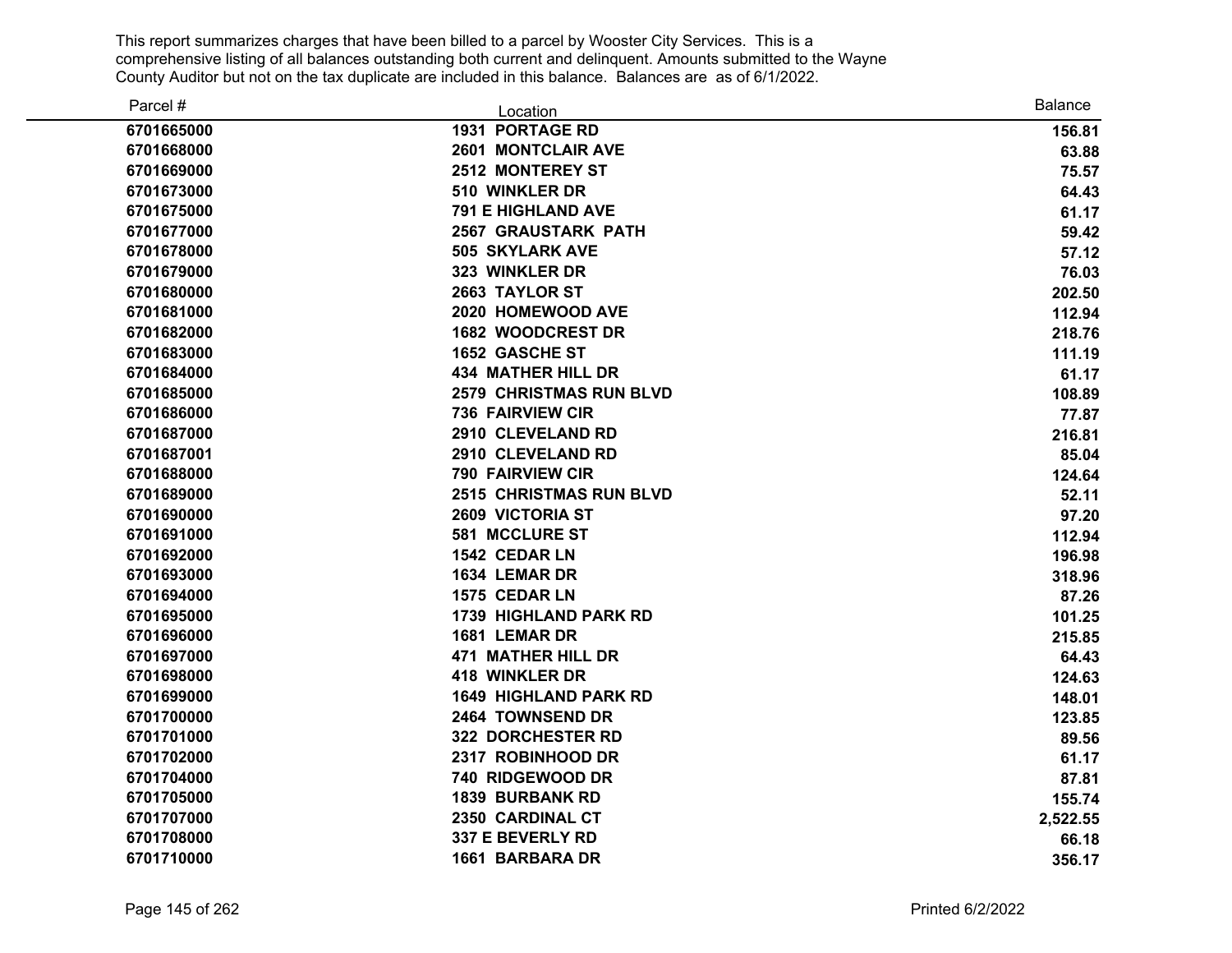| Parcel #   | Location                       | <b>Balance</b> |
|------------|--------------------------------|----------------|
| 6701711000 | <b>727 SKYLARK AVE</b>         | 88.26          |
| 6701712000 | <b>2471 CHRISTMAS RUN BLVD</b> | 63.88          |
| 6701713000 | 2553 IMPERIAL ST               | 75.57          |
| 6701714000 | 986 NORTHVIEW DR               | 66.18          |
| 6701715000 | <b>451 E HIGHLAND AVE</b>      | 64.43          |
| 6701716000 | 2626 CLEVELAND RD              | 464.22         |
| 6701717000 | <b>701 SKYLARK AVE</b>         | 75.57          |
| 6701718000 | 2021 BLAIR BLVD                | 64.43          |
| 6701719000 | 1761 WOODCREST DR              | 64.43          |
| 6701720000 | <b>2425 MONTCLAIR AVE</b>      | 58.87          |
| 6701721000 | 1801 GASCHE ST                 | 5,737.53       |
| 6701723000 | <b>858 THORNE AVE</b>          | 89.56          |
| 6701724000 | 225 WINKLER DR                 | 76.12          |
| 6701725000 | <b>430 WINKLER DR</b>          | 87.81          |
| 6701726000 | 2032 ORCHARD DR                | 112.94         |
| 6701727000 | 1748 WOODCREST DR              | 151.37         |
| 6701729000 | 1774 HILA WAY                  | 77.87          |
| 6701732000 | <b>1165 E HIGHLAND AVE</b>     | 136.32         |
| 6701733000 | 322 KURTZ ST                   | $-560.15$      |
| 6701734000 | <b>1679 WOODCREST DR</b>       | 77.87          |
| 6701735000 | <b>1225 E HIGHLAND AVE</b>     | 101.25         |
| 6701736000 | 741 WINKLER DR                 | 79.10          |
| 6701737000 | 551 MCCLURE ST                 | 61.17          |
| 6701738000 | <b>2555 VICTORIA ST</b>        | 62.13          |
| 6701740000 | <b>632 KIEFFER ST</b>          | 174.25         |
| 6701741000 | 2238 ROBINHOOD DR              | 64.43          |
| 6701743000 | <b>1461 HICKORY LN</b>         | 64.43          |
| 6701745000 | <b>950 E HIGHLAND AVE</b>      | 64.43          |
| 6701746000 | 703 SHERWOOD DR                | 61.17          |
| 6701747000 | 2220 DORCHESTER RD             | 144.05         |
| 6701748000 | 376 E BEVERLY RD               | 77.87          |
| 6701749000 | 2558 CLEVELAND RD              | 773.94         |
| 6701751000 | 1531 SUNSET LN                 | 101.25         |
| 6701753001 | <b>1782 HIGHLAND PARK RD</b>   | 64.43          |
| 6701753002 | <b>1798 HIGHLAND PARK RD</b>   | 99.50          |
| 6701753003 | <b>1806 HIGHLAND PARK RD</b>   | 196.52         |
| 6701753004 | <b>1814 HIGHLAND PARK RD</b>   | 66.18          |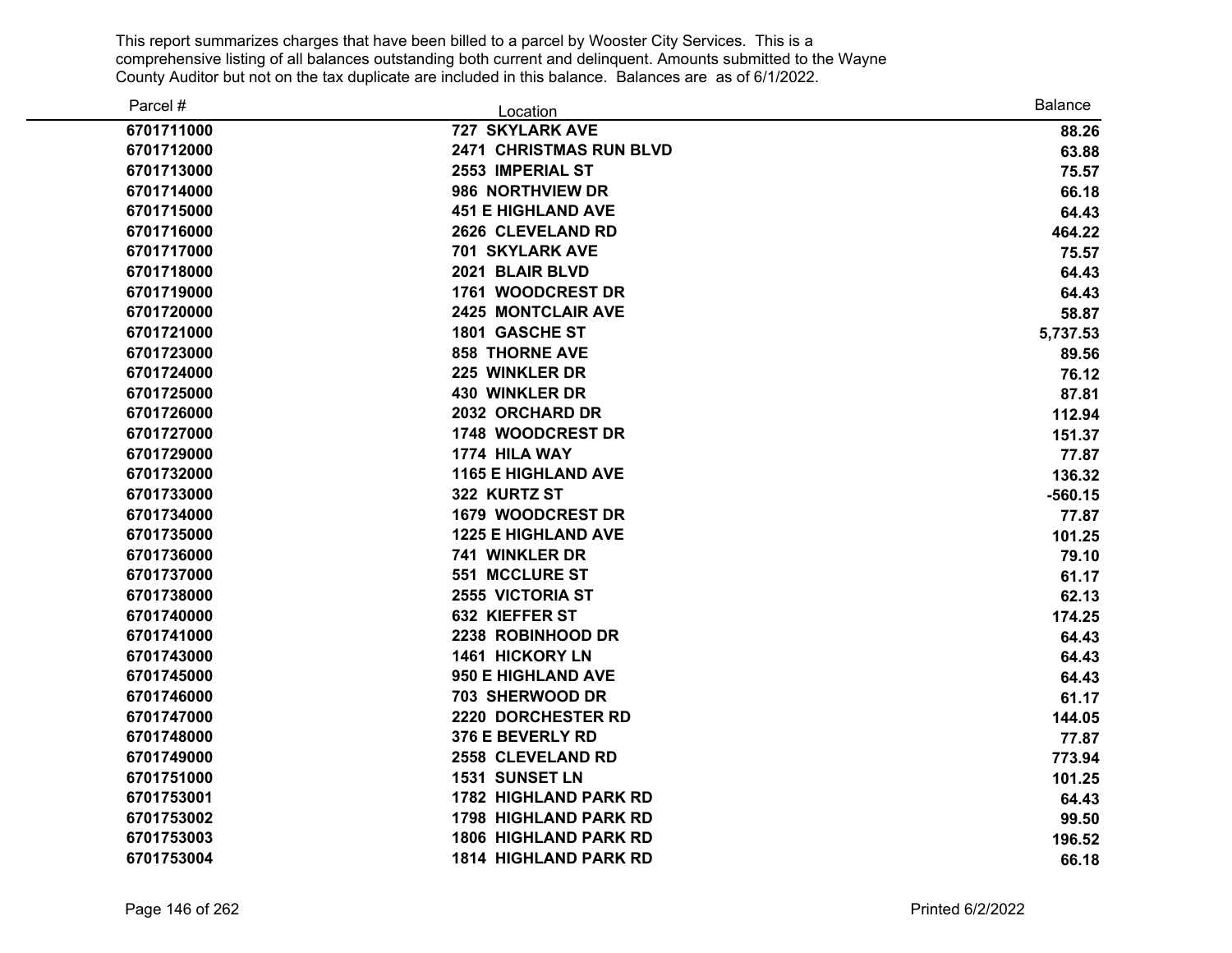| Parcel #   | Location                       | <b>Balance</b> |
|------------|--------------------------------|----------------|
| 6701753006 | <b>1822 HIGHLAND PARK RD</b>   | 101.25         |
| 6701753007 | <b>1830 HIGHLAND PARK RD</b>   | 59.42          |
| 6701753008 | <b>1838 HIGHLAND PARK RD</b>   | 66.18          |
| 6701754000 | <b>1582 HICKORY LN</b>         | 64.43          |
| 6701755000 | 738 KIEFFER ST                 | 89.56          |
| 6701756000 | 356 SCHOOL CT                  | 57.12          |
| 6701757000 | <b>447 SKYLARK AVE</b>         | 98.95          |
| 6701758000 | 577 WINTER ST                  | 89.56          |
| 6701769000 | 1618 LEMAR DR                  | 87.26          |
| 6701772000 | <b>232 ELM DR</b>              | 136.32         |
| 6701773000 | <b>2629 CHRISTMAS RUN BLVD</b> | 73.82          |
| 6701774000 | 2718 MONTEREY ST               | 110.64         |
| 6701775000 | <b>2275 FRIAR TUCK CIR</b>     | 99.50          |
| 6701776000 | 2800 CLEVELAND RD              | 4,518.17       |
| 6701777000 | 2005 CLEVELAND RD              | 124.63         |
| 6701779000 | 2207 ROBINHOOD DR              | 59.42          |
| 6701780000 | 2307 GRANDVIEW AVE             | 66.18          |
| 6701781000 | 305 IHRIG AVE                  | 225.88         |
| 6701782000 | 806 SHERWOOD DR                | 159.70         |
| 6701783000 | 326 IHRIG AVE                  | 77.87          |
| 6701785000 | 716 SHERWOOD DR                | 195.96         |
| 6701786000 | <b>1777 HIGHLAND PARK RD</b>   | 59.42          |
| 6701787000 | 583 WINTER ST                  | 61.17          |
| 6701788000 | 668 SHERWOOD DR                | 155.74         |
| 6701789000 | <b>754 FAIRVIEW CIR</b>        | 89.56          |
| 6701791000 | 310 KINNEY ST                  | 89.56          |
| 6701792000 | 2625 IMPERIAL ST               | 87.26          |
| 6701793000 | <b>669 SKYLARK AVE</b>         | 75.57          |
| 6701795000 | 2537 IMPERIAL ST               | 155.23         |
| 6701796000 | <b>2453 CHRISTMAS RUN BLVD</b> | 10.02          |
| 6701797000 | <b>2639 VICTORIA ST</b>        | 73.82          |
| 6701798000 | <b>1789 HIGHLAND PARK RD</b>   | 123.85         |
| 6701799001 | 2213 CLEVELAND RD              | 108.44         |
| 6701799002 | 2203 CLEVELAND RD              | 66.18          |
| 6701799003 | 2143 CLEVELAND RD              | 77.87          |
| 6701799004 | <b>630 COBBLESTONE CT</b>      | 61.17          |
| 6701799010 | <b>629 COBBLESTONE CT</b>      | 89.56          |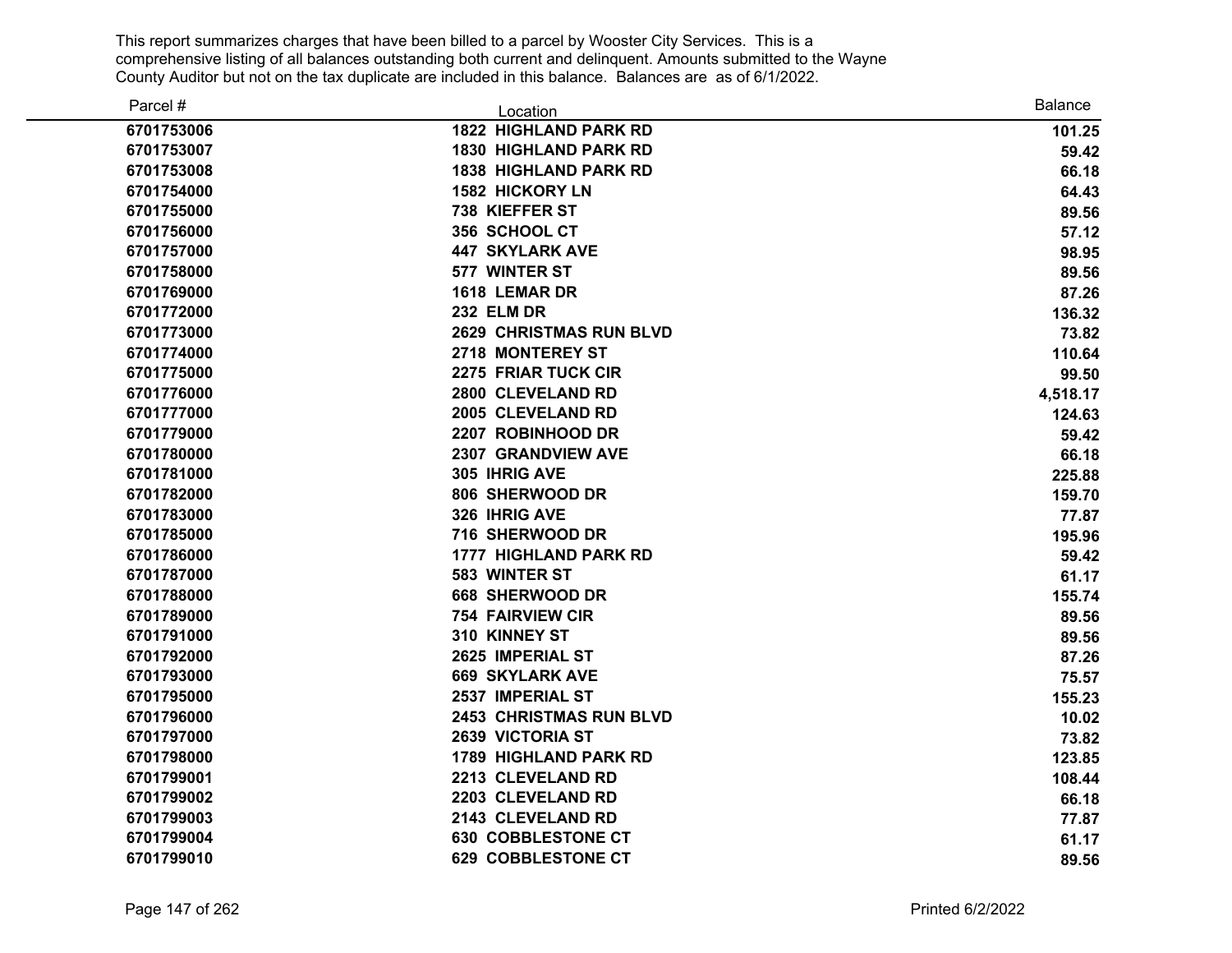| Parcel #   | Location                       | <b>Balance</b> |
|------------|--------------------------------|----------------|
| 6701799011 | <b>627 COBBLESTONE CT</b>      | 61.17          |
| 6701799013 | <b>632 COBBLESTONE CT</b>      | 66.18          |
| 6701799014 | <b>638 COBBLESTONE CT</b>      | 99.50          |
| 6701799015 | <b>640 COBBLESTONE CT</b>      | 64.43          |
| 6701799016 | <b>644 COBBLESTONE CT</b>      | 77.87          |
| 6701799017 | <b>639 COBBLESTONE CT</b>      | 61.17          |
| 6701799018 | <b>633 COBBLESTONE CT</b>      | 99.50          |
| 6701799019 | <b>631 COBBLESTONE CT</b>      | 101.25         |
| 6701800000 | <b>2520 MONTEREY ST</b>        | 98.95          |
| 6701803000 | 2543 IMPALA AVE                | 63.88          |
| 6701804000 | <b>1529 HICKORY LN</b>         | 101.25         |
| 6701805000 | 2046 ORCHARD DR                | 424.29         |
| 6701806000 | 3216 SHELLY BLVD               | 66.18          |
| 6701807000 | <b>2633 MONTCLAIR AVE</b>      | 75.57          |
| 6701808000 | 943 NORTHVIEW DR               | 66.18          |
| 6701809000 | <b>2653 ARMSTRONG DR</b>       | 76.12          |
| 6701810000 | 2214 GRAUSTARK PATH            | 66.18          |
| 6701812000 | <b>1037 NORTHVIEW DR</b>       | 66.18          |
| 6701813000 | 2625 VICTORIA ST               | 75.57          |
| 6701814000 | 2251 ROBINHOOD DR              | 77.87          |
| 6701815000 | 1498 AKRON RD                  | 121.61         |
| 6701816000 | 2119 BLAIR BLVD                | 5.71           |
| 6701817000 | 2014 ALLANDALE DR              | $-2.03$        |
| 6701818000 | <b>1643 HICKORY LN</b>         | 59.42          |
| 6701819000 | <b>657 E HIGHLAND AVE</b>      | 148.01         |
| 6701820000 | 846 KIEFFER ST                 | 77.87          |
| 6701822000 | <b>2580 CHRISTMAS RUN BLVD</b> | 108.89         |
| 6701823000 | 904 KIEFFER ST                 | 89.56          |
| 6701824000 | <b>541 WILLIAMSBURG CT</b>     | 4,351.03       |
| 6701826000 | 552 KIEFFER ST                 | 152.34         |
| 6701830000 | 930 NORTHVIEW DR               | 77.87          |
| 6701831000 | 429 E BEVERLY RD               | 89.56          |
| 6701832000 | <b>2642 MONTEREY ST</b>        | 66.62          |
| 6701833000 | 2579 WINDSOR AVE               | 122.33         |
| 6701834000 | <b>1666 WOODCREST DR</b>       | 101.25         |
| 6701836000 | 2006 CLEVELAND RD              | 101.25         |
| 6701841000 | 2846 WOODSIDE DR               | 87.81          |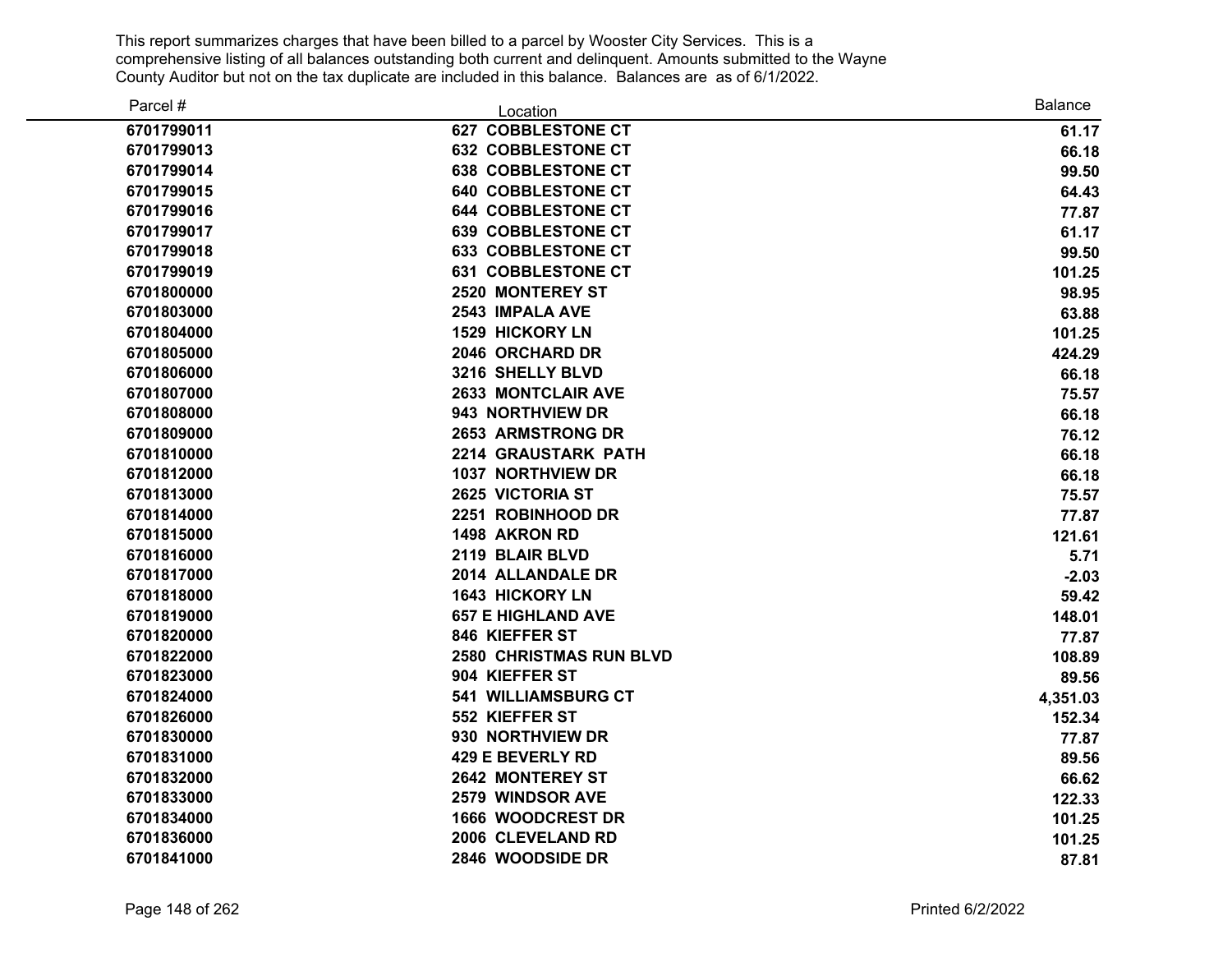| Parcel #   | Location                       | <b>Balance</b> |
|------------|--------------------------------|----------------|
| 6701845000 | 2414 ARMSTRONG DR              | 77.87          |
| 6701847000 | 241 MCCLURE ST                 | 66.18          |
| 6701848000 | 2556 VICTORIA ST               | 57.12          |
| 6701849000 | 330 WINKLER DR                 | 76.12          |
| 6701851000 | 238 IHRIG AVE                  | 136.32         |
| 6701852000 | 2535 VICTORIA ST               | 62.13          |
| 6701853000 | 690 SHERWOOD DR                | 61.17          |
| 6701854000 | <b>577 SKYLARK AVE</b>         | 58.87          |
| 6701855000 | <b>2627 MONTCLAIR AVE</b>      | 62.13          |
| 6701856000 | <b>2426 CHRISTMAS RUN BLVD</b> | 63.88          |
| 6701857000 | 1572 AKRON RD                  | 74.62          |
| 6701869000 | 1551 HICKORY LN                | 77.87          |
| 6701870000 | <b>2564 CHRISTMAS RUN BLVD</b> | 122.33         |
| 6701871000 | <b>437 MATHER HILL DR</b>      | 87.81          |
| 6701872000 | 348 SCHOOL CT                  | 87.26          |
| 6701873000 | 873 WINTER ST                  | 111.19         |
| 6701874000 | 2920 MELROSE DR                | 61.17          |
| 6701875000 | 230 KINNEY ST                  | 64.43          |
| 6701877000 | 2050 ALLANDALE DR              | 124.63         |
| 6701879000 | <b>1220 PORTAGE RD</b>         | 76.12          |
| 6701880000 | <b>1915 CLEVELAND RD</b>       | 123.50         |
| 6701880001 | 1907 CLEVELAND RD              | 460.19         |
| 6701889000 | <b>1685 HICKORY LN</b>         | 148.01         |
| 6701890000 | <b>1715 HIGHLAND PARK RD</b>   | 112.94         |
| 6701892000 | 3427 FRIENDSVILLE RD           | 288.65         |
| 6701892001 | 3421 FRIENDSVILLE RD           | 164.03         |
| 6701892002 | 3435 FRIENDSVILLE RD           | 124.87         |
| 6701893000 | <b>536 PORTAGE RD</b>          | $-1.89$        |
| 6701894000 | 429 KINNEY CIR                 | 66.18          |
| 6701896000 | 2778 CLEVELAND RD              | 114.17         |
| 6701897000 | 1726 HILA WAY                  | 89.56          |
| 6701900000 | 2609 MONTEREY ST               | $-150.18$      |
| 6701901000 | 2438 ARMSTRONG DR              | 148.01         |
| 6701926000 | <b>1450 HICKORY LN</b>         | 76.12          |
| 6701927000 | 1438 HICKORY LN                | 56.16          |
| 6701928000 | 1424 HICKORY LN                | 77.87          |
| 6701929000 | <b>1412 HICKORY LN</b>         | 101.25         |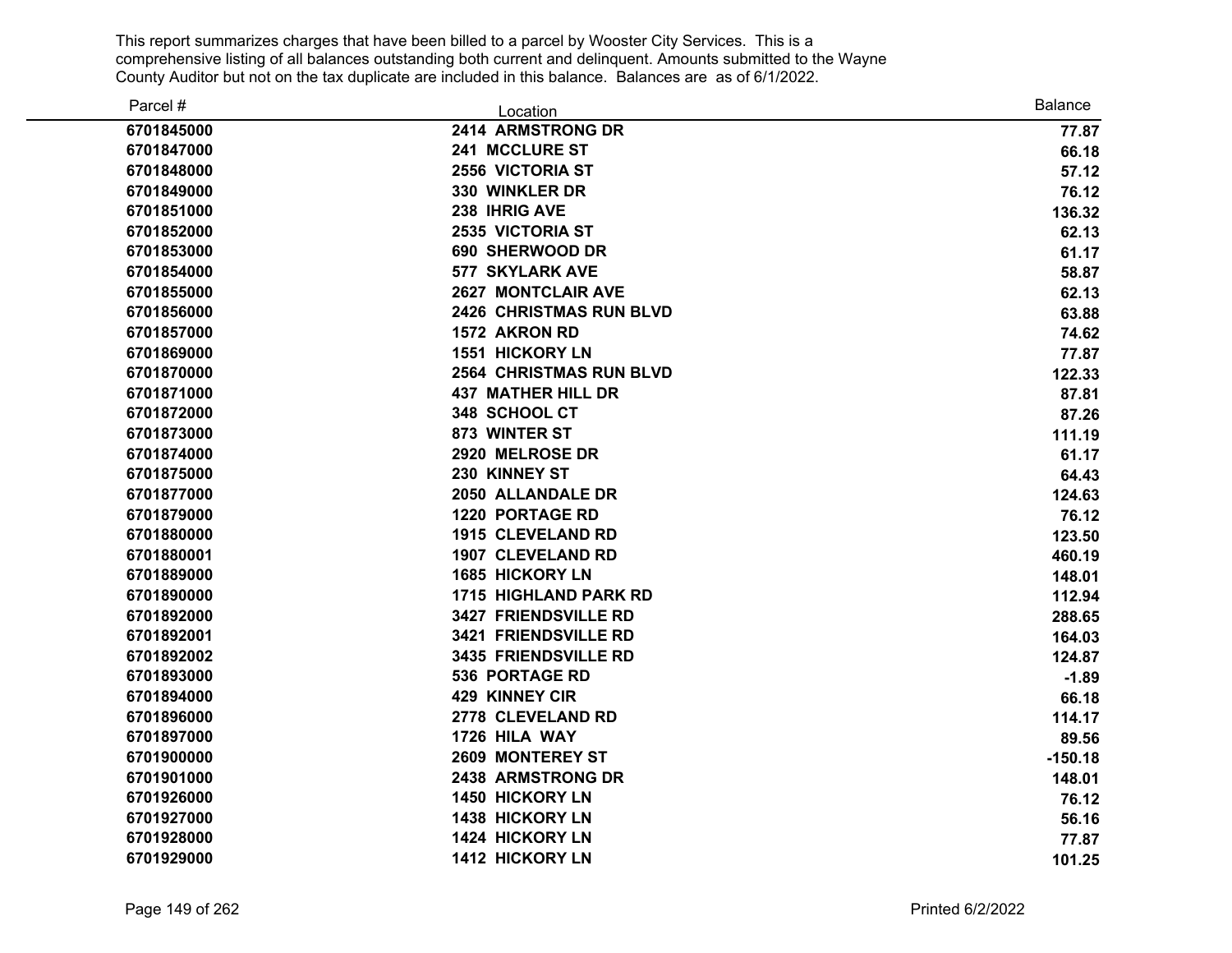| Parcel #   | Location                 | <b>Balance</b> |
|------------|--------------------------|----------------|
| 6701930000 | 1400 HICKORY LN          | 148.01         |
| 6701931000 | 1411 HICKORY LN          | 66.18          |
| 6701932000 | 1425 HICKORY LN          | 101.25         |
| 6701933000 | 1439 HICKORY LN          | 87.81          |
| 6701934000 | <b>1449 HICKORY LN</b>   | 237.52         |
| 6701935000 | 3186 BURBANK RD          | 577.14         |
| 6701936000 | 3160 BURBANK RD          | 52.80          |
| 6701940001 | 1787 HILA WAY            | 89.56          |
| 6701941000 | 2091 JOSHUA CT           | $-99.71$       |
| 6701941002 | 2069 JOSHUA CT           | 119.31         |
| 6701941005 | 2690 MCKENSIE DR         | 162.35         |
| 6701941007 | 2665 MCKENSIE DR         | 62.16          |
| 6701941009 | 2105 JOSHUA CT           | 147.70         |
| 6701942000 | 2690 AKRON RD            | 114.15         |
| 6701950000 | 2652 TANGLEWOOD DR       | 168.57         |
| 6701951000 | 2640 TANGLEWOOD DR       | 64.43          |
| 6701953000 | 2612 TANGLEWOOD DR       | 101.25         |
| 6701954000 | 2600 TANGLEWOOD DR       | 101.25         |
| 6701955000 | 2586 TANGLEWOOD DR       | 101.25         |
| 6701956000 | 2574 TANGLEWOOD DR       | 64.43          |
| 6701957000 | 2585 TANGLEWOOD DR       | 89.56          |
| 6701958000 | 2597 TANGLEWOOD DR       | 99.50          |
| 6701962000 | 2653 TANGLEWOOD DR       | 66.18          |
| 6701963000 | 2709 TANGLEWOOD DR       | 11.69          |
| 6701964000 | 2721 TANGLEWOOD DR       | 237.20         |
| 6701965000 | 2733 TANGLEWOOD DR       | 89.56          |
| 6701966000 | 2745 TANGLEWOOD DR       | 66.18          |
| 6701967000 | 2757 TANGLEWOOD DR       | 77.87          |
| 6701968000 | 2769 TANGLEWOOD DR       | 101.25         |
| 6701969000 | 2782 TANGLEWOOD DR       | 112.94         |
| 6701970000 | 2770 TANGLEWOOD DR       | 64.43          |
| 6701971000 | 2756 TANGLEWOOD DR       | 77.87          |
| 6701972000 | 2740 TANGLEWOOD DR       | 59.42          |
| 6701973000 | 2710 TANGLEWOOD DR       | 64.43          |
| 6701974000 | <b>2640 ARMSTRONG DR</b> | 75.92          |
| 6701975000 | 1905 PORTAGE RD          | 3,311.09       |
| 6701983000 | 2609 TANGLEWOOD DR       | 76.12          |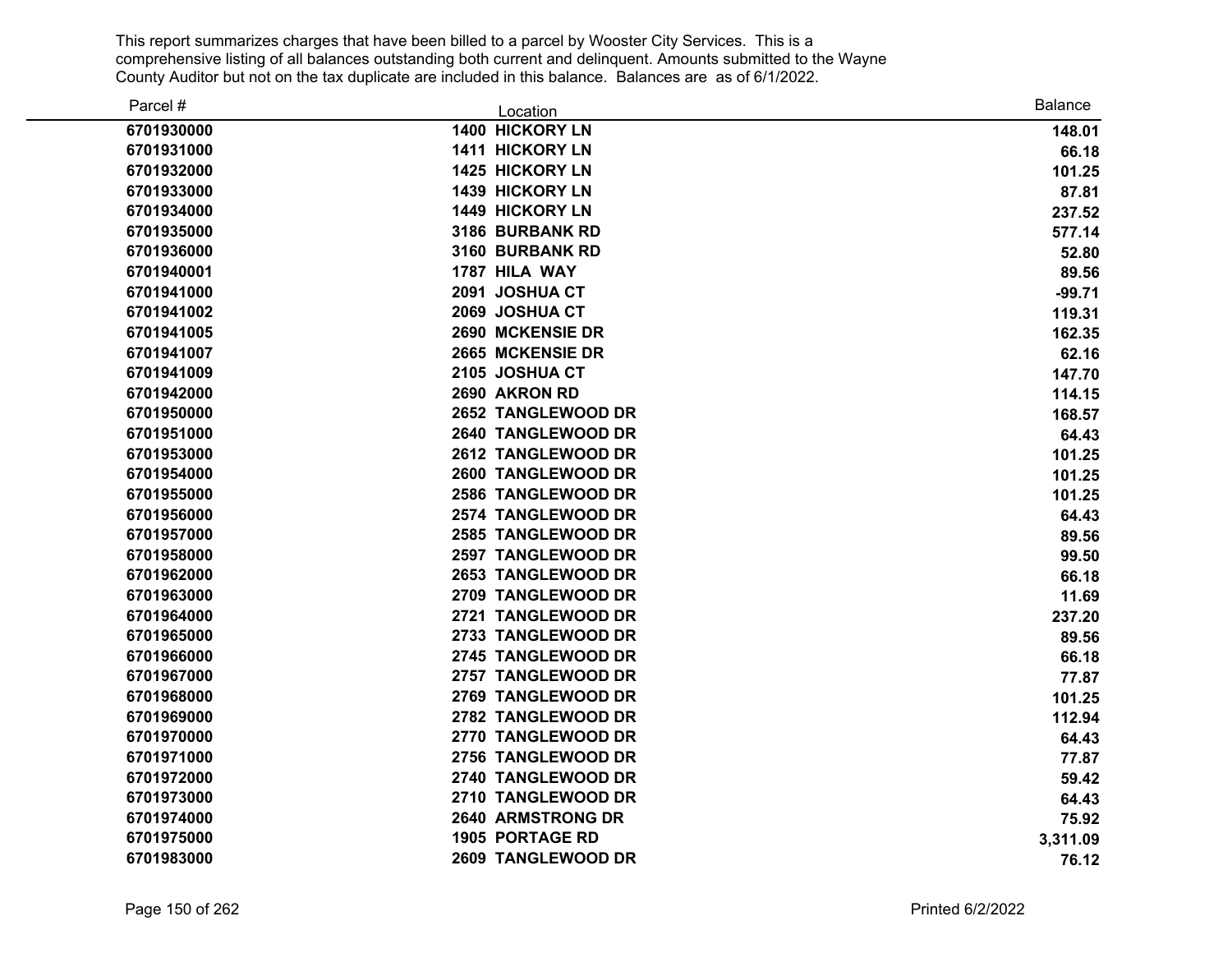| Parcel #   | Location              | <b>Balance</b> |
|------------|-----------------------|----------------|
| 6701985000 | 2631 TANGLEWOOD DR    | 77.87          |
| 6701987000 | 2641 TANGLEWOOD DR    | 111.19         |
| 6701999000 | 2955 MELROSE DR       | 59.42          |
| 6702000000 | 2055 CLEVELAND RD     | 167.43         |
| 6702001001 | 2833 VINTON WOODS DR  | 76.12          |
| 6702001002 | 2807 VINTON WOODS DR  | 89.56          |
| 6702001003 | 2783 VINTON WOODS DR  | 89.56          |
| 6702001004 | 2761 VINTON WOODS DR  | 64.43          |
| 6702001005 | 2739 VINTON WOODS DR  | 76.12          |
| 6702001006 | 2715 VINTON WOODS DR  | 77.87          |
| 6702001007 | 2693 VINTON WOODS DR  | 59.42          |
| 6702001008 | 2675 VINTON WOODS DR  | 331.09         |
| 6702001009 | 2663 VINTON WOODS DR  | 171.39         |
| 6702001010 | 2651 VINTON WOODS DR  | 89.56          |
| 6702001011 | 2698 VINTON WOODS DR  | 76.12          |
| 6702001012 | 2722 VINTON WOODS DR  | 89.56          |
| 6702001013 | 2744 VINTON WOODS DR  | 77.87          |
| 6702001014 | 2766 VINTON WOODS DR  | 101.25         |
| 6702001015 | 2788 VINTON WOODS DR  | 66.18          |
| 6702001016 | 2812 VINTON WOODS DR  | 87.81          |
| 6702001017 | 2836 VINTON WOODS DR  | 89.56          |
| 6702003000 | 2105 BLAIR BLVD       | 303.33         |
| 6702004000 | 2421 BURBANK RD       | 76.12          |
| 6702008000 | <b>601 PORTAGE RD</b> | 78.91          |
| 6702010000 | 1846 CHER CT          | 241.43         |
| 6702011000 | 2641 MELROSE DR       | 93.92          |
| 6702013000 | 1730 CHER CT          | $-31.62$       |
| 6702015000 | 1742 CHER CT          | 543.92         |
| 6702016000 | 1808 CHER CT          | 242.17         |
| 6702017000 | 1820 CHER CT          | 140.35         |
| 6702018000 | 1834 CHER CT          | 171.08         |
| 6702019000 | 1845 CHER CT          | 1,389.28       |
| 6702020000 | 1833 CHER CT          | 142.69         |
| 6702021000 | 1815 CHER CT          | 117.56         |
| 6702027000 | 3729 BURBANK RD       | 2,175.30       |
| 6702027001 | 3666 FRIENDSVILLE RD  | 483.66         |
| 6702027002 | 3805 BURBANK RD       | 1,133.26       |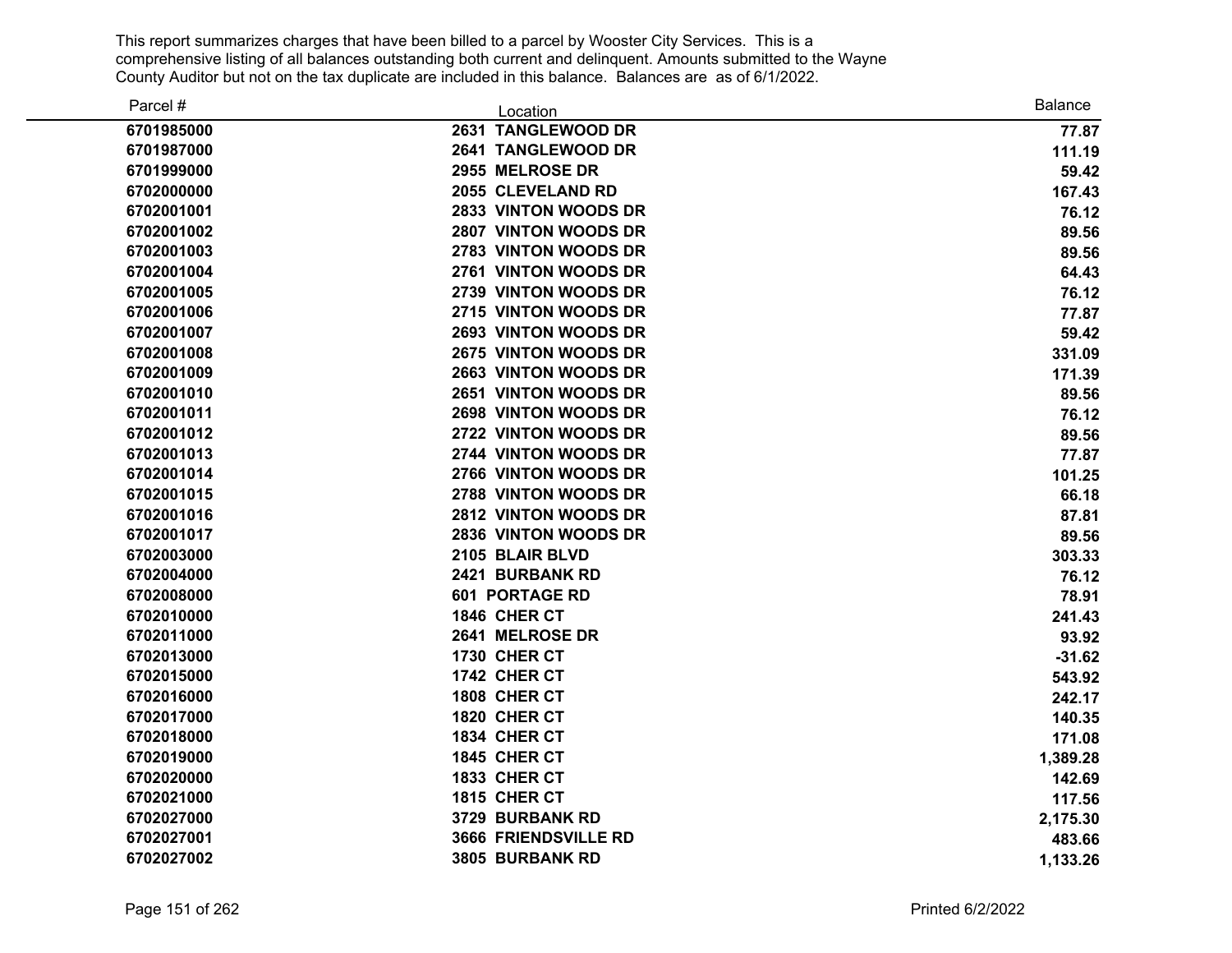| Parcel #   | Location         | <b>Balance</b> |
|------------|------------------|----------------|
| 6702027003 | 3743 BURBANK RD  | 394.87         |
| 6702027004 | 3853 BURBANK RD  | 1,082.34       |
| 6702029000 | 2838 EASTWOOD DR | 66.18          |
| 6702029002 | 2824 EASTWOOD DR | 77.87          |
| 6702029003 | 2812 EASTWOOD DR | 77.87          |
| 6702029004 | 2800 EASTWOOD DR | 112.94         |
| 6702029005 | 2790 EASTWOOD DR | 66.18          |
| 6702029006 | 2778 EASTWOOD DR | 59.42          |
| 6702029007 | 2766 EASTWOOD DR | 64.43          |
| 6702029008 | 2756 EASTWOOD DR | 54.41          |
| 6702029009 | 2744 EASTWOOD DR | 401.23         |
| 6702029010 | 2732 EASTWOOD DR | 101.25         |
| 6702029011 | 2720 EASTWOOD DR | 63.06          |
| 6702029012 | 2710 EASTWOOD DR | 61.17          |
| 6702029013 | 2698 EASTWOOD DR | 66.18          |
| 6702029014 | 2688 EASTWOOD DR | 64.43          |
| 6702029015 | 2676 EASTWOOD DR | 54.41          |
| 6702029016 | 2664 EASTWOOD DR | 59.42          |
| 6702029017 | 2654 EASTWOOD DR | 66.18          |
| 6702029018 | 2642 EASTWOOD DR | 66.18          |
| 6702029019 | 2630 EASTWOOD DR | 77.87          |
| 6702029020 | 2620 EASTWOOD DR | 40.14          |
| 6702029021 | 2608 EASTWOOD DR | 61.17          |
| 6702029022 | 2600 EASTWOOD DR | 59.42          |
| 6702029023 | 2596 EASTWOOD DR | 77.87          |
| 6702029024 | 2592 EASTWOOD DR | 148.01         |
| 6702029025 | 2591 EASTWOOD DR | 64.43          |
| 6702029027 | 2595 EASTWOOD DR | 64.43          |
| 6702029028 | 2601 EASTWOOD DR | 61.17          |
| 6702029029 | 2611 EASTWOOD DR | 64.43          |
| 6702029030 | 2623 EASTWOOD DR | 64.43          |
| 6702029031 | 2633 EASTWOOD DR | 89.56          |
| 6702029032 | 2645 EASTWOOD DR | 64.43          |
| 6702029033 | 2657 EASTWOOD DR | 87.81          |
| 6702029034 | 2667 EASTWOOD DR | 59.42          |
| 6702029035 | 2679 EASTWOOD DR | 89.56          |
| 6702029036 | 2693 EASTWOOD DR | 59.42          |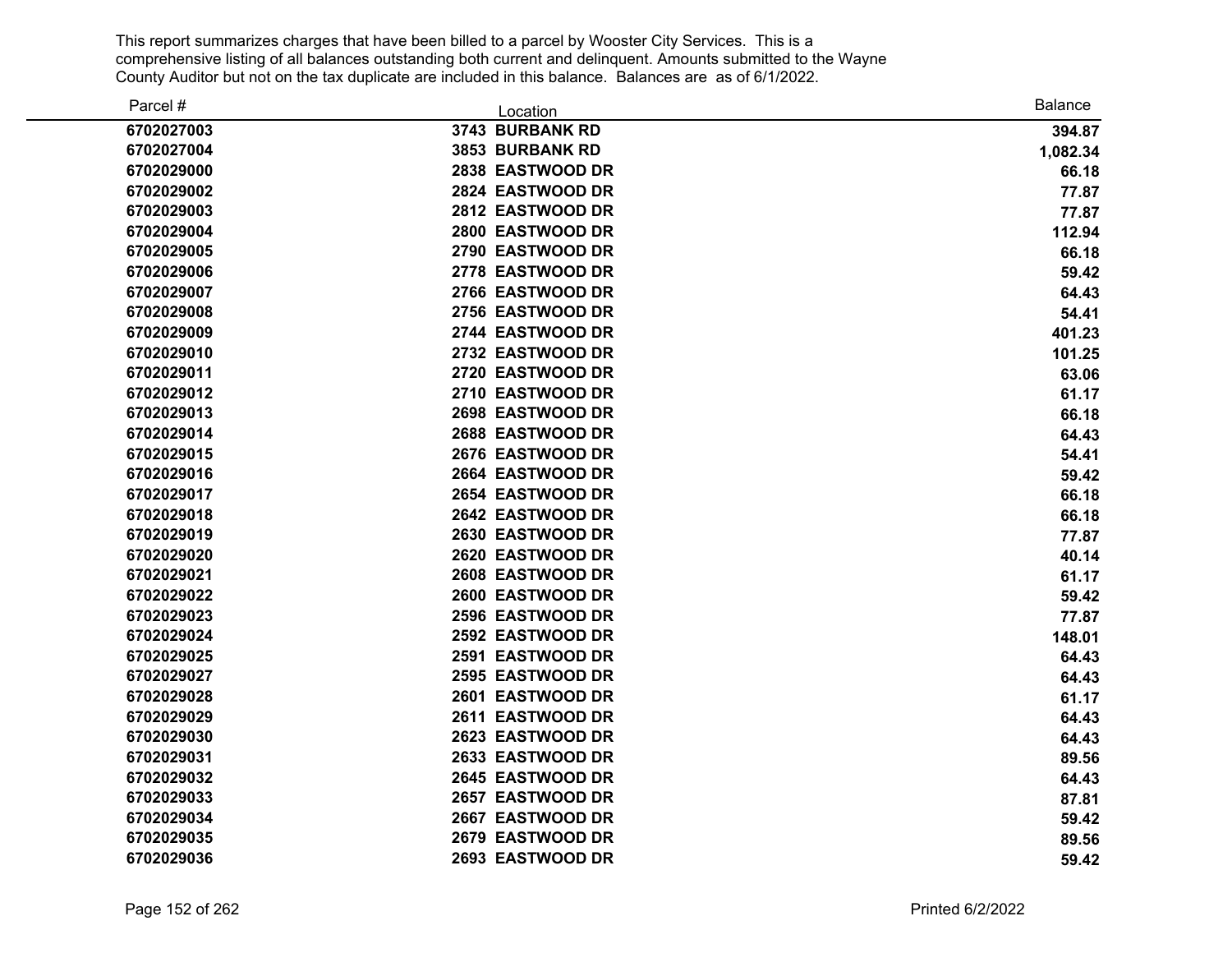| Parcel #   | Location                    | <b>Balance</b> |
|------------|-----------------------------|----------------|
| 6702029037 | 2703 EASTWOOD DR            | 59.42          |
| 6702029038 | 2715 EASTWOOD DR            | 202.50         |
| 6702029039 | 2727 EASTWOOD DR            | 76.12          |
| 6702029040 | 2739 EASTWOOD DR            | 77.87          |
| 6702029041 | 2749 EASTWOOD DR            | 64.43          |
| 6702029042 | 2761 EASTWOOD DR            | 77.87          |
| 6702029043 | 2773 EASTWOOD DR            | 77.87          |
| 6702029044 | 2783 EASTWOOD DR            | 89.56          |
| 6702029045 | 2795 EASTWOOD DR            | 505.69         |
| 6702029046 | 2807 EASTWOOD DR            | 152.24         |
| 6702029047 | 2817 EASTWOOD DR            | 61.17          |
| 6702029048 | 2835 EASTWOOD DR            | 66.18          |
| 6702030000 | <b>1825 ENTERPRISE PKWY</b> | 376.22         |
| 6702030004 | <b>1720 ENTERPRISE PKWY</b> | 446.06         |
| 6702030005 | <b>1683 ENTERPRISE PKWY</b> | 175.24         |
| 6702030011 | 2540 PROGRESS DR            | 321.27         |
| 6702030013 | 1747 AKRON RD               | 96.91          |
| 6702032000 | 2705 LEE DR                 | 112.94         |
| 6702033000 | 2699 LEE DR                 | 66.18          |
| 6702034000 | <b>1816 EDWARDS AVE</b>     | 101.25         |
| 6702035000 | <b>1826 EDWARDS AVE</b>     | 112.94         |
| 6702036000 | <b>1836 EDWARDS AVE</b>     | 64.43          |
| 6702037000 | <b>1856 EDWARDS AVE</b>     | 101.25         |
| 6702038000 | <b>1886 EDWARDS AVE</b>     | 112.94         |
| 6702039000 | <b>1906 EDWARDS AVE</b>     | 61.17          |
| 6702039001 | <b>1910 EDWARDS AVE</b>     | 144.05         |
| 6702041000 | <b>1930 EDWARDS AVE</b>     | 124.63         |
| 6702042000 | <b>1942 EDWARDS AVE</b>     | 101.25         |
| 6702043000 | <b>1954 EDWARDS AVE</b>     | 122.88         |
| 6702044000 | 2831 LEE DR                 | 76.12          |
| 6702045000 | <b>2815 LEE DR</b>          | 86.24          |
| 6702046000 | <b>2801 LEE DR</b>          | 101.25         |
| 6702047000 | 2785 LEE DR                 | 148.01         |
| 6702048000 | 2765 LEE DR                 | 87.81          |
| 6702049000 | 2745 LEE DR                 | 61.17          |
| 6702050000 | 2723 LEE DR                 | 77.87          |
| 6702051000 | 2754 LEE DR                 | 207.48         |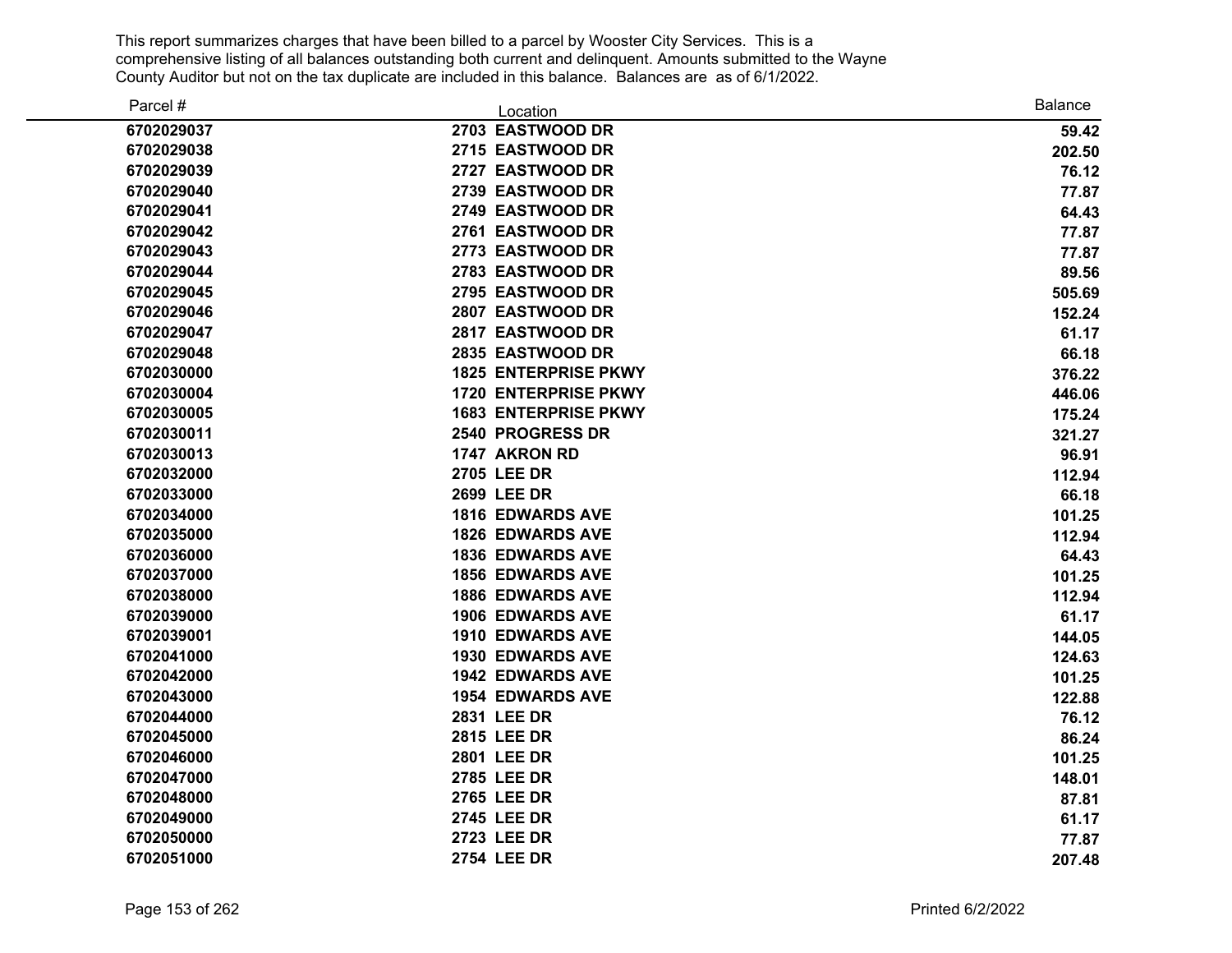| Parcel #   | Location                     | <b>Balance</b> |
|------------|------------------------------|----------------|
| 6702052000 | <b>2772 LEE DR</b>           | 89.56          |
| 6702053000 | <b>2792 LEE DR</b>           | 112.94         |
| 6702054000 | <b>2812 LEE DR</b>           | 71.12          |
| 6702055000 | <b>1931 EDWARDS AVE</b>      | 132.36         |
| 6702056000 | <b>1881 EDWARDS AVE</b>      | 76.12          |
| 6702057000 | <b>1861 EDWARDS AVE</b>      | 87.81          |
| 6702058000 | <b>1857 EDWARDS AVE</b>      | 76.12          |
| 6702059000 | <b>1847 EDWARDS AVE</b>      | 61.17          |
| 6702060000 | <b>1839 EDWARDS AVE</b>      | 66.18          |
| 6702061000 | <b>1831 EDWARDS AVE</b>      | 87.81          |
| 6702062000 | <b>1819 EDWARDS AVE</b>      | 170.64         |
| 6702063000 | <b>1890 HIGHLAND PARK RD</b> | 1,136.68       |
| 6702064000 | <b>1900 HIGHLAND PARK RD</b> | 143.85         |
| 6702065000 | <b>1918 HIGHLAND PARK RD</b> | 422.95         |
| 6702066000 | <b>1936 HIGHLAND PARK RD</b> | 666.72         |
| 6702067000 | <b>1936 HIGHLAND PARK RD</b> | 874.39         |
| 6702070000 | 1854 CHER CT                 | 124.32         |
| 6702071000 | 1868 CHER CT                 | 167.07         |
| 6702072000 | 1878 CHER CT                 | 112.55         |
| 6702073000 | 1892 CHER CT                 | 75.57          |
| 6702074000 | 1904 CHER CT                 | 159.39         |
| 6702075000 | 1891 CHER CT                 | 136.01         |
| 6702075001 | 1903 CHER CT                 | 140.94         |
| 6702077000 | 1879 CHER CT                 | 372.95         |
| 6702078000 | 1865 CHER CT                 | 158.11         |
| 6702079000 | <b>1855 CHER CT</b>          | 144.94         |
| 6702095000 | 2958 CLEVELAND RD            | 162.56         |
| 6702100000 | 3401 OLD AIRPORT RD          | 11,141.69      |
| 6702103003 | 2673 BURBANK RD              | 87.81          |
| 6702105000 | <b>2636 GRAUSTARK PATH</b>   | 46.16          |
| 6702106000 | <b>2660 GRAUSTARK PATH</b>   | 87.81          |
| 6702107000 | <b>2680 GRAUSTARK PATH</b>   | 76.12          |
| 6702108000 | 207 CANNON DR                | 59.42          |
| 6702109000 | <b>199 CANNON DR</b>         | 101.47         |
| 6702110000 | 195 CANNON DR                | 253.16         |
| 6702111000 | <b>191 CANNON DR</b>         | 77.87          |
| 6702112000 | <b>187 CANNON DR</b>         | 122.88         |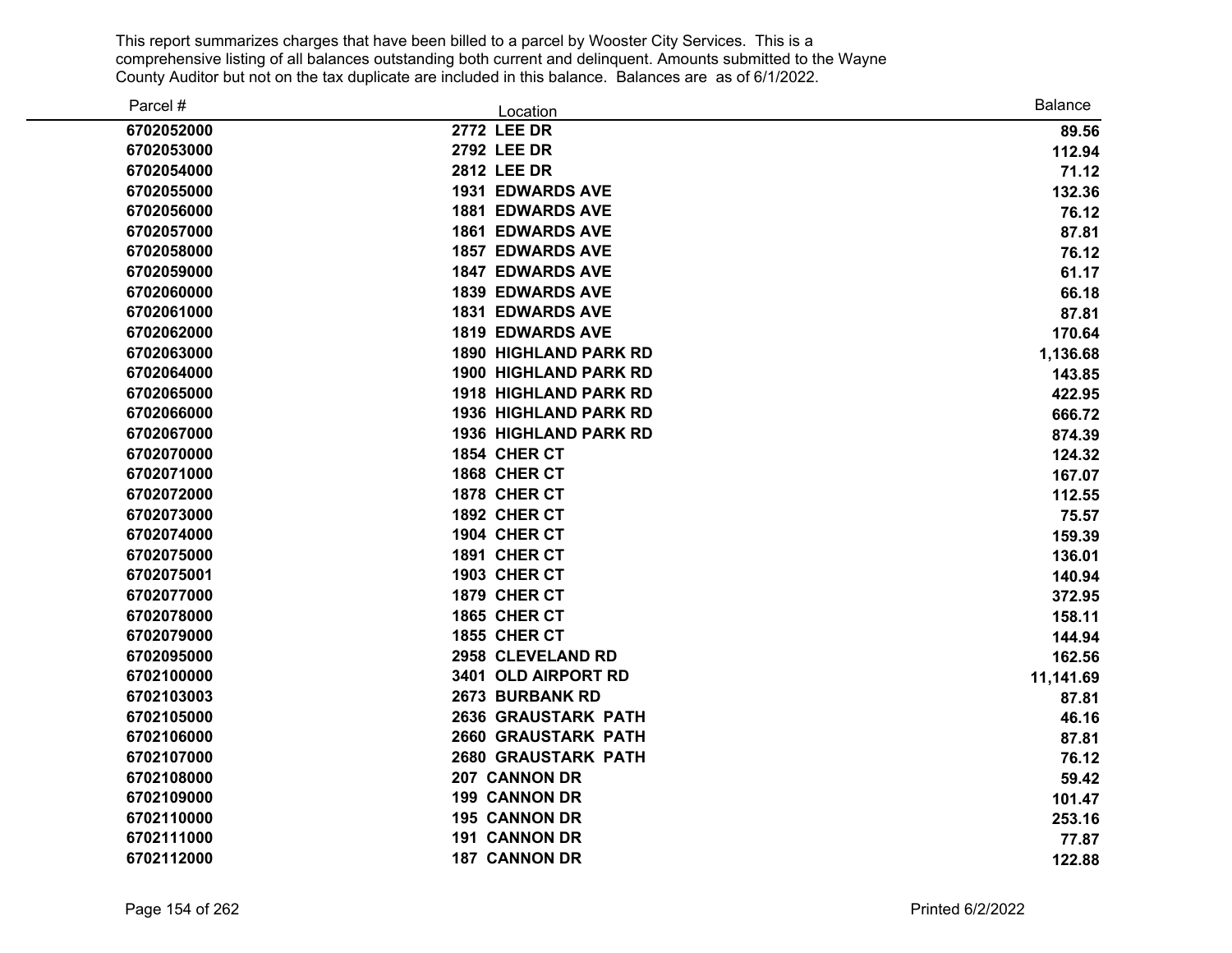| Parcel #   | Location                     | <b>Balance</b> |
|------------|------------------------------|----------------|
| 6702113000 | <b>185 CANNON DR</b>         | 112.94         |
| 6702114000 | <b>181 CANNON DR</b>         | 111.19         |
| 6702115000 | <b>175 CANNON DR</b>         | 64.43          |
| 6702116000 | <b>169 CANNON DR</b>         | 177.14         |
| 6702117000 | <b>163 CANNON DR</b>         | 64.43          |
| 6702118000 | <b>157 CANNON DR</b>         | 42.44          |
| 6702119000 | <b>151 CANNON DR</b>         | 124.63         |
| 6702120000 | <b>145 CANNON DR</b>         | 76.12          |
| 6702121000 | <b>139 CANNON DR</b>         | 64.43          |
| 6702122000 | <b>131 CANNON DR</b>         | 76.12          |
| 6702124000 | <b>121 CANNON DR</b>         | 61.17          |
| 6702125000 | <b>124 CANNON DR</b>         | 124.63         |
| 6702126000 | <b>3050 BURBANK RD</b>       | 68.76          |
| 6702127000 | 3032 BURBANK RD              | 77.87          |
| 6702128000 | <b>131 OLDMAN RD</b>         | 101.25         |
| 6702129000 | <b>137 OLDMAN RD</b>         | 7.94           |
| 6702130000 | <b>143 OLDMAN RD</b>         | 66.18          |
| 6702131000 | <b>149 OLDMAN RD</b>         | 66.18          |
| 6702132000 | <b>155 OLDMAN RD</b>         | 76.12          |
| 6702133000 | <b>161 OLDMAN RD</b>         | 59.42          |
| 6702134000 | <b>167 OLDMAN RD</b>         | 148.01         |
| 6702135000 | <b>173 OLDMAN RD</b>         | 159.70         |
| 6702139000 | <b>1571 HIGHLAND PARK RD</b> | 246.63         |
| 6702139001 | <b>1555 HIGHLAND PARK RD</b> | 103.84         |
| 6702139002 | <b>1541 HIGHLAND PARK RD</b> | 161.69         |
| 6702139005 | <b>1529 HIGHLAND PARK RD</b> | 66.18          |
| 6702139006 | <b>1533 HIGHLAND PARK RD</b> | 87.81          |
| 6702141000 | <b>1530 WILLOUGHBY DR</b>    | 64.43          |
| 6702142000 | <b>1534 WILLOUGHBY DR</b>    | 101.25         |
| 6702143000 | <b>1538 WILLOUGHBY DR</b>    | 112.94         |
| 6702144000 | <b>1540 WILLOUGHBY DR</b>    | $-141.12$      |
| 6702145000 | <b>1542 WILLOUGHBY DR</b>    | 111.19         |
| 6702146000 | <b>1544 WILLOUGHBY DR</b>    | 101.25         |
| 6702147000 | <b>1546 WILLOUGHBY DR</b>    | 171.39         |
| 6702149000 | <b>1552 WILLOUGHBY DR</b>    | 59.42          |
| 6702150000 | <b>1554 WILLOUGHBY DR</b>    | 111.19         |
| 6702151000 | <b>1558 WILLOUGHBY DR</b>    | 59.42          |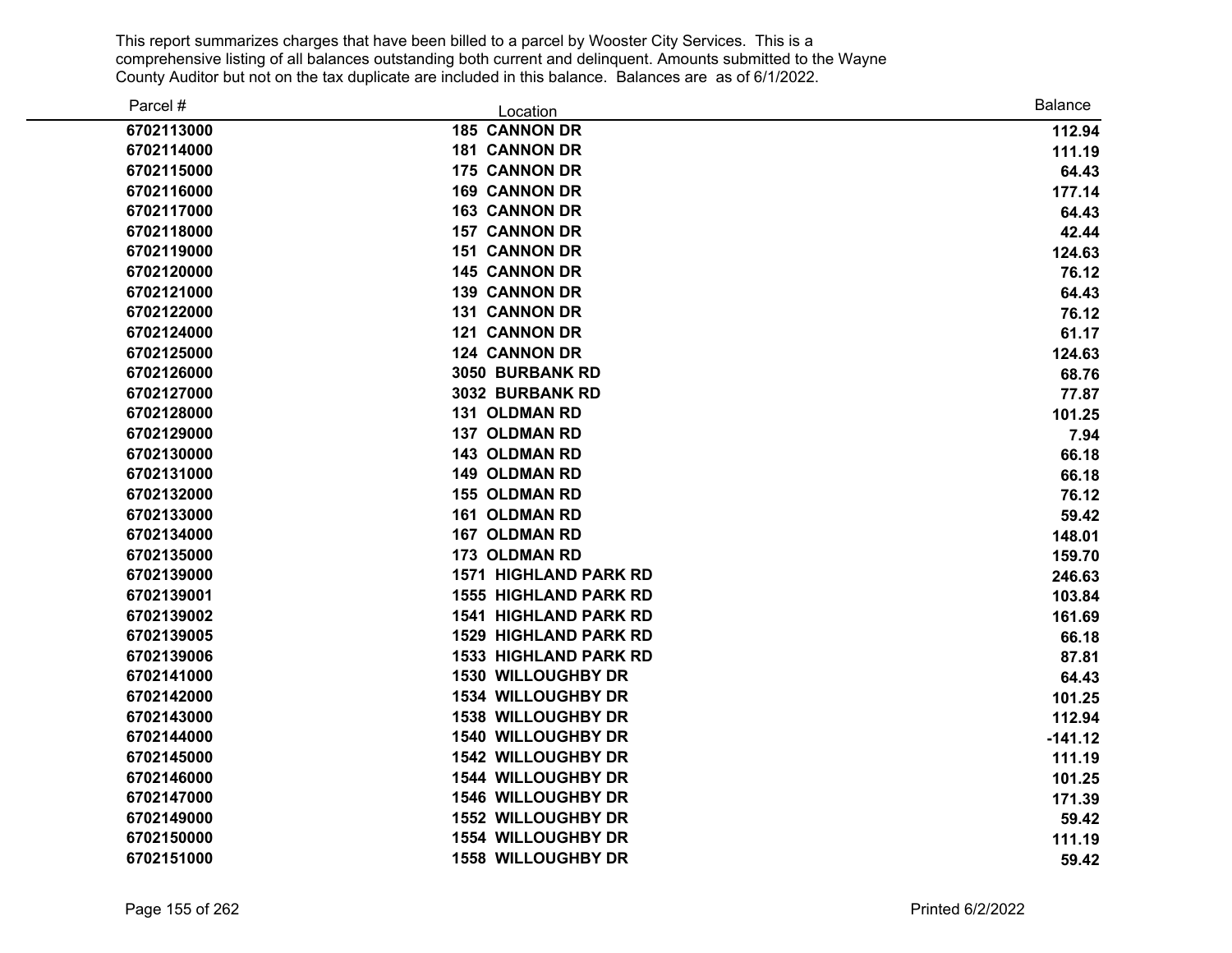| Parcel #   | Location                  | <b>Balance</b> |
|------------|---------------------------|----------------|
| 6702152000 | <b>1560 WILLOUGHBY DR</b> | 76.12          |
| 6702153000 | <b>1564 WILLOUGHBY DR</b> | 94.49          |
| 6702154000 | <b>1572 WILLOUGHBY DR</b> | 101.25         |
| 6702155000 | <b>1581 WILLOUGHBY DR</b> | 64.43          |
| 6702156000 | <b>1577 WILLOUGHBY DR</b> | 124.63         |
| 6702157000 | <b>1573 WILLOUGHBY DR</b> | 77.87          |
| 6702158000 | <b>1569 WILLOUGHBY DR</b> | 40.56          |
| 6702159000 | <b>1565 WILLOUGHBY DR</b> | 66.18          |
| 6702160000 | <b>1561 WILLOUGHBY DR</b> | 111.19         |
| 6702161000 | <b>1559 WILLOUGHBY DR</b> | 59.42          |
| 6702162000 | <b>1555 WILLOUGHBY DR</b> | 159.70         |
| 6702163000 | <b>1551 WILLOUGHBY DR</b> | 59.42          |
| 6702164000 | <b>1547 WILLOUGHBY DR</b> | 136.32         |
| 6702165000 | <b>1543 WILLOUGHBY DR</b> | 64.43          |
| 6702166000 | <b>1539 WILLOUGHBY DR</b> | 64.43          |
| 6702172000 | <b>179 OLDMAN RD</b>      | 112.94         |
| 6702173000 | 200 CANNON DR             | 124.63         |
| 6702174000 | <b>186 CANNON DR</b>      | 99.50          |
| 6702175000 | <b>178 CANNON DR</b>      | 87.81          |
| 6702176000 | <b>172 CANNON DR</b>      | 64.43          |
| 6702177000 | <b>166 CANNON DR</b>      | 64.43          |
| 6702178000 | <b>160 CANNON DR</b>      | 89.56          |
| 6702179000 | <b>154 CANNON DR</b>      | 77.87          |
| 6702180000 | <b>148 CANNON DR</b>      | 89.56          |
| 6702181000 | <b>142 CANNON DR</b>      | 124.63         |
| 6702182000 | <b>136 CANNON DR</b>      | 77.87          |
| 6702183000 | <b>130 CANNON DR</b>      | 76.12          |
| 6702184000 | <b>1663 BRENTWOOD DR</b>  | 117.74         |
| 6702184016 | <b>1651 BRENTWOOD DR</b>  | 87.26          |
| 6702184017 | 1643 BRENTWOOD DR         | 239.23         |
| 6702184018 | 1633 BRENTWOOD DR         | 98.95          |
| 6702184019 | 1627 BRENTWOOD DR         | 87.26          |
| 6702184020 | 1619 BRENTWOOD DR         | 52.11          |
| 6702184021 | 1613 BRENTWOOD DR         | 110.64         |
| 6702184022 | 1605 BRENTWOOD DR         | 85.51          |
| 6702184023 | 1597 BRENTWOOD DR         | 75.57          |
| 6702184024 | 1589 BRENTWOOD DR         | 73.82          |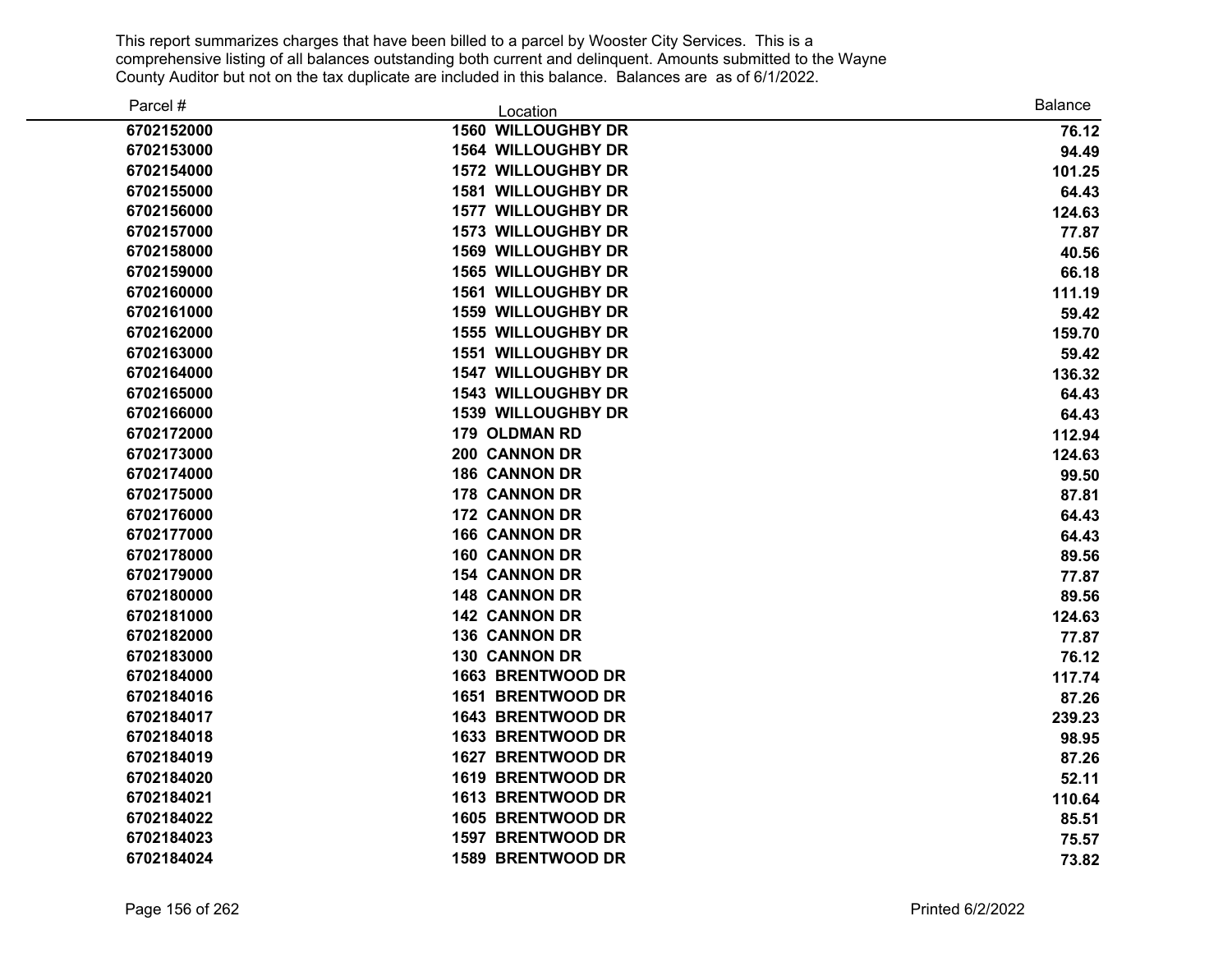| Parcel #   | Location                  | <b>Balance</b> |
|------------|---------------------------|----------------|
| 6702184025 | 1579 BRENTWOOD DR         | 58.87          |
| 6702184026 | 1567 BRENTWOOD DR         | 87.26          |
| 6702184027 | 1559 BRENTWOOD DR         | 63.88          |
| 6702184028 | <b>1558 BRENTWOOD DR</b>  | 190.25         |
| 6702184029 | <b>1566 BRENTWOOD DR</b>  | 63.88          |
| 6702184030 | <b>1576 BRENTWOOD DR</b>  | 98.95          |
| 6702184031 | <b>1582 BRENTWOOD DR</b>  | 122.33         |
| 6702184032 | 1590 BRENTWOOD DR         | 63.88          |
| 6702184033 | 1598 BRENTWOOD DR         | 63.88          |
| 6702184034 | 1606 BRENTWOOD DR         | 44.67          |
| 6702184035 | 1612 BRENTWOOD DR         | 85.51          |
| 6702184036 | <b>1630 BRENTWOOD DR</b>  | 75.57          |
| 6702184040 | 1662 BRENTWOOD DR         | 98.95          |
| 6702184041 | 1642 BRENTWOOD DR         | 57.12          |
| 6702184042 | 1650 BRENTWOOD DR         | 87.26          |
| 6702184043 | 1656 BRENTWOOD DR         | 98.95          |
| 6702184044 | 1709 LEMAR DR             | 62.13          |
| 6702184045 | 1672 BRENTWOOD DR         | 73.82          |
| 6702184046 | 1682 BRENTWOOD DR         | 134.44         |
| 6702185000 | 1518 BRENTWOOD DR         | 250.36         |
| 6702186000 | 1528 BRENTWOOD DR         | 260.01         |
| 6702187000 | <b>1534 BRENTWOOD DR</b>  | 441.47         |
| 6702188000 | 1540 BRENTWOOD DR         | 171.08         |
| 6702189000 | 1548 BRENTWOOD DR         | 223.54         |
| 6702190000 | 1547 BRENTWOOD DR         | 194.46         |
| 6702191000 | 1531 BRENTWOOD DR         | 272.76         |
| 6702193000 | 3325 OLD AIRPORT RD       | 177.61         |
| 6702195000 | 3571 OLD AIRPORT RD       | 266.44         |
| 6702196001 | <b>675 PORTAGE RD</b>     | 168.31         |
| 6702197000 | <b>647 PORTAGE RD</b>     | 73.77          |
| 6702198000 | <b>1488 HICKORY LN</b>    | 66.18          |
| 6702199000 | 2850 ARMSTRONG DR         | 76.12          |
| 6702200000 | <b>623 HIGHLAND AVE</b>   | 136.99         |
| 6702201000 | <b>629 HIGHLAND AVE</b>   | 160.33         |
| 6702202000 | <b>633 W HIGHLAND AVE</b> | 303.38         |
| 6702203000 | 2619 MELROSE DR           | 63.11          |
| 6702204000 | 1739 CHER CT              | 75.57          |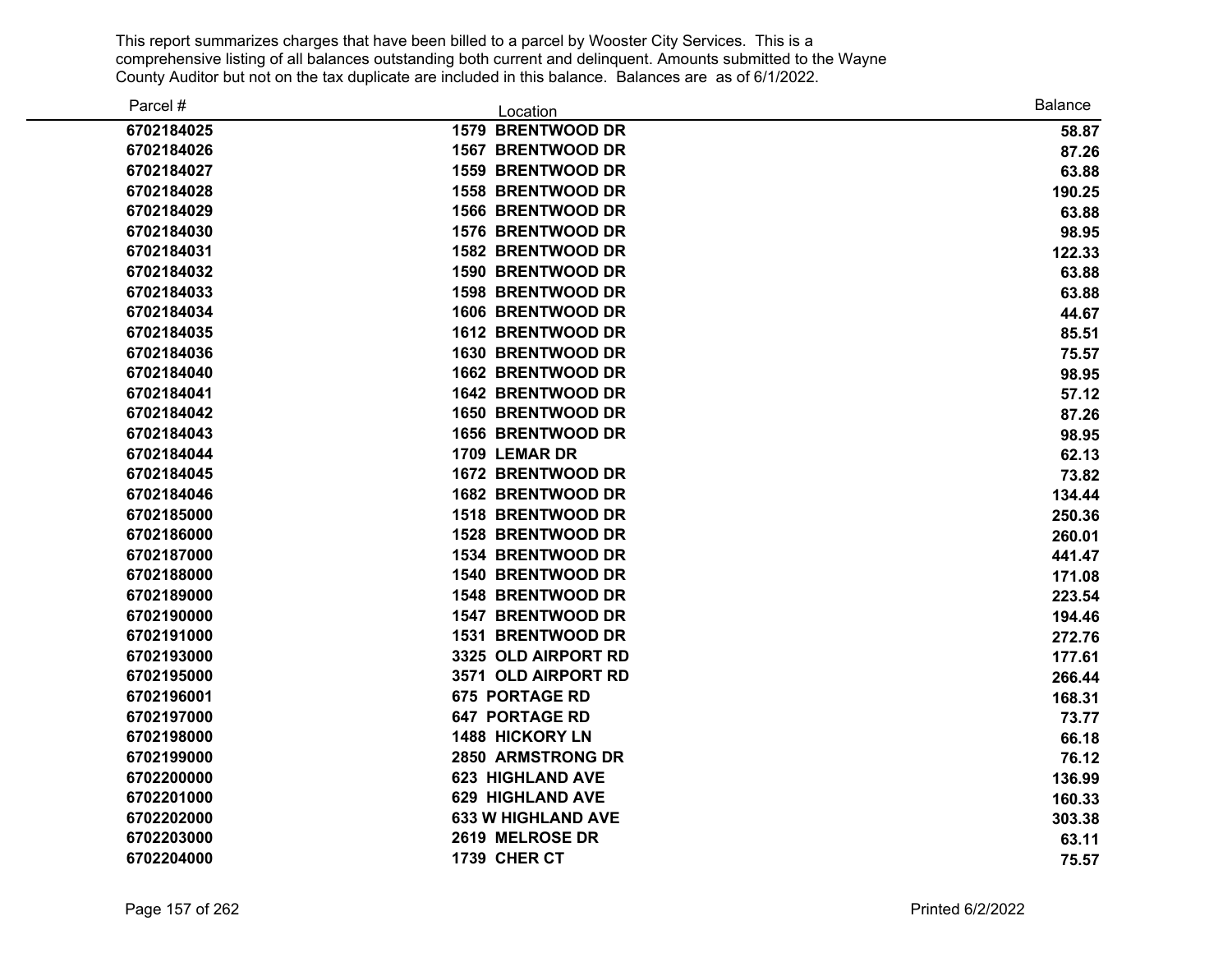| Parcel #   | Location                   | <b>Balance</b> |
|------------|----------------------------|----------------|
| 6702205000 | 1801 CHER CT               | 381.44         |
| 6702208000 | 900 TIMBER LN              | 298.50         |
| 6702209000 | 912 TIMBER LN              | 376.98         |
| 6702210000 | 926 TIMBER LN              | 87.06          |
| 6702211000 | 938 TIMBER LN              | 409.58         |
| 6702212000 | 952 TIMBER LN              | 194.93         |
| 6702213000 | 966 TIMBER LN              | 673.83         |
| 6702221001 | 902 ALBERN DR              | 492.34         |
| 6702221009 | 942 ALBERN DR              | 206.15         |
| 6702221010 | 926 ALBERN DR              | 182.77         |
| 6702221011 | 916 ALBERN DR              | 341.44         |
| 6702221012 | 927 ALBERN DR              | 272.64         |
| 6702221013 | 931 ALBERN DR              | 280.10         |
| 6702222000 | 2500 CLEVELAND RD          | 64.43          |
| 6702224000 | 2500 CLEVELAND RD          | 64.43          |
| 6702225000 | 2500 CLEVELAND RD          | 66.18          |
| 6702226000 | 2500 CLEVELAND RD          | 66.18          |
| 6702227000 | 2500 CLEVELAND RD          | 61.17          |
| 6702228000 | 2500 CLEVELAND RD          | 334.36         |
| 6702229000 | 2500 CLEVELAND RD          | 77.87          |
| 6702230000 | 2500 CLEVELAND RD          | 56.16          |
| 6702231000 | 2500 CLEVELAND RD          | 66.18          |
| 6702232000 | 2500 CLEVELAND RD          | 61.17          |
| 6702233000 | 2500 CLEVELAND RD          | 51.32          |
| 6702234000 | 2500 CLEVELAND RD          | 56.16          |
| 6702235000 | 2500 CLEVELAND RD          | 61.17          |
| 6702236000 | 2500 CLEVELAND RD          | 66.18          |
| 6702237000 | 2500 CLEVELAND RD          | 66.18          |
| 6702238000 | 2500 CLEVELAND RD          | 191.59         |
| 6702239000 | 2500 CLEVELAND RD          | 127.35         |
| 6702243000 | <b>474 E HIGHLAND AVE</b>  | 77.87          |
| 6702246000 | <b>2776 GRAUSTARK PATH</b> | 64.43          |
| 6702247000 | <b>484 MATHER HILL DR</b>  | 64.43          |
| 6702249000 | 1118 KIEFFER ST            | 122.88         |
| 6702250000 | 1134 KIEFFER ST            | 77.87          |
| 6702251000 | 1150 KIEFFER ST            | $-64.43$       |
| 6702252000 | 1202 KIEFFER ST            | 77.87          |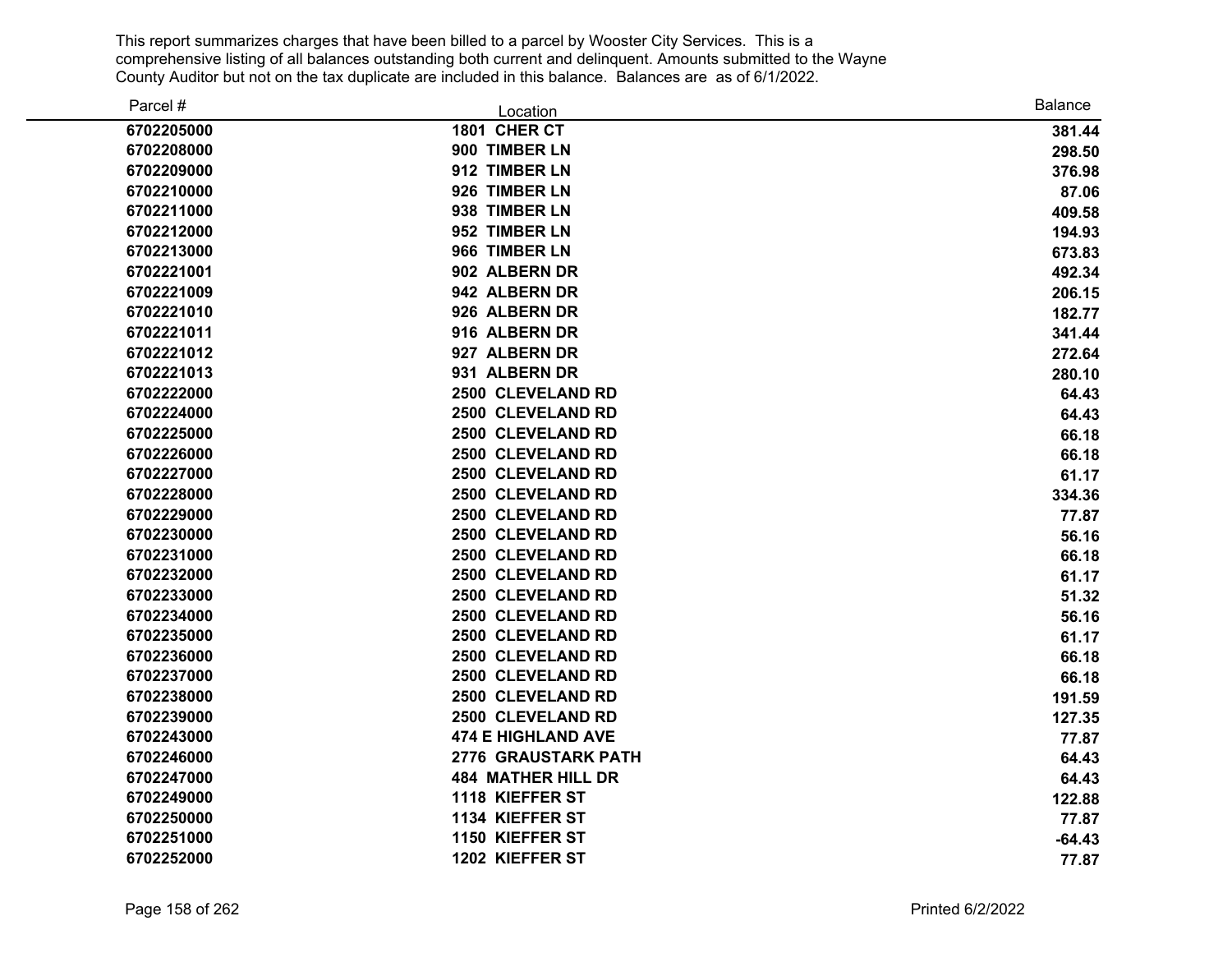| Parcel #   | Location                  | <b>Balance</b> |
|------------|---------------------------|----------------|
| 6702253000 | 1220 KIEFFER ST           | 158.72         |
| 6702254000 | 1238 KIEFFER ST           | 128.63         |
| 6702255000 | 1256 KIEFFER ST           | 87.81          |
| 6702256000 | 1274 KIEFFER ST           | 99.50          |
| 6702269000 | 3500 OLD AIRPORT RD       | 84.66          |
| 6702274000 | 939 PORTAGE RD            | 3,738.58       |
| 6702275000 | 1782 GASCHE ST            | 806.63         |
| 6702279000 | 3104 SHELLY BLVD          | 101.25         |
| 6702280000 | 3132 SHELLY BLVD          | 66.18          |
| 6702281000 | 3174 SHELLY BLVD          | 89.56          |
| 6702282000 | 3161 SHELLY BLVD          | 240.39         |
| 6702283000 | 3131 SHELLY BLVD          | 74.44          |
| 6702283001 | 3105 SHELLY BLVD          | 303.38         |
| 6702286000 | <b>1593 WILLOUGHBY DR</b> | 101.25         |
| 6702287000 | 3540 BURBANK RD           | 2,947.80       |
| 6702288000 | 2452 CLEVELAND RD         | 77.87          |
| 6702291000 | 980 TIMBER LN             | 244.93         |
| 6702297000 | 3207 SHELLY BLVD          | 122.33         |
| 6702304001 | 606 TORI CIR              | 112.94         |
| 6702304002 | 624 TORI CIR              | 77.87          |
| 6702304003 | <b>642 TORI CIR</b>       | 89.56          |
| 6702304004 | 656 TORI CIR              | 66.18          |
| 6702304006 | 661 TORI CIR              | 89.56          |
| 6702304008 | <b>641 TORI CIR</b>       | 112.94         |
| 6702304009 | 623 TORI CIR              | 179.12         |
| 6702304010 | 605 TORI CIR              | 99.50          |
| 6702314000 | 1971 PORTAGE RD           | 263.00         |
| 6702314001 | 2033 PORTAGE RD           | 1,152.84       |
| 6702316000 | 2349 AKRON RD             | 938.65         |
| 6702319000 | 3400 OLD AIRPORT RD       | 2,414.99       |
| 6702320000 | <b>101 OAKMONT CT</b>     | 59.42          |
| 6702321000 | <b>102 OAKMONT CT</b>     | 132.36         |
| 6702322000 | <b>103 OAKMONT CT</b>     | 77.87          |
| 6702323000 | <b>104 OAKMONT CT</b>     | 64.43          |
| 6702324000 | <b>105 OAKMONT CT</b>     | 51.56          |
| 6702325000 | <b>106 OAKMONT CT</b>     | 77.87          |
| 6702337001 | 3000 CLEVELAND RD         | 386.57         |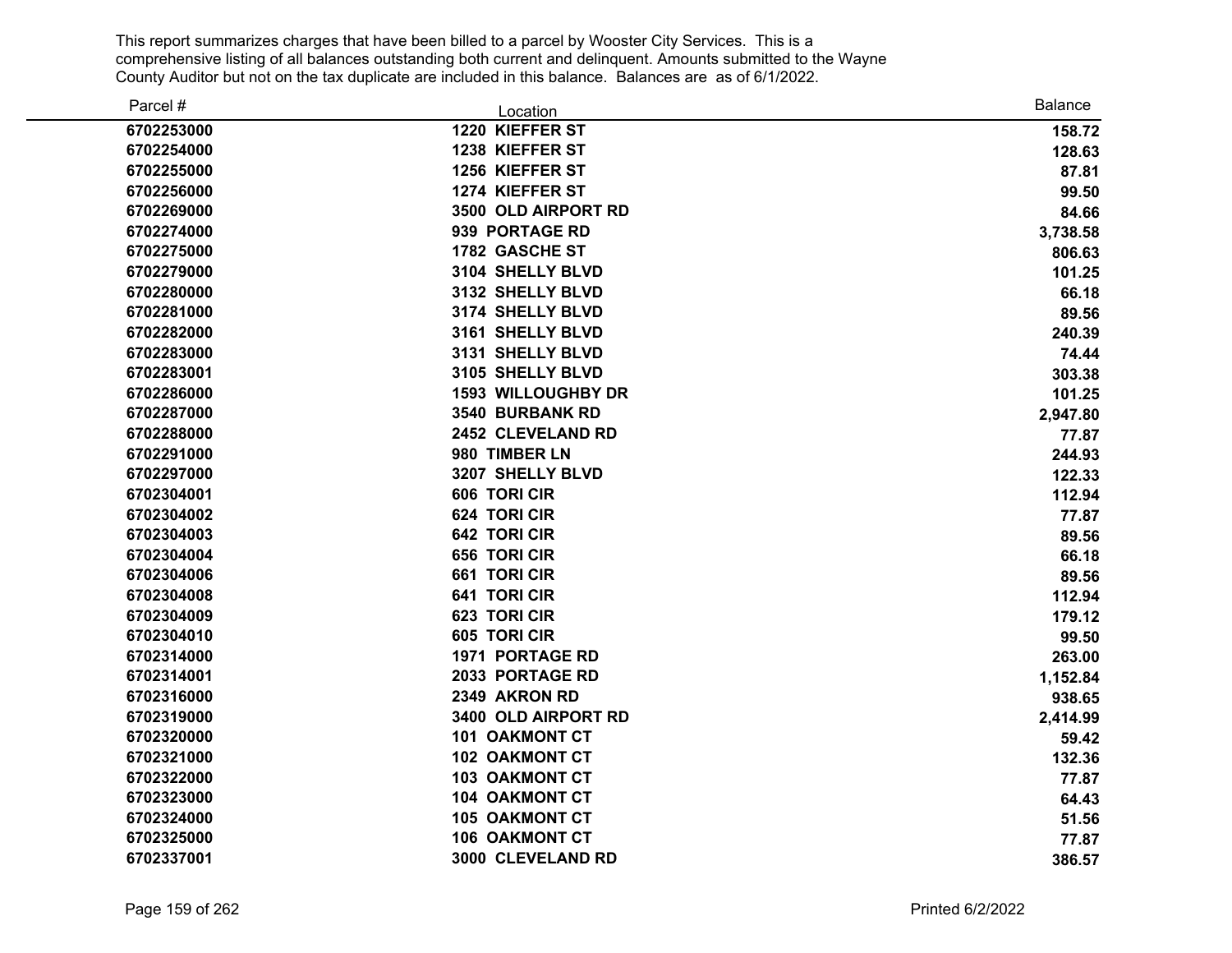| Parcel #   | Location                     | <b>Balance</b> |
|------------|------------------------------|----------------|
| 6702344001 | 2249 AKRON RD                | 179.62         |
| 6702350000 | 940 NORTHGATE DR             | 3,393.63       |
| 6702353000 | 2375 BACK ORRVILLE RD        | 111.72         |
| 6702353001 | 2437 BACK ORRVILLE RD        | 221.38         |
| 6702362000 | 3250 OLD AIRPORT RD          | 244.01         |
| 6702363000 | 2995 CLEVELAND RD            | 144.93         |
| 6702363001 | 2965 CLEVELAND RD            | 2,806.88       |
| 6702373000 | 2708 CLEVELAND RD            | 57.39          |
| 6702375000 | 2680 CLEVELAND RD            | 107.00         |
| 6702379000 | <b>444 MILLTOWN RD</b>       | 145.62         |
| 6702383000 | 694 WINKLER DR               | 154.61         |
| 6702384000 | <b>728 PORTAGE RD</b>        | 89.56          |
| 6702386000 | 3889 FRIENDSVILLE RD         | 773.24         |
| 6702387000 | 201 OAKMONT CT               | 87.81          |
| 6702388000 | 202 OAKMONT CT               | 87.81          |
| 6702389000 | <b>203 OAKMONT CT</b>        | 59.42          |
| 6702390000 | 204 OAKMONT CT               | 134.57         |
| 6702392001 |                              | 1,914.03       |
| 6702394000 | 2030 PORTAGE RD              | 449.98         |
| 6702396000 | <b>2500 PORTAGE GROVE CT</b> | 5.01           |
| 6702396001 | 2098 PORTAGE RD              | 580.97         |
| 6702396002 | 2056 PORTAGE RD              | 127.49         |
| 6702396003 | 2506 PORTAGE GROVE CT        | 58.87          |
| 6702396004 | 2512 PORTAGE GROVE CT        | 63.88          |
| 6702396005 | 2518 PORTAGE GROVE CT        | 37.84          |
| 6702396006 | 2524 PORTAGE GROVE CT        | 254.89         |
| 6702396007 | <b>2530 PORTAGE GROVE CT</b> | 57.12          |
| 6702396008 | 2536 PORTAGE GROVE CT        | 57.12          |
| 6702396009 | 2525 PORTAGE GROVE CT        | 58.87          |
| 6702396010 | 2519 PORTAGE GROVE CT        | 62.13          |
| 6702396011 | 2513 PORTAGE GROVE CT        | 63.88          |
| 6702396012 | 2507 PORTAGE GROVE CT        | 32.31          |
| 6702396013 | 2501 PORTAGE GROVE CT        | 75.57          |
| 6702397000 | 2424 AKRON RD                | 371.63         |
| 6702403000 | 2219 GRANDVIEW AVE           | 64.43          |
| 6702404000 | 2214 CLEVELAND RD            | 66.18          |
| 6702429000 | <b>1436 PORTAGE RD</b>       | 332.79         |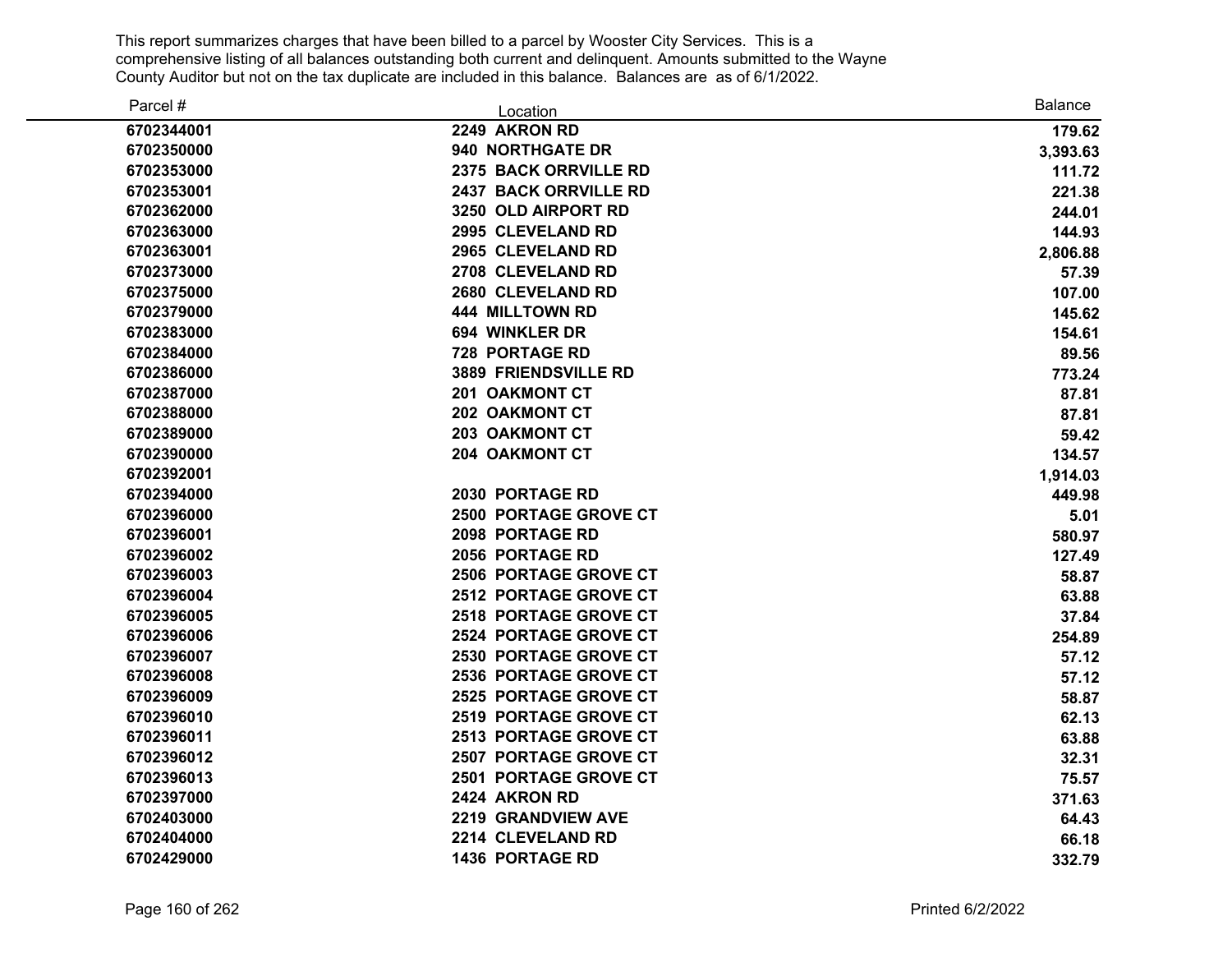| Parcel #   | Location                  | <b>Balance</b> |
|------------|---------------------------|----------------|
| 6702429001 | <b>1410 PORTAGE RD</b>    | 260.39         |
| 6702430000 | <b>1400 PORTAGE RD</b>    | 90.56          |
| 6702431000 | <b>1420 PORTAGE RD</b>    | 271.76         |
| 6702432000 | <b>1430 PORTAGE RD</b>    | 173.38         |
| 6702432001 | <b>1440 PORTAGE RD</b>    | 150.53         |
| 6702432002 | <b>1450 PORTAGE RD</b>    | 161.69         |
| 6702432004 | <b>1470 PORTAGE RD</b>    | 64.43          |
| 6702432005 | <b>1442 PORTAGE RD</b>    | 89.56          |
| 6702436000 | 2708 AKRON RD             | 292.38         |
| 6702436001 | 3025 OLD AIRPORT RD       | 143.68         |
| 6702436003 | 2714 AKRON RD             | 62.40          |
| 6702436006 | 2730 AKRON RD             | 395.15         |
| 6702436009 | 2700 AKRON RD             | 174.23         |
| 6702436010 | 2990 OLD AIRPORT RD       | 96.73          |
| 6702437000 | 3000 OLD AIRPORT RD       | 505.19         |
| 6702438000 | 3417 CLEVELAND RD         | 431.41         |
| 6702441000 | 943 TIMBER LN             | 659.77         |
| 6702441001 | 961 TIMBER LN             | 424.52         |
| 6702442000 | 992 TIMBER LN             | 257.87         |
| 6702444001 | 1600 ROSEWOOD DR          | 64.43          |
| 6702444002 | 1555 ROSEWOOD DR          | 11.69          |
| 6702444003 | 1551 ROSEWOOD DR          | 89.56          |
| 6702444004 | 1550 ROSEWOOD DR          | 112.94         |
| 6702444005 | 1554 ROSEWOOD DR          | 124.63         |
| 6702444006 | 1558 ROSEWOOD DR          | 183.08         |
| 6702444007 | 1562 ROSEWOOD DR          | 89.56          |
| 6702444008 | 1566 ROSEWOOD DR          | 112.94         |
| 6702444009 | 1570 ROSEWOOD DR          | 96.99          |
| 6702444010 | 1574 ROSEWOOD DR          | 64.43          |
| 6702444011 | <b>1580 WILLOUGHBY DR</b> | 76.12          |
| 6702444012 | 1567 ROSEWOOD DR          | 87.81          |
| 6702444013 | 1563 ROSEWOOD DR          | 124.63         |
| 6702444014 | 1559 ROSEWOOD DR          | 124.63         |
| 6702444015 | 1602 ROSEWOOD DR          | 89.56          |
| 6702444016 | 1604 ROSEWOOD DR          | 112.94         |
| 6702444017 | 1608 ROSEWOOD DR          | 225.88         |
| 6702444018 | 1609 ROSEWOOD DR          | 101.25         |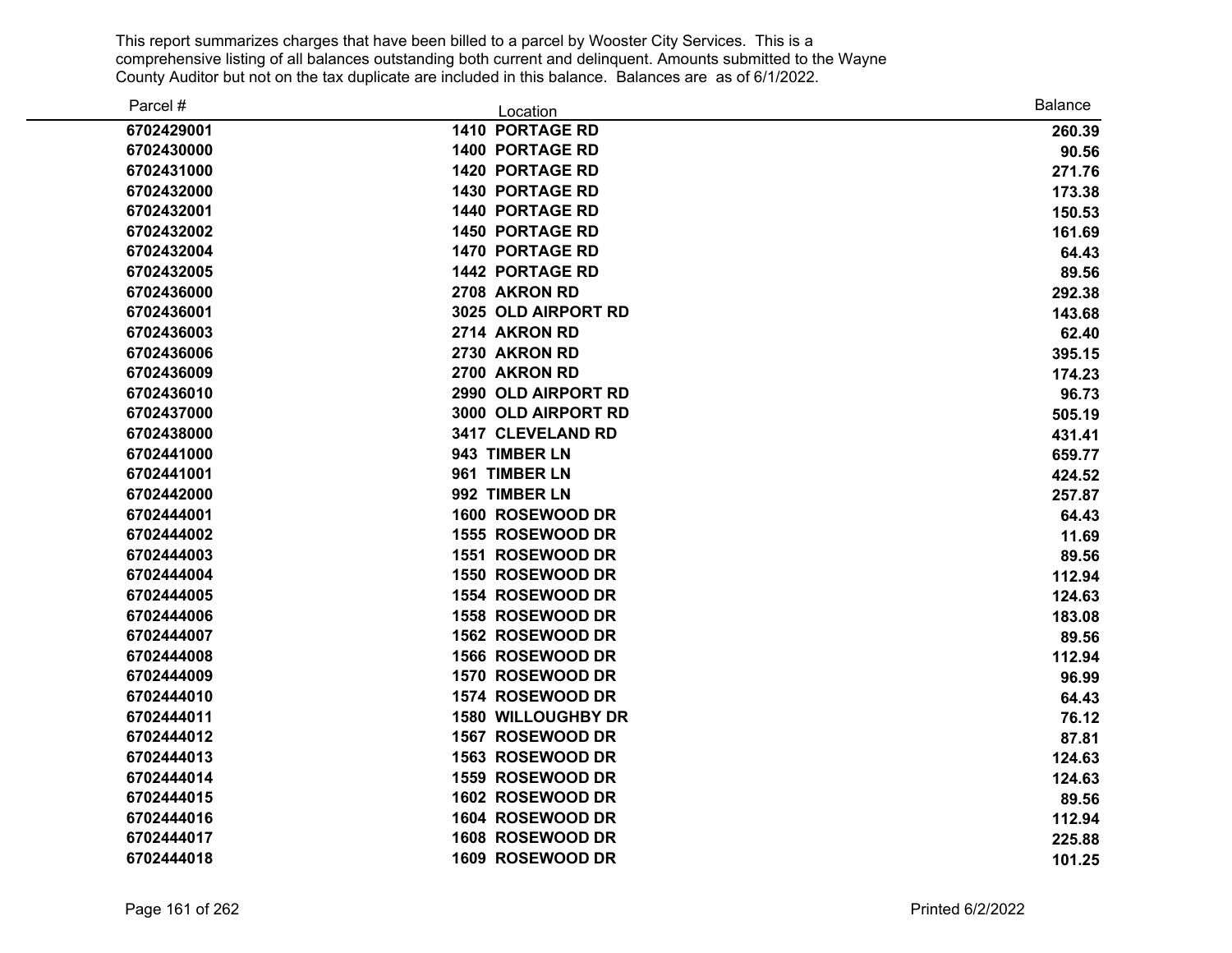| Parcel #   | Location          | <b>Balance</b> |
|------------|-------------------|----------------|
| 6702444019 | 1701 ROSEWOOD DR  | 101.25         |
| 6702444020 | 1703 ROSEWOOD DR  | 94.49          |
| 6702444021 | 1705 ROSEWOOD DR  | 77.87          |
| 6702444022 | 1709 ROSEWOOD DR  | 101.25         |
| 6702444023 | 1713 ROSEWOOD DR  | $-8.37$        |
| 6702444024 | 1717 ROSEWOOD DR  | 148.01         |
| 6702444025 | 1716 ROSEWOOD DR  | 124.63         |
| 6702444026 | 1712 ROSEWOOD DR  | 112.94         |
| 6702444027 | 1708 ROSEWOOD DR  | 87.81          |
| 6702444028 | 1704 ROSEWOOD DR  | 89.56          |
| 6702444029 | 1702 ROSEWOOD DR  | 101.25         |
| 6702450000 | 1822 PINE COVE DR | 76.12          |
| 6702451000 | 1818 PINE COVE DR | 64.43          |
| 6702452000 | 1814 PINE COVE DR | 77.87          |
| 6702453000 | 1810 PINE COVE DR | 59.42          |
| 6702454000 | 1806 PINE COVE DR | 77.87          |
| 6702455000 | 1802 PINE COVE DR | 89.56          |
| 6702456000 | 1798 PINE COVE DR | 63.77          |
| 6702457000 | 1794 PINE COVE DR | 77.87          |
| 6702458000 | 1790 PINE COVE DR | 54.41          |
| 6702459000 | 1786 PINE COVE DR | 87.81          |
| 6702460000 | 1782 PINE COVE DR | 59.42          |
| 6702461000 | 1778 PINE COVE DR | 76.12          |
| 6702462000 | 1774 PINE COVE DR | 59.42          |
| 6702465000 | 1770 PINE COVE DR | 77.87          |
| 6702465001 | 1766 PINE COVE DR | 66.18          |
| 6702465002 | 1762 PINE COVE DR | 59.42          |
| 6702465003 | 0 PINE COVE DR    | 34.34          |
| 6702466000 | 1826 PINE COVE DR | 59.42          |
| 6702466001 | 1830 PINE COVE DR | 99.50          |
| 6702466002 | 1838 PINE COVE DR | 64.43          |
| 6702466003 | 1844 PINE COVE DR | 64.43          |
| 6702466004 | 1850 PINE COVE DR | 62.40          |
| 6702467000 | 2400 WEAVER DR    | 1,087.07       |
| 6702470000 | 2396 WEAVER DR    | 59.42          |
| 6702470001 | 2398 WEAVER DR    | 64.43          |
| 6702471000 | 2662 CLEVELAND RD | 40.14          |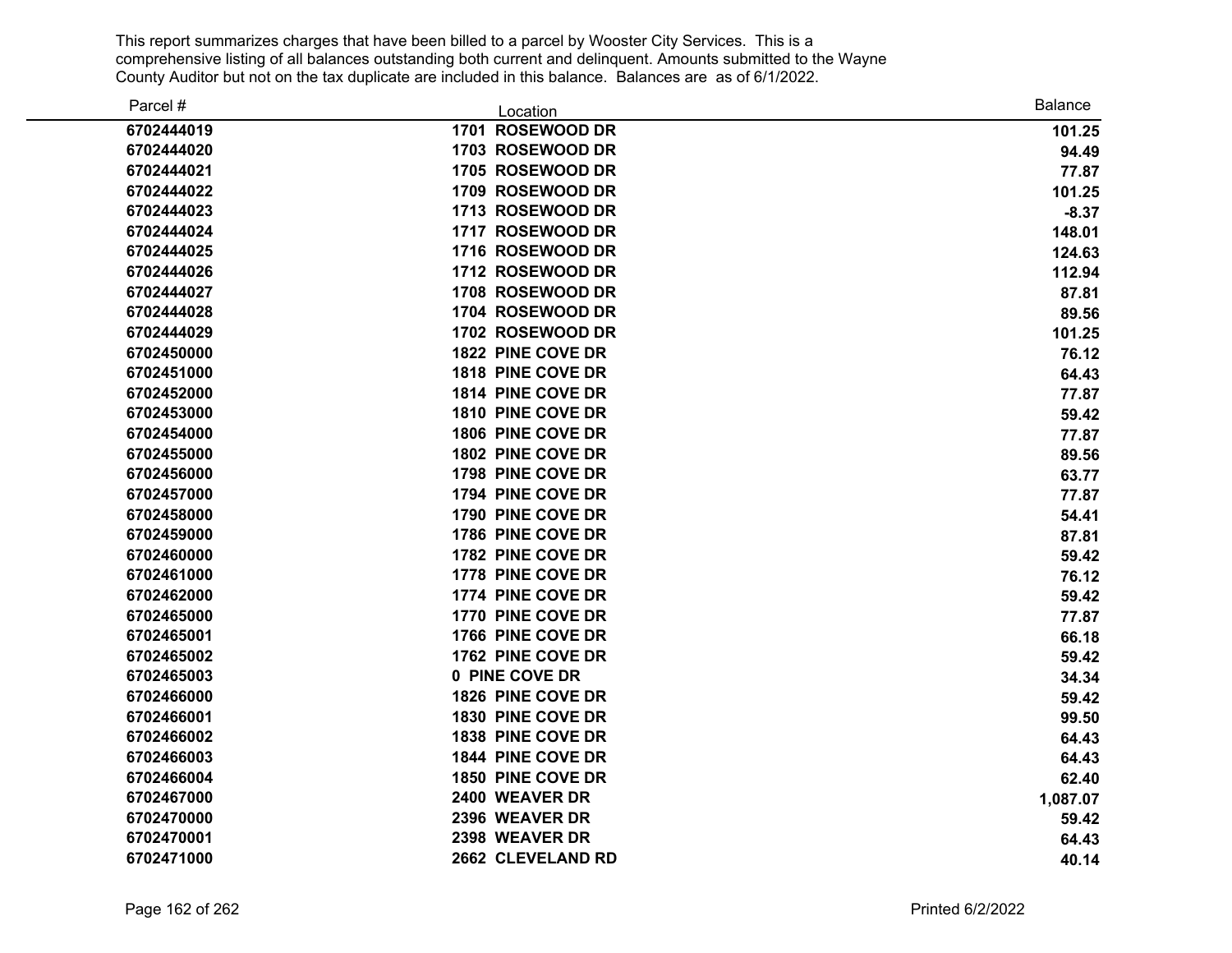| Parcel #   | Location                   | <b>Balance</b> |
|------------|----------------------------|----------------|
| 6702472000 | 2700 CLEVELAND RD          | 1,527.25       |
| 6702495000 | <b>520 E HIGHLAND AVE</b>  | 66.18          |
| 6702497000 | <b>450 E HIGHLAND AVE</b>  | 89.56          |
| 6702501000 | <b>301 OAKMONT CT</b>      | 64.43          |
| 6702502000 | 302 OAKMONT CT             | 76.12          |
| 6702503000 | <b>401 OAKMONT CT</b>      | 59.42          |
| 6702504000 | <b>402 OAKMONT CT</b>      | 59.42          |
| 6702509000 | <b>1859 BURBANK RD</b>     | 196.31         |
| 6702511000 | <b>2695 GRAUSTARK PATH</b> | 2,604.01       |
| 6702515000 | <b>432 OLDMAN RD</b>       | 1,578.92       |
| 6702519000 | 1641 SUNSET LN             | 1,029.57       |
| 6702538001 | 2781 CLEVELAND RD          | 165.04         |
| 6702544000 | <b>1847 BURBANK RD</b>     | 73.90          |
| 6702548000 | <b>433 E HIGHLAND AVE</b>  | 70.55          |
| 6702564000 | 2534 BURBANK RD            | 559.57         |
| 6702566000 | <b>1676 PORTAGE RD</b>     | 208.56         |
| 6702567000 | <b>0 E HIGHLAND AVE</b>    | 27.25          |
| 6702661000 | 2227 FRIAR TUCK CIR        | 77.87          |
| 6702665002 | 1701 LEMAR DR              | 84.54          |
| 6702666000 | 1699 LEMAR DR              | 59.38          |
| 6702667000 | 2625 VINTON WOODS DR       | 167.43         |
| 6702669000 | 2208 AKRON RD              | 63.11          |
| 6702670000 | 1799 AKRON RD              | 149.24         |
| 6702675000 | 1958 AKRON RD              | 1,531.86       |
| 6702675001 | 2650 WINCHESTER WOODS RD   | 4,338.83       |
| 6702676000 | 2112 AKRON RD              | 63.11          |
| 6702678003 | 1900 AKRON RD              | 3,472.40       |
| 6702679000 | 2160 AKRON RD              | 61.36          |
| 6702681000 | 1770 AKRON RD              | 65.41          |
| 6702682000 | 1784 AKRON RD              | 63.66          |
| 6702684000 | 1798 AKRON RD              | 39.81          |
| 6702685000 | 1936 AKRON RD              | 436.95         |
| 6702686000 | 2080 AKRON RD              | 11.56          |
| 6702687001 | 2258 EAGLE PASS            | 96.35          |
| 6702687002 | 2171 EAGLE PASS            | 90.60          |
| 6702687003 | 2125 EAGLE PASS            | 73.16          |
| 6702687004 | <b>1985 EAGLE PASS</b>     | 56.65          |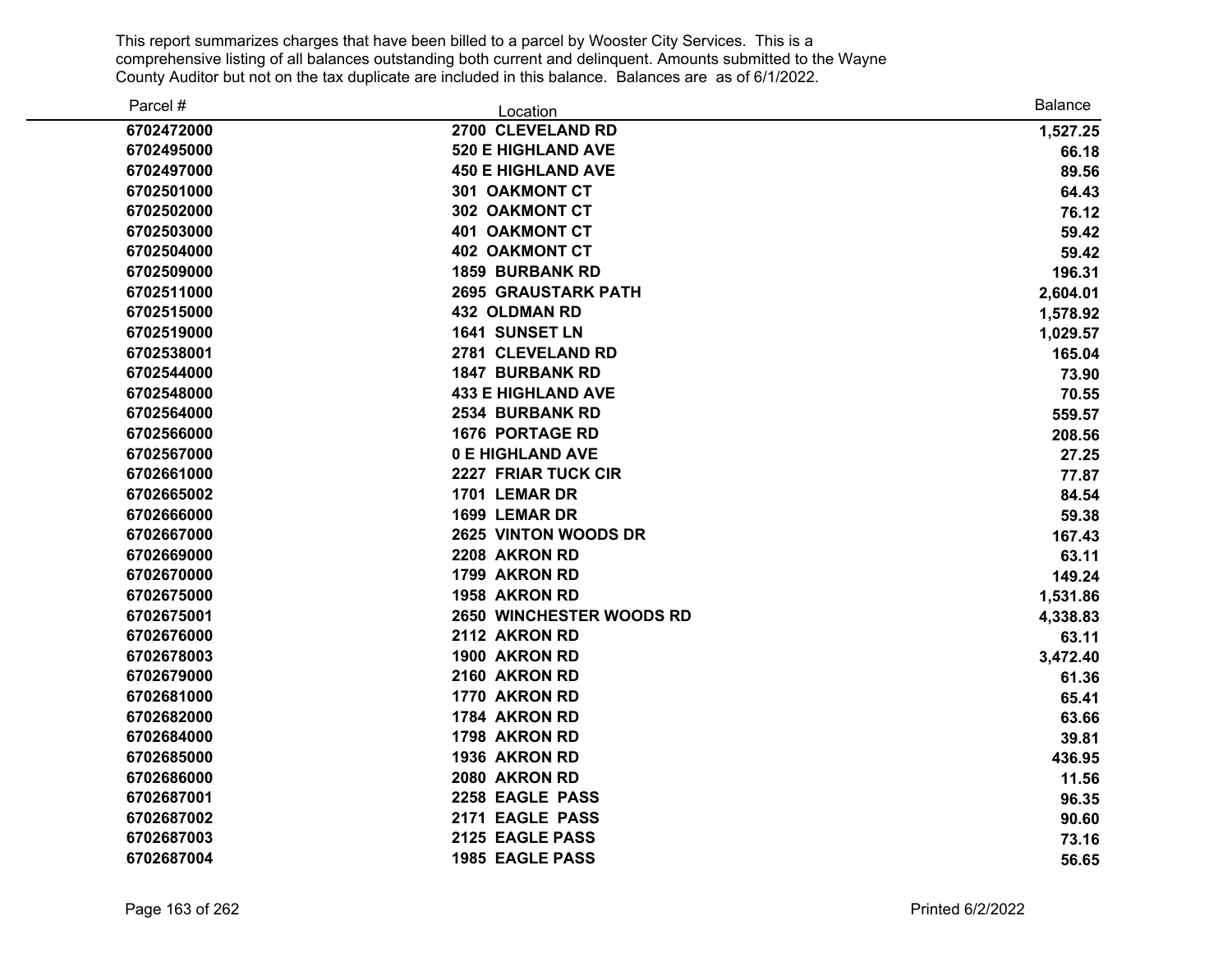| Parcel #   | Location                     | <b>Balance</b> |
|------------|------------------------------|----------------|
| 6702687005 | 2104 EAGLE PASS              | 1,115.48       |
| 6702687006 | 2083 EAGLE PASS              | 63.88          |
| 6702687007 | 2063 EAGLE PASS              | 78.82          |
| 6702687008 | 2043 EAGLE PASS              | 62.13          |
| 6702687009 | 2148 EAGLE PASS              | 191.50         |
| 6702687010 | 2345 GATEWAY DR              | 68.15          |
| 6702687013 | <b>2525 BACK ORRVILLE RD</b> | 121.74         |
| 6702687014 | 2085 EAGLE PASS              | 63.88          |
| 6702687015 | 2087 EAGLE PASS              | 189.83         |
| 6702687016 | 2089 EAGLE PASS              | 62.13          |
| 6702687017 | 2093 EAGLE PASS              | 206.53         |
| 6702687018 | 2095 EAGLE PASS              | 62.13          |
| 6702687019 | 2097 EAGLE PASS              | 62.13          |
| 6702687020 | 2099 EAGLE PASS              | 73.82          |
| 6702687021 | 2065 EAGLE PASS              | 85.51          |
| 6702687022 | 2067 EAGLE PASS              | 62.13          |
| 6702687023 | 2069 EAGLE PASS              | 62.13          |
| 6702687024 | 2073 EAGLE PASS              | $-325.71$      |
| 6702687025 | 2075 EAGLE PASS              | 62.13          |
| 6702687026 | 2077 EAGLE PASS              | 58.87          |
| 6702687027 | 2079 EAGLE PASS              | 97.20          |
| 6702687028 | 2045 EAGLE PASS              | 63.88          |
| 6702687029 | 2047 EAGLE PASS              | 58.87          |
| 6702687030 | 2049 EAGLE PASS              | 58.87          |
| 6702687031 | 2053 EAGLE PASS              | 120.58         |
| 6702687032 | 2055 EAGLE PASS              | 62.13          |
| 6702687033 | 2057 EAGLE PASS              | 57.12          |
| 6702687034 | 2059 EAGLE PASS              | 58.87          |
| 6702687035 | 2317 GATEWAY DR              | 79.10          |
| 6702687037 | 2285 EAGLE PASS              | 135.45         |
| 6702687038 | 2300 GATEWAY DR              | 111.72         |
| 6702687040 | <b>2587 BACK ORRVILLE RD</b> | 105.23         |
| 6702687042 | 2363 EAGLE PASS              | 119.06         |
| 6702687043 | <b>1877 EAGLE PASS</b>       | 62.40          |
| 6702687044 | <b>1935 EAGLE PASS</b>       | 90.79          |
| 6702687045 | 2287 EAGLE PASS              | 735.94         |
| 6702687048 | 2222 GATEWAY DR              | 117.47         |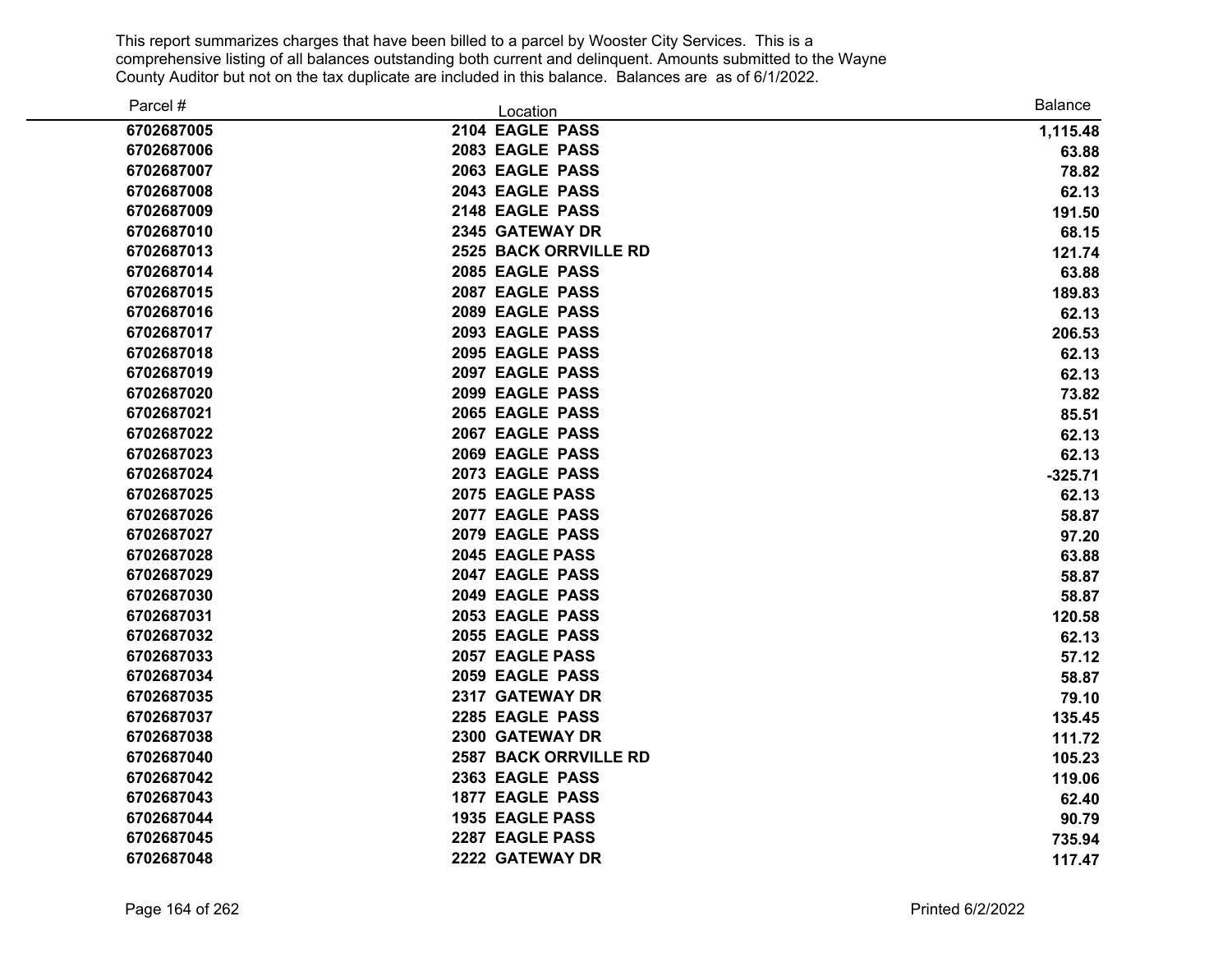| Parcel #   | Location                  | <b>Balance</b> |
|------------|---------------------------|----------------|
| 6702690001 | 2201 BENDEN DR            | 336.81         |
| 6702690002 | <b>1788 EAGLE PASS</b>    | 172.69         |
| 6702690003 | 2200 BENDEN DR            | 172.49         |
| 6702690004 | 1801 EAGLE PASS           | 163.62         |
| 6702690005 | 2285 BENDEN DR            | 618.67         |
| 6702690006 | 2056 EAGLE PASS           | 3,057.15       |
| 6702690008 | 2241 BENDEN DR            | 76.30          |
| 6702690010 | 2284 BENDEN DR            | 73.90          |
| 6702690012 | 2376 BENDEN DR            | 91.78          |
| 6702690013 | 2335 BENDEN DR            | 516.63         |
| 6702690014 | 2375 BENDEN DR            | 367.84         |
| 6702690017 | <b>1790 EAGLE PASS</b>    | 160.15         |
| 6702692001 | 1953 AKRON RD             | 124.14         |
| 6702693000 | 1651 BEALL AVE            | 45.89          |
| 6702725000 | <b>601 OAKMONT CT</b>     | 64.43          |
| 6702726000 | <b>602 OAKMONT CT</b>     | 112.94         |
| 6702727000 | <b>603 OAKMONT CT</b>     | 59.42          |
| 6702728000 | 701 OAKMONT CT            | 54.41          |
| 6702732000 | 639 GREENWOOD BLVD        | 89.56          |
| 6702733000 | <b>649 GREENWOOD BLVD</b> | 76.12          |
| 6702734000 | 659 GREENWOOD BLVD        | 76.12          |
| 6702735000 | <b>667 GREENWOOD BLVD</b> | 386.58         |
| 6702736000 | 677 GREENWOOD BLVD        | 61.17          |
| 6702737000 | <b>687 GREENWOOD BLVD</b> | 54.41          |
| 6702738000 | <b>697 GREENWOOD BLVD</b> | 64.43          |
| 6702739000 | 707 GREENWOOD BLVD        | 77.87          |
| 6702740000 | 715 GREENWOOD BLVD        | 76.12          |
| 6702741000 | 725 GREENWOOD BLVD        | 69.43          |
| 6702742000 | 720 GREENWOOD BLVD        | 99.50          |
| 6702743000 | 712 GREENWOOD BLVD        | 66.18          |
| 6702745000 | 692 GREENWOOD BLVD        | 61.17          |
| 6702746000 | <b>682 GREENWOOD BLVD</b> | 64.43          |
| 6702747000 | 672 GREENWOOD BLVD        | 61.17          |
| 6702750000 | 743 GREENWOOD BLVD        | 61.17          |
| 6702751000 | 751 GREENWOOD BLVD        | 64.43          |
| 6702752000 | 761 GREENWOOD BLVD        | 89.56          |
| 6702753000 | 771 GREENWOOD BLVD        | 59.42          |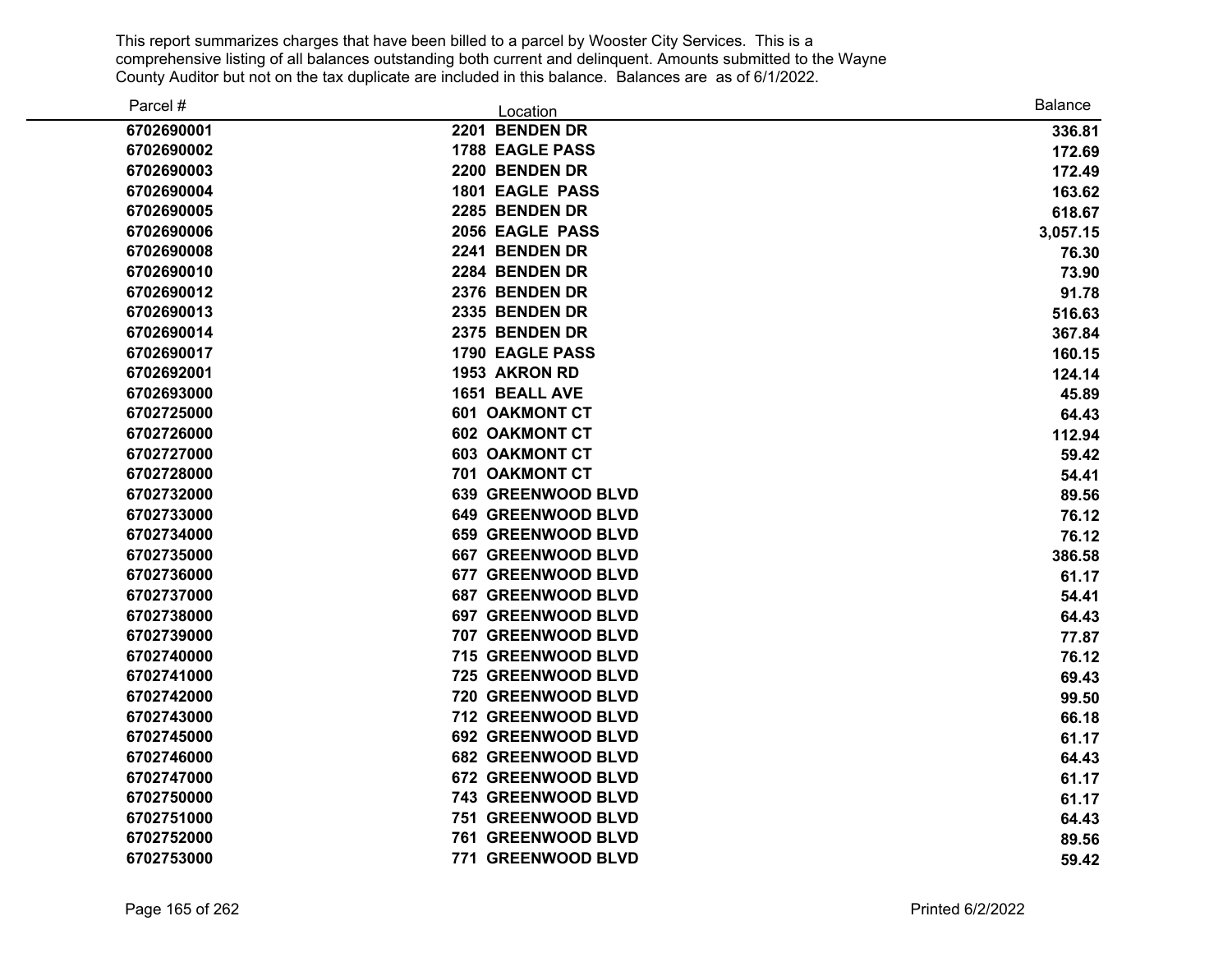| Parcel #   | Location                  | <b>Balance</b> |
|------------|---------------------------|----------------|
| 6702754000 | 798 GREENWOOD BLVD        | 64.43          |
| 6702755000 | 788 GREENWOOD BLVD        | 64.43          |
| 6702756000 | 778 GREENWOOD BLVD        | 76.12          |
| 6702757000 | <b>768 GREENWOOD BLVD</b> | 66.18          |
| 6702758000 | 758 GREENWOOD BLVD        | 99.50          |
| 6702759000 | 750 GREENWOOD BLVD        | 76.12          |
| 6702760000 | 740 GREENWOOD BLVD        | 61.17          |
| 6702761000 | 730 GREENWOOD BLVD        | 87.81          |
| 6702762000 | 501 OAKMONT CT            | 89.56          |
| 6702763000 | 502 OAKMONT CT            | 77.87          |
| 6702764000 | <b>503 OAKMONT CT</b>     | 117.33         |
| 6702765000 | 504 OAKMONT CT            | 64.43          |
| 6702766000 | 920 NORTHVIEW DR          | 136.32         |
| 6702767000 | <b>1550 WILLOUGHBY DR</b> | 76.12          |
| 6702769000 | <b>1535 WILLOUGHBY DR</b> | 66.18          |
| 6702772000 | 721 E MILLTOWN RD         | 1,628.70       |
| 6702772002 | 3431 CLEARVIEW PL         | 99.50          |
| 6702772003 | 789 E MILLTOWN RD         | 1,528.86       |
| 6702772004 | 3427 CLEARVIEW PL         | 112.94         |
| 6702772005 | 3415 CLEARVIEW PL         | 69.69          |
| 6702772006 | 3419 CLEARVIEW PL         | 101.25         |
| 6702772007 | 3423 CLEARVIEW PL         | 184.25         |
| 6702773000 | 3300 SHELLY BLVD          | 63.66          |
| 6702820000 | 266 OLDMAN RD             | 755.41         |
| 6702821000 | 3464 BURBANK RD           | 208.56         |
| 6702822000 | <b>669 W HIGHLAND AVE</b> | 121.07         |
| 6702829000 | 2025 AKRON RD             | 198.71         |
| 6702849002 | 50 RIFFEL RD              | 706.95         |
| 6702851000 | 3975 BURBANK RD           | 811.97         |
| 6702851001 | 3905 BURBANK RD           | 1,115.72       |
| 6702851002 | 3989 BURBANK RD           | 1,109.97       |
| 6702851003 | 4049 BURBANK RD           | 1,442.74       |
| 6702851004 | 3957 BURBANK RD           | 2,008.26       |
| 6702851005 | 3883 BURBANK RD           | 1,934.39       |
| 6702852005 | 1280 E MILLTOWN RD        | 153.76         |
| 6702852008 | 1282 E MILLTOWN RD        | 193.63         |
| 6702852009 | 1350 E MILLTOWN RD        | 89.56          |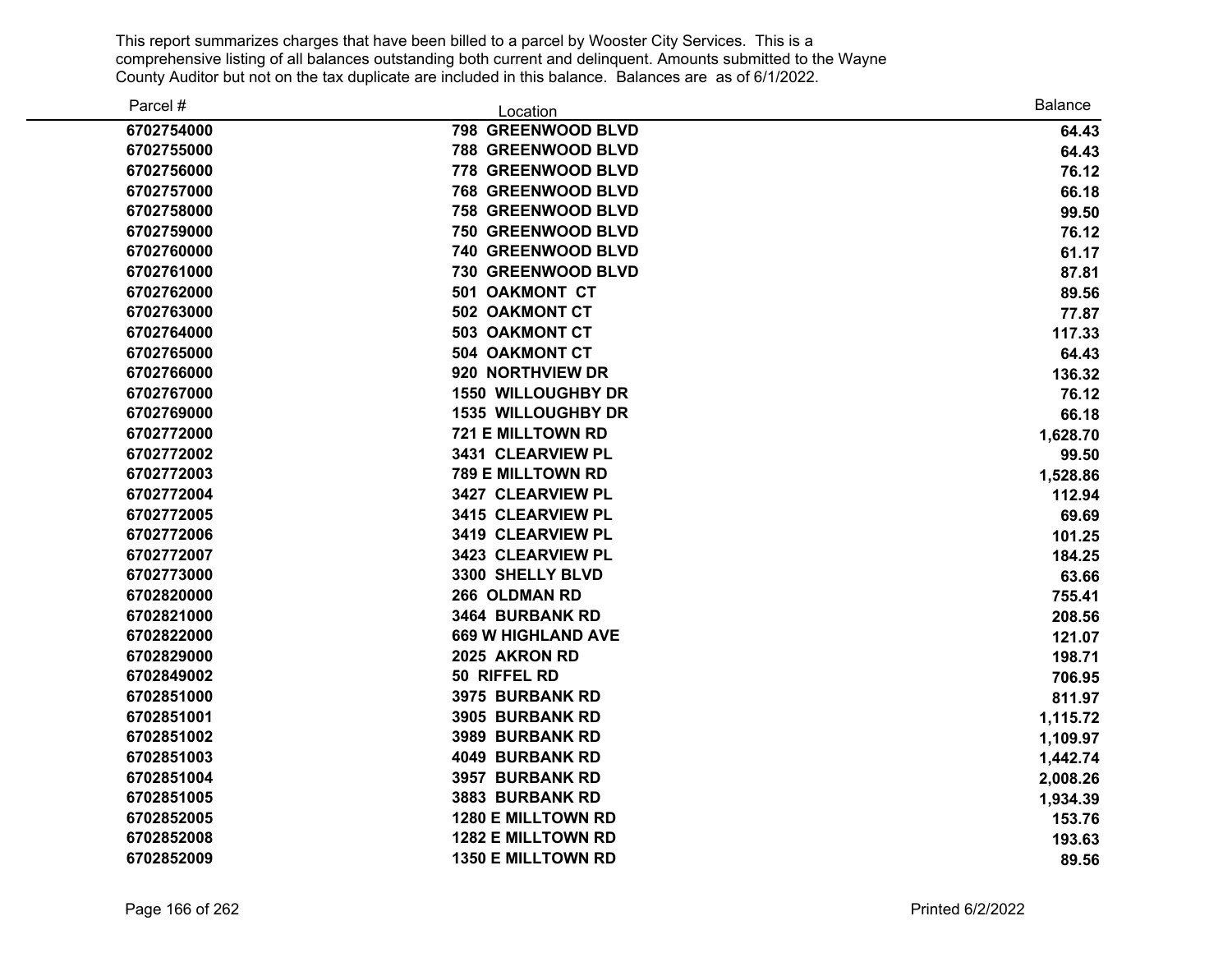| Parcel #   | Location                  | <b>Balance</b> |
|------------|---------------------------|----------------|
| 6702854000 | 3574 MELROSE DR           | 4,257.40       |
| 6702854001 | 3422 CROSS CREEK CIR      | 77.87          |
| 6702854002 | 3444 CROSS CREEK CIR      | 99.50          |
| 6702854003 | 3466 CROSS CREEK CIR      | 89.56          |
| 6702854004 | 3488 CROSS CREEK CIR      | 77.87          |
| 6702854005 | 3535 CROSS CREEK CIR      | 112.94         |
| 6702854006 | 3485 CROSS CREEK CIR      | 86.95          |
| 6702854008 | 3451 CROSS CREEK CIR      | 112.94         |
| 6702854009 | 3419 CROSS CREEK CIR      | 276.88         |
| 6702854010 | <b>1196 E MILLTOWN RD</b> | 77.87          |
| 6702854011 | 3574 MELROSE DR           | 6,214.88       |
| 6702854012 | 3417 PECAN LN             | 56.78          |
| 6702854013 | 3419 PECAN LN             | 58.87          |
| 6702854014 | 3421 PECAN LN             | 57.12          |
| 6702854015 | 3423 PECAN LN             | 87.26          |
| 6702854016 | 3429 PECAN LN             | 63.88          |
| 6702854017 | 3431 PECAN LN             | 44.12          |
| 6702854018 | 3433 PECAN LN             | 98.95          |
| 6702854019 | 3435 PECAN LN             | 63.88          |
| 6702854020 | 3407 PECAN LN             | 58.88          |
| 6702854021 | 3409 PECAN LN             | 63.88          |
| 6702854022 | 3411 PECAN LN             | 63.88          |
| 6702854023 | 3413 PECAN LN             | 149.11         |
| 6702854025 | 3441 PECAN LN             | 712.53         |
| 6702854026 | 3443 PECAN LN             | 265.37         |
| 6702854027 | 3445 PECAN LN             | 75.57          |
| 6702854028 | 3447 PECAN LN             | 75.57          |
| 6702857000 | <b>1518 E MILLTOWN RD</b> | 74.44          |
| 6702858000 | <b>1400 E MILLTOWN RD</b> | 63.11          |
| 6702859002 | <b>1500 E MILLTOWN RD</b> | 57.12          |
| 6702859003 | <b>1500 E MILLTOWN RD</b> | 75.57          |
| 6702859004 | <b>1500 E MILLTOWN RD</b> | 57.12          |
| 6702859005 | <b>1500 E MILLTOWN RD</b> | 38.94          |
| 6702859006 | <b>1500 E MILLTOWN RD</b> | 62.13          |
| 6702859007 | <b>1500 E MILLTOWN RD</b> | 85.51          |
| 6702859008 | <b>1500 E MILLTOWN RD</b> | 57.12          |
| 6702859009 | <b>1500 E MILLTOWN RD</b> | 58.87          |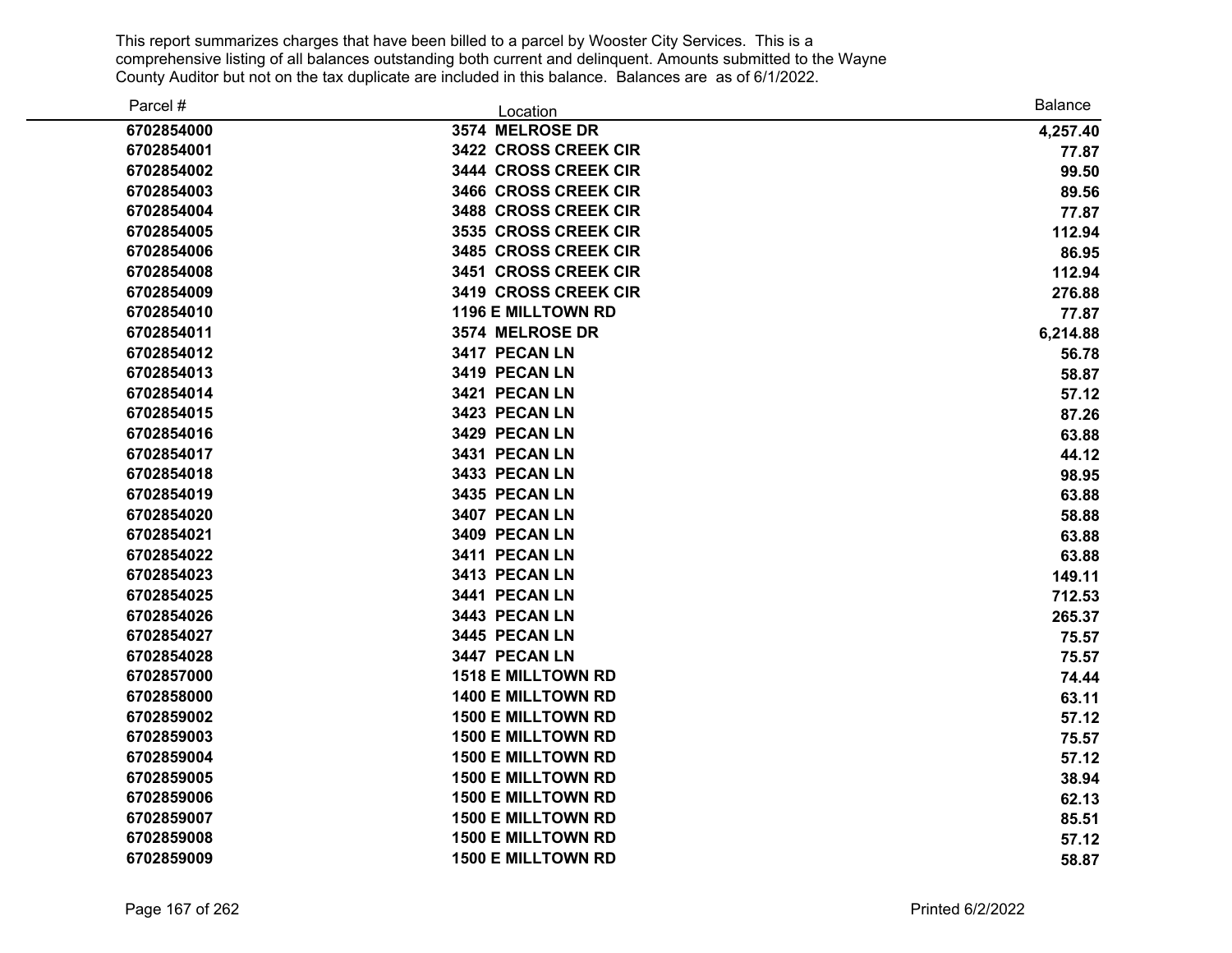| Parcel #   | Location                       | <b>Balance</b> |
|------------|--------------------------------|----------------|
| 6702859010 | <b>1500 E MILLTOWN RD</b>      | 58.87          |
| 6702860001 | 3350 LONG RD                   | 1,957.29       |
| 6702860002 | <b>1588 N GEYERS CHAPEL RD</b> | 100.96         |
| 6702862000 | <b>4389 BURBANK RD</b>         | 546.55         |
| 6702862001 | <b>4375 BURBANK RD</b>         | 366.14         |
| 6702862002 | <b>4299 BURBANK RD</b>         | 1,235.39       |
| 6702862003 | <b>4369 BURBANK RD</b>         | 2,040.69       |
| 6702863000 | <b>4464 BURBANK RD</b>         | 6,343.12       |
| 6702863001 | 206 RIFFEL RD                  | 520.50         |
| 6702863003 | 365 RIFFEL RD                  | 191.69         |
| 6702863004 | <b>4281 HUNTERS CHASE LN</b>   | 124.23         |
| 6702863008 | <b>4321 HUNTERS CHASE LN</b>   | 135.92         |
| 6702863012 | <b>4352 HUNTERS CHASE LN</b>   | 182.68         |
| 6702863013 | <b>4282 HUNTERS CHASE LN</b>   | 159.30         |
| 6702863017 | <b>4331 HUNTERS CHASE LN</b>   | 182.68         |
| 6702863021 | <b>4341 HUNTERS CHASE LN</b>   | 182.68         |
| 6702863025 | 543 RIFFEL RD                  | 247.41         |
| 6702863026 | 4419 DEER CREEK DR             | 53.33          |
| 6702863027 | 4429 DEER CREEK DR             | 62.13          |
| 6702863028 | 4439 DEER CREEK DR             | 62.13          |
| 6702863029 | 4449 DEER CREEK DR             | 57.12          |
| 6702863030 | 4459 DEER CREEK DR             | 62.13          |
| 6702863031 | 4418 DEER CREEK DR             | 57.12          |
| 6702863032 | 4428 DEER CREEK DR             | 57.12          |
| 6702863033 | 4438 DEER CREEK DR             | 63.88          |
| 6702863034 | 4448 DEER CREEK DR             | 85.51          |
| 6702863035 | 4458 DEER CREEK DR             | 75.57          |
| 6702863036 | <b>4311 WOODLAKE TRL</b>       | 61.17          |
| 6702863037 | <b>4327 WOODLAKE TRL</b>       | 87.81          |
| 6702863038 | <b>4343 WOODLAKE TRL</b>       | 59.42          |
| 6702863039 | <b>4355 WOODLAKE TRL</b>       | 66.18          |
| 6702863040 | <b>4389 WOODLAKE TRL</b>       | 87.81          |
| 6702863041 | <b>4403 WOODLAKE TRL</b>       | 77.87          |
| 6702863042 | <b>4417 WOODLAKE TRL</b>       | 76.12          |
| 6702863043 | 4429 WOODLAKE TRL              | 101.25         |
| 6702863044 | <b>4439 WOODLAKE TRL</b>       | 89.56          |
| 6702863045 | <b>4318 WOODLAKE TRL</b>       | 64.43          |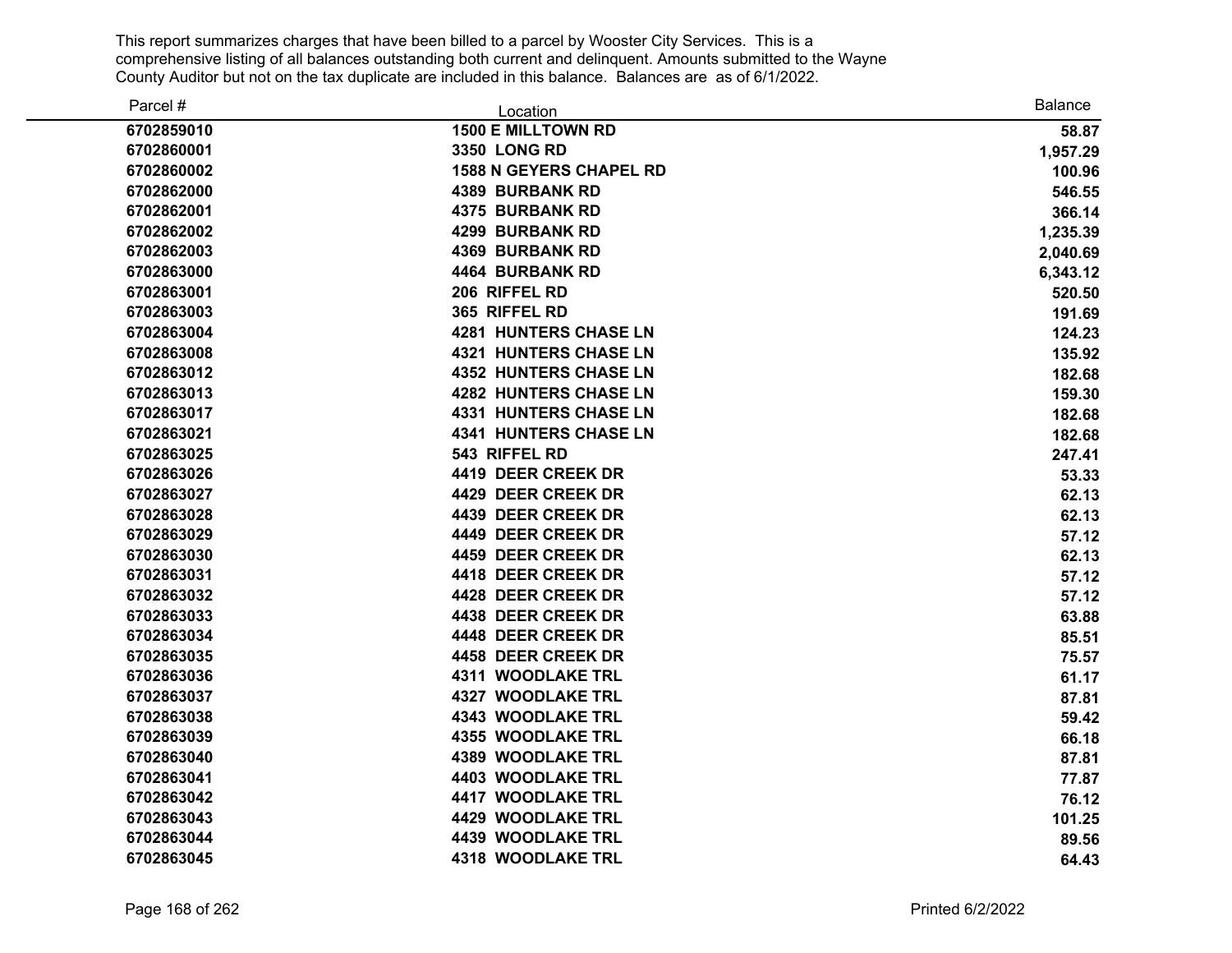| Parcel #   | Location                     | <b>Balance</b> |
|------------|------------------------------|----------------|
| 6702863046 | <b>4334 WOODLAKE TRL</b>     | 89.56          |
| 6702863047 | <b>4350 WOODLAKE TRL</b>     | 148.01         |
| 6702863048 | <b>4366 WOODLAKE TRL</b>     | 77.87          |
| 6702863049 | <b>4384 WOODLAKE TRL</b>     | 89.56          |
| 6702863050 | 4400 WOODLAKE TRL            | 112.94         |
| 6702863051 | 4428 WOODLAKE TRL            | 59.42          |
| 6702863052 | <b>4373 HUNTINGTON WOODS</b> | 159.70         |
| 6702863053 | 4612 DEER CREEK DR           | 75.57          |
| 6702863054 | <b>4405 HUNTINGTON WOODS</b> | 76.12          |
| 6702863055 | <b>4427 HUNTINGTON WOODS</b> | 77.87          |
| 6702863056 | <b>4456 WOODLAKE TRL</b>     | 76.12          |
| 6702863057 | <b>4457 WOODLAKE TRL</b>     | 89.56          |
| 6702863059 | <b>4527 HUNTINGTON WOODS</b> | 101.25         |
| 6702863061 | <b>4382 HUNTINGTON WOODS</b> | 112.94         |
| 6702863062 | <b>4408 HUNTINGTON WOODS</b> | 66.18          |
| 6702863063 | <b>4432 HUNTINGTON WOODS</b> | 89.56          |
| 6702863064 | <b>4456 HUNTINGTON WOODS</b> | 101.25         |
| 6702863065 | <b>4480 HUNTINGTON WOODS</b> | 101.25         |
| 6702863066 | <b>4504 HUNTINGTON WOODS</b> | 112.94         |
| 6702863067 | <b>4526 HUNTINGTON WOODS</b> | 89.56          |
| 6702863068 | <b>4363 HUNTERS CHASE LN</b> | 147.61         |
| 6702863072 | <b>4147 BURBANK RD</b>       | 716.85         |
| 6702863073 | 444 RIFFEL RD                | 73.16          |
| 6702863074 | <b>4362 HUNTERS CHASE LN</b> | 135.92         |
| 6702863078 | <b>4391 HUNTERS CHASE LN</b> | 194.37         |
| 6702863083 | <b>4508 DEER CREEK DR</b>    | 62.13          |
| 6702863084 | 4516 DEER CREEK DR           | 63.88          |
| 6702863085 | 4522 DEER CREEK DR           | 57.12          |
| 6702863086 | <b>4530 DEER CREEK DR</b>    | 57.12          |
| 6702863087 | <b>4536 DEER CREEK DR</b>    | 75.57          |
| 6702863088 | 4544 DEER CREEK DR           | 57.12          |
| 6702863089 | 4552 DEER CREEK DR           | 87.26          |
| 6702863090 | <b>4558 DEER CREEK DR</b>    | 75.57          |
| 6702863091 | 4566 DEER CREEK DR           | 85.51          |
| 6702863092 | 4574 DEER CREEK DR           | 57.12          |
| 6702863093 | 4586 DEER CREEK DR           | 73.82          |
| 6702863094 | 4600 DEER CREEK DR           | 75.57          |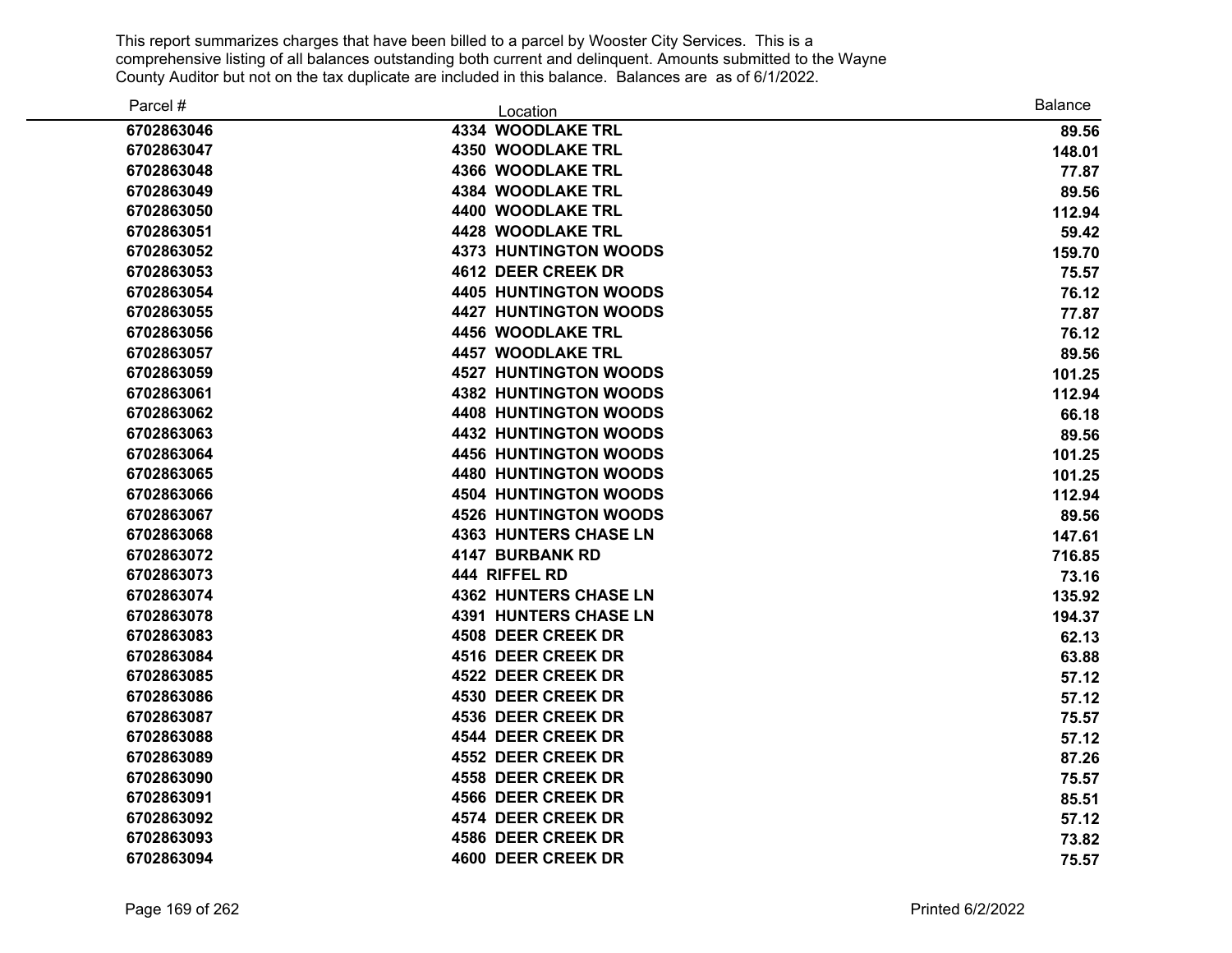| Parcel #   | Location                     | <b>Balance</b> |
|------------|------------------------------|----------------|
| 6702863095 | 4509 DEER CREEK DR           | 135.95         |
| 6702863096 | 4517 DEER CREEK DR           | 85.51          |
| 6702863097 | 4523 DEER CREEK DR           | 85.51          |
| 6702863098 | <b>4531 DEER CREEK DR</b>    | 62.13          |
| 6702863099 | 4537 DEER CREEK DR           | 73.82          |
| 6702863100 | <b>4545 DEER CREEK DR</b>    | 85.51          |
| 6702863101 | <b>4553 DEER CREEK DR</b>    | 73.82          |
| 6702863102 | <b>4559 DEER CREEK DR</b>    | 57.12          |
| 6702863103 | 4567 DEER CREEK DR           | 57.12          |
| 6702863104 | <b>4575 DEER CREEK DR</b>    | 62.13          |
| 6702863105 | 4587 DEER CREEK DR           | 73.82          |
| 6702863106 | 4601 DEER CREEK DR           | 62.13          |
| 6702863110 | <b>4392 HUNTERS CHASE LN</b> | 170.99         |
| 6702863114 | <b>4421 HUNTERS CHASE LN</b> | 206.06         |
| 6702863118 | <b>4422 HUNTERS CHASE LN</b> | 159.30         |
| 6702863122 | <b>4253 BURBANK RD</b>       | 1,656.55       |
| 6702863124 | <b>4299 WOODLAKE TRL</b>     | 76.12          |
| 6702863126 | <b>4273 WOODLAKE TRL</b>     | 99.50          |
| 6702863127 | <b>4245 WOODLAKE TRL</b>     | 64.43          |
| 6702863129 | 4215 WOODLAKE TRL            | 127.35         |
| 6702863130 | 4216 WOODLAKE TRL            | 89.56          |
| 6702863131 | 4232 WOODLAKE TRL            | 66.18          |
| 6702863132 | <b>4248 WOODLAKE TRL</b>     | 66.18          |
| 6702863133 | <b>4266 WOODLAKE TRL</b>     | 89.56          |
| 6702863134 | <b>4282 WOODLAKE TRL</b>     | 64.43          |
| 6702863135 | <b>4302 WOODLAKE TRL</b>     | 99.50          |
| 6702863136 | <b>4343 HUNTINGTON WOODS</b> | 61.17          |
| 6702863137 | <b>4319 HUNTINGTON WOODS</b> | 112.94         |
| 6702863139 | <b>4261 HUNTINGTON WOODS</b> | 66.18          |
| 6702863140 | <b>4255 HUNTINGTON WOODS</b> | 89.56          |
| 6702863141 | <b>4254 HUNTINGTON WOODS</b> | 101.25         |
| 6702863142 | <b>4262 HUNTINGTON WOODS</b> | 76.12          |
| 6702863143 | <b>4274 HUNTINGTON WOODS</b> | $-4.97$        |
| 6702863145 | <b>4304 HUNTINGTON WOODS</b> | 77.87          |
| 6702863146 | <b>4334 HUNTINGTON WOODS</b> | 101.25         |
| 6702863147 | <b>4382 HUNTERS CHASE LN</b> | 159.30         |
| 6702863151 | 4407 DEER CREEK DR           | 97.20          |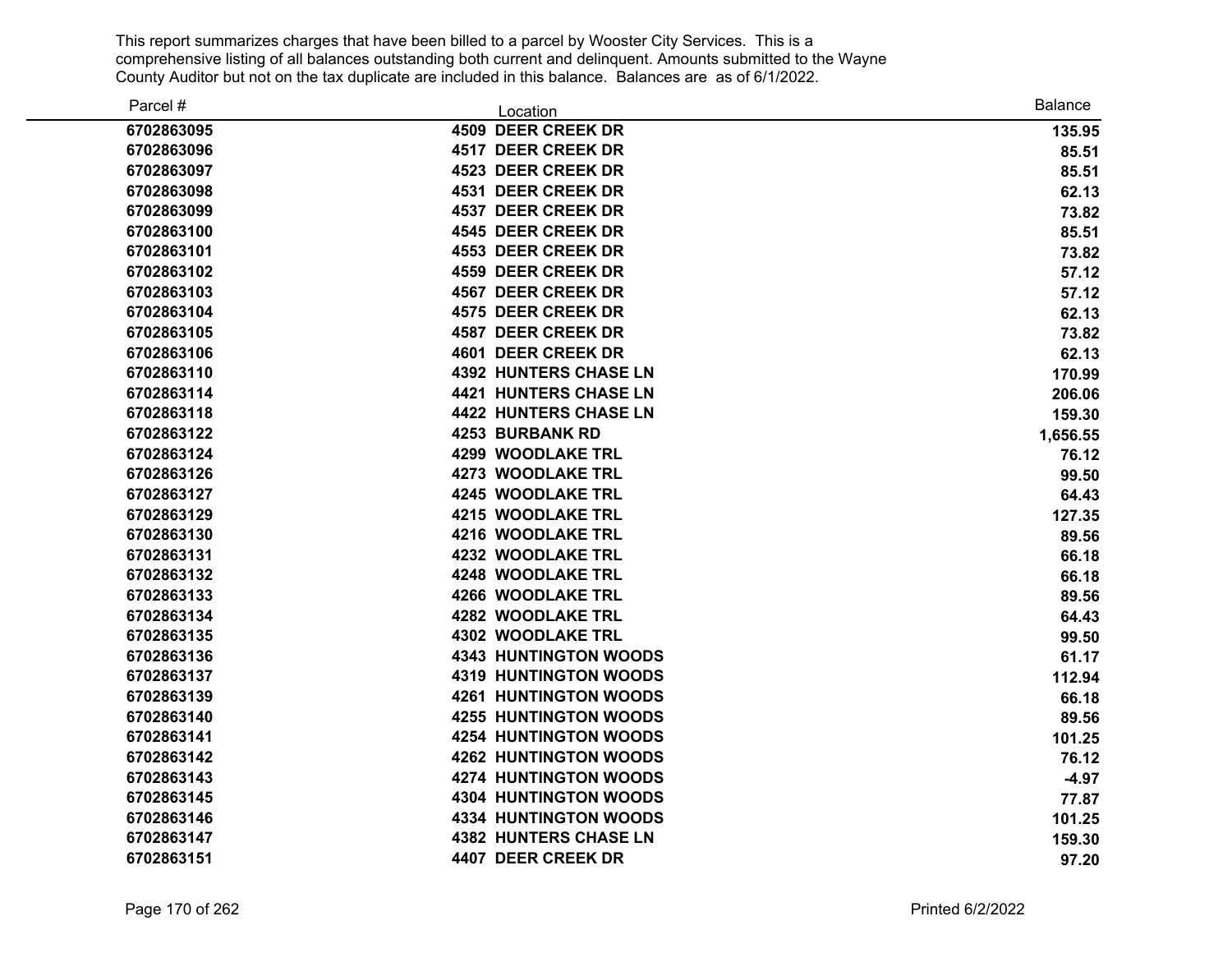| Parcel #   | Location                     | <b>Balance</b> |
|------------|------------------------------|----------------|
| 6702863152 | 4397 DEER CREEK DR           | $-30.96$       |
| 6702863153 | 4387 DEER CREEK DR           | 63.88          |
| 6702863154 | 4375 DEER CREEK DR           | 98.95          |
| 6702863155 | 4369 DEER CREEK DR           | 110.64         |
| 6702863156 | 4359 DEER CREEK DR           | 73.82          |
| 6702863157 | 4353 DEER CREEK DR           | 46.59          |
| 6702863158 | 4345 DEER CREEK DR           | 57.12          |
| 6702863159 | 4339 DEER CREEK DR           | 86.75          |
| 6702863160 | 4331 DEER CREEK DR           | 57.12          |
| 6702863161 | 4323 DEER CREEK DR           | 85.51          |
| 6702863162 | 4311 DEER CREEK DR           | 53.86          |
| 6702863163 | 4314 DEER CREEK DR           | 57.12          |
| 6702863164 | 4344 DEER CREEK DR           | 139.45         |
| 6702863165 | 4374 DEER CREEK DR           | 62.13          |
| 6702863166 | 4386 DEER CREEK DR           | 63.88          |
| 6702863167 | 4396 DEER CREEK DR           | 73.82          |
| 6702863168 | 4408 DEER CREEK DR           | 62.13          |
| 6702863169 | <b>4412 HUNTERS CHASE LN</b> | 206.06         |
| 6702863179 | <b>4320 HUNTERS CHASE LN</b> | 51.74          |
| 6702863181 | <b>4471 HUNTERS CHASE LN</b> | 194.37         |
| 6702863185 | <b>4501 HUNTERS CHASE LN</b> | 206.06         |
| 6702863189 | <b>4531 HUNTERS CHASE LN</b> | 206.06         |
| 6702863194 | <b>4532 HUNTERS CHASE LN</b> | 135.92         |
| 6702863198 | 4624 DEER CREEK DR           | 75.57          |
| 6702863199 | 4636 DEER CREEK DR           | 97.20          |
| 6702863200 | 4648 DEER CREEK DR           | 57.12          |
| 6702863201 | 4660 DEER CREEK DR           | 85.51          |
| 6702863202 | 4613 DEER CREEK DR           | 73.82          |
| 6702863203 | <b>4623 DEER CREEK DR</b>    | 57.12          |
| 6702863204 | <b>4637 DEER CREEK DR</b>    | 63.88          |
| 6702863205 | 4649 DEER CREEK DR           | 62.13          |
| 6702863206 | 4661 DEER CREEK DR           | 62.13          |
| 6702863207 | <b>4472 HUNTERS CHASE LN</b> | 194.37         |
| 6702863212 | <b>4502 HUNTERS CHASE LN</b> | 182.68         |
| 6702863216 | <b>4674 DEER CREEK DR</b>    | 62.13          |
| 6702863217 | <b>4651 HUNTINGTON WOODS</b> | 136.32         |
| 6702863219 | <b>4581 HUNTINGTON WOODS</b> | 77.87          |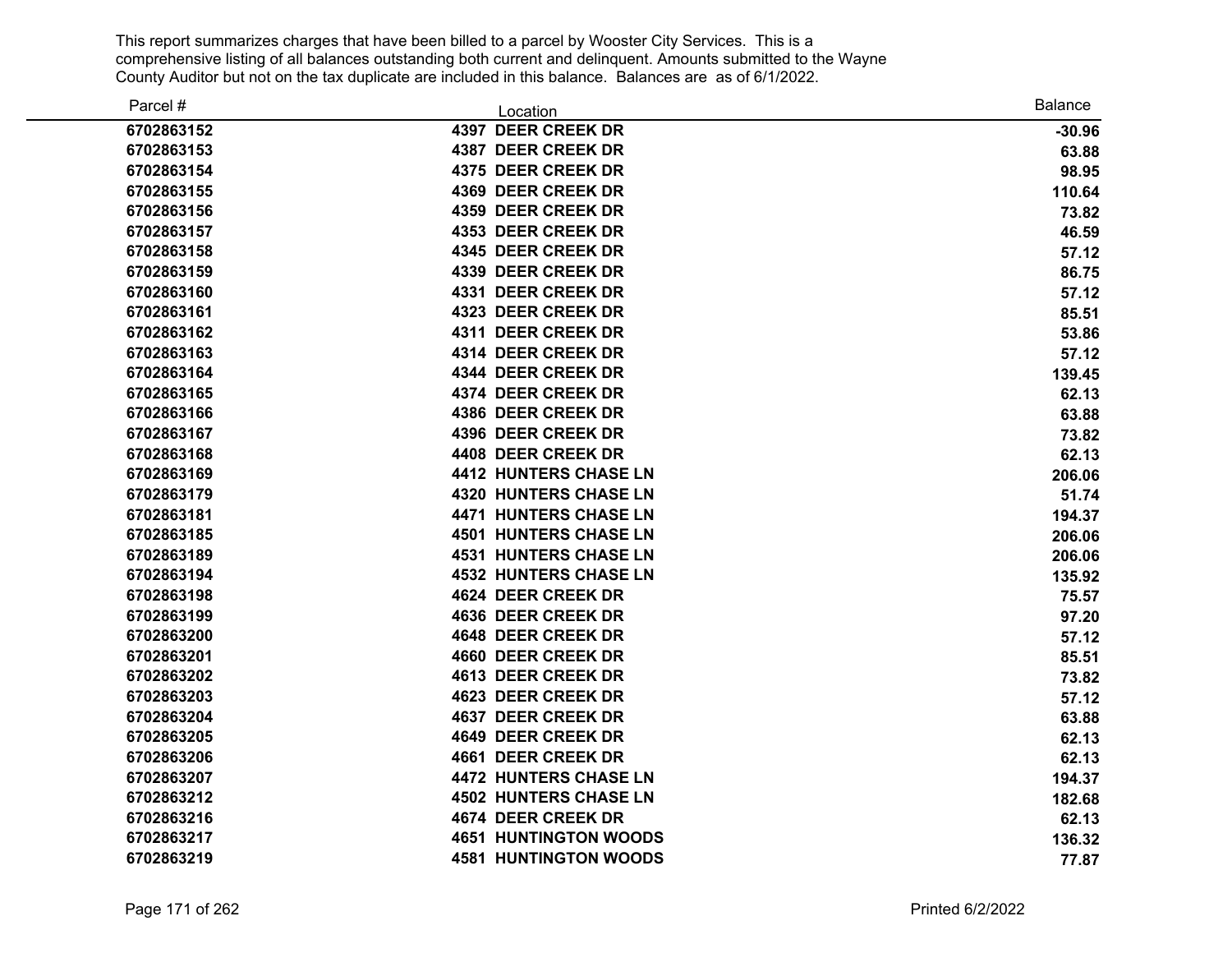| Parcel #   | Location                         | <b>Balance</b> |
|------------|----------------------------------|----------------|
| 6702863220 | <b>4563 HUNTINGTON WOODS</b>     | 122.88         |
| 6702863221 | <b>4545 HUNTINGTON WOODS</b>     | 64.43          |
| 6702863222 | <b>4550 HUNTINGTON WOODS</b>     | $-87.64$       |
| 6702863223 | <b>4574 HUNTINGTON WOODS</b>     | 89.56          |
| 6702863224 | <b>4596 HUNTINGTON WOODS</b>     | 89.56          |
| 6702863226 | <b>4636 HUNTINGTON WOODS</b>     | 87.81          |
| 6702863227 | <b>4650 HUNTINGTON WOODS</b>     | 76.12          |
| 6702863228 | 4722 DEER CREEK DR               | 108.89         |
| 6702863229 | 4740 DEER CREEK DR               | 98.95          |
| 6702863230 | 4784 DEER CREEK DR               | 62.13          |
| 6702863231 | 4788 DEER CREEK DR               | 62.13          |
| 6702863232 | 4794 DEER CREEK DR               | 73.82          |
| 6702863233 | 4795 DEER CREEK DR               | 87.26          |
| 6702863234 | 4789 DEER CREEK DR               | 57.12          |
| 6702863235 | 4783 DEER CREEK DR               | 87.26          |
| 6702863236 | 4777 DEER CREEK DR               | 57.12          |
| 6702863237 | 4767 DEER CREEK DR               | 85.51          |
| 6702863238 | 4757 DEER CREEK DR               | 62.13          |
| 6702863239 | 4747 DEER CREEK DR               | 184.37         |
| 6702863240 | 4735 DEER CREEK DR               | 62.13          |
| 6702863241 | 4723 DEER CREEK DR               | 87.26          |
| 6702863242 | 4711 DEER CREEK DR               | 108.89         |
| 6702863243 | 4699 DEER CREEK DR               | 42.85          |
| 6702863244 | <b>4687 DEER CREEK DR</b>        | 132.27         |
| 6702863245 | <b>4673 DEER CREEK DR</b>        | 62.13          |
| 6702864000 | <b>0 W SMITHVILLE WESTERN RD</b> | 1,167.18       |
| 6702865001 | <b>3934 BURBANK RD</b>           | 1,919.57       |
| 6702865002 | <b>4012 BURBANK RD</b>           | 574.31         |
| 6702865004 | <b>4094 BURBANK RD</b>           | 438.35         |
| 6702865005 | 4108 BURBANK RD                  | 756.57         |
| 6702866000 | 387 MILLTOWN RD                  | 3,715.98       |
| 6702868000 | 3790 BURBANK RD                  | 2,284.13       |
| 6702868001 | 3786 BURBANK RD                  | 1,763.97       |
| 6702868002 | 3910 BURBANK RD                  | 56.52          |
| 6702868003 | 3874 BURBANK RD                  | 803.88         |
| 6702868004 | 3828 BURBANK RD                  | 803.63         |
| 6702868006 | 3792 BURBANK RD                  | 786.88         |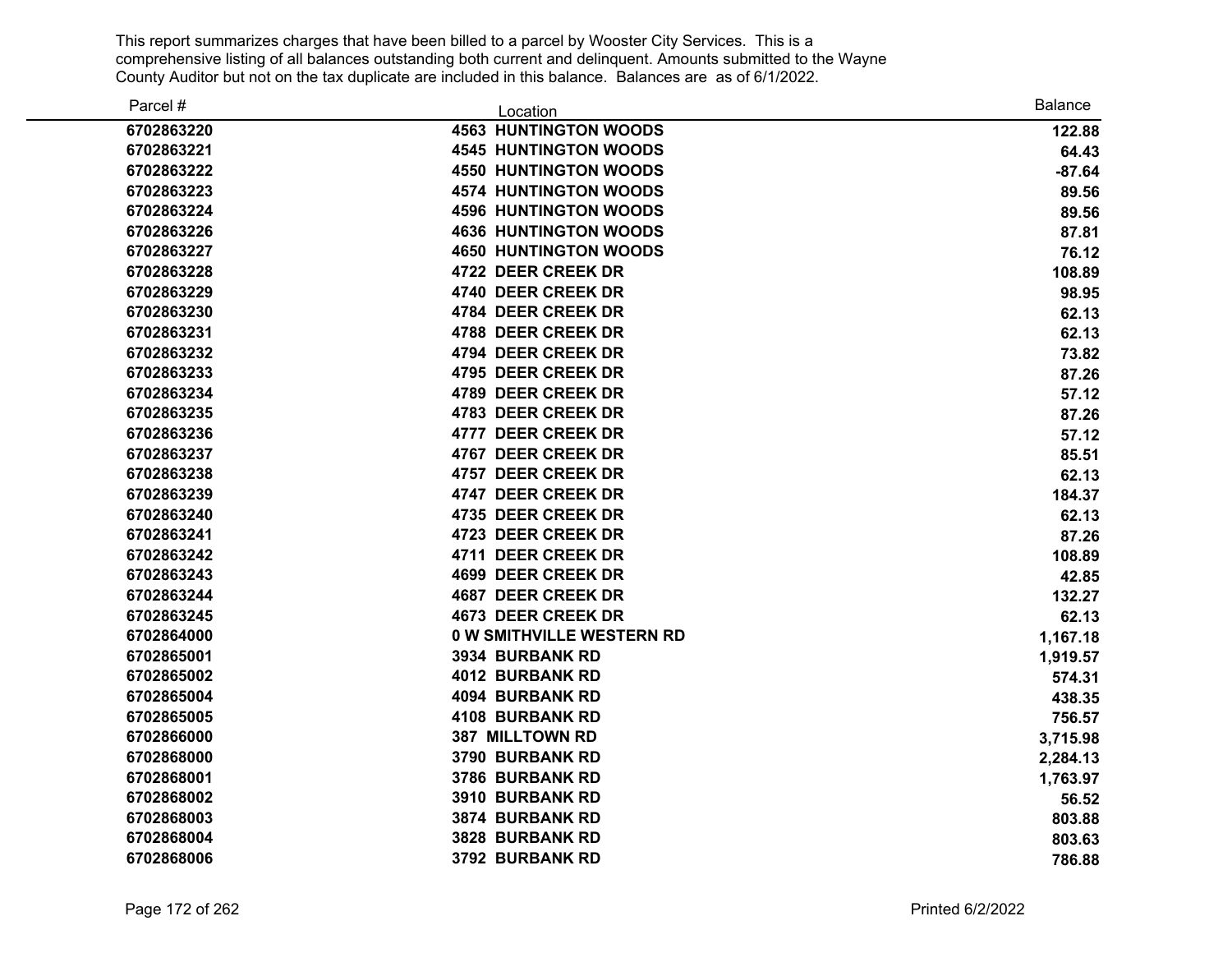| Parcel #   | Location                      | <b>Balance</b> |
|------------|-------------------------------|----------------|
| 6702868007 | 3754 BURBANK RD               | 325.46         |
| 6702868008 | 343 W MILLTOWN RD             | 249.93         |
| 6702868009 | <b>445 MILLTOWN RD</b>        | 114.78         |
| 6702871001 | 0 BURBANK RD                  | 2,763.04       |
| 6702871002 | <b>4192 BURBANK RD</b>        | $-0.59$        |
| 6702871003 | 4164 BURBANK RD               | 168.50         |
| 6702871004 | <b>4124 BURBANK RD</b>        | 942.43         |
| 6702871005 | <b>811 PINTAIL LN</b>         | 76.45          |
| 6702871006 | 795 PINTAIL LN                | 62.13          |
| 6702871007 | 779 PINTAIL LN                | 85.51          |
| 6702871008 | 765 PINTAIL LN                | 57.12          |
| 6702871009 | <b>751 PINTAIL LN</b>         | 75.57          |
| 6702871010 | 735 PINTAIL LN                | 122.33         |
| 6702871011 | <b>719 PINTAIL LN</b>         | 110.64         |
| 6702871012 | 703 PINTAIL LN                | 110.64         |
| 6702871013 | <b>689 PINTAIL LN</b>         | 110.64         |
| 6702871014 | <b>4145 INVERNESS DR</b>      | 73.82          |
| 6702871015 | 4131 INVERNESS DR             | 63.88          |
| 6702871016 | 4115 INVERNESS DR             | 87.26          |
| 6702871017 | 4099 INVERNESS DR             | 162.83         |
| 6702871018 | <b>4085 INVERNESS DR</b>      | 85.51          |
| 6702871019 | 4065 INVERNESS DR             | 122.33         |
| 6702871020 | <b>4053 INVERNESS DR</b>      | 108.89         |
| 6702871021 | <b>4035 INVERNESS DR</b>      | 62.13          |
| 6702871022 | <b>4023 INVERNESS DR</b>      | 57.12          |
| 6702871023 | 4007 INVERNESS DR             | 122.33         |
| 6702871024 | 3991 INVERNESS DR             | 134.02         |
| 6702871025 | 3975 INVERNESS DR             | 145.71         |
| 6702871026 | 3959 INVERNESS DR             | 75.57          |
| 6702871027 | 3947 INVERNESS DR             | 75.57          |
| 6702871029 | 3911 INVERNESS DR             | 204.16         |
| 6702871031 | <b>716 WHITETAIL CROSSING</b> | $-69.65$       |
| 6702871032 | 730 WHITETAIL CROSSING        | 52.11          |
| 6702871033 | <b>744 WHITETAIL CROSSING</b> | 62.13          |
| 6702871034 | <b>760 WHITETAIL CROSSING</b> | 57.12          |
| 6702871035 | 776 WHITETAIL CROSSING        | 87.26          |
| 6702871036 | <b>790 WHITETAIL CROSSING</b> | 73.82          |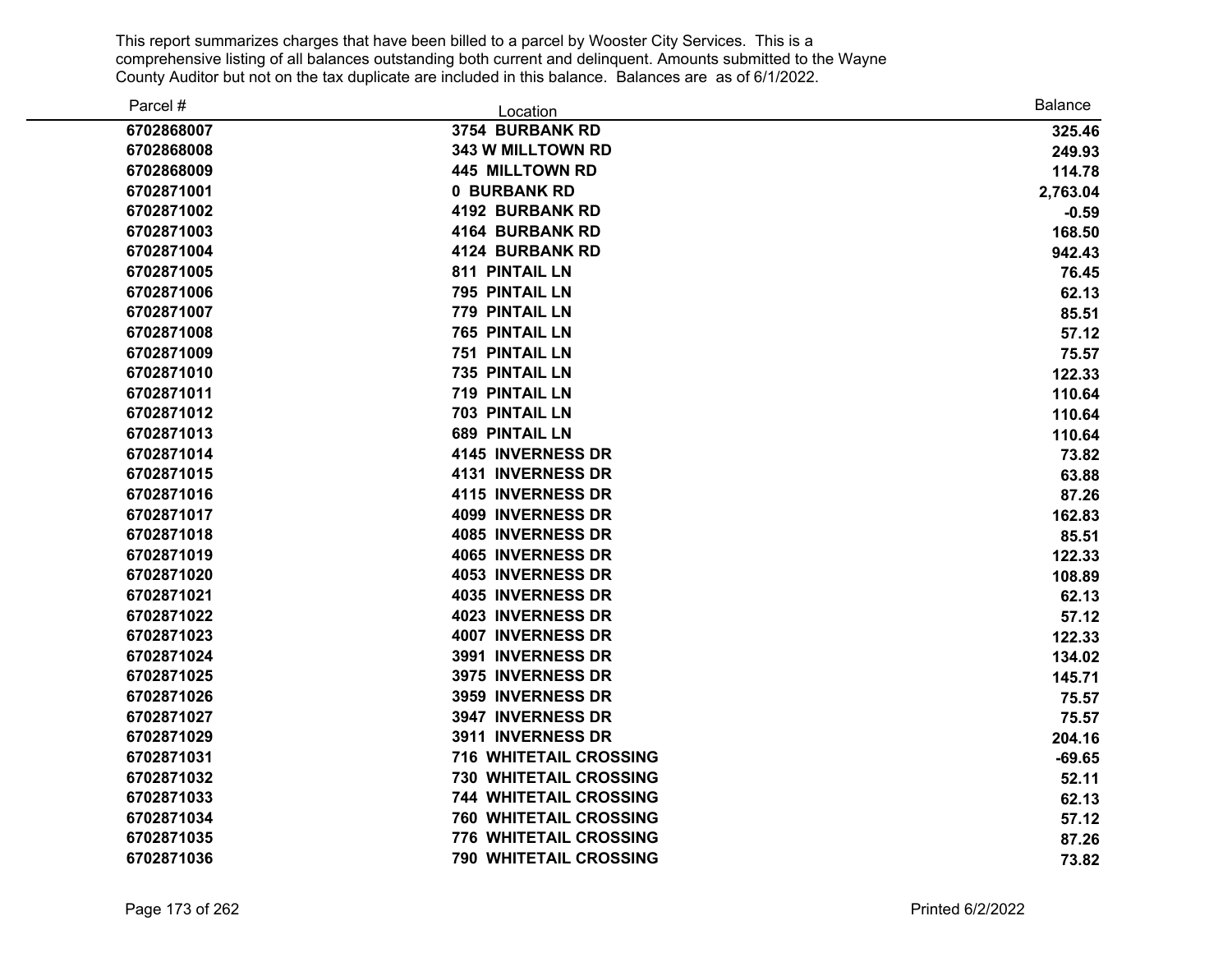| Parcel #   | Location                      | <b>Balance</b> |
|------------|-------------------------------|----------------|
| 6702871037 | 800 WHITETAIL CROSSING        | 57.12          |
| 6702871038 | 3936 STONE CREEK              | 87.15          |
| 6702871040 | 3970 STONE CREEK              | 98.95          |
| 6702871041 | <b>3986 STONE CREEK</b>       | 87.26          |
| 6702871044 | <b>4040 STONE CREEK</b>       | 221.28         |
| 6702871045 | <b>4056 STONE CREEK</b>       | 98.95          |
| 6702871046 | <b>4074 STONE CREEK</b>       | 87.26          |
| 6702871047 | <b>4090 STONE CREEK</b>       | 87.26          |
| 6702871050 | 828 PINTAIL LN                | 62.13          |
| 6702871051 | 844 PINTAIL LN                | 122.33         |
| 6702871052 | <b>4119 STONE CREEK</b>       | 110.64         |
| 6702871053 | 748 PINTAIL LN                | 62.13          |
| 6702871054 | <b>726 PINTAIL LN</b>         | 110.64         |
| 6702871055 | 4124 INVERNESS DR             | 76.12          |
| 6702871056 | <b>4098 INVERNESS DR</b>      | 68.83          |
| 6702871057 | <b>4082 INVERNESS DR</b>      | 75.57          |
| 6702871058 | <b>4064 INVERNESS DR</b>      | 75.57          |
| 6702871059 | <b>4050 INVERNESS DR</b>      | 63.88          |
| 6702871060 | 4034 INVERNESS DR             | 87.26          |
| 6702871061 | 4018 INVERNESS DR             | 63.88          |
| 6702871062 | <b>4004 INVERNESS DR</b>      | 87.26          |
| 6702871064 | 705 WHITE TAIL CROSSING DR    | 75.57          |
| 6702871065 | <b>725 WHITETAIL CROSSING</b> | 57.33          |
| 6702871066 | <b>741 WHITETAIL CROSSING</b> | 85.51          |
| 6702871067 | <b>761 WHITETAIL CROSSING</b> | 62.13          |
| 6702871068 | 779 WHITETAIL CROSSING        | $-81.28$       |
| 6702871069 | <b>3981 STONE CREEK</b>       | 75.57          |
| 6702871070 | 3997 STONE CREEK              | 63.88          |
| 6702871071 | <b>4013 STONE CREEK</b>       | 85.51          |
| 6702871072 | <b>4031 STONE CREEK</b>       | 122.33         |
| 6702871073 | <b>4047 STONE CREEK</b>       | 87.26          |
| 6702871074 | <b>4063 STONE CREEK</b>       | 134.02         |
| 6702871075 | <b>4079 STONE CREEK</b>       | 62.13          |
| 6702871076 | <b>4095 STONE CREEK</b>       | 227.54         |
| 6702871077 | <b>847 PINTAIL LN</b>         | 57.12          |
| 6702871079 | 3986 INVERNESS DR             | 122.33         |
| 6702872000 | 0 E MILLTOWN RD               | 40.14          |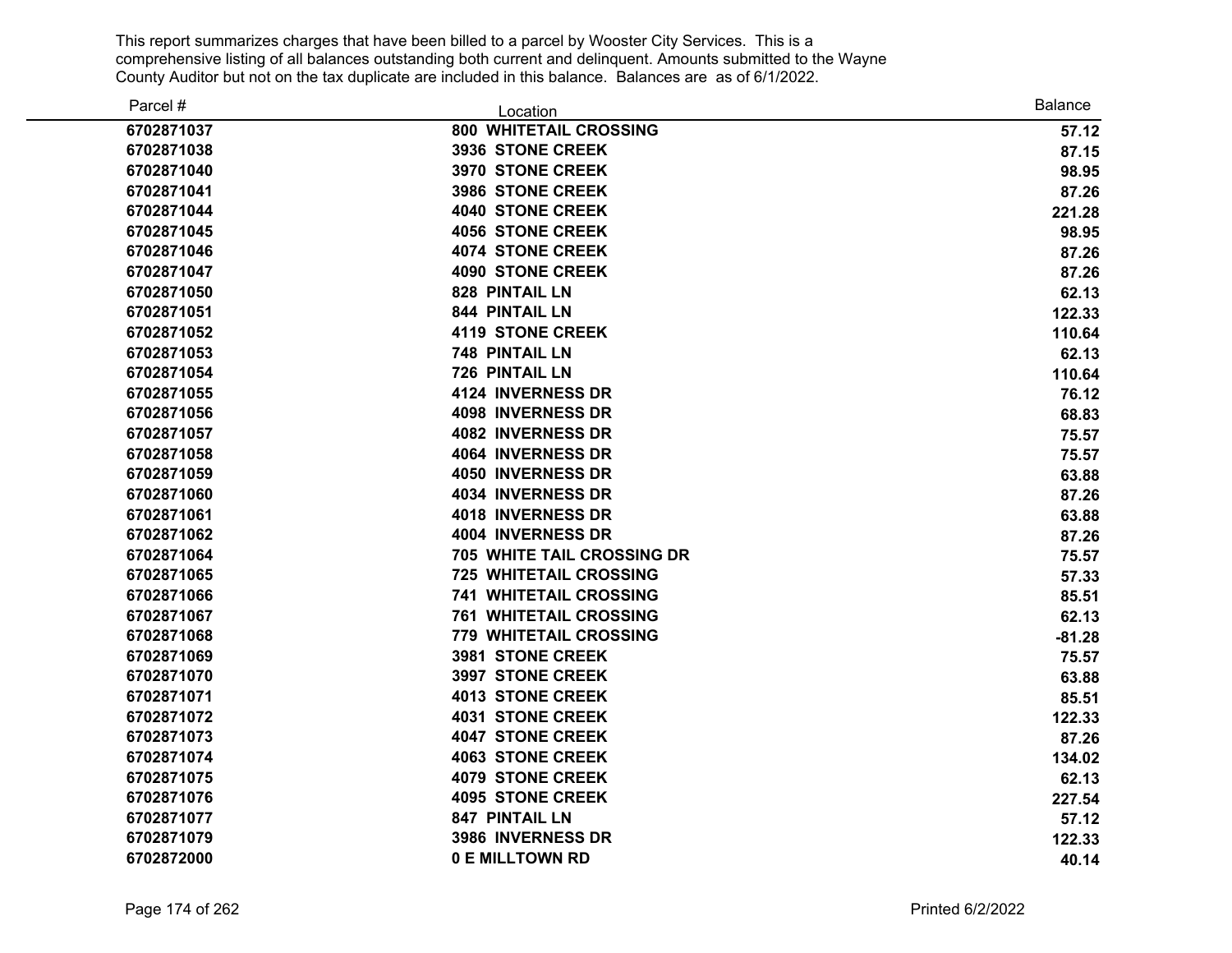| Parcel #   | Location                 | <b>Balance</b> |
|------------|--------------------------|----------------|
| 6702873000 | 515 OLDMAN RD            | 7,774.19       |
| 6702874001 | <b>178 E MILLTOWN RD</b> | 243.86         |
| 6702874002 | <b>208 E MILLTOWN RD</b> | 146.89         |
| 6702874003 | <b>210 E MILLTOWN RD</b> | 56.65          |
| 6702874004 | 324 E MILLTOWN RD        | 167.92         |
| 6702874005 | 334 MILLTOWN RD          | 56.65          |
| 6702874006 | <b>370 E MILLTOWN RD</b> | 222.98         |
| 6702874007 | 290 E MILLTOWN RD        | 108.42         |
| 6702874008 | <b>242 E MILLTOWN RD</b> | 10.94          |
| 6702874009 | 3783 FRIENDSVILLE RD     | 5,568.59       |
| 6702874010 | 3807 FRIENDSVILLE RD     | 268.18         |
| 6702878000 | 5087 CLEVELAND RD        | 65.41          |
| 6702880000 | 5075 CLEVELAND RD        | 155.74         |
| 6702884001 | 5378 EMERALD WAY         | $-21.85$       |
| 6702884002 | 5166 SARAH CIR           | 87.26          |
| 6702884003 | 5184 SARAH CIR           | 85.51          |
| 6702884004 | 5200 SARAH CIR           | 157.40         |
| 6702884005 | 5218 SARAH CIR           | 74.77          |
| 6702884006 | 5246 SARAH CIR           | 87.26          |
| 6702884007 | 5256 SARAH CIR           | 87.26          |
| 6702884008 | 5268 SARAH CIR           | 122.33         |
| 6702884009 | 5276 SARAH CIR           | 177.87         |
| 6702884010 | 5275 SARAH CIR           | 110.64         |
| 6702884011 | 5269 SARAH CIR           | 63.88          |
| 6702884012 | 5257 SARAH CIR           | 58.87          |
| 6702884013 | 5247 SARAH CIR           | 98.95          |
| 6702884014 | 5237 SARAH CIR           | 73.82          |
| 6702884015 | 5201 SARAH CIR           | 108.89         |
| 6702884016 | 1682 ANDREW LN           | 157.40         |
| 6702884017 | 1710 ANDREW LN           | 73.82          |
| 6702884018 | 1730 ANDREW LN           | 63.88          |
| 6702884020 | 1689 ANDREW LN           | 87.26          |
| 6702884021 | 1709 ANDREW LN           | 63.88          |
| 6702884022 | 1729 ANDREW LN           | 73.82          |
| 6702884023 | 5115 SARAH CIR           | 63.88          |
| 6702884025 | 5091 SARAH CIR           | 58.87          |
| 6702884026 | 5090 SARAH CIR           | 75.57          |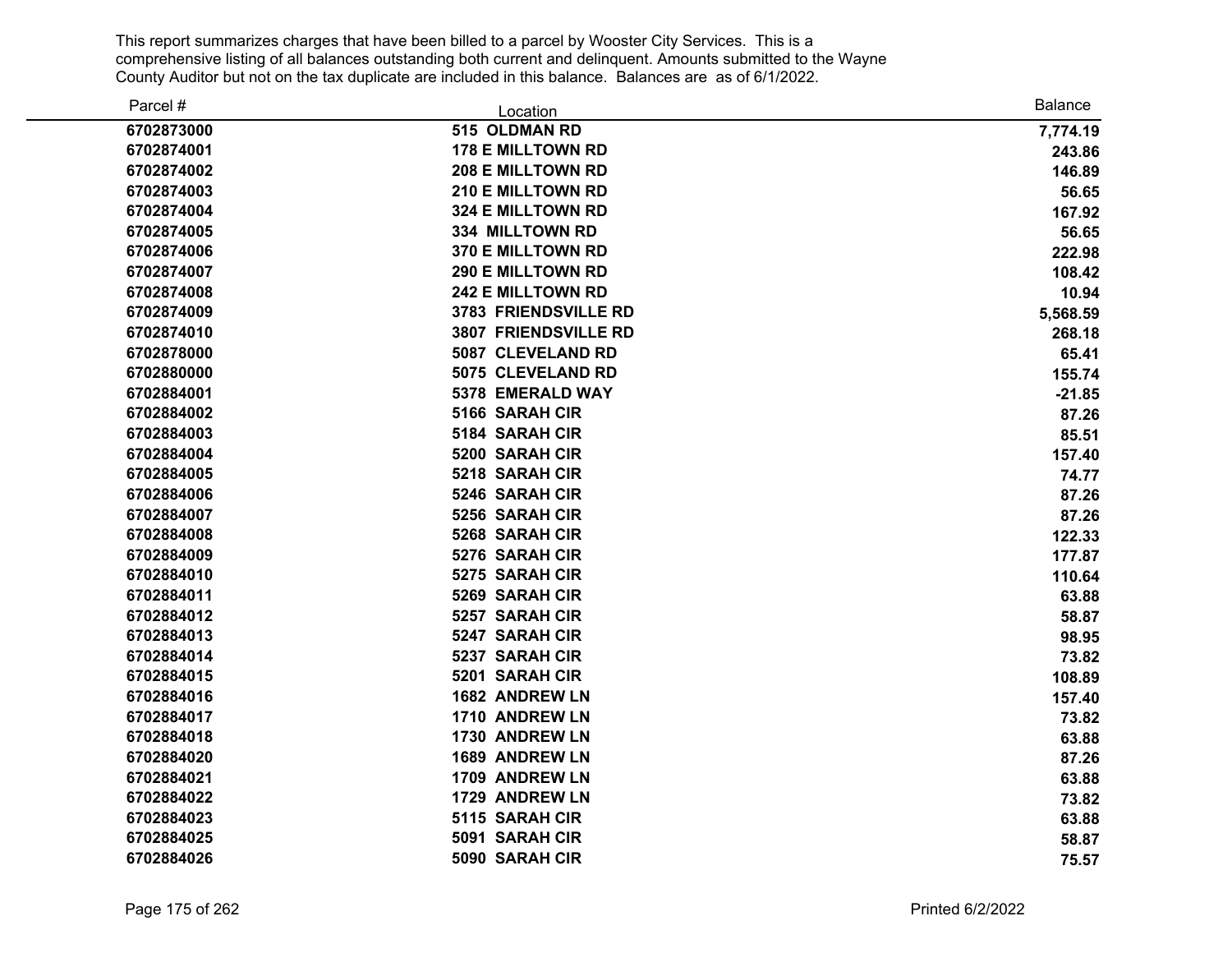| Parcel #   | Location               | <b>Balance</b> |
|------------|------------------------|----------------|
| 6702884027 | 5098 SARAH CIR         | 75.57          |
| 6702884028 | 5112 SARAH CIR         | 98.95          |
| 6702884029 | 5130 SARAH CIR         | 73.82          |
| 6702884030 | 5148 SARAH CIR         | 110.64         |
| 6702884031 | 5218 EMALENE RD        | 302.68         |
| 6702884032 | 5238 EMALENE RD        | 555.63         |
| 6702884033 | 5258 EMALENE RD        | 489.65         |
| 6702884034 | 5278 EMALENE RD        | 107.54         |
| 6702884035 | 5298 EMALENE RD        | 194.46         |
| 6702884036 | 1731 JENNA DR          | 445.25         |
| 6702884037 | 1717 JENNA DR          | 110.64         |
| 6702884039 | 1689 JENNA DR          | 98.95          |
| 6702884040 | 1675 JENNA DR          | 145.71         |
| 6702884046 | 1662 JENNA DR          | 98.95          |
| 6702884047 | 9026 MARQUIS CT        | 189.66         |
| 6702884048 | 1730 JENNA DR          | 231.49         |
| 6702885000 | <b>4812 EMALENE RD</b> | 63.66          |
| 6702886000 | <b>4822 EMALENE RD</b> | 65.41          |
| 6702887000 | <b>4832 EMALENE RD</b> | 63.66          |
| 6702888000 | <b>4842 EMALENE RD</b> | 63.66          |
| 6702889000 | <b>4852 EMALENE RD</b> | 155.30         |
| 6702890000 | <b>4862 EMALENE RD</b> | 130.82         |
| 6702891000 | <b>4872 EMALENE RD</b> | 76.12          |
| 6702892000 | <b>4881 EMALENE RD</b> | 65.41          |
| 6702895000 | <b>4892 EMALENE RD</b> | 64.43          |
| 6702896000 | 4902 EMALENE RD        | 101.25         |
| 6702897000 | <b>4912 EMALENE RD</b> | 65.41          |
| 6702898000 | <b>4922 EMALENE RD</b> | 101.25         |
| 6702899000 | <b>4950 EMALENE RD</b> | 89.56          |
| 6702900000 | <b>4939 EMALENE RD</b> | $-24.91$       |
| 6702901000 | <b>4967 EMALENE RD</b> | 65.41          |
| 6702902000 | <b>4980 EMALENE RD</b> | 77.87          |
| 6702903000 | <b>4993 EMALENE RD</b> | 65.41          |
| 6702904000 | 5007 EMALENE RD        | 65.41          |
| 6702905000 | 5019 EMALENE RD        | 65.41          |
| 6702907000 | 5080 EMALENE RD        | 66.18          |
| 6702908000 | 5108 EMALENE RD        | 112.94         |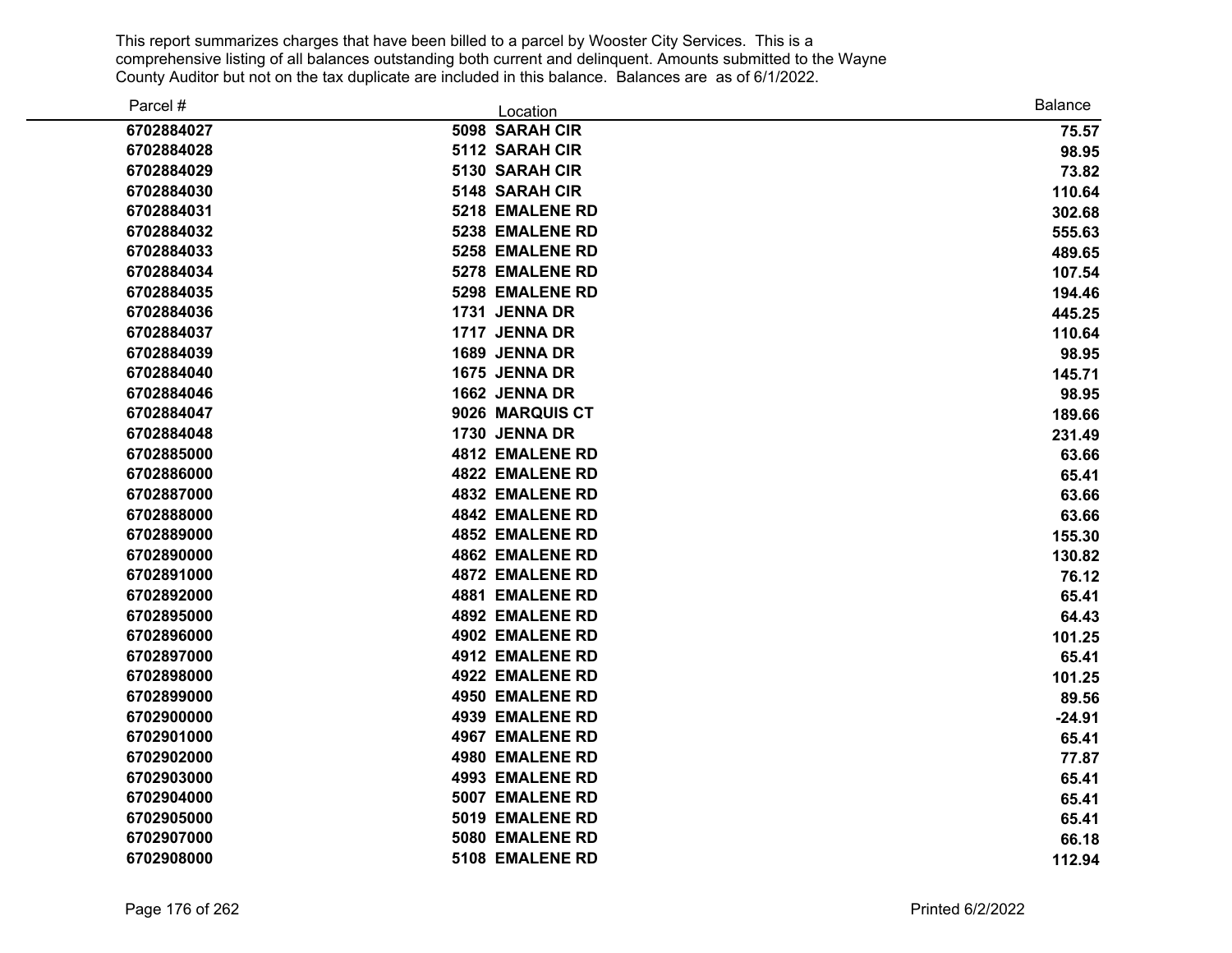| Parcel #   | Location                  | <b>Balance</b> |
|------------|---------------------------|----------------|
| 6702914000 | 3146 OAK HILL RD          | 25.93          |
| 6702915000 | 5100 CLEVELAND RD         | 170.91         |
| 6702916000 | 3317 FRIENDSVILLE RD      | 50.44          |
| 6702917000 | 3237 BURBANK RD           | 199.51         |
| 6702918000 | 3203 BURBANK RD           | 89.56          |
| 6702919000 | 3173 BURBANK RD           | 87.81          |
| 6702920000 | <b>140 BUENA VISTA DR</b> | 66.18          |
| 6702921000 | 3139 BURBANK RD           | 66.18          |
| 6702922000 | 3099 BURBANK RD           | 77.87          |
| 6702923000 | <b>139 BUENA VISTA DR</b> | 155.98         |
| 6702924000 | 213 BUENA VISTA DR        | 124.63         |
| 6702926000 | 3031 BURBANK RD           | 71.18          |
| 6702929000 | 3351 FRIENDSVILLE RD      | 18.36          |
| 6702930000 | 3335 FRIENDSVILLE RD      | 65.41          |
| 6702931000 | 3377 FRIENDSVILLE RD      | 169.16         |
| 6702931001 | 3363 FRIENDSVILLE RD      | 112.94         |
| 6702931004 | 3393 FRIENDSVILLE RD      | 76.12          |
| 6702935000 | <b>1874 PORTAGE RD</b>    | 126.22         |
| 6702936000 | 3752 DORNOCH DR           | 62.13          |
| 6702936001 | 3618 DORNOCH DR           | 108.89         |
| 6702936002 | 3634 DORNOCH DR           | 98.95          |
| 6702936003 | 3652 DORNOCH DR           | 127.76         |
| 6702936004 | 3668 DORNOCH DR           | 195.85         |
| 6702936005 | 3690 DORNOCH DR           | $-28.25$       |
| 6702936006 | 3712 DORNOCH DR           | 57.12          |
| 6702936007 | 3724 DORNOCH DR           | 75.39          |
| 6702936008 | 3734 DORNOCH DR           | 75.57          |
| 6702936009 | 3742 DORNOCH DR           | 75.57          |
| 6702936010 | 3725 DORNOCH DR           | 75.57          |
| 6702936011 | 3715 DORNOCH DR           | 62.13          |
| 6702936012 | 3705 DORNOCH DR           | 62.13          |
| 6702936013 | 3699 DORNOCH DR           | 62.13          |
| 6702936014 | 3691 DORNOCH DR           | 73.82          |
| 6702936015 | 3679 DORNOCH DR           | 62.13          |
| 6702936016 | 3671 DORNOCH DR           | 62.13          |
| 6702936017 | 3661 DORNOCH DR           | 62.13          |
| 6702936020 | 3764 DORNOCH DR           | 62.13          |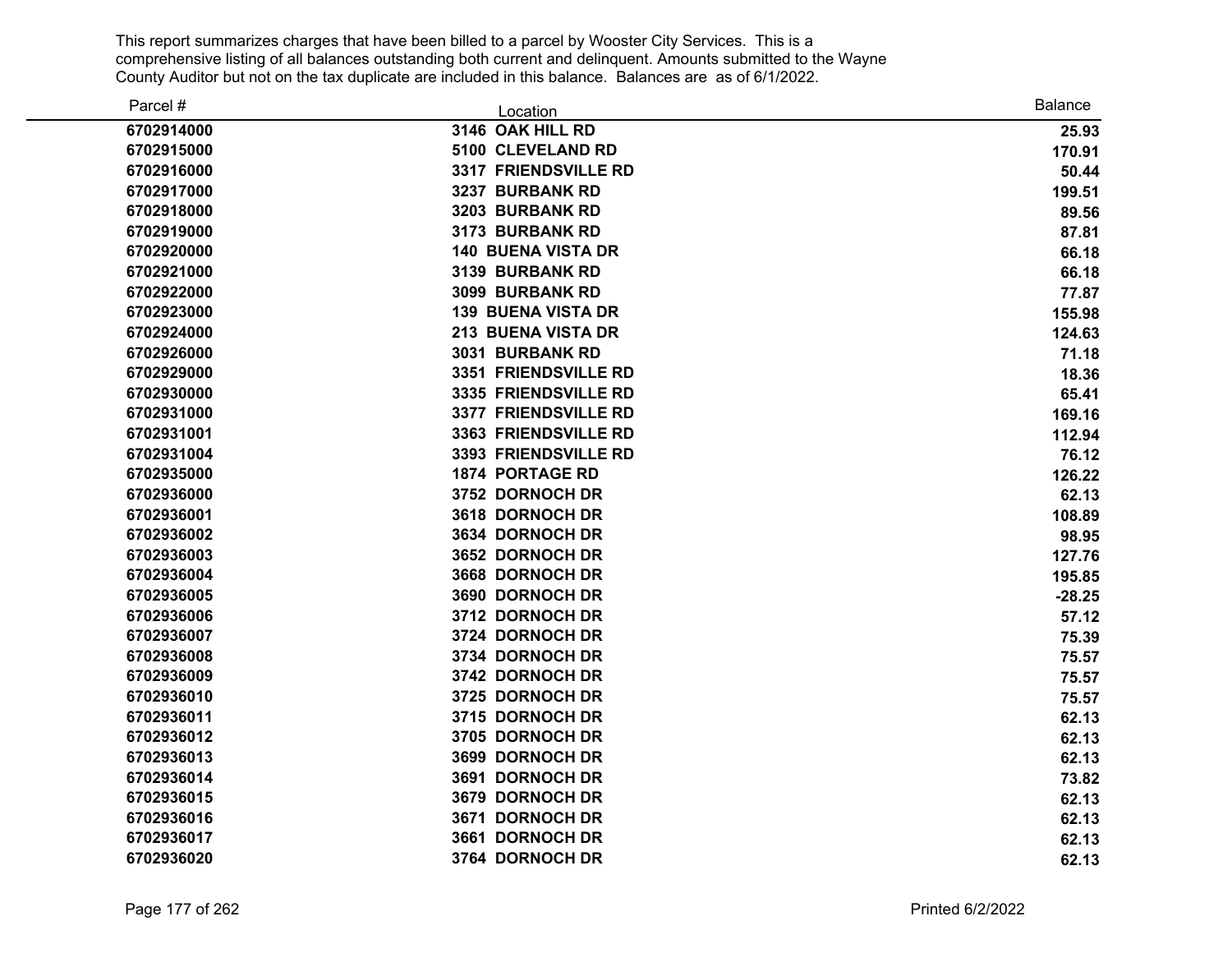| Parcel #   | Location        | <b>Balance</b> |
|------------|-----------------|----------------|
| 6702936021 | 3776 DORNOCH DR | 73.82          |
| 6702936022 | 3786 DORNOCH DR | 87.26          |
| 6702936023 | 3798 DORNOCH DR | 87.26          |
| 6702936024 | 3808 DORNOCH DR | 63.88          |
| 6702936025 | 3820 DORNOCH DR | 57.12          |
| 6702936026 | 3830 DORNOCH DR | 62.13          |
| 6702936027 | 3842 DORNOCH DR | 98.95          |
| 6702936028 | 3852 DORNOCH DR | 73.82          |
| 6702936029 | 3862 DORNOCH DR | 62.13          |
| 6702936030 | 3870 DORNOCH DR | 58.87          |
| 6702936031 | 3876 DORNOCH DR | 75.57          |
| 6702936032 | 3882 DORNOCH DR | 63.88          |
| 6702936033 | 3894 DORNOCH DR | 57.12          |
| 6702936034 | 3904 DORNOCH DR | 53.86          |
| 6702936035 | 3916 DORNOCH DR | 63.88          |
| 6702936036 | 3924 DORNOCH DR | 62.13          |
| 6702936037 | 3928 DORNOCH DR | $-172.38$      |
| 6702936038 | 3932 DORNOCH DR | 63.88          |
| 6702936039 | 3938 DORNOCH DR | 62.13          |
| 6702936040 | 3948 DORNOCH DR | 57.12          |
| 6702936041 | 3960 DORNOCH DR | 57.12          |
| 6702936042 | 3970 DORNOCH DR | 57.12          |
| 6702936043 | 3976 DORNOCH DR | 62.13          |
| 6702936044 | 3982 DORNOCH DR | 62.13          |
| 6702936045 | 3986 DORNOCH DR | 63.88          |
| 6702936046 | 3996 DORNOCH DR | 74.82          |
| 6702936047 | 4012 DORNOCH DR | 57.12          |
| 6702936048 | 4024 DORNOCH DR | 89.21          |
| 6702936049 | 3775 DORNOCH DR | 58.87          |
| 6702936050 | 3763 DORNOCH DR | 85.51          |
| 6702936051 | 3745 DORNOCH DR | 75.57          |
| 6702936052 | 4027 DORNOCH DR | 62.13          |
| 6702936053 | 3883 DORNOCH DR | 97.20          |
| 6702936054 | 3895 DORNOCH DR | 62.13          |
| 6702936055 | 3907 DORNOCH DR | 87.26          |
| 6702936057 | 3995 DORNOCH DR | 63.88          |
| 6702936058 | 4005 DORNOCH DR | 75.57          |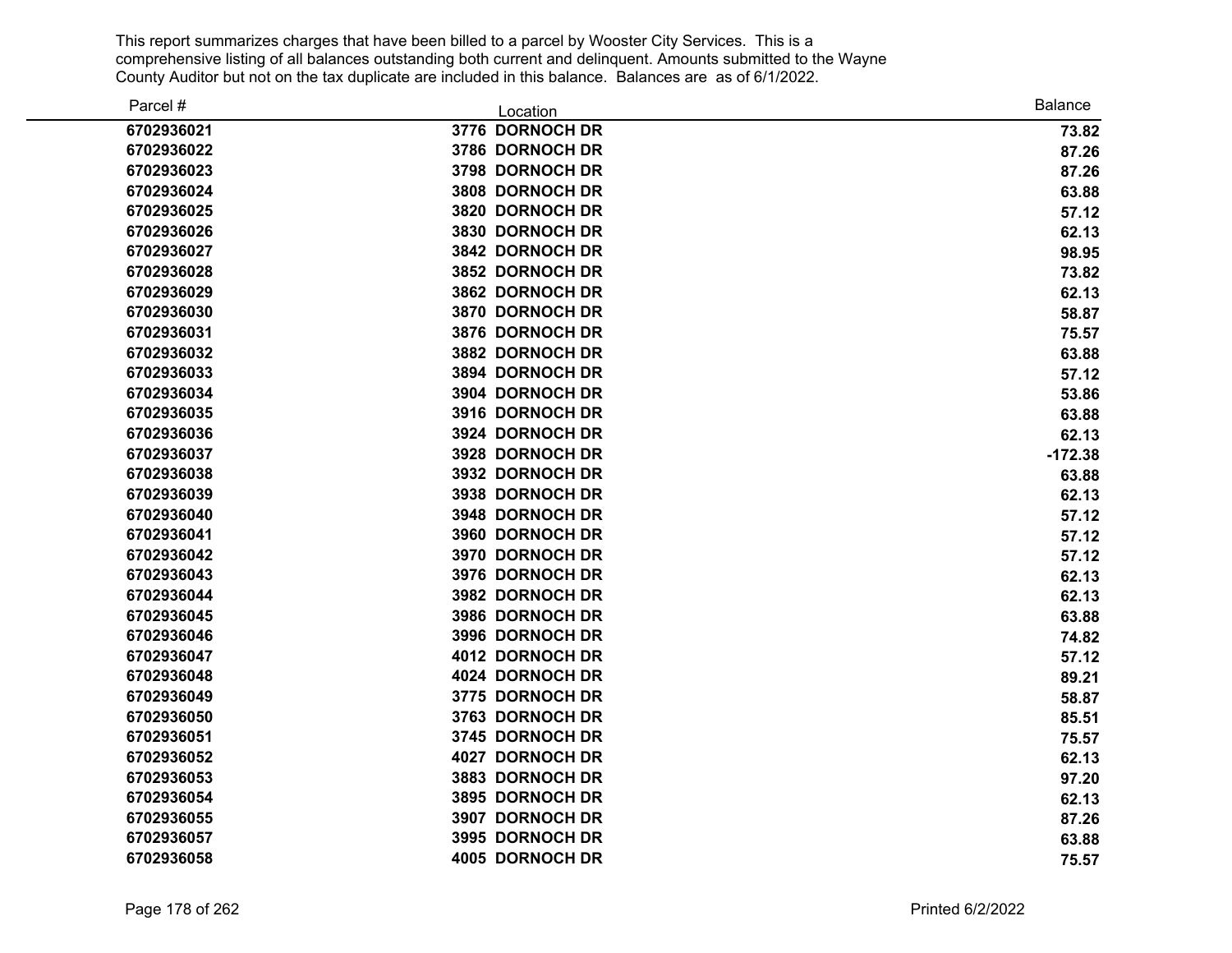| Parcel #   | Location                 | <b>Balance</b> |
|------------|--------------------------|----------------|
| 6702936059 | 4015 DORNOCH DR          | 75.57          |
| 6702937000 | <b>470 E MILLTOWN RD</b> | 73.90          |
| 6702942001 | 3100 OAK HILL RD         | 798.19         |
| 6702943001 | 2903 MECHANICSBURG RD    | 24.52          |
| 6702948000 | 3481 CLEVELAND RD        | 95.39          |
| 6702950000 | 945 PINTAIL LN           | 97.20          |
| 6702950001 | 925 PINTAIL LN           | 57.12          |
| 6702950002 | 905 PINTAIL LN           | 57.12          |
| 6702950003 | <b>887 PINTAIL LN</b>    | 147.64         |
| 6702950004 | <b>867 PINTAIL LN</b>    | 75.57          |
| 6702950006 | 878 PINTAIL LN           | 63.88          |
| 6702950007 | <b>4095 SPRING BROOK</b> | 62.13          |
| 6702950008 | <b>4075 SPRING BROOK</b> | 97.20          |
| 6702950009 | <b>4055 SPRING BROOK</b> | 87.26          |
| 6702950010 | <b>4035 SPRING BROOK</b> | 122.33         |
| 6702950011 | <b>4015 SPRING BROOK</b> | 98.95          |
| 6702950012 | 3995 SPRING BROOK        | 98.95          |
| 6702950013 | 3975 SPRING BROOK        | 98.95          |
| 6702950014 | 3955 SPRING BROOK        | 97.20          |
| 6702950015 | 3935 SPRING BROOK        | 122.33         |
| 6702950016 | 3915 SPRING BROOK        | 63.88          |
| 6702950017 | 3891 SPRING BROOK        | 85.51          |
| 6702950018 | 3875 SPRING BROOK        | 87.26          |
| 6702950019 | 894 CHURCH HILL CT       | 87.26          |
| 6702950020 | 906 CHURCH HILL CT       | 134.02         |
| 6702950021 | 920 CHURCH HILL CT       | 134.02         |
| 6702950022 | 930 CHURCH HILL CT       | 75.57          |
| 6702950024 | 956 CHURCH HILL CT       | 75.57          |
| 6702950025 | 968 CHURCH HILL CT       | 124.26         |
| 6702950026 | 965 CHURCH HILL CT       | 87.26          |
| 6702950027 | 3930 PEABODY PL          | 140.73         |
| 6702950028 | 3952 PEABODY PL          | 87.26          |
| 6702950029 | 3974 PEABODY PL          | 102.21         |
| 6702950030 | 3996 PEABODY PL          | 63.88          |
| 6702950031 | 4016 PEABODY PL          | 57.12          |
| 6702950032 | 4038 PEABODY PL          | 85.51          |
| 6702950033 | 4060 PEABODY PL          | 62.13          |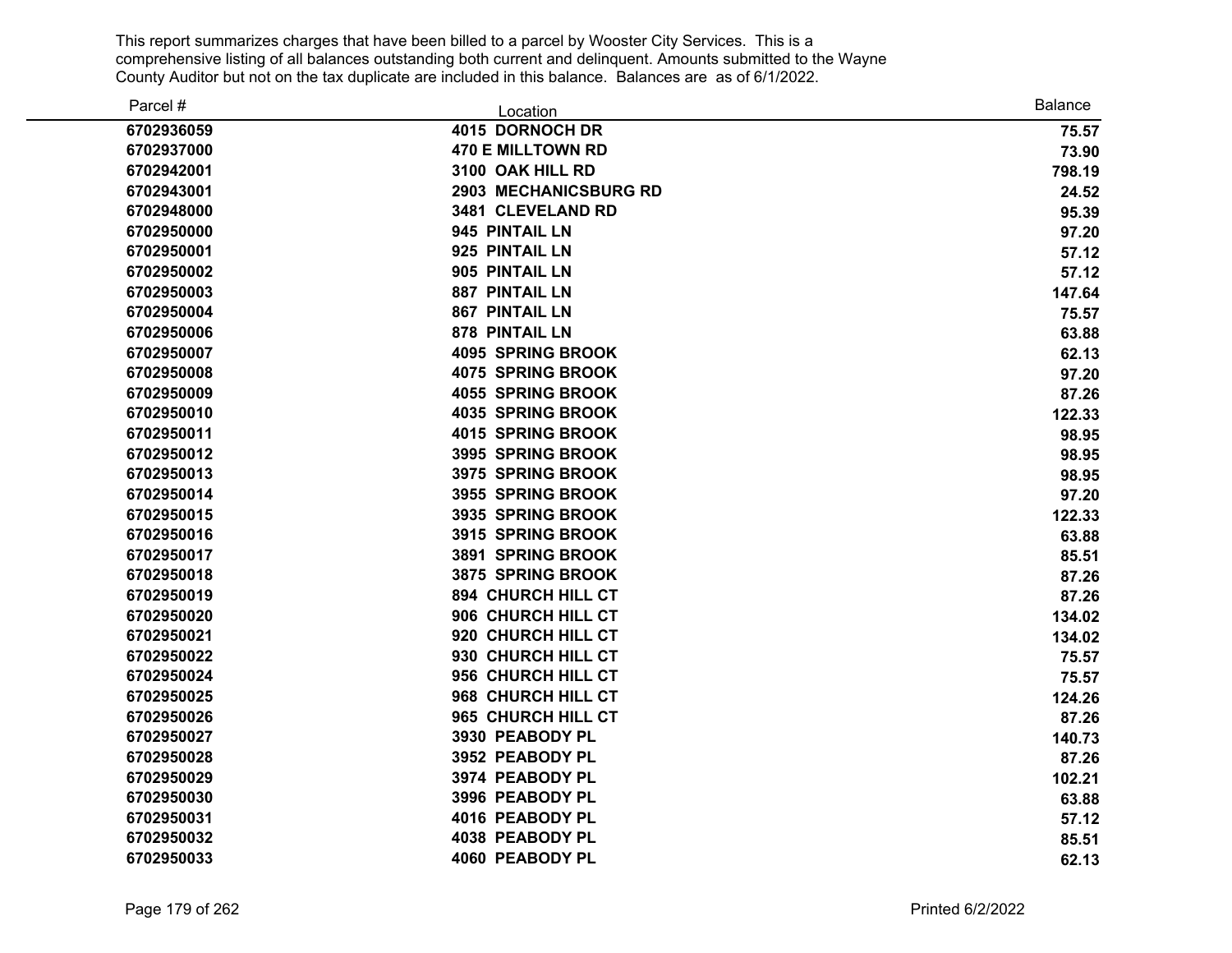| Parcel #   | Location                 | <b>Balance</b> |
|------------|--------------------------|----------------|
| 6702950034 | 4082 PEABODY PL          | 53.86          |
| 6702950035 | 4100 PEABODY PL          | 75.57          |
| 6702950036 | 4124 PEABODY PL          | 58.87          |
| 6702950038 | <b>4124 SPRING BROOK</b> | 81.88          |
| 6702950042 | <b>4036 SPRING BROOK</b> | 75.57          |
| 6702950045 | 3970 SPRING BROOK        | 98.95          |
| 6702950047 | 3926 SPRING BROOK        | 97.20          |
| 6702950048 | 3900 SPRING BROOK        | 63.88          |
| 6702950049 | 933 CHURCH HILL CT       | 73.82          |
| 6702950050 | 3925 PEABODY PL          | 73.82          |
| 6702950051 | 3947 PEABODY PL          | 98.95          |
| 6702950052 | 3969 PEABODY PL          | 73.82          |
| 6702950053 | 3993 PEABODY PL          | 76.29          |
| 6702950054 | 4015 PEABODY PL          | 85.51          |
| 6702950055 | 4035 PEABODY PL          | 98.95          |
| 6702950056 | 4057 PEABODY PL          | 98.95          |
| 6702950057 | 4079 PEABODY PL          | 232.97         |
| 6702951000 | 3562 COMMERCE PKWY       | 73.16          |
| 6702951001 | 3524 COMMERCE PKWY       | 73.35          |
| 6702951007 | 3373 COMMERCE PKWY       | 5,211.73       |
| 6702951009 | 3431 COMMERCE PKWY       | 231.07         |
| 6702951010 | 3477 COMMERCE PKWY       | 102.10         |
| 6702954000 | 5155 EMALENE RD          | 119.86         |
| 6702954001 | 5169 EMALENE RD          | 62.16          |
| 6702954002 | 5195 EMALENE RD          | 147.70         |
| 6702954003 | 5215 EMALENE RD          | 159.39         |
| 6702954004 | 5235 EMALENE RD          | 198.17         |
| 6702954005 | 5253 EMALENE RD          | 171.08         |
| 6702954006 | 5273 EMALENE RD          | 145.95         |
| 6702954007 | 5291 EMALENE RD          | 136.01         |
| 6702954008 | 5309 EMALENE RD          | 255.69         |
| 6702954010 | 5339 EMALENE RD          | 109.29         |
| 6702956000 | 5382 CLEVELAND RD        | 85.40          |
| 6702958000 | 5310 CLEVELAND RD        | 86.49          |
| 6702959000 | 5246 CLEVELAND RD        | 206.21         |
| 6702960000 | 5240 CLEVELAND RD        | 66.64          |
| 6702961000 | 5214 CLEVELAND RD        | 79.10          |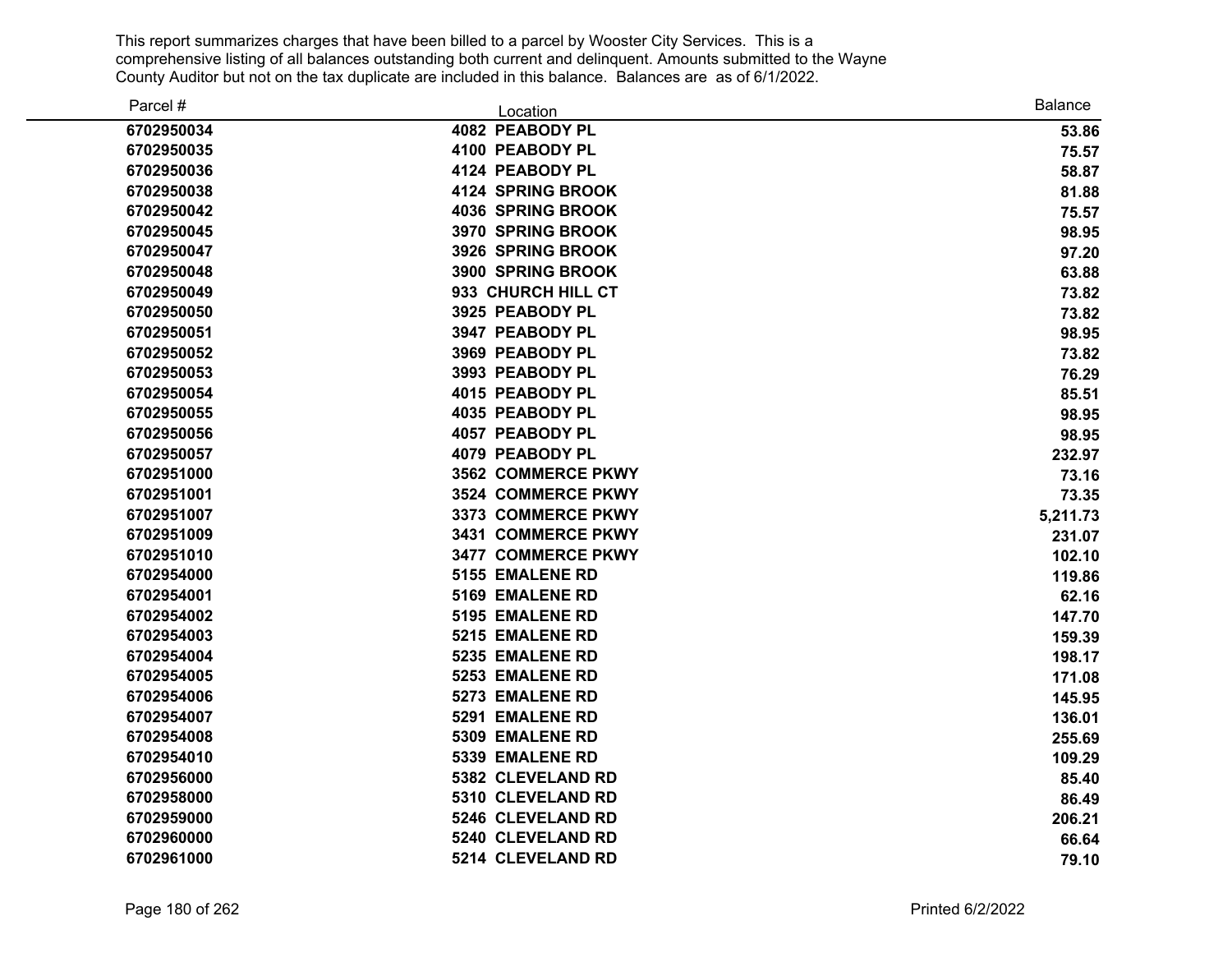| Parcel #   | Location                             | <b>Balance</b> |
|------------|--------------------------------------|----------------|
| 6702962000 | 5252 CLEVELAND RD                    | 145.21         |
| 6702963000 | 5200 CLEVELAND RD                    | 137.94         |
| 6702963001 | 5210 CLEVELAND RD                    | 506.69         |
| 6702965001 | 972 RIFFEL RD                        | 221.28         |
| 6702968000 | 2475 MICHAEL WAY                     | 89.56          |
| 6702968001 | <b>2520 BARRINGTON LN</b>            | 119.25         |
| 6702968003 | <b>2447 WETHERINGTON LN</b>          | 62.13          |
| 6702968004 | <b>2447 WETHERINGTON LN</b>          | 108.89         |
| 6702968005 | 2447 WETHERINGTON LN                 | 57.12          |
| 6702968006 | <b>2447 WETHERINGTON LN</b>          | 46.11          |
| 6702968007 | 2447 WETHERINGTON LN UNIT 105        | 58.87          |
| 6702968008 | <b>2447 WETHERINGTON LN UNIT 106</b> | 85.51          |
| 6702968009 | <b>2447 WETHERINGTON LN</b>          | 62.13          |
| 6702968010 | <b>2447 WETHERINGTON LN</b>          | 132.27         |
| 6702968011 | 2447 WETHERINGTON LN UNIT 109        | 57.12          |
| 6702968012 | 2447 WETHERINGTON LN                 | 97.20          |
| 6702968013 | <b>2447 WETHERINGTON LN</b>          | 57.12          |
| 6702968014 | 2447 WETHERINGTON LN UNIT 112        | 57.12          |
| 6702968015 | 2447 WETHERINGTON LN UNIT 121        | 63.88          |
| 6702968016 | 2447 WETHERINGTON LN                 | 73.82          |
| 6702968017 | 2447 WETHERINGTON LN UNIT 123        | 110.64         |
| 6702968018 | 2447 WETHERINGTON LN                 | 62.13          |
| 6702968019 | <b>2447 WETHERINGTON LN</b>          | 73.82          |
| 6702968020 | 2447 WETHERINGTON LN UNIT 114        | 73.82          |
| 6702968021 | 2447 WETHERINGTON LN UNIT 115        | 62.13          |
| 6702968022 | 2447 WETHERINGTON LN UNIT 116        | 45.03          |
| 6702968023 | 2447 WETHERINGTON LN                 | 62.13          |
| 6702968024 | 2447 WETHERINGTON LN UNIT 118        | 73.82          |
| 6702968025 | 2447 WETHERINGTON LN UNIT 119        | 62.13          |
| 6702968026 | 2447 WETHERINGTON LN UNIT 120        | 58.87          |
| 6702968027 | 2447 WETHERINGTON LN UNIT 133        | 58.87          |
| 6702968028 | 2447 WETHERINGTON LN UNIT 134        | 57.12          |
| 6702968029 | 2447 WETHERINGTON LN UNIT 135        | 57.12          |
| 6702968030 | 2447 WETHERINGTON LN UNIT 136        | 58.87          |
| 6702968031 | <b>2447 WETHERINGTON LN</b>          | 62.13          |
| 6702968032 | 2447 WETHERINGTON LN                 | 53.86          |
| 6702968033 | <b>2447 WETHERINGTON LN</b>          | 57.12          |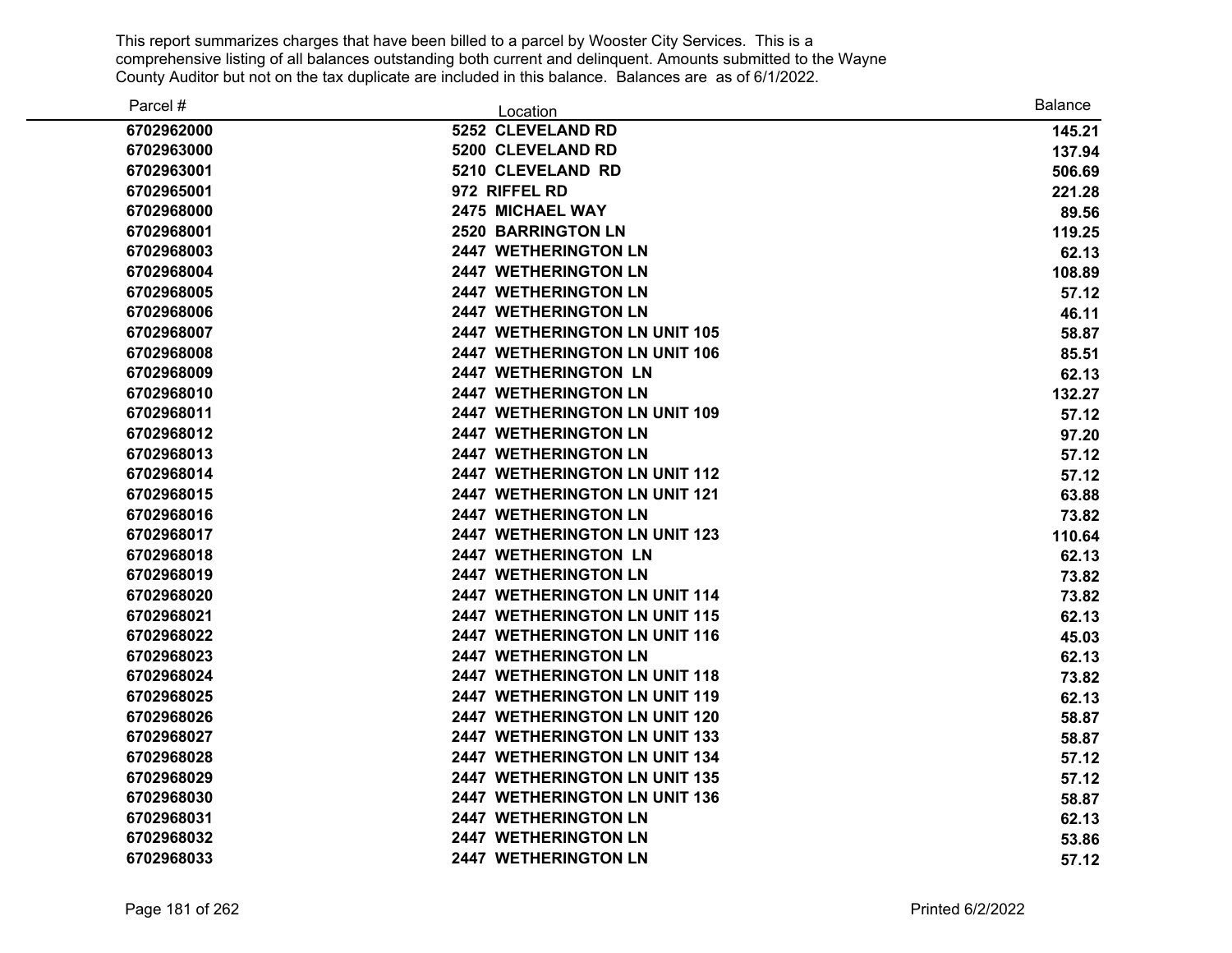| Parcel #   | Location                             | <b>Balance</b> |
|------------|--------------------------------------|----------------|
| 6702968034 | 2447 WETHERINGTON LN UNIT 128        | 62.13          |
| 6702968035 | <b>2447 WETHERINGTON LN</b>          | 57.12          |
| 6702968036 | <b>2447 WETHERINGTON LN</b>          | 57.12          |
| 6702968037 | <b>2447 WETHERINGTON LN</b>          | 52.11          |
| 6702968038 | <b>2447 WETHERINGTON LN UNIT 132</b> | 75.57          |
| 6702968039 | 2447 WETHERINGTON LN UNIT 137        | 57.12          |
| 6702968040 | <b>2447 WETHERINGTON LN</b>          | 119.25         |
| 6702968041 | 2447 WETHERINGTON LN UNIT 139        | 57.12          |
| 6702968042 | 2447 WETHERINGTON LN UNIT 140        | 62.13          |
| 6702968043 | 2447 WETHERINGTON LN UNIT 141        | 85.51          |
| 6702968044 | 2447 WETHERINGTON LN UNIT 142        | 19.10          |
| 6702968045 | 2447 WETHERINGTON LN                 | 85.51          |
| 6702968046 | 2447 WETHERINGTON LN UNIT 144        | 63.88          |
| 6702968047 | 2447 WETHERINGTON LN UNIT 145        | 2.12           |
| 6702968048 | 2447 WETHERINGTON LN UNIT 146        | 52.11          |
| 6702968049 | 2447 WETHERINGTON LN                 | 97.20          |
| 6702968050 | 2447 WETHERINGTON LN UNIT 148        | 63.88          |
| 6702968051 | 2447 WETHERINGTON LN UNIT 149        | 57.12          |
| 6702968052 | <b>2447 WETHERINGTON LN</b>          | 97.20          |
| 6702968053 | 2447 WETHERINGTON LN UNIT 151        | 5.01           |
| 6702968054 | 2447 WETHERINGTON LN UNIT 152        | 97.20          |
| 6702968055 | <b>2447 WETHERINGTON LN</b>          | 73.82          |
| 6702968056 | <b>2447 WETHERINGTON LN UNIT 154</b> | 37.84          |
| 6702968057 | <b>2447 WETHERINGTON LN UNIT 155</b> | 85.51          |
| 6702968058 | 2447 WETHERINGTON LN UNIT 156        | 58.87          |
| 6702968060 | <b>2457 BARRINGTON WAY</b>           | 62.13          |
| 6702968061 | <b>2457 BARRINGTON WAY</b>           | 85.51          |
| 6702968063 | <b>2457 BARRINGTON WAY</b>           | 73.82          |
| 6702968064 | <b>2457 BARRINGTON WAY</b>           | 171.02         |
| 6702968065 | 2457 BARRINGTON WAY UNIT 326         | 73.82          |
| 6702968066 | <b>2457 BARRINGTON WAY</b>           | 63.88          |
| 6702968067 | <b>2457 BARRINGTON WAY</b>           | 73.82          |
| 6702968069 | <b>2457 BARRINGTON WAY</b>           | 58.87          |
| 6702968070 | <b>2457 BARRINGTON WAY</b>           | 52.11          |
| 6702968071 | <b>2457 BARRINGTON WAY</b>           | 57.12          |
| 6702968072 | <b>2472 WETHERINGTON LN</b>          | 58.87          |
| 6702968073 | <b>2457 BARRINGTON WAY</b>           | 73.82          |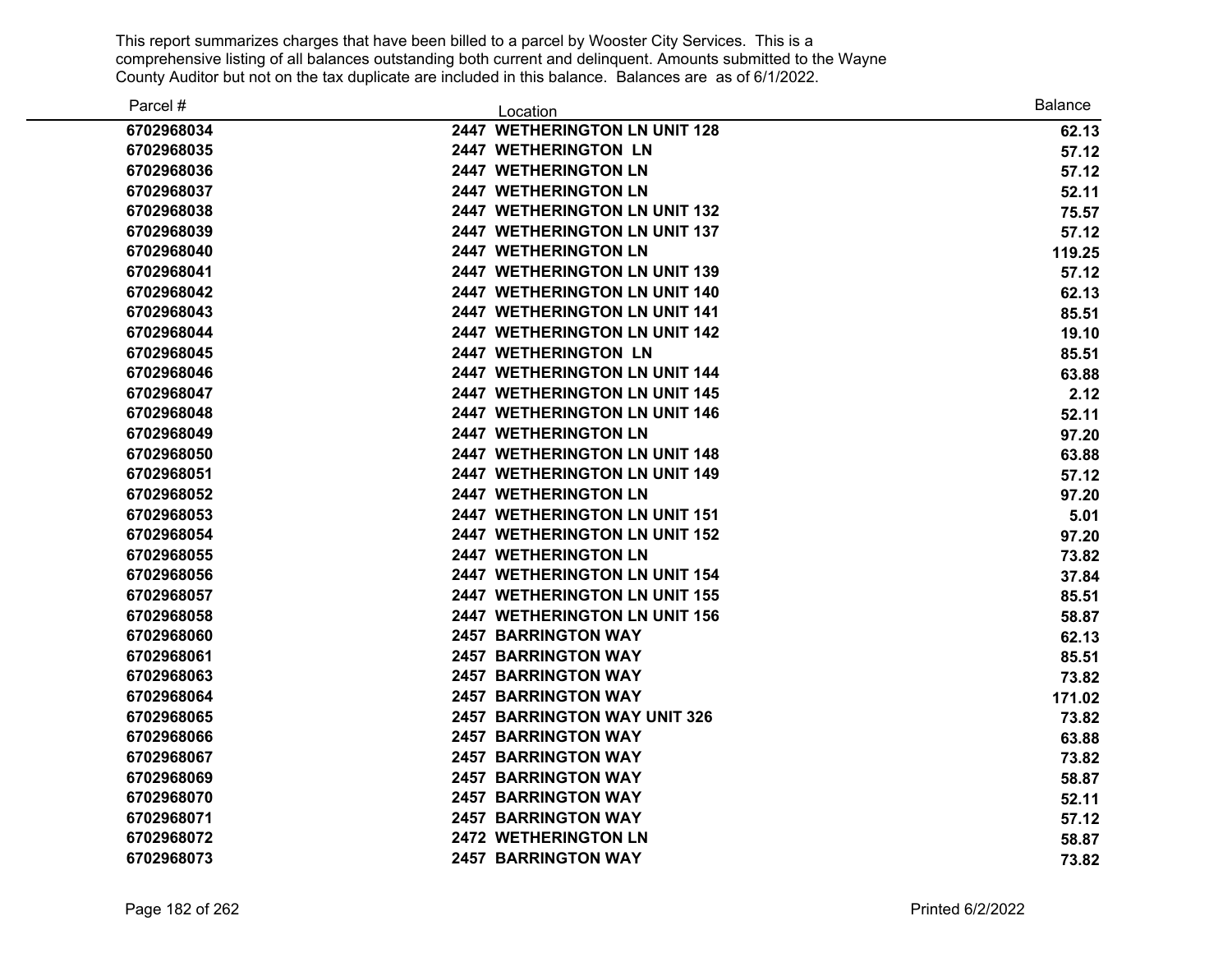| Parcel #   | Location                   | <b>Balance</b> |
|------------|----------------------------|----------------|
| 6702968074 | <b>2457 BARRINGTON WAY</b> | 63.88          |
| 6702968075 | <b>2457 BARRINGTON WAY</b> | 62.13          |
| 6702968076 | <b>2457 BARRINGTON WAY</b> | 57.12          |
| 6702968077 | <b>2457 BARRINGTON WAY</b> | 57.12          |
| 6702968078 | <b>2457 BARRINGTON WAY</b> | 62.13          |
| 6702968079 | <b>2457 BARRINGTON WAY</b> | 58.87          |
| 6702968080 | <b>2457 BARRINGTON WAY</b> | 62.13          |
| 6702968081 | <b>2457 BARRINGTON WAY</b> | 73.82          |
| 6702968082 | <b>2457 BARRINGTON WAY</b> | 42.85          |
| 6702968083 | <b>2457 BARRINGTON WAY</b> | 62.13          |
| 6702968084 | <b>2457 BARRINGTON WAY</b> | 57.12          |
| 6702968085 | <b>2457 BARRINGTON WAY</b> | 75.57          |
| 6702968086 | <b>2457 BARRINGTON WAY</b> | 52.11          |
| 6702968087 | <b>2457 BARRINGTON WAY</b> | 58.87          |
| 6702968088 | <b>2457 BARRINGTON WAY</b> | 63.88          |
| 6702968089 | <b>2457 BARRINGTON WAY</b> | 75.57          |
| 6702968090 | <b>2457 BARRINGTON WAY</b> | 63.88          |
| 6702968091 | <b>2457 BARRINGTON WAY</b> | 74.33          |
| 6702968092 | <b>2457 BARRINGTON WAY</b> | 73.82          |
| 6702968093 | <b>2457 BARRINGTON WAY</b> | 58.87          |
| 6702968094 | <b>2457 BARRINGTON WAY</b> | 73.82          |
| 6702968095 | <b>2457 BARRINGTON WAY</b> | 57.12          |
| 6702968096 | <b>2457 BARRINGTON WAY</b> | 61.13          |
| 6702968097 | <b>2457 BARRINGTON WAY</b> | 63.88          |
| 6702968098 | <b>2457 BARRINGTON WAY</b> | 73.82          |
| 6702968099 | <b>2457 BARRINGTON WAY</b> | 57.12          |
| 6702968100 | <b>2457 BARRINGTON WAY</b> | 87.26          |
| 6702968101 | <b>2457 BARRINGTON WAY</b> | 62.13          |
| 6702968102 | <b>2457 BARRINGTON WAY</b> | 63.88          |
| 6702968103 | <b>2457 BARRINGTON WAY</b> | 73.82          |
| 6702968104 | <b>2457 BARRINGTON WAY</b> | 57.12          |
| 6702968105 | <b>2452 BARRINGTON WAY</b> | 57.12          |
| 6702968106 | <b>2452 BARRINGTON WAY</b> | 130.94         |
| 6702968107 | <b>2452 BARRINGTON WAY</b> | 63.88          |
| 6702968108 | <b>2452 BARRINGTON WAY</b> | 120.58         |
| 6702968109 | <b>2452 BARRINGTON WAY</b> | 62.13          |
| 6702968111 | <b>2452 BARRINGTON WAY</b> | 75.57          |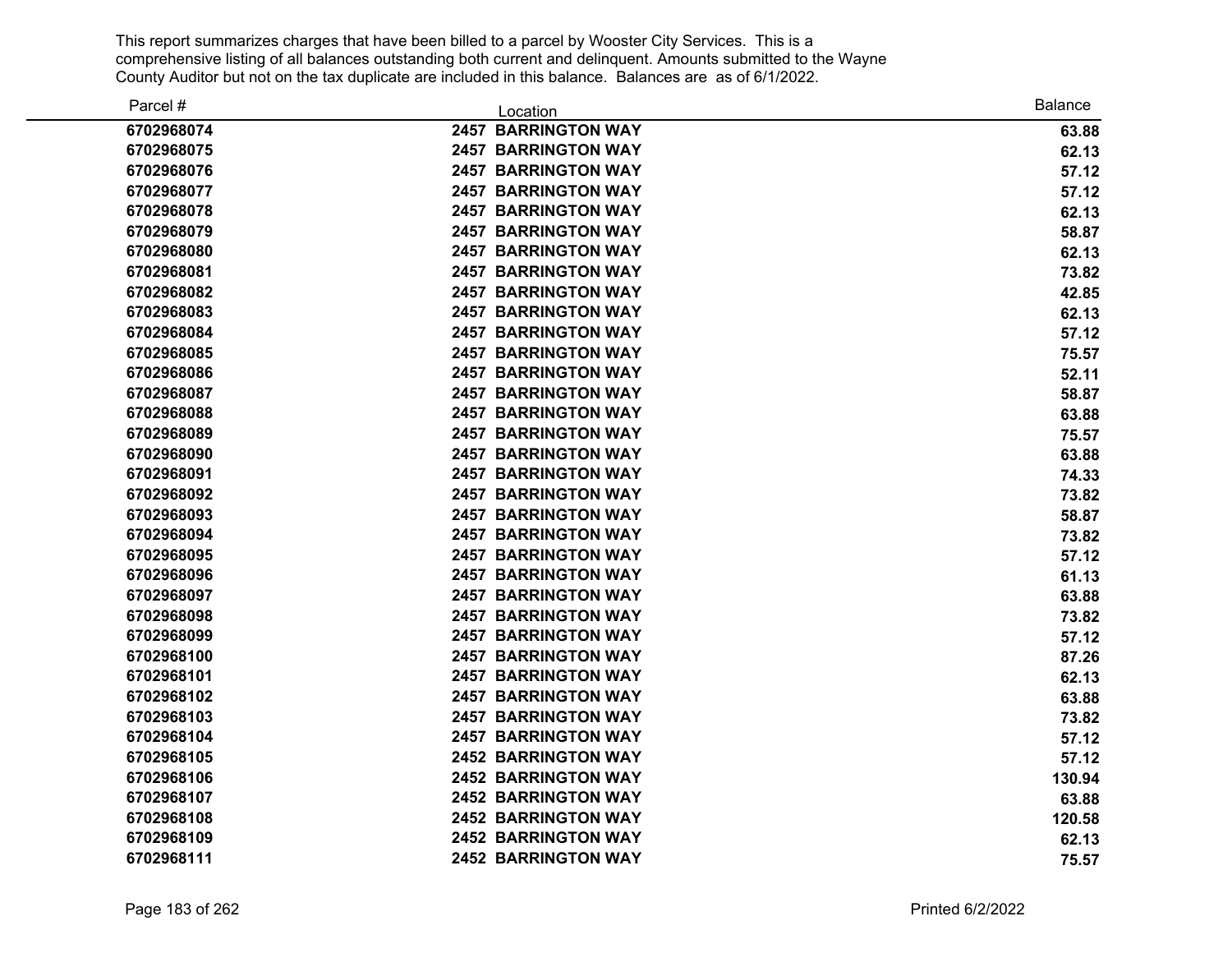| Parcel #   | Location                   | <b>Balance</b> |
|------------|----------------------------|----------------|
| 6702968112 | <b>2452 BARRINGTON WAY</b> | 87.26          |
| 6702968113 | <b>2452 BARRINGTON WAY</b> | 73.82          |
| 6702968114 | <b>2452 BARRINGTON WAY</b> | 62.13          |
| 6702968115 | <b>2452 BARRINGTON WAY</b> | 75.57          |
| 6702968116 | <b>2452 BARRINGTON WAY</b> | 73.82          |
| 6702968117 | 1030 FAIRFIELD DR          | 87.81          |
| 6702968118 | 2465 DAYBREAK DR           | 77.87          |
| 6702968119 | 2457 DAYBREAK DR           | 124.63         |
| 6702968120 | 2449 DAYBREAK DR           | 202.50         |
| 6702968122 | 2435 DAYBREAK DR           | 124.63         |
| 6702968124 | 2425 DAYBREAK DR           | 136.32         |
| 6702968125 | 2419 DAYBREAK DR           | 89.56          |
| 6702968126 | 2420 DAYBREAK DR           | 101.25         |
| 6702968127 | 2424 DAYBREAK DR           | 66.18          |
| 6702968128 | 2428 DAYBREAK DR           | 99.50          |
| 6702968129 | 2434 DAYBREAK DR           | 76.12          |
| 6702968130 | 2444 DAYBREAK DR           | 61.17          |
| 6702968131 | 2450 DAYBREAK DR           | 77.87          |
| 6702968132 | 2456 DAYBREAK DR           | 66.18          |
| 6702968133 | 2464 DAYBREAK DR           | 101.25         |
| 6702968134 | 1086 FAIRFIELD DR          | 111.19         |
| 6702968135 | 2504 MICHAEL WAY           | 101.25         |
| 6702968136 | 2512 MICHAEL WAY           | 76.12          |
| 6702968137 | <b>2524 MICHAEL WAY</b>    | 76.12          |
| 6702968138 | 2532 MICHAEL WAY           | 122.88         |
| 6702968139 | <b>1149 SERENITY LN</b>    | 111.19         |
| 6702968140 | <b>1127 SERENITY LN</b>    | 61.17          |
| 6702968141 | <b>1111 SERENITY LN</b>    | 89.56          |
| 6702968142 | <b>1093 SERENITY LN</b>    | 66.18          |
| 6702968143 | <b>1075 SERENITY LN</b>    | 59.42          |
| 6702968144 | <b>1055 SERENITY LN</b>    | 87.81          |
| 6702968145 | <b>1037 SERENITY LN</b>    | 101.25         |
| 6702968146 | <b>1015 SERENITY LN</b>    | 89.56          |
| 6702968147 | <b>1020 SERENITY LN</b>    | 124.63         |
| 6702968148 | 1019 FAIRFIELD DR          | 118.84         |
| 6702968149 | 1041 FAIRFIELD DR          | 101.25         |
| 6702968150 | 1059 FAIRFIELD DR          | 101.25         |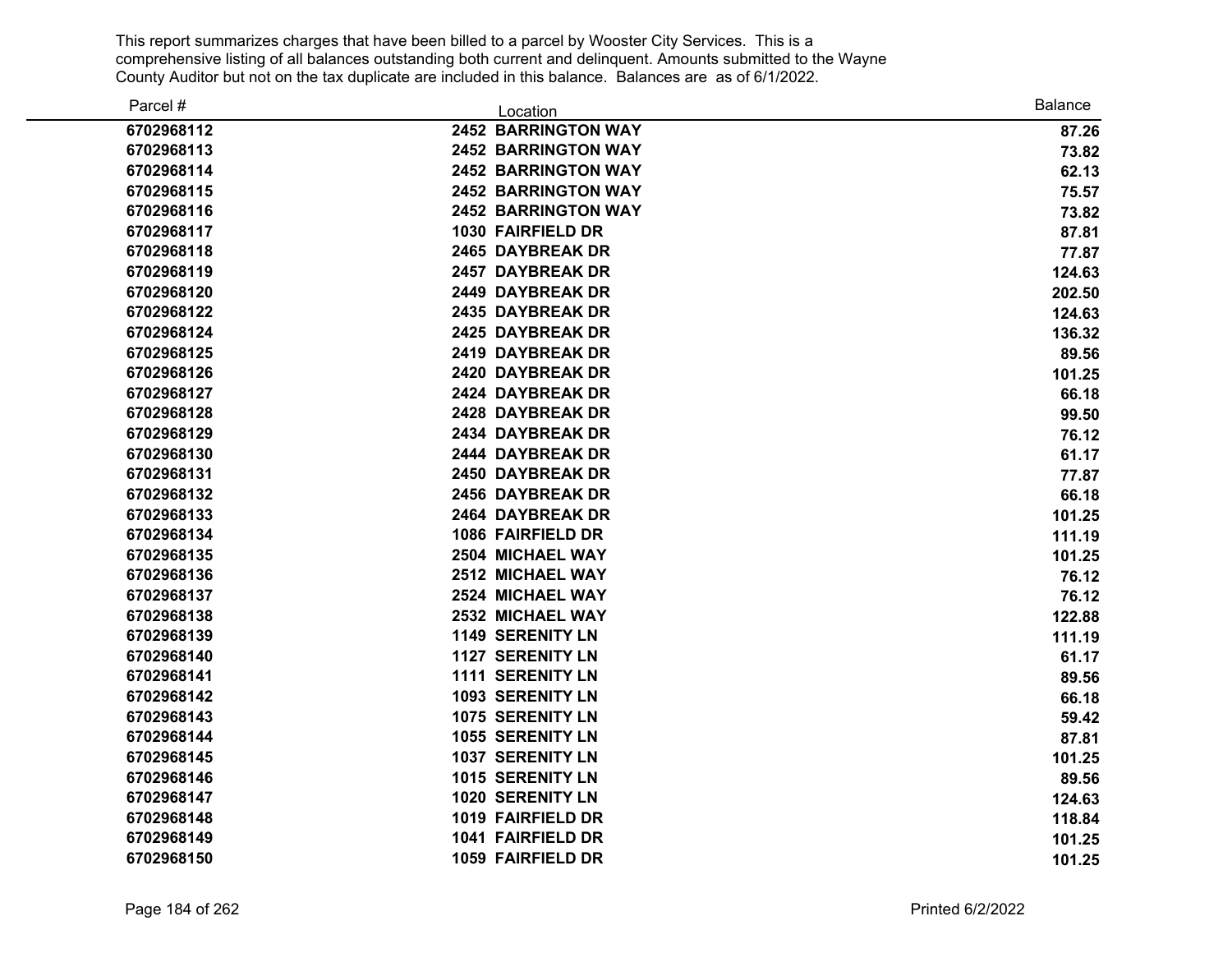| Parcel #   | Location                    | <b>Balance</b> |
|------------|-----------------------------|----------------|
| 6702968152 | 1095 FAIRFIELD DR           | 111.19         |
| 6702968153 | 1111 FAIRFIELD DR           | 101.25         |
| 6702968154 | 1131 FAIRFIELD DR           | 64.43          |
| 6702968155 | <b>1132 SERENITY LN</b>     | 101.25         |
| 6702968156 | <b>1114 SERENITY LN</b>     | 64.43          |
| 6702968157 | <b>1096 SERENITY LN</b>     | 76.12          |
| 6702968158 | <b>1078 SERENITY LN</b>     | 87.81          |
| 6702968159 | <b>1060 SERENITY LN</b>     | 122.88         |
| 6702968160 | <b>1042 SERENITY LN</b>     | 64.43          |
| 6702968161 | <b>2452 BARRINGTON WAY</b>  | 53.86          |
| 6702968162 | <b>2452 BARRINGTON WAY</b>  | 52.11          |
| 6702968163 | <b>2452 BARRINGTON WAY</b>  | 63.88          |
| 6702968164 | <b>2452 BARRINGTON WAY</b>  | 87.26          |
| 6702968165 | <b>2452 BARRINGTON WAY</b>  | 63.88          |
| 6702968166 | <b>2452 BARRINGTON WAY</b>  | 62.13          |
| 6702968167 | <b>2452 BARRINGTON WAY</b>  | 62.13          |
| 6702968168 | <b>2452 BARRINGTON WAY</b>  | 85.51          |
| 6702968169 | <b>2452 BARRINGTON WAY</b>  | 58.87          |
| 6702968170 | <b>2452 BARRINGTON WAY</b>  | 62.13          |
| 6702968171 | <b>2452 BARRINGTON WAY</b>  | 63.88          |
| 6702968172 | <b>2452 BARRINGTON WAY</b>  | 62.13          |
| 6702968173 | <b>2452 BARRINGTON WAY</b>  | 62.13          |
| 6702968174 | <b>2452 BARRINGTON WAY</b>  | 73.82          |
| 6702968175 | <b>2452 BARRINGTON WAY</b>  | 58.87          |
| 6702968176 | <b>2452 BARRINGTON WAY</b>  | 104.22         |
| 6702968177 | <b>2452 BARRINGTON WAY</b>  | 63.88          |
| 6702968178 | <b>2452 BARRINGTON WAY</b>  | 73.82          |
| 6702968179 | <b>2452 BARRINGTON WAY</b>  | 52.11          |
| 6702968180 | <b>2452 BARRINGTON WAY</b>  | 62.13          |
| 6702968181 | <b>2452 BARRINGTON WAY</b>  | 62.13          |
| 6702968182 | <b>2452 BARRINGTON WAY</b>  | 87.26          |
| 6702968183 | <b>2452 BARRINGTON WAY</b>  | 57.12          |
| 6702968184 | <b>2452 BARRINIGTON WAY</b> | 57.12          |
| 6702968185 | <b>2452 BARRINGTON WAY</b>  | 55.57          |
| 6702968186 | <b>2452 BARRINGTON WAY</b>  | 75.57          |
| 6702968187 | <b>2452 BARRINGTON WAY</b>  | 87.26          |
| 6702968188 | <b>2452 BARRINGTON WAY</b>  | 57.12          |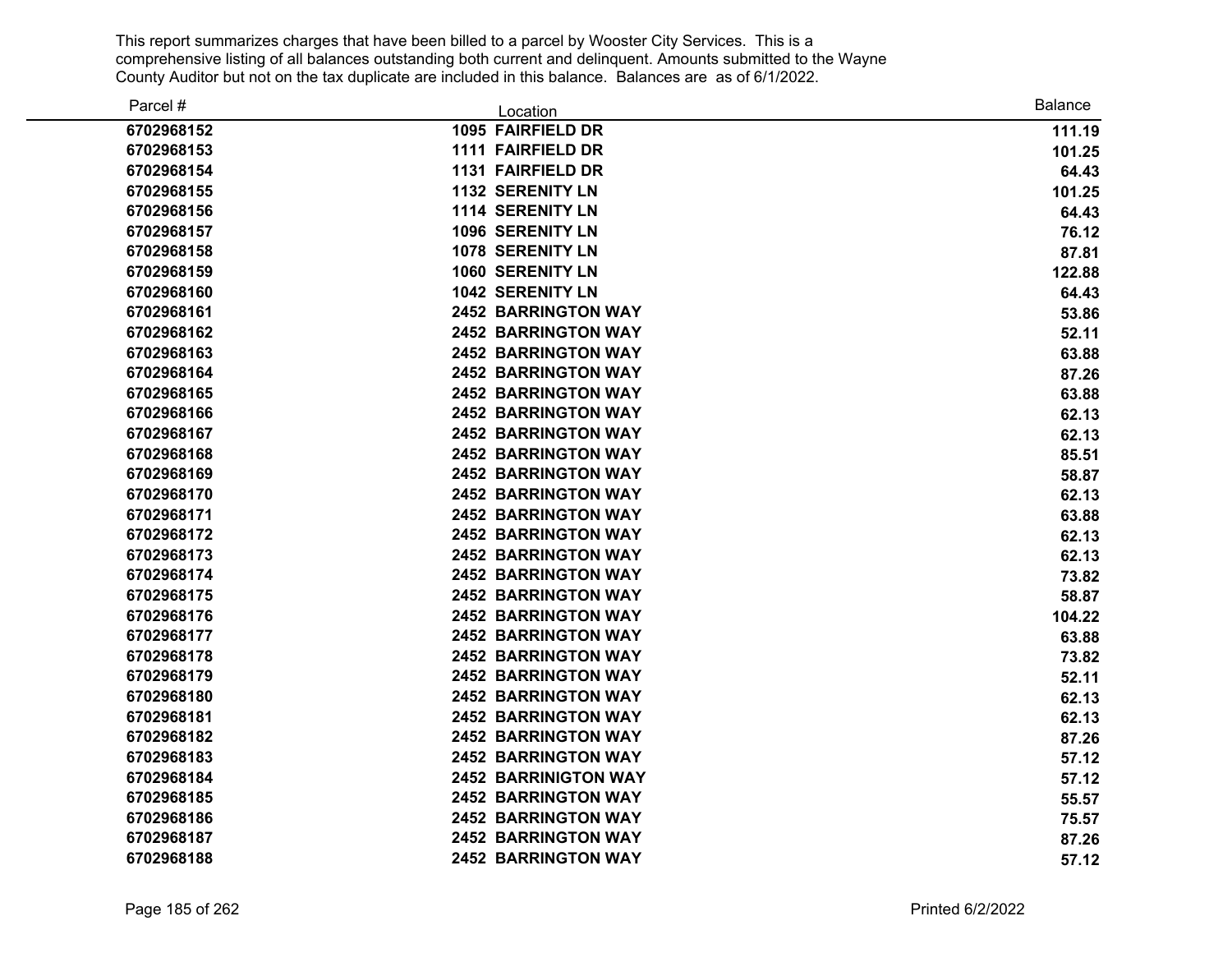| Parcel #   | Location                    | <b>Balance</b> |
|------------|-----------------------------|----------------|
| 6702968189 | <b>2452 BARRINGTON WAY</b>  | 98.95          |
| 6702968190 | <b>2452 BARRINGTON WAY</b>  | 63.88          |
| 6702968191 | <b>2452 BARRINGTON WAY</b>  | 75.57          |
| 6702968192 | <b>2452 BARRINGTON WAY</b>  | 127.76         |
| 6702968193 | <b>2452 BARRINGTON WAY</b>  | 62.13          |
| 6702968194 | <b>2452 BARRINGTON WAY</b>  | 57.12          |
| 6702968195 | <b>2452 BARRINGTON WAY</b>  | 57.12          |
| 6702968196 | <b>2452 BARRINGTON WAY</b>  | 57.12          |
| 6702968197 | <b>2452 BARRINGTON WAY</b>  | 52.11          |
| 6702968198 | <b>2452 BARRINGTON WAY</b>  | 31.26          |
| 6702968199 | <b>2452 BARRINGTON WAY</b>  | 62.13          |
| 6702968200 | <b>2452 BARRINGTON WAY</b>  | 63.88          |
| 6702968201 | 2465 MICHAEL WAY            | 99.50          |
| 6702968202 | <b>2457 MICHAEL WAY</b>     | 51.45          |
| 6702968203 | 2451 MICHAEL WAY            | 59.42          |
| 6702968205 | 2449 MICHAEL WAY WAY        | $-21.48$       |
| 6702968206 | 2450 MICHAEL WAY            | 87.81          |
| 6702968207 | 2456 MICHAEL WAY            | 76.12          |
| 6702968208 | 2464 MICHAEL WAY            | 45.15          |
| 6702968209 | 2472 MICHAEL WAY            | 98.79          |
| 6702968210 | 2480 MICHAEL WAY            | 76.12          |
| 6702968211 | 2490 MICHAEL WAY            | 77.87          |
| 6702968212 | 2498 MICHAEL WAY            | 99.50          |
| 6702968213 | <b>2618 WETHERINGTON LN</b> | 57.12          |
| 6702968214 | <b>2618 WETHERINGTON LN</b> | $-101.43$      |
| 6702968215 | <b>2618 WETHERINGTON LN</b> | 132.27         |
| 6702968216 | <b>2618 WETHERINGTON LN</b> | 62.13          |
| 6702968217 | <b>2618 WETHERINGTON LN</b> | 57.12          |
| 6702968218 | <b>2618 WETHERINGTON LN</b> | $-384.56$      |
| 6702968219 | <b>2618 WETHERINGTON LN</b> | 57.12          |
| 6702968220 | <b>2618 WETHERINGTON LN</b> | 53.86          |
| 6702968221 | <b>2618 WETHERINGTON LN</b> | $-16.44$       |
| 6702968222 | <b>2618 WETHERINGTON LN</b> | 75.57          |
| 6702968223 | <b>2618 WETHERINGTON LN</b> | 98.95          |
| 6702968224 | <b>2618 WETHERINGTON LN</b> | 97.20          |
| 6702968225 | <b>2618 WETHERINGTON LN</b> | 57.12          |
| 6702968226 | <b>2618 WETHERINGTON LN</b> | 97.20          |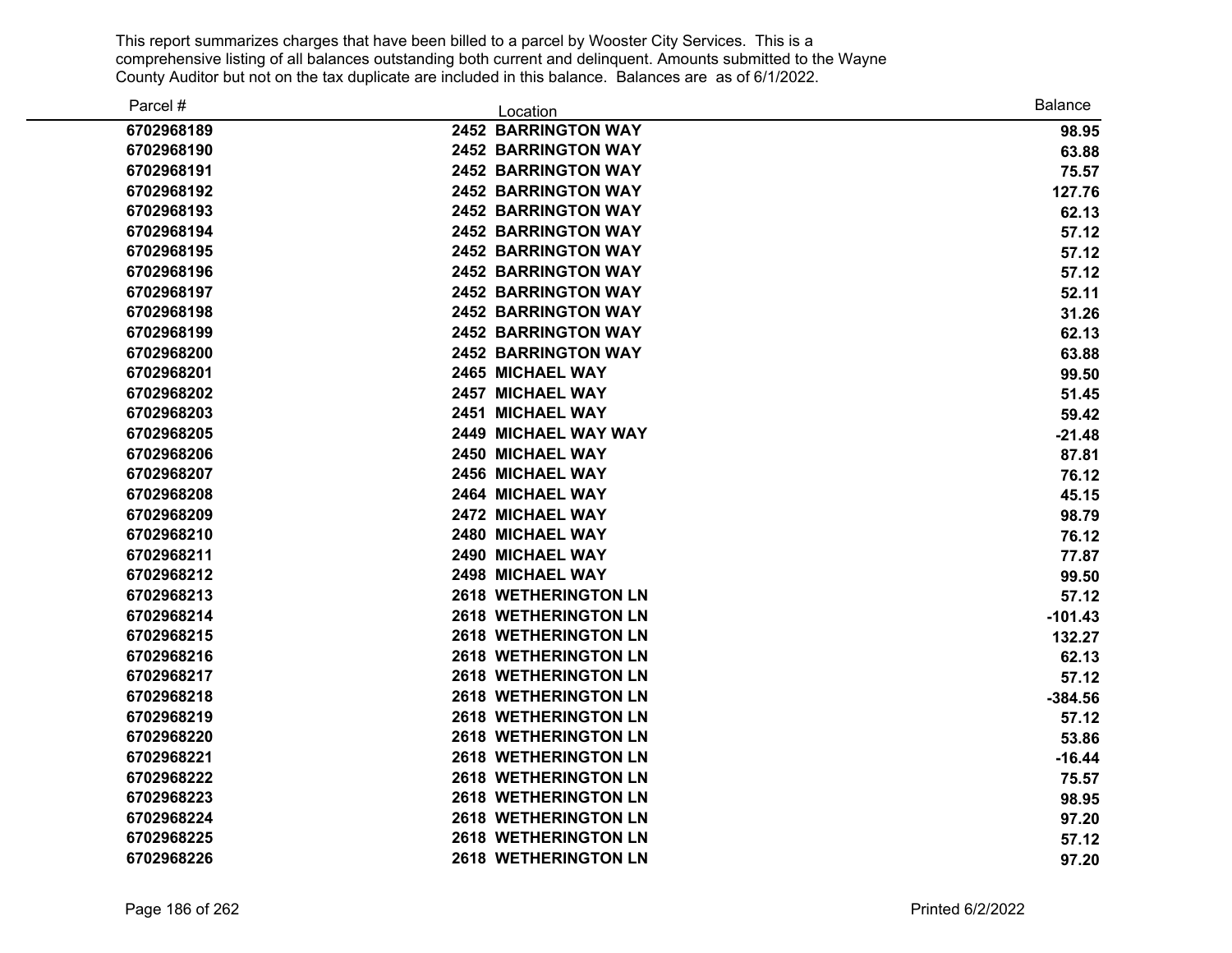| Parcel #   | Location                    | <b>Balance</b> |
|------------|-----------------------------|----------------|
| 6702968227 | 2618 WETHERINGTON LN        | 52.11          |
| 6702968228 | <b>2618 WETHERINGTON LN</b> | 87.26          |
| 6702968229 | <b>2618 WETHERINGTON LN</b> | 57.12          |
| 6702968230 | <b>2618 WETHERINGTON LN</b> | 73.82          |
| 6702968231 | <b>2618 WETHERINGTON LN</b> | 63.88          |
| 6702968232 | <b>2618 WETHERINGTON LN</b> | 75.57          |
| 6702968233 | <b>2618 WETHERINGTON LN</b> | 73.82          |
| 6702968234 | <b>2618 WETHERINGTON LN</b> | 62.13          |
| 6702968235 | <b>2618 WETHERINGTON LN</b> | 94.74          |
| 6702968236 | <b>2618 WETHERINGTON LN</b> | 62.13          |
| 6702968237 | <b>2618 WETHERINGTON LN</b> | 37.84          |
| 6702968238 | <b>2618 WETHERINGTON LN</b> | 57.12          |
| 6702968239 | <b>2618 WETHERINGTON LN</b> | 57.12          |
| 6702968240 | <b>2618 WETHERINGTON LN</b> | 52.11          |
| 6702968241 | <b>2618 WETHERINGTON LN</b> | 58.87          |
| 6702968242 | <b>2618 WETHERINGTON LN</b> | 162.83         |
| 6702968243 | <b>2618 WETHERINGTON LN</b> | 62.13          |
| 6702968244 | <b>2618 WETHERINGTON LN</b> | 63.88          |
| 6702968245 | <b>2618 WETHERINGTON LN</b> | 62.13          |
| 6702968246 | <b>2618 WETHERINGTON LN</b> | 85.51          |
| 6702968247 | <b>2618 WETHERINGTON LN</b> | 73.82          |
| 6702968248 | <b>2618 WETHERINGTON LN</b> | 58.87          |
| 6702968249 | <b>2618 WETHERINGTON LN</b> | 75.57          |
| 6702968250 | <b>2618 WETHERINGTON LN</b> | 57.12          |
| 6702968251 | <b>2618 WETHERINGTON LN</b> | 62.13          |
| 6702968252 | <b>2618 WETHERINGTON LN</b> | 62.13          |
| 6702968253 | <b>2618 WETHERINGTON LN</b> | 63.88          |
| 6702968254 | <b>2618 WETHERINGTON LN</b> | 57.12          |
| 6702968255 | <b>2618 WETHERINGTON LN</b> | 52.11          |
| 6702968256 | <b>2618 WETHERINGTON LN</b> | 62.13          |
| 6702968258 | <b>2618 WETHERINGTON LN</b> | 52.11          |
| 6702968260 | <b>2618 WETHERINGTON LN</b> | 58.87          |
| 6702968261 | <b>2618 WETHERINGTON LN</b> | 63.88          |
| 6702968262 | <b>2618 WETHERINGTON LN</b> | 63.88          |
| 6702968263 | <b>2618 WETHERINGTON LN</b> | 63.88          |
| 6702968264 | <b>2618 WETHERINGTON LN</b> | 122.33         |
| 6702968265 | <b>2618 WETHERINGTON LN</b> | $-58.07$       |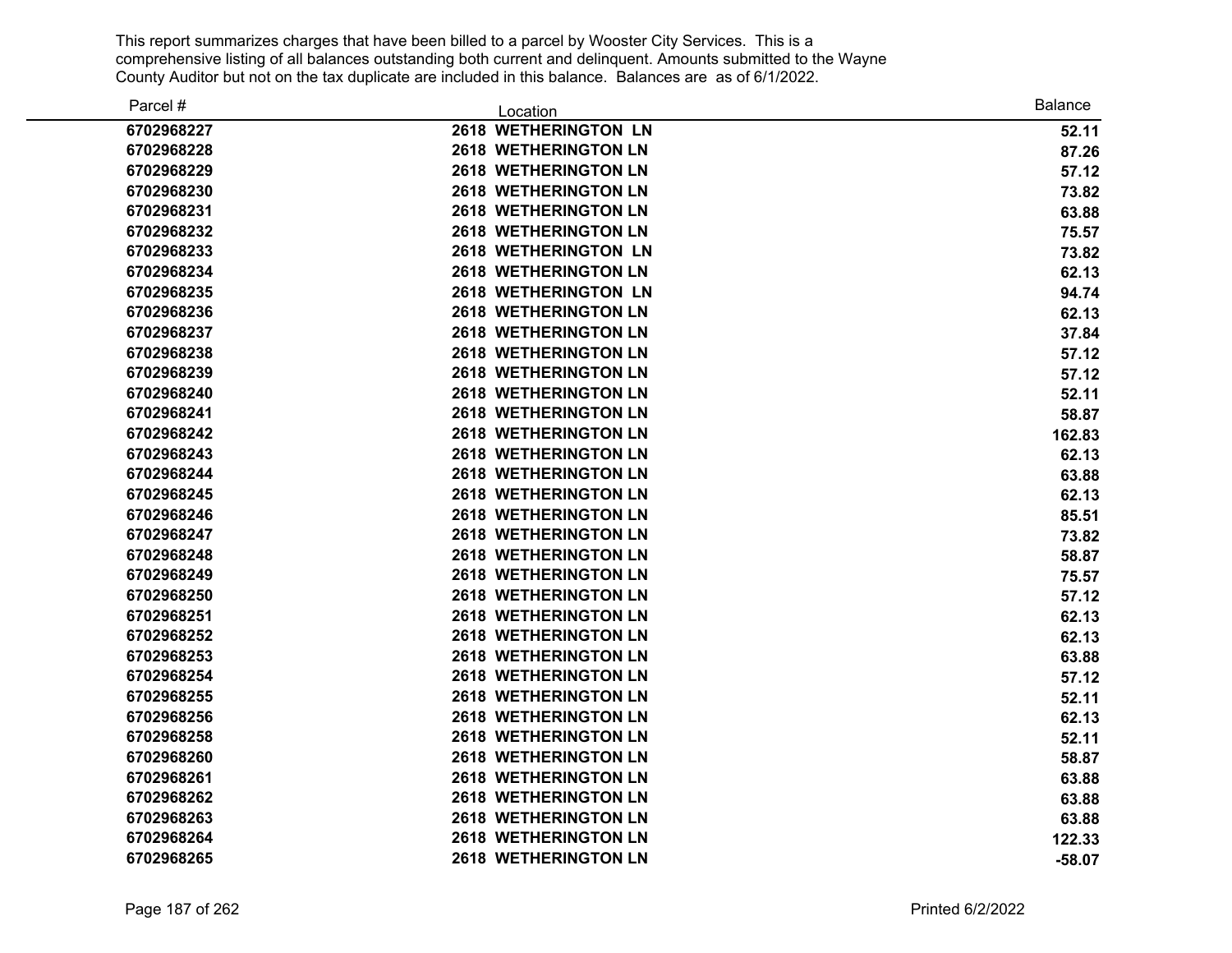| Parcel #   | Location                       | <b>Balance</b> |
|------------|--------------------------------|----------------|
| 6702968266 | <b>2618 WETHERINGTON LN</b>    | 58.87          |
| 6702968267 | <b>2618 WETHERINGTON LN</b>    | 98.95          |
| 6702968268 | <b>2618 WETHERINGTON LN</b>    | 87.26          |
| 6702968269 | <b>2618 WETHERINGTON LN</b>    | 73.82          |
| 6702968270 | <b>2618 WETHERINGTON LN</b>    | 57.12          |
| 6702968271 | <b>2618 WETHERINGTON LN</b>    | 73.82          |
| 6702968272 | <b>2618 WETHERINGTON LN</b>    | 62.13          |
| 6702968273 | <b>2618 WETHERINGTON LN</b>    | 62.13          |
| 6702968274 | <b>2618 WETHERINGTON LN</b>    | 62.13          |
| 6702968275 | <b>2618 WETHERINGTON LN</b>    | 97.20          |
| 6702968276 | <b>2618 WETHERINGTON LN</b>    | 62.13          |
| 6702968279 | <b>2520 BARRINGTON WAY</b>     | 63.88          |
| 6702968280 | <b>2520 BARRINGTON WAY</b>     | 87.26          |
| 6702969001 | <b>2695 MECHANICSBURG RD</b>   | 24.52          |
| 6702970000 | <b>1131 W HIGHLAND AVE</b>     | 24.52          |
| 6702972001 | <b>3690 LONG RD</b>            | 2,749.40       |
| 6702972003 | <b>1615 N GEYERS CHAPEL RD</b> | 74.64          |
| 6702972006 | <b>1661 GEYERS CHAPEL RD</b>   | 996.39         |
| 6702972009 | <b>1785 N GEYERS CHAPEL RD</b> | 127.64         |
| 6702976000 | 5454 CLEVELAND RD              | 3,826.08       |
| 6702977000 | <b>1752 N GEYERS CHAPEL RD</b> | 232.34         |
| 6702980000 | <b>2284 BACK ORRVILLE RD</b>   | 269.14         |
| 6702982002 | 2845 BENDEN DR                 | 1,445.68       |
| 6702982003 | 2000 NOBLE DR                  | 451.10         |
| 6702982004 | 2020 NOBLE DR                  | 504.88         |
| 6702983000 | 2803 AKRON RD                  | 2,434.42       |
| 6702983005 | 2858 BACK ORVILLE RD           | 475.14         |
| 6702987003 | 2177 NOBLE DR                  | 239.22         |
| 6702988000 | 2505 MELROSE DR                | 85.80          |
| 6702996000 | 2457 MELROSE DR                | 85.48          |
| 6703001000 | 2553 MELROSE DR                | 63.11          |
| 6800005000 | <b>1055 W OLD LINCOLN WAY</b>  | 292.49         |
| 6800007000 | 808 N GRANT ST                 | 494.42         |
| 6800008000 | 792 N GRANT ST                 | 303.10         |
| 6800009000 | 830 FOREST DR                  | 87.26          |
| 6800010000 | 1551 RETA CIR                  | 101.25         |
| 6800013000 | <b>1552 SAUNDERS DR</b>        | 76.12          |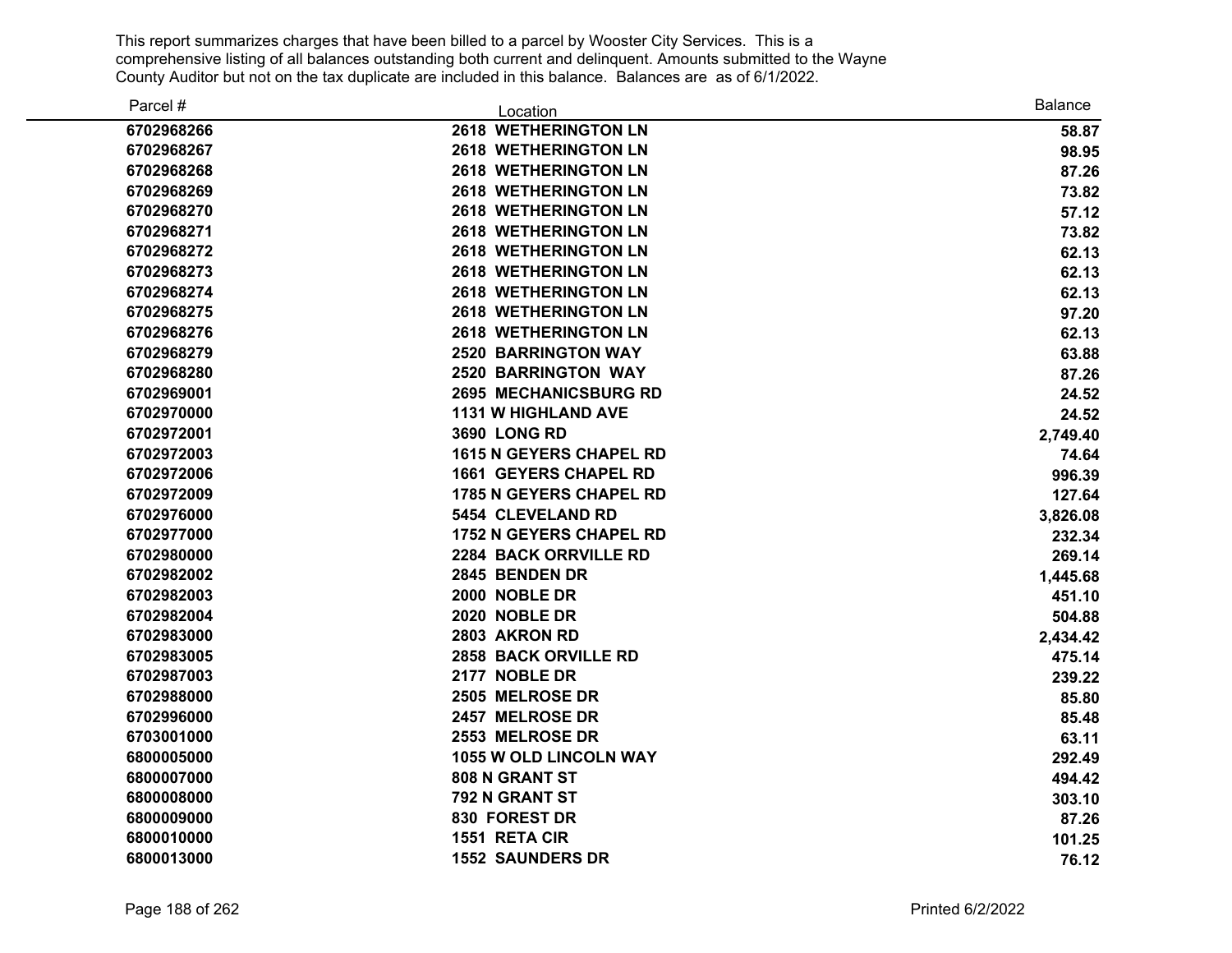| Parcel #   | Location                      | <b>Balance</b> |
|------------|-------------------------------|----------------|
| 6800014000 | 1120 HUDSON DR                | 66.18          |
| 6800015000 | <b>1485 SAUNDERS DR</b>       | 64.43          |
| 6800017000 | 899 LOIS AVE                  | 87.26          |
| 6800018000 | <b>492 WOODLAND AVE</b>       | 166.06         |
| 6800019000 | <b>1633 CLEVELAND RD</b>      | 282.52         |
| 6800020000 | <b>417 BLESSING AVE</b>       | 98.95          |
| 6800021000 | <b>1187 W OLD LINCOLN WAY</b> | 63.88          |
| 6800022000 | <b>1470 SAUNDERS DR</b>       | 59.42          |
| 6800023000 | <b>655 BEECHWOOD AVE</b>      | 124.63         |
| 6800024000 | 810 BUCHHOLZ DR               | 89.56          |
| 6800025000 | 573 BEECHWOOD AVE             | 89.56          |
| 6800026000 | 204 E PINE ST                 | 85.51          |
| 6800028000 | 1824 OAK HILL RD              | 87.26          |
| 6800029000 | 1814 OAK HILL RD              | 76.12          |
| 6800031000 | 208 PINE ST                   | 87.26          |
| 6800032000 | 1934 EDDY WAY                 | 61.17          |
| 6800033000 | 966 BUCHHOLZ DR               | 190.81         |
| 6800034000 | <b>616 W BOWMAN ST</b>        | $-562.80$      |
| 6800035000 | <b>1538 CLEVELAND RD</b>      | 77.19          |
| 6800036000 | 831 FOREST DR                 | 110.64         |
| 6800038000 | 733 N GRANT ST                | 122.33         |
| 6800040000 | <b>205 BRANSTETTER ST</b>     | 140.75         |
| 6800042000 | <b>434 WOODLAND AVE</b>       | 91.59          |
| 6800043000 | 812 W LIBERTY ST              | 149.55         |
| 6800045000 | <b>688 BEECHWOOD AVE</b>      | 89.56          |
| 6800049000 | <b>633 SAYBOLT AVE</b>        | 75.57          |
| 6800052000 | <b>132 OAKLEY RD</b>          | 89.56          |
| 6800053000 | <b>1515 CLEVELAND RD</b>      | 89.56          |
| 6800056000 | 1054 BUCHHOLZ DR              | 101.25         |
| 6800057000 | <b>1447 CLEVELAND RD</b>      | 59.42          |
| 6800059000 | 149 COHAN RD                  | 190.81         |
| 6800060000 | 942 W LIBERTY ST              | 24.27          |
| 6800063000 | <b>1004 N BEVER ST</b>        | 63.88          |
| 6800065000 | 927 QUINBY AVE                | 63.88          |
| 6800067000 | 2130 EDDY WAY                 | 101.25         |
| 6800069000 | 1030 ASHWOOD DR               | 77.87          |
| 6800071000 | 1924 FISHER DR                | 77.87          |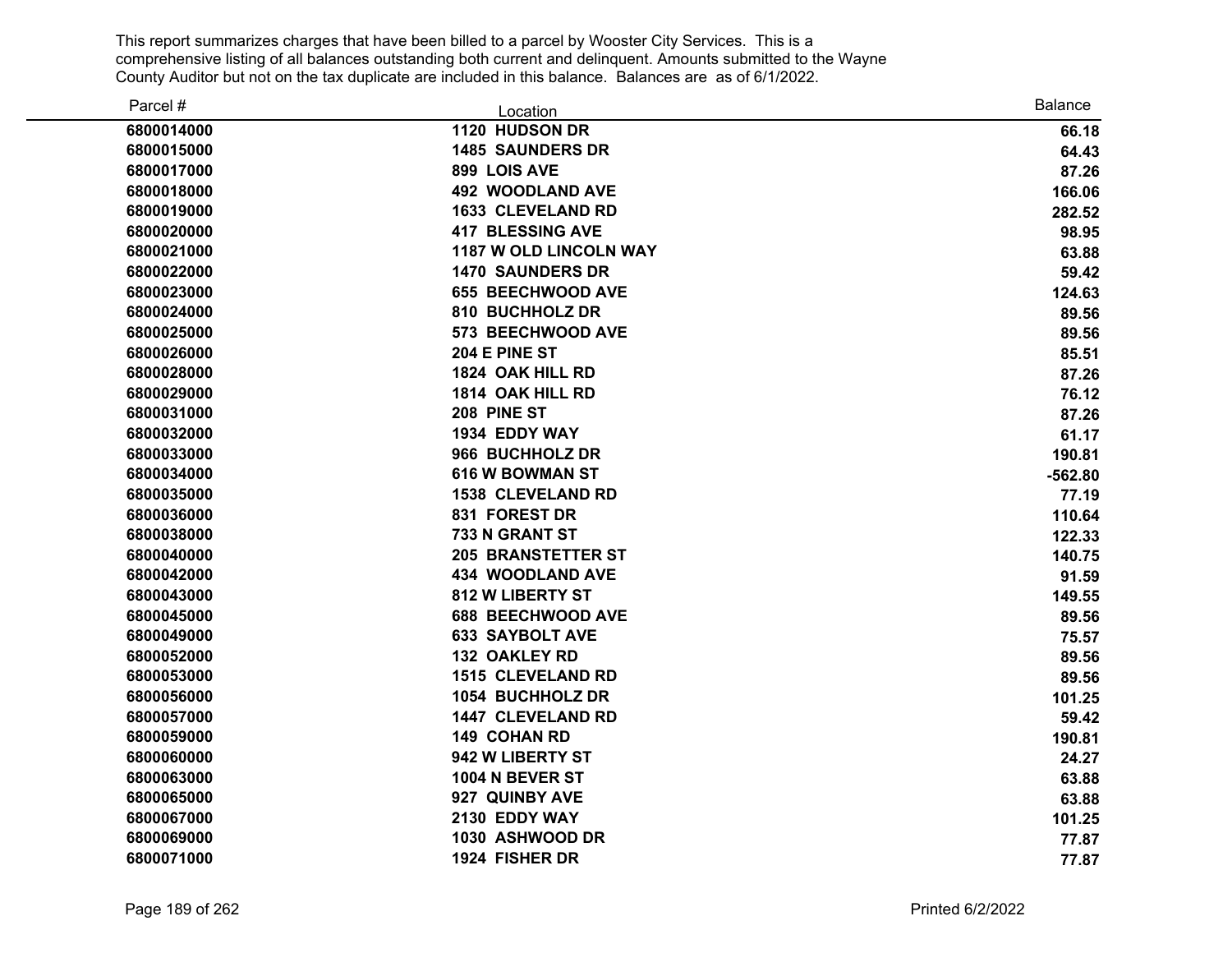| Parcel #   | Location                         | <b>Balance</b> |
|------------|----------------------------------|----------------|
| 6800073000 | 947 QUINBY AVE                   | 90.62          |
| 6800074000 | 1307 QUINBY AVE                  | 112.94         |
| 6800075000 | 967 RIDGECREST DR                | 122.88         |
| 6800076000 | <b>1665 MORGAN ST</b>            | 76.12          |
| 6800077000 | <b>1580 ARTHUR DR</b>            | 89.56          |
| 6800078000 | 704 WESTERN DR                   | 57.12          |
| 6800081000 | <b>1363 WEST OLD LINCOLN WAY</b> | 423.37         |
| 6800084000 | 1363 W OLD LINCOLN WAY           | 410.03         |
| 6800086000 | <b>427 OAKLEY RD</b>             | 77.87          |
| 6800088000 | 948 ASHWOOD DR                   | 99.50          |
| 6800089000 | <b>325 BLOOMINGTON AVE</b>       | 66.18          |
| 6800090000 | <b>1536 BURBANK RD</b>           | 111.19         |
| 6800092000 | 1029 BURGER DR                   | 63.88          |
| 6800093000 | 1160 N BEVER ST                  | 144.98         |
| 6800094000 | 946 OAK HILL RD                  | 77.87          |
| 6800097000 | 730 QUINBY AVE                   | 73.82          |
| 6800098000 | 1040 BUCHHOLZ DR                 | 124.63         |
| 6800099000 | 1026 BUCHHOLZ DR                 | 101.25         |
| 6800100000 | 954 BUCHHOLZ DR                  | 66.18          |
| 6800101000 | <b>1628 ARTHUR DR</b>            | 194.77         |
| 6800102000 | 940 BUCHHOLZ DR                  | 99.50          |
| 6800103000 | 874 RIDGECREST DR                | 112.94         |
| 6800108000 | 751 WESTRIDGE DR                 | 54.41          |
| 6800109000 | 932 COUNTRY CLUB DR              | 77.87          |
| 6800114000 | <b>1132 QUINBY AVE</b>           | 89.56          |
| 6800115000 | 551 BEECHWOOD AVE                | 100.18         |
| 6800117000 | <b>1909 OLD MANSFIELD RD</b>     | 1,060.33       |
| 6800118000 | <b>1538 BURBANK RD</b>           | 70.93          |
| 6800119000 | 2244 EDDY WAY                    | 64.43          |
| 6800121000 | 829 W LIBERTY ST                 | 89.56          |
| 6800123000 | 945 ASHWOOD DR                   | 61.17          |
| 6800124000 | 665 BEECHWOOD AVE                | 87.81          |
| 6800125000 | <b>1550 CHRISTMAS RUN BLVD</b>   | 101.25         |
| 6800126000 | <b>737 HAMILTON AVE</b>          | 54.49          |
| 6800127000 | 350 MILLER BLVD                  | 66.18          |
| 6800128000 | <b>1319 W LINCOLN WAY</b>        | 75.57          |
| 6800129000 | 1043 BUCHOLZ DR                  | 40.14          |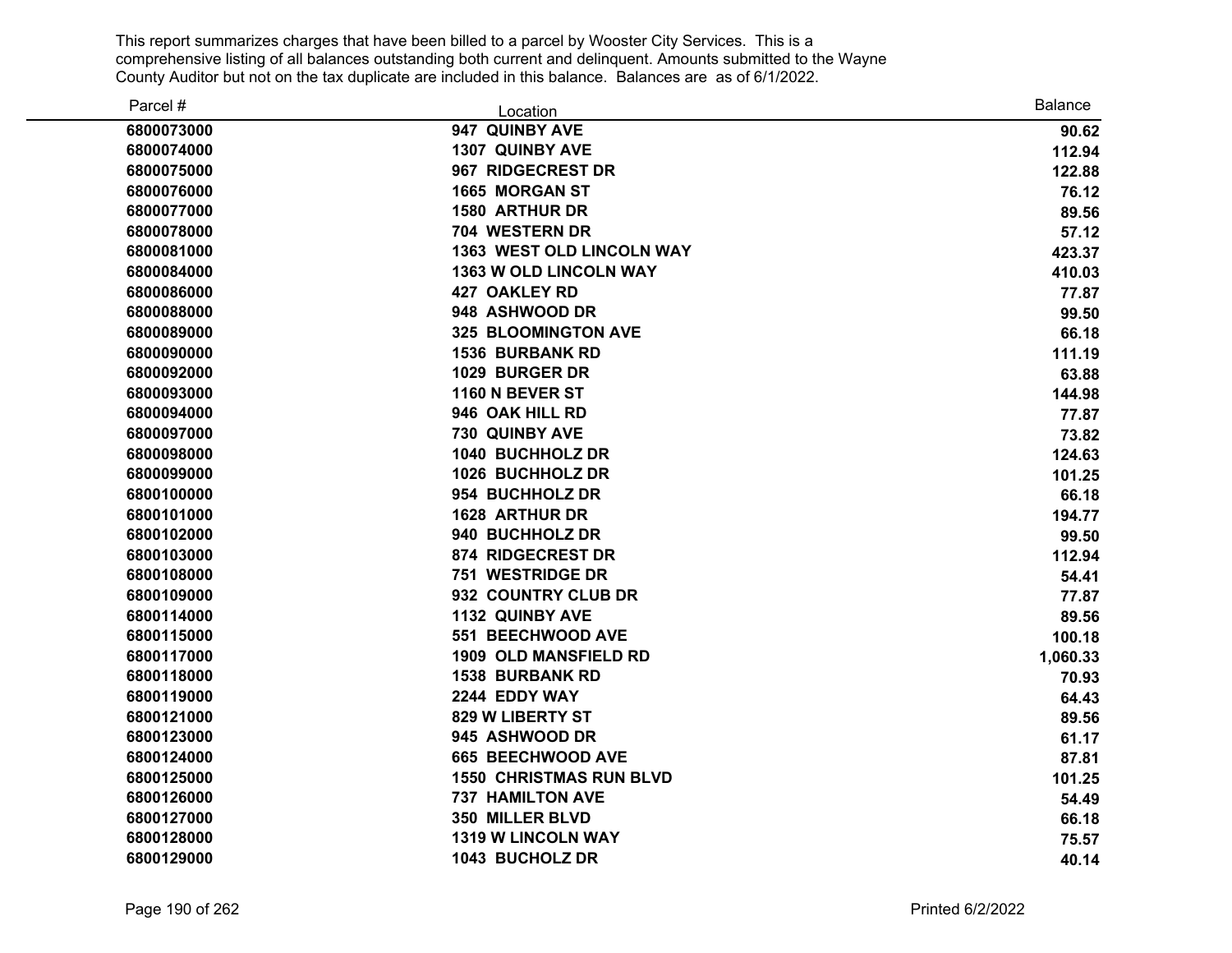| Parcel #   | Location                       | <b>Balance</b> |
|------------|--------------------------------|----------------|
| 6800132000 | <b>1550 MORGAN ST</b>          | 319.40         |
| 6800133000 | <b>1830 CHRISTMAS RUN BLVD</b> | 72.26          |
| 6800134000 | <b>1765 BURBANK RD</b>         | 77.87          |
| 6800135000 | 945 OAK HILL RD                | 112.94         |
| 6800136000 | 2320 BURBANK RD                | 99.50          |
| 6800137000 | <b>135 MILLER BLVD</b>         | 345.50         |
| 6800138000 | <b>641 BEECHWOOD AVE</b>       | 101.25         |
| 6800139000 | <b>1898 BURBANK RD</b>         | 61.17          |
| 6800140000 | 939 COUNTRY CLUB DR            | 112.94         |
| 6800141000 | <b>1571 CHRISTMAS RUN BLVD</b> | 112.94         |
| 6800144000 | <b>1533 CHRISTMAS RUN BLVD</b> | 59.42          |
| 6800145000 | <b>238 W UNIVERSITY ST</b>     | 57.12          |
| 6800148000 | 670 N GRANT ST                 | 75.57          |
| 6800152000 | 915 N GRANT ST                 | 73.82          |
| 6800153000 | <b>1430 BURBANK RD</b>         | 101.25         |
| 6800154000 | 869 W LIBERTY ST               | 77.87          |
| 6800156000 | 1700 OLD MANSFIELD RD          | 2,407.75       |
| 6800157000 | <b>345 HOLMES BLVD</b>         | 76.12          |
| 6800158000 | <b>1587 BURBANK RD</b>         | 87.81          |
| 6800159000 | <b>719 POPLAR ST</b>           | 63.88          |
| 6800160000 | 345 CALDWELL DR                | 101.25         |
| 6800161000 | 1526 MORGAN ST                 | 101.25         |
| 6800163000 | 941 BUCHHOLZ DR                | 64.43          |
| 6800164000 | 953 BUCHHOLZ DR                | 59.42          |
| 6800165000 | 1011 ASHWOOD DR                | 214.19         |
| 6800166000 | 206 REED RD                    | 101.25         |
| 6800168000 | <b>1598 BEALL AVE</b>          | 62.13          |
| 6800169000 | 1014 OAK HILL RD               | 61.17          |
| 6800170000 | <b>268 BRANSTETTER ST</b>      | 63.88          |
| 6800172000 | <b>1664 BURBANK RD</b>         | 66.18          |
| 6800174000 | <b>1701 SAUNDERS DR</b>        | 89.56          |
| 6800176000 | 330 OAKLEY RD                  | 74.08          |
| 6800177000 | 840 N GRANT ST                 | 63.88          |
| 6800178000 | 323 CALDWELL DR                | 89.56          |
| 6800181000 | <b>111 E WAYNE AVE</b>         | 101.25         |
| 6800182000 | <b>1976 CHRISTMAS RUN BLVD</b> | 144.05         |
| 6800183000 | <b>1156 N BEVER ST</b>         | 77.87          |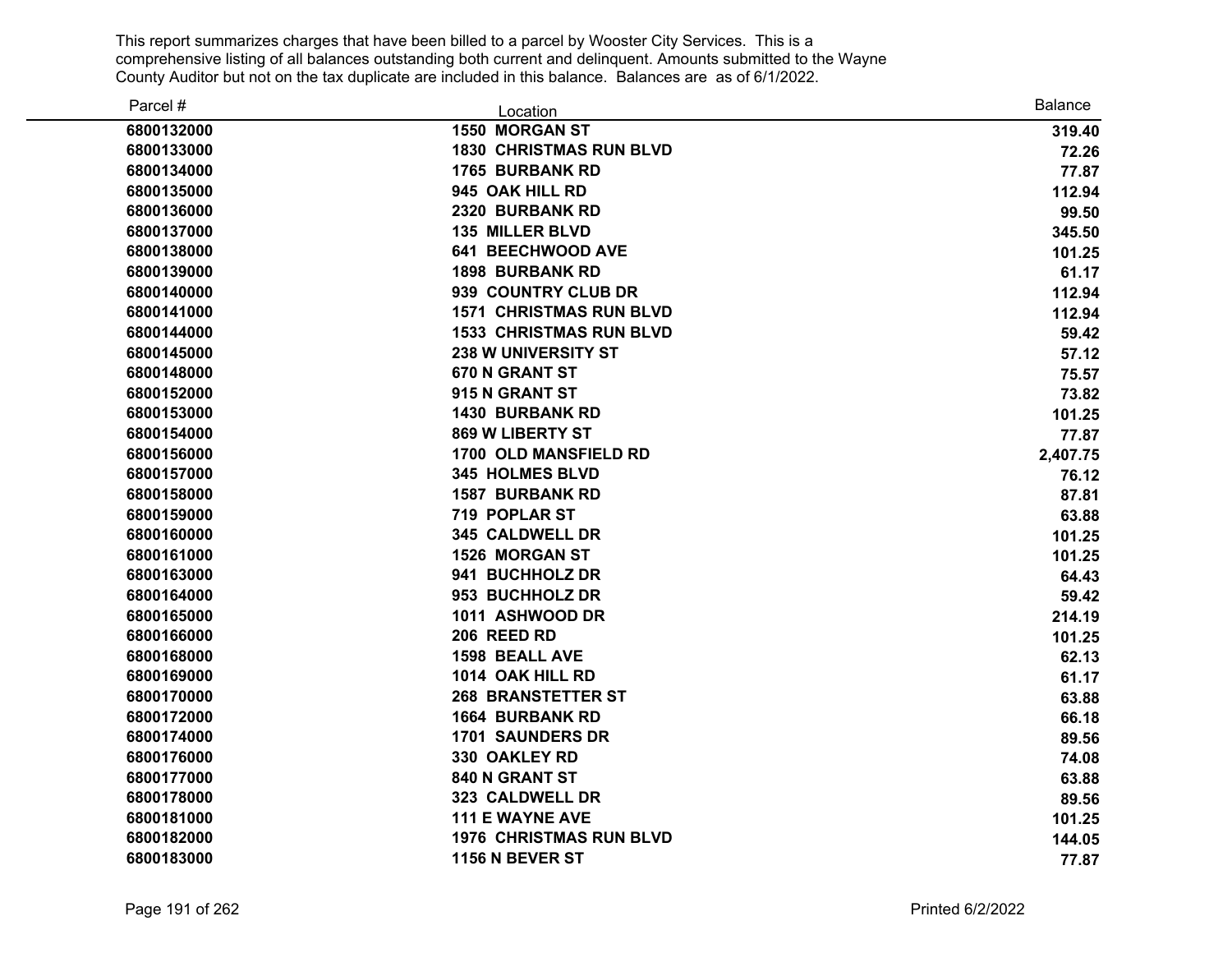| Parcel #   | Location                   | <b>Balance</b> |
|------------|----------------------------|----------------|
| 6800184000 | 1041 RIDGECREST DR         | 89.56          |
| 6800185000 | 2108 BURBANK RD            | 89.56          |
| 6800186000 | 2135 CHRISTMAS RUN BLVD    | 87.81          |
| 6800192000 | 907 FOREST DR              | 75.57          |
| 6800193000 | 930 QUINBY AVE             | 98.95          |
| 6800197000 | 1044 QUINBY AVE            | 87.26          |
| 6800198000 | <b>767 HAMILTON AVE</b>    | 64.43          |
| 6800199000 | 1011 BUCHHOLZ DR           | 89.56          |
| 6800200000 | <b>169 MILLER BLVD</b>     | 73.89          |
| 6800201000 | 926 FOREST DR              | 87.26          |
| 6800204000 | <b>822 QUINBY AVE</b>      | 73.71          |
| 6800206000 | <b>1457 CLEVELAND RD</b>   | 140.55         |
| 6800207000 | <b>412 WOODLAND AVE</b>    | 98.95          |
| 6800208000 | <b>213 E UNIVERSITY ST</b> | 87.26          |
| 6800209000 | 861 LOIS AVE               | 273.43         |
| 6800210000 | 873 LOIS AVE               | 117.27         |
| 6800211000 | 925 NORTHWESTERN AVE       | 59.42          |
| 6800212000 | 912 BUCHHOLZ DR            | 89.56          |
| 6800213000 | 840 BUCHHOLZ DR            | 249.21         |
| 6800214000 | 926 BUCHHOLZ DR            | 100.76         |
| 6800215000 | 913 BUCHHOLZ DR            | 112.94         |
| 6800216000 | 901 BUCHHOLZ DR            | 66.18          |
| 6800217000 | 927 BUCHHOLZ DR            | 89.56          |
| 6800218000 | 841 BUCHHOLZ DR            | 87.81          |
| 6800219000 | 900 BUCHHOLZ DR            | 89.56          |
| 6800220000 | 1012 BUCHHOLZ DR           | 64.43          |
| 6800221000 | 861 BUCHHOLZ DR            | 124.88         |
| 6800222000 | 881 BUCHHOLZ DR            | 87.81          |
| 6800223000 | 811 BUCHHOLZ DR            | 66.18          |
| 6800225000 | 1085 BUCHHOLZ DR           | 214.19         |
| 6800225001 | 1077 BUCHHOLZ DR           | 124.63         |
| 6800225002 | 1069 BUCHHOLZ DR           | 76.12          |
| 6800225003 | 1061 BUCHHOLZ DR           | 77.87          |
| 6800225004 | 1062 BUCHHOLZ DR           | 99.50          |
| 6800225005 | 1070 BUCHHOLZ DR           | 54.41          |
| 6800225006 | 1078 BUCHHOLZ DR           | $-153.20$      |
| 6800225007 | 1086 BUCHHOLZ DR           | 112.94         |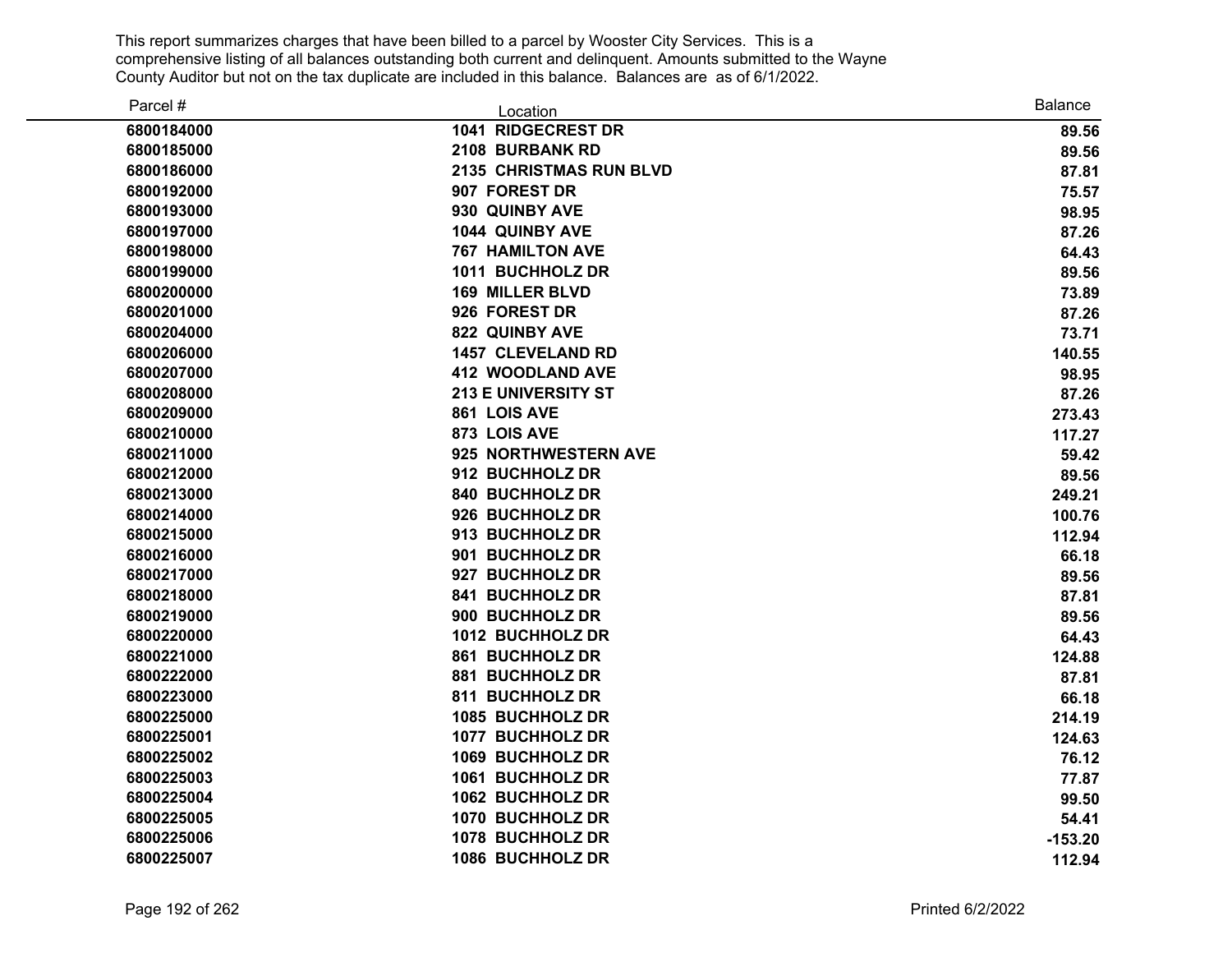| Parcel #   | Location                       | <b>Balance</b> |
|------------|--------------------------------|----------------|
| 6800225008 | 1195 GREENSVIEW DR             | 89.56          |
| 6800225009 | 1185 GREENSVIEW DR             | 77.87          |
| 6800225010 | 1175 GREENSVIEW DR             | 136.32         |
| 6800225011 | <b>1165 GREENSVIEW DR</b>      | 159.70         |
| 6800226000 | 880 BUCHHOLZ DR                | 101.25         |
| 6800230000 | 806 W LIBERTY ST               | 101.25         |
| 6800232000 | <b>1584 BURBANK RD</b>         | 76.12          |
| 6800233000 | <b>214 W HIGHLAND AVE</b>      | 124.63         |
| 6800234000 | <b>1630 SAUNDERS DR</b>        | 124.63         |
| 6800235000 | <b>1940 CHRISTMAS RUN BLVD</b> | 56.16          |
| 6800236000 | 2118 EDDY WAY                  | 61.17          |
| 6800238000 | <b>637 SAYBOLT AVE</b>         | 75.57          |
| 6800239000 | <b>1808 BROOKSIDE DR</b>       | 124.63         |
| 6800240000 | <b>128 E UNIVERSITY ST</b>     | 190.93         |
| 6800247000 | <b>633 BEECHWOOD AVE</b>       | 112.94         |
| 6800248000 | 343 BLESSING AVE               | 261.13         |
| 6800249000 | <b>1665 SAUNDERS DR</b>        | 136.32         |
| 6800250000 | 2218 EDDY WAY                  | 59.42          |
| 6800251000 | <b>163 MILLER BLVD</b>         | 99.50          |
| 6800252000 | 402 REED RD                    | 87.81          |
| 6800254000 | 325 MILLER BLVD                | 64.43          |
| 6800255000 | 325 REED RD                    | 140.55         |
| 6800256000 | 830 QUINBY AVE                 | 145.71         |
| 6800257000 | 1571 MORGAN ST                 | 89.56          |
| 6800259000 | 1150 N BEVER ST                | 76.12          |
| 6800262000 | <b>133 PARK AVE</b>            | 73.82          |
| 6800264000 | 860 W LIBERTY ST               | 19.77          |
| 6800265000 | 890 W LIBERTY ST               | 61.17          |
| 6800266000 | <b>1470 MORGAN ST</b>          | 87.81          |
| 6800267000 | <b>625 WESTRIDGE DR</b>        | 92.45          |
| 6800268000 | 737 NORTHWESTERN AVE           | 99.50          |
| 6800269000 | 0 OLD MANSFIELD RD             | 190.56         |
| 6800272000 | <b>1525 OLD MANSFIELD RD</b>   | 62.13          |
| 6800273000 | 842 QUINBY AVE                 | 52.11          |
| 6800274000 | 220 W PINE ST                  | 22.75          |
| 6800275000 | 1763 MORGAN ST                 | 101.25         |
| 6800278000 | <b>1809 CHRISTMAS RUN BLVD</b> | 122.88         |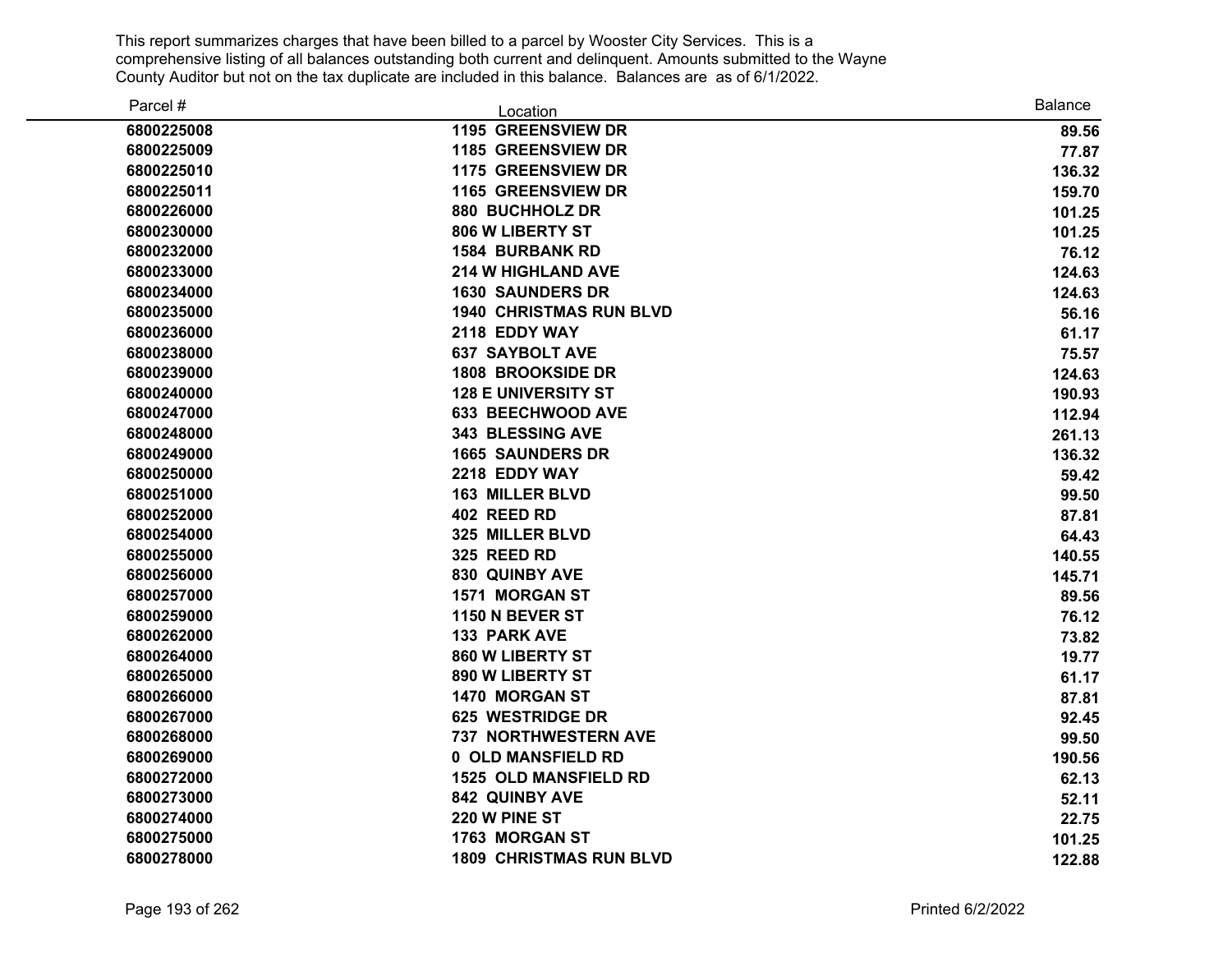| Parcel #   | Location                       | <b>Balance</b> |
|------------|--------------------------------|----------------|
| 6800279000 | <b>448 WOODLAND AVE</b>        | 186.21         |
| 6800283000 | <b>470 CARTER DR</b>           | 148.01         |
| 6800284000 | <b>1598 CLEVELAND RD</b>       | 136.32         |
| 6800285000 | 956 NORTHWESTERN AVE           | 64.43          |
| 6800286000 | 714 WESTRIDGE DR               | 89.56          |
| 6800288000 | <b>2011 CHRISTMAS RUN BLVD</b> | 164.03         |
| 6800289000 | 942 QUINBY AVE                 | $-65.02$       |
| 6800290000 | 318 BLESSING AVE               | 98.95          |
| 6800292000 | <b>140 HOLMES BLVD</b>         | 48.32          |
| 6800294000 | 1141 FOREST DR                 | 77.87          |
| 6800295000 | <b>383 W WAYNE AVE</b>         | 72.86          |
| 6800296000 | 309 W WAYNE AVE                | 66.18          |
| 6800297000 | <b>200 BRANSTETTER ST</b>      | 214.00         |
| 6800298000 | 147 W BEVERLY RD               | 86.69          |
| 6800299000 | <b>1625 MORGAN ST</b>          | 101.25         |
| 6800300000 | <b>812 NORTHWESTERN AVE</b>    | 76.12          |
| 6800301000 | <b>150 W BEVERLY RD</b>        | $-31.26$       |
| 6800302000 | 1634 MORGAN ST                 | 101.25         |
| 6800303000 | 331 BLESSING AVE               | 110.64         |
| 6800304000 | <b>410 BLOOMINGTON AVE</b>     | $-138.50$      |
| 6800305000 | 1018 FOREST DR                 | 73.82          |
| 6800318000 | 375 CALDWELL DR                | 101.25         |
| 6800321000 | 109 MILLER BLVD                | 87.81          |
| 6800322000 | <b>226 BRANSTETTER ST</b>      | 63.88          |
| 6800323000 | <b>2134 CHRISTMAS RUN BLVD</b> | 61.17          |
| 6800326000 | <b>1743 SAUNDERS DR</b>        | 101.25         |
| 6800328000 | <b>401 HOLMES BLVD</b>         | 64.43          |
| 6800329000 | 1105 QUINBY AVE                | 39.80          |
| 6800330000 | <b>130 E HENRIETTA ST</b>      | 87.81          |
| 6800331000 | 396 CALDWELL DR                | 66.18          |
| 6800334000 | 201 FOSTER PATH                | 122.33         |
| 6800335000 | <b>2208 CHRISTMAS RUN BLVD</b> | 64.43          |
| 6800336000 | 920 RIDGECREST DR              | 77.87          |
| 6800337000 | 361 HOLMES BLVD                | 89.56          |
| 6800338000 | 730 POPLAR ST                  | 63.88          |
| 6800339000 | 934 NORTHWESTERN AVE           | 167.43         |
| 6800341000 | <b>1305 W LINCOLN WAY</b>      | 110.64         |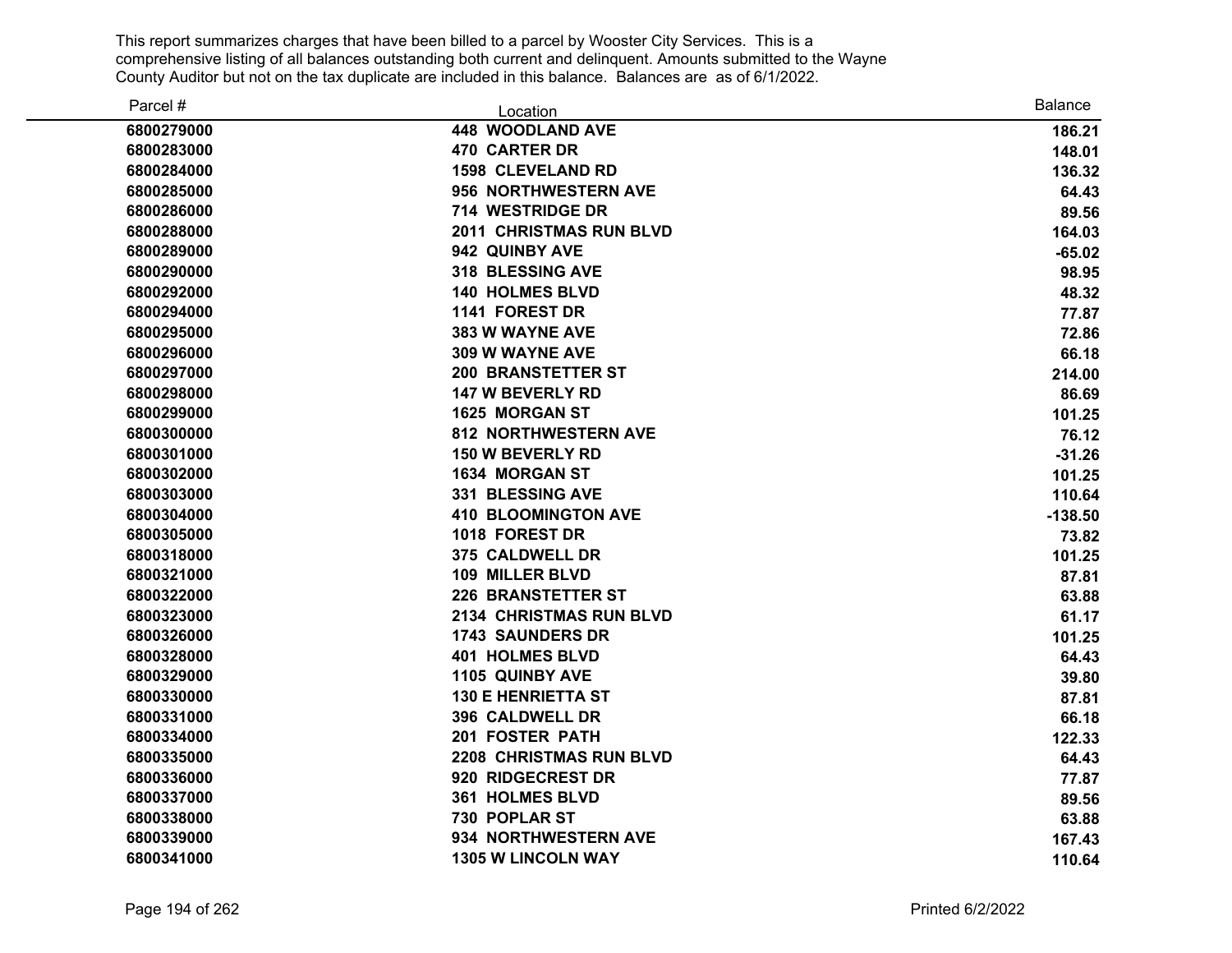| Parcel #   | Location                       | <b>Balance</b> |
|------------|--------------------------------|----------------|
| 6800343000 | 528 WOODLAND AVE               | 75.57          |
| 6800346000 | <b>160 W HIGHLAND AVE</b>      | 77.87          |
| 6800347000 | <b>430 BLOOMINGTON AVE</b>     | 57.12          |
| 6800348000 | <b>424 BLOOMINGTON AVE</b>     | 112.94         |
| 6800350000 | 1509 MORGAN ST                 | 115.15         |
| 6800355000 | <b>877 W OLD LINCOLN WAY</b>   | 228.62         |
| 6800355001 | <b>815 W OLD LINCOLN WAY</b>   | 118.56         |
| 6800356000 | <b>404 BLOOMINGTON AVE</b>     | 77.87          |
| 6800358000 | 847 LOIS AVE                   | 181.02         |
| 6800358001 | 851 LOIS AVE                   | 258.77         |
| 6800358002 | <b>454 WOODLAND AVE</b>        | 87.26          |
| 6800359000 | <b>319 BLESSING AVE</b>        | 73.82          |
| 6800360000 | <b>15 SALTER RD</b>            | 130.18         |
| 6800361000 | 324 BLESSING AVE               | 271.57         |
| 6800362000 | 132 COHAN RD                   | 153.55         |
| 6800363000 | 710 WESTERN DR                 | 178.44         |
| 6800364000 | 2237 EDDY WAY                  | 109.86         |
| 6800368000 | <b>104 MILLER LAKE RD</b>      | 76.12          |
| 6800369000 | 747 WESTERN DR                 | 169.09         |
| 6800370000 | <b>727 HAMILTON AVE</b>        | 66.18          |
| 6800371000 | <b>645 WESTRIDGE DR</b>        | 89.56          |
| 6800372000 | 1614 BEALL AVE                 | 110.64         |
| 6800373000 | <b>877 W LIBERTY ST</b>        | 16.78          |
| 6800374000 | <b>7 BARBERRY DR</b>           | 124.63         |
| 6800375000 | <b>2120 CHRISTMAS RUN BLVD</b> | 112.94         |
| 6800376000 | <b>1627 SAUNDERS DR</b>        | 171.39         |
| 6800379002 | <b>1000 VENTURE BLVD</b>       | 2,262.42       |
| 6800379007 | <b>1061 VENTURE BLVD</b>       | 613.81         |
| 6800379009 | <b>899 VENTURE BLVD</b>        | 1,185.23       |
| 6800379010 | <b>850 VENTURE BLVD</b>        | 458.65         |
| 6800380000 | 626 WESTRIDGE DR               | 112.94         |
| 6800381000 | 2113 EDDY WAY                  | 112.94         |
| 6800382000 | <b>403 CARTER DR</b>           | 87.81          |
| 6800383000 | <b>419 CARTER DR</b>           | 112.94         |
| 6800384000 | <b>228 W UNIVERSITY ST</b>     | 87.26          |
| 6800385000 | <b>1429 CHRISTMAS RUN BLVD</b> | 56.16          |
| 6800386000 | 858 MINDY LN                   | 75.57          |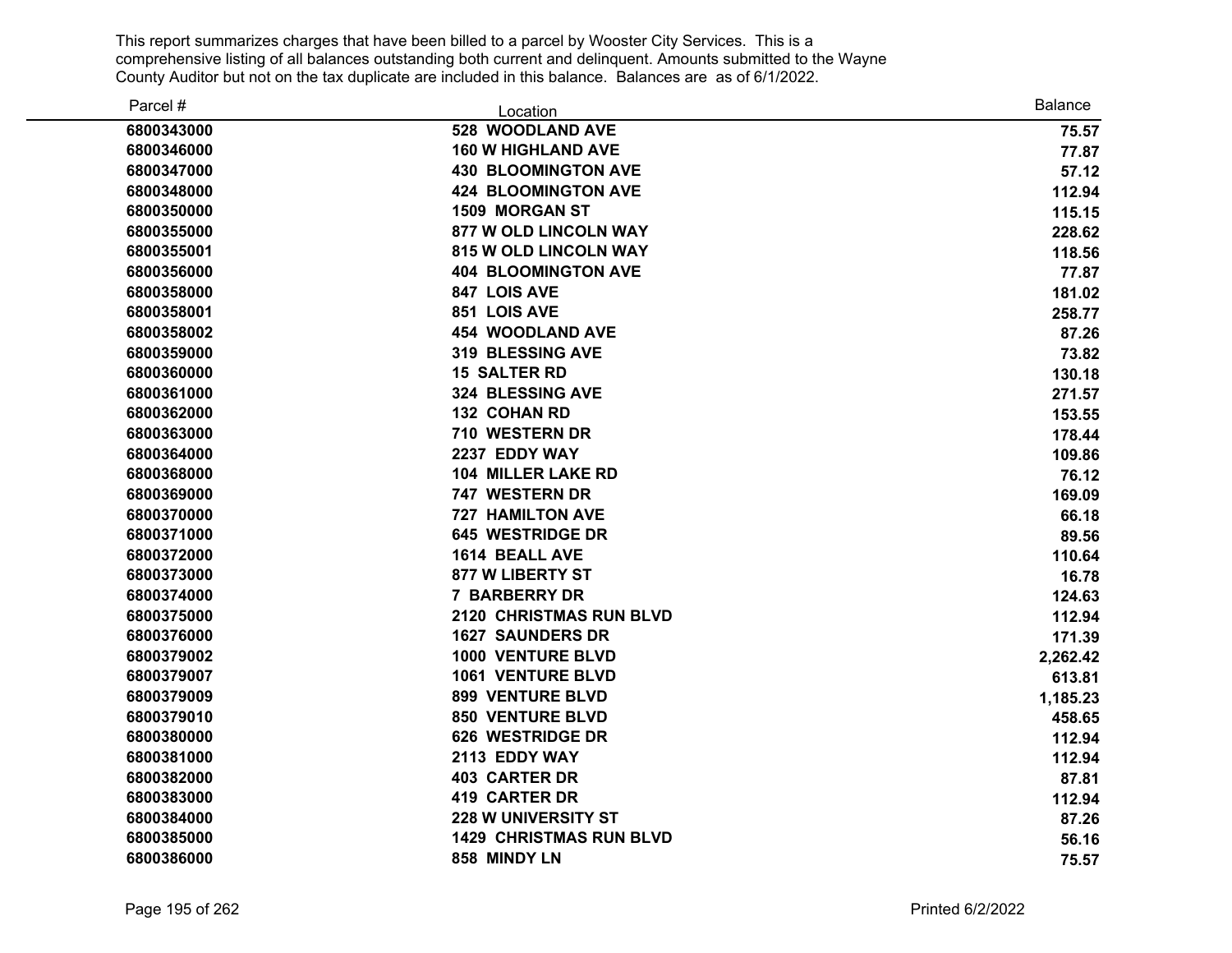| Parcel #   | Location                       | <b>Balance</b> |
|------------|--------------------------------|----------------|
| 6800390001 | 1020 ASHWOOD DR                | 77.87          |
| 6800392000 | 861 ASHWOOD DR                 | 292.08         |
| 6800394000 | <b>209 E HENRIETTA ST</b>      | 63.88          |
| 6800395000 | <b>1048 N BEVER ST</b>         | 87.26          |
| 6800398000 | <b>435 W WAYNE AVE</b>         | 64.43          |
| 6800401000 | <b>1519 OLD MANSFIELD RD</b>   | 169.09         |
| 6800402000 | 139 COHAN RD                   | 64.43          |
| 6800404000 | 1559 MORGAN ST                 | 101.25         |
| 6800405000 | 630 W BOWMAN ST                | 98.95          |
| 6800406000 | <b>1551 CHRISTMAS RUN BLVD</b> | 90.02          |
| 6800408000 | 723 WESTERN DR                 | 151.14         |
| 6800410000 | <b>1450 CHRISTMAS RUN BLVD</b> | 87.81          |
| 6800411000 | <b>128 W HENRIETTA ST</b>      | 110.64         |
| 6800412000 | <b>738 PARKVIEW DR</b>         | 64.43          |
| 6800413000 | 911 QUINBY AVE                 | 42.76          |
| 6800415000 | 876 LOIS AVE                   | 98.95          |
| 6800416000 | 2031 BROOKSIDE DR              | 132.36         |
| 6800417000 | 904 FOREST DR                  | 73.82          |
| 6800418000 | 170 COHAN RD                   | 64.43          |
| 6800419000 | <b>129 W BEVERLY RD</b>        | 70.54          |
| 6800420000 | <b>157 PARK AVE</b>            | 97.20          |
| 6800426000 | <b>1654 OLD MANSFIELD RD</b>   | 935.24         |
| 6800428000 | 171 COHAN RD                   | 77.87          |
| 6800429000 | 903 N GRANT ST                 | 145.71         |
| 6800431000 | 739 WESTERN DR                 | 63.88          |
| 6800432000 | <b>655 WESTRIDGE DR</b>        | 112.94         |
| 6800433000 | 527 OAK HILL RD                | 98.95          |
| 6800434000 | <b>647 NORTHWESTERN AVE</b>    | 89.56          |
| 6800435000 | <b>1652 BURBANK RD</b>         | 101.25         |
| 6800436000 | 1154 FOREST DR                 | 64.43          |
| 6800437000 | 1018 RIDGECREST DR             | 194.77         |
| 6800438000 | <b>1 BARBERRY DR</b>           | 201.86         |
| 6800442000 | <b>1152 QUINBY AVE</b>         | 126.84         |
| 6800443000 | <b>1512 SAUNDERS DR</b>        | 77.87          |
| 6800444000 | 1606 BEALL AVE                 | 110.64         |
| 6800445000 | <b>1547 MORGAN ST</b>          | 112.94         |
| 6800446000 | 718 POPLAR ST                  | 62.13          |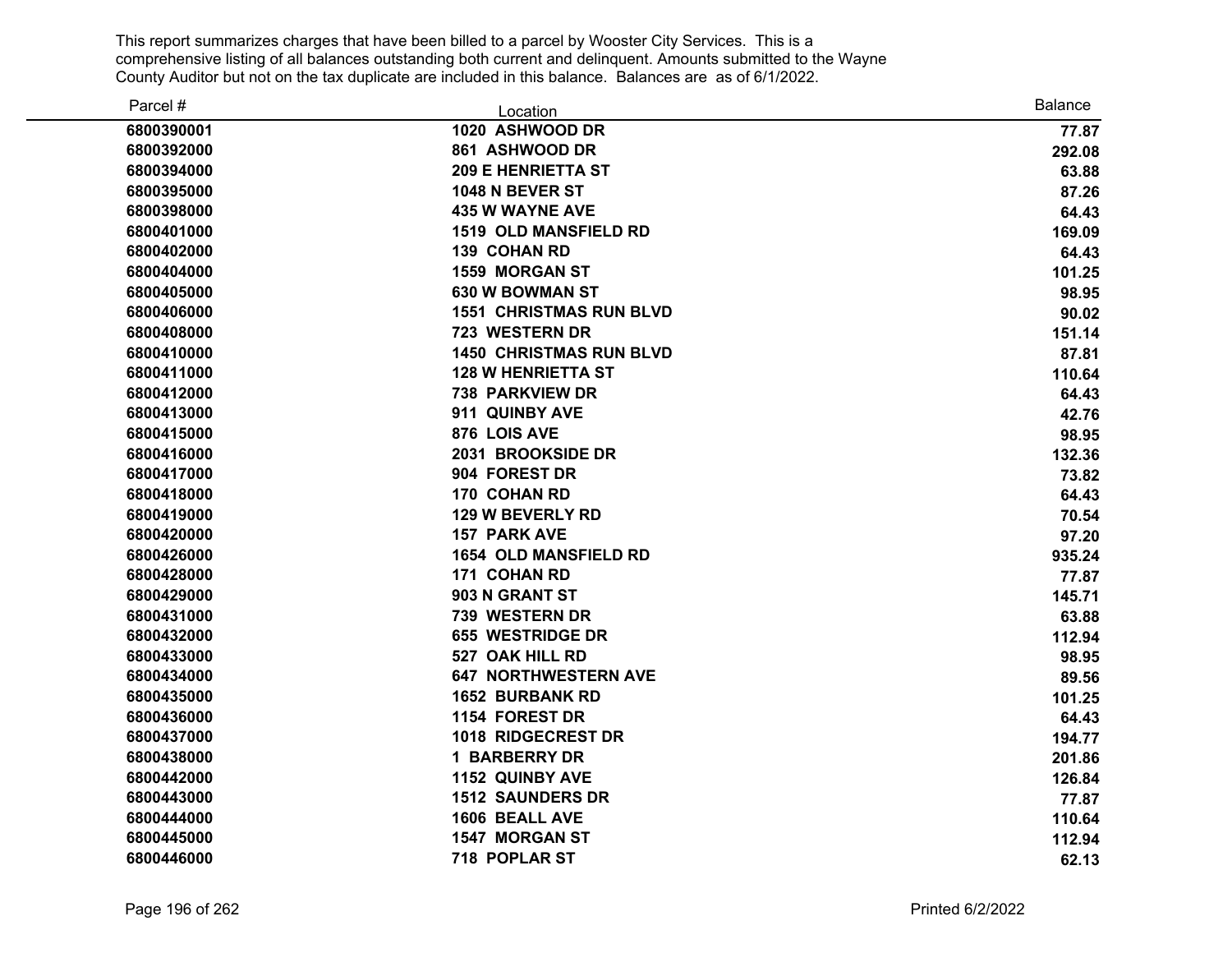| Parcel #   | Location                    | <b>Balance</b> |
|------------|-----------------------------|----------------|
| 6800447000 | 802 QUINBY AVE              | 267.67         |
| 6800448000 | <b>1644 ARTHUR DR</b>       | 76.12          |
| 6800449000 | 744 PARKVIEW DR             | 89.56          |
| 6800450000 | 957 W LIBERTY ST            | 265.57         |
| 6800451000 | 900 N GRANT ST              | 87.26          |
| 6800452000 | 716 NORTHWESTERN AVE        | 76.12          |
| 6800453000 | <b>1553 CLEVELAND RD</b>    | 79.01          |
| 6800454000 | <b>422 W HIGHLAND AVE</b>   | 66.18          |
| 6800455000 | 223 COHAN RD                | 109.17         |
| 6800456000 | 731 WESTRIDGE DR            | 77.87          |
| 6800457000 | 924 SCOVEL AVE              | 74.89          |
| 6800458000 | <b>136 E UNIVERSITY ST</b>  | 87.26          |
| 6800461000 | <b>885 W LIBERTY ST</b>     | 89.56          |
| 6800462000 | <b>617 BEECHWOOD AVE</b>    | 56.16          |
| 6800464000 | <b>1562 MORGAN ST</b>       | 101.25         |
| 6800465000 | <b>138 W BEVERLY RD</b>     | 64.43          |
| 6800466000 | <b>622 NORTHWESTERN AVE</b> | 95.17          |
| 6800467000 | 676 N GRANT ST              | 63.88          |
| 6800469000 | <b>1212 N BEVER ST</b>      | 114.16         |
| 6800470000 | <b>1519 BURBANK RD</b>      | 124.63         |
| 6800471001 | <b>739 W BOWMAN ST</b>      | 41.64          |
| 6800473000 | 973 COUNTRY CLUB DR         | 66.18          |
| 6800474000 | 929 SCOVEL AVE              | 49.11          |
| 6800475000 | <b>455 OAKLEY RD</b>        | 199.00         |
| 6800477000 | 310 W HIGHLAND AVE          | 77.87          |
| 6800480000 | 2228 BURBANK RD             | 77.87          |
| 6800483000 | 106 MILLER BLVD             | 112.94         |
| 6800484000 | <b>138 COHAN RD</b>         | 66.18          |
| 6800485000 | <b>418 BLOOMINGTON AVE</b>  | 112.94         |
| 6800486000 | 327 OAKLEY RD               | 66.18          |
| 6800488000 | <b>1410 BURBANK RD</b>      | 66.18          |
| 6800489000 | 938 N BEVER ST              | 87.26          |
| 6800492000 | <b>411 BLESSING AVE</b>     | 87.26          |
| 6800493000 | <b>403 BLESSING AVE</b>     | 98.95          |
| 6800494000 | <b>728 HAMILTON AVE</b>     | 60.34          |
| 6800496000 | 730 FOREST DR               | 75.57          |
| 6800498000 | 770 WESTRIDGE DR            | 124.63         |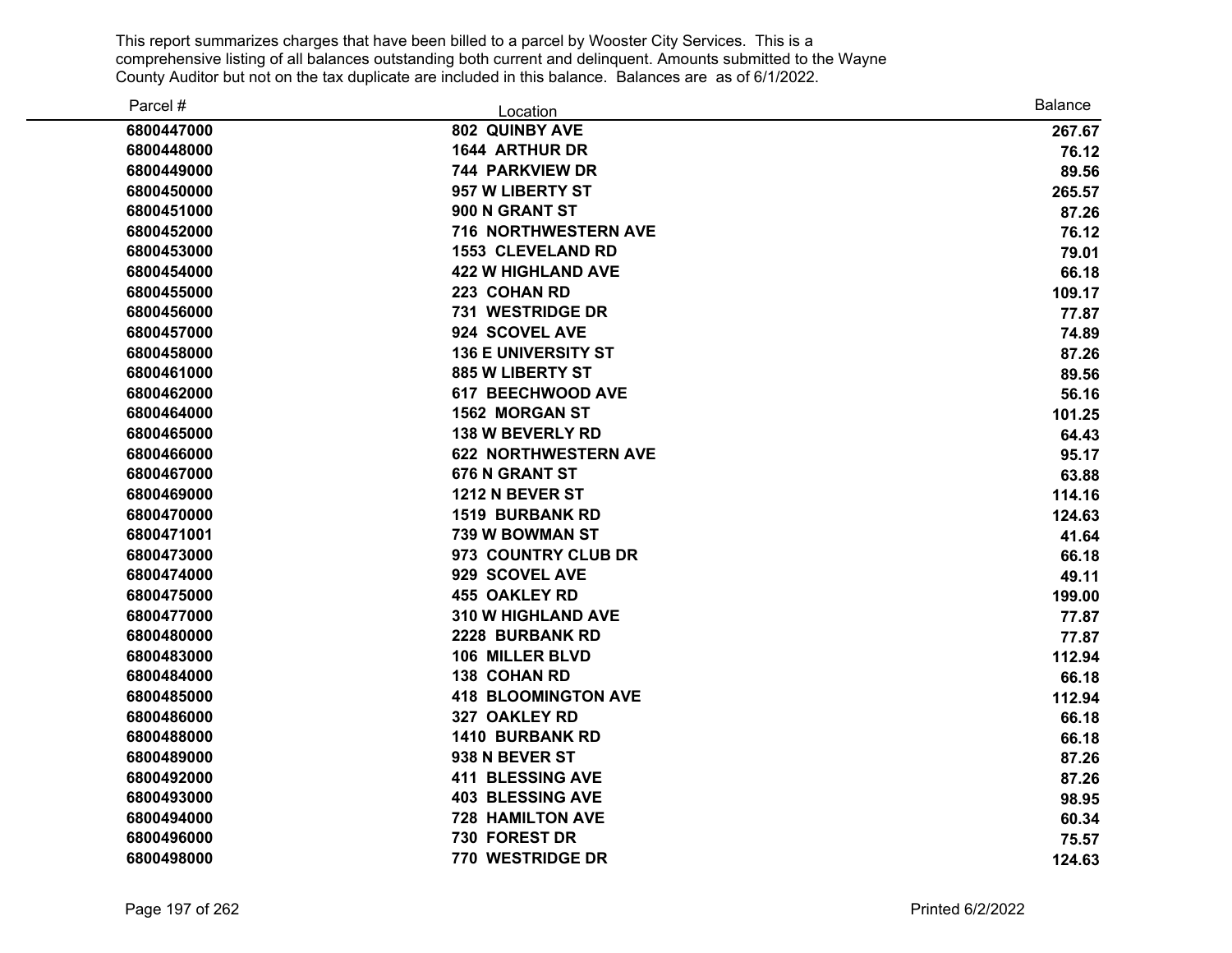| Parcel #   | Location                       | <b>Balance</b> |
|------------|--------------------------------|----------------|
| 6800499000 | 1948 FISHER DR                 | 56.81          |
| 6800500000 | <b>1835 CHRISTMAS RUN BLVD</b> | 237.57         |
| 6800505000 | <b>610 NORTHWESTERN AVE</b>    | 89.56          |
| 6800506000 | 131 COHAN RD                   | 87.81          |
| 6800507000 | <b>818 W LIBERTY ST</b>        | 61.17          |
| 6800508000 | 765 WESTRIDGE DR               | 112.94         |
| 6800509000 | 622 W BOWMAN ST                | 57.12          |
| 6800511000 | <b>1677 CHRISTMAS RUN BLVD</b> | 112.94         |
| 6800512000 | <b>1586 BEALL AVE</b>          | 98.95          |
| 6800514000 | 211 OAKLEY RD                  | $-126.04$      |
| 6800516000 | 721 N GRANT ST                 | 197.90         |
| 6800517000 | 148 REED RD                    | 225.88         |
| 6800518000 | 1090 RIDGECREST DR             | 124.63         |
| 6800519000 | <b>1961 CHRISTMAS RUN BLVD</b> | 89.56          |
| 6800521000 | 772 BEECHWOOD AVE              | 22.77          |
| 6800522000 | 826 FOREST DR                  | 120.58         |
| 6800523000 | <b>225 HOLMES BLVD</b>         | 77.87          |
| 6800524000 | 1034 RIDGECREST DR             | 66.18          |
| 6800525000 | <b>1630 BURBANK RD</b>         | 89.56          |
| 6800526000 | 715 NORTHWESTERN AVE           | 97.35          |
| 6800527000 | 1947 FISHER DR                 | 77.87          |
| 6800529000 | <b>133 W UNIVERSITY ST</b>     | 124.32         |
| 6800530000 | 2255 CHRISTMAS RUN BLVD        | 59.42          |
| 6800531000 | 1028 N BEVER ST                | 87.26          |
| 6800532000 | 746 QUINBY AVE                 | 145.71         |
| 6800533000 | 1944 EDDY WAY                  | 76.12          |
| 6800534000 | 968 OAK HILL RD                | 202.44         |
| 6800535000 | <b>1670 CHRISTMAS RUN BLVD</b> | 64.43          |
| 6800536000 | 940 FENWICK PL                 | 124.63         |
| 6800538000 | 1011 N GRANT ST                | 75.57          |
| 6800540000 | <b>1225 QUINBY AVE</b>         | 155.58         |
| 6800543000 | <b>118 E UNIVERSITY ST</b>     | 87.26          |
| 6800545000 | 1022 QUINBY AVE                | 110.64         |
| 6800546000 | 909 N GRANT ST                 | 57.12          |
| 6800547000 | 720 POPLAR ST                  | 58.87          |
| 6800549000 | 327 CARTER DR                  | 66.18          |
| 6800550000 | 769 WESTERN DR                 | 98.95          |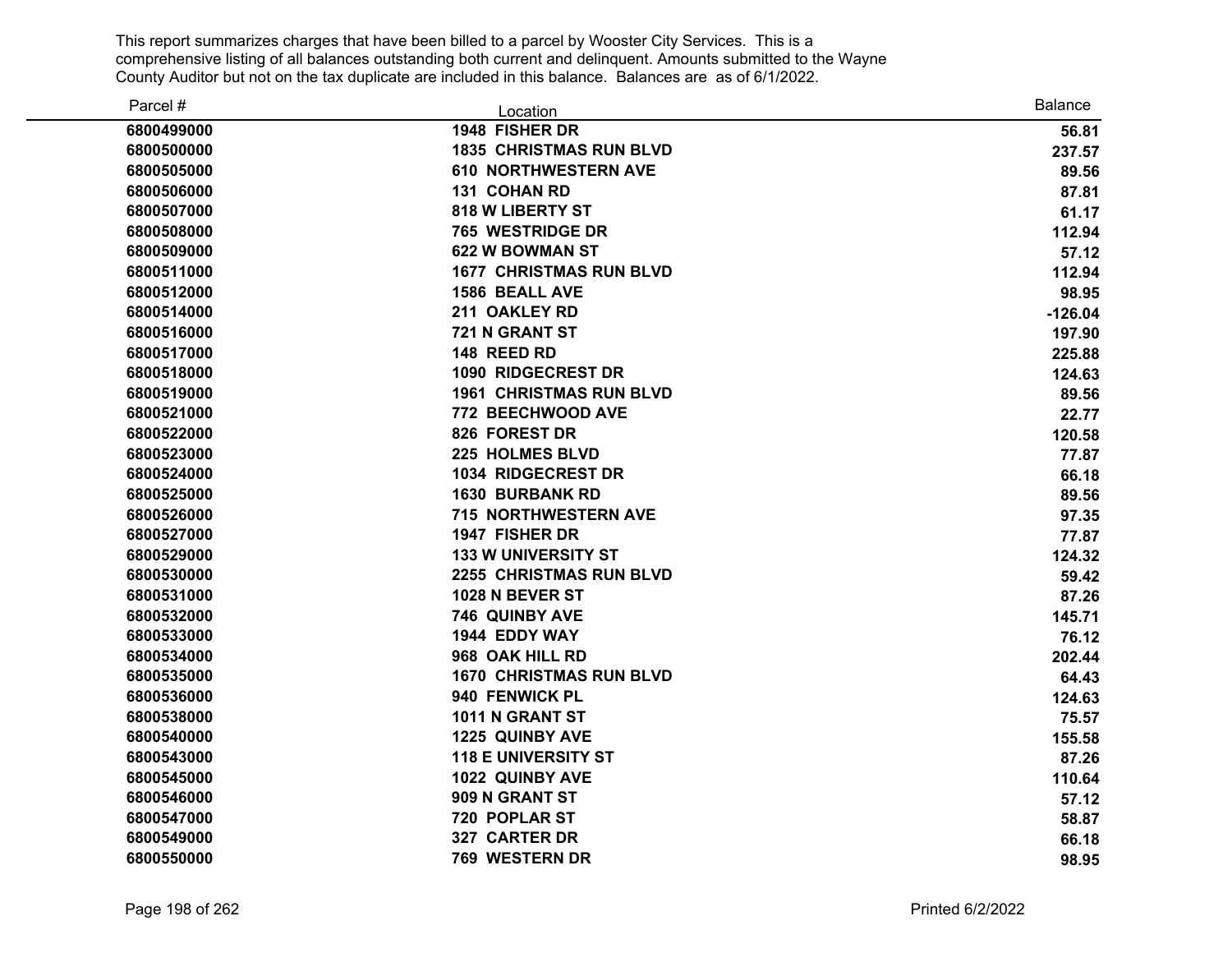| Parcel #   | Location                       | <b>Balance</b> |
|------------|--------------------------------|----------------|
| 6800551000 | <b>1615 W LINCOLN WAY</b>      | 177.29         |
| 6800553000 | 213 COHAN RD                   | 59.42          |
| 6800555000 | <b>636 WESTRIDGE DR</b>        | 64.43          |
| 6800557000 | <b>657 BEECHWOOD AVE</b>       | 99.50          |
| 6800558000 | <b>1753 BURBANK RD</b>         | 87.81          |
| 6800560000 | 968 RIDGECREST DR              | 87.81          |
| 6800563000 | <b>1626 OLD MANSFIELD RD</b>   | 103,151.40     |
| 6800565000 | 214 FOSTER PATH                | 75.57          |
| 6800566000 | 1750 OAK HILL RD               | 774.06         |
| 6800567000 | 750 WESTERN DR                 | 87.26          |
| 6800568000 | 815 FOREST DR                  | 75.57          |
| 6800569000 | 722 WOODLAND AVE               | 66.18          |
| 6800570000 | <b>1948 BROOKSIDE DR</b>       | 87.81          |
| 6800571000 | <b>1484 SAUNDERS DR</b>        | 111.19         |
| 6800572000 | <b>1527 BURBANK RD</b>         | 77.87          |
| 6800573000 | <b>2218 CHRISTMAS RUN BLVD</b> | 66.18          |
| 6800575000 | 1179 FOREST DR                 | $-167.07$      |
| 6800577000 | 1955 EDDY WAY                  | 155.74         |
| 6800579000 | <b>1544 CLEVELAND RD</b>       | 89.56          |
| 6800580000 | <b>1541 BURBANK RD</b>         | 118.84         |
| 6800581000 | 1788 OAK HILL RD               | 176.56         |
| 6800582000 | 692 N GRANT ST                 | 244.66         |
| 6800585000 | 1119 W OLD LINCOLN WAY         | 547.23         |
| 6800587000 | <b>124 E HENRIETTA ST</b>      | 112.94         |
| 6800588000 | 1019 FOREST DR                 | 62.13          |
| 6800590000 | 1087 ASHWOOD DR                | 111.19         |
| 6800592000 | 802 W LIBERTY ST               | 59.42          |
| 6800594000 | <b>151 OAKLEY RD</b>           | 77.87          |
| 6800599000 | 713 N GRANT ST                 | 218.81         |
| 6800600000 | 128 W BEVERLY RD               | 99.50          |
| 6800601000 | <b>9 BARBERRY DR</b>           | 101.25         |
| 6800602000 | <b>756 PARKVIEW DR</b>         | 77.87          |
| 6800604000 | 118 W PINE ST                  | 124.54         |
| 6800605000 | <b>1628 CLEVELAND RD</b>       | 122.88         |
| 6800606000 | 959 RIDGECREST DR              | 64.43          |
| 6800608000 | 1006 OAK HILL RD               | 66.18          |
| 6800610000 | 820 N GRANT ST                 | 85.51          |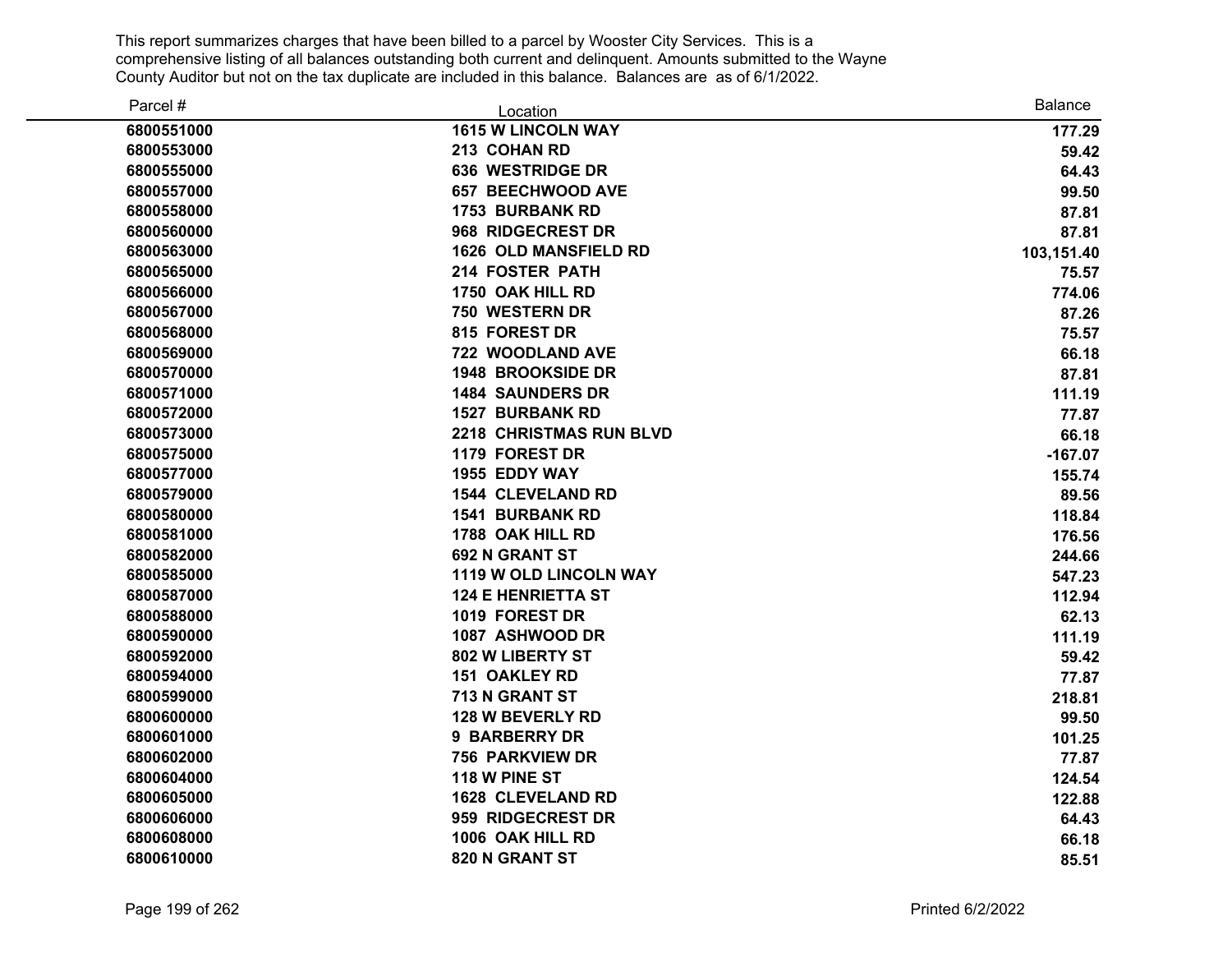| Parcel #   | Location                    | <b>Balance</b> |
|------------|-----------------------------|----------------|
| 6800611000 | <b>636 W BOWMAN ST</b>      | 112.73         |
| 6800612000 | 378 HOLMES BLVD             | 101.71         |
| 6800613000 | <b>125 HOLMES BLVD</b>      | 91.77          |
| 6800614000 | 936 RIDGECREST DR           | 66.18          |
| 6800615000 | 951 RIDGECREST DR           | 89.56          |
| 6800616000 | 610 W BOWMAN ST             | 53.86          |
| 6800617000 | 895 LOIS AVE                | 75.57          |
| 6800618000 | 502 WOODLAND AVE            | 208.49         |
| 6800620000 | 1042 ASHWOOD DR             | 148.01         |
| 6800621000 | 820 FOREST DR               | 87.26          |
| 6800623000 | <b>1769 BURBANK RD</b>      | 102.32         |
| 6800624000 | <b>1814 BURBANK RD</b>      | 112.94         |
| 6800625000 | <b>148 COHAN RD</b>         | 61.17          |
| 6800626000 | <b>656 NORTHWESTERN AVE</b> | 61.17          |
| 6800627000 | <b>750 PARKVIEW DR</b>      | 59.42          |
| 6800628000 | 969 OAK HILL RD             | 218.38         |
| 6800632000 | 1508 OVERLOOK DR            | 64.43          |
| 6800633000 | 923 QUINBY AVE              | 75.57          |
| 6800634000 | <b>1644 BEALL AVE</b>       | 57.12          |
| 6800636000 | 888 OAK HILL RD             | 13.67          |
| 6800636001 | 868 OAK HILL RD             | 101.25         |
| 6800636002 | 852 OAK HILL RD             | 101.25         |
| 6800637000 | 2018 EDDY WAY               | 112.94         |
| 6800638000 | 989 OAK HILL RD             | 15.86          |
| 6800641000 | 1708 OAK HILL RD            | 510.88         |
| 6800642000 | <b>1750 NORMANDY DR</b>     | 149.43         |
| 6800653000 | 984 CARRIAGE LN             | 159.39         |
| 6800654000 | <b>1755 NORMANDY DR</b>     | 244.90         |
| 6800655000 | 1741 NORMANDY DR            | 108.92         |
| 6800656000 | 1727 NORMANDY DR            | 1,011.71       |
| 6800658000 | 973 CONCORD DR              | $-575.74$      |
| 6800660000 | 951 CONCORD DR              | 103.04         |
| 6800661000 | 937 CONCORD DR              | 247.01         |
| 6800662000 | 927 CONCORD DR              | 62.13          |
| 6800663000 | 917 CONCORD DR              | 58.87          |
| 6800667000 | 834 PEPPERWOOD DR           | 62.13          |
| 6800667001 | 1681 OAKWOOD CIR            | $-291.56$      |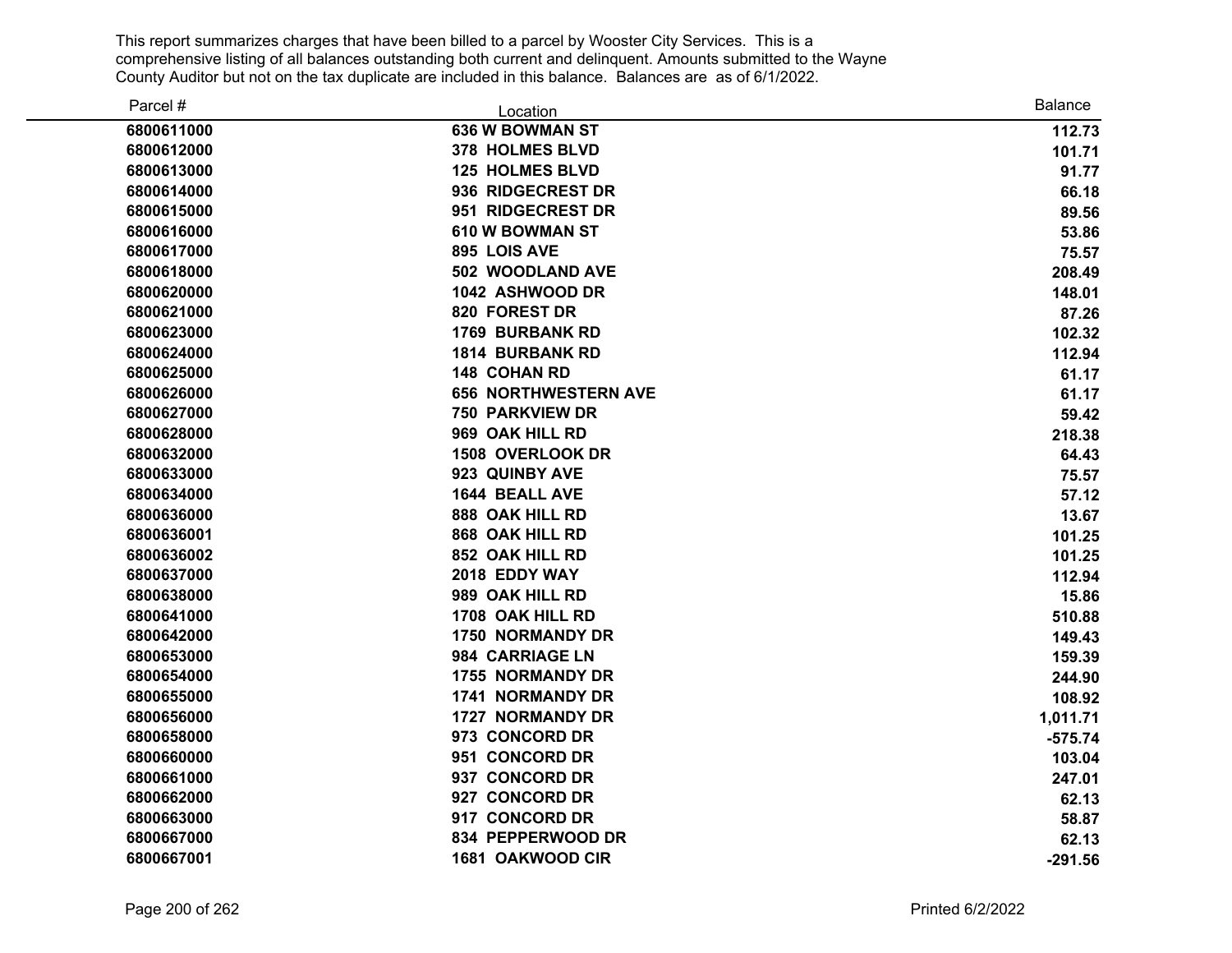| Parcel #   | Location                | <b>Balance</b> |
|------------|-------------------------|----------------|
| 6800667002 | 1673 OAKWOOD CIR        | 110.64         |
| 6800667003 | 1667 OAKWOOD CIR        | 57.12          |
| 6800667004 | 1659 OAKWOOD CIR        | 97.20          |
| 6800667005 | 1651 OAKWOOD CIR        | 85.51          |
| 6800667006 | 1645 OAKWOOD CIR        | 85.51          |
| 6800667007 | 1639 OAKWOOD CIR        | 62.13          |
| 6800667009 | 904 CONCORD DR          | 89.56          |
| 6800667010 | 912 CONCORD DR          | 77.87          |
| 6800667011 | 1654 OAKWOOD CIR        | 57.12          |
| 6800667012 | <b>1664 OAKWOOD CIR</b> | 98.95          |
| 6800667013 | 1672 OAKWOOD CIR        | 162.83         |
| 6800667014 | 1680 OAKWOOD CIR        | 85.51          |
| 6800667015 | 858 PEPPERWOOD DR       | 75.57          |
| 6800667016 | 827 PEPPERWOOD DR       | 87.26          |
| 6800667017 | 835 PEPPERWOOD DR       | 63.71          |
| 6800667018 | 843 PEPPERWOOD DR       | 63.88          |
| 6800667020 | 931 CARRIAGE LN         | 75.57          |
| 6800667021 | 849 PEPPERWOOD DR       | 57.12          |
| 6800667022 | 857 PEPPERWOOD DR       | 97.20          |
| 6800667023 | 875 PEPPERWOOD DR       | 75.57          |
| 6800667024 | 881 PEPPERWOOD DR       | 75.57          |
| 6800667025 | 889 PEPPERWOOD DR       | 58.87          |
| 6800667026 | 895 PEPPERWOOD DR       | 57.12          |
| 6800667027 | 917 PEPPERWOOD DR       | 57.12          |
| 6800667028 | 927 PEPPERWOOD DR       | 102.07         |
| 6800667029 | 935 PEPPERWOOD DR       | 85.51          |
| 6800667030 | 934 CARRIAGE LN         | 57.12          |
| 6800667031 | 963 CARRIAGE LN         | 63.88          |
| 6800667033 | 915 CARRIAGE LN         | 75.57          |
| 6800667034 | 907 CARRIAGE LN         | 63.88          |
| 6800667035 | 972 CARRIAGE LN         | 122.33         |
| 6800667036 | 960 CARRIAGE LN         | 97.20          |
| 6800667037 | 940 PEPPERWOOD DR       | 73.82          |
| 6800667038 | 934 PEPPERWOOD DR       | 57.12          |
| 6800667039 | 926 PEPPERWOOD DR       | 75.57          |
| 6800667040 | 918 PEPPERWOOD DR       | 58.87          |
| 6800667041 | 916 PEPPERWOOD DR       | 73.82          |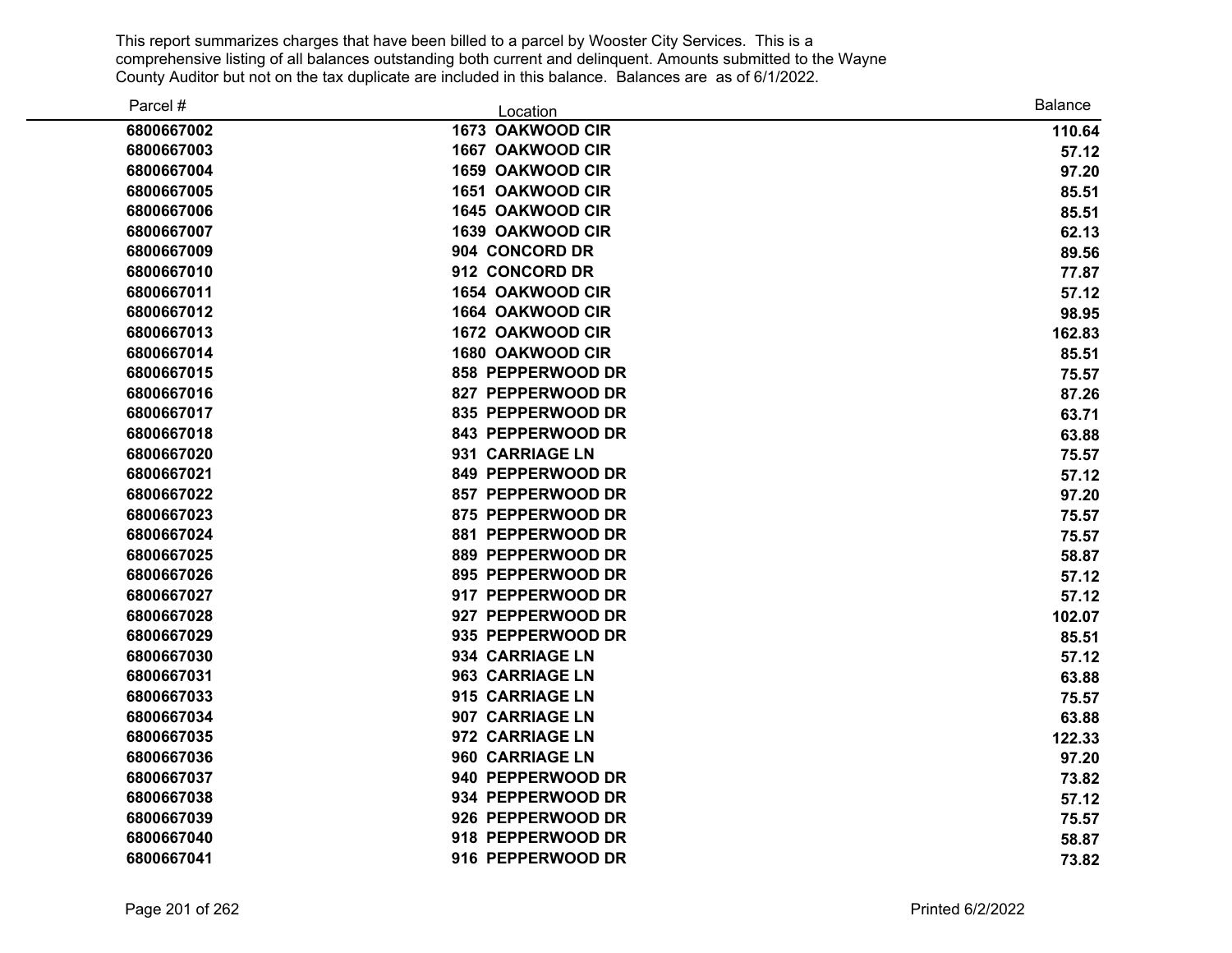| Parcel #   | Location                   | <b>Balance</b> |
|------------|----------------------------|----------------|
| 6800667042 | 914 PEPPERWOOD DR          | 58.87          |
| 6800667043 | 912 PEPPERWOOD DR          | 73.82          |
| 6800667044 | 910 PEPPERWOOD DR          | 57.12          |
| 6800667045 | 906 PEPPERWOOD DR          | 63.88          |
| 6800667046 | 898 PEPPERWOOD DR          | 75.57          |
| 6800667047 | 892 PEPPERWOOD DR          | 75.57          |
| 6800667048 | 884 PEPPERWOOD DR          | 87.26          |
| 6800667049 | 878 PEPPERWOOD DR          | 75.57          |
| 6800667050 | <b>897 CARRIAGE LN</b>     | 73.82          |
| 6800667051 | 951 CARRIAGE LN            | 73.82          |
| 6800667052 | 941 CARRIAGE LN            | 62.13          |
| 6800667053 | <b>891 CARRIAGE LN</b>     | 63.88          |
| 6800667054 | <b>883 CARRIAGE LN</b>     | 62.13          |
| 6800667055 | <b>877 CARRIAGE LN</b>     | 85.51          |
| 6800667056 | <b>875 CARRIAGE LN</b>     | 62.13          |
| 6800667057 | <b>872 CARRIAGE LN</b>     | 212.88         |
| 6800667058 | <b>874 CARRIAGE LN</b>     | 57.12          |
| 6800667059 | <b>880 CARRIAGE LN</b>     | 73.82          |
| 6800667060 | <b>886 CARRIAGE LN</b>     | 62.13          |
| 6800667061 | <b>894 CARRIAGE LN</b>     | 87.26          |
| 6800667062 | 902 CARRIAGE LN            | 73.82          |
| 6800667063 | 910 CARRIAGE LN            | 62.13          |
| 6800667064 | 918 CARRIAGE LN            | 57.12          |
| 6800667065 | 926 CARRIAGE LN            | 58.87          |
| 6800674000 | 920 CONCORD DR             | 76.12          |
| 6800676000 | 944 CONCORD DR             | 77.87          |
| 6800677000 | 954 CONCORD DR             | 64.43          |
| 6800678000 | 966 CONCORD DR             | 77.87          |
| 6800679000 | 978 CONCORD DR             | 148.01         |
| 6800681000 | <b>1738 NORMANDY DR</b>    | 126.05         |
| 6800685000 | 1726 NORMANDY DR           | 122.51         |
| 6800686000 | 1714 NORMANDY DR           | 163.33         |
| 6800689000 | <b>853 COUNTRY CLUB DR</b> | 64.43          |
| 6800690000 | 843 COUNTRY CLUB DR        | 61.17          |
| 6800691000 | <b>831 COUNTRY CLUB DR</b> | 292.73         |
| 6800692000 | 821 COUNTRY CLUB DR        | 64.43          |
| 6800693000 | 1622 OAK HILL RD           | 77.87          |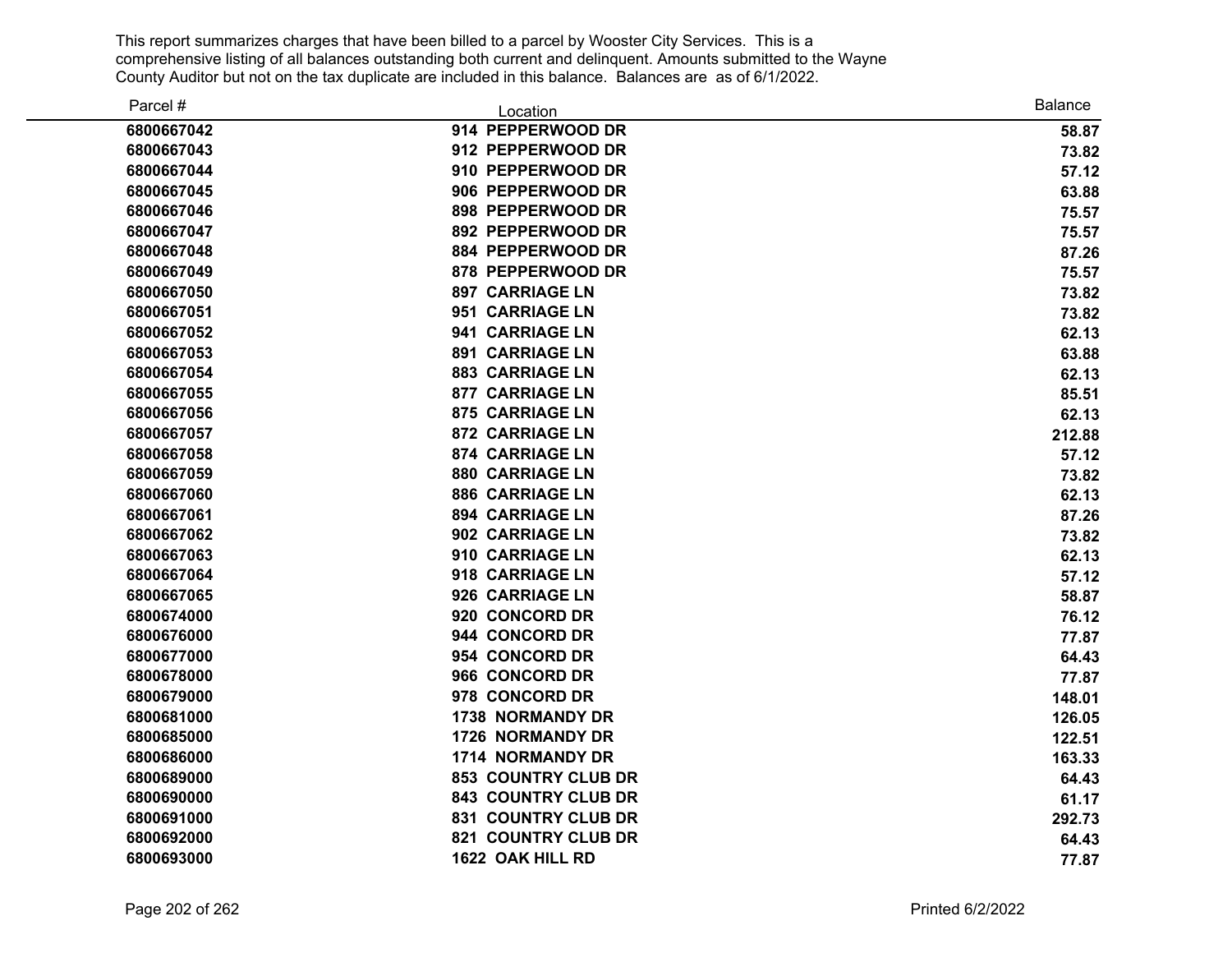| Parcel #   | Location                       | <b>Balance</b> |
|------------|--------------------------------|----------------|
| 6800694000 | <b>1652 NORMANDY DR</b>        | 116.57         |
| 6800697000 | <b>1006 COUNTRY CLUB DR</b>    | 77.87          |
| 6800700000 | 1702 NORMANDY DR               | 145.89         |
| 6800701000 | 1680 OAK HILL RD               | 204.85         |
| 6800702000 | 1666 OAK HILL RD               | 242.89         |
| 6800703000 | <b>1652 OAK HILL RD</b>        | 147.70         |
| 6800704000 | 1632 OAK HILL RD               | 202.00         |
| 6800705000 | 1642 OAK HILL RD               | 156.63         |
| 6800706000 | 234 MILLER BLVD                | 112.94         |
| 6800708000 | 343 W BOWMAN ST                | 98.95          |
| 6800709000 | 0 CARTER DR                    | 533.78         |
| 6800711000 | <b>1935 BROOKSIDE DR</b>       | 5,449.23       |
| 6800712000 | <b>237 W UNIVERSITY ST</b>     | 58.87          |
| 6800713000 | 927 RIDGECREST DR              | 66.18          |
| 6800714000 | 1535 MORGAN ST                 | $-192.77$      |
| 6800716000 | <b>1681 BURBANK RD</b>         | 87.81          |
| 6800717000 | <b>594 NORTHWESTERN AVE</b>    | 237.26         |
| 6800718000 | <b>1518 CHRISTMAS RUN BLVD</b> | 99.50          |
| 6800720000 | 323 W BOWMAN ST                | 63.88          |
| 6800722000 | <b>515 W WAYNE AVE</b>         | 66.18          |
| 6800723000 | <b>801 W LINCOLN WAY</b>       | 205.15         |
| 6800725000 | <b>2008 CHRISTMAS RUN BLVD</b> | 124.63         |
| 6800726000 | <b>1840 BROOKSIDE DR</b>       | 8.12           |
| 6800727000 | <b>168 HOLMES BLVD</b>         | 133.53         |
| 6800728000 | 836 OAK HILL RD                | 152.34         |
| 6800729000 | 211 BRANSTETTER ST             | 52.11          |
| 6800730000 | <b>1638 NORMANDY DR</b>        | 174.63         |
| 6800731000 | <b>1023 COUNTRY CLUB DR</b>    | 94.48          |
| 6800733000 | <b>1717 SAUNDERS DR</b>        | 87.81          |
| 6800734000 | <b>1729 CHRISTMAS RUN BLVD</b> | 171.39         |
| 6800735000 | <b>738 HAMILTON AVE</b>        | 66.18          |
| 6800737000 | 722 BEECHWOOD AVE              | 66.18          |
| 6800738000 | <b>438 OAKLEY RD</b>           | 101.25         |
| 6800740000 | 913 W LIBERTY ST               | 64.43          |
| 6800742000 | <b>341 STEVENS AVE</b>         | 75.57          |
| 6800743000 | 841 FOREST DR                  | 63.88          |
| 6800745000 | <b>358 BLESSING AVE</b>        | 58.87          |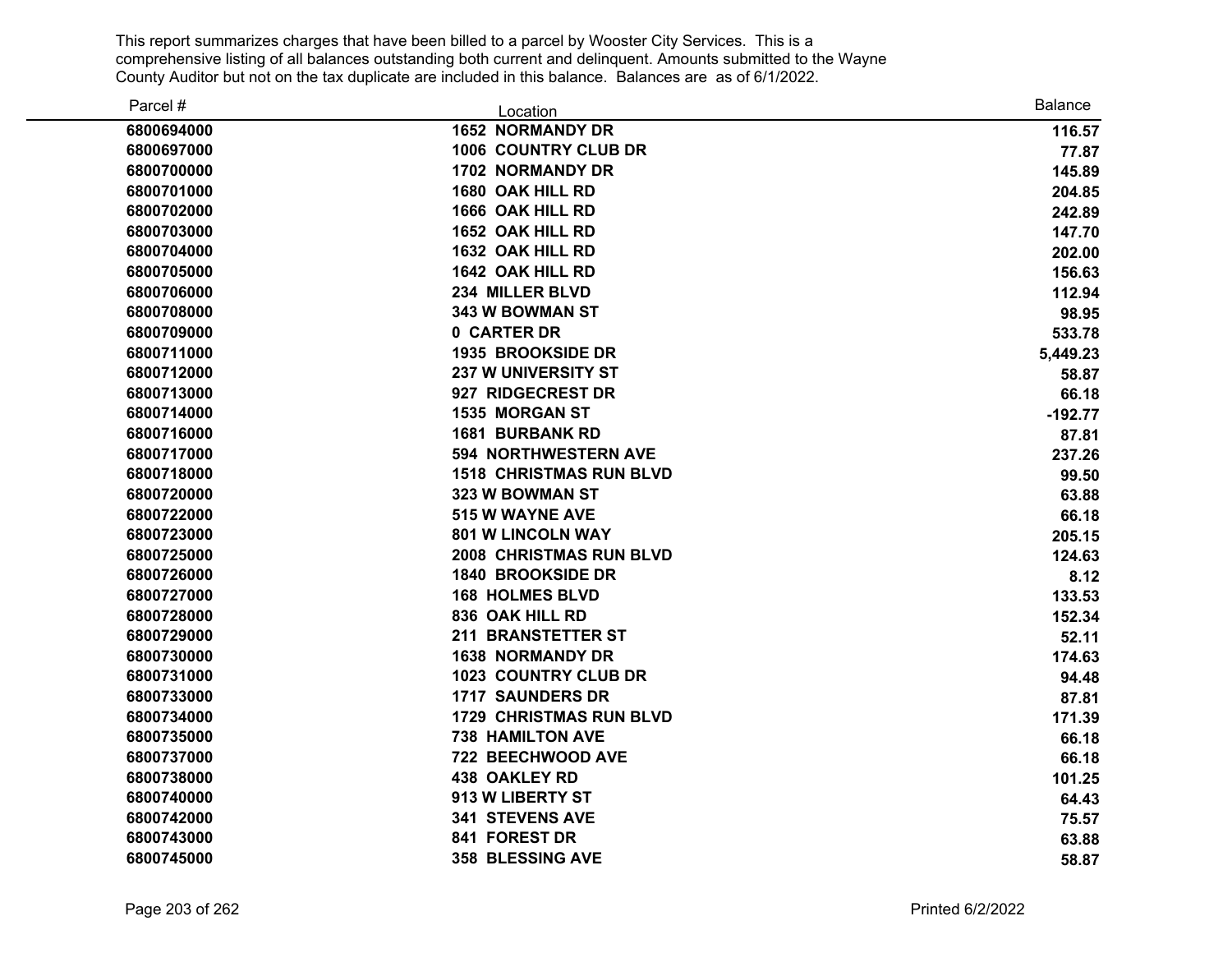| Parcel #   | Location                       | <b>Balance</b> |
|------------|--------------------------------|----------------|
| 6800747000 | 620 WOODLAND AVE               | 144.16         |
| 6800748000 | 1768 MORGAN ST                 | 99.50          |
| 6800749000 | 1144 N BEVER ST                | 124.27         |
| 6800751000 | 2017 EDDY WAY                  | 59.42          |
| 6800754000 | 790 PARKVIEW DR                | 77.87          |
| 6800755000 | 901 QUINBY AVE                 | 87.26          |
| 6800757000 | <b>152 W HIGHLAND AVE</b>      | 330.22         |
| 6800758000 | <b>1901 CHRISTMAS RUN BLVD</b> | 76.12          |
| 6800759000 | <b>1575 OLD MANSFIELD RD</b>   | 63.88          |
| 6800760000 | <b>2020 CHRISTMAS RUN BLVD</b> | 148.01         |
| 6800761000 | <b>155 HOLMES BLVD</b>         | 126.84         |
| 6800762000 | 1204 FOREST DR                 | 68.39          |
| 6800765000 | 2142 EDDY WAY                  | 66.18          |
| 6800766000 | <b>1634 CHRISTMAS RUN BLVD</b> | 99.50          |
| 6800767000 | 529 OAKLEY RD                  | 77.87          |
| 6800768000 | 1752 MORGAN ST                 | $-59.61$       |
| 6800770000 | <b>1660 CHRISTMAS RUN BLVD</b> | 66.18          |
| 6800775000 | <b>1615 CLEVELAND RD</b>       | 1,356.54       |
| 6800776000 | 868 MINDY LN                   | 98.95          |
| 6800779000 | 867 MINDY LN                   | 122.33         |
| 6800780000 | 1533 OVERLOOK DR               | 250.40         |
| 6800782000 | 954 MINDY LN                   | 142.69         |
| 6800783000 | <b>1613 CLEVELAND AVE</b>      | 1,138.14       |
| 6800785000 | 966 MINDY LN                   | 147.70         |
| 6800790000 | 981 MINDY LN                   | 241.22         |
| 6800791000 | <b>407 W WAYNE AVE</b>         | 218.15         |
| 6800792000 | <b>1536 ARTHUR DR</b>          | 76.12          |
| 6800793000 | <b>1531 ARTHUR DR</b>          | 89.56          |
| 6800794000 | <b>1694 ARTHUR DR</b>          | 111.44         |
| 6800795000 | 1698 ARTHUR DR                 | 112.94         |
| 6800796000 | 1476 ARTHUR DR                 | 77.87          |
| 6800797000 | <b>1689 ARTHUR DR</b>          | 77.87          |
| 6800798000 | <b>1667 ARTHUR DR</b>          | 87.81          |
| 6800799000 | <b>1651 ARTHUR DR</b>          | 69.87          |
| 6800800000 | <b>1637 ARTHUR DR</b>          | 461.24         |
| 6800801000 | 1491 RUTH CIR                  | 132.36         |
| 6800802000 | <b>1501 ARTHUR DR</b>          | 124.63         |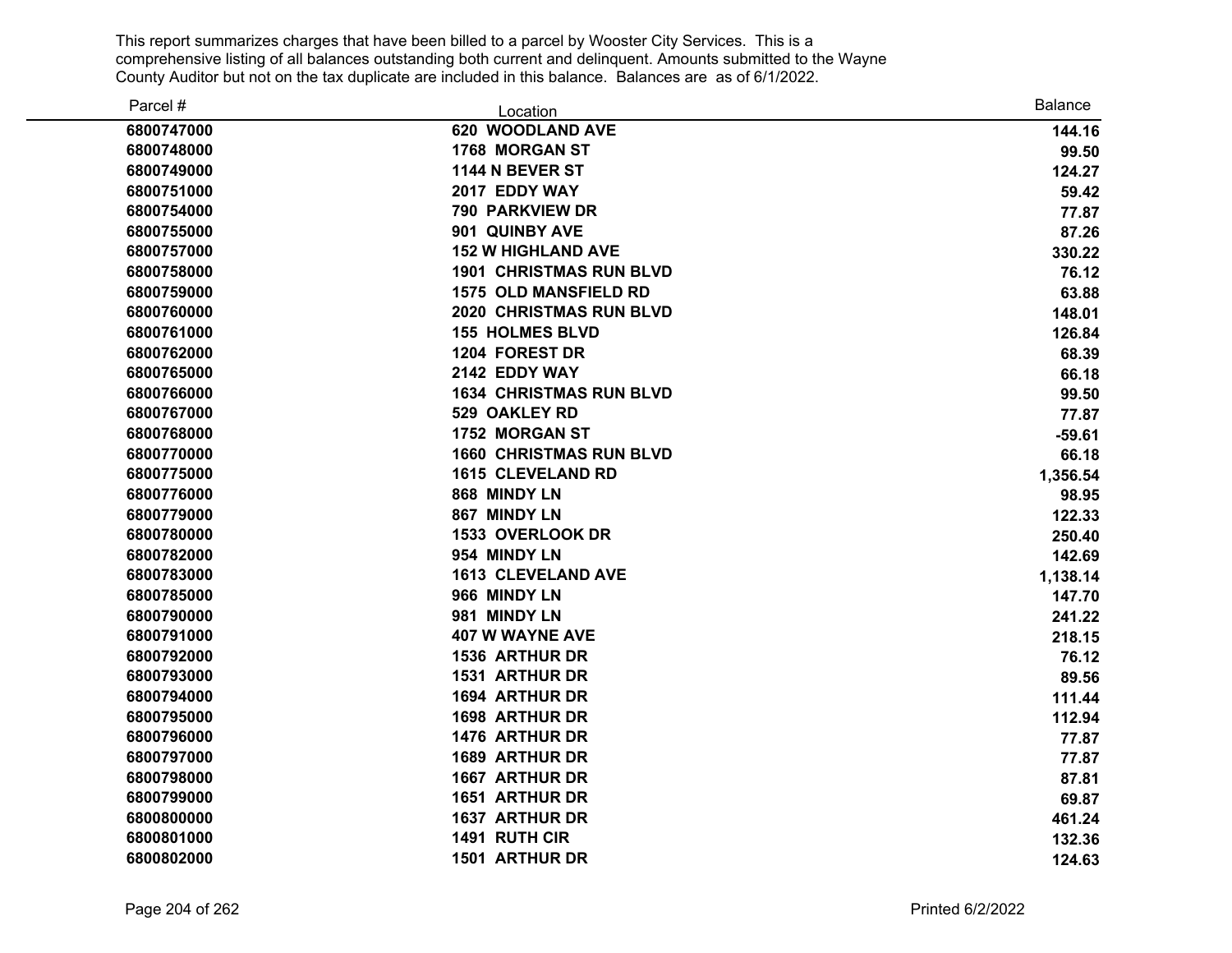| Parcel #   | Location                       | <b>Balance</b> |
|------------|--------------------------------|----------------|
| 6800803000 | <b>1550 ARTHUR DR</b>          | 112.94         |
| 6800804000 | <b>1506 ARTHUR DR</b>          | 101.25         |
| 6800805000 | 1524 ARTHUR DR                 | 101.25         |
| 6800806000 | <b>1450 ARTHUR DR</b>          | 148.01         |
| 6800808000 | <b>1413 CHRISTMAS RUN BLVD</b> | 194.77         |
| 6800809000 | 1479 RUTH CIR                  | 61.17          |
| 6800810000 | 1617 ARTHUR DR                 | 128.86         |
| 6800811000 | 1471 ARTHUR DR                 | 89.56          |
| 6800812000 | <b>1564 ARTHUR DR</b>          | 101.25         |
| 6800813000 | <b>1583 ARTHUR DR</b>          | 64.43          |
| 6800814000 | <b>697 W WAYNE AVE</b>         | 112.94         |
| 6800815000 | <b>1539 SAUNDERS DR</b>        | 136.32         |
| 6800816000 | <b>1525 SAUNDERS DR</b>        | 159.70         |
| 6800817000 | <b>1599 SAUNDERS DR</b>        | 11.56          |
| 6800818000 | <b>1690 SAUNDERS DR</b>        | 148.01         |
| 6800819000 | <b>1575 SAUNDERS DR</b>        | 77.87          |
| 6800821000 | 510 BEECHWOOD AVE              | 77.87          |
| 6800822000 | 1035 QUINBY AVE                | 110.64         |
| 6800823000 | 1120 N BEVER ST                | 132.36         |
| 6800824000 | <b>1445 CHRISTMAS RUN BLVD</b> | 76.12          |
| 6800825000 | <b>1950 CHRISTMAS RUN BLVD</b> | 76.12          |
| 6800826000 | 1942 FISHER DR                 | 112.94         |
| 6800827000 | 738 FOREST DR                  | 75.57          |
| 6800829000 | <b>1040 N BEVER ST</b>         | 97.20          |
| 6800830000 | 661 OAK HILL RD                | 112.94         |
| 6800830001 | <b>657 OAK HILL RD</b>         | 101.25         |
| 6800832000 | <b>208 W UNIVERSITY ST</b>     | 98.95          |
| 6800834000 | 954 COUNTRY CLUB DR            | 124.63         |
| 6800835000 | 830 N GRANT ST                 | 63.88          |
| 6800836000 | 2213 EDDY WAY                  | 59.42          |
| 6800837000 | <b>1663 CHRISTMAS RUN BLVD</b> | 101.25         |
| 6800839000 | 814 N GRANT ST                 | 75.57          |
| 6800841000 | 975 W LINCOLN WAY              | 64.75          |
| 6800843000 | 741 WESTRIDGE DR               | 76.12          |
| 6800844000 | <b>1593 BURBANK RD</b>         | 76.12          |
| 6800846000 | <b>1050 RIDGECREST DR</b>      | 64.43          |
| 6800847000 | <b>1898 CHRISTMAS RUN BLVD</b> | 296.02         |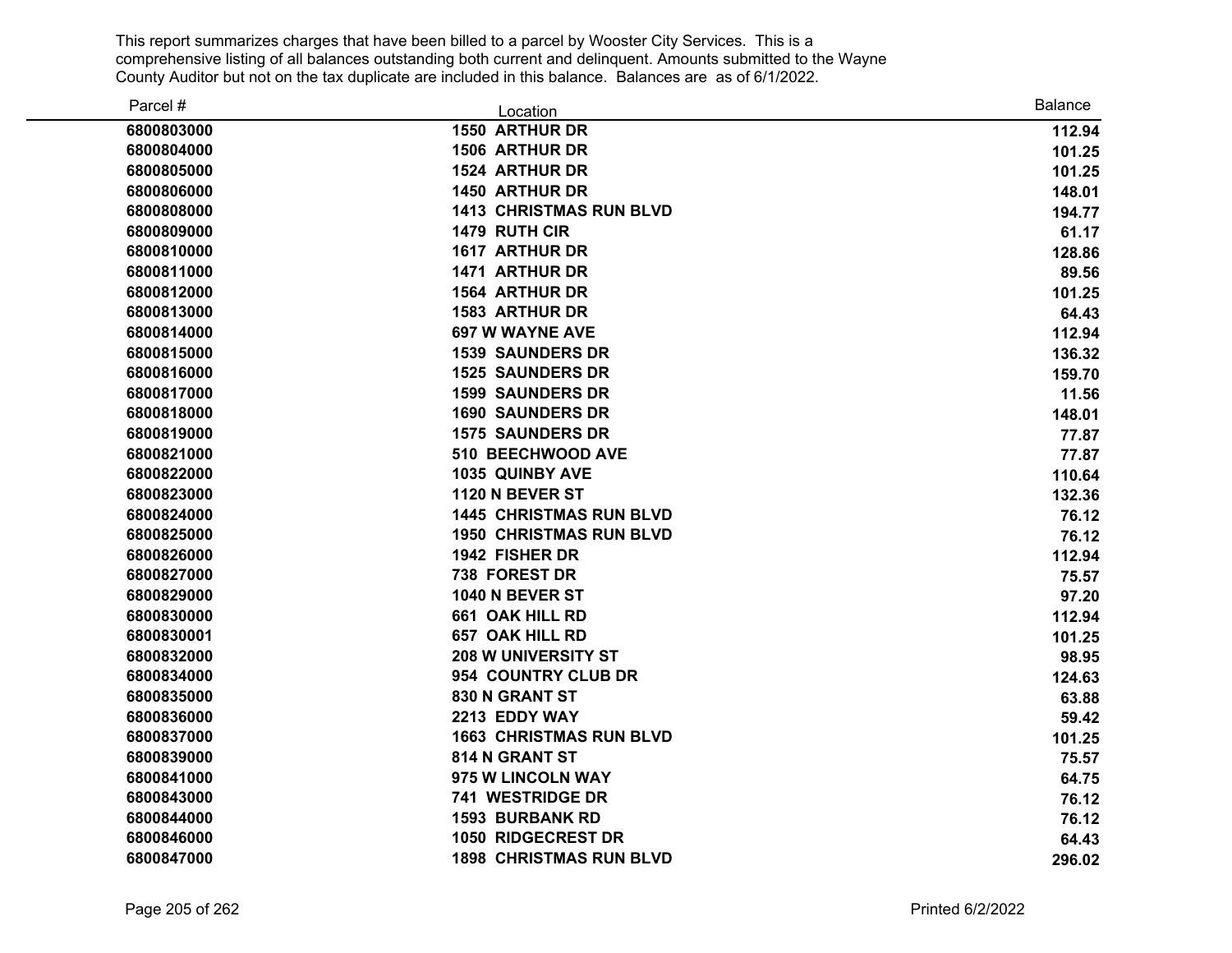| Parcel #   | Location                       | <b>Balance</b> |
|------------|--------------------------------|----------------|
| 6800848000 | <b>768 HAMILTON AVE</b>        | 89.56          |
| 6800849000 | <b>670 NORTHWESTERN AVE</b>    | 64.43          |
| 6800850000 | <b>858 COUNTRY CLUB DR</b>     | $-30.97$       |
| 6800851000 | 850 N GRANT ST                 | 63.88          |
| 6800852000 | 1646 MORGAN ST                 | 87.81          |
| 6800853000 | 673 BEECHWOOD AVE              | 54.41          |
| 6800854000 | <b>2147 CHRISTMAS RUN BLVD</b> | 64.43          |
| 6800860000 | 1627 OAK HILL RD               | 77.87          |
| 6800861000 | 1641 OAK HILL RD               | 89.56          |
| 6800863000 | 1571 OAK HILL RD               | 66.18          |
| 6800864000 | 1529 OAK HILL RD               | 101.25         |
| 6800865000 | 1557 OAK HILL RD               | 76.12          |
| 6800866000 | 1501 OAK HILL RD               | 117.33         |
| 6800867000 | 751 W WAYNE AVE                | 77.87          |
| 6800868000 | 1613 OAK HILL RD               | 89.56          |
| 6800869000 | 1599 OAK HILL RD               | 59.42          |
| 6800870000 | 1543 OAK HILL RD               | 330.89         |
| 6800871000 | 1585 OAK HILL RD               | 148.01         |
| 6800872000 | 1515 OAK HILL RD               | 66.18          |
| 6800873000 | 978 COUNTRY CLUB DR            | 89.56          |
| 6800874000 | <b>1947 CHRISTMAS RUN BLVD</b> | 77.87          |
| 6800876000 | 1224 N BEVER ST                | 167.43         |
| 6800877000 | 680 BEECHWOOD AVE              | 87.81          |
| 6800878000 | <b>1930 BROOKSIDE DR</b>       | 112.94         |
| 6800879000 | <b>649 WESTERN DR</b>          | 85.51          |
| 6800880000 | <b>802 NORTHWESTERN AVE</b>    | 59.42          |
| 6800881000 | 1932 FISHER DR                 | 89.56          |
| 6800882000 | <b>752 WESTRIDGE DR</b>        | 134.82         |
| 6800883000 | 2013 FISHER DR                 | 52.36          |
| 6800884000 | 1958 FISHER DR                 | 76.12          |
| 6800885000 | 928 RIDGECREST DR              | 64.43          |
| 6800886000 | 2346 BURBANK RD                | 76.12          |
| 6800887000 | 650 N GRANT ST                 | 62.13          |
| 6800889000 | 723 POPLAR ST                  | 58.87          |
| 6800891000 | 624 BEECHWOOD AVE              | 89.56          |
| 6800892000 | <b>406 WOODLAND AVE</b>        | 698.22         |
| 6800893000 | 798 N GRANT ST                 | 87.26          |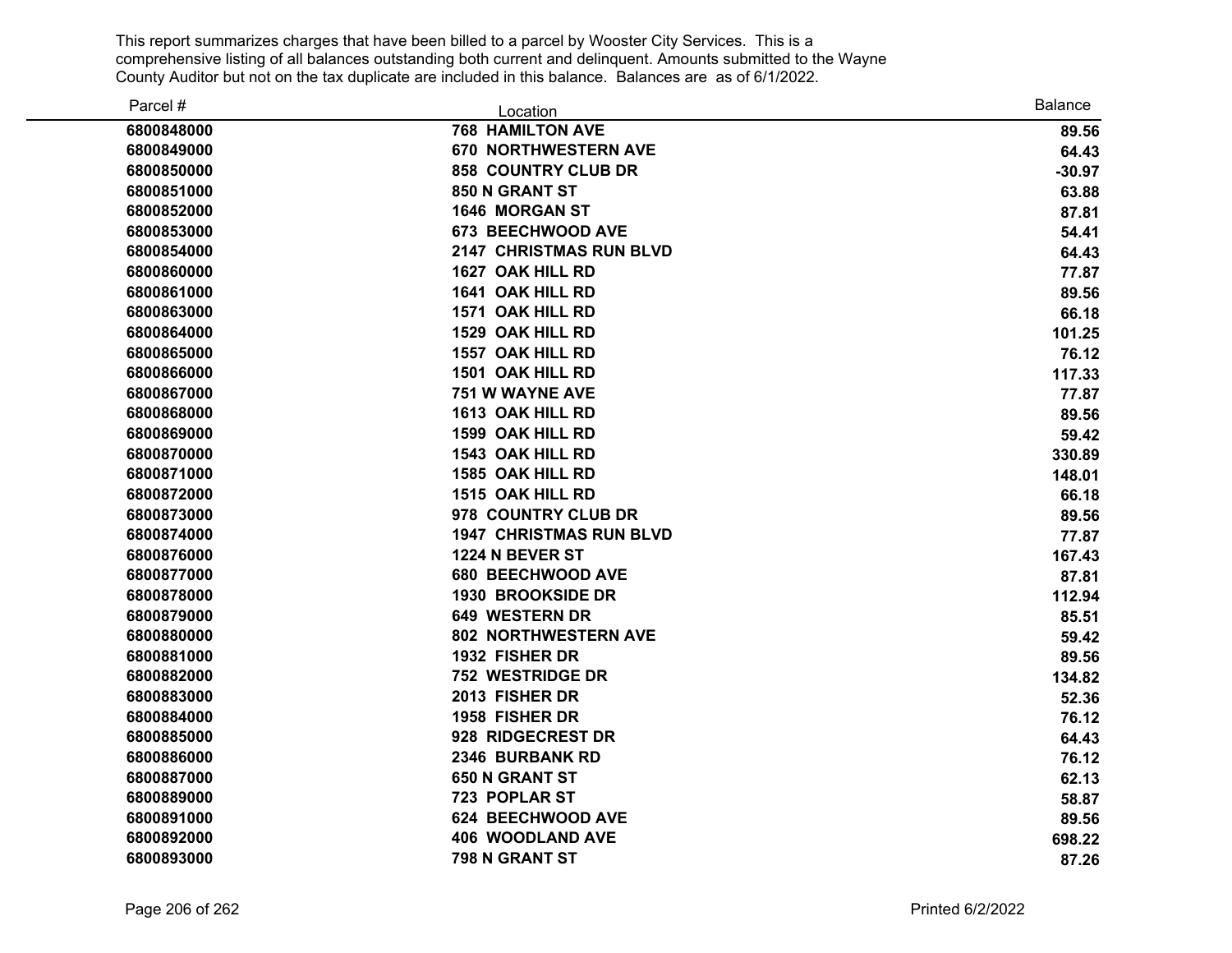| Parcel #   | Location                       | <b>Balance</b> |
|------------|--------------------------------|----------------|
| 6800894000 | 1651 MORGAN ST                 | 77.87          |
| 6800896000 | 910 MINDY LN                   | 47.81          |
| 6800897000 | 718 WESTERN DR                 | 162.83         |
| 6800900000 | 316 OAKLEY RD                  | 89.56          |
| 6800901000 | 734 WESTERN DR                 | 4.91           |
| 6800902000 | 928 ASHWOOD DR                 | 96.02          |
| 6800905000 | 777 WESTERN DR                 | 85.51          |
| 6800906000 | 2330 BURBANK RD                | 66.18          |
| 6800907000 | 2008 EDDY WAY                  | 89.56          |
| 6800908000 | <b>645 BEECHWOOD AVE</b>       | 101.25         |
| 6800909000 | 625 BEECHWOOD AVE              | 77.87          |
| 6800910000 | 711 BEECHWOOD AVE              | 136.32         |
| 6800914000 | <b>1726 CHRISTMAS RUN BLVD</b> | 66.18          |
| 6800917000 | <b>1690 ARTHUR DR</b>          | 99.50          |
| 6800918000 | 316 MILLER BLVD                | 64.43          |
| 6800919000 | 1118 QUINBY AVE                | 80.74          |
| 6800922000 | <b>1864 BROOKSIDE DR</b>       | 101.25         |
| 6800923000 | 210 FOSTER PATH                | 214.39         |
| 6800926000 | <b>326 STEVENS AVE</b>         | 98.95          |
| 6800927000 | <b>1515 CHRISTMAS RUN BLVD</b> | 111.19         |
| 6800928000 | 323 BLESSING AVE               | 68.81          |
| 6800929000 | 951 COUNTRY CLUB DR            | 89.56          |
| 6800930000 | <b>862 RIDGECREST DR</b>       | 87.81          |
| 6800932000 | <b>1648 CLEVELAND RD</b>       | 124.63         |
| 6800933000 | <b>143 PARK AVE</b>            | 270.98         |
| 6800935000 | 1131 QUINBY AVE                | 101.25         |
| 6800936000 | 1201 FOREST DR                 | 89.56          |
| 6800937000 | 2126 BURBANK RD                | 77.87          |
| 6800938000 | 925 SCOVEL AVE                 | 75.57          |
| 6800939000 | <b>1012 RIDGECREST DR</b>      | 118.84         |
| 6800940000 | <b>1576 MORGAN ST</b>          | 101.25         |
| 6800942000 | <b>1740 CLEVELAND RD</b>       | 1,312.33       |
| 6800946000 | 315 OAKLEY RD                  | 59.42          |
| 6800947000 | <b>1782 BURBANK RD</b>         | 66.18          |
| 6800948000 | <b>1850 CHRISTMAS RUN BLVD</b> | 61.17          |
| 6800951000 | <b>1551 SAUNDERS DR</b>        | 64.43          |
| 6800952000 | 736 NORTHWESTERN AVE           | 193.39         |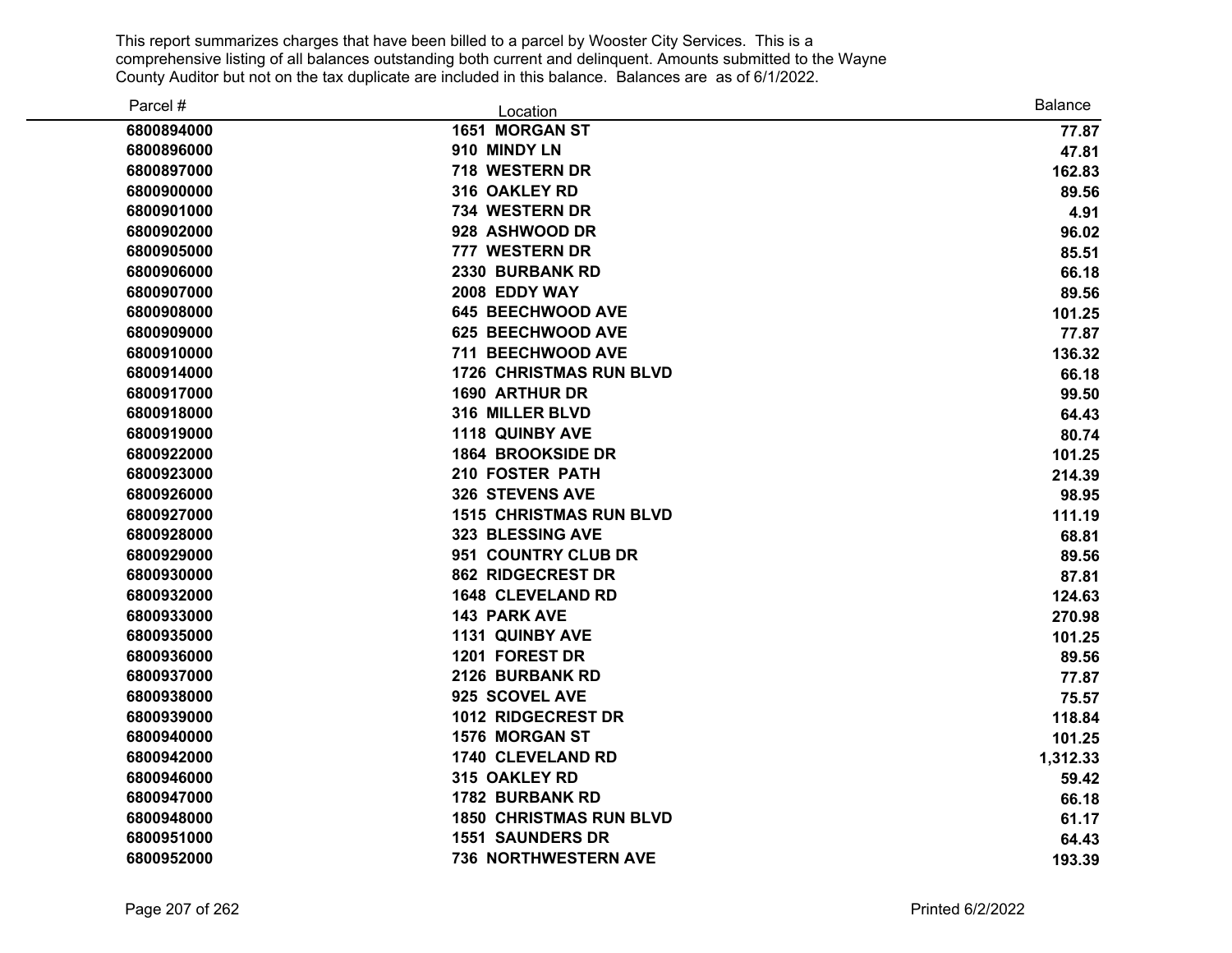| Parcel #   | Location                       | <b>Balance</b> |
|------------|--------------------------------|----------------|
| 6800954000 | 748 W LIBERTY ST               | 1,256.37       |
| 6800956000 | 1015 W LIBERTY ST              | 118.11         |
| 6800957000 | 902 RIDGECREST DR              | 167.43         |
| 6800958000 | 208 OAKLEY RD                  | 229.84         |
| 6800962000 | 1023 N GRANT ST                | 124.21         |
| 6800964000 | 717 WESTERN DR                 | 87.26          |
| 6800965000 | 944 COUNTRY CLUB DR            | 89.56          |
| 6800966000 | 1941 FISHER DR                 | 77.87          |
| 6800967000 | <b>218 W UNIVERSITY ST</b>     | 98.95          |
| 6800969000 | 2265 EDDY WAY                  | 77.87          |
| 6800972000 | 810 QUINBY AVE                 | 58.87          |
| 6800973000 | 306 OAKLEY RD                  | 66.18          |
| 6800976000 | 727 NORTHWESTERN AVE           | 89.56          |
| 6800977000 | 615 OAK HILL RD                | 61.17          |
| 6800978000 | <b>1770 BURBANK RD</b>         | 77.87          |
| 6800980000 | 609 OAK HILL RD                | 101.25         |
| 6800981000 | <b>1775 CHRISTMAS RUN BLVD</b> | 89.56          |
| 6800982000 | 941 FENWICK PL                 | 77.87          |
| 6800985000 | 623 WESTERN DR                 | 75.57          |
| 6800986000 | 706 WESTERN DR                 | 415.32         |
| 6800988000 | 151 REED RD                    | 89.56          |
| 6800989000 | <b>637 WESTERN DR</b>          | 359.62         |
| 6800990000 | 2218 BURBANK RD                | 167.12         |
| 6800991000 | <b>730 PARKVIEW DR</b>         | 99.50          |
| 6800992000 | <b>1500 BURBANK RD</b>         | 80.28          |
| 6800993000 | 119 COHAN RD                   | 94.54          |
| 6800994000 | <b>460 WOODLAND AVE</b>        | 281.10         |
| 6800995000 | <b>328 BLOOMINGTON AVE</b>     | 61.17          |
| 6800998000 | 975 FENWICK PL                 | 64.43          |
| 6801001000 | <b>163 FOSTER PATH</b>         | 75.57          |
| 6801003000 | <b>1537 BURBANK RD</b>         | 148.01         |
| 6801005000 | 336 BLOOMINGTON AVE            | 87.81          |
| 6801006000 | 705 NORTHWESTERN AVE           | 59.42          |
| 6801007000 | 934 FENWICK PL                 | 76.12          |
| 6801008000 | <b>116 W HENRIETTA ST</b>      | 62.13          |
| 6801011000 | <b>158 OAKLEY RD</b>           | 78.33          |
| 6801012000 | 910 COUNTRY CLUB DR            | 143.84         |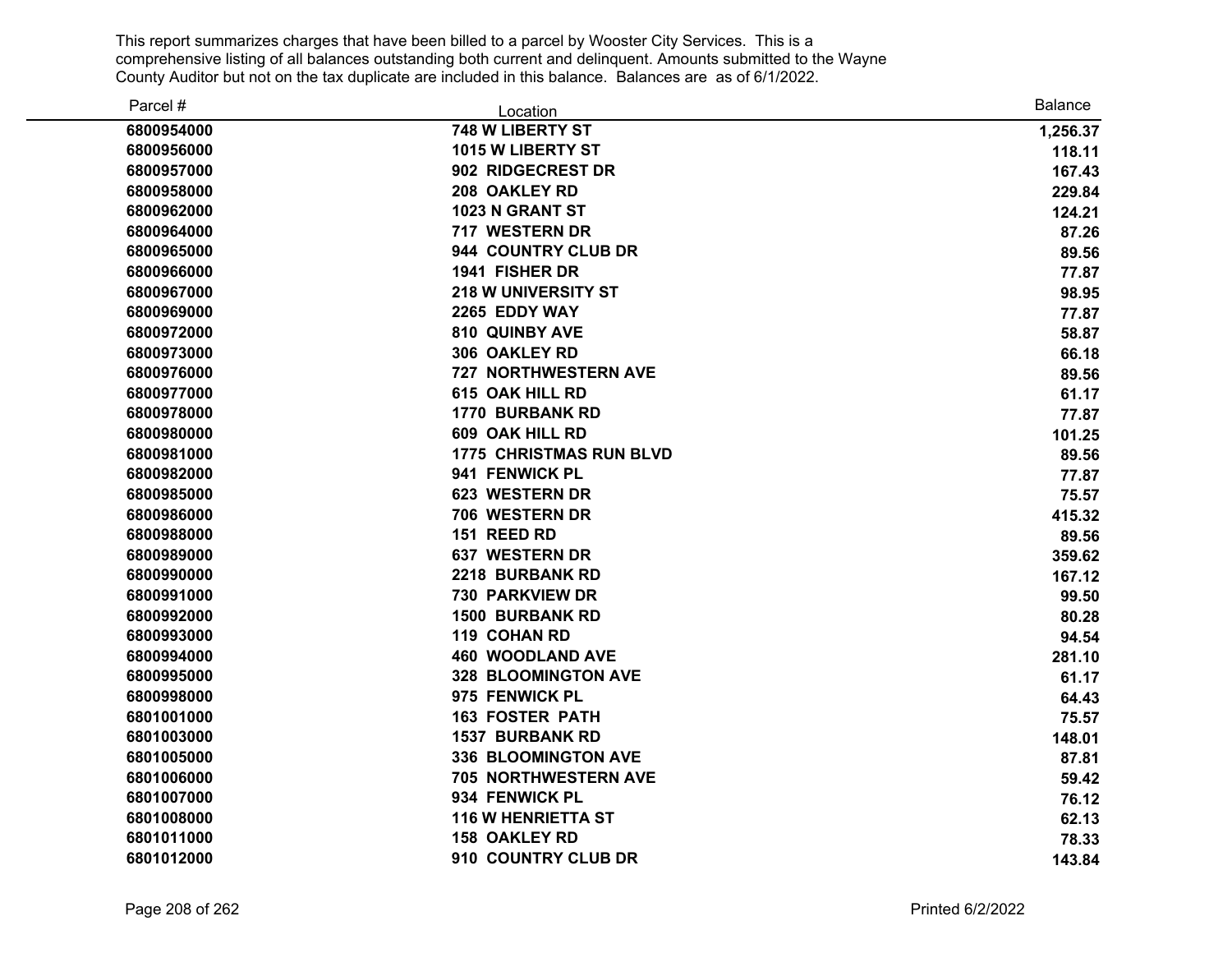| Parcel #   | Location                       | <b>Balance</b> |
|------------|--------------------------------|----------------|
| 6801013000 | 332 BLESSING AVE               | 52.11          |
| 6801015000 | 550 BEECHWOOD AVE              | 59.42          |
| 6801016000 | <b>5 SMITH LN</b>              | 64.43          |
| 6801018000 | <b>1563 SAUNDERS DR</b>        | 64.43          |
| 6801019000 | <b>158 MILLER BLVD</b>         | 89.56          |
| 6801021000 | 1601 MORGAN ST                 | 87.81          |
| 6801024000 | <b>1906 CHRISTMAS RUN BLVD</b> | $-120.76$      |
| 6801025000 | <b>1587 SAUNDERS DR</b>        | 214.19         |
| 6801026000 | <b>1893 CHRISTMAS RUN BLVD</b> | 112.94         |
| 6801027000 | 876 W LIBERTY ST               | 190.81         |
| 6801028000 | 998 COUNTRY CLUB DR            | 101.25         |
| 6801029000 | 522 BEECHWOOD AVE              | 77.87          |
| 6801031000 | <b>337 BLESSING AVE</b>        | 58.87          |
| 6801032000 | 1931 FISHER DR                 | 61.17          |
| 6801033000 | 1068 RIDGECREST DR             | 89.56          |
| 6801034000 | <b>1685 SAUNDERS DR</b>        | 112.94         |
| 6801038000 | 164 REED RD                    | 89.56          |
| 6801039000 | 307 REED RD                    | 66.18          |
| 6801040000 | 629 WESTERN DR                 | 63.88          |
| 6801041000 | 1516 MORGAN ST                 | 88.84          |
| 6801043000 | 862 ASHWOOD DR                 | 66.18          |
| 6801044000 | 1084 RIDGECREST DR             | 124.63         |
| 6801045000 | 915 RIDGECREST DR              | 66.18          |
| 6801046000 | 850 ASHWOOD DR                 | 76.12          |
| 6801048000 | 1091 ASHWOOD DR                | 66.18          |
| 6801051000 | 1052 ASHWOOD DR                | 77.87          |
| 6801053000 | 901 ASHWOOD DR                 | 66.18          |
| 6801054000 | 1078 RIDGECREST DR             | 183.08         |
| 6801055000 | <b>1701 NORMANDY DR</b>        | 180.01         |
| 6801056000 | 998 OAK HILL RD                | 66.18          |
| 6801057000 | 1053 ASHWOOD DR                | 77.87          |
| 6801059000 | 1067 ASHWOOD DR                | 148.01         |
| 6801061000 | <b>328 W HIGHLAND AVE</b>      | 64.43          |
| 6801064000 | 721 FOREST DR                  | 73.82          |
| 6801065000 | <b>410 MILLER BLVD</b>         | 87.81          |
| 6801067000 | <b>834 W LIBERTY ST</b>        | 61.17          |
| 6801068000 | 943 RIDGECREST DR              | 101.25         |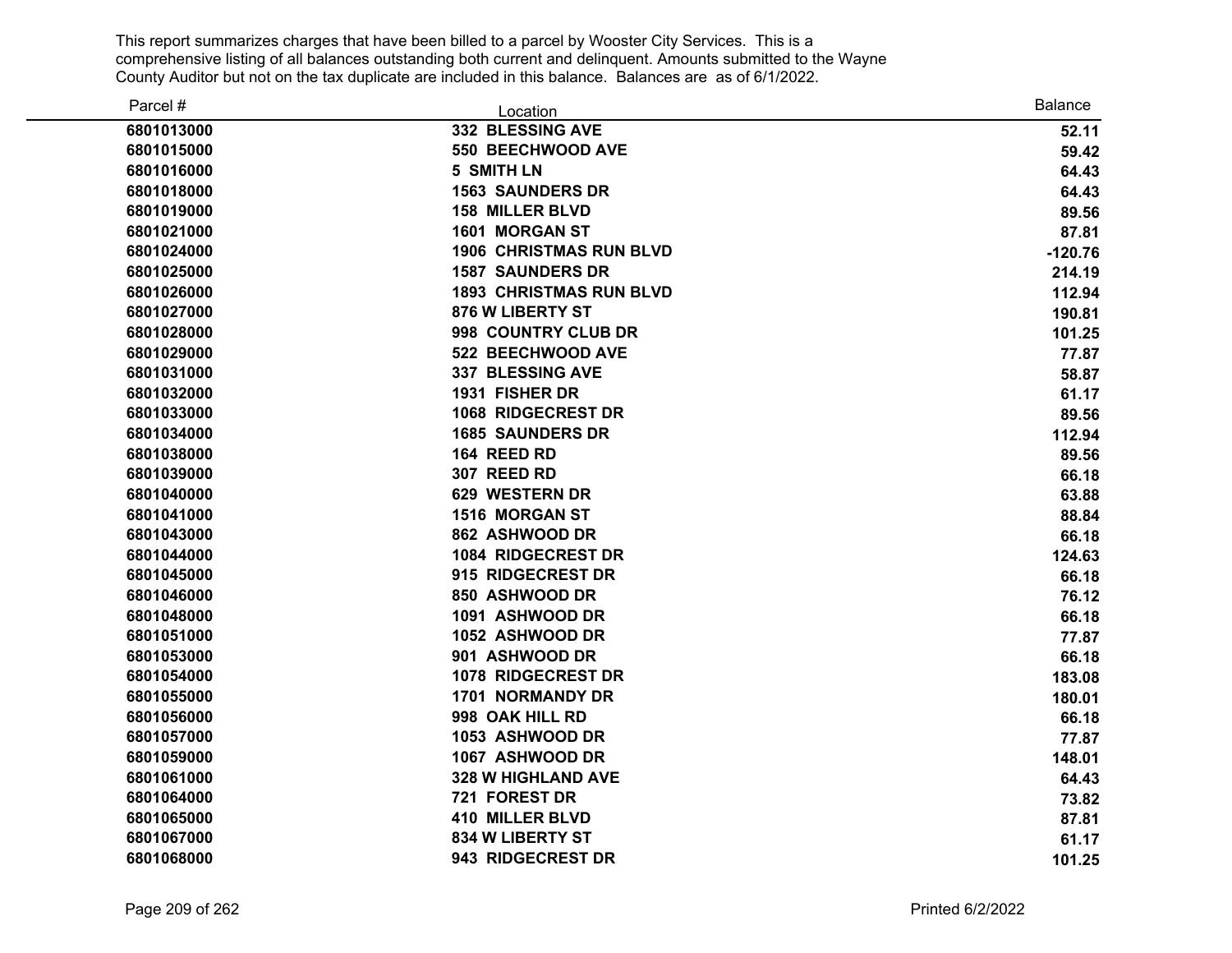| Parcel #   | Location                       | <b>Balance</b> |
|------------|--------------------------------|----------------|
| 6801069000 | 944 RIDGECREST DR              | 112.94         |
| 6801070000 | 923 MINDY LN                   | 37.84          |
| 6801073000 | <b>129 W UNIVERSITY ST</b>     | 193.70         |
| 6801074000 | <b>132 FOSTER PATH</b>         | 87.26          |
| 6801076000 | 1025 W LIBERTY ST              | 122.33         |
| 6801078000 | 843 MINDY LN                   | 52.11          |
| 6801079000 | <b>1500 CHRISTMAS RUN BLVD</b> | 87.81          |
| 6801080000 | <b>1422 BURBANK RD</b>         | 56.16          |
| 6801083000 | <b>159 COHAN RD</b>            | 112.94         |
| 6801084000 | 746 NORTHWESTERN AVE           | 101.25         |
| 6801085000 | <b>616 WESTRIDGE DR</b>        | 124.63         |
| 6801087000 | 735 POPLAR ST                  | 174.52         |
| 6801088000 | 1915 EDDY WAY                  | 230.29         |
| 6801089000 | 1047 ASHWOOD DR                | 76.12          |
| 6801090000 | <b>764 PARKVIEW DR</b>         | 77.87          |
| 6801091000 | 932 MINDY LN                   | 75.57          |
| 6801092000 | 2117 FISHER DR                 | 66.18          |
| 6801093000 | 1923 FISHER DR                 | 59.42          |
| 6801095000 | <b>426 OAKLEY RD</b>           | 89.56          |
| 6801096000 | 722 QUINBY AVE                 | 75.57          |
| 6801100000 | <b>170 W HIGHLAND AVE</b>      | 85.11          |
| 6801101000 | <b>117 E UNIVERSITY ST</b>     | 37.84          |
| 6801103000 | <b>758 HAMILTON AVE</b>        | 183.03         |
| 6801104000 | <b>1526 SAUNDERS DR</b>        | 113.16         |
| 6801105000 | <b>2068 CHRISTMAS RUN BLVD</b> | $-8.75$        |
| 6801106000 | <b>1864 CHRISTMAS RUN BLVD</b> | 148.01         |
| 6801107000 | <b>1580 SAUNDERS DR</b>        | 54.41          |
| 6801108000 | 840 FOREST DR                  | 63.88          |
| 6801109000 | 907 N GRANT ST                 | $-692.96$      |
| 6801110000 | 620 WESTERN DR                 | 75.57          |
| 6801111000 | <b>220 W HENRIETTA ST</b>      | 75.57          |
| 6801114000 | 1023 ASHWOOD DR                | 77.87          |
| 6801116000 | 1519 OVERLOOK DR               | 132.87         |
| 6801117000 | <b>208 W HENRIETTA ST</b>      | 63.88          |
| 6801118000 | 321 W BOWMAN ST                | 143.96         |
| 6801119000 | 833 PARK BLVD                  | 110.64         |
| 6801123000 | <b>1698 MORGAN ST</b>          | 89.56          |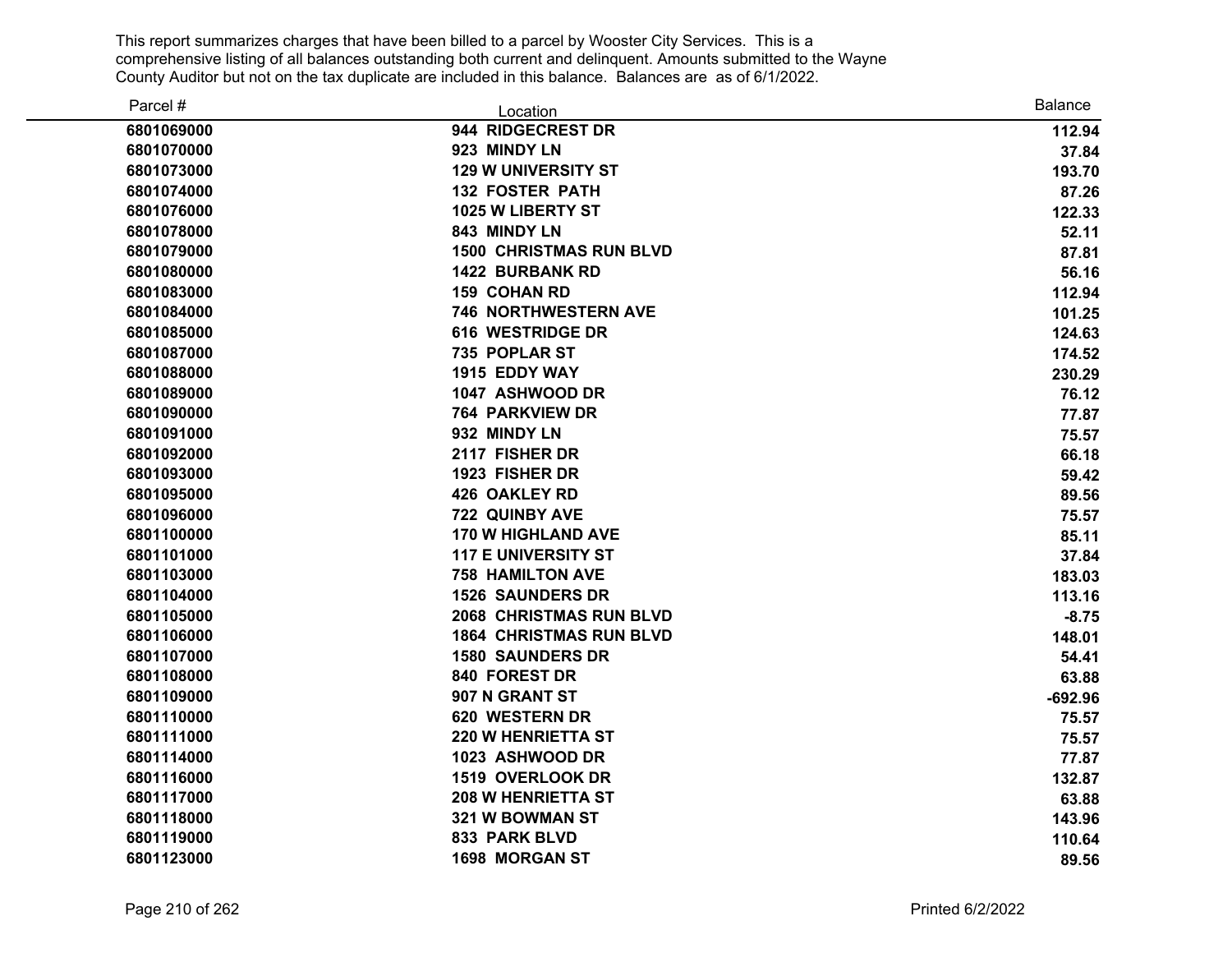| Parcel #   | Location                       | <b>Balance</b> |
|------------|--------------------------------|----------------|
| 6801124000 | 836 MINDY LN                   | 52.11          |
| 6801125000 | 1610 MORGAN ST                 | 61.17          |
| 6801126000 | <b>406 BLESSING AVE</b>        | 75.57          |
| 6801129000 | 868 PARK BLVD                  | 75.57          |
| 6801132000 | <b>1345 W LINCOLN WAY</b>      | 200.88         |
| 6801135000 | 819 W LIBERTY ST               | 101.25         |
| 6801136000 | <b>1760 CHRISTMAS RUN BLVD</b> | 249.26         |
| 6801137000 | 1057 BUCHHOLZ DR               | 89.56          |
| 6801138000 | <b>1497 SAUNDERS DR</b>        | 77.43          |
| 6801140000 | 910 FOREST DR                  | 63.88          |
| 6801141000 | <b>204 E HENRIETTA ST</b>      | 82.20          |
| 6801145000 | 943 MINDY LN                   | 156.56         |
| 6801147000 | 922 N GRANT ST                 | $-15.27$       |
| 6801148000 | 1957 FISHER DR                 | 64.43          |
| 6801149000 | 1040 QUINBY AVE                | 75.57          |
| 6801150000 | <b>350 BLOOMINGTON AVE</b>     | 112.94         |
| 6801151000 | <b>1461 CHRISTMAS RUN BLVD</b> | 23.17          |
| 6801152000 | 842 FOREST DR                  | 98.95          |
| 6801153000 | 320 CALDWELL DR                | 424.70         |
| 6801154000 | <b>1575 BURBANK RD</b>         | 77.87          |
| 6801156000 | <b>616 NORTHWESTERN AVE</b>    | 61.17          |
| 6801157000 | 1004 QUINBY AVE                | 144.98         |
| 6801158000 | 912 RIDGECREST DR              | 64.43          |
| 6801159000 | 911 MINDY LN                   | 63.88          |
| 6801160000 | 619 OAK HILL RD                | 232.17         |
| 6801161000 | <b>131 E HENRIETTA ST</b>      | 63.88          |
| 6801162000 | <b>1675 SAUNDERS DR</b>        | 23.38          |
| 6801165000 | <b>207 FOSTER PATH</b>         | 127.76         |
| 6801166000 | 805 N GRANT ST                 | 63.88          |
| 6801167000 | 979 OAK HILL RD                | 96.92          |
| 6801168000 | 752 BEECHWOOD AVE              | 77.87          |
| 6801169000 | 614 WESTERN DR                 | 81.02          |
| 6801172000 | 1222 QUINBY AVE                | 101.25         |
| 6801173000 | 405 OAKLEY RD                  | 99.50          |
| 6801175000 | 724 PARKVIEW DR                | 61.17          |
| 6801176000 | 1011 OAK HILL RD               | 112.67         |
| 6801177000 | <b>1658 SAUNDERS DR</b>        | 179.12         |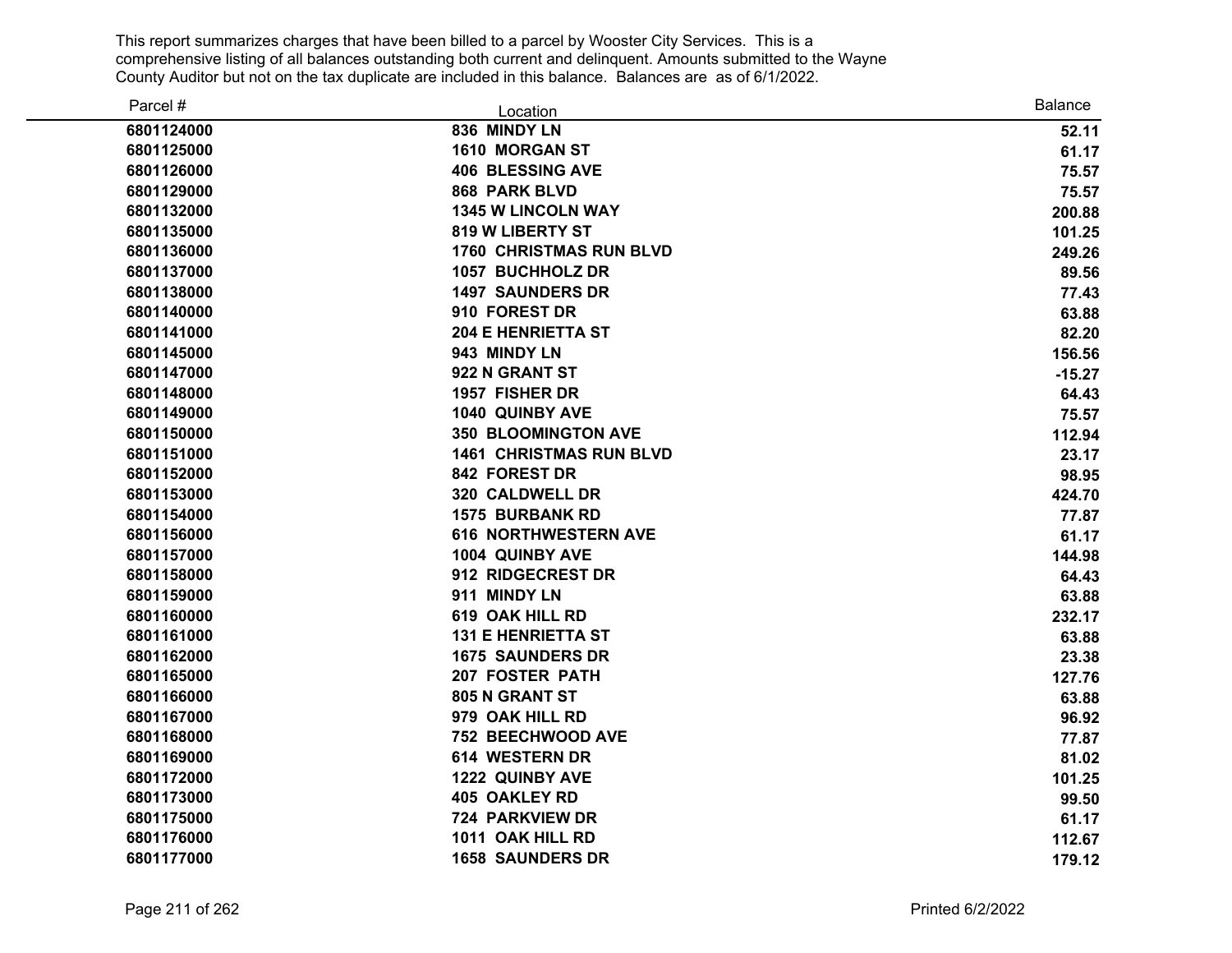| Parcel #   | Location                       | <b>Balance</b> |
|------------|--------------------------------|----------------|
| 6801178000 | <b>717 HAMILTON AVE</b>        | 101.25         |
| 6801179000 | <b>1706 SAUNDERS DR</b>        | 66.18          |
| 6801180000 | 974 N GRANT ST                 | 36.49          |
| 6801181000 | 1636 BEALL AVE                 | 122.33         |
| 6801183000 | 1206 QUINBY AVE                | 89.56          |
| 6801184000 | 414 REED RD                    | 101.25         |
| 6801186000 | <b>214 BRANSTETTER ST</b>      | 58.87          |
| 6801187000 | <b>1618 BURBANK RD</b>         | 77.87          |
| 6801188000 | 845 ARBOR ST                   | 73.82          |
| 6801191000 | 520 WOODLAND AVE               | 110.64         |
| 6801192000 | 1320 N BEVER ST                | 136.32         |
| 6801193000 | <b>1740 CHRISTMAS RUN BLVD</b> | 77.87          |
| 6801194000 | 745 N GRANT ST                 | 57.12          |
| 6801196000 | <b>1273 W LINCOLN WAY</b>      | 66.71          |
| 6801197000 | 557 OAK HILL RD                | 87.26          |
| 6801199000 | <b>215 W HENRIETTA ST</b>      | 103.38         |
| 6801200000 | <b>1540 SAUNDERS DR</b>        | 112.94         |
| 6801201000 | 1541 RETA CIR                  | 134.57         |
| 6801202000 | <b>703 WESTRIDGE DR</b>        | 87.81          |
| 6801203000 | <b>1022 NORTHWESTERN AVE</b>   | 101.25         |
| 6801204000 | <b>1524 CLEVELAND RD</b>       | 61.17          |
| 6801205000 | 982 OAK HILL RD                | 59.42          |
| 6801206000 | 930 N BEVER ST                 | 134.02         |
| 6801208000 | 731 N GRANT ST                 | 63.88          |
| 6801209000 | <b>1840 CHRISTMAS RUN BLVD</b> | 144.05         |
| 6801210000 | <b>235 W HENRIETTA ST</b>      | 214.19         |
| 6801211000 | 846 ARBOR ST                   | 75.57          |
| 6801213000 | <b>1670 SAUNDERS DR</b>        | 87.81          |
| 6801214000 | <b>664 N GRANT ST</b>          | 117.74         |
| 6801215000 | <b>845 W LIBERTY ST</b>        | 66.18          |
| 6801217000 | 922 COUNTRY CLUB DR            | 112.94         |
| 6801218000 | 937 W LIBERTY                  | 66.18          |
| 6801219000 | <b>645 SAYBOLT AVE</b>         | 122.33         |
| 6801221000 | 100 MILLER LAKE RD             | 91.77          |
| 6801223000 | 101 YENNE CIR                  | 56.75          |
| 6801224000 | 209 COHAN RD                   | 77.87          |
| 6801225000 | <b>757 HAMILTON AVE</b>        | 89.56          |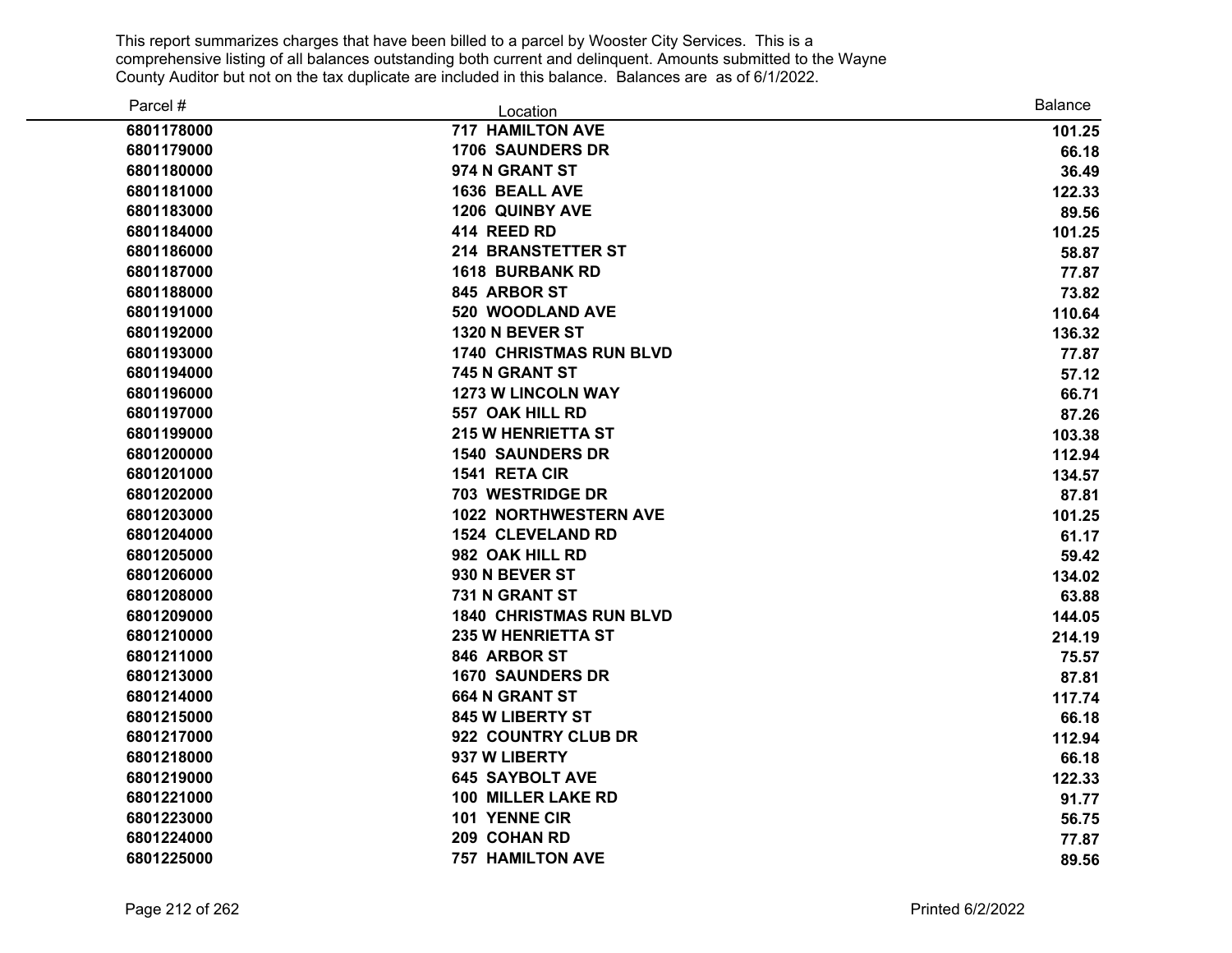| Parcel #   | Location                       | Balance   |
|------------|--------------------------------|-----------|
| 6801226000 | 555 BEECHWOOD AVE              | 99.50     |
| 6801227000 | <b>1680 MORGAN ST</b>          | 148.01    |
| 6801229000 | <b>140 MILLER BLVD</b>         | 89.56     |
| 6801230000 | 1025 RIDGECREST DR             | 124.63    |
| 6801231000 | <b>1479 CHRISTMAS RUN BLVD</b> | $-7.70$   |
| 6801233000 | 216 E PINE ST                  | 87.26     |
| 6801236000 | <b>1590 CLEVELAND RD</b>       | 321.10    |
| 6801237000 | <b>101 MILLER LAKE RD</b>      | 108.43    |
| 6801238000 | <b>484 OAKLEY RD</b>           | 112.94    |
| 6801239000 | <b>132 MILLER BLVD</b>         | 77.87     |
| 6801240000 | <b>1521 MORGAN ST</b>          | 64.43     |
| 6801241000 | 839 ARBOR ST                   | 87.26     |
| 6801243000 | <b>1599 BURBANK RD</b>         | 159.70    |
| 6801244000 | 1538 MORGAN ST                 | 112.94    |
| 6801245000 | 837 N GRANT ST                 | 63.88     |
| 6801247000 | 912 N BEVER ST                 | 122.33    |
| 6801253000 | <b>1151 QUINBY AVE</b>         | 77.87     |
| 6801256000 | 201 HOLMES BLVD                | 99.50     |
| 6801257000 | <b>816 QUINBY AVE</b>          | 72.77     |
| 6801258000 | 1951 EDDY WAY                  | 59.42     |
| 6801260000 | 916 N GRANT ST                 | 134.02    |
| 6801262000 | <b>350 CALDWELL DR</b>         | 61.17     |
| 6801266000 | 301 W WAYNE AVE                | 101.25    |
| 6801269000 | 851 W LIBERTY ST               | 54.41     |
| 6801271000 | 945 FOREST DR                  | 108.89    |
| 6801272000 | 341 MILLER BLVD                | 214.14    |
| 6801273000 | 834 FOREST DR                  | $-123.21$ |
| 6801274000 | <b>1783 BURBANK RD</b>         | 77.87     |
| 6801275000 | 801 N GRANT ST                 | 62.13     |
| 6801276000 | <b>588 NORTHWESTERN AVE</b>    | 226.33    |
| 6801279000 | <b>165 OAKLEY RD</b>           | 77.87     |
| 6801280000 | 2133 EDDY WAY                  | 66.18     |
| 6801281000 | <b>1918 CHRISTMAS RUN BLVD</b> | 77.87     |
| 6801282000 | <b>1645 NORMANDY</b>           | 132.01    |
| 6801286000 | <b>1574 CLEVELAND RD</b>       | 82.80     |
| 6801288000 | 161 REED RD                    | 61.17     |
| 6801290000 | 737 FOREST DR                  | 58.87     |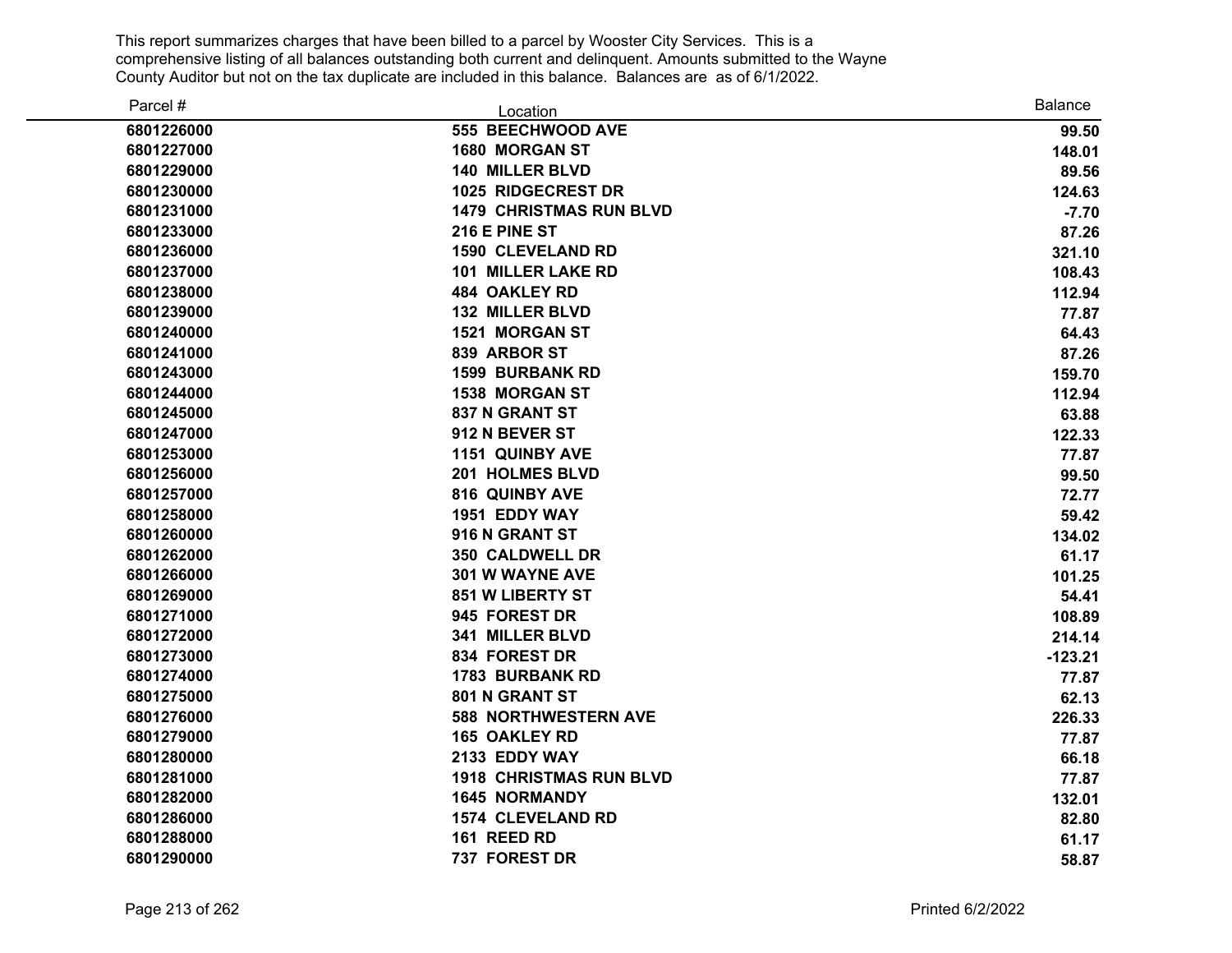| Parcel #   | Location                       | <b>Balance</b> |
|------------|--------------------------------|----------------|
| 6801293000 | 851 PARK BLVD                  | 131.00         |
| 6801295000 | <b>640 N GRANT ST</b>          | 98.95          |
| 6801297000 | <b>1682 CHRISTMAS RUN BLVD</b> | 77.87          |
| 6801298000 | <b>223 W UNIVERSITY ST</b>     | 72.24          |
| 6801299000 | 606 BEECHWOOD AVE              | 64.43          |
| 6801302000 | <b>1616 CLEVELAND RD</b>       | 104.43         |
| 6801303000 | 967 BUCHHOLZ DR                | 77.87          |
| 6801304000 | 985 COUNTRY CLUB DR            | $-158.78$      |
| 6801305000 | 621 OAK HILL RD                | 66.18          |
| 6801306000 | 621 OAK HILL RD                | 115.23         |
| 6801307000 | <b>637 OAK HILL RD</b>         | 77.87          |
| 6801308000 | <b>1966 BROOKSIDE DR</b>       | 87.81          |
| 6801310000 | 536 WOODLAND AVE               | 108.89         |
| 6801313000 | 208 COHAN RD                   | $-124.03$      |
| 6801314000 | <b>238 W HENRIETTA ST</b>      | 85.51          |
| 6801316000 | 721 WESTRIDGE DR               | 89.56          |
| 6801317000 | 935 RIDGECREST DR              | 61.17          |
| 6801318000 | <b>718 HAMILTON AVE</b>        | 56.16          |
| 6801319000 | <b>1823 CHRISTMAS RUN BLVD</b> | 89.56          |
| 6801320000 | <b>1488 MORGAN ST</b>          | 124.63         |
| 6801322000 | 958 ASHWOOD DR                 | 66.18          |
| 6801323000 | 324 REED RD                    | 59.42          |
| 6801324000 | <b>798 PARKVIEW DR</b>         | 89.56          |
| 6801325000 | 850 LOIS AVE                   | 65.02          |
| 6801328000 | <b>1727 BURBANK RD</b>         | 101.25         |
| 6801330000 | <b>155 MILLER BLVD</b>         | 225.88         |
| 6801331000 | 955 ASHWOOD DR                 | 77.87          |
| 6801335000 | 1251 OAK HILL RD               | 2,186.97       |
| 6801336003 | 751 BEECHWOOD AVE              | 76.12          |
| 6801338000 | 732 WOODLAND AVE               | 61.17          |
| 6801342000 | <b>747 HAMILTON AVE</b>        | 89.56          |
| 6801343000 | 752 QUINBY AVE                 | 36.39          |
| 6801344000 | <b>1624 CLEVELAND RD</b>       | 56.16          |
| 6801345000 | 932 SCOVEL AVE                 | 75.57          |
| 6801346000 | 963 COUNTRY CLUB DR            | 66.18          |
| 6801348000 | 732 BEECHWOOD AVE              | 66.18          |
| 6801349000 | 1532 OVERLOOK DR               | 54.41          |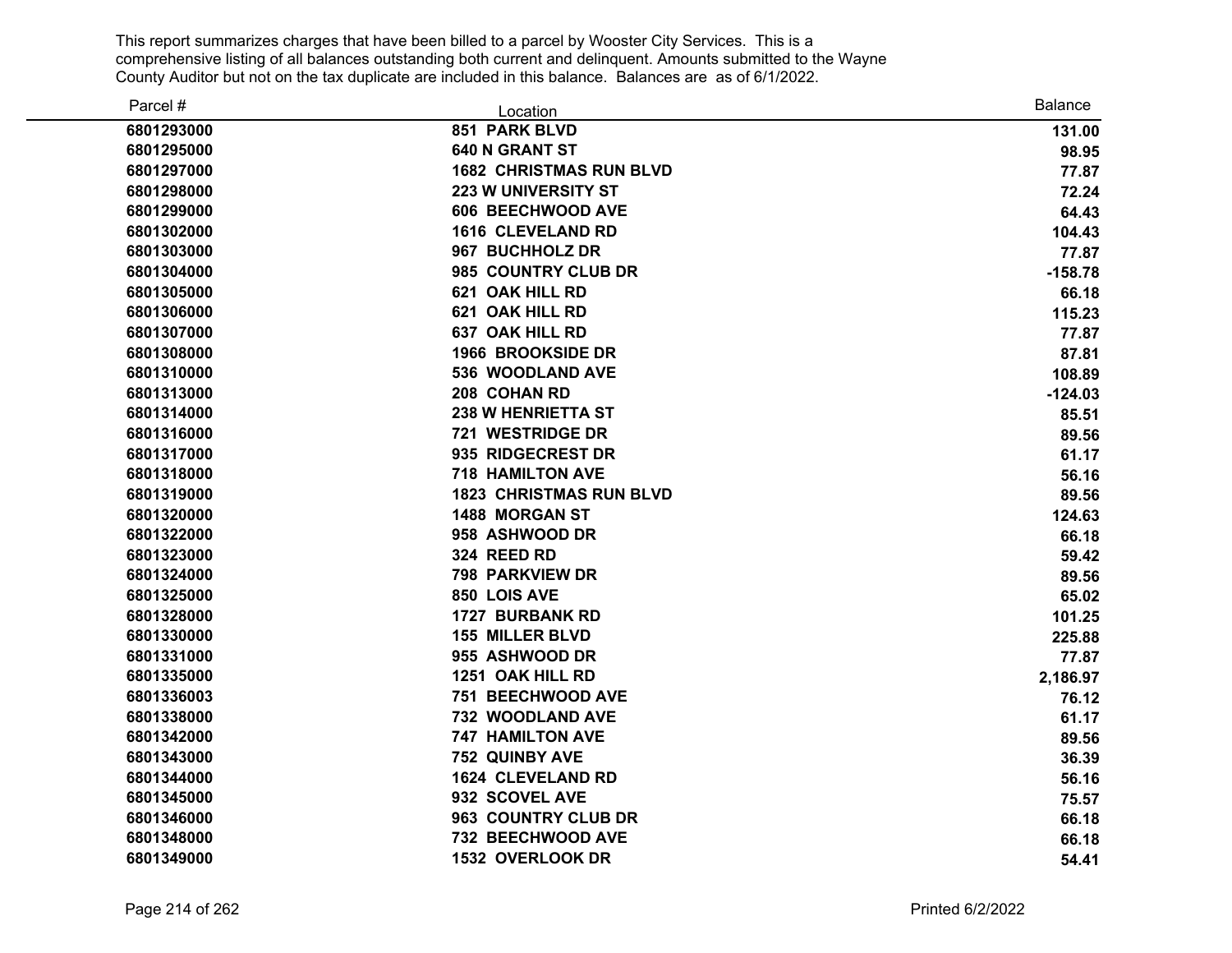| Parcel #   | Location                       | <b>Balance</b> |
|------------|--------------------------------|----------------|
| 6801350000 | <b>1471 SAUNDERS DR</b>        | 99.50          |
| 6801351000 | 581 W WAYNE AVE                | 190.81         |
| 6801352000 | <b>50 SALTER</b>               | 130.82         |
| 6801355000 | <b>1592 BURBANK RD</b>         | 208.87         |
| 6801356000 | 941 FOREST DR                  | 75.57          |
| 6801358000 | 1954 EDDY WAY                  | 59.42          |
| 6801359000 | <b>1577 CLEVELAND RD</b>       | 89.56          |
| 6801360000 | 1220 FOREST DR                 | 91.77          |
| 6801361000 | <b>681 BEECHWOOD AVE</b>       | 77.87          |
| 6801362000 | 1734 MORGAN ST                 | 56.16          |
| 6801363000 | 846 COUNTRY CLUB DR            | 123.05         |
| 6801364000 | 201 PARK AVE                   | 75.57          |
| 6801365000 | 705 N GRANT ST                 | 63.88          |
| 6801368000 | 819 ARBOR ST                   | 87.26          |
| 6801370000 | <b>702 HAMILTON AVE</b>        | 101.25         |
| 6801371000 | 2005 FISHER DR                 | 87.81          |
| 6801377000 | <b>1320 QUINBY AVE</b>         | 357.82         |
| 6801379000 | <b>1913 CHRISTMAS RUN BLVD</b> | 66.18          |
| 6801380000 | 578 OAKLEY RD                  | 124.63         |
| 6801381000 | 556 WOODLAND AVE               | 63.88          |
| 6801382000 | <b>1435 CLEVELAND RD</b>       | 333.14         |
| 6801383000 | <b>1882 BROOKSIDE DR</b>       | 112.94         |
| 6801384000 | <b>1505 OLD MANSFIELD RD</b>   | 97.20          |
| 6801387000 | 644 WESTERN DR                 | 63.59          |
| 6801388000 | 758 WESTERN DR                 | 75.57          |
| 6801389000 | 941 NORTHWESTERN AVE           | 101.25         |
| 6801390000 | <b>1498 SAUNDERS DR</b>        | 77.87          |
| 6801391000 | 1485 RUTH CIR                  | 77.87          |
| 6801392000 | 1029 BUCHHOLZ DR               | 89.56          |
| 6801394000 | 223 MILLER BLVD                | 77.87          |
| 6801395000 | <b>327 STEVENS AVE</b>         | 96.78          |
| 6801398000 | 733 WESTERN DR                 | 98.95          |
| 6801399000 | 136 E PINE ST                  | 139.45         |
| 6801402000 | 2234 CHRISTMAS RUN BLVD        | 205.34         |
| 6801404000 | 314 REED RD                    | 59.42          |
| 6801406000 | <b>619 SAYBOLT AVE</b>         | 112.83         |
| 6801407000 | <b>751 W BOWMAN ST</b>         | 45.15          |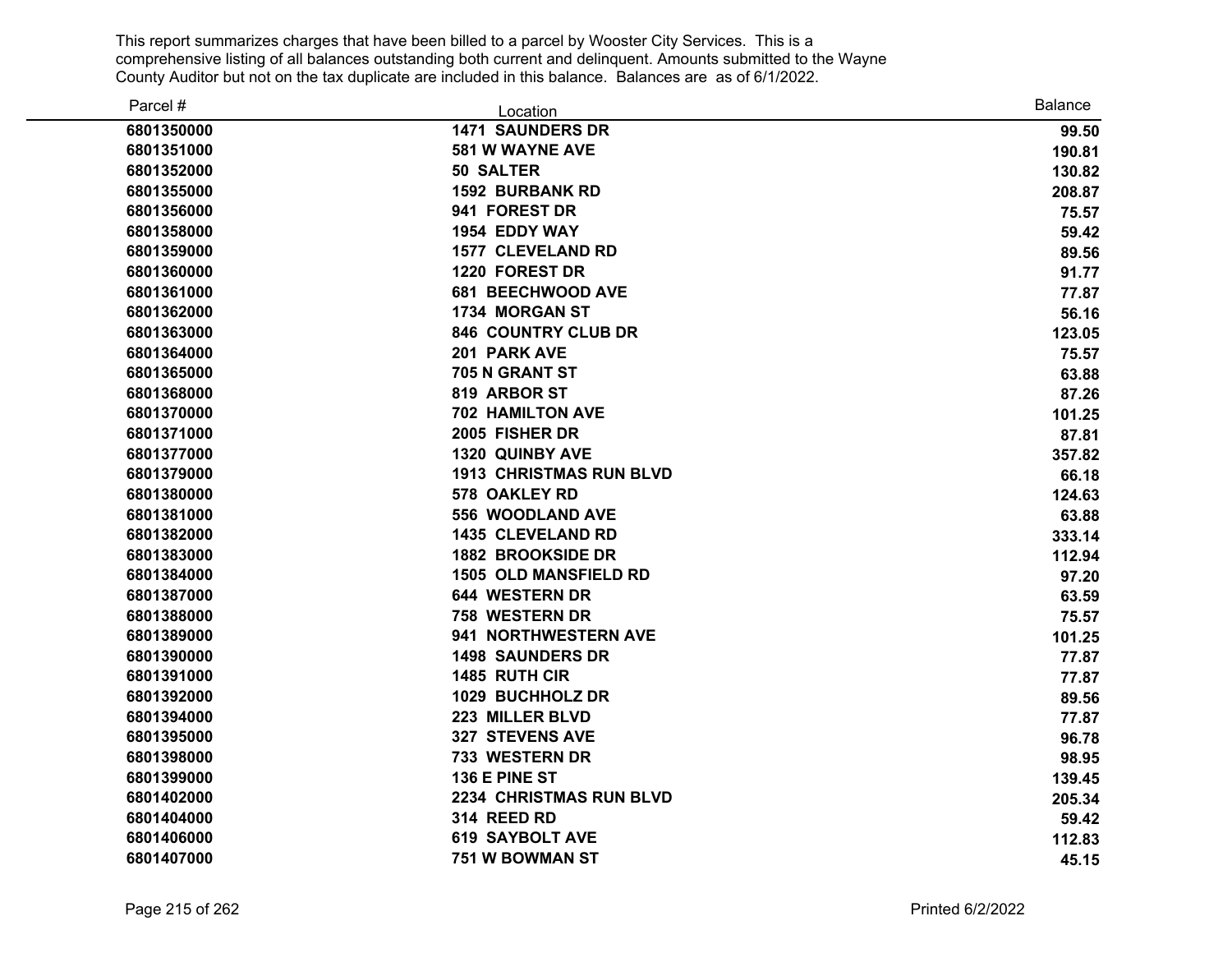| Parcel #   | Location                       | <b>Balance</b> |
|------------|--------------------------------|----------------|
| 6801408000 | <b>1537 CLEVELAND RD</b>       | 87.81          |
| 6801409000 | 1615 OLD MANSFIELD RD          | 1,463.03       |
| 6801410000 | 1051 W LIBERTY ST              | 292.52         |
| 6801413000 | 222 COHAN RD                   | 89.56          |
| 6801414000 | 971 MINDY LN                   | 159.39         |
| 6801415000 | 957 MINDY LN                   | 349.07         |
| 6801417000 | <b>1896 BROOKSIDE DR</b>       | 89.56          |
| 6801418000 | 714 QUINBY AVE                 | 306.99         |
| 6801419000 | 1731 MORGAN ST                 | 77.87          |
| 6801420000 | <b>1890 CHRISTMAS RUN BLVD</b> | 66.18          |
| 6801424000 | 335 REED RD                    | 64.43          |
| 6801425000 | 336 BLESSING AVE               | 87.26          |
| 6801426000 | 212 MILLER BLVD                | 66.18          |
| 6801427000 | <b>5 BARBERRY DR</b>           | 64.43          |
| 6801428000 | 846 MINDY LN                   | 110.64         |
| 6801429000 | <b>1565 ARTHUR DR</b>          | 122.88         |
| 6801433000 | 1211 QUINBY AVE                | 89.56          |
| 6801438000 | 1526 OVERLOOK DR               | 237.57         |
| 6801439000 | 1025 QUINBY AVE                | 117.74         |
| 6801441000 | <b>125 E UNIVERSITY ST</b>     | 87.26          |
| 6801442000 | <b>646 NORTHWESTERN AVE</b>    | 20.28          |
| 6801443000 | 1117 FOREST DR                 | 136.32         |
| 6801444000 | 2102 FISHER DR                 | 66.18          |
| 6801445000 | <b>1860 BURBANK RD</b>         | 66.18          |
| 6801447000 | <b>232 W UNIVERSITY ST</b>     | 120.58         |
| 6801450000 | <b>1581 BURBANK RD</b>         | 77.87          |
| 6801452000 | <b>1613 MORGAN ST</b>          | 64.43          |
| 6801456000 | 900 QUINBY AVE                 | 75.57          |
| 6801457000 | 2014 FISHER DR                 | 77.87          |
| 6801458000 | <b>3 BARBERRY DR</b>           | 89.56          |
| 6801459000 | 1715 MORGAN ST                 | 131.31         |
| 6801460000 | 834 NORTHWESTERN AVE           | 171.39         |
| 6801461000 | <b>562 NORTHWESTERN AVE</b>    | 59.42          |
| 6801462000 | <b>1020 COUNTRY CLUB DR</b>    | 124.63         |
| 6801463000 | 211 MILLER BLVD                | 101.25         |
| 6801464000 | 882 W LIBERTY ST               | 87.81          |
| 6801466000 | <b>406 OAKLEY RD</b>           | 77.87          |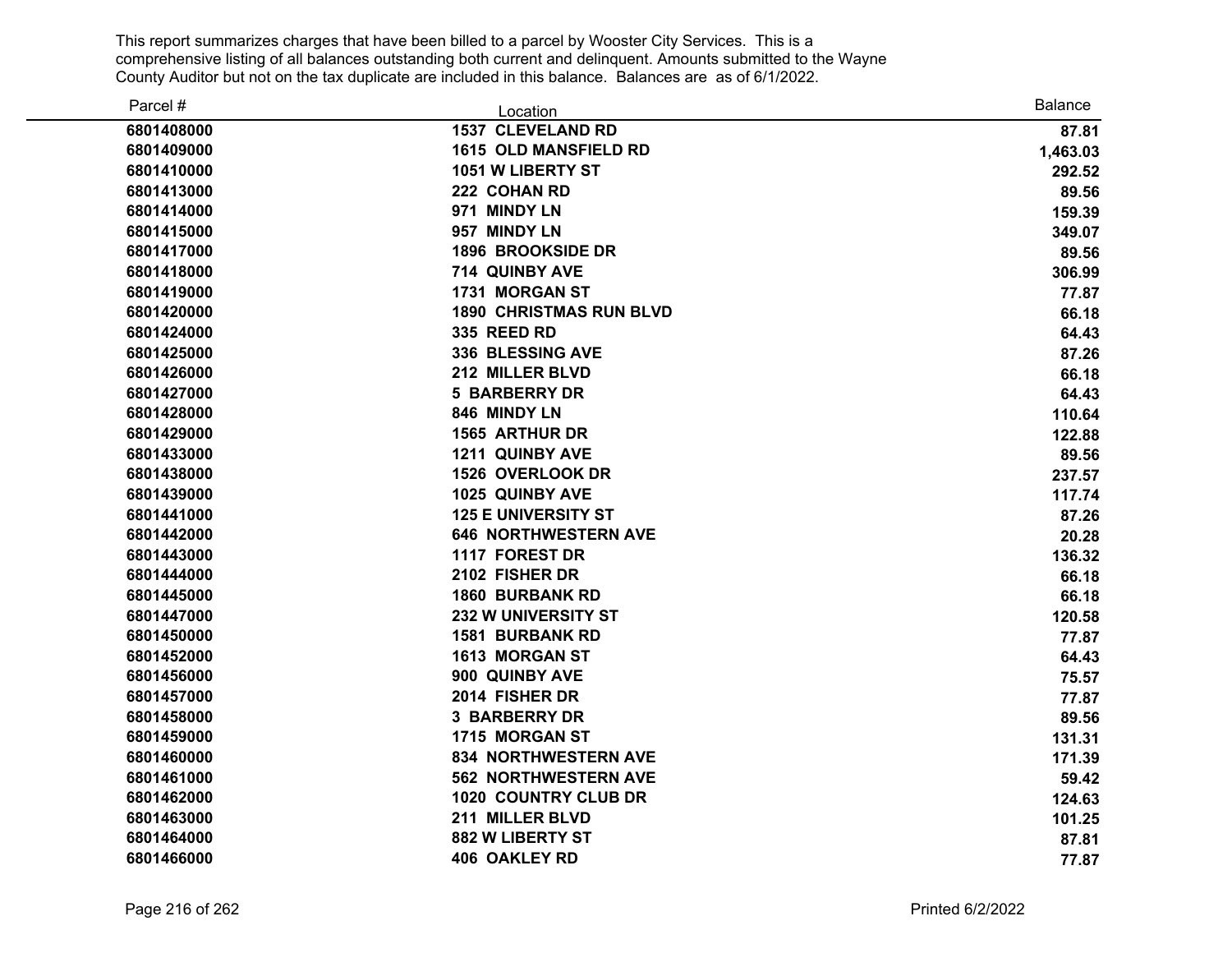| Parcel #   | Location                       | <b>Balance</b> |
|------------|--------------------------------|----------------|
| 6801468000 | 1137 FOREST DR                 | 77.87          |
| 6801469000 | 704 QUINBY AVE                 | 63.88          |
| 6801470000 | <b>1478 CLEVELAND RD</b>       | 40.14          |
| 6801473000 | <b>654 N GRANT ST</b>          | 87.26          |
| 6801476000 | 924 NORTHWESTERN AVE           | 89.56          |
| 6801477000 | 960 N BEVER ST                 | 87.26          |
| 6801478000 | 944 NORTHWESTERN AVE           | 89.56          |
| 6801479000 | <b>1026 RIDGECREST DR</b>      | 154.28         |
| 6801480000 | 873 ASHWOOD DR                 | 112.94         |
| 6801482000 | <b>1882 BURBANK RD</b>         | 112.94         |
| 6801483000 | 2035 EDDY WAY                  | 237.57         |
| 6801484000 | 835 W LIBERTY ST               | 66.18          |
| 6801485000 | <b>2256 CHRISTMAS RUN BLVD</b> | 40.14          |
| 6801486000 | 960 OAK HILL RD                | 64.43          |
| 6801487000 | 172 OAKLEY RD                  | 124.63         |
| 6801489000 | 755 WESTERN DR                 | 57.12          |
| 6801490000 | 542 WOODLAND AVE               | 122.33         |
| 6801491000 | <b>1468 CHRISTMAS RUN BLVD</b> | 89.56          |
| 6801492000 | 643 WESTERN DR                 | 57.12          |
| 6801493000 | 565 OAK HILL RD                | 63.88          |
| 6801494000 | <b>1927 CHRISTMAS RUN BLVD</b> | 174.11         |
| 6801496000 | <b>1467 MORGAN ST</b>          | $-23.36$       |
| 6801497000 | 906 N BEVER ST                 | 87.26          |
| 6801499000 | <b>128 W UNIVERSITY ST</b>     | 110.64         |
| 6801501000 | 917 COUNTRY CLUB DR            | $-33.11$       |
| 6801503000 | <b>120 HOLMES BLVD</b>         | 89.56          |
| 6801504000 | <b>1637 MORGAN ST</b>          | 213.55         |
| 6801505000 | <b>135 E UNIVERSITY ST</b>     | 122.33         |
| 6801506000 | <b>668 N GRANT ST</b>          | 5.01           |
| 6801508000 | 2106 CHRISTMAS RUN BLVD        | 64.43          |
| 6801509000 | 1012 QUINBY AVE                | 67.60          |
| 6801513000 | 442 WOODLAND AVE               | 87.26          |
| 6801514000 | 931 MINDY LN                   | 98.28          |
| 6801515000 | 203 MILLER LAKE RD             | 59.42          |
| 6801516000 | <b>180 W HIGHLAND AVE</b>      | 77.87          |
| 6801517000 | 742 WESTERN DR                 | 639.80         |
| 6801518000 | 1030 QUINBY AVE                | 125.99         |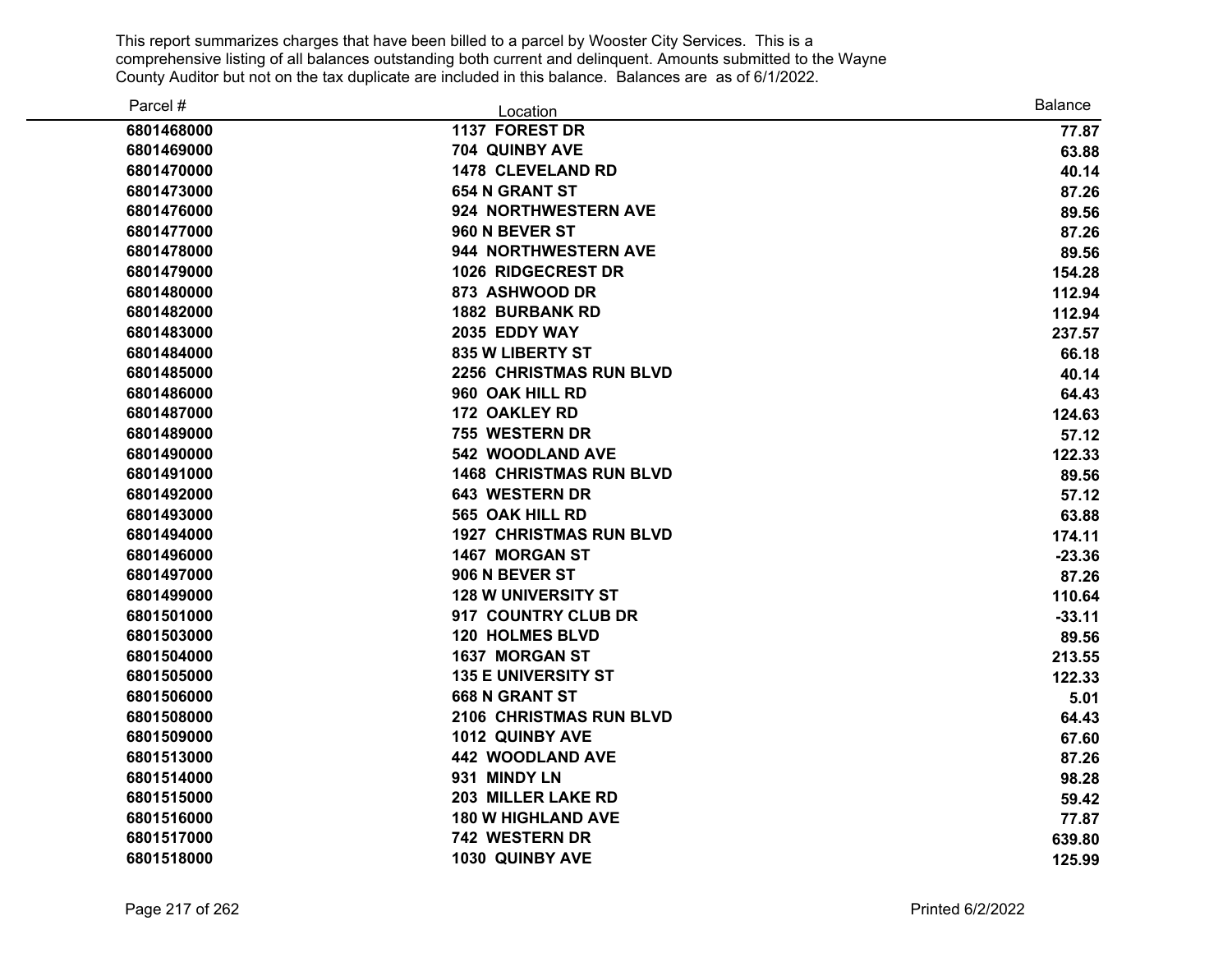| Parcel #   | Location                       | <b>Balance</b> |
|------------|--------------------------------|----------------|
| 6801519000 | 765 WOODLAND AVE               | 76.12          |
| 6801520000 | 821 NORTHWESTERN AVE           | 77.87          |
| 6801523000 | <b>1930 CHRISTMAS RUN BLVD</b> | 89.56          |
| 6801524000 | <b>1163 QUINBY AVE</b>         | 89.56          |
| 6801526000 | 907 COUNTRY CLUB DR            | 167.43         |
| 6801535000 | <b>736 W LIBERTY ST</b>        | 115.66         |
| 6801537000 | 1088 ASHWOOD DR                | 372.60         |
| 6801538000 | 881 LOIS AVE                   | 87.26          |
| 6801539000 | <b>1750 BURBANK RD</b>         | 89.56          |
| 6801541000 | 1136 FOREST DR                 | 64.43          |
| 6801543000 | <b>210 E UNIVERSITY ST</b>     | 151.28         |
| 6801544000 | <b>1471 CLEVELAND RD</b>       | 167.43         |
| 6801545000 | <b>1483 MORGAN ST</b>          | 139.58         |
| 6801548001 | 928 N GRANT ST                 | 63.88          |
| 6801552000 | 1006 FOREST DR                 | 126.66         |
| 6801553000 | <b>1820 CHRISTMAS RUN BLVD</b> | 64.43          |
| 6801554000 | 1749 CLEVELAND RD              | 162.37         |
| 6801555000 | 813 N GRANT ST                 | 97.20          |
| 6801556000 | <b>615 W WAYNE AVE</b>         | 61.17          |
| 6801557000 | <b>2213 CHRISTMAS RUN BLVD</b> | 66.18          |
| 6801558000 | 626 WESTERN DR                 | 63.88          |
| 6801562000 | <b>222 HENRIETTA ST</b>        | 186.71         |
| 6801565000 | <b>1847 CHRISTMAS RUN BLVD</b> | 61.17          |
| 6801566000 | 1039 FOREST DR                 | 63.88          |
| 6801567000 | <b>778 HAMILTON AVE</b>        | 59.42          |
| 6801568000 | 920 MINDY LN                   | 140.94         |
| 6801571000 | 833 ARBOR ST                   | 122.33         |
| 6801572000 | 910 QUINBY AVE                 | 98.95          |
| 6801575000 | 315 REED RD                    | $-0.44$        |
| 6801576000 | 310 CALDWELL DR                | 59.42          |
| 6801577000 | 329 HOLMES BLVD                | 76.12          |
| 6801583000 | 1633 BURBANK RD                | 439.65         |
| 6801584000 | 602 WOODLAND AVE               | 66.18          |
| 6801585001 | 1449 ARTHUR DR                 | 77.87          |
| 6801586000 | <b>637 W WAYNE AVE</b>         | 89.56          |
| 6801589000 | <b>609 BEECHWOOD AVE</b>       | 136.32         |
| 6801590000 | <b>202 E UNIVERSITY ST</b>     | 98.95          |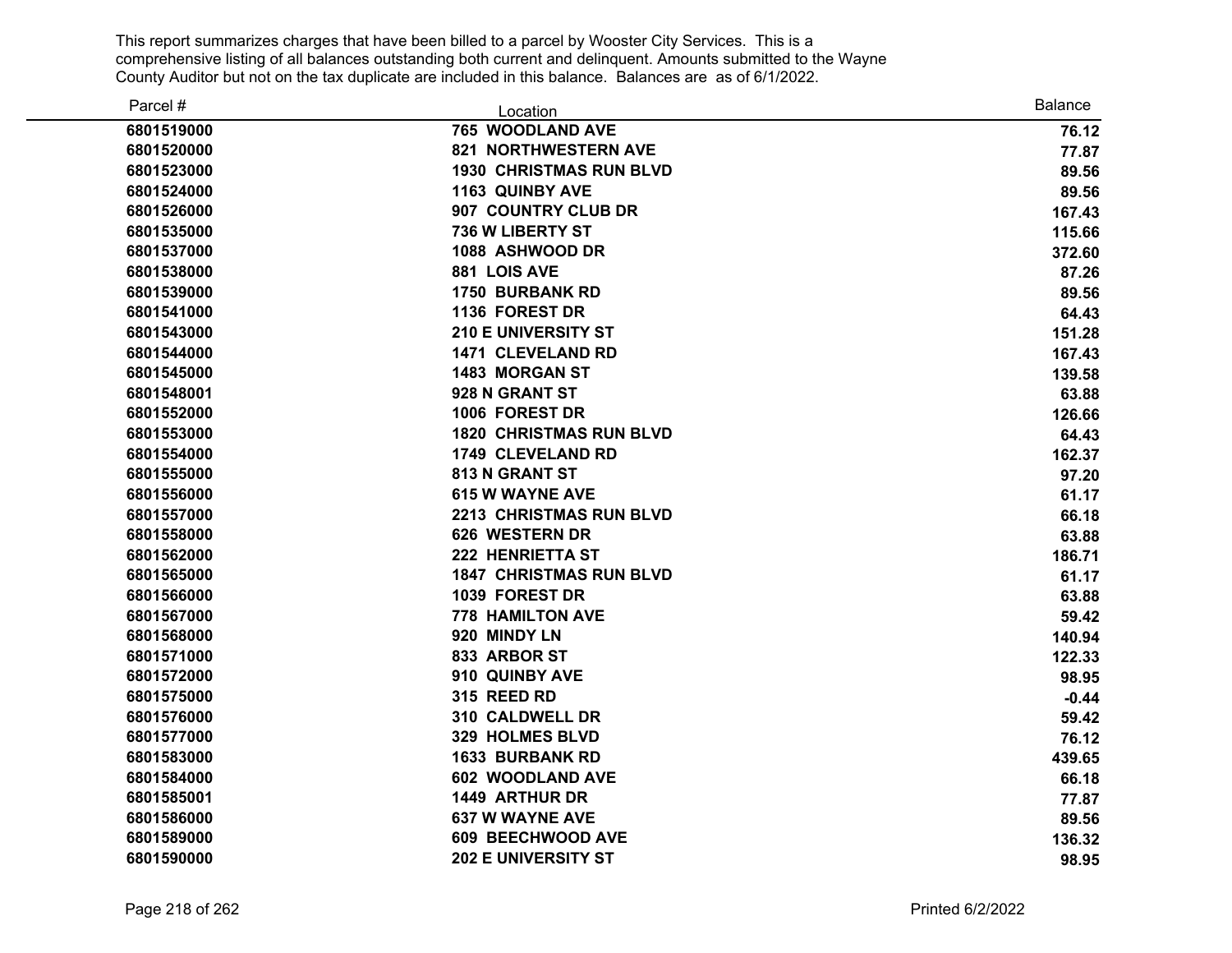| Parcel #   | Location                       | <b>Balance</b> |
|------------|--------------------------------|----------------|
| 6801592000 | 2120 BURBANK RD                | 66.18          |
| 6801593000 | 2030 BURBANK RD                | 64.43          |
| 6801594000 | 2020 BURBANK RD                | 66.18          |
| 6801595000 | <b>711 E WESTRIDGE AVE</b>     | 106.10         |
| 6801596000 | 818 ARBOR ST                   | 62.13          |
| 6801597000 | <b>158 COHAN RD</b>            | 124.63         |
| 6801598000 | <b>826 COUNTRY CLUB DR</b>     | 76.12          |
| 6801599000 | <b>816 COUNTRY CLUB DR</b>     | 56.16          |
| 6801602000 | <b>435 CARTER DR</b>           | 93.89          |
| 6801603000 | 976 OAK HILL RD                | 77.87          |
| 6801604000 | <b>2207 CHRISTMAS RUN BLVD</b> | 61.17          |
| 6801605000 | 1914 FISHER DR                 | 89.56          |
| 6801606000 | 672 BEECHWOOD AVE              | 59.42          |
| 6801607000 | <b>1660 ARTHUR DR</b>          | 124.63         |
| 6801610000 | 274 BRANSTETTER ST             | 197.90         |
| 6801611000 | <b>1672 CALDWELL DR</b>        | 115.15         |
| 6801612000 | 935 FENWICK PL                 | 64.43          |
| 6801613000 | 921 SCOVEL AVE                 | 134.02         |
| 6801614000 | <b>239 BRANSTETTER ST</b>      | 57.12          |
| 6801615000 | <b>824 NORTHWESTERN AVE</b>    | 77.87          |
| 6801616000 | 729 FOREST DR                  | 162.06         |
| 6801618000 | 1514 BEALL AVE                 | 62.13          |
| 6801619000 | <b>208 E HENRIETTA ST</b>      | 64.43          |
| 6801620000 | <b>205 E UNIVERSITY ST</b>     | 87.26          |
| 6801621000 | 2230 EDDY WAY                  | 66.18          |
| 6801622000 | 726 WESTERN DR                 | 57.12          |
| 6801624000 | 678 N GRANT ST                 | 85.51          |
| 6801625000 | <b>794 PARKVIEW DR</b>         | 70.23          |
| 6801628000 | 224 OAKLEY RD                  | 64.43          |
| 6801629000 | 951 FENWICK PL                 | 59.42          |
| 6801632000 | 845 LOIS AVE                   | 75.57          |
| 6801635000 | <b>1566 CHRISTMAS RUN BLVD</b> | 124.63         |
| 6801637000 | <b>1694 CLEVELAND RD</b>       | 342.33         |
| 6801638000 | <b>650 BEECHWOOD AVE</b>       | 48.20          |
| 6801639000 | 660 BEECHWOOD AVE              | 87.81          |
| 6801640000 | 939 QUINBY AVE                 | 63.88          |
| 6801643000 | 919 ASHWOOD DR                 | 77.87          |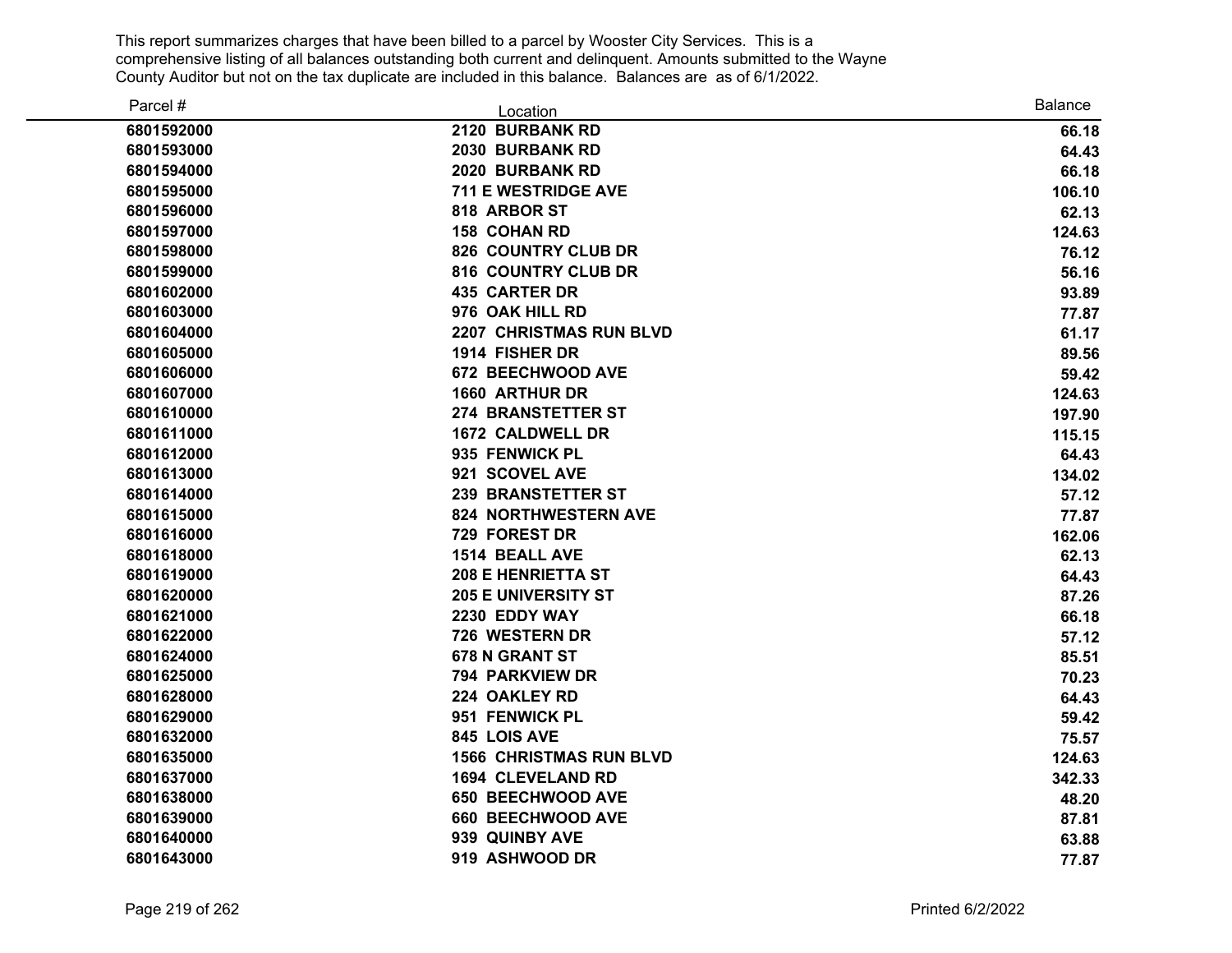| Parcel #   | Location                       | <b>Balance</b> |
|------------|--------------------------------|----------------|
| 6801645000 | 940 FOREST DR                  | 73.82          |
| 6801646000 | <b>635 WESTRIDGE DR</b>        | $-114.78$      |
| 6801647000 | <b>666 NORTHWESTERN AVE</b>    | 12.34          |
| 6801650000 | <b>642 W BOWMAN ST</b>         | 75.57          |
| 6801658000 | 866 W LIBERTY ST               | 89.56          |
| 6801659000 | 476 WOODLAND AVE               | 73.82          |
| 6801666000 | <b>269 BRANSTETTER ST</b>      | 61.85          |
| 6801667000 | <b>291 BRANSTETTER ST</b>      | 934.04         |
| 6801668000 | <b>221 BRANSTETTER ST</b>      | 63.88          |
| 6801670000 | <b>255 BRANSTETTER ST</b>      | 156.83         |
| 6801673001 | <b>11 BARBERRY DR</b>          | 183.08         |
| 6801675000 | <b>572 NORTHWESTERN AVE</b>    | 295.14         |
| 6801676000 | 124 E PINE ST                  | 75.57          |
| 6801677000 | 2251 EDDY WAY                  | 66.18          |
| 6801678000 | 1 SMITH LN                     | 112.94         |
| 6801679000 | 3 SMITH LN                     | 112.27         |
| 6801682000 | <b>707 HAMILTON AVE</b>        | 112.94         |
| 6801683000 | <b>416 WOODLAND AVE</b>        | 87.26          |
| 6801684000 | 1117 QUINBY AVE                | 87.81          |
| 6801685000 | 945 W LIBERTY ST               | 58.87          |
| 6801686000 | 2022 FISHER DR                 | 40.14          |
| 6801687000 | <b>1058 RIDGECREST DR</b>      | 112.94         |
| 6801688000 | <b>1634 CLEVELAND</b>          | 127.35         |
| 6801689000 | 702 WESTRIDGE DR               | 64.43          |
| 6801690000 | <b>2146 CHRISTMAS RUN BLVD</b> | 87.81          |
| 6801691000 | 944 MINDY LN                   | 110.64         |
| 6801692000 | 978 MINDY LN                   | 323.30         |
| 6801693000 | 706 NORTHWESTERN AVE           | 99.50          |
| 6801695000 | 335 W BOWMAN ST                | 145.71         |
| 6801699000 | <b>615 WESTRIDGE DR</b>        | 87.81          |
| 6801700000 | 832 ARBOR ST                   | 97.20          |
| 6801701000 | <b>484 WOODLAND AVE</b>        | 63.88          |
| 6801702000 | 2013 BROOKSIDE DR              | 54.41          |
| 6801706000 | 1935 EDDY WAY                  | 236.93         |
| 6801707000 | 305 OAKLEY RD                  | 61.17          |
| 6801709000 | <b>1511 SAUNDERS DR</b>        | 206.46         |
| 6801710000 | <b>1670 MORGAN ST</b>          | 99.50          |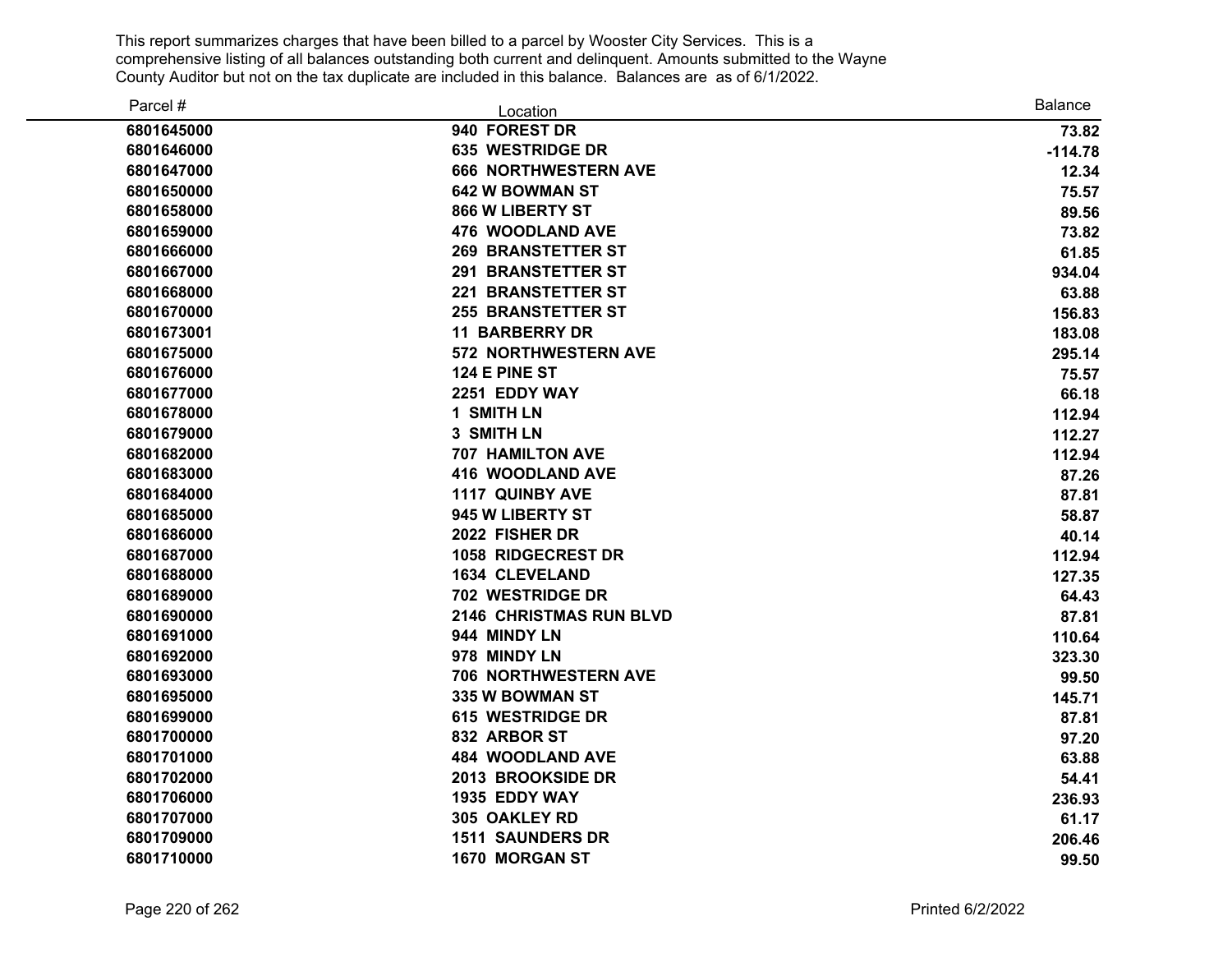| Parcel #   | Location                       | <b>Balance</b> |
|------------|--------------------------------|----------------|
| 6801711000 | 561 OAK HILL RD                | 124.26         |
| 6801712000 | 920 FOREST DR                  | 87.26          |
| 6801715000 | 620 N GRANT ST                 | 236.85         |
| 6801719000 | <b>1537 W OLD LINCOLN WAY</b>  | 61.66          |
| 6801726000 | <b>1763 CHRISTMAS RUN BLVD</b> | 77.87          |
| 6801727000 | <b>744 WOODLAND AVE</b>        | 101.25         |
| 6801728000 | <b>1309 MECHANICSBURG RD</b>   | 65.41          |
| 6801732000 | <b>1960 CHRISTMAS RUN BLVD</b> | 77.87          |
| 6801733000 | <b>573 NORTHWESTERN AVE</b>    | 101.25         |
| 6801734000 | <b>334 STEVENS AVE</b>         | 63.88          |
| 6801735000 | 500 WOODLAND AVE               | 58.87          |
| 6801737000 | <b>1607 CHRISTMAS RUN BLVD</b> | 89.56          |
| 6801741000 | <b>1034 N BEVER ST</b>         | 126.66         |
| 6801742000 | <b>554 NORTHWESTERN AVE</b>    | 105.58         |
| 6801743000 | <b>1710 CHRISTMAS RUN BLVD</b> | 75.92          |
| 6801744000 | 811 ARBOR ST                   | 209.59         |
| 6801746000 | <b>2244 CHRISTMAS RUN BLVD</b> | 66.18          |
| 6801748000 | <b>139 W BEVERLY RD</b>        | 77.87          |
| 6801750000 | 217 KURTZ ST                   | 138.31         |
| 6801752000 | <b>224 W HIGHLAND AVE</b>      | 101.25         |
| 6801753000 | <b>1637 SAUNDERS DR</b>        | 194.77         |
| 6801755000 | 1000 W LIBERTY ST              | 146.22         |
| 6801758000 | <b>1745 CHRISTMAS RUN BLVD</b> | 237.57         |
| 6801759000 |                                | 45.15          |
| 6801760000 | <b>257 W HENRIETTA ST</b>      | 225.88         |
| 6801761000 | 225 W PINE ST                  | 47.86          |
| 6801762000 | 889 LOIS AVE                   | 75.57          |
| 6801763000 | 885 LOIS AVE                   | 63.88          |
| 6801764000 | 1026 FOREST DR                 | 75.57          |
| 6801766000 | <b>813 W LIBERTY ST</b>        | 101.25         |
| 6801767000 | 1502 BEALL AVE                 | 58.87          |
| 6801768000 | <b>1511 BURBANK RD</b>         | 64.43          |
| 6801769000 | <b>350 W HIGHLAND AVE</b>      | 93.39          |
| 6801770000 | 835 FOREST DR                  | 98.95          |
| 6801771000 | 901 W LIBERTY ST               | 77.87          |
| 6801772000 | 2029 EDDY WAY                  | 89.56          |
| 6801773000 | <b>3 SALTER RD</b>             | 112.94         |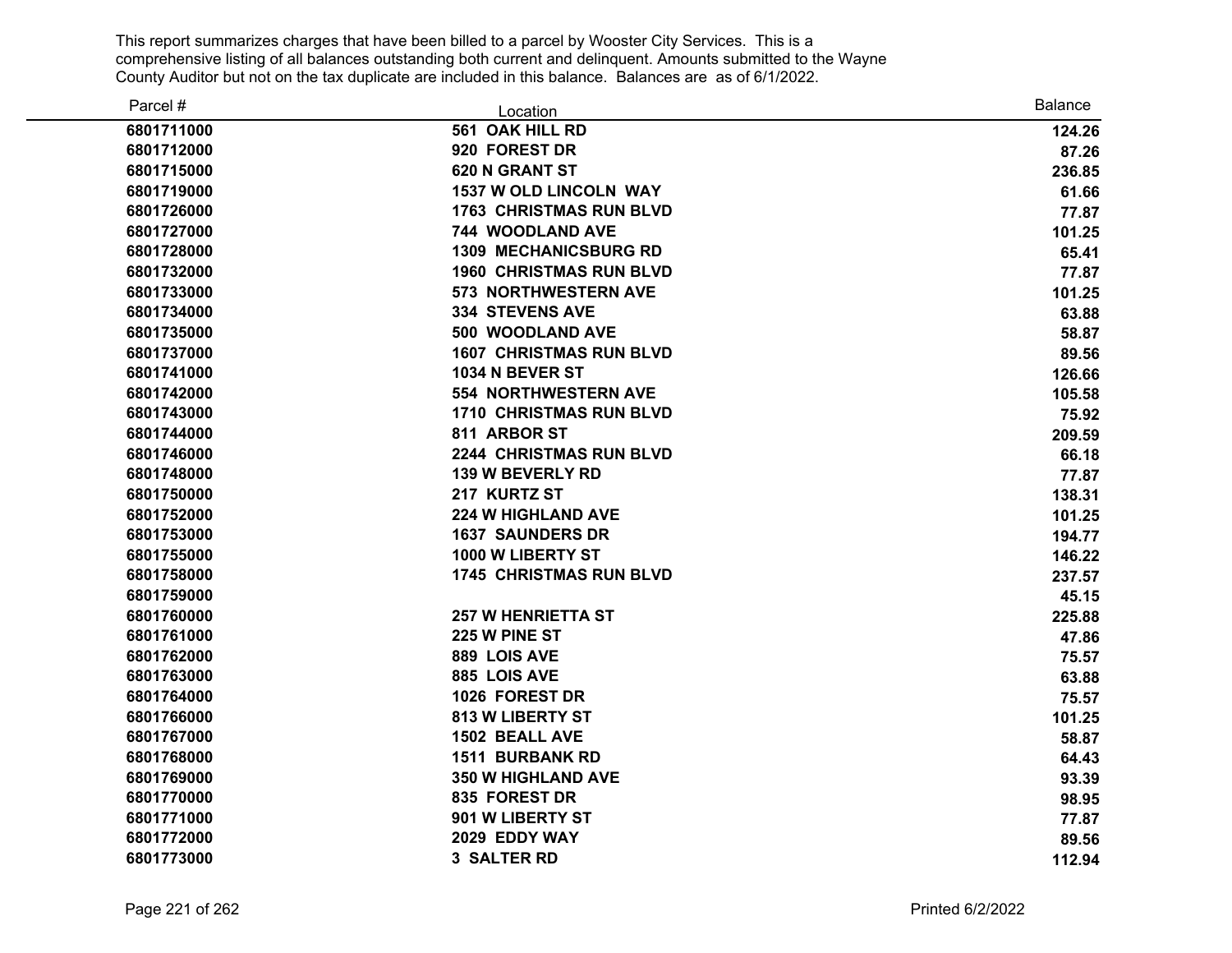| Parcel #   | Location                       | <b>Balance</b> |
|------------|--------------------------------|----------------|
| 6801775000 | 826 W LIBERTY ST               | 56.16          |
| 6801777000 | <b>1711 CHRISTMAS RUN BLVD</b> | 59.42          |
| 6801778000 | 536 BEECHWOOD AVE              | 64.43          |
| 6801779000 | 234 REED RD                    | 127.35         |
| 6801780000 | <b>1457 BURBANK RD</b>         | 79.29          |
| 6801781000 | 920 SCOVEL AVE                 | 122.33         |
| 6801782000 | <b>730 NORTHWESTERN AVE</b>    | 313.54         |
| 6801785000 | 2240 BURBANK RD                | 45.54          |
| 6801786000 | 966 COUNTRY CLUB DR            | 59.42          |
| 6801789000 | <b>342 BLOOMINGTON AVE</b>     | 111.19         |
| 6801790000 | 2224 CHRISTMAS RUN BLVD        | 148.01         |
| 6801792000 | <b>697 BEECHWOOD AVE</b>       | 76.12          |
| 6801795000 | <b>1033 RIDGECREST DR</b>      | 77.87          |
| 6801798000 | 1310 N BEVER ST                | 76.12          |
| 6801800000 | 667 OAK HILL RD                | 76.12          |
| 6801801000 | <b>688 NORTHWESTERN AVE</b>    | 158.87         |
| 6801802000 | <b>1607 BURBANK RD</b>         | 124.63         |
| 6801803000 | <b>2065 CHRISTMAS RUN BLVD</b> | 87.81          |
| 6801804000 | 1035 ASHWOOD DR                | 89.56          |
| 6801805000 | 1522 OVERLOOK DR               | 66.18          |
| 6801806000 | 879 MINDY LN                   | 58.87          |
| 6801808000 | 1626 BEALL AVE                 | 103.28         |
| 6801813000 | 202 MILLER LAKE RD             | 64.43          |
| 6801816002 | 330 MILLER LAKE RD             | 652.79         |
| 6801816004 | 350 MILLER LAKE RD             | 40.14          |
| 6801818000 | <b>103 MILLER LAKE RD</b>      | 61.17          |
| 6801820000 | <b>102 MILLER LAKE RD</b>      | 101.25         |
| 6801827000 | 1525 HEMLOCK                   | 45.15          |
| 6801827001 | <b>1556 EDEN DR</b>            | 66.18          |
| 6801827002 | <b>1544 EDEN DR</b>            | 77.87          |
| 6801827005 | <b>1518 EDEN DR</b>            | 66.18          |
| 6801827006 | <b>1521 EDEN DR</b>            | 148.01         |
| 6801827007 | <b>1566 EDEN DR</b>            | 56.16          |
| 6801827008 | <b>1576 EDEN DR</b>            | 76.12          |
| 6801827009 | 1625 LAKEWOOD DR               | 76.12          |
| 6801827010 | 1635 LAKEWOOD DR               | 66.18          |
| 6801827011 | 1645 LAKEWOOD DR               | $-50.19$       |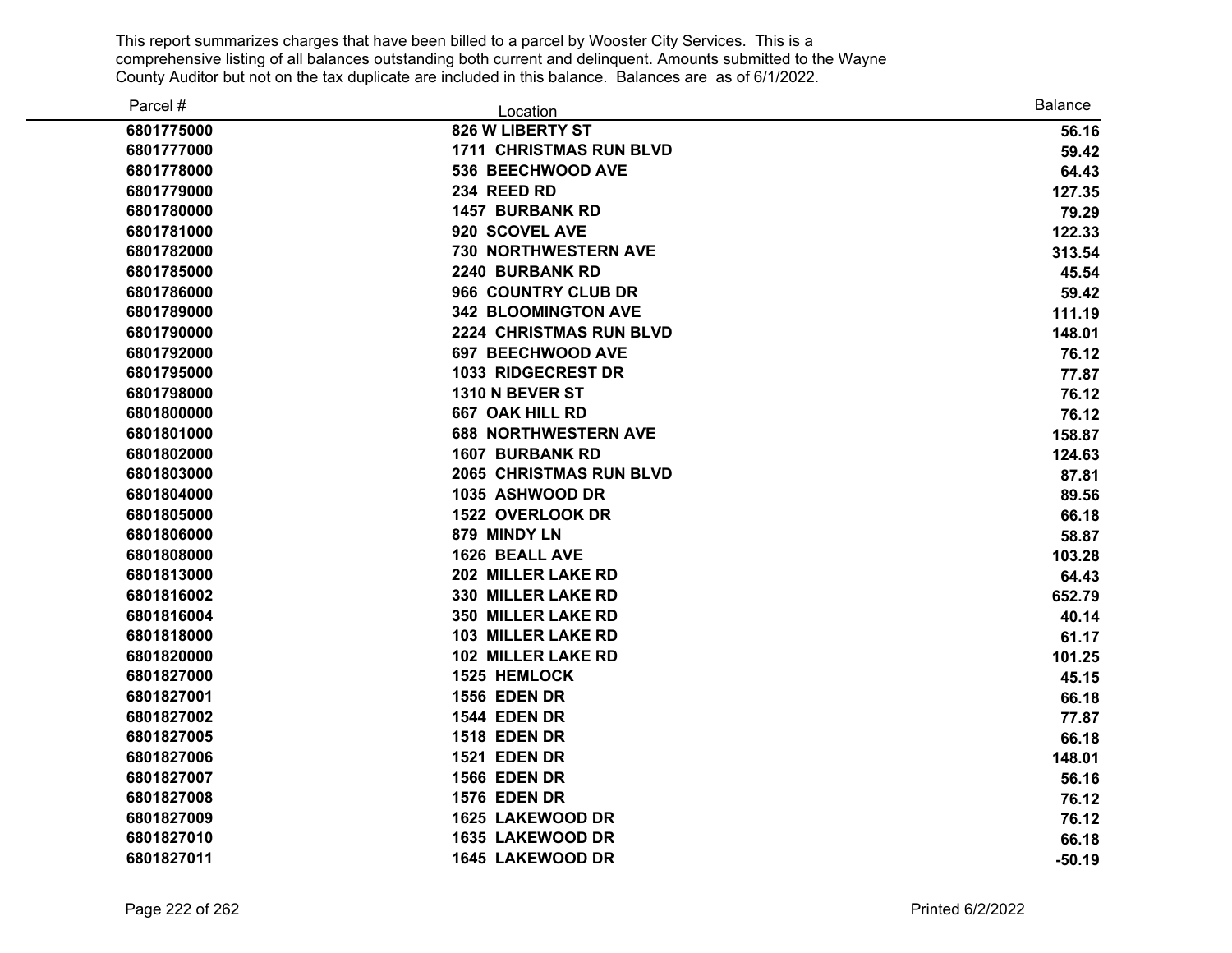| Parcel #   | Location                       | <b>Balance</b> |
|------------|--------------------------------|----------------|
| 6801827012 | 1679 LAKEWOOD DR               | 112.94         |
| 6801827015 | <b>421 HOLMES BLVD</b>         | 103.46         |
| 6801827019 | <b>1545 EDEN DR</b>            | 64.43          |
| 6801830000 | 708 WOODLAND AVE               | 101.25         |
| 6801835000 | <b>1401 OLD MANSFIELD RD</b>   | 1,702.85       |
| 6801838000 | <b>439 BLOOMINGTON AVE</b>     | 392.55         |
| 6801848000 | <b>1616 CHRISTMAS RUN BLVD</b> | 77.87          |
| 6801853000 | 1776 BEALL AVE                 | 173.49         |
| 6801857000 | <b>1529 CLEVELAND RD</b>       | 101.25         |
| 6801858000 | 1025 FOREST DR                 | 63.88          |
| 6801859000 | <b>0 W LIBERTY ST</b>          | 333.27         |
| 6801860000 | <b>231 W UNIVERSITY ST</b>     | 98.95          |
| 6801862000 | 1043 QUINBY AVE                | 102.70         |
| 6801865000 | <b>1725 CLEVELAND RD</b>       | 51.64          |
| 6801865001 | 1724 BEALL AVE                 | 204.15         |
| 6801868000 | <b>1671 BURBANK RD</b>         | 64.98          |
| 6801871000 | 1009 W OLD LINCOLN WAY         | 88.28          |
| 6801872000 | 826 ARBOR ST                   | 138.35         |
| 6801873000 | 967 ASHWOOD DR                 | 122.57         |
| 6801874000 | 1912 BROOKSIDE DR              | 97.91          |
| 6801876000 | 927 COUNTRY CLUB DR            | 64.43          |
| 6801877000 | 868 LOIS AVE                   | 85.51          |
| 6801878000 | 1928 EDDY WAY                  | 50.74          |
| 6801879000 | 916 W LIBERTY ST               | 43.39          |
| 6801882000 | 1022 OAK HILL RD               | 16.64          |
| 6801884000 | 839 FOREST DR                  | 122.33         |
| 6801888000 | <b>1123 QUINBY AVE</b>         | 77.87          |
| 6801889000 | <b>201 E HENRIETTA ST</b>      | 75.57          |
| 6801890000 | 1677 MORGAN ST                 | 89.56          |
| 6801891000 | 1530 BEALL AVE                 | 172.62         |
| 6801892000 | 2125 CHRISTMAS RUN BLVD        | 64.43          |
| 6801894000 | 728 W LIBERTY ST               | 150.97         |
| 6801895000 | 1045 QUINBY AVE                | 58.31          |
| 6801896000 | <b>614 N GRANT ST</b>          | 63.88          |
| 6801898000 | <b>2223 CHRISTMAS RUN BLVD</b> | 124.63         |
| 6801900000 | <b>1863 CHRISTMAS RUN BLVD</b> | 112.94         |
| 6801901000 | 515 BEECHWOOD AVE              | 89.56          |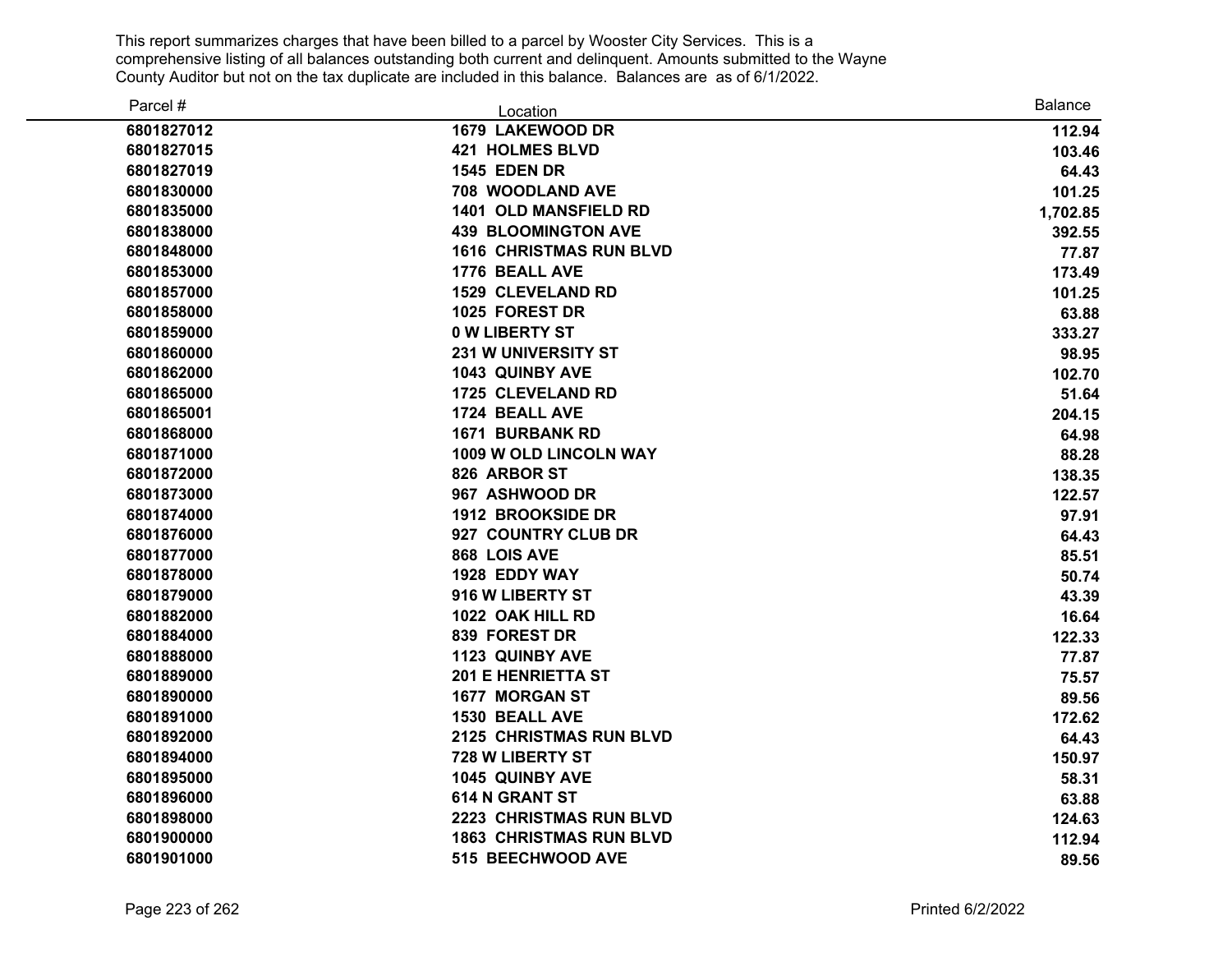| Parcel #   | Location                       | <b>Balance</b> |
|------------|--------------------------------|----------------|
| 6801902000 | 948 QUINBY AVE                 | 134.02         |
| 6801903000 | <b>648 W BOWMAN ST</b>         | 58.87          |
| 6801904000 | <b>1881 CHRISTMAS RUN BLVD</b> | 77.87          |
| 6801905000 | <b>142 W HIGHLAND AVE</b>      | 101.25         |
| 6801906000 | 921 W LIBERTY ST               | 77.87          |
| 6801908000 | 929 W LIBERTY ST               | 66.18          |
| 6801909000 | <b>340 STEVENS AVE</b>         | 63.88          |
| 6801910000 | <b>1642 SAUNDERS DR</b>        | $-11.69$       |
| 6801911000 | <b>1134 N BEVER ST</b>         | 66.18          |
| 6801912000 | 1497 MORGAN ST                 | 112.94         |
| 6801913000 | 918 N BEVER ST                 | 63.88          |
| 6801914000 | <b>127 HENRIETTA ST</b>        | 75.57          |
| 6801915000 | 1661 OAK HILL RD               | 47.55          |
| 6801916000 | 960 RIDGECREST DR              | 89.56          |
| 6801919000 | 1036 OAK HILL RD               | 64.43          |
| 6801920000 | 334 REED RD                    | 89.56          |
| 6801921000 | 215 REED RD                    | 332.79         |
| 6801922000 | 753 N GRANT ST                 | $-962.43$      |
| 6801923000 | 908 OAK HILL RD                | 59.42          |
| 6801924000 | <b>763 WESTERN DR</b>          | 98.95          |
| 6801926000 | 1042 RIDGECREST DR             | 66.18          |
| 6801928000 | 1315 QUINBY AVE                | 77.87          |
| 6801929000 | 1622 MORGAN                    | 54.41          |
| 6801931000 | 840 W LIBERTY ST               | 77.87          |
| 6801932000 | <b>123 PARK AVE</b>            | 134.02         |
| 6801936000 | 327 BLOOMINGTON AVE            | 124.63         |
| 6801937000 | <b>1559 BURBANK RD</b>         | 101.22         |
| 6801938000 | 1802 BROOKSIDE DR              | 77.87          |
| 6801939000 | 774 WESTERN DR                 | 63.88          |
| 6801941000 | 1741 MORGAN ST                 | 21.78          |
| 6801942000 | 1614 ARTHUR DR                 | 136.32         |
| 6801943000 | 914 W LIBERTY ST               | 214.19         |
| 6801945000 | 1028 OAK HILL RD               | 64.43          |
| 6801948000 | 841 N GRANT ST                 | 98.95          |
| 6801949000 | 740 QUINBY AVE                 | 145.71         |
| 6801950000 | <b>406 W HIGHLAND AVE</b>      | 127.35         |
| 6801951000 | 573 OAKLEY RD                  | 77.87          |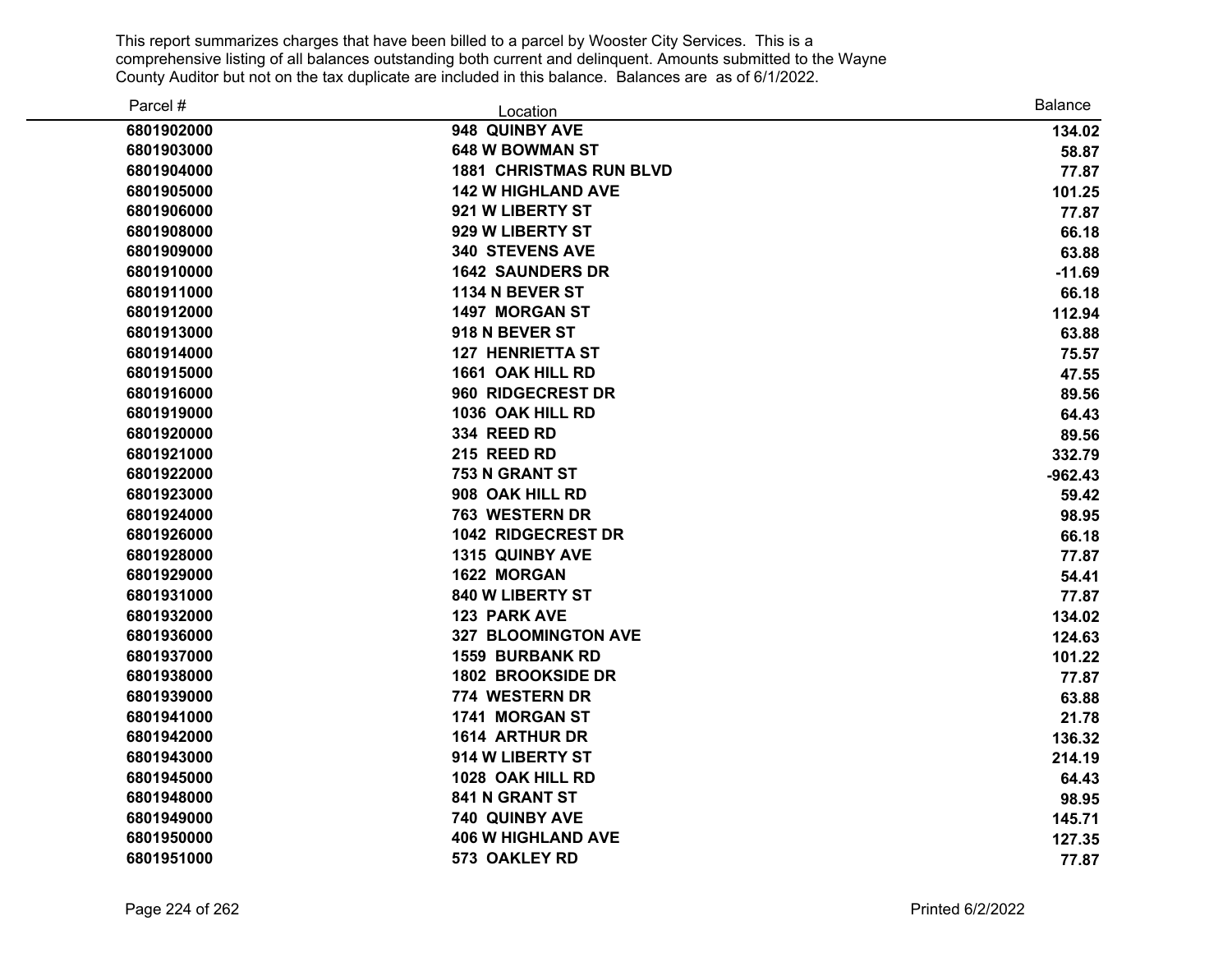| Parcel #   | Location                       | <b>Balance</b> |
|------------|--------------------------------|----------------|
| 6801952000 | 565 OAKLEY RD                  | 77.87          |
| 6801953000 | <b>1672 ARTHUR DR</b>          | 171.39         |
| 6801955000 | <b>36 SALTER RD</b>            | 63.66          |
| 6801956000 | <b>344 BLESSING AVE</b>        | 62.13          |
| 6801957000 | 722 FOREST DR                  | 75.57          |
| 6801958000 | <b>1534 CHRISTMAS RUN BLVD</b> | 124.63         |
| 6801959000 | <b>547 OAKLEY RD</b>           | 66.18          |
| 6801966000 | 714 BEECHWOOD AVE              | 89.56          |
| 6801967000 | 337 CARTER DR                  | 214.19         |
| 6801968000 | <b>629 SAYBOLT AVE</b>         | 53.86          |
| 6801969000 | <b>1975 CHRISTMAS RUN BLVD</b> | 77.87          |
| 6801970000 | 2110 FISHER DR                 | 89.56          |
| 6801971000 | <b>689 BEECHWOOD AVE</b>       | 77.87          |
| 6801972000 | 859 N GRANT ST                 | 73.82          |
| 6801973000 | 1012 ASHWOOD DR                | 54.41          |
| 6801975000 | 826 MINDY LN                   | 98.95          |
| 6801976000 | 831 MINDY LN                   | 98.95          |
| 6801978000 | 227 OAKLEY RD                  | 66.18          |
| 6801979000 | 823 FOREST DR                  | 122.33         |
| 6801980000 | <b>243 W UNIVERSITY ST</b>     | 56.30          |
| 6801982000 | 134 REED RD                    | 87.81          |
| 6801983000 | <b>1658 MORGAN ST</b>          | 99.50          |
| 6801984000 | <b>1651 SAUNDERS DR</b>        | 54.41          |
| 6801985000 | 220 REED RD                    | 77.87          |
| 6801988000 | 990 OAK HILL RD                | 332.38         |
| 6801989000 | 855 MINDY LN                   | 63.88          |
| 6801990000 | 911 ASHWOOD DR                 | 89.56          |
| 6801991000 | 1 SALTER RD                    | 61.17          |
| 6801992000 | 766 WESTERN DR                 | 57.12          |
| 6801993000 | 846 N GRANT ST                 | 75.57          |
| 6801994000 | 867 ASHWOOD DR                 | 101.25         |
| 6801995000 | 734 N GRANT ST                 | 63.88          |
| 6801996000 | 1689 MORGAN ST                 | $-9.23$        |
| 6801998000 | <b>1600 CHRISTMAS RUN BLVD</b> | 124.63         |
| 6801999000 | 860 LOIS AVE                   | 57.12          |
| 6802000000 | 1328 N BEVER ST                | 112.50         |
| 6802001000 | 606 N GRANT ST                 | $-3.36$        |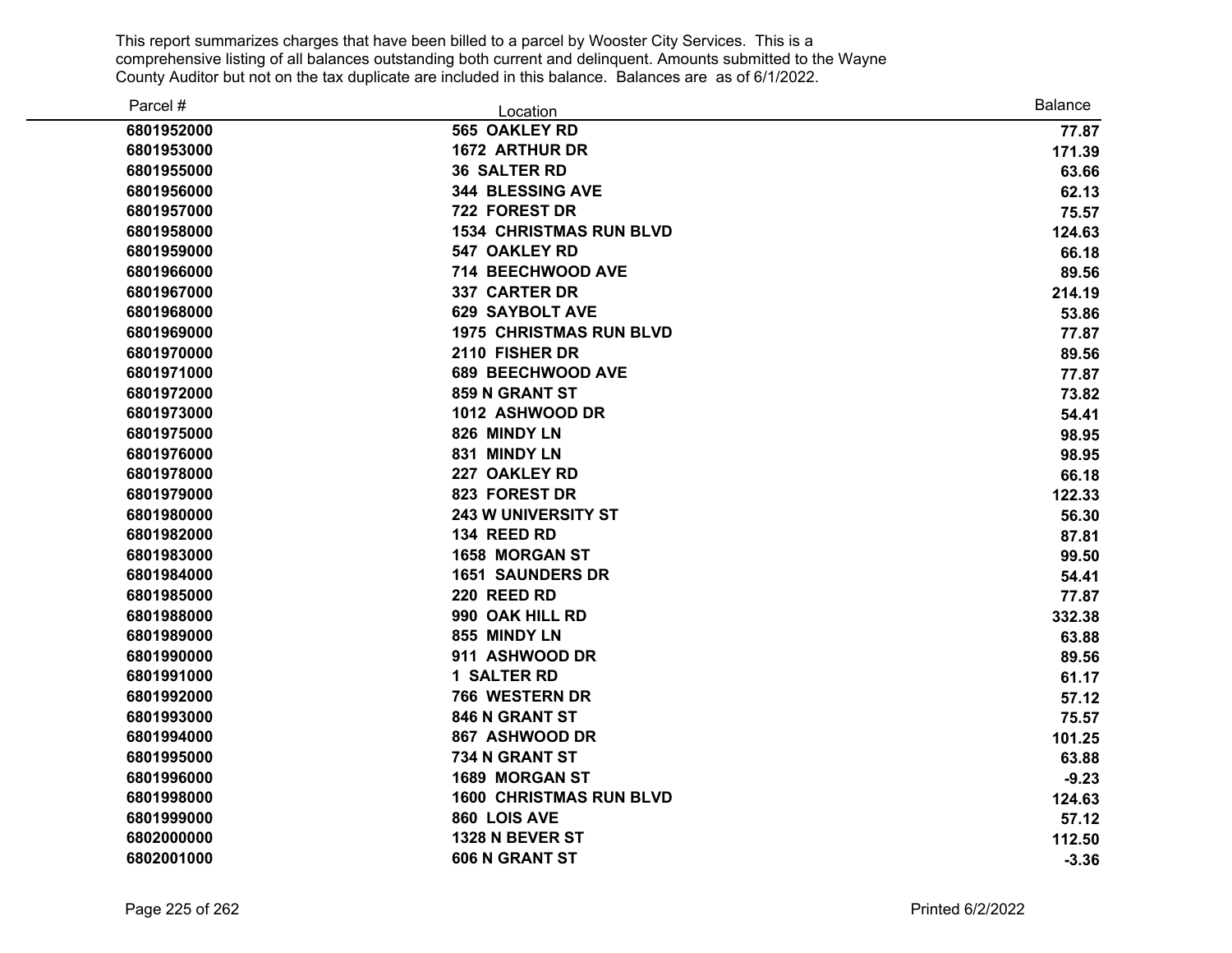| Parcel #   | Location                       | <b>Balance</b> |
|------------|--------------------------------|----------------|
| 6802002000 | 604 N GRANT ST                 | 159.57         |
| 6802003000 | 952 RIDGECREST DR              | 76.12          |
| 6802004000 | 214 COHAN RD                   | 61.17          |
| 6802005000 | 673 OAK HILL RD                | 271.05         |
| 6802006000 | <b>680 NORTHWESTERN AVE</b>    | 87.81          |
| 6802007000 | 1001 QUINBY AVE                | 98.95          |
| 6802009000 | 749 POPLAR ST                  | 122.33         |
| 6802010000 | 708 BEECHWOOD AVE              | 122.88         |
| 6802011000 | <b>654 WESTERN DR</b>          | 62.13          |
| 6802014000 | 736 POPLAR ST                  | 97.20          |
| 6802015000 | <b>1566 SAUNDERS DR</b>        | 54.41          |
| 6802023000 | <b>762 BEECHWOOD AVE</b>       | 132.36         |
| 6802024000 | <b>1708 CLEVELAND RD</b>       | 36.12          |
| 6802025000 | <b>1708 CLEVELAND RD</b>       | 137.47         |
| 6802026000 | 1708 CLEVELAND RD              | 31.64          |
| 6802027000 | 1708 CLEVELAND RD              | 73.30          |
| 6802028000 | 1708 CLEVELAND RD              | 90.00          |
| 6802035000 | 854 W LIBERTY ST               | 101.25         |
| 6802037000 | <b>1739 CLEVELAND RD</b>       | 387.66         |
| 6802038000 | <b>638 NORTHWESTERN AVE</b>    | 15.54          |
| 6802044000 | <b>748 HAMILTON AVE</b>        | 94.21          |
| 6802047000 | 600 OAKLEY RD                  | 115.50         |
| 6802047005 | <b>1740 SAUNDERS DR</b>        | 87.81          |
| 6802050000 | 580 OAKLEY RD                  | 72.80          |
| 6802051000 | <b>2243 CHRISTMAS RUN BLVD</b> | 64.43          |
| 6802053000 | 891 LOIS AVE                   | 53.86          |
| 6802054000 | 836 FOREST DR                  | 87.26          |
| 6802057000 | 950 FENWICK PL                 | 87.11          |
| 6802058000 | <b>1800 CHRISTMAS RUN BLVD</b> | 101.25         |
| 6802059000 | 511 OAKLEY RD                  | 61.17          |
| 6802061000 | <b>626 N GRANT ST</b>          | 122.75         |
| 6802064000 | 2233 CHRISTMAS RUN BLVD        | 111.19         |
| 6802065000 | 786 WESTERN DR                 | 98.19          |
| 6802066000 | 1143 QUINBY AVE                | 76.12          |
| 6802068000 | 1502 MORGAN ST                 | 134.57         |
| 6802069000 | <b>145 MILLER BLVD</b>         | 66.18          |
| 6802070000 | <b>1618 SAUNDERS DR</b>        | 54.41          |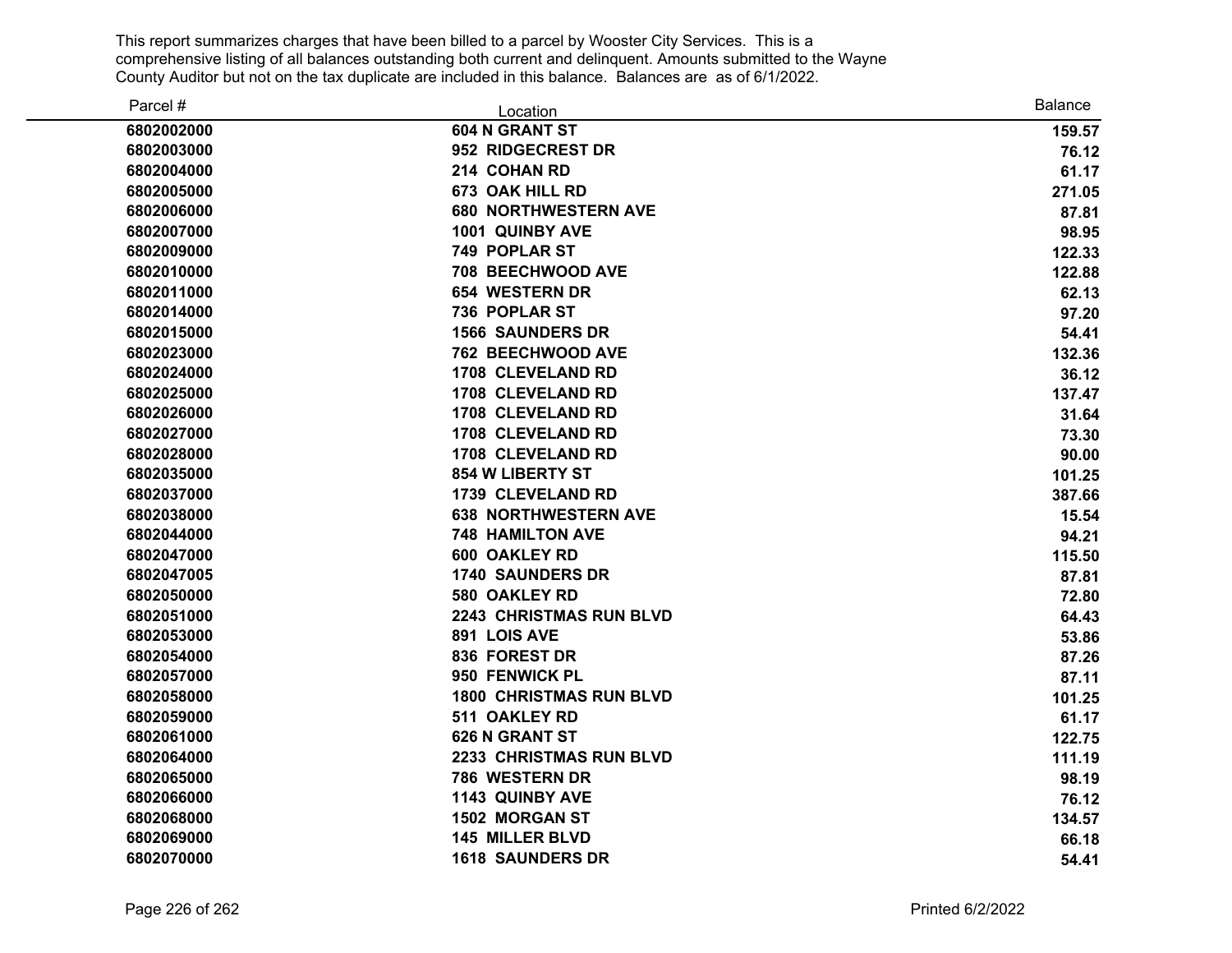| Parcel #   | Location                       | <b>Balance</b> |
|------------|--------------------------------|----------------|
| 6802074000 | 1015 BUCHHOLZ DR               | 76.12          |
| 6802076000 | 813 PARK BLVD                  | 97.20          |
| 6802077000 | 732 N GRANT ST                 | 98.47          |
| 6802078000 | <b>1606 CLEVELAND RD</b>       | 260.95         |
| 6802079000 | <b>415 OAKLEY RD</b>           | 89.56          |
| 6802080000 | 974 FENWICK PL                 | 76.12          |
| 6802081000 | 215 PARK AVE                   | 73.82          |
| 6802128000 | 302 MILLER LAKE RD             | 89.56          |
| 6802130000 | <b>301 MILLER LAKE RD</b>      | 76.12          |
| 6802132000 | 805 W LIBERTY ST               | 211.21         |
| 6802134000 | <b>1643 CHRISTMAS RUN BLVD</b> | 112.94         |
| 6802135000 | <b>231 BRANSTETTER ST</b>      | 128.29         |
| 6802141000 | <b>782 PARKVIEW DR</b>         | 285.04         |
| 6802142000 | <b>780 PARKVIEW DR</b>         | 66.18          |
| 6802143000 | <b>1457 W OLD LINCOLN WAY</b>  | 171.57         |
| 6802148000 | 1375 OLD MANSFIELD RD          | 211.77         |
| 6802152000 | 303 MILLER LAKE RD             | 66.18          |
| 6802154000 | <b>1550 BURBANK RD</b>         | 89.56          |
| 6802155000 | <b>1560 BURBANK RD</b>         | 89.56          |
| 6802156000 | <b>580 NORTHWESTERN AVE</b>    | 175.72         |
| 6802158000 | <b>134 E HENRIETTA ST</b>      | 82.20          |
| 6802160000 | <b>1598 BURBANK RD</b>         | 101.25         |
| 6802161000 | <b>1505 CLEVELAND RD</b>       | 123.96         |
| 6802163000 | 966 ASHWOOD DR                 | 387.65         |
| 6802164000 | <b>632 N GRANT ST</b>          | 108.89         |
| 6802165000 | <b>161 PARK AVE</b>            | 98.95          |
| 6802166000 | 932 W LIBERTY ST               | 150.59         |
| 6802167000 | <b>137 E HENRIETTA ST</b>      | 73.35          |
| 6802168000 | 1225 W OLD LINCOLN WAY         | 125.86         |
| 6802170000 | <b>150 BRANSTETTER ST</b>      | 232.97         |
| 6802172000 | 1098 GREENSVIEW DR             | 77.87          |
| 6802173000 | 1086 GREENSVIEW DR             | 87.81          |
| 6802174000 | 1072 GREENSVIEW DR             | 77.87          |
| 6802175000 | 1064 GREENSVIEW DR             | 64.43          |
| 6802176000 | 1052 GREENSVIEW DR             | 66.18          |
| 6802177000 | <b>1030 GREENSVIEW DR</b>      | 249.26         |
| 6802178000 | 1008 GREENSVIEW DR             | 77.87          |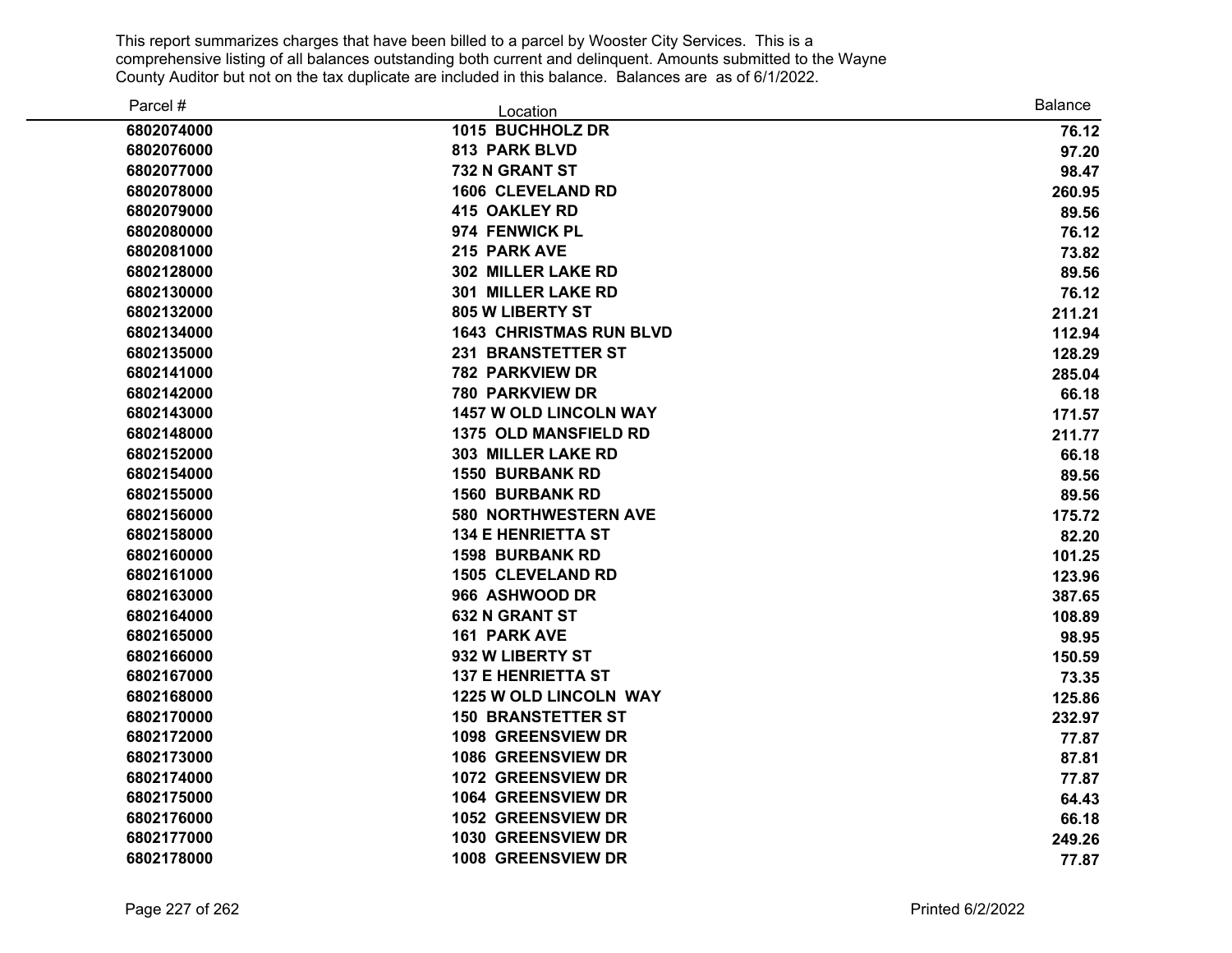| Parcel #   | Location                  | <b>Balance</b> |
|------------|---------------------------|----------------|
| 6802179000 | 986 GREENSVIEW DR         | 112.94         |
| 6802180000 | 964 GREENSVIEW DR         | 112.94         |
| 6802182000 | 920 GREENSVIEW DR         | 112.94         |
| 6802183000 | <b>898 GREENSVIEW DR</b>  | 59.42          |
| 6802184000 | <b>876 GREENSVIEW DR</b>  | 99.50          |
| 6802185000 | <b>854 GREENSVIEW DR</b>  | 112.94         |
| 6802186000 | <b>832 GREENSVIEW DR</b>  | 225.88         |
| 6802187000 | 810 GREENSVIEW DR         | 76.12          |
| 6802188000 | <b>811 GREENSVIEW DR</b>  | 75.33          |
| 6802189000 | <b>833 GREENSVIEW DR</b>  | 112.94         |
| 6802190000 | <b>855 GREENSVIEW DR</b>  | 156.72         |
| 6802191000 | 877 GREENSVIEW DR         | 87.81          |
| 6802192000 | 899 GREENSVIEW DR         | 77.87          |
| 6802193000 | 921 GREENSVIEW DR         | 54.41          |
| 6802195000 | 965 GREENSVIEW DR         | 171.39         |
| 6802196000 | 987 GREENSVIEW DR         | 66.18          |
| 6802197000 | 1009 GREENSVIEW DR        | 101.25         |
| 6802199000 | 1053 GREENSVIEW DR        | 202.17         |
| 6802200000 | 1063 GREENSVIEW DR        | 89.56          |
| 6802201000 | 1073 GREENSVIEW DR        | 61.17          |
| 6802202000 | <b>1085 GREENSVIEW DR</b> | 96.16          |
| 6802203000 | <b>1097 GREENSVIEW DR</b> | 84.55          |
| 6802210000 | <b>1871 NORMANDY DR</b>   | 147.70         |
| 6802211000 | 982 MARILYN DR            | 186.21         |
| 6802212000 | 968 MARILYN DR            | 192.47         |
| 6802213000 | 956 MARILYN DR            | 58.87          |
| 6802215000 | 930 MARILYN DR            | 102.96         |
| 6802216000 | 922 MARILYN DR            | 85.51          |
| 6802217000 | 910 MARILYN DR            | 63.88          |
| 6802218000 | 878 MARILYN DR            | 162.79         |
| 6802219000 | <b>862 MARILYN DR</b>     | 75.57          |
| 6802220000 | 850 MARILYN DR            | 122.33         |
| 6802221000 | 838 MARILYN DR            | 122.33         |
| 6802222000 | 1860 OAK HILL RD          | 98.95          |
| 6802223000 | 1848 OAK HILL RD          | 85.51          |
| 6802224000 | 1836 OAK HILL RD          | 253.53         |
| 6802225000 | <b>1907 NORMANDY DR</b>   | 63.88          |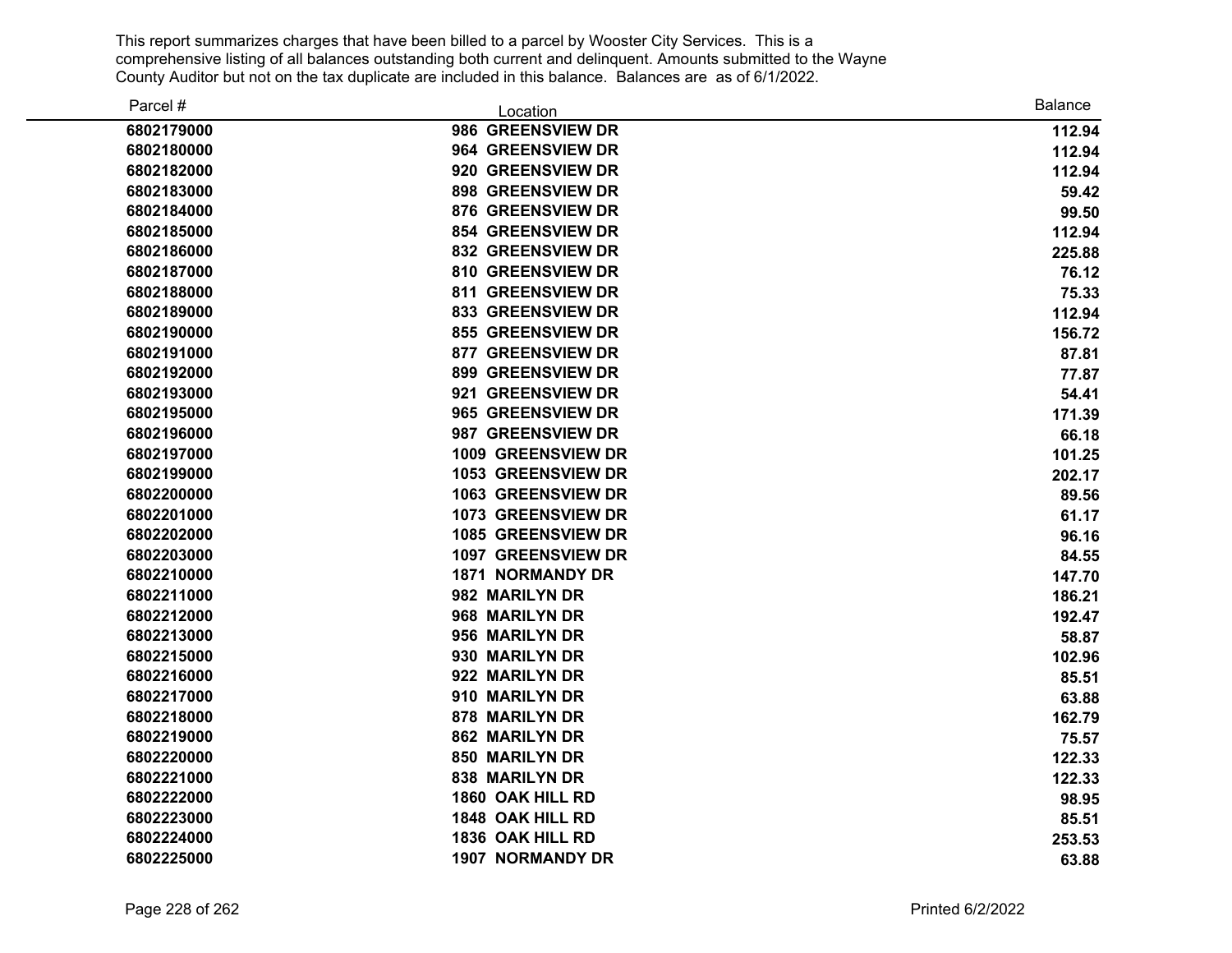| Parcel #   | Location                     | <b>Balance</b> |
|------------|------------------------------|----------------|
| 6802226000 | 983 MARILYN DR               | 63.88          |
| 6802227000 | 971 MARILYN DR               | 63.88          |
| 6802228000 | 959 MARILYN DR               | 98.95          |
| 6802229000 | 947 MARILYN DR               | 75.57          |
| 6802230000 | 937 MARILYN DR               | 120.58         |
| 6802231000 | 925 MARILYN DR               | 98.95          |
| 6802232000 | 921 MARILYN DR               | 87.26          |
| 6802233000 | 903 MARILYN DR               | 75.57          |
| 6802234000 | 914 PATRICK PL               | 110.64         |
| 6802235000 | 922 PATRICK PL               | 253.05         |
| 6802236000 | 926 PATRICK PL               | 393.09         |
| 6802238000 | 948 PATRICK PL               | 108.89         |
| 6802239000 | 960 PATRICK PL               | 197.90         |
| 6802240000 | 972 PATRICK PL               | 122.33         |
| 6802241000 | 986 PATRICK PL               | 122.33         |
| 6802242000 | <b>1919 NORMANDY DR</b>      | 58.87          |
| 6802246000 | 965 PATRICK PL               | 169.09         |
| 6802247000 | 953 PATRICK PL               | 75.57          |
| 6802248000 | 941 PATRICK PL               | 87.26          |
| 6802249000 | 933 PATRICK PL               | 98.95          |
| 6802250000 | 925 PATRICK PL               | 98.95          |
| 6802251000 | 917 PATRICK PL               | 87.26          |
| 6802252000 | 907 PATRICK PL               | 62.13          |
| 6802253000 | 901 PATRICK PL               | 85.51          |
| 6802254000 | 835 MARILYN DR               | 229.47         |
| 6802269000 | <b>1494 OLD MANSFIELD RD</b> | 432.06         |
| 6802270000 | <b>292 BRANSTETTER ST</b>    | 75.57          |
| 6802275000 | 901 HAMILTON AVE             | 77.87          |
| 6802277000 | 915 HAMILTON AVE             | 101.25         |
| 6802278000 | 923 HAMILTON AVE             | 77.87          |
| 6802279000 | 929 HAMILTON AVE             | 133.27         |
| 6802280000 | 935 HAMILTON AVE             | 89.56          |
| 6802281000 | 943 HAMILTON AVE             | 76.12          |
| 6802282000 | 951 HAMILTON AVE             | 59.42          |
| 6802283000 | 900 HAMILTON AVE             | 210.69         |
| 6802284000 | 906 HAMILTON AVE             | 190.81         |
| 6802285000 | 914 HAMILTON AVE             | 86.27          |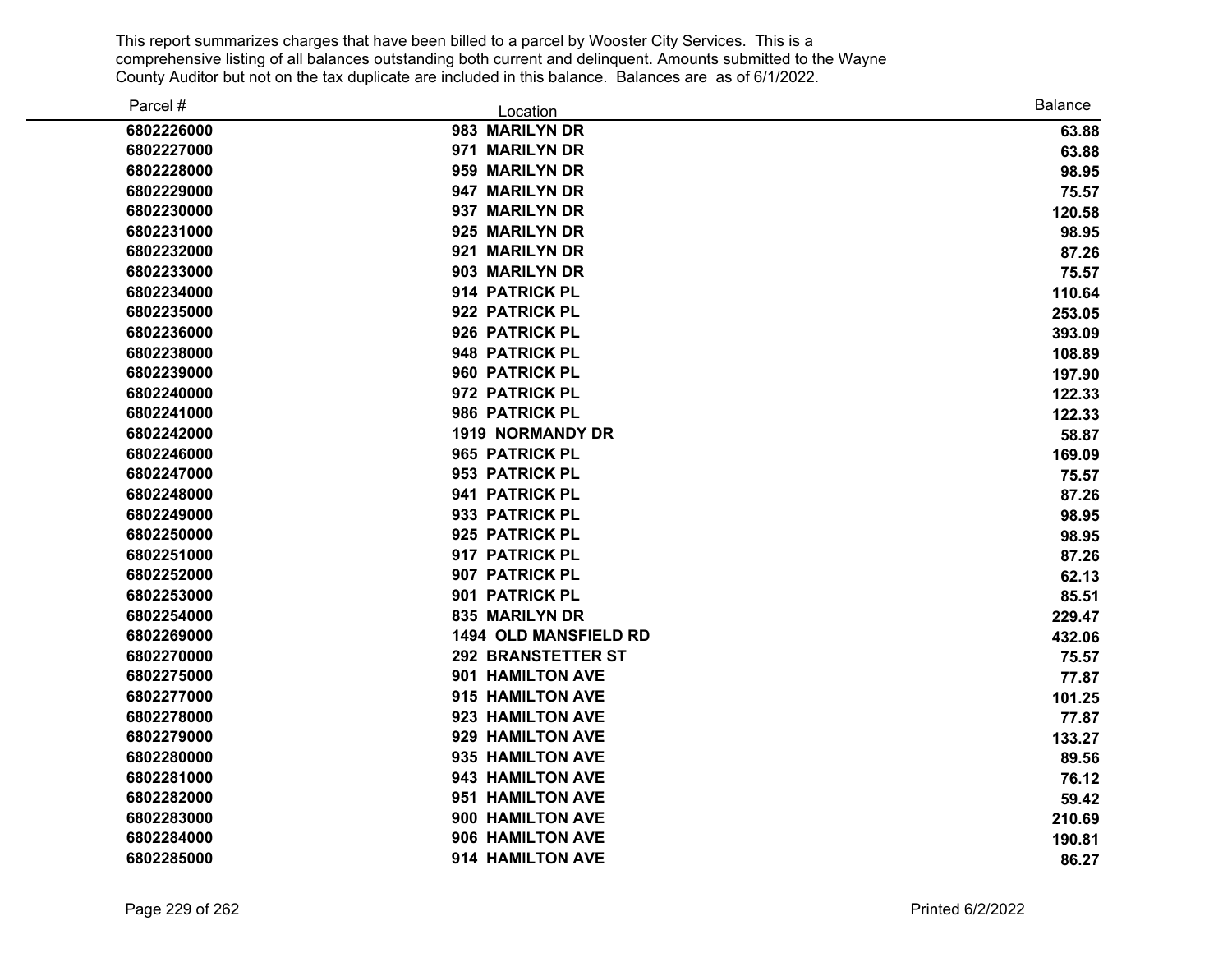| Parcel #   | Location                  | <b>Balance</b> |
|------------|---------------------------|----------------|
| 6802286000 | 922 HAMILTON AVE          | $-96.94$       |
| 6802287000 | 929 DOUGLAS DR            | 77.87          |
| 6802288000 | 915 DOUGLAS DR            | 66.18          |
| 6802289000 | 909 DOUGLAS DR            | 66.18          |
| 6802290000 | 903 DOUGLAS DR            | 101.25         |
| 6802292000 | 918 DOUGLAS DR            | 77.87          |
| 6802293000 | 926 DOUGLAS DR            | 61.17          |
| 6802294000 | 934 DOUGLAS DR            | 87.81          |
| 6802295000 | 946 DOUGLAS DR            | 99.50          |
| 6802297000 | 792 OAK HILL RD           | 146.93         |
| 6802298000 | 806 COLONY CT             | 298.75         |
| 6802299000 | 812 COLONY CT             | 129.65         |
| 6802300000 | 818 COLONY CT             | 597.36         |
| 6802301000 | 824 COLONY CT             | 131.00         |
| 6802302000 | 830 COLONY CT             | 194.46         |
| 6802303000 | 825 COLONY CT             | 233.49         |
| 6802304000 | 824 OAK HILL RD           | 293.43         |
| 6802305000 | 813 COLONY CT             | 131.00         |
| 6802306000 | 801 COLONY CT             | 134.26         |
| 6802308000 | 692 OAK HILL RD           | 181.47         |
| 6802309000 | 680 OAK HILL RD           | 136.01         |
| 6802310000 | 662 OAK HILL RD           | 154.38         |
| 6802311000 | 656 OAK HILL RD           | 181.47         |
| 6802312001 | 811 W BOWMAN ST           | 147.70         |
| 6802313000 | 616 OAK HILL RD           | 147.70         |
| 6802314000 | <b>1847 CLEVELAND RD</b>  | 45.89          |
| 6802315000 | <b>1821 CLEVELAND RD</b>  | 57.39          |
| 6802320000 | 1070 W LIBERTY ST         | 480.14         |
| 6802321001 | <b>1400 THE TREES</b>     | 76.12          |
| 6802327000 | <b>158 BRANSTETTER ST</b> | 44.00          |
| 6802328000 | 133 OAKLEY RD             | 56.16          |
| 6802334000 | 1702 ARTHUR DR            | 77.87          |
| 6802336000 | 100 SALTER RD             | 65.41          |
| 6802338000 | 70 SALTER RD              | 63.24          |
| 6802340000 | <b>1512 BURBANK RD</b>    | 184.20         |
| 6802342000 | 962 DOUGLAS DR            | 124.63         |
| 6802343000 | 978 DOUGLAS DR            | 155.74         |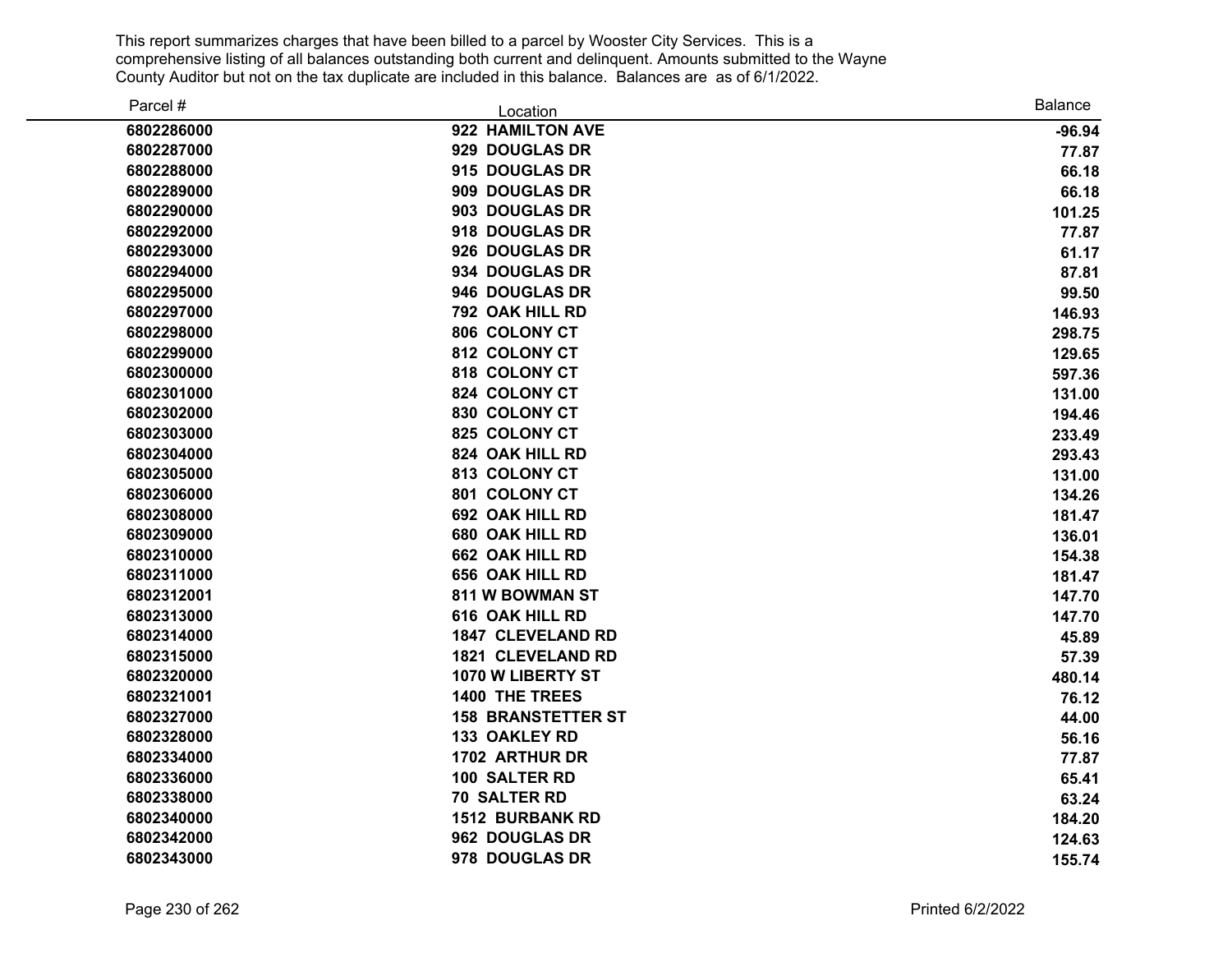| Parcel #   | Location                | <b>Balance</b> |
|------------|-------------------------|----------------|
| 6802344000 | 992 DOUGLAS DR          | 66.18          |
| 6802345000 | 1006 DOUGLAS DR         | 77.87          |
| 6802346000 | 1018 DOUGLAS DR         | 69.67          |
| 6802347000 | 1026 DOUGLAS DR         | 77.87          |
| 6802348000 | 1036 DOUGLAS DR         | 136.32         |
| 6802349000 | 1044 DOUGLAS DR         | 77.87          |
| 6802350000 | 1052 DOUGLAS DR         | 77.87          |
| 6802351000 | 1062 DOUGLAS DR         | 80.81          |
| 6802352000 | <b>1059 DOUGLAS DR</b>  | 284.87         |
| 6802353000 | <b>1051 DOUGLAS DR</b>  | 77.87          |
| 6802354000 | 1039 DOUGLAS DR         | 124.63         |
| 6802355000 | 1031 DOUGLAS DR         | 101.25         |
| 6802356000 | 960 LINDEN DR           | 194.77         |
| 6802357000 | 946 LINDEN DR           | 87.81          |
| 6802358000 | 936 LINDEN DR           | 87.81          |
| 6802359000 | 965 DOUGLAS DR          | 64.43          |
| 6802360000 | 933 LINDEN DR           | 101.25         |
| 6802361000 | 945 LINDEN DR           | 77.87          |
| 6802362000 | 957 LINDEN DR           | 112.94         |
| 6802363000 | <b>1762 NORMANDY DR</b> | 57.75          |
| 6802364000 | <b>1762 NORMANDY DR</b> | 97.20          |
| 6802365000 | <b>1762 NORMANDY DR</b> | 87.26          |
| 6802366000 | 1762 NORMANDY DR        | 205.21         |
| 6802367000 | <b>1762 NORMANDY DR</b> | 75.57          |
| 6802368000 | <b>1762 NORMANDY DR</b> | 63.88          |
| 6802369000 | 1762 NORMANDY DR        | 172.65         |
| 6802370000 | <b>1836 BURBANK RD</b>  | $-177.89$      |
| 6802371000 | <b>1826 BURBANK RD</b>  | 122.88         |
| 6802372000 | <b>1784 NORMANDY DR</b> | 21.71          |
| 6802373000 | 1784 NORMANDY DR        | 75.57          |
| 6802374000 | 1784 NORMANDY DR        | 63.88          |
| 6802375000 | 1784 NORMANDY DR        | 174.55         |
| 6802376000 | 1784 NORMANDY DR        | 75.57          |
| 6802378000 | 1784 NORMANDY DR        | $-1.37$        |
| 6802379000 | 1784 NORMANDY DR        | 154.64         |
| 6802380000 | 1784 NORMANDY DR        | 63.88          |
| 6802381000 | 1784 NORMANDY DR        | 127.39         |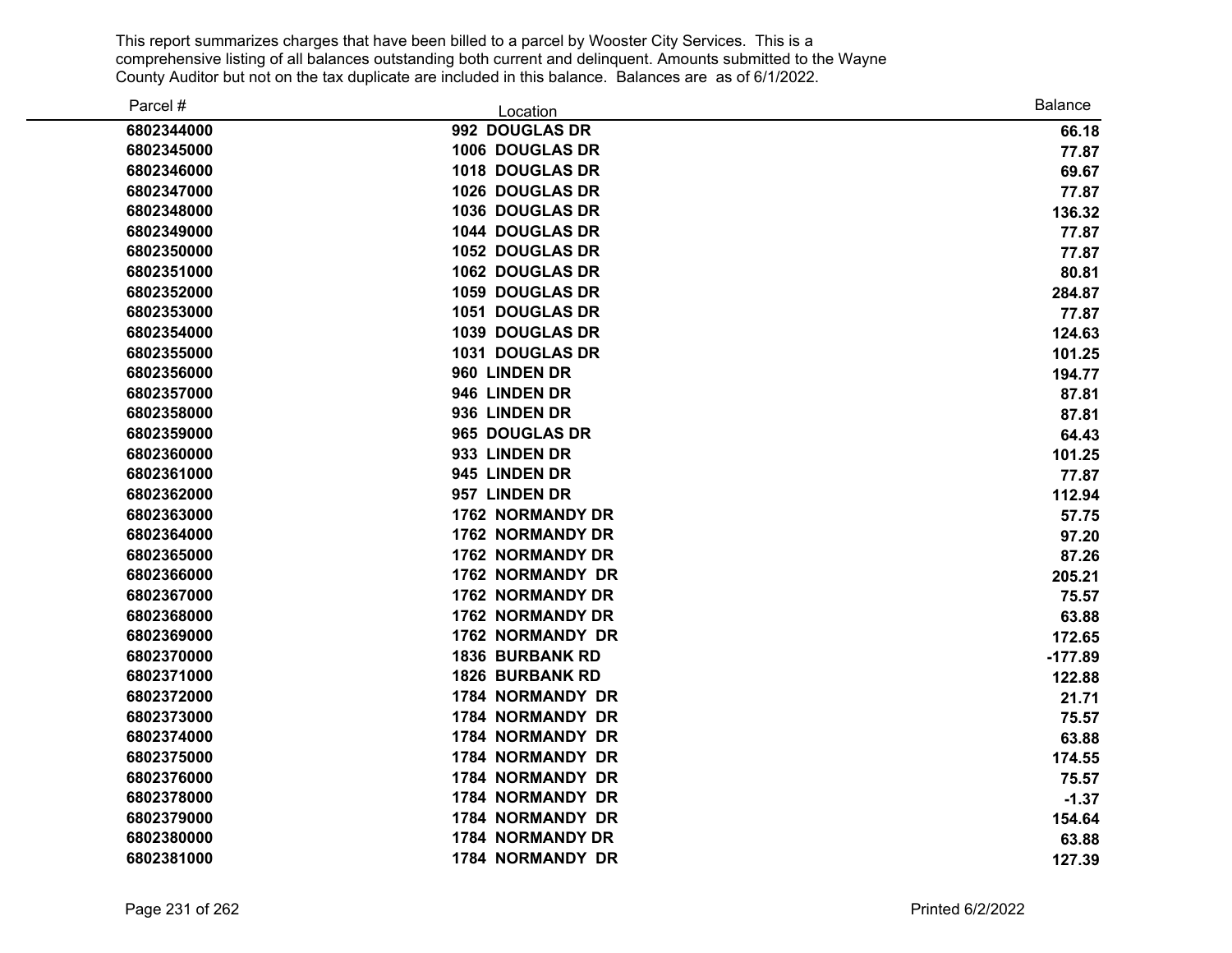| Parcel #   | Location                | <b>Balance</b> |
|------------|-------------------------|----------------|
| 6802382000 | 1772 NORMANDY DR        | 98.95          |
| 6802383000 | <b>1772 NORMANDY DR</b> | 63.88          |
| 6802384000 | <b>1772 NORMANDY DR</b> | 270.57         |
| 6802385000 | <b>1772 NORMANDY DR</b> | 58.87          |
| 6802386000 | 1772 NORMANDY DR        | $-1.80$        |
| 6802387000 | <b>1772 NORMANDY DR</b> | 58.87          |
| 6802388000 | 1772 NORMANDY DR        | 62.76          |
| 6802389000 | 0 OAK HILL RD           | $-29.21$       |
| 6802390000 | 650 W BOWMAN ST         | $-20.00$       |
| 6802391000 | 636 WESTERN DR          | 244.66         |
| 6802392000 | 640 WESTERN DR          | 62.16          |
| 6802394000 | 1706 BEALL AVE          | 411.42         |
| 6802402000 | 1126 MINDY LN           | 674.76         |
| 6802403000 | 1114 MINDY LN           | 110.64         |
| 6802403001 | 1116 MINDY LN           | 63.88          |
| 6802403002 | 1118 MINDY LN           | 58.87          |
| 6802404000 | 1102 MINDY LN           | 57.12          |
| 6802404001 | 1104 MINDY LN           | 63.88          |
| 6802404002 | 1106 MINDY LN           | 57.12          |
| 6802405001 | 1092 MINDY LN           | 58.87          |
| 6802405002 | 1094 MINDY LN           | 57.12          |
| 6802406000 | 1074 MINDY LN           | 62.13          |
| 6802406001 | 1076 MINDY LN           | 62.13          |
| 6802406002 | 1078 MINDY LN           | 107.11         |
| 6802407000 | 1064 MINDY LN           | 192.07         |
| 6802408000 | 1046 MINDY LN           | 157.00         |
| 6802409000 | 1034 MINDY LN           | 180.38         |
| 6802410000 | 1022 MINDY LN           | 297.28         |
| 6802411000 | 1796 NORMANDY DR        | 256.06         |
| 6802412000 | <b>1864 NORMANDY DR</b> | 138.35         |
| 6802415000 | 1063 MINDY LN           | 168.69         |
| 6802429001 | 1044 PATRICK PL         | 75.57          |
| 6802429002 | 1044 PATRICK PL         | 57.12          |
| 6802429003 | 1044 PATRICK PL         | 58.87          |
| 6802429004 | 1044 PATRICK PL         | 57.12          |
| 6802429005 | 1044 PATRICK PL         | 62.13          |
| 6802429006 | 1044 PATRICK PL         | 63.88          |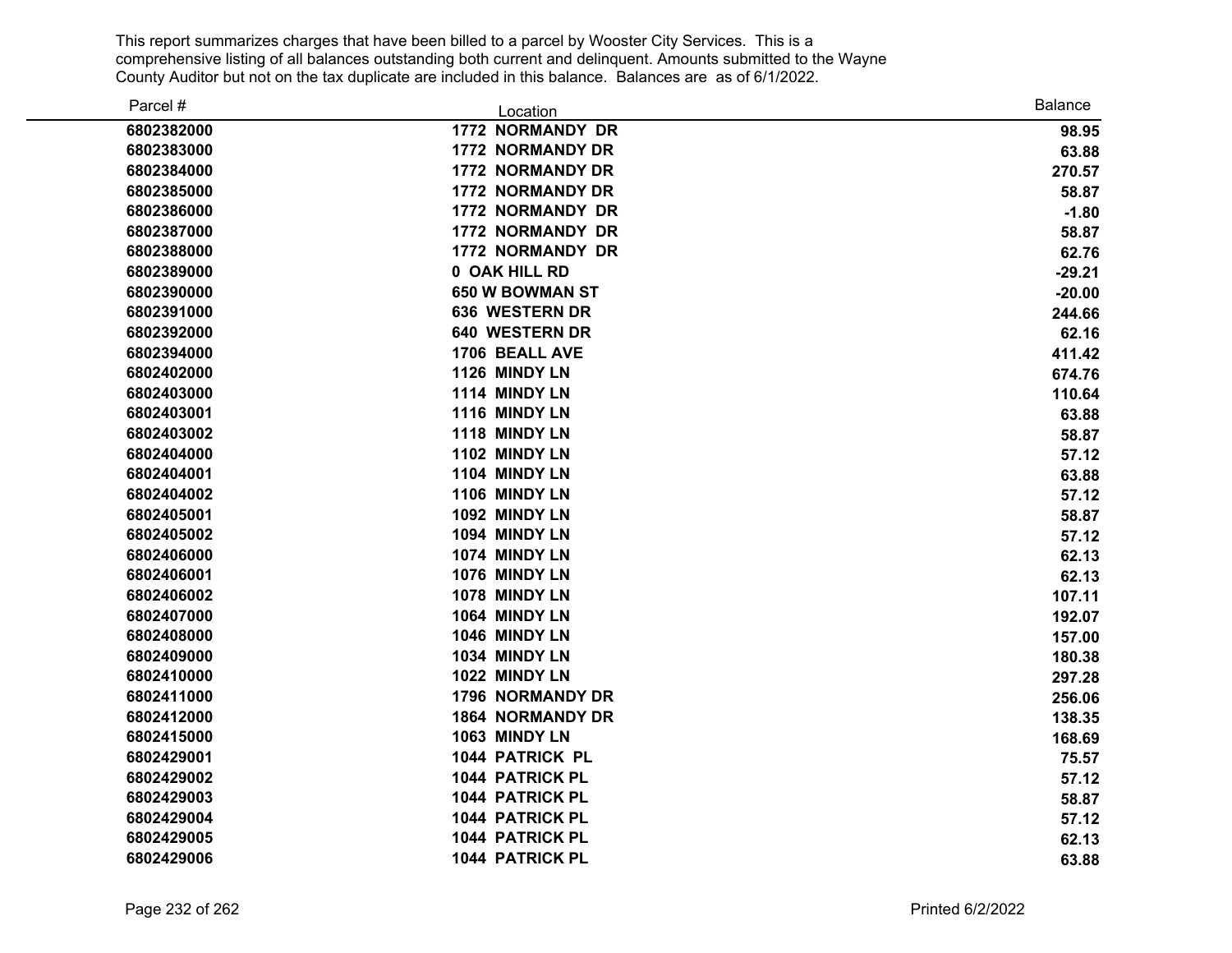| Parcel #   | Location                     | <b>Balance</b> |
|------------|------------------------------|----------------|
| 6802429007 | 1044 PATRICK PL              | 57.12          |
| 6802429008 | 1044 PATRICK PL              | 58.87          |
| 6802429009 | 1044 PATRICK PL              | 73.82          |
| 6802429010 | 1044 PATRICK PL              | 75.57          |
| 6802429011 | 1044 PATRICK PL              | 58.87          |
| 6802429012 | 1044 PATRICK PL              | 75.57          |
| 6802429013 | <b>1044 PATRICK PL</b>       | 58.87          |
| 6802429014 | <b>1044 PATRICK PL</b>       | 73.82          |
| 6802429015 | 1044 PATRICK PL              | 57.12          |
| 6802429016 | <b>1044 PATRICK PL</b>       | 62.13          |
| 6802429017 | 1044 PATRICK PL              | 58.87          |
| 6802429018 | <b>1044 PATRICK PL</b>       | 62.13          |
| 6802429019 | <b>1044 PATRICK PL</b>       | 57.12          |
| 6802429020 | <b>1044 PATRICK PL</b>       | 75.57          |
| 6802429021 | 1044 PATRICK PL              | 62.13          |
| 6802434000 | <b>1026 PATRICK PL</b>       | 57.12          |
| 6802435000 | <b>1930 NORMANDY DR</b>      | 324.61         |
| 6802436000 | <b>1916 NORMANDY DR</b>      | 134.02         |
| 6802437000 | <b>1906 NORMANDY DR</b>      | 57.12          |
| 6802438000 | <b>1900 NORMANDY DR</b>      | 62.13          |
| 6802439000 | <b>1888 NORMANDY DR</b>      | 57.12          |
| 6802440000 | <b>1876 NORMANDY DR</b>      | 159.39         |
| 6802441000 | 2012 NORMANDY DR             | 157.40         |
| 6802442000 | 2024 NORMANDY DR             | 73.82          |
| 6802443000 | 2036 NORMANDY DR             | 75.57          |
| 6802448005 | <b>2009 MECHANICSBURG RD</b> | 63.88          |
| 6802448006 | <b>2009 MECHANICSBURG RD</b> | 73.82          |
| 6802448007 | 2009 MECHANICSBURG RD        | 57.12          |
| 6802448008 | 2009 MECHANICSBURG RD        | 57.12          |
| 6802448010 | <b>2009 MECHANICSBURG RD</b> | 134.44         |
| 6802448011 | 2009 MECHANICSBURG RD        | 73.82          |
| 6802448012 | 2009 MECHANICSBURG RD        | 75.57          |
| 6802448013 | 2009 MECHANICSBURG RD        | 58.87          |
| 6802448016 | 0 MINDY LN                   | 3,652.12       |
| 6802461000 | <b>1855 MECHANICSBURG RD</b> | 3,920.31       |
| 6802462000 | 1056 MINDY LN                | 9,437.92       |
| 6802463000 | <b>1841 SADDLEBROOK CIR</b>  | 63.88          |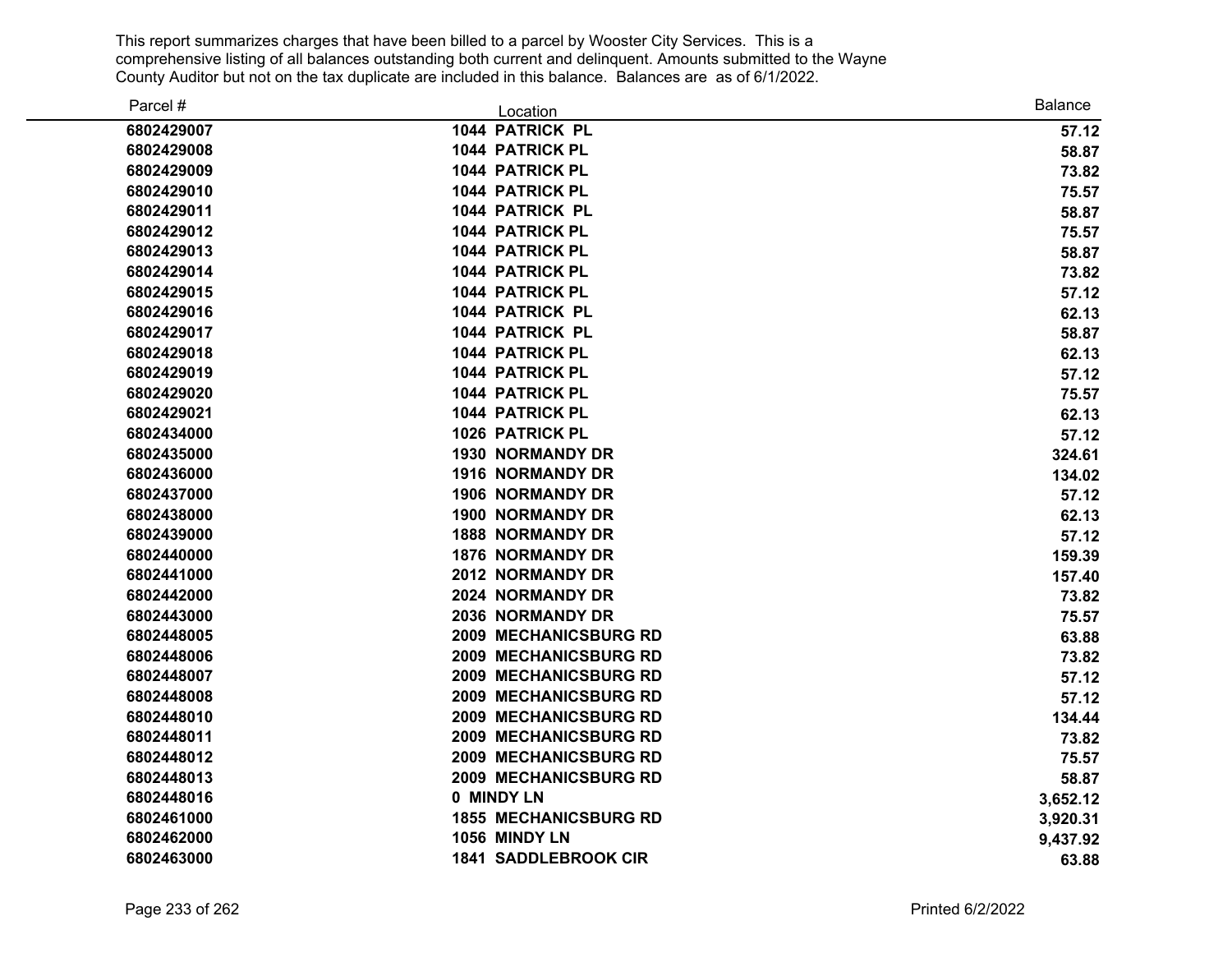| Parcel #   | Location                     | <b>Balance</b> |
|------------|------------------------------|----------------|
| 6802463001 | <b>1811 SADDLEBROOK CIR</b>  | 57.12          |
| 6802463002 | <b>1815 SADDLEBROOK CIR</b>  | 58.87          |
| 6802463003 | <b>1819 SADDLE BROOK CIR</b> | 57.12          |
| 6802463004 | <b>1931 SADDLEBROOK CIR</b>  | 57.12          |
| 6802463005 | <b>1935 SADDLEBROOK CIR</b>  | 63.88          |
| 6802463006 | <b>1939 SADDLEBROOK CIR</b>  | 62.13          |
| 6802463007 | <b>1951 SADDLEBROOK CIR</b>  | 98.95          |
| 6802463008 | <b>1955 SADDLEBROOK CIR</b>  | $-129.64$      |
| 6802463009 | <b>1959 SADDLE BROOK CIR</b> | 57.12          |
| 6802463010 | <b>1821 SADDLEBROOK CIR</b>  | 63.88          |
| 6802463011 | <b>1825 SADDLEBROOK CIR</b>  | 62.13          |
| 6802463012 | <b>1829 SADDLEBROOK CIR</b>  | 75.57          |
| 6802463013 | <b>1901 SADDLEBROOK CIR</b>  | 57.12          |
| 6802463014 | <b>1905 SADDLEBROOK CIR</b>  | 62.13          |
| 6802463015 | <b>1909 SADDLEBROOK CIR</b>  | 57.12          |
| 6802463016 | <b>1930 SADDLEBROOK CIR</b>  | 52.11          |
| 6802463017 | <b>1934 SADDLEBROOK CIR</b>  | 57.12          |
| 6802463018 | 1938 SADDLEBROOK CIR         | 63.88          |
| 6802463021 | <b>1845 SADDLE BROOK CIR</b> | 130.71         |
| 6802463022 | <b>1849 SADDLEBROOK CIR</b>  | 37.84          |
| 6802463023 | <b>1871 SADDLEBROOK CIR</b>  | 73.82          |
| 6802463024 | <b>1875 SADDLEBROOK CIR</b>  | 52.11          |
| 6802463025 | <b>1879 SADDLEBROOK CIR</b>  | 110.83         |
| 6802463026 | <b>1891 SADDLEBROOK CIR</b>  | 58.87          |
| 6802463027 | <b>1895 SADDLEBROOK CIR</b>  | 73.82          |
| 6802463028 | <b>1899 SADDLEBROOK CIR</b>  | 57.12          |
| 6802465000 | 1181 MINDY LN                | 248.49         |
| 6802465001 | 1180 MINDY LN                | 382.57         |
| 6802465003 | 1171 MINDY LN                | 317.41         |
| 6802465004 | 1155 MINDY LN                | 410.05         |
| 6802465005 | 1141 MINDY LN                | 187.62         |
| 6802465006 | 1127 MINDY LN                | 248.32         |
| 6802465007 | 1111 MINDY LN                | 276.14         |
| 6802465008 | 1099 MINDY LN                | 393.09         |
| 6802465009 | 1085 MINDY LN                | 231.62         |
| 6802465010 | 0 MINDY LN                   | 351.07         |
| 6802465011 | 0 MINDY LN                   | 355.17         |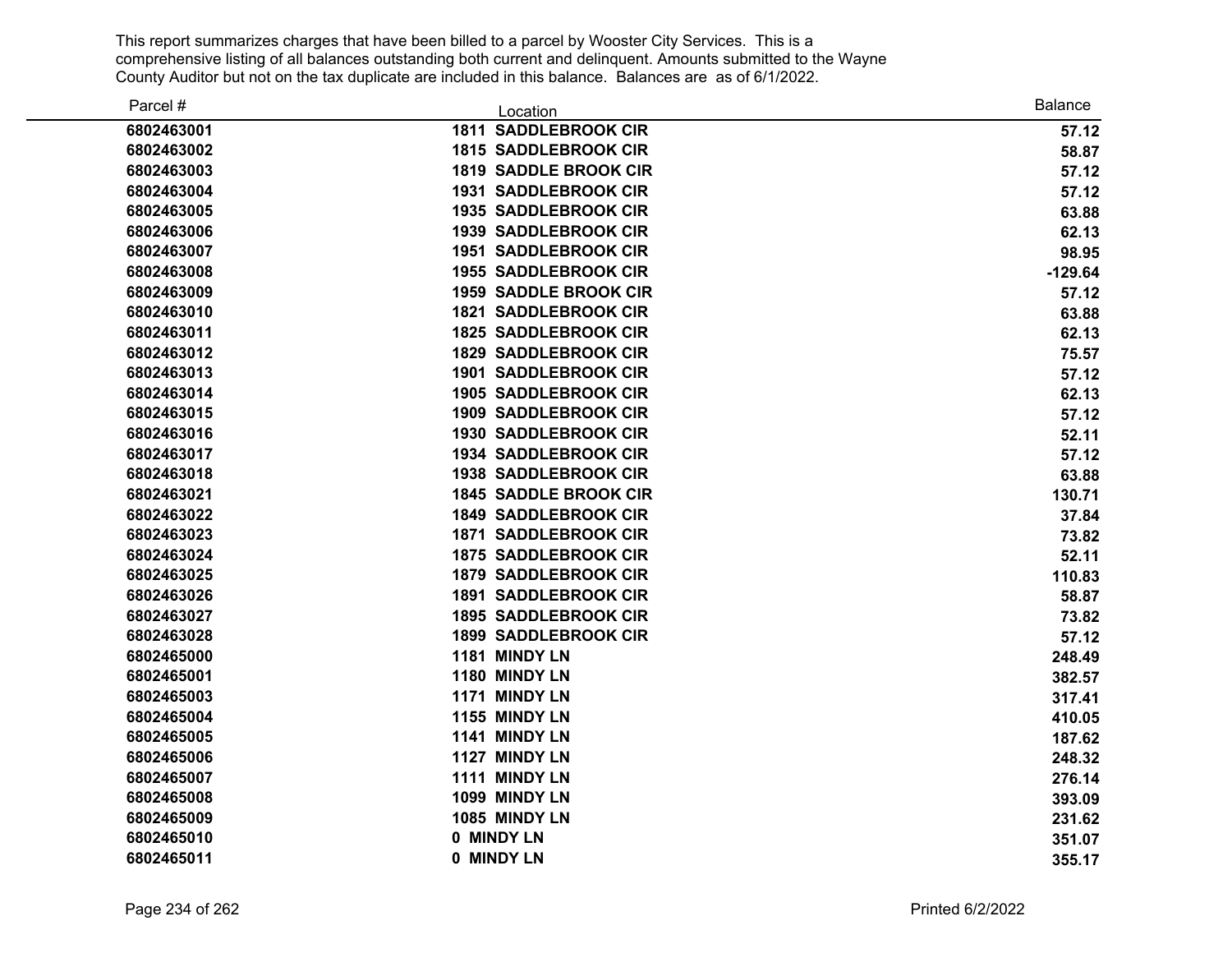| Parcel #   | Location                     | Balance  |
|------------|------------------------------|----------|
| 6802465012 | 0 MINDY LN                   | 348.87   |
| 6802466000 | 2031 NORMANDY DR             | 73.82    |
| 6802469000 | 2013 NORMANDY DR             | 85.51    |
| 6802471000 | 989 PATRICK PL               | 108.89   |
| 6802472000 | 977 PATRICK PL               | 63.88    |
| 6802477000 | 1791 NORMANDY DR             | 111.04   |
| 6802479000 | <b>1785 NORMANDY DR</b>      | 171.78   |
| 6802480000 | 983 CARRIAGE LN              | 355.44   |
| 6802486000 | 873 BOWMAN ST                | 123.53   |
| 6802486001 | <b>1141 MECHANICSBURG RD</b> | 109.14   |
| 6802487000 | <b>823 W BOWMAN ST</b>       | 183.04   |
| 6802488001 | <b>254 W WAYNE AVE</b>       | 177.21   |
| 6802489000 | <b>275 W HENRIETTA ST</b>    | 641.57   |
| 6802497000 | <b>1715 MECHANICSBURG RD</b> | 5,856.26 |
| 6802504000 | 101 W BOWMAN ST              | 1,405.26 |
| 6802516000 | <b>773 PARKVIEW DR</b>       | 932.45   |
| 6802517000 | 1406 BEALL AVE               | 1,598.32 |
| 6802520001 | 1204 N BEVER ST              | 77.87    |
| 6802534000 | 1741 OAK HILL RD             | 271.70   |
| 6802535000 | 1912 BURBANK RD              | 306.31   |
| 6802535001 | <b>1924 BURBANK RD</b>       | 40.14    |
| 6802536000 | 1736 CLEVELAND RD            | 123.96   |
| 6802537000 | <b>1068 COUNTRY CLUB DR</b>  | 2,828.04 |
| 6802538000 | <b>1670 CLEVELAND RD</b>     | 111.23   |
| 6802559000 | <b>1171 MECHANICSBURG RD</b> | 398.07   |
| 6802574000 | <b>575 NORTHWESTERN AVE</b>  | 57.68    |
| 6802575000 | 1109 GREENSVIEW DR           | 328.43   |
| 6802576000 | 1121 GREENSVIEW DR           | 99.50    |
| 6802577000 | 1129 GREENSVIEW DR           | 169.64   |
| 6802578000 | 1137 GREENSVIEW DR           | 124.63   |
| 6802579000 | 1145 GREENSVIEW DR           | 77.87    |
| 6802580000 | 1155 GREENSVIEW DR           | 77.87    |
| 6802581000 | 1112 GREENSVIEW DR           | 148.01   |
| 6802582000 | 440 MILLER BLVD              | 66.18    |
| 6802586001 | 225 W WAYNE AVE              | 150.22   |
| 6802587000 | 275 W WAYNE AVE              | 122.88   |
| 6802588000 | <b>1847 BROOKSIDE DR</b>     | 124.63   |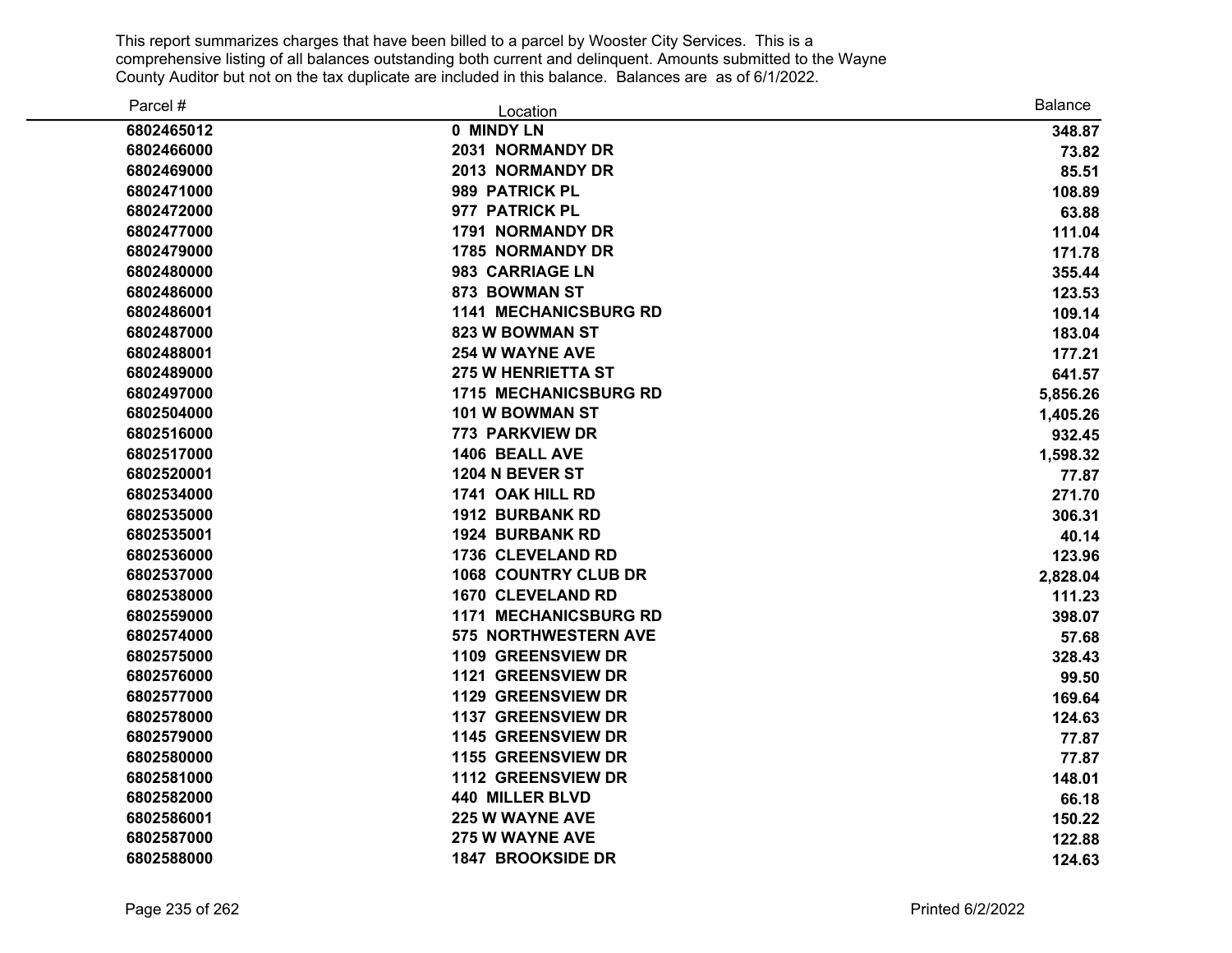| Parcel #   | Location                | <b>Balance</b> |
|------------|-------------------------|----------------|
| 6802613000 | 680 WOODLAND AVE        | 795.75         |
| 6802620001 | 2040 NORMANDY DR        | 98.95          |
| 6802620002 | 2046 NORMANDY DR        | 110.64         |
| 6802620003 | <b>2058 NORMANDY DR</b> | 58.87          |
| 6802620004 | 2068 NORMANDY DR        | 75.57          |
| 6802620005 | 2078 NORMANDY DR        | 111.52         |
| 6802620006 | <b>2118 STAR DR</b>     | 110.64         |
| 6802620007 | 2119 STAR DR            | 98.95          |
| 6802620008 | 2041 NORMANDY DR        | 58.87          |
| 6802620009 | <b>2057 NORMANDY DR</b> | 98.95          |
| 6802620010 | 2071 NORMANDY DR        | 58.87          |
| 6802620011 | 2085 NORMANDY DR        | 122.33         |
| 6802620012 | <b>2099 NORMANDY DR</b> | 98.95          |
| 6802620013 | 2113 NORMANDY DR        | 85.51          |
| 6802620014 | 2199 NORMANDY DR        | 134.04         |
| 6802620015 | 2122 NORMANDY DR        | 52.11          |
| 6802620016 | 2140 RYAN CT            | 108.89         |
| 6802620017 | 2170 RYAN CT            | 52.16          |
| 6802620018 | 2186 RYAN CT            | 110.64         |
| 6802620019 | 2194 RYAN CT            | 98.95          |
| 6802620020 | 2196 RYAN CT            | 87.26          |
| 6802620021 | 2193 RYAN CT            | 98.95          |
| 6802620022 | 2185 RYAN CT            | 97.20          |
| 6802620023 | 2169 RYAN CT            | 75.57          |
| 6802620024 | 2139 RYAN CT            | 272.51         |
| 6802620025 | 2172 NORMANDY DR        | 52.11          |
| 6802620026 | 2184 NORMANDY DR        | 63.88          |
| 6802620027 | 2133 NORMANDY DR        | 75.57          |
| 6802620028 | 2145 NORMANDY DR        | 279.73         |
| 6802620029 | 2161 NORMANDY DR        | 87.26          |
| 6802620030 | 2177 NORMANDY DR        | 58.87          |
| 6802620031 | 2140 MELANIE DR         | 197.90         |
| 6802620032 | 2164 MELANIE DR         | 41.42          |
| 6802620033 | 2184 MELANIE DR         | 62.13          |
| 6802620034 | 2196 MELANIE DR         | 87.26          |
| 6802620035 | 2200 MELANIE DR         | 58.87          |
| 6802620036 | 2201 MELANIE DR         | 63.88          |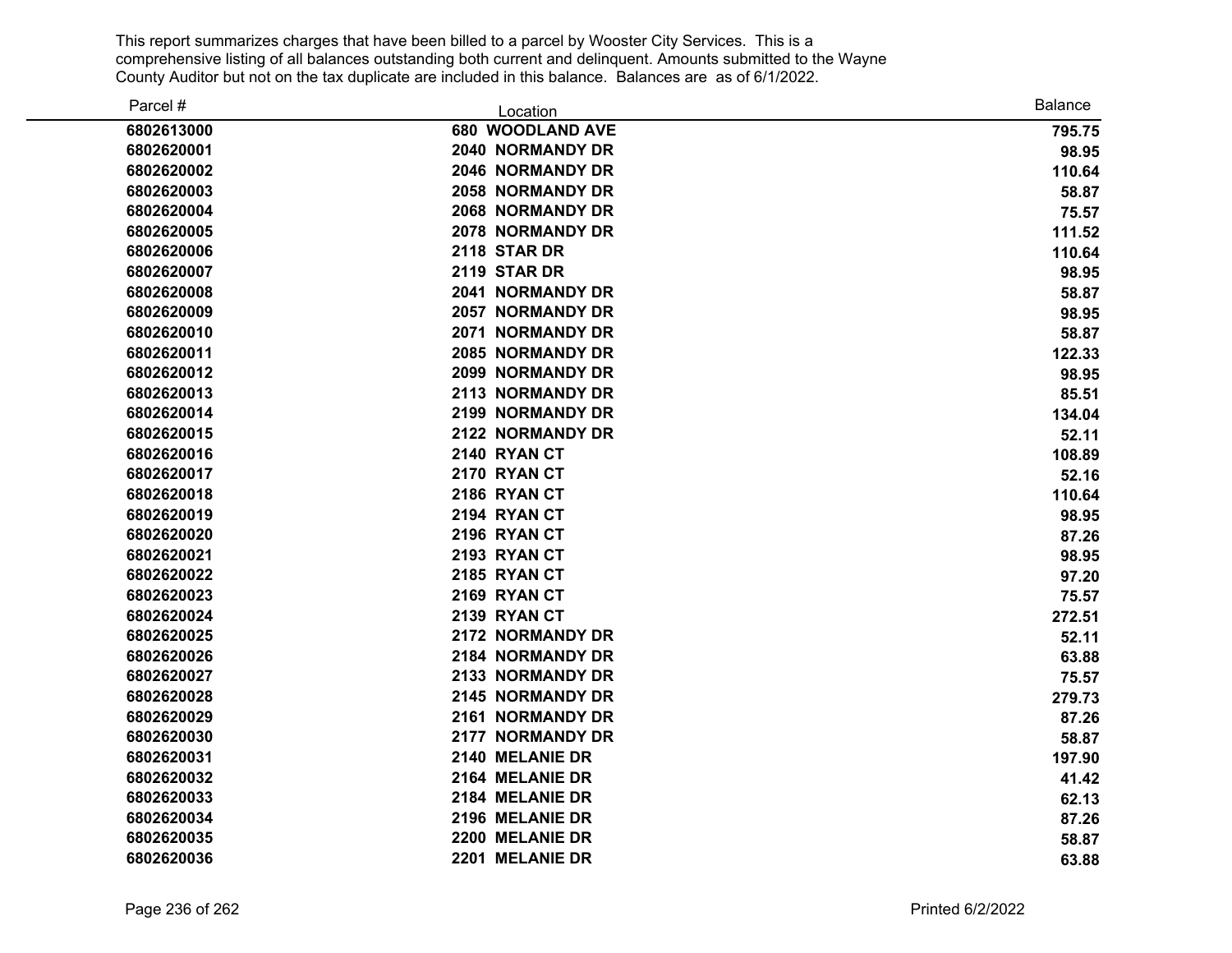| Parcel #   | Location                 | <b>Balance</b> |
|------------|--------------------------|----------------|
| 6802620037 | 2195 MELANIE DR          | 53.86          |
| 6802620038 | 2181 MELANIE DR          | 104.99         |
| 6802620039 | 2163 MELANIE DR          | 63.88          |
| 6802620040 | 2147 MELANIE DR          | 98.95          |
| 6802620041 | 2135 MELANIE DR          | 75.57          |
| 6802620042 | 2119 MELANIE DR          | 87.26          |
| 6802620043 | 2099 MELANIE DR          | 122.33         |
| 6802620044 | 2188 OAK HILL RD         | 122.33         |
| 6802620045 | <b>1569 CROSSWIND CT</b> | 110.64         |
| 6802620046 | <b>877 BROOKE WAY</b>    | 75.57          |
| 6802620048 | <b>2254 STAR DR</b>      | 62.13          |
| 6802620049 | <b>865 BROOKE WAY</b>    | 93.60          |
| 6802620050 | <b>864 BROOKE WAY</b>    | 194.05         |
| 6802620051 | <b>874 BROOKE WAY</b>    | 62.13          |
| 6802620052 | 890 BROOKE WAY           | 97.20          |
| 6802620053 | 910 BROOKE WAY           | 97.20          |
| 6802620054 | 930 BROOKE WAY           | 58.87          |
| 6802620055 | 950 BROOKE WAY           | 58.87          |
| 6802620056 | 970 BROOKE WAY           | 122.33         |
| 6802620057 | 990 BROOKE WAY           | 53.86          |
| 6802620058 | 1006 BROOKE WAY          | 98.95          |
| 6802620059 | <b>1010 BROOKE WAY</b>   | 110.64         |
| 6802620060 | 1011 BROOKE WAY          | 98.95          |
| 6802620061 | 1007 BROOKE WAY          | 110.64         |
| 6802620062 | 991 BROOKE WAY           | 98.95          |
| 6802620063 | 971 BROOKE WAY           | 63.88          |
| 6802620064 | 951 BROOKE WAY           | 134.02         |
| 6802620065 | 925 BROOKE WAY           | 134.02         |
| 6802620066 | 2092 MELANIE DR          | 58.87          |
| 6802620067 | <b>2240 STAR DR</b>      | 98.95          |
| 6802620068 | 2226 STAR DR             | 63.88          |
| 6802620069 | 2212 STAR DR             | $-9.43$        |
| 6802620070 | <b>2200 STAR DR</b>      | 75.57          |
| 6802620071 | <b>2184 STAR DR</b>      | 169.09         |
| 6802620072 | <b>2150 STAR DR</b>      | 391.19         |
| 6802620073 | 2149 STAR DR             | 87.26          |
| 6802620074 | 2163 STAR DR             | 87.26          |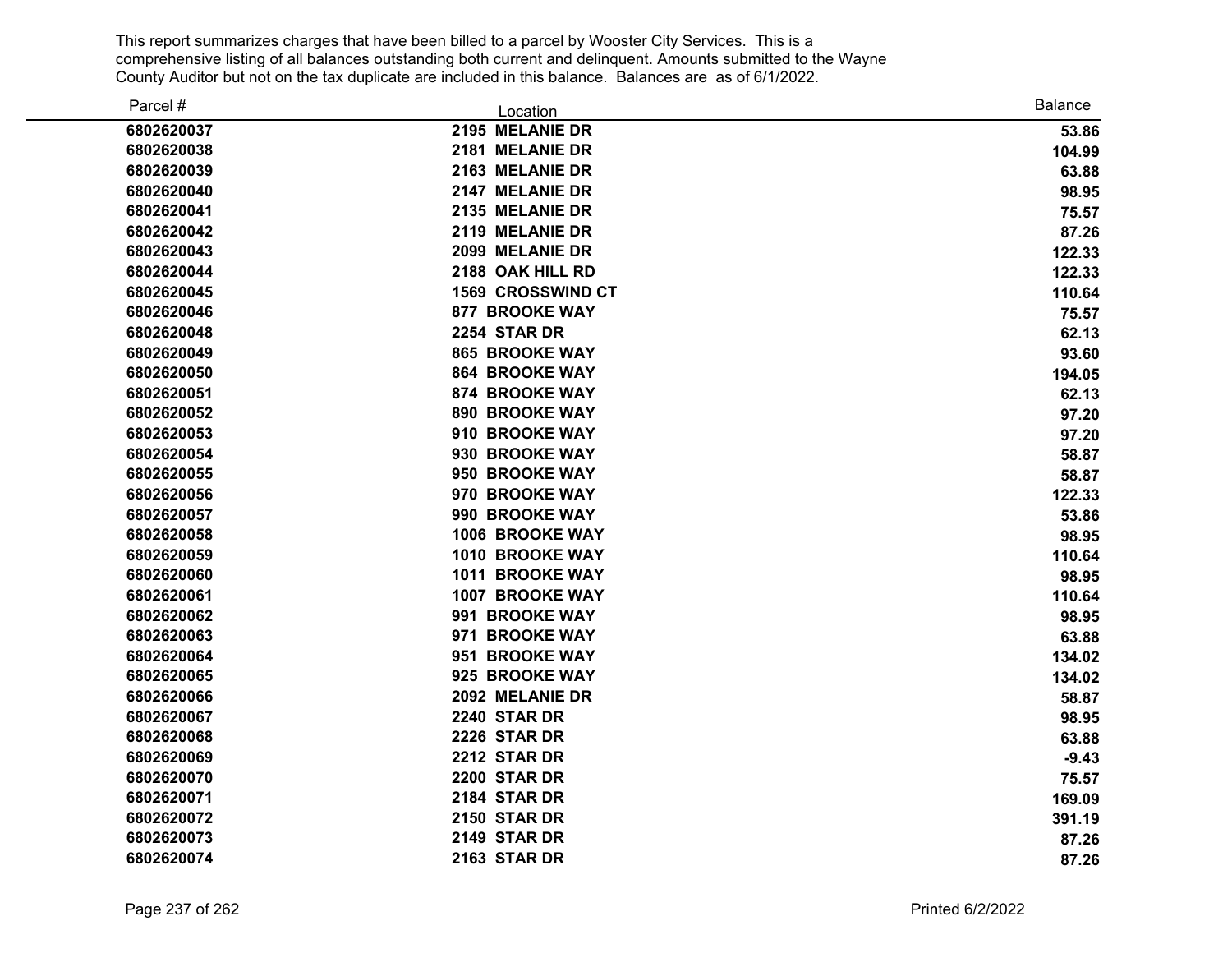| Parcel #   | Location                 | <b>Balance</b> |
|------------|--------------------------|----------------|
| 6802620075 | 2177 STAR DR             | 213.60         |
| 6802620076 | 2191 STAR DR             | 75.57          |
| 6802620077 | <b>2211 STAR DR</b>      | 58.87          |
| 6802620078 | <b>1551 CROSSWIND CT</b> | 73.82          |
| 6802620079 | 1533 CROSSWIND CT        | 62.13          |
| 6802620080 | 1515 CROSSWIND CT        | 57.12          |
| 6802620081 | <b>1495 CROSSWIND CT</b> | 57.12          |
| 6802620082 | 1477 CROSSWIND CT        | 75.57          |
| 6802620083 | <b>1465 CROSSWIND CT</b> | 63.88          |
| 6802620084 | 1455 CROSSWIND CT        | 73.82          |
| 6802620085 | 1456 CROSSWIND CT        | 57.12          |
| 6802620086 | 1466 CROSSWIND CT        | 62.13          |
| 6802620087 | <b>1478 CROSSWIND CT</b> | 63.88          |
| 6802620088 | <b>1496 CROSSWIND CT</b> | 110.64         |
| 6802620089 | 1516 CROSSWIND CT        | 98.95          |
| 6802620090 | 1534 CROSSWIND CT        | 63.88          |
| 6802620091 | 1552 CROSSWIND CT        | 87.26          |
| 6802620092 | 1574 CROSSWIND CT        | 98.95          |
| 6802620093 | 0 STAR RD                | 98.95          |
| 6802623000 | <b>895 MEADOW LN</b>     | 136.32         |
| 6802623001 | 624 MEADOW LN            | 87.81          |
| 6802623002 | 596 MEADOW LN            | 64.43          |
| 6802623003 | 564 MEADOW LN            | 66.24          |
| 6802623004 | 532 MEADOW LN            | 308.83         |
| 6802623005 | 506 MEADOW LN            | 89.56          |
| 6802623006 | <b>488 MEADOW LN</b>     | 136.32         |
| 6802623007 | 470 MEADOW LN            | 89.56          |
| 6802623008 | <b>450 MEADOW LN</b>     | 111.19         |
| 6802623009 | 424 MEADOW LN            | $-269.06$      |
| 6802623010 | 380 MEADOW LN            | 124.63         |
| 6802623011 | 358 MEADOW LN            | 101.25         |
| 6802623012 | 336 MEADOW LN            | 124.63         |
| 6802623013 | 328 MEADOW LN            | 87.81          |
| 6802623014 | 320 MEADOW LN            | 123.85         |
| 6802623015 | 312 MEADOW LN            | 229.66         |
| 6802623016 | 292 MEADOW LN            | 77.87          |
| 6802623017 | 270 MEADOW LN            | 112.94         |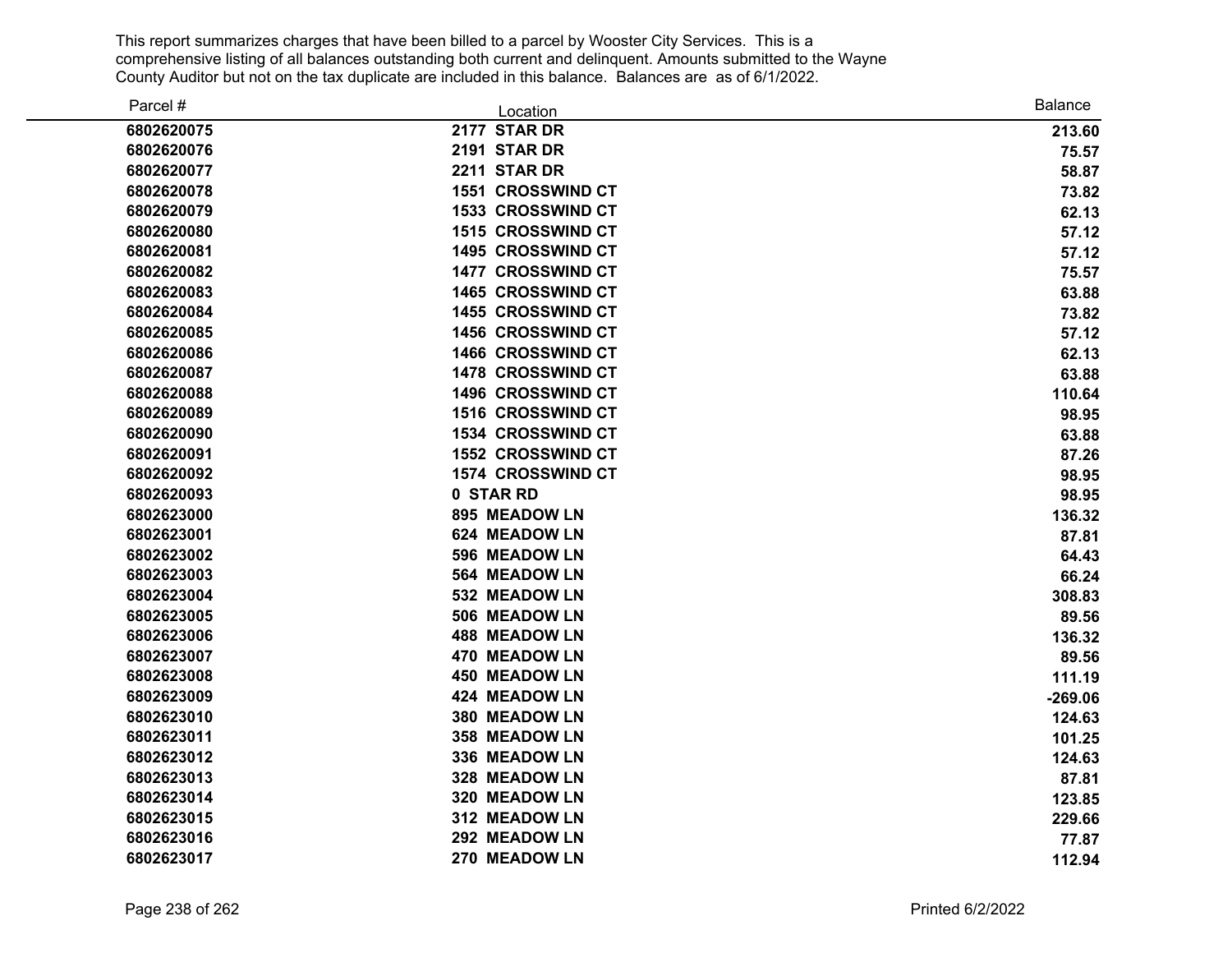| Parcel #   | Location                  | <b>Balance</b> |
|------------|---------------------------|----------------|
| 6802623018 | 252 MEADOW LN             | 89.56          |
| 6802623019 | 240 MEADOW LN             | 342.12         |
| 6802623020 | 237 MEADOW LN             | 101.25         |
| 6802623021 | 243 MEADOW LN             | 111.19         |
| 6802623022 | 257 MEADOW LN             | 64.43          |
| 6802623023 | 279 MEADOW LN             | 112.94         |
| 6802623024 | 301 MEADOW LN             | 124.63         |
| 6802623025 | <b>1753 CANTERBURY LN</b> | 124.63         |
| 6802623026 | <b>1781 CANTERBURY LN</b> | 87.81          |
| 6802623027 | <b>1813 CANTERBURY LN</b> | 76.12          |
| 6802623028 | <b>1845 CANTERBURY LN</b> | 89.56          |
| 6802623029 | <b>1852 CANTERBURY LN</b> | 89.56          |
| 6802623030 | <b>1820 CANTERBURY LN</b> | 89.56          |
| 6802623032 | <b>433 MEADOW LN</b>      | 229.56         |
| 6802623035 | 547 MEADOW LN             | 108.74         |
| 6802623036 | 575 MEADOW LN             | 11.69          |
| 6802623037 | 2103 AUTUMN RUN           | 77.85          |
| 6802623038 | 2139 AUTUMN RUN           | 124.63         |
| 6802623039 | 2165 AUTUMN RUN           | 87.81          |
| 6802623040 | 2199 AUTUMN RUN           | 87.81          |
| 6802623041 | 2235 AUTUMN RUN           | 89.56          |
| 6802623042 | 2263 AUTUMN RUN           | 112.94         |
| 6802623043 | 2295 AUTUMN RUN           | 64.43          |
| 6802623044 | 2292 AUTUMN RUN           | $-231.69$      |
| 6802623045 | 2254 AUTUMN RUN           | 76.12          |
| 6802623046 | 2216 AUTUMN RUN           | 89.56          |
| 6802623047 | 2176 AUTUMN RUN           | 101.25         |
| 6802623048 | 2138 AUTUMN RUN           | 89.56          |
| 6802623049 | 2098 AUTUMN RUN           | 89.56          |
| 6802623050 | 952 MEADOW LN             | 124.63         |
| 6802623051 | 2058 AUTUMN RUN           | 122.88         |
| 6802623052 | 577 MEMORY LN             | 64.43          |
| 6802623053 | 567 MEMORY LN             | 76.12          |
| 6802623054 | 553 MEMORY LN             | 64.43          |
| 6802623055 | 537 MEMORY LN             | 66.18          |
| 6802623056 | 525 MEMORY LN             | 179.12         |
| 6802623057 | 511 MEMORY LN             | 76.12          |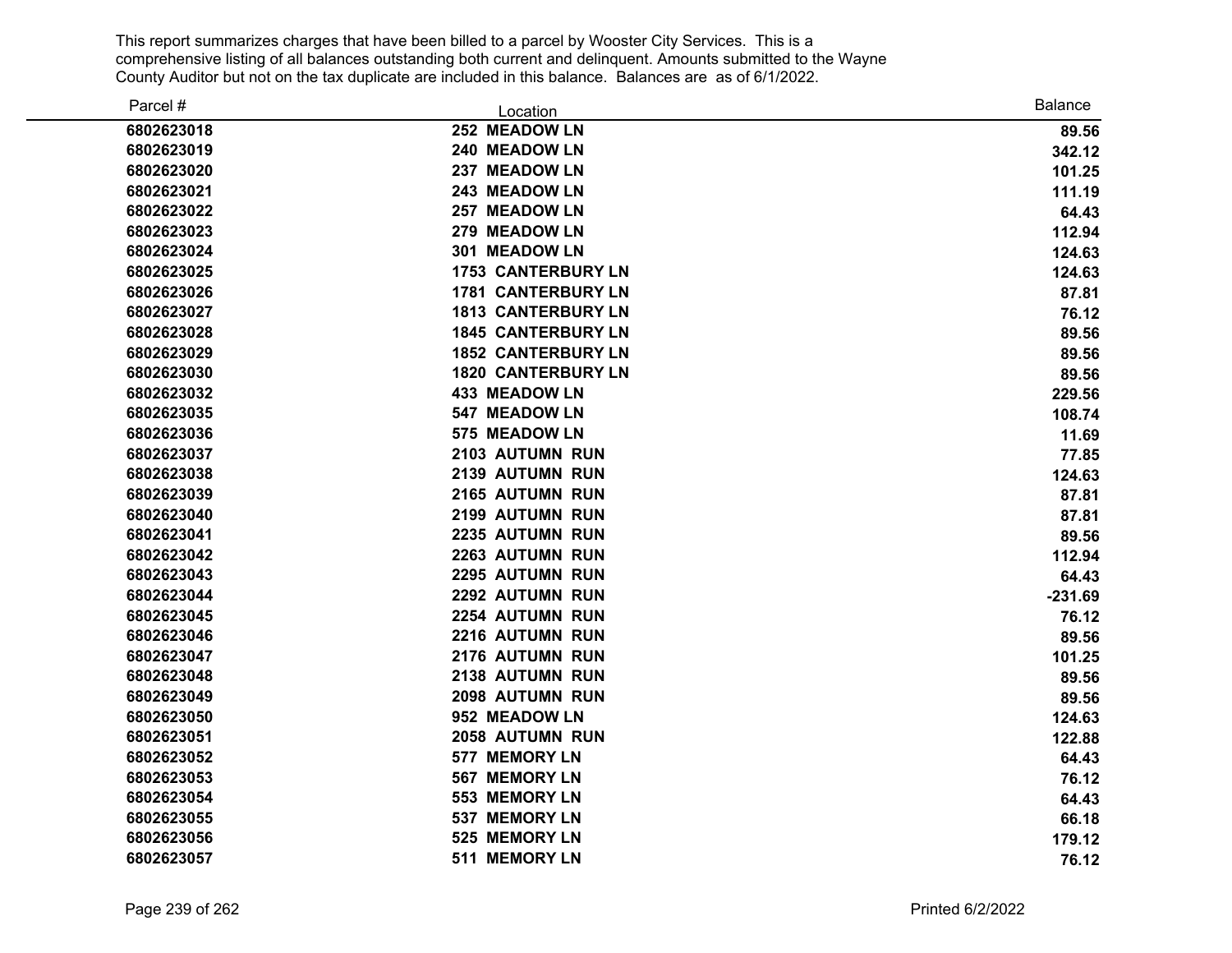| Parcel #   | Location                  | <b>Balance</b> |
|------------|---------------------------|----------------|
| 6802623058 | <b>497 MEMORY LN</b>      | 59.42          |
| 6802623059 | 471 MEMORY LN             | 61.17          |
| 6802623060 | 445 MEMORY LN             | 54.41          |
| 6802623061 | <b>444 DANBERRY DR</b>    | 59.42          |
| 6802623062 | 446 MEMORY LN             | 134.57         |
| 6802623063 | 426 MEMORY LN             | 87.81          |
| 6802623064 | <b>464 MEMORY LN</b>      | 59.42          |
| 6802623065 | 470 MEMORY LN             | 59.42          |
| 6802623066 | <b>482 MEMORY LN</b>      | 76.12          |
| 6802623067 | 500 MEMORY LN             | 59.42          |
| 6802623068 | 518 MEMORY LN             | 54.41          |
| 6802623069 | 536 MEMORY LN             | 64.43          |
| 6802623070 | 552 MEMORY LN             | 329.59         |
| 6802623071 | 568 MEMORY LN             | 87.81          |
| 6802623072 | 578 MEMORY LN             | 59.42          |
| 6802623073 | 580 MEMORY LN             | 64.43          |
| 6802623074 | 629 MEADOW LN             | 112.94         |
| 6802623075 | 601 MEADOW LN             | 89.56          |
| 6802623076 | 940 WOODMERE DR           | 99.50          |
| 6802623077 | 922 WOODMERE DR           | 89.56          |
| 6802623078 | 886 WOODMERE DR           | 47.49          |
| 6802623079 | 850 WOODMERE DR           | 101.25         |
| 6802623080 | 776 WOODMERE DR           | 61.17          |
| 6802623081 | 2090 CANTERBURY LN        | 136.32         |
| 6802623082 | 2060 CANTERBURY LN        | 77.87          |
| 6802623083 | 2030 CANTERBURY LN        | 89.56          |
| 6802623084 | 2002 CANTERBURY LN        | 186.25         |
| 6802623085 | <b>1972 CANTERBURY LN</b> | 76.12          |
| 6802623086 | <b>1944 CANTERBURY LN</b> | 89.56          |
| 6802623087 | <b>1916 CANTERBURY LN</b> | 54.41          |
| 6802623089 | 2194 BRAMBLE LN           | 59.42          |
| 6802623090 | <b>1888 CANTERBURY LN</b> | 148.02         |
| 6802623091 | <b>1927 CANTERBURY LN</b> | 77.87          |
| 6802623092 | <b>1961 CANTERBURY LN</b> | 76.12          |
| 6802623093 | <b>1987 CANTERBURY LN</b> | 148.01         |
| 6802623094 | 2011 CANTERBURY LN        | 112.94         |
| 6802623095 | 2037 CANTERBURY LN        | 159.70         |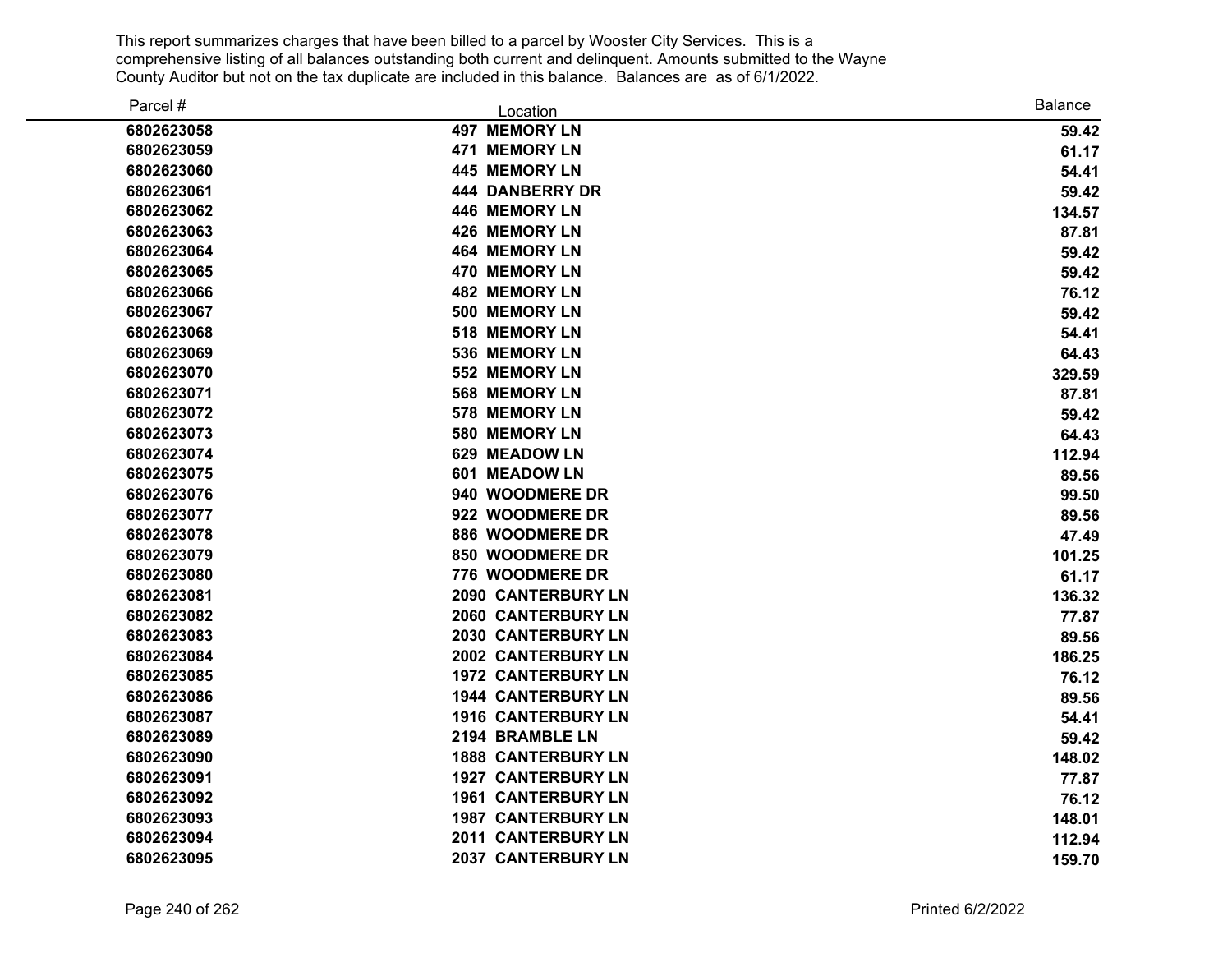| Parcel #   | Location                  | <b>Balance</b> |
|------------|---------------------------|----------------|
| 6802623096 | 2065 CANTERBURY LN        | 101.25         |
| 6802623097 | 2091 CANTERBURY LN        | 124.63         |
| 6802623098 | 2332 AUTUMN RUN           | 112.94         |
| 6802623099 | <b>468 DANBERRY DR</b>    | 76.12          |
| 6802623100 | <b>488 DANBERRY DR</b>    | 66.18          |
| 6802623101 | 500 DANBERRY DR           | 77.87          |
| 6802623103 | <b>532 DANBERRY DR</b>    | 99.75          |
| 6802623104 | <b>540 DANBERRY DR</b>    | 76.12          |
| 6802623105 | <b>546 DANBERRY DR</b>    | 64.43          |
| 6802623106 | <b>556 DANBERRY DR</b>    | 155.74         |
| 6802623107 | <b>574 DANBERRY DR</b>    | 59.42          |
| 6802623108 | 590 DANBERRY DR           | 64.43          |
| 6802623109 | <b>587 DANBERRY DR</b>    | 66.18          |
| 6802623110 | 571 DANBERRY DR           | 87.81          |
| 6802623111 | <b>519 DANBERRY DR</b>    | 45.15          |
| 6802623112 | <b>497 DANBERRY DR</b>    | 64.43          |
| 6802623113 | <b>449 DANBERRY DR</b>    | 66.18          |
| 6802623114 | <b>431 DANBERRY DR</b>    | 89.56          |
| 6802623115 | <b>411 DANBERRY DR</b>    | 66.18          |
| 6802623116 | <b>399 DANBERRY DR</b>    | 87.81          |
| 6802623117 | 2120 CANTERBURY LN        | 254.92         |
| 6802623118 | 2146 CANTERBURY LN        | 77.87          |
| 6802623119 | 2172 CANTERBURY LN        | 61.17          |
| 6802623120 | 2200 CANTERBURY LN        | 111.19         |
| 6802623121 | 2228 CANTERBURY LN        | 89.56          |
| 6802623122 | 2256 CANTERBURY LN        | 99.50          |
| 6802623123 | 2284 CANTERBURY LN        | 89.56          |
| 6802623124 | <b>2310 CANTERBURY LN</b> | 77.87          |
| 6802623126 | 2373 CANTERBURY LN        | 66.18          |
| 6802623127 | 2361 CANTERBURY LN        | 99.50          |
| 6802623128 | 2349 CANTERBURY LN        | 77.87          |
| 6802623129 | 2331 CANTERBURY LN        | 124.63         |
| 6802623130 | 2307 CANTERBURY LN        | $-582.57$      |
| 6802623131 | 2285 CANTERBURY LN        | 193.02         |
| 6802623132 | 2261 CANTERBURY LN        | 66.18          |
| 6802623133 | 2237 CANTERBURY LN        | 77.87          |
| 6802623134 | 2215 CANTERBURY LN        | 77.87          |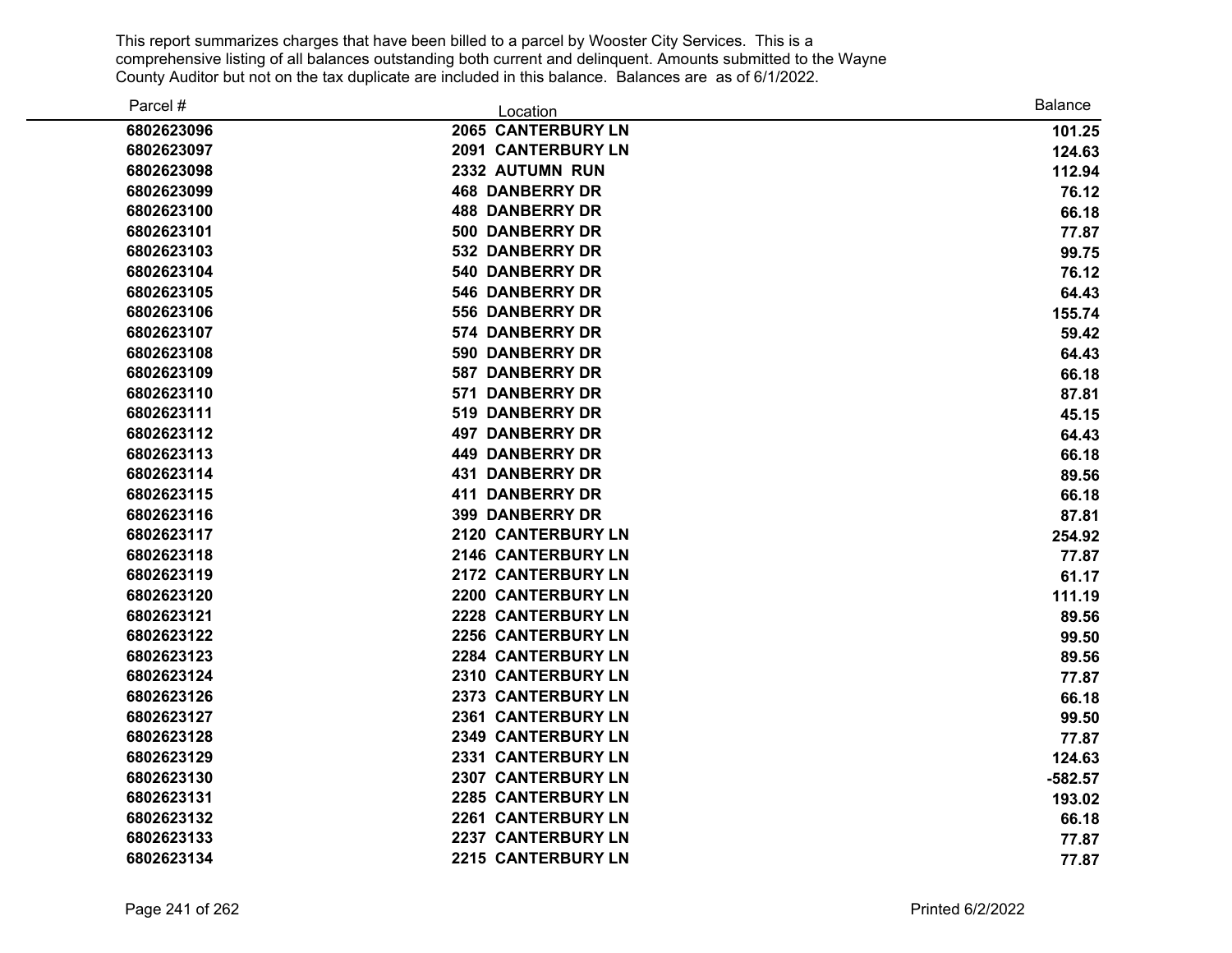| Parcel #   | Location                  | <b>Balance</b> |
|------------|---------------------------|----------------|
| 6802623135 | 2191 CANTERBURY LN        | 101.25         |
| 6802623136 | 2167 CANTERBURY LN        | 89.56          |
| 6802623137 | 2143 CANTERBURY LN        | 148.01         |
| 6802623138 | <b>2117 CANTERBURY LN</b> | 112.94         |
| 6802623139 | <b>606 DANBERRY DR</b>    | 87.81          |
| 6802623140 | <b>622 DANBERRY DR</b>    | 40.14          |
| 6802623141 | <b>638 DANBERRY DR</b>    | 66.18          |
| 6802623142 | <b>656 DANBERRY DR</b>    | 66.18          |
| 6802623143 | <b>672 DANBERRY DR</b>    | 89.56          |
| 6802623144 | <b>688 DANBERRY DR</b>    | 61.17          |
| 6802623145 | 706 DANBERRY DR           | 348.44         |
| 6802623146 | <b>722 DANBERRY DR</b>    | 101.25         |
| 6802623147 | <b>734 DANBERRY DR</b>    | 66.18          |
| 6802623148 | <b>738 DANBERRY DR</b>    | 64.43          |
| 6802623149 | 737 DANBERRY DR           | 66.18          |
| 6802623150 | <b>733 DANBERRY DR</b>    | 61.17          |
| 6802623151 | 719 DANBERRY DR           | 64.43          |
| 6802623152 | <b>703 DANBERRY DR</b>    | 77.87          |
| 6802623153 | <b>685 DANBERRY DR</b>    | 77.87          |
| 6802623154 | <b>669 DANBERRY DR</b>    | 87.81          |
| 6802623155 | <b>653 DANBERRY DR</b>    | 59.42          |
| 6802623156 | <b>635 DANBERRY DR</b>    | 77.87          |
| 6802623157 | <b>619 DANBERRY DR</b>    | 64.43          |
| 6802623158 | <b>603 DANBERRY DR</b>    | 59.42          |
| 6802623159 | <b>1834 AUTUMN RUN</b>    | 136.32         |
| 6802623160 | 1862 AUTUMN RUN           | 159.70         |
| 6802623161 | <b>1839 AUTUMN RUN</b>    | 136.32         |
| 6802623162 | <b>1875 AUTUMN RUN</b>    | 77.87          |
| 6802623163 | 652 MEADOW LN             | 112.94         |
| 6802623167 | 761 WOODMERE DR           | 128.51         |
| 6802623168 | 787 WOODMERE DR           | 77.87          |
| 6802623171 | 893 WOODMERE DR           | 77.87          |
| 6802623172 | 925 WOODMERE DR           | 112.94         |
| 6802623173 | 941 WOODMERE DR           | 171.39         |
| 6802623177 | <b>1960 AUTUMN RUN</b>    | 130.45         |
| 6802623178 | 2210 BRAMBLE LN           | 76.12          |
| 6802623179 | 2228 BRAMBLE LN           | 61.17          |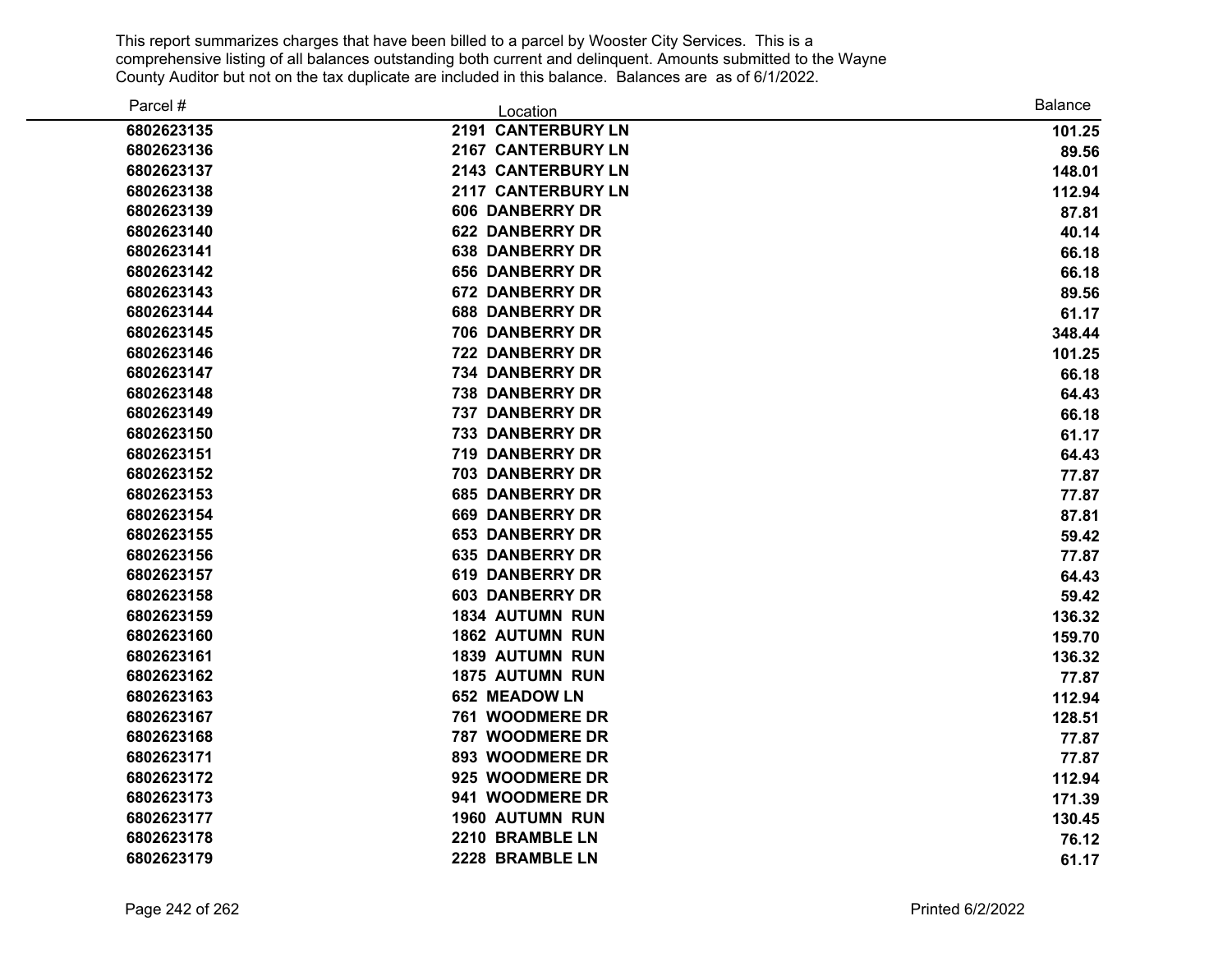| Parcel #   | Location               | <b>Balance</b> |
|------------|------------------------|----------------|
| 6802623180 | 2244 BRAMBLE LN        | 76.12          |
| 6802623181 | 2262 BRAMBLE LN        | 82.80          |
| 6802623182 | 2280 BRAMBLE LN        | 87.81          |
| 6802623183 | 2296 BRAMBLE LN        | 64.43          |
| 6802623184 | 2314 BRAMBLE LN        | 56.16          |
| 6802623185 | 2317 BRAMBLE LN        | 99.50          |
| 6802623186 | 2299 BRAMBLE LN        | 99.50          |
| 6802623187 | 2283 BRAMBLE LN        | 64.43          |
| 6802623188 | 2267 BRAMBLE LN        | 124.63         |
| 6802623189 | 2282 TATUM LN          | 99.50          |
| 6802623190 | 2322 TATUM LN          | 89.56          |
| 6802623191 | 2333 AUTUMN RUN        | 64.43          |
| 6802623192 | 685 WOODMERE DR        | 89.56          |
| 6802623193 | 2323 TATUM LN          | 87.81          |
| 6802623194 | 2311 TATUM LN          | 76.12          |
| 6802623195 | 2301 TATUM LN          | 87.81          |
| 6802623196 | 2295 TATUM LN          | 76.12          |
| 6802623197 | 2291 TATUM LN          | 76.12          |
| 6802623198 | 2289 TATUM LN          | 101.25         |
| 6802623199 | 2287 TATUM LN          | 99.50          |
| 6802623200 | 2277 TATUM LN          | 66.18          |
| 6802623201 | 2229 BRAMBLE LN        | 30.74          |
| 6802623202 | 2211 BRAMBLE LN        | 59.42          |
| 6802623203 | 2195 BRAMBLE LN        | 64.43          |
| 6802623204 | 934 MEADOW LN          | 89.56          |
| 6802623205 | 719 WOODMERE DR        | 218.15         |
| 6802623206 | <b>1890 AUTUMN RUN</b> | 101.25         |
| 6802623207 | <b>1920 AUTUMN RUN</b> | 77.87          |
| 6802623208 | 2000 AUTUMN RUN        | 77.52          |
| 6802623209 | 1907 AUTUMN RUN        | 136.32         |
| 6802623210 | <b>1939 AUTUMN RUN</b> | 66.18          |
| 6802623211 | <b>1973 AUTUMN RUN</b> | 124.63         |
| 6802623212 | 2069 AUTUMN RUN        | 64.43          |
| 6802623213 | <b>647 WOODMERE DR</b> | 87.81          |
| 6802623214 | 2334 TATUM LN          | 76.12          |
| 6802623215 | 2335 TATUM LN          | 64.43          |
| 6802623216 | 2003 AUTUMN RUN        | 136.32         |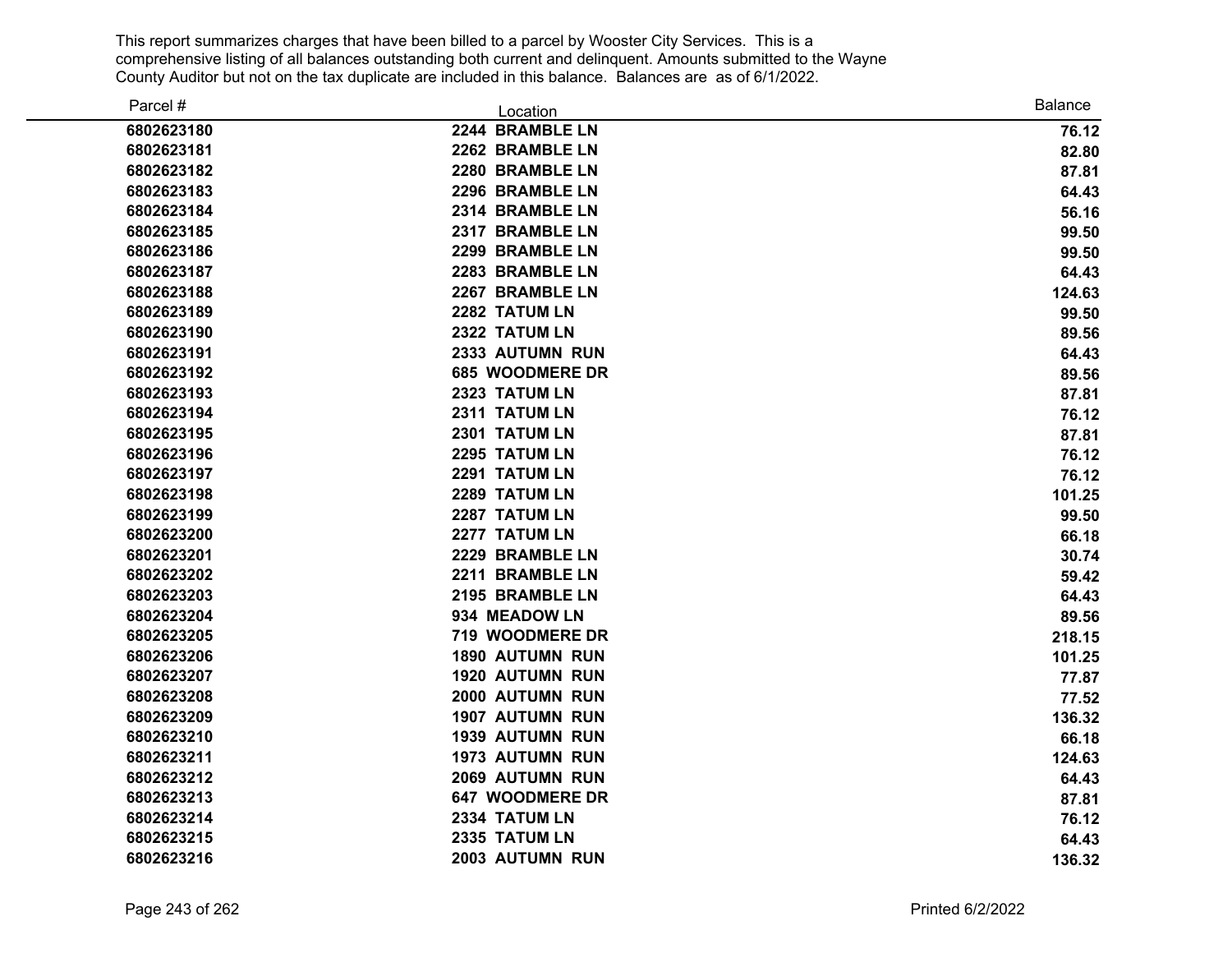| Parcel #   | Location                     | <b>Balance</b> |
|------------|------------------------------|----------------|
| 6802623217 | 2035 AUTUMN RUN              | 112.94         |
| 6802623218 | 2334 BRAMBLE LN              | 66.18          |
| 6802623219 | 2346 BRAMBLE LN              | 64.43          |
| 6802623220 | 2360 BRAMBLE LN              | 64.43          |
| 6802623221 | 2366 BRAMBLE LN              | 99.50          |
| 6802623222 | 2359 BRAMBLE LN              | 101.25         |
| 6802623223 | 2347 BRAMBLE LN              | 56.16          |
| 6802623224 | 2335 BRAMBLE LN              | 64.43          |
| 6802623225 | 2346 TATUM LN                | 77.87          |
| 6802623226 | 2358 TATUM LN                | 64.43          |
| 6802623227 | 2370 TATUM LN                | 76.12          |
| 6802623228 | 2384 TATUM LN                | 77.87          |
| 6802623229 | 2385 TATUM LN                | 99.50          |
| 6802623230 | 2369 TATUM LN                | 61.17          |
| 6802623231 | 2359 TATUM LN                | 64.43          |
| 6802623232 | 2347 TATUM LN                | 111.19         |
| 6802623234 | 710 MEADOW LN                | 77.87          |
| 6802623236 | 869 MEADOW LN                | 101.25         |
| 6802623237 | 849 MEADOW LN                | 89.56          |
| 6802623238 | <b>831 MEADOW LN</b>         | 229.84         |
| 6802623239 | 805 MEADOW LN                | 66.18          |
| 6802623240 | 777 MEADOW LN                | 61.17          |
| 6802623241 | 744 MEADOW LN                | 136.32         |
| 6802623242 | 766 MEADOW LN                | 64.43          |
| 6802623243 | 788 MEADOW LN                | 101.25         |
| 6802623244 | 810 MEADOW LN                | 82.05          |
| 6802623245 | 836 MEADOW LN                | 124.63         |
| 6802623247 | 900 MEADOW LN                | 112.94         |
| 6802625000 | <b>1599 MECHANICSBURG RD</b> | 89.64          |
| 6802628001 | 1334 SILVER RD               | 69.07          |
| 6802631000 | 1314 MECHANICSBURG RD        | 703.28         |
| 6802637000 | <b>1684 MECHANICSBURG RD</b> | 5,034.77       |
| 6802638000 | <b>1542 MECHANICSBURG RD</b> | 613.16         |
| 6802639000 | 823 MARILYN DR               | 87.26          |
| 6802639001 | 2076 OAK HILL RD             | 87.26          |
| 6802639002 | 2050 OAK HILL RD             | 53.86          |
| 6802643000 | 2241 MECHANICSBURG RD        | 646.79         |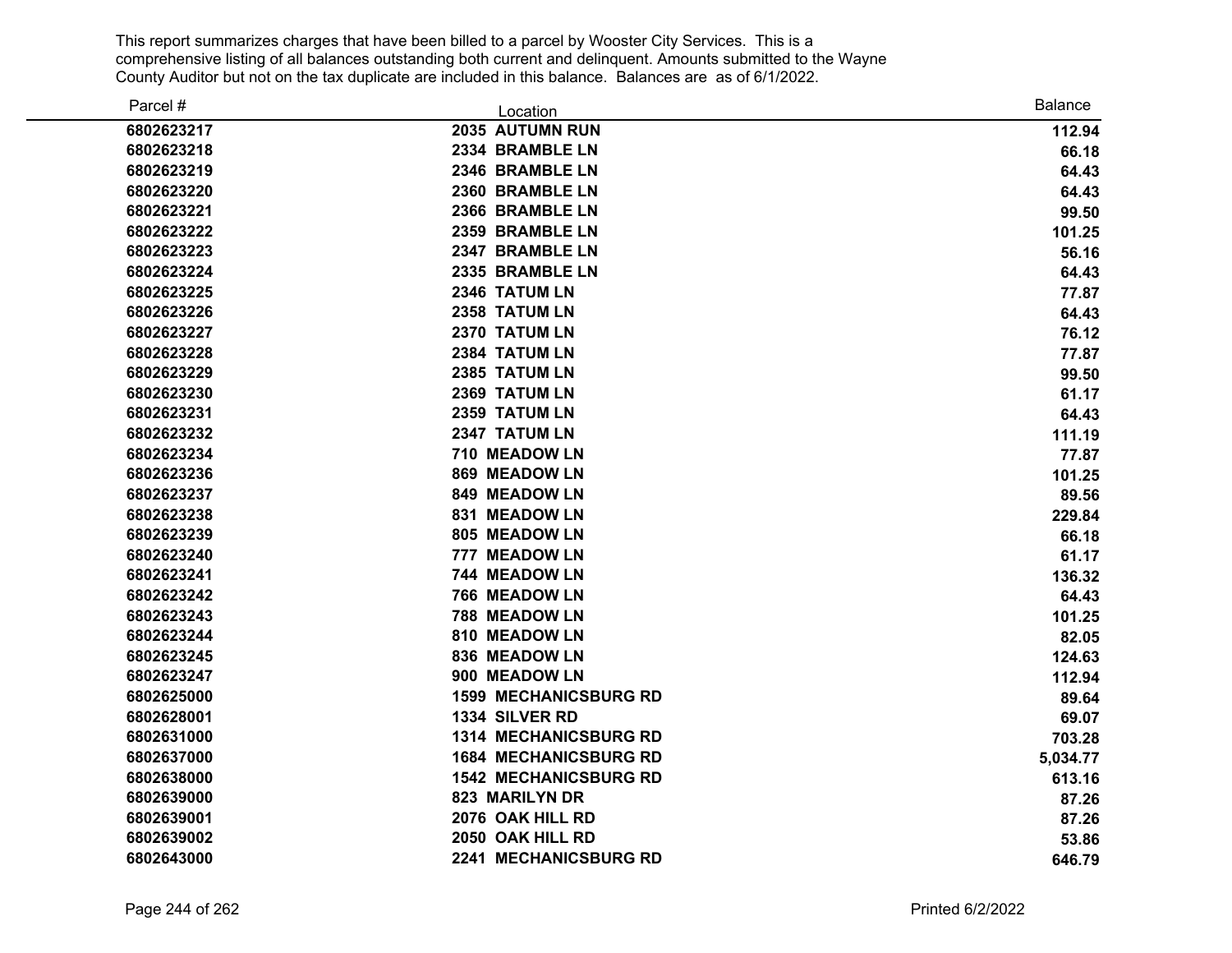| Parcel #   | Location                       | <b>Balance</b> |
|------------|--------------------------------|----------------|
| 6802644000 | <b>200 BRANSTETTER ST REAR</b> | 79.65          |
| 6802647000 | 1313 MECHANICSBURG RD          | 148.01         |
| 6802647001 | <b>1323 MECHANICSBURG RD</b>   | 65.41          |
| 6802648000 | 2206 MECHANICSBURG RD          | 84.28          |
| 6802654000 | <b>2343 MECHANICSBURG RD</b>   | 63.88          |
| 6900012000 | <b>1432 PRAIRIE LANE RD</b>    | 198.25         |
| 6900017003 | <b>1203 TIMKEN RD</b>          | 797.92         |
| 6900017004 | 0 TIMKEN RD                    | $-120.00$      |
| 6900017008 | 1455 TIMKEN RD                 | 22.77          |
| 6902791000 | 2717 PRAIRIE LANE RD           | $-99.75$       |
| 6902795000 | 3001 PRAIRIE LANE RD           | $-33.78$       |
| 7100005000 | 947 E MILLTOWN RD              | 65.41          |
| 7100007000 | 981 E MILLTOWN RD              | 76.12          |
| 7100009000 | 1065 E MILLTOWN RD             | 63.66          |
| 7100009001 | 1101 MILLTOWN RD               | 77.87          |
| 7100009002 | 1033 E MILLTOWN RD             | 202.50         |
| 7100010000 | 922 E MILLTOWN RD              | 66.18          |
| 7100011000 | 958 E MILLTOWN RD              | 89.56          |
| 7100012000 | <b>1030 E MILLTOWN RD</b>      | 63.66          |
| 7100012001 | <b>1060 E MILLTOWN RD</b>      | 134.76         |
| 7100013000 | 908 MILLTOWN RD                | 130.82         |
| 7100017000 | 3529 CLEVELAND RD              | 139.70         |
| 7100018000 | 3493 CLEVELAND RD              | 119.03         |
| 7100026000 | 3439 CLEARVIEW PL              | 65.41          |
| 7100027000 | 3505 CLEARVIEW PL              | 63.66          |
| 7100028000 | 3511 CLEARVIEW PL              | 63.66          |
| 7100030000 | 3517 CLEARVIEW PL              | 146.26         |
| 7100031000 | <b>613 MILLTOWN RD</b>         | 77.87          |
| 7100046000 | <b>688 E MILLTOWN RD</b>       | 77.87          |
| 7100048000 | <b>670 E MILLTOWN RD</b>       | 59.42          |
| 7100049000 | <b>636 E MILLTOWN RD</b>       | 40.14          |
| 7100052000 | <b>659 MILLTOWN RD</b>         | 63.66          |
| 7100053000 | <b>675 E MILLTOWN RD</b>       | 66.18          |
| 7100054000 | <b>693 E MILLTOWN RD</b>       | 89.56          |
| 7100055000 | 209 MILLTOWN RD                | 252.79         |
| 7100057000 | <b>311 E MILLTOWN RD</b>       | 66.18          |
| 7100059000 | 3590 SNYDER DR                 | $-11.69$       |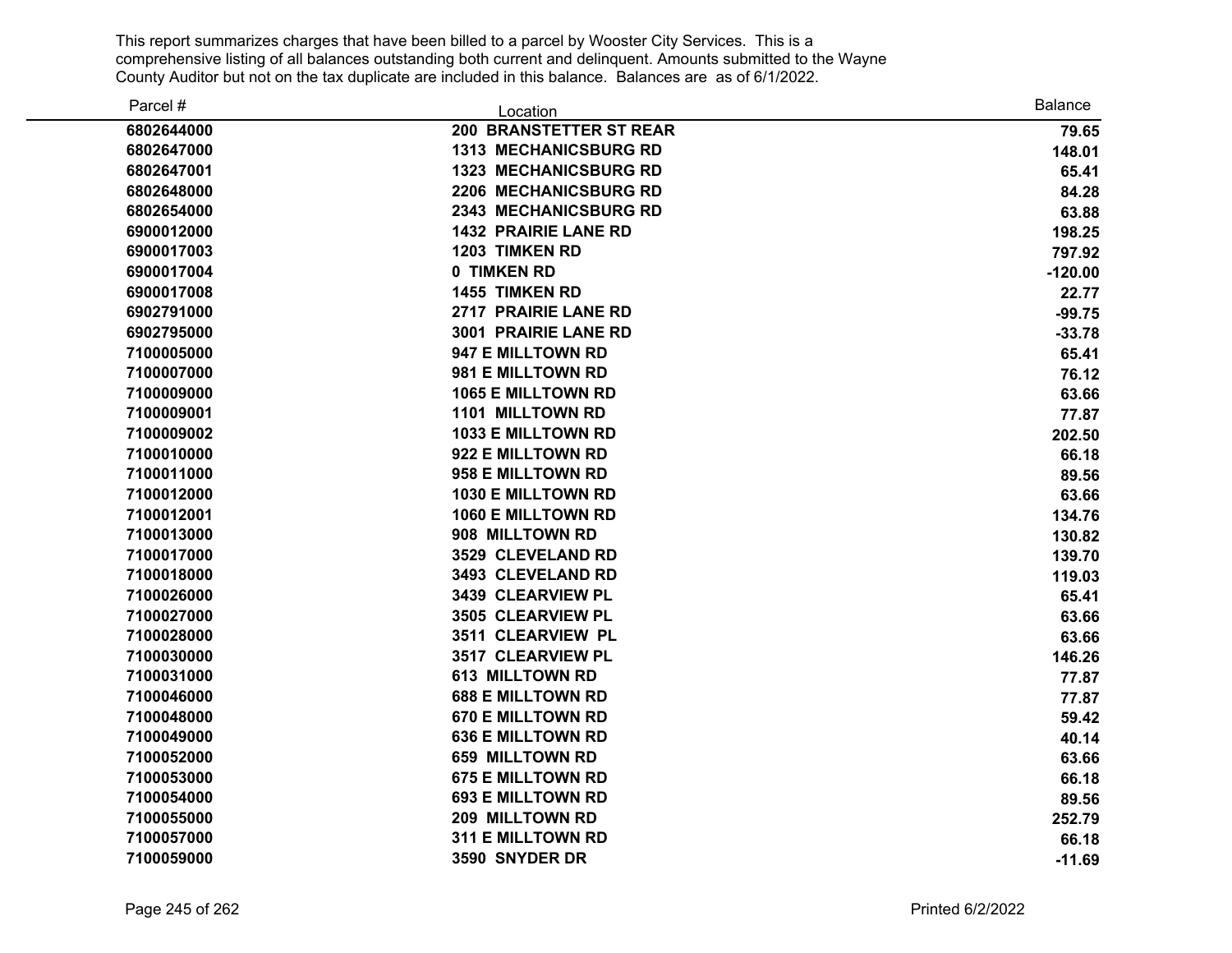| Parcel #   | Location               | <b>Balance</b> |
|------------|------------------------|----------------|
| 7100060000 | 360 REYNOLDS CT        | 111.19         |
| 7100061000 | 336 REYNOLDS CT        | 59.42          |
| 7100062000 | 310 REYNOLDS CT        | 63.66          |
| 7100063000 | 301 REYNOLDS CT        | 112.94         |
| 7100064000 | 311 REYNOLDS CT        | 63.66          |
| 7100065000 | 335 REYNOLDS CT        | 65.41          |
| 7100066000 | <b>359 REYNOLDS CT</b> | 54.41          |
| 7100067000 | 3520 SNYDER DR         | 194.77         |
| 7100068000 | 3512 SNYDER DR         | 89.56          |
| 7100069000 | 3508 SNYDER DR         | 61.17          |
| 7100070000 | 3504 SNYDER DR         | 97.04          |
| 7100071000 | 3590 CLEARVIEW PL      | 101.25         |
| 7100073000 | 3550 CLEARVIEW PL      | 66.18          |
| 7100074000 | 3530 CLEARVIEW PL      | 77.87          |
| 7100075000 | 3520 CLEARVIEW PL      | 77.87          |
| 7100076000 | 3591 SNYDER DR         | 218.15         |
| 7100077000 | 3571 SNYDER DR         | 63.66          |
| 7100078000 | 3551 SNYDER DR         | 89.56          |
| 7100079000 | 3531 SNYDER DR         | 101.25         |
| 7100080000 | 3521 SNYDER DR         | 77.87          |
| 7100081000 | 4167 MELROSE DR        | 61.36          |
| 7100082000 | 4163 MELROSE DR        | 63.11          |
| 7100083000 | 4121 MELROSE DR        | 61.35          |
| 7100084000 | 4093 MELROSE DR        | 63.88          |
| 7100085000 | 4081 MELROSE DR        | 97.20          |
| 7100093000 | 3582 CLEVELAND RD      | 372.45         |
| 7100096000 | 3860 CLEVELAND RD      | 735.44         |
| 7100097000 | 3778 CLEVELAND RD      | 8.50           |
| 7100099000 | 3734 CLEVELAND RD      | 50.47          |
| 7100101001 | 3730 CLEVELAND RD      | 184.82         |
| 7100107000 | 3817 CLEVELAND RD      | 20.47          |
| 7100108000 | 3777 CLEVELAND RD      | 120.76         |
| 7100109000 | 3755 CLEVELAND RD      | 95.39          |
| 7100110000 | 1711 OXENRIDER LN      | $-60.09$       |
| 7100110001 | 1717 OXENRIDER LN      | 108.89         |
| 7100111000 | 3669 CLEVELAND RD      | 225.06         |
| 7100112000 | 3649 CLEVELAND RD      | 94.18          |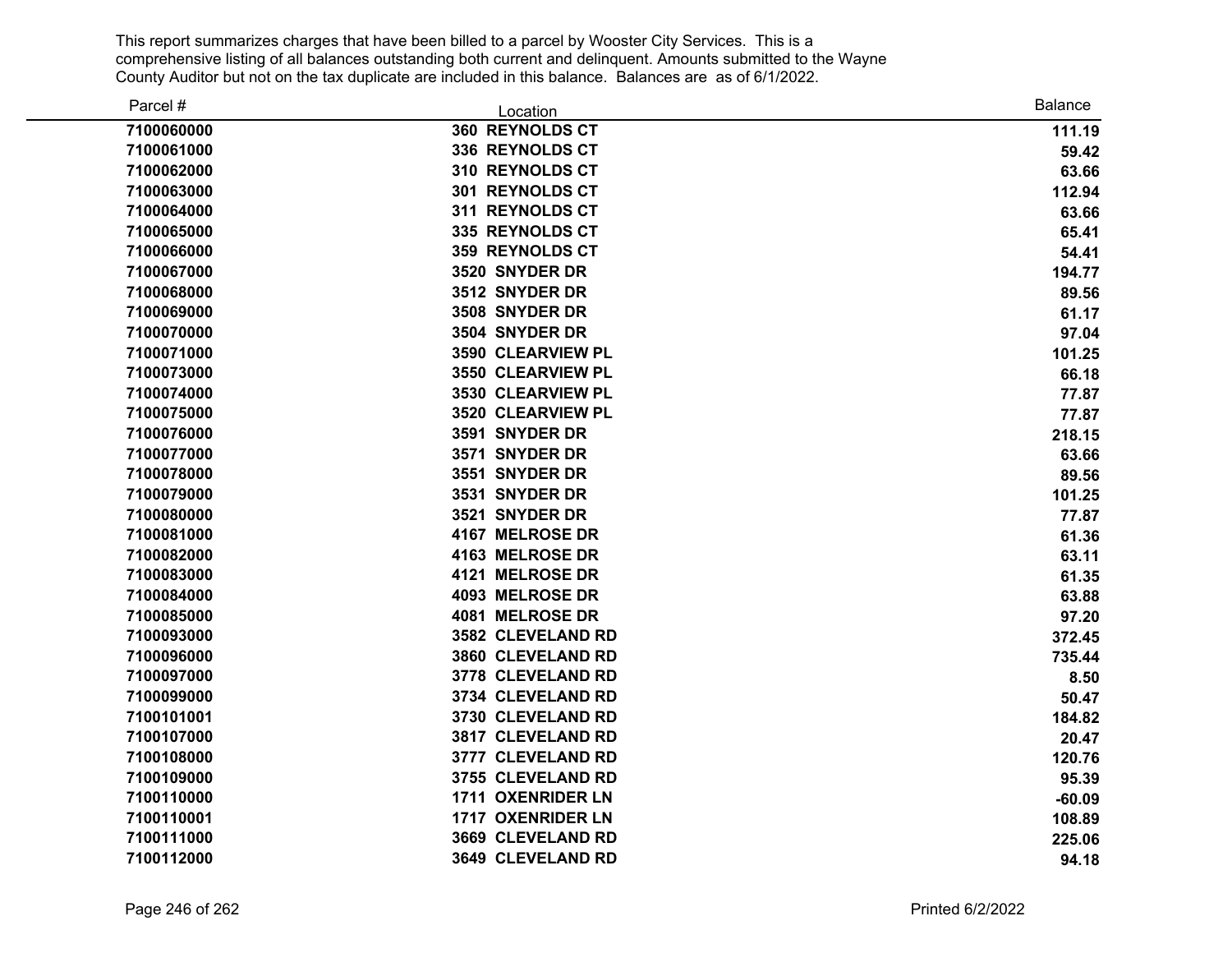| Parcel #   | Location                  | <b>Balance</b> |
|------------|---------------------------|----------------|
| 7100113000 | 3649 CLEVELAND RD         | 349.45         |
| 7100115000 | 3569 CLEVELAND RD         | 126.22         |
| 7100117000 | 3819 CLEVELAND RD         | 22.22          |
| 7100121000 | <b>1440 FIRETHORN LN</b>  | 87.26          |
| 7100121001 | <b>1685 SPRINGWOOD DR</b> | 98.95          |
| 7100121002 | <b>1679 SUMMERLIN DR</b>  | 87.26          |
| 7100121003 | <b>1659 SUMMERLIN DR</b>  | 85.51          |
| 7100121004 | <b>1641 SUMMERLIN DR</b>  | 87.26          |
| 7100121005 | <b>1623 SUMMERLIN DR</b>  | 85.51          |
| 7100121006 | <b>1605 SUMMERLIN DR</b>  | 62.13          |
| 7100121007 | <b>1587 SUMMERLIN DR</b>  | 62.13          |
| 7100121008 | <b>1567 SUMMERLIN DR</b>  | 58.87          |
| 7100121009 | <b>1549 SUMMERLIN DR</b>  | 85.51          |
| 7100121010 | <b>1531 SUMMERLIN DR</b>  | 98.95          |
| 7100121011 | <b>1511 SUMMERLIN DR</b>  | 62.13          |
| 7100121012 | <b>1495 SUMMERLIN DR</b>  | 98.95          |
| 7100121013 | <b>1475 SUMMERLIN DR</b>  | 40.70          |
| 7100121014 | <b>1459 SUMMERLIN DR</b>  | 60.09          |
| 7100121015 | 3654 SUGARBUSH LN         | 75.57          |
| 7100121016 | 3672 SUGARBUSH LN         | 122.33         |
| 7100121017 | 3700 SUGARBUSH LN         | 337.29         |
| 7100121018 | <b>1484 SUMMERLIN DR</b>  | 132.27         |
| 7100121019 | <b>1502 SUMMERLIN DR</b>  | 97.20          |
| 7100121020 | <b>1522 SUMMERLIN DR</b>  | 57.12          |
| 7100121021 | <b>1538 SUMMERLIN DR</b>  | 73.82          |
| 7100121022 | <b>1558 SUMMERLIN DR</b>  | 85.51          |
| 7100121023 | <b>1576 SUMMERLIN DR</b>  | 169.09         |
| 7100121024 | <b>3675 TURNBERRY LN</b>  | 209.59         |
| 7100121026 | <b>1363 BANNOCK TRL</b>   | 98.95          |
| 7100121027 | <b>1301 BANNOCK TRL</b>   | 87.26          |
| 7100121028 | <b>1249 BANNOCK TRL</b>   | 110.64         |
| 7100121029 | <b>1258 BANNOCK TRL</b>   | 63.88          |
| 7100121030 | <b>1282 BANNOCK TRL</b>   | 98.95          |
| 7100121031 | <b>1350 BANNOCK TRL</b>   | 134.02         |
| 7100121032 | <b>1400 BANNOCK TRL</b>   | 157.40         |
| 7100121036 | 3729 TURNBERRY LN         | 180.78         |
| 7100121037 | 1602 BENT TREE DR         | 145.71         |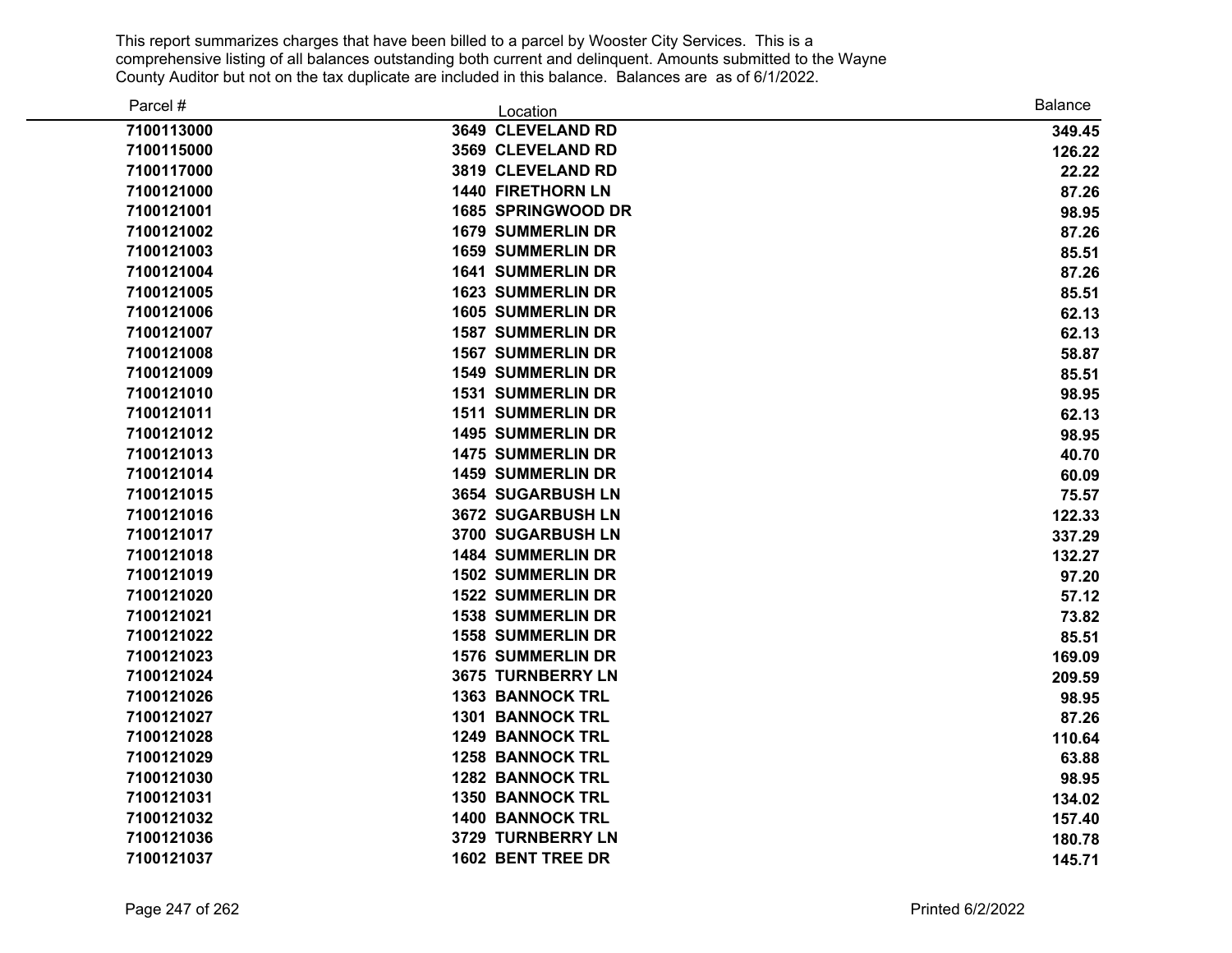| Parcel #   | Location                  | <b>Balance</b> |
|------------|---------------------------|----------------|
| 7100121038 | <b>1598 BENT TREE DR</b>  | 58.87          |
| 7100121039 | <b>1584 BENT TREE DR</b>  | 110.64         |
| 7100121040 | <b>1568 BENT TREE DR</b>  | 108.89         |
| 7100121041 | <b>1550 BENT TREE DR</b>  | 62.13          |
| 7100121042 | <b>1532 BENT TREE DR</b>  | 57.12          |
| 7100121043 | <b>1514 BENT TREE DR</b>  | 62.13          |
| 7100121044 | 1496 BENT TREE DR         | 87.26          |
| 7100121045 | 1478 BENT TREE DR         | 82.26          |
| 7100121046 | 1466 BENT TREE DR         | 62.13          |
| 7100121047 | 1462 BENT TREE DR         | 98.95          |
| 7100121048 | 3738 SUGARBUSH LN         | 57.12          |
| 7100121049 | 3720 SUGARBUSH LN         | 62.13          |
| 7100121050 | 3721 SUGARBUSH LN         | 162.83         |
| 7100121051 | 1505 BENT TREE DR         | 97.20          |
| 7100121052 | 1521 BENT TREE DR         | 98.95          |
| 7100121053 | <b>1541 BENT TREE DR</b>  | 73.82          |
| 7100121054 | <b>1559 BENT TREE DR</b>  | 73.82          |
| 7100121055 | <b>1585 BENT TREE DR</b>  | 75.57          |
| 7100121056 | 3856 MELROSE DR           | 784.36         |
| 7100121057 | 1669 SPRINGWOOD DR        | 62.13          |
| 7100121058 | 1649 SPRINGWOOD DR        | 87.26          |
| 7100121059 | <b>1635 SPRINGWOOD DR</b> | 63.88          |
| 7100121060 | 1601 SPRINGWOOD DR        | 98.95          |
| 7100121061 | 1565 SPRINGWOOD DR        | 98.95          |
| 7100121062 | 1545 SPRINGWOOD DR        | 98.95          |
| 7100121063 | 1531 SPRINGWOOD DR        | 87.26          |
| 7100121064 | 1515 SPRINGWOOD DR        | 136.32         |
| 7100121065 | <b>1503 SPRINGWOOD DR</b> | 98.95          |
| 7100121066 | 1489 SPRINGWOOD DR        | 110.64         |
| 7100121067 | 1473 SPRINGWOOD DR        | 63.88          |
| 7100121068 | 1461 SPRINGWOOD DR        | 62.13          |
| 7100121069 | 1449 SPRINGWOOD DR        | 108.89         |
| 7100121070 | 1435 SPRINGWOOD DR        | 62.13          |
| 7100121071 | 1425 SPRINGWOOD DR        | 87.26          |
| 7100121072 | 1414 SPRINGWOOD DR        | 101.25         |
| 7100121073 | 1424 SPRINGWOOD DR        | 97.20          |
| 7100121074 | 1440 SPRINGWOOD DR        | 151.14         |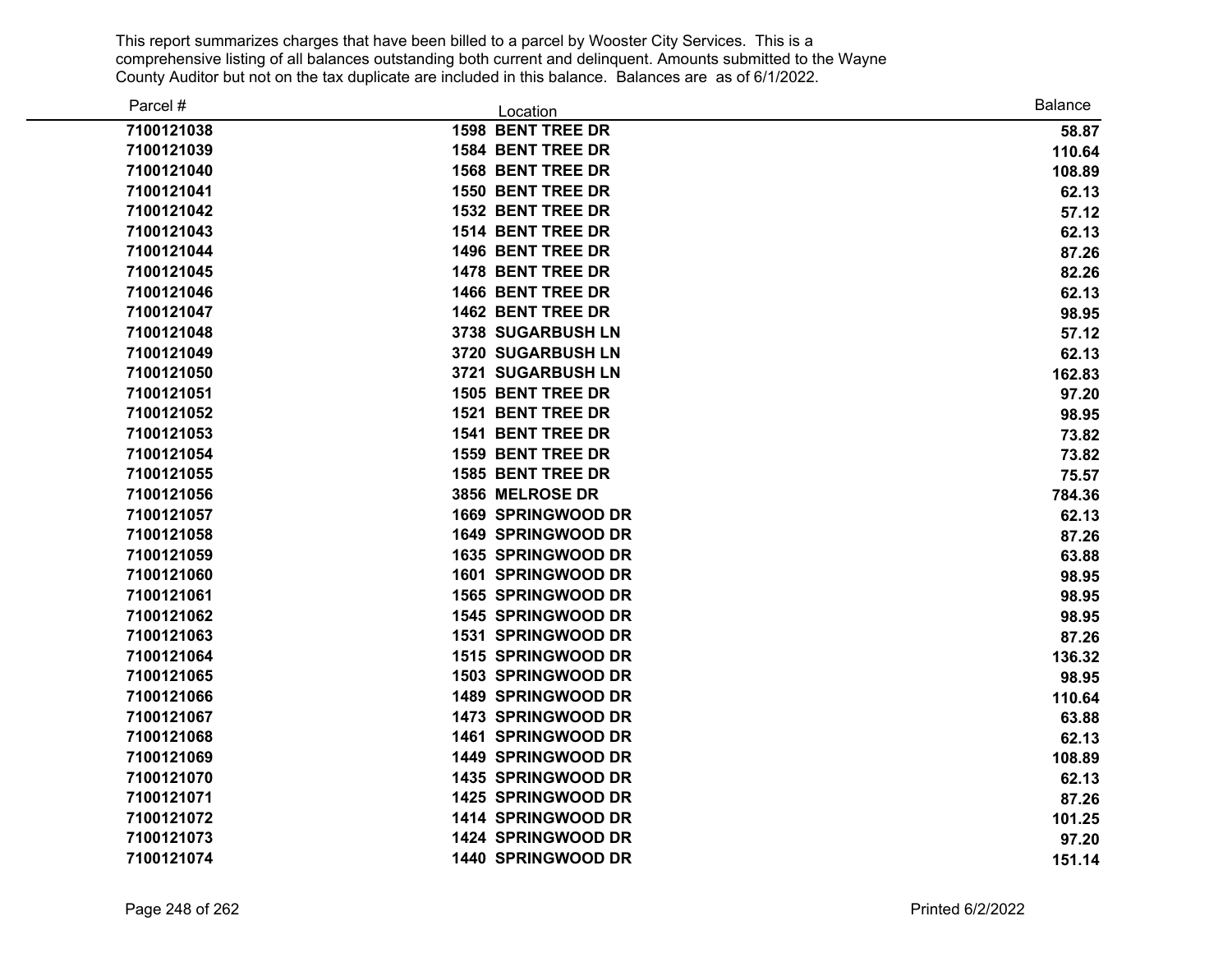| Parcel #   | Location                  | <b>Balance</b> |
|------------|---------------------------|----------------|
| 7100121076 | 1482 SPRINGWOOD DR        | 85.51          |
| 7100121081 | <b>1420 FIRETHORN LN</b>  | 87.26          |
| 7100121082 | 1622 SPRINGWOOD DR        | 62.13          |
| 7100121083 | 1636 SPRINGWOOD DR        | 98.95          |
| 7100121084 | 1650 SPRINGWOOD DR        | 75.57          |
| 7100121085 | 1670 SPRINGWOOD DR        | 73.82          |
| 7100121086 | 1686 SPRINGWOOD DR        | 84.76          |
| 7100121087 | 3820 MELROSE DR           | 98.96          |
| 7100121090 | 1466 SPRINGWOOD DR        | 98.95          |
| 7100121091 | <b>1500 SPRINGWOOD DR</b> | 89.56          |
| 7100121092 | <b>1524 SPRINGWOOD DR</b> | 73.82          |
| 7100121093 | 1552 SPRINGWOOD DR        | 134.02         |
| 7100121099 | <b>1454 FIRETHORN LN</b>  | 174.52         |
| 7100121100 | <b>1468 FIRETHORN LN</b>  | 101.25         |
| 7100121101 | <b>1480 FIRETHORN LN</b>  | 62.13          |
| 7100121103 | <b>1508 FIRETHORN LN</b>  | 157.40         |
| 7100121105 | <b>1530 FIRETHORN LN</b>  | 85.51          |
| 7100121106 | <b>1544 FIRETHORN LN</b>  | 85.51          |
| 7100121107 | <b>1558 FIRETHORN LN</b>  | 62.13          |
| 7100121108 | <b>1570 FIRETHORN LN</b>  | 122.33         |
| 7100121109 | <b>1584 FIRETHORN LN</b>  | 73.82          |
| 7100121110 | <b>1600 FIRETHORN LN</b>  | 75.57          |
| 7100121111 | <b>1616 FIRETHORN LN</b>  | 87.26          |
| 7100121112 | <b>1630 FIRETHORN LN</b>  | 63.88          |
| 7100121113 | <b>1646 FIRETHORN LN</b>  | 97.20          |
| 7100121114 | <b>1660 FIRETHORN LN</b>  | 98.95          |
| 7100121115 | <b>1680 FIRETHORN LN</b>  | 87.26          |
| 7100121116 | <b>1683 FIRETHORN LN</b>  | 63.88          |
| 7100121117 | <b>1665 FIRETHORN LN</b>  | 63.88          |
| 7100121118 | <b>1651 FIRETHORN LN</b>  | 73.82          |
| 7100121119 | <b>1639 FIRETHORN LN</b>  | 75.57          |
| 7100121120 | <b>1621 FIRETHORN LN</b>  | 179.56         |
| 7100121121 | <b>1605 FIRETHORN LN</b>  | 73.82          |
| 7100121122 | <b>1585 FIRETHORN LN</b>  | 87.26          |
| 7100121123 | <b>1551 FIRETHORN LN</b>  | 98.95          |
| 7100121124 | <b>1521 FIRETHORN LN</b>  | 58.87          |
| 7100121126 | <b>1457 FIRETHORN LN</b>  | 66.18          |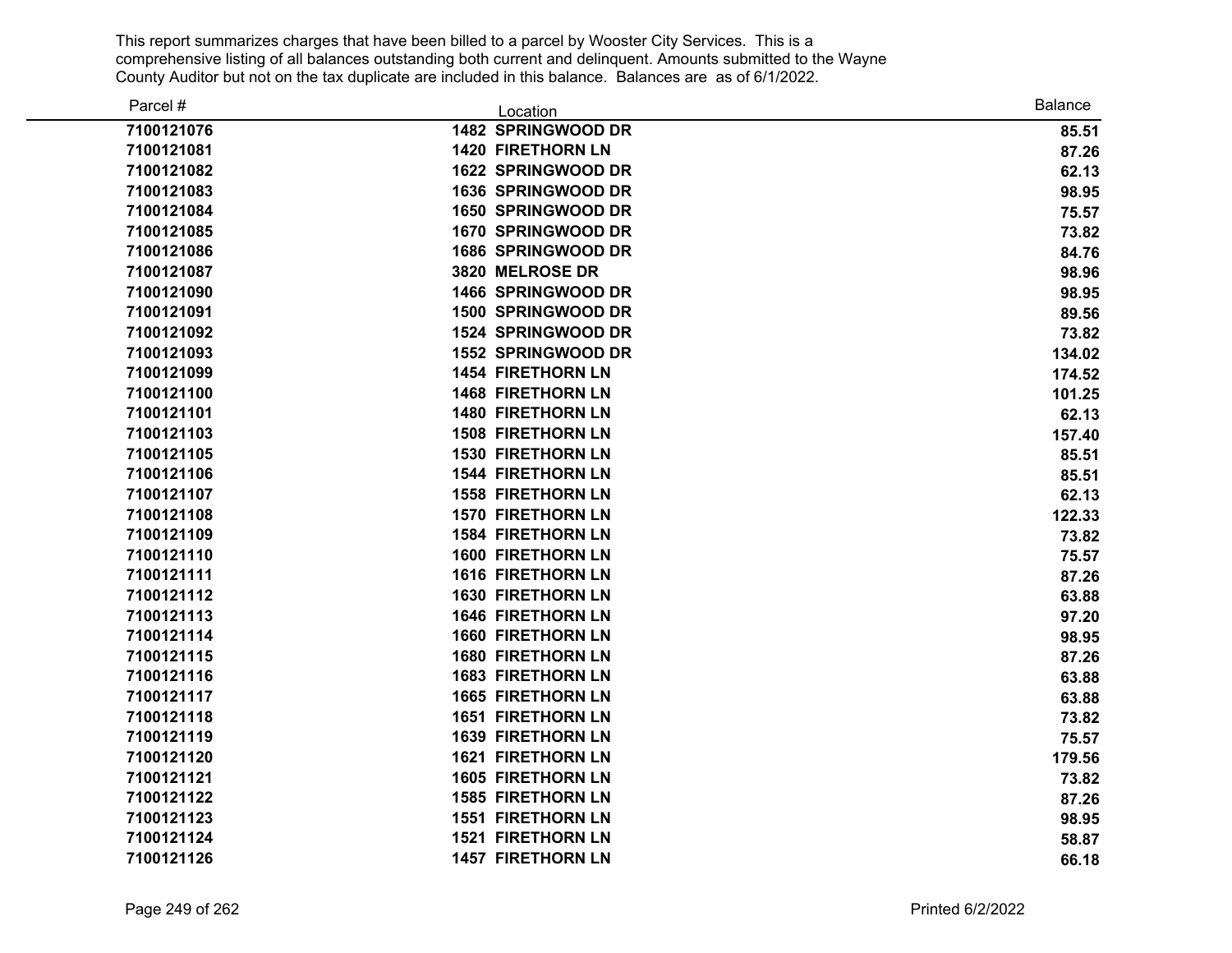| Parcel #   | Location                    | <b>Balance</b> |
|------------|-----------------------------|----------------|
| 7100121128 | <b>1419 FIRETHORN LN</b>    | 55.66          |
| 7100121129 | <b>1469 STRATFORD WAY</b>   | 62.13          |
| 7100121130 | <b>1455 STRATFORD WAY</b>   | 57.12          |
| 7100121131 | <b>1441 STRATFORD WAY</b>   | 75.57          |
| 7100121132 | <b>1427 STRATFORD WAY</b>   | 87.26          |
| 7100121133 | <b>1415 STRATFORD WAY</b>   | 98.95          |
| 7100121134 | <b>1399 STRATFORD WAY</b>   | 87.26          |
| 7100121135 | <b>1385 STRATFORD WAY</b>   | 53.86          |
| 7100121136 | <b>1371 STRATFORD WAY</b>   | 134.02         |
| 7100121137 | <b>1357 STRATFORD WAY</b>   | 57.12          |
| 7100121138 | <b>1343 STRATFORD WAY</b>   | 62.83          |
| 7100121139 | <b>1319 STRATFORD WAY</b>   | 62.13          |
| 7100121140 | <b>1320 STRATFORD WAY</b>   | 75.57          |
| 7100121141 | <b>1344 STRATFORD WAY</b>   | 62.13          |
| 7100121142 | <b>1358 STRATFORD WAY</b>   | 63.88          |
| 7100121143 | <b>1372 STRATFORD WAY</b>   | 117.74         |
| 7100121144 | <b>1386 STRATFORD WAY</b>   | $-176.59$      |
| 7100121145 | <b>1400 STRATFORD WAY</b>   | 85.51          |
| 7100121146 | <b>1414 STRATFORD WAY</b>   | 87.26          |
| 7100121147 | <b>1428 STRATFORD WAY</b>   | 139.45         |
| 7100121148 | <b>1442 STRATFORD WAY</b>   | 73.82          |
| 7100121149 | <b>1456 STRATFORD WAY</b>   | 62.13          |
| 7100121150 | <b>1470 STRATFORD WAY</b>   | 37.84          |
| 7100121151 | <b>1637 FIRETHORN LN</b>    | 108.89         |
| 7100124000 | 3784 MELROSE DR             | 124.26         |
| 7100125000 | 3724 MELROSE DR             | 81.99          |
| 7100126000 | 3710 MELROSE DR             | 61.36          |
| 7100128000 | <b>4122 MELROSE DR REAR</b> | 22.22          |
| 7100129000 | 4160 MELROSE DR             | 63.11          |
| 7100134000 | 4168 CLEVELAND RD           | 22.77          |
| 7100137001 | 3880 CLEVELAND RD           | 45.89          |
| 7100137002 | 3880 CLEVELAND RD           | 55.91          |
| 7100137003 | 3880 CLEVELAND RD           | 45.89          |
| 7100139000 | 4105 CLEVELAND RD           | 66.64          |
| 7100140000 | 4069 CLEVELAND RD           | 63.11          |
| 7100141000 | 4029 CLEVELAND RD           | 63.11          |
| 7100142000 | 3975 CLEVELAND RD           | 63.11          |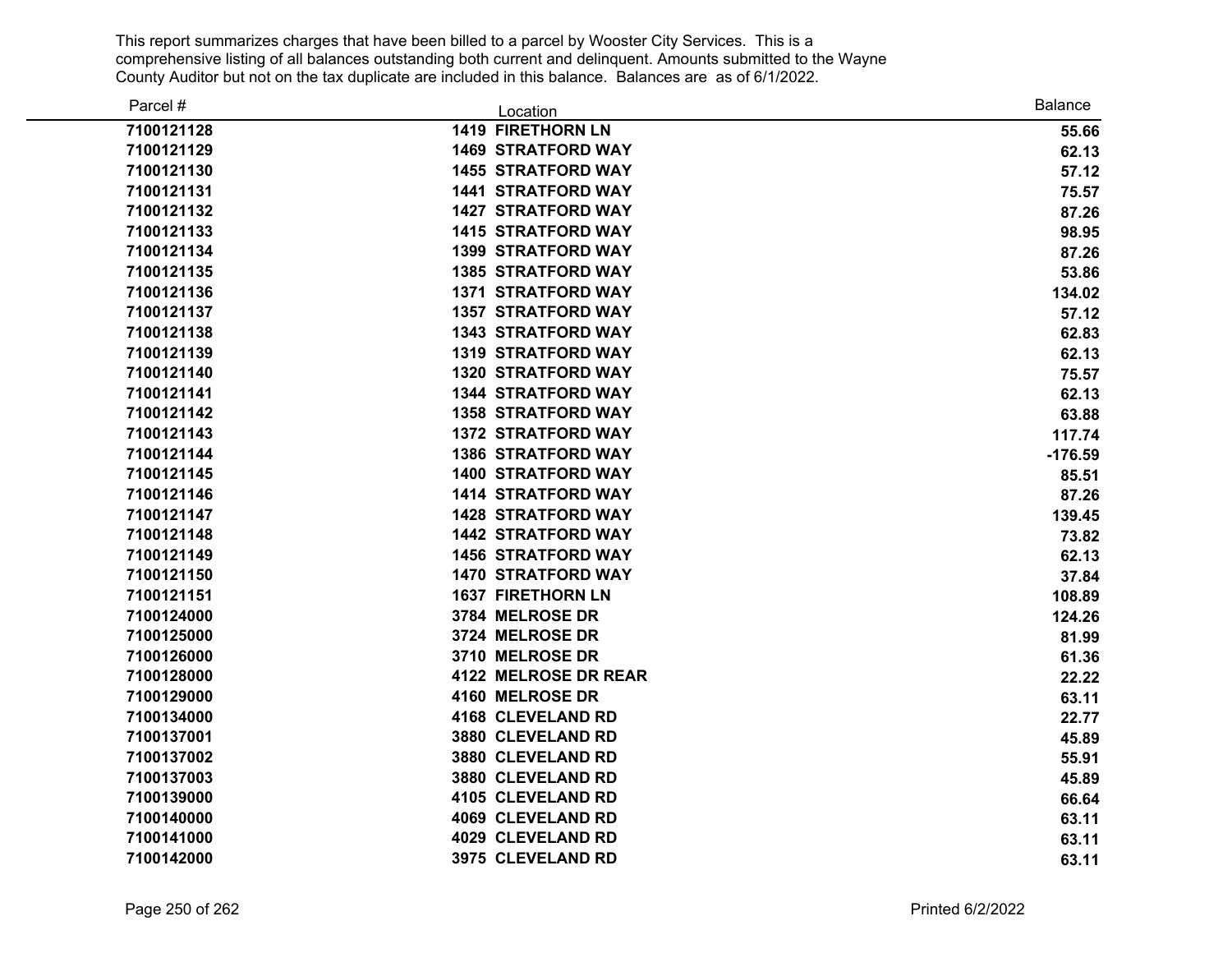| Parcel #   | Location               | <b>Balance</b> |
|------------|------------------------|----------------|
| 7100143000 | 3927 CLEVELAND RD      | 55.14          |
| 7100144000 | 3873 CLEVELAND RD      | 450.58         |
| 7100146001 | 1595 MERLE AVE         | 1,645.35       |
| 7100146003 | <b>4591 COUNTRY LN</b> | 395.98         |
| 7100146004 | <b>4575 COUNTRY LN</b> | 101.25         |
| 7100146005 | 4551 COUNTRY LN        | 66.18          |
| 7100146006 | <b>4533 COUNTRY LN</b> | 61.17          |
| 7100146007 | <b>4511 COUNTRY LN</b> | 112.94         |
| 7100146008 | <b>4473 COUNTRY LN</b> | 89.56          |
| 7100146009 | <b>4461 COUNTRY LN</b> | 99.50          |
| 7100146010 | 4457 COUNTRY LN        | 112.94         |
| 7100146011 | 4460 COUNTRY LN        | 87.81          |
| 7100146012 | 4470 COUNTRY LN        | 89.56          |
| 7100146013 | 4482 COUNTRY LN        | 77.87          |
| 7100146014 | 4494 COUNTRY LN        | 124.63         |
| 7100146015 | <b>4506 COUNTRY LN</b> | 111.19         |
| 7100146016 | 4520 COUNTRY LN        | 101.25         |
| 7100146017 | <b>4538 COUNTRY LN</b> | 111.19         |
| 7100146018 | <b>4554 COUNTRY LN</b> | 101.25         |
| 7100146019 | <b>4576 COUNTRY LN</b> | 124.63         |
| 7100146020 | <b>4606 COUNTRY LN</b> | 64.43          |
| 7100146021 | <b>4630 COUNTRY LN</b> | 59.42          |
| 7100146023 | 1569 SMITH DR          | 175.62         |
| 7100146024 | 1555 SMITH DR          | 77.87          |
| 7100146025 | 1543 SMITH DR          | 64.43          |
| 7100146026 | 1525 SMITH DR          | 64.43          |
| 7100146027 | 1485 SMITH DR          | 64.43          |
| 7100146028 | 1471 SMITH DR          | $-63.50$       |
| 7100146029 | 1459 SMITH DR          | 61.17          |
| 7100146030 | 1445 SMITH DR          | 76.12          |
| 7100146031 | 1433 SMITH DR          | 99.50          |
| 7100146032 | 1419 SMITH DR          | 202.50         |
| 7100146033 | 1407 SMITH DR          | 143.58         |
| 7100146034 | 1401 SMITH DR          | 124.63         |
| 7100146035 | 1395 SMITH DR          | 112.94         |
| 7100146036 | 1394 SMITH DR          | 77.87          |
| 7100146037 | 1400 SMITH DR          | 64.43          |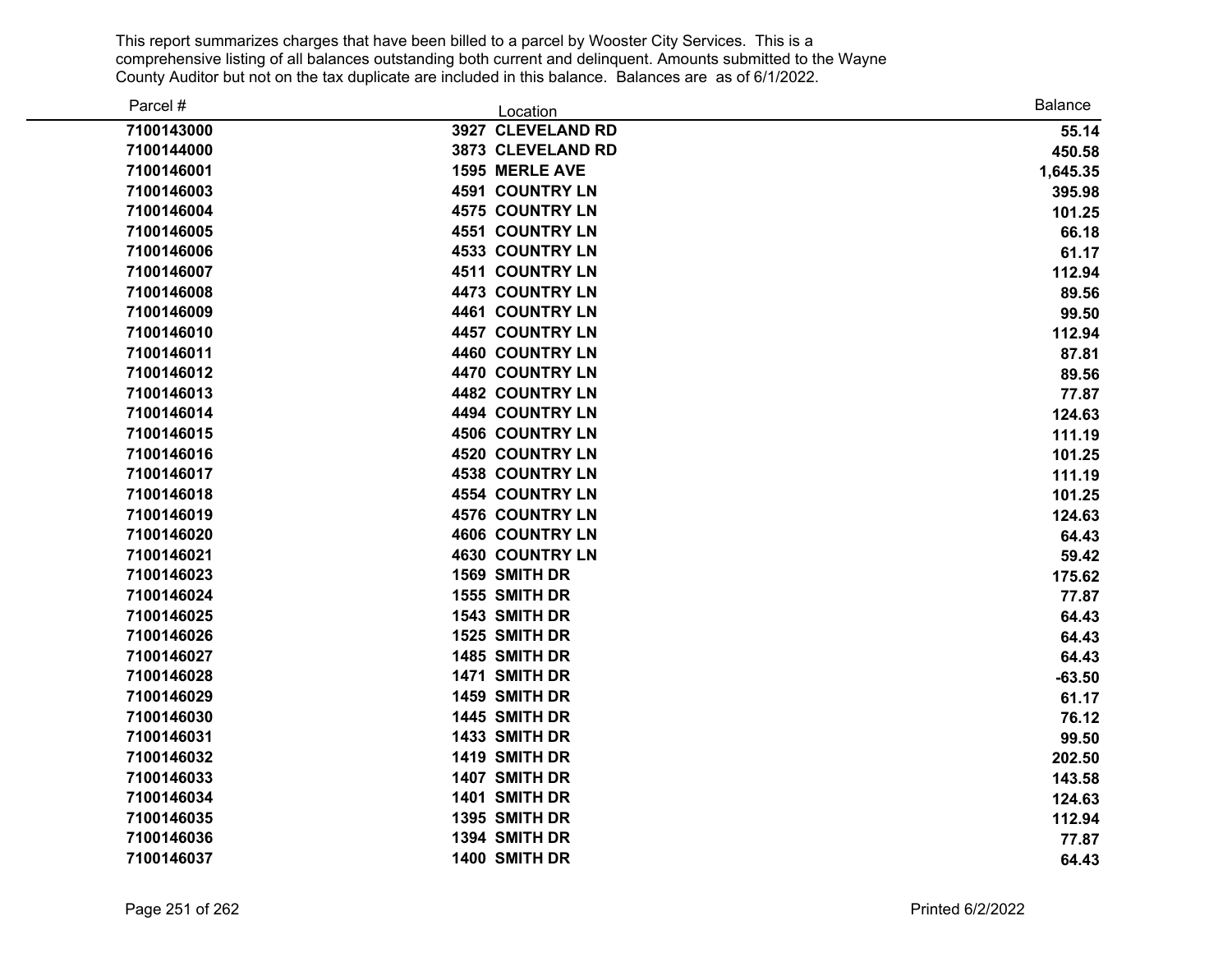| Parcel #   | Location               | <b>Balance</b> |
|------------|------------------------|----------------|
| 7100146038 | 1412 SMITH DR          | 77.87          |
| 7100146039 | 1424 SMITH DR          | 89.56          |
| 7100146040 | 1438 SMITH DR          | $-28.34$       |
| 7100146041 | 1450 SMITH DR          | 76.12          |
| 7100146042 | 1462 SMITH DR          | 87.81          |
| 7100146043 | 1474 SMITH DR          | 89.56          |
| 7100146044 | 1488 SMITH DR          | 89.56          |
| 7100146045 | 1500 SMITH DR          | 89.56          |
| 7100146046 | 1516 SMITH DR          | 276.60         |
| 7100146047 | 1528 SMITH DR          | 112.94         |
| 7100146048 | 1540 SMITH DR          | 64.43          |
| 7100146049 | 1550 SMITH DR          | 158.85         |
| 7100146051 | 1560 SMITH DR          | 89.56          |
| 7100146052 | 1572 SMITH DR          | 77.87          |
| 7100146053 | <b>4654 COUNTRY LN</b> | 89.56          |
| 7100146054 | <b>1386 ASHTON WAY</b> | 77.87          |
| 7100146055 | <b>1400 ASHTON WAY</b> | 77.87          |
| 7100146056 | <b>1412 ASHTON WAY</b> | 101.25         |
| 7100146057 | 1430 ASHTON WAY        | 64.43          |
| 7100146058 | 1440 ASHTON WAY        | 64.43          |
| 7100146059 | <b>1454 ASHTON WAY</b> | 76.12          |
| 7100146060 | <b>1464 ASHTON WAY</b> | 64.43          |
| 7100146061 | <b>1466 ASHTON WAY</b> | 87.81          |
| 7100146062 | <b>1472 ASHTON WAY</b> | 59.42          |
| 7100146064 | <b>1482 ASHTON WAY</b> | 87.81          |
| 7100146065 | <b>1496 ASHTON WAY</b> | 76.12          |
| 7100146066 | <b>1508 ASHTON WAY</b> | 76.12          |
| 7100146067 | <b>1518 ASHTON WAY</b> | 64.43          |
| 7100146068 | <b>1534 ASHTON WAY</b> | 77.87          |
| 7100146069 | <b>1542 ASHTON WAY</b> | 59.42          |
| 7100146070 | <b>1550 ASHTON WAY</b> | 11.69          |
| 7100146071 | <b>1560 ASHTON WAY</b> | 66.18          |
| 7100146072 | <b>1570 ASHTON WAY</b> | 61.17          |
| 7100146073 | <b>1415 ASHTON WAY</b> | 64.43          |
| 7100146074 | 1433 ASHTON WAY        | 61.17          |
| 7100146075 | 1449 ASHTON WAY        | 64.43          |
| 7100146076 | <b>1474 ASHTON WAY</b> | 64.43          |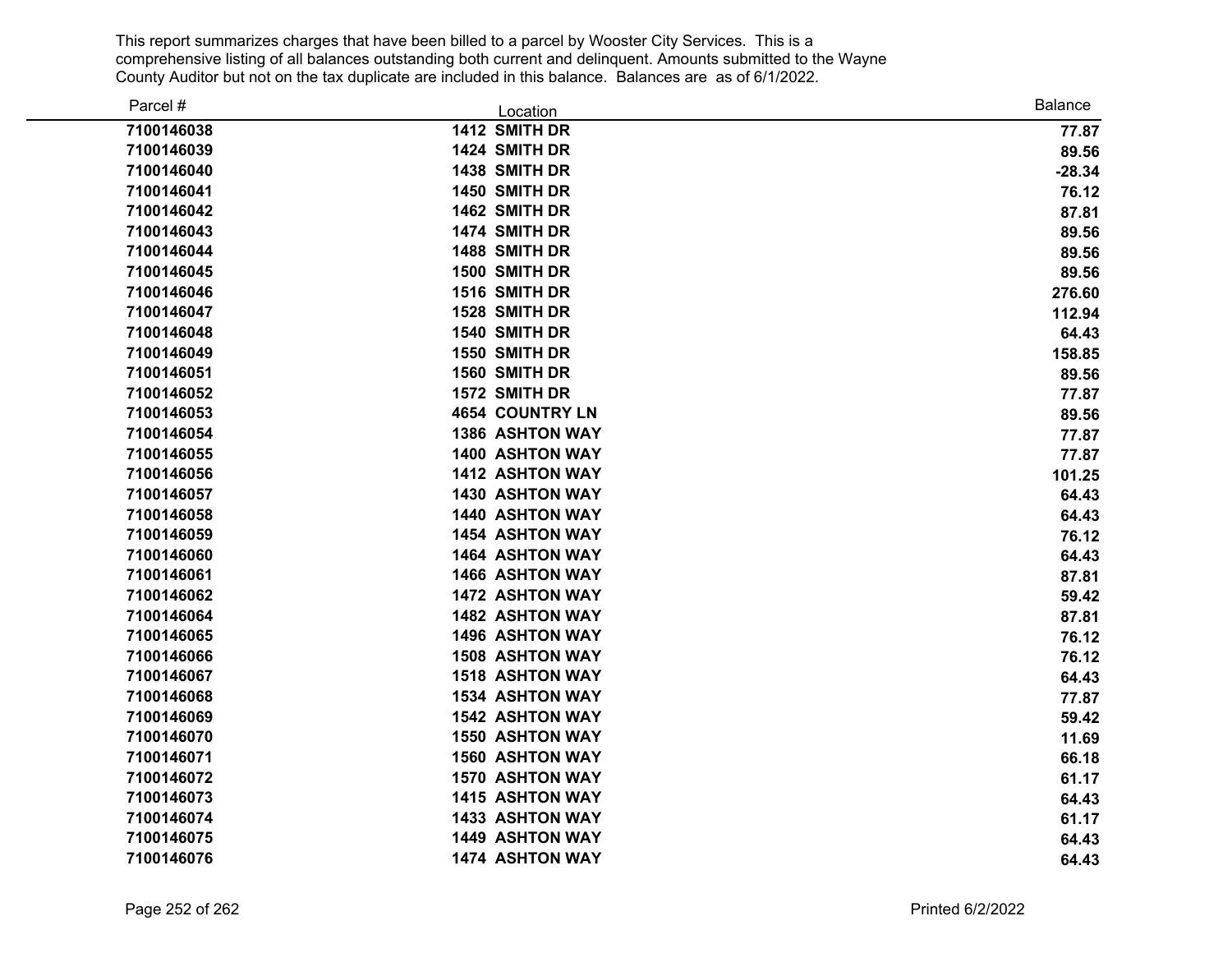| Parcel #   | Location                 | <b>Balance</b> |
|------------|--------------------------|----------------|
| 7100148000 | 4188 CLEVELAND RD        | 96.54          |
| 7100152000 | 1639 MERLE AVE           | 703.28         |
| 7100152002 | 1617 MERLE AVE           | 154.93         |
| 7100154000 | 4419 CLEVELAND RD        | 71.16          |
| 7100155000 | 4401 CLEVELAND RD        | 45.89          |
| 7100156000 | 4379 CLEVELAND RD        | 60.89          |
| 7100157000 | 4347 CLEVELAND RD        | 45.89          |
| 7100158000 | 4329 CLEVELAND RD        | 45.89          |
| 7100159000 | <b>4305 CLEVELAND RD</b> | 305.83         |
| 7100162000 | 4141 CLEVELAND RD        | 173.49         |
| 7100162001 | 4199 CLEVELAND RD        | 2,468.69       |
| 7100164001 | <b>4500 CLEVELAND RD</b> | 84.85          |
| 7100165000 | 4404 CLEVELAND RD        | 237.69         |
| 7100166000 | 4344 CLEVELAND RD        | 2,392.78       |
| 7100169000 | 4314 CLEVELAND RD        | 187.22         |
| 7100172000 | 4260 CLEVELAND RD        | 133.30         |
| 7100174000 | 4311 WILSON RD           | 65.41          |
| 7100175000 | 4321 WILSON RD           | 89.56          |
| 7100176000 | 4331 WILSON RD           | $-2.00$        |
| 7100177000 | 4341 WILSON RD           | 125.09         |
| 7100178000 | 4351 WILSON RD           | 77.87          |
| 7100179000 | 4361 WILSON RD           | 56.16          |
| 7100180000 | 4371 WILSON RD           | 76.12          |
| 7100181000 | 4381 WILSON RD           | 65.41          |
| 7100182000 | 4391 WILSON RD           | 66.18          |
| 7100183000 | 4405 WILSON RD           | 95.30          |
| 7100184000 | 4425 WILSON RD           | 234.01         |
| 7100185000 | 4426 WILSON RD           | 112.94         |
| 7100186000 | 4406 WILSON RD           | 63.66          |
| 7100187000 | 4392 WILSON RD           | $-162.91$      |
| 7100188000 | 4382 WILSON RD           | 65.41          |
| 7100189000 | 4372 WILSON RD           | 65.41          |
| 7100190000 | 4362 WILSON RD           | 64.18          |
| 7100191000 | 4352 WILSON RD           | 112.94         |
| 7100192000 | 4342 WILSON RD           | 101.25         |
| 7100194000 | 4322 WILSON RD           | 65.41          |
| 7100196000 | 4312 WILSON RD           | 65.41          |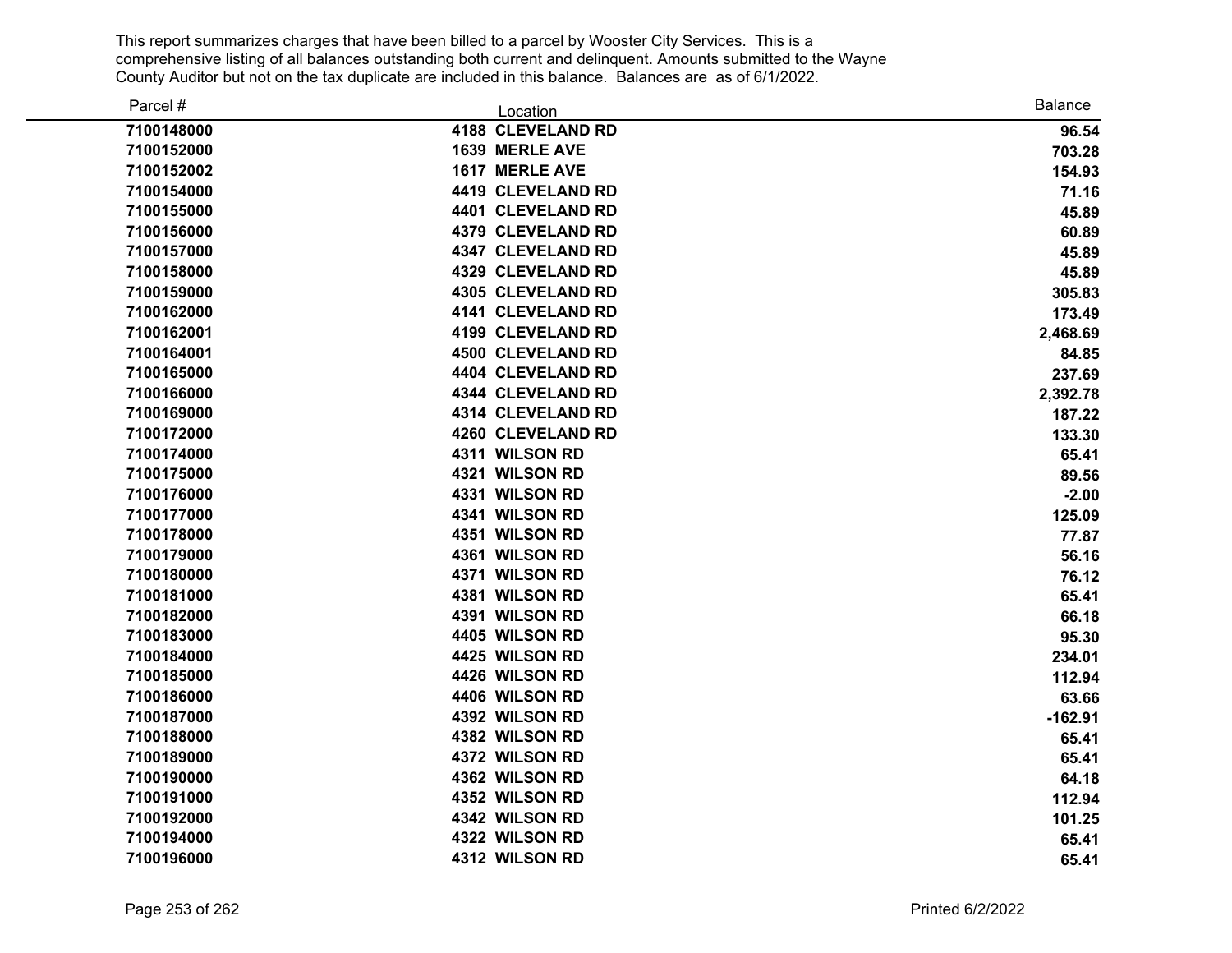| Parcel #   | Location                            | <b>Balance</b> |
|------------|-------------------------------------|----------------|
| 7100197000 | 4400 MELROSE DR                     | 16,253.91      |
| 7100197001 | 4485 CLEVELAND RD                   | 80.91          |
| 7100197002 | 4441 CLEVELAND RD                   | $-76.42$       |
| 7100199000 | <b>4778 MEL LN</b>                  | 218.15         |
| 7100199001 | <b>2685 E SMITHVILLE WESTERN RD</b> | 76.12          |
| 7100200000 | <b>4748 MEL LN</b>                  | 77.87          |
| 7100201000 | <b>4724 MEL LN</b>                  | 65.41          |
| 7100202000 | <b>4700 MEL LN</b>                  | 56.16          |
| 7100203000 | <b>4676 MEL LN</b>                  | 77.87          |
| 7100204000 | <b>4654 MEL LN</b>                  | 74.24          |
| 7100205000 | <b>4614 MEL LN</b>                  | 63.66          |
| 7100206000 | <b>4590 MEL LN</b>                  | 76.12          |
| 7100207000 | <b>4568 MEL LN</b>                  | 65.41          |
| 7100208000 | <b>4542 MEL LN</b>                  | 65.41          |
| 7100209000 | <b>4518 MEL LN</b>                  | $-124.96$      |
| 7100210000 | 4494 MEL LN                         | 63.66          |
| 7100211000 | <b>4468 MEL LN</b>                  | 320.35         |
| 7100213000 | 4491 MEL LN                         | 63.66          |
| 7100214000 | <b>4515 MEL LN</b>                  | 101.25         |
| 7100215000 | 4539 MEL LN                         | 76.12          |
| 7100216000 | <b>4561 MEL LN</b>                  | 63.66          |
| 7100217000 | 2875 MELLON CIR                     | 139.13         |
| 7100217001 | 2833 MELLON CIR                     | 87.81          |
| 7100219000 | <b>4645 MEL LN</b>                  | 65.41          |
| 7100220000 | <b>4667 MEL LN</b>                  | 101.25         |
| 7100221000 | <b>4691 MEL LN</b>                  | 77.87          |
| 7100222000 | 4715 MEL LN                         | 65.41          |
| 7100223000 | <b>4739 MEL LN</b>                  | 77.87          |
| 7100224000 | 2960 MELLON CIR                     | 65.41          |
| 7100225000 | 2959 MELLON CIR                     | 65.41          |
| 7100226000 | <b>2935 E SMITHVILLE WESTERN RD</b> | 65.41          |
| 7100227000 | <b>2915 E SMITHVILLE WESTERN RD</b> | 130.82         |
| 7100228000 | <b>2895 E SMITHVILLE WESTERN RD</b> | 63.66          |
| 7100229000 | <b>2875 E SMITHVILLE WESTERN RD</b> | 65.41          |
| 7100230000 | <b>2855 E SMITHVILLE WESTERN RD</b> | 77.87          |
| 7100231000 | <b>2835 E SMITHVILLE WESTERN RD</b> | 179.44         |
| 7100232000 | <b>2815 E SMITHVILLE WESTERN RD</b> | 187.31         |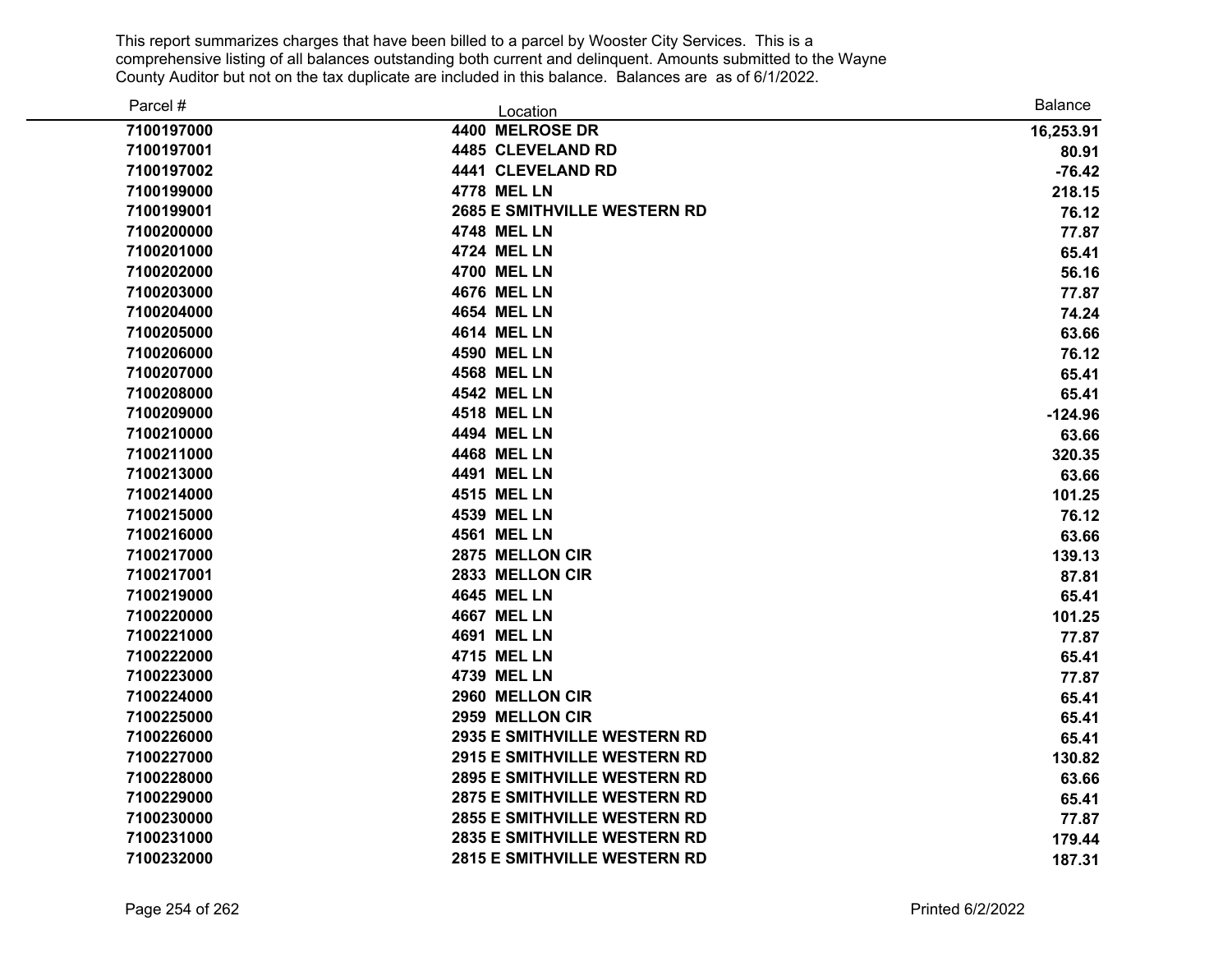| Parcel #   | Location                            | <b>Balance</b> |
|------------|-------------------------------------|----------------|
| 7100233000 | <b>2795 E SMITHVILLE WESTERN RD</b> | 193.82         |
| 7100234000 | <b>2663 E SMITHVILLE WESTERN RD</b> | 124.63         |
| 7100235000 | 4497 MELROSE DR                     | 408.41         |
| 7100236000 | <b>4561 MELROSE DR</b>              | 63.66          |
| 7100238000 | 4607 MELROSE DR                     | 89.56          |
| 7100239000 | <b>2421 E SMITHVILLE WESTERN RD</b> | 89.56          |
| 7100239001 | 4727 MELROSE DR                     | 87.81          |
| 7100240000 | <b>2447 E SMITHVILLE WESTERN RD</b> | 65.41          |
| 7100241000 | <b>2469 E SMITHVILLE WESTERN RD</b> | 63.66          |
| 7100242000 | <b>2491 E SMITHVILLE WESTERN RD</b> | 64.82          |
| 7100243000 | <b>2511 E SMITHVILLE WESTERN RD</b> | 65.41          |
| 7100244000 | <b>2533 E SMITHVILLE WESTERN RD</b> | 112.94         |
| 7100245000 | <b>2555 E SMITHVILLE WESTERN RD</b> | 65.41          |
| 7100246000 | <b>2577 E SMITHVILLE WESTERN RD</b> | 419.87         |
| 7100247000 | <b>2599 E SMITHVILLE WESTERN RD</b> | 63.66          |
| 7100248000 | <b>2619 E SMITHVILLE WESTERN RD</b> | 167.43         |
| 7100249000 | <b>2641 E SMITHVILLE WESTERN RD</b> | 97.41          |
| 7100250000 | <b>4677 MELROSE DR</b>              | 22.77          |
| 7100252001 | <b>2113 E SMITHVILLE WESTERN RD</b> | 65.41          |
| 7100254000 | <b>2157 E SMITHVILLE WESTERN RD</b> | 77.87          |
| 7100255000 | <b>2179 E SMITHVILLE WESTERN RD</b> | 65.41          |
| 7100257000 | 2209 E SMITHVILLE WESTERN RD        | 218.15         |
| 7100259000 | <b>2309 E SMITHVILLE WESTERN RD</b> | 703.28         |
| 7100260000 | 2339 E SMITHVILLE WESTERN RD        | 81.92          |
| 7100261000 | <b>2359 E SMITHVILLE WESTERN RD</b> | 63.66          |
| 7100263000 | 2317 E SMITHVILLE WESTERN RD        | 24.52          |
| 7100264000 | <b>4666 MELROSE DR</b>              | 65.41          |
| 7100265000 | 4740 MELROSE DR                     | 175.39         |
| 7100266000 | 4718 MELROSE DR                     | 101.25         |
| 7100267000 | 4706 MELROSE DR                     | 66.18          |
| 7100268000 | 4782 CLEVELAND RD                   | 62.80          |
| 7100269000 | 4771 CLEVELAND RD                   | 252.70         |
| 7100270000 | <b>1945 SMITHVILLE WESTERN RD</b>   | 8.50           |
| 7100273000 | 2101 E SMITHVILLE WESTERN RD        | 42.30          |
| 7100275000 | <b>2039 E SMITHVILLE WESTERN RD</b> | 66.18          |
| 7100277000 | <b>2011 E SMITHVILLE WESTERN RD</b> | 65.41          |
| 7100278000 | <b>2001 E SMITHVILLE WESTERN RD</b> | 89.56          |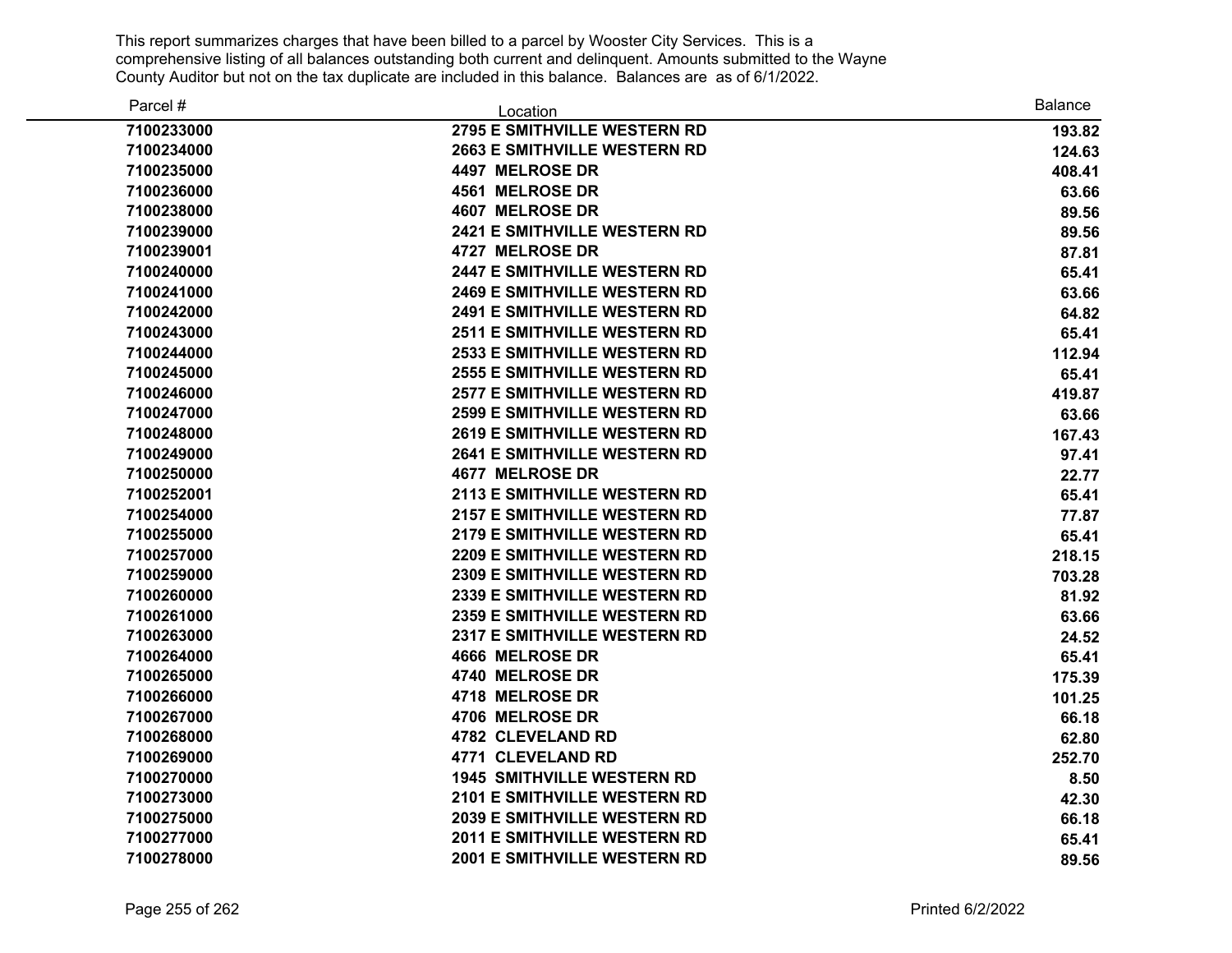| Parcel #   | Location                            | <b>Balance</b> |
|------------|-------------------------------------|----------------|
| 7100281000 | <b>1967 E SMITHVILLE WESTERN RD</b> | 75.57          |
| 7100282000 | 0 CLEVELAND RD                      | 183.05         |
| 7100283000 | <b>4687 CLEVELAND RD</b>            | 58.79          |
| 7100285000 | <b>4653 CLEVELAND RD</b>            | 248.27         |
| 7100285001 | <b>4639 CLEVELAND RD</b>            | 63.11          |
| 7100289000 | <b>4601 CLEVELAND RD</b>            | 58.87          |
| 7100291000 | 0 CLEVELAND RD                      | 14.25          |
| 7100294000 | <b>4519 CLEVELAND RD</b>            | 57.12          |
| 7100297000 | 4655 YOUNG DR                       | 65.41          |
| 7100297001 | 4370 YOUNG DR                       | 63.66          |
| 7100299000 | 4583 YOUNG DR                       | 101.25         |
| 7100301000 | 4517 YOUNG DR                       | 77.87          |
| 7100302000 | 4490 YOUNG DR                       | 63.66          |
| 7100303000 | 4480 YOUNG DR                       | 65.41          |
| 7100305000 | 4701 YOUNG DR                       | 65.41          |
| 7100307001 | 4667 YOUNG DR                       | 25.44          |
| 7100308000 | 4631 YOUNG DR                       | 65.41          |
| 7100310000 | 4650 YOUNG DR                       | 583.28         |
| 7100311000 | 4630 YOUNG DR                       | 65.41          |
| 7100313000 | 4608 YOUNG DR                       | 65.41          |
| 7100316000 | 4536 YOUNG DR                       | 147.82         |
| 7100318000 | 4512 YOUNG DR                       | 94.03          |
| 7100319000 | 4500 YOUNG DR                       | 87.81          |
| 7100323000 | <b>1751 E SMITHVILLE WESTERN RD</b> | 145.30         |
| 7100324000 | <b>1746 NUPP DR</b>                 | 190.78         |
| 7100329000 | <b>4536 CLEVELAND RD</b>            | 157.24         |
| 7100332000 | <b>4510 CLEVELAND RD</b>            | 146.70         |
| 7100334000 | 1655 SMITH DR                       | 63.66          |
| 7100335000 | 1641 SMITH DR                       | 64.57          |
| 7100336000 | 4435 WILSON RD                      | 64.43          |
| 7100337000 | 4434 WILSON RD                      | 66.18          |
| 7100338000 | 4632 WILSON RD                      | 63.66          |
| 7100339000 | 4639 WILSON RD                      | 100.58         |
| 7100339001 | 4615 WILSON RD                      | 138.31         |
| 7100340000 | 1650 SMITH DR                       | 106.89         |
| 7100341000 | 1690 SMITH DR                       | 122.32         |
| 7100346000 | 2192 E SMITHVILLE WESTERN RD REA    | 24.52          |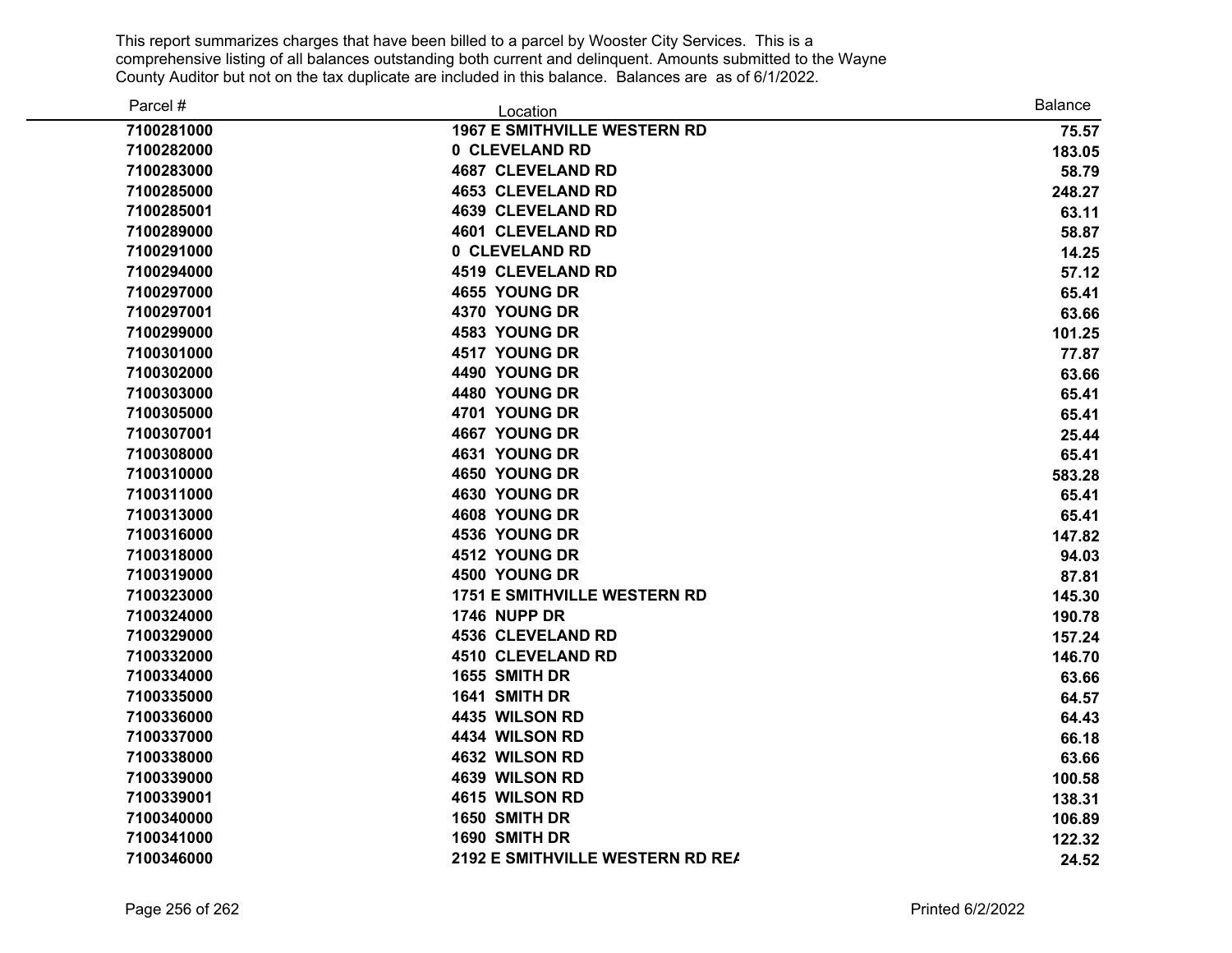| Parcel #   | Location                            | <b>Balance</b> |
|------------|-------------------------------------|----------------|
| 7100347000 | 4688 CLEVELAND RD                   | 72.39          |
| 7100348000 | <b>1483 NUPP DR</b>                 | 77.87          |
| 7100349000 | <b>1507 NUPP DR</b>                 | 66.18          |
| 7100350000 | <b>1543 NUPP DR</b>                 | 77.87          |
| 7100351000 | <b>1514 NUPP DR</b>                 | 65.41          |
| 7100352000 | <b>1579 NUPP DR</b>                 | 65.41          |
| 7100353000 | <b>1615 NUPP DR</b>                 | 65.41          |
| 7100355000 | <b>1653 NUPP DR</b>                 | 112.42         |
| 7100356000 | 1677 NUPP DR                        | 77.87          |
| 7100357000 | <b>1699 NUPP DR</b>                 | 63.66          |
| 7100358000 | <b>1483 E SMITHVILLE WESTERN RD</b> | 65.41          |
| 7100360000 | <b>1531 E SMITHVILLE WESTERN RD</b> | 126.23         |
| 7100361000 | <b>1545 E SMITHVILLE WESTERN RD</b> | 76.12          |
| 7100362000 | <b>1579 E SMITHVILLE WESTERN RD</b> | 65.41          |
| 7100363000 | <b>1615 E SMITHVILLE WESTERN RD</b> | 63.66          |
| 7100364000 | <b>1639 E SMITHVILLE WESTERN RD</b> | 80.39          |
| 7100365000 | <b>1653 E SMITHVILLE WESTERN RD</b> | 101.25         |
| 7100366000 | <b>1677 E SMITHVILLE WESTERN RD</b> | 77.87          |
| 7100367000 | <b>1689 E SMITHVILLE WESTERN RD</b> | 264.13         |
| 7100368000 | <b>1712 NUPP DR</b>                 | 66.18          |
| 7100369000 | <b>1690 NUPP DR</b>                 | 65.41          |
| 7100370000 | <b>1678 NUPP DR</b>                 | 130.82         |
| 7100371000 | 1654 NUPP DR                        | 130.82         |
| 7100372000 | <b>1640 NUPP DR</b>                 | 63.66          |
| 7100373000 | <b>1616 NUPP DR</b>                 | 65.41          |
| 7100374000 | 1580 NUPP DR                        | 65.41          |
| 7100375000 | <b>1546 NUPP DR</b>                 | 101.25         |
| 7100376000 | <b>1532 NUPP DR</b>                 | 74.80          |
| 7100377000 | <b>1508 NUPP DR</b>                 | 66.18          |
| 7100378000 | <b>1484 NUPP DR</b>                 | 64.46          |
| 7100379001 | <b>1227 E SMITHVILLE WESTERN RD</b> | 77.87          |
| 7100379002 | 4778 OGDEN DR                       | 64.43          |
| 7100379003 | 4768 OGDEN DR                       | 64.43          |
| 7100379004 | 4758 OGDEN DR                       | 106.80         |
| 7100381000 | 4776 OGDEN DR                       | 65.41          |
| 7100382000 | <b>1309 E SMITHVILLE WESTERN RD</b> | 65.28          |
| 7100383000 | <b>1321 E SMITHVILLE WESTERN RD</b> | 65.41          |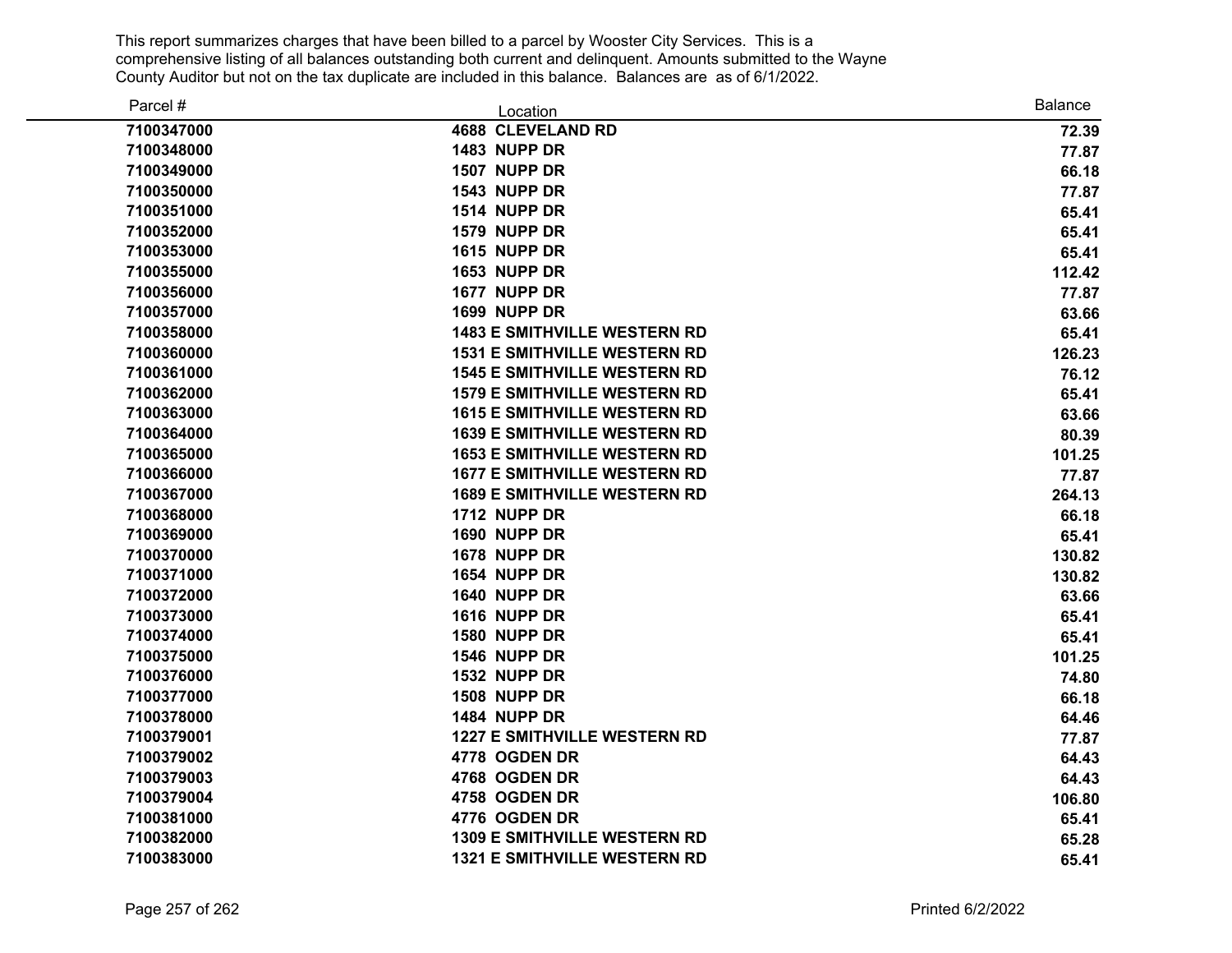| Parcel #   | Location                            | Balance  |
|------------|-------------------------------------|----------|
| 7100384000 | <b>1347 E SMITHVILLE WESTERN RD</b> | 65.82    |
| 7100385000 | <b>1371 E SMITHVILLE WESTERN RD</b> | 60.45    |
| 7100386000 | <b>1395 E SMITHVILLE WESTERN RD</b> | 24.71    |
| 7100387000 | <b>1419 E SMITHVILLE WESTERN RD</b> | 65.41    |
| 7100388000 | <b>1445 E SMITHVILLE WESTERN RD</b> | 11.69    |
| 7100389000 | <b>1469 E SMITHVILLE WESTERN RD</b> | 65.41    |
| 7100390000 | <b>1470 NUPP DR</b>                 | 63.66    |
| 7100391000 | <b>1446 NUPP DR</b>                 | 256.94   |
| 7100392000 | <b>1420 NUPP DR</b>                 | 66.18    |
| 7100393000 | <b>1396 NUPP DR</b>                 | $-62.99$ |
| 7100394000 | 1372 NUPP DR                        | 65.41    |
| 7100395000 | 1348 NUPP DR                        | 62.32    |
| 7100396000 | <b>1322 NUPP DR</b>                 | 130.82   |
| 7100397000 | <b>1312 NUPP DR</b>                 | 89.56    |
| 7100398000 | <b>1304 NUPP DR</b>                 | 66.18    |
| 7100399000 | <b>1311 NUPP DR</b>                 | 61.17    |
| 7100399001 | <b>4661 COUNTRY LN</b>              | 89.56    |
| 7100400000 | <b>1321 NUPP DR</b>                 | 63.66    |
| 7100401000 | 1347 NUPP DR                        | 65.41    |
| 7100402000 | <b>1371 NUPP DR</b>                 | 77.87    |
| 7100403000 | <b>1395 NUPP DR</b>                 | 77.87    |
| 7100404000 | <b>1419 NUPP DR</b>                 | 65.41    |
| 7100405000 | <b>1445 NUPP DR</b>                 | 114.13   |
| 7100406000 | <b>1469 NUPP DR</b>                 | 18.73    |
| 7100407000 | 4728 OGDEN DR                       | 65.41    |
| 7100408000 | 4716 OGDEN DR                       | 155.01   |
| 7100409000 | 4706 OGDEN DR                       | 64.43    |
| 7100414000 | <b>4871 MELROSE DR EXT</b>          | 76.12    |
| 7100415000 | 4856 MELROSE DR EXT                 | 130.82   |
| 7100416000 | 4846 MELROSE DR EXT                 | 101.25   |
| 7100417000 | 4834 MELROSE DR EXT                 | 148.01   |
| 7100418000 | 4826 MELROSE DR EXT                 | 65.41    |
| 7100419000 | <b>2412 E SMITHVILLE WESTERN RD</b> | 65.41    |
| 7100420000 | <b>2434 E SMITHVILLE WESTERN RD</b> | 63.66    |
| 7100422000 | <b>2456 E SMITHVILLE WESTERN RD</b> | 63.66    |
| 7100423000 | <b>2478 E SMITHVILLE WESTERN RD</b> | 112.94   |
| 7100424000 | 4839 MELROSE DR EXT                 | 63.66    |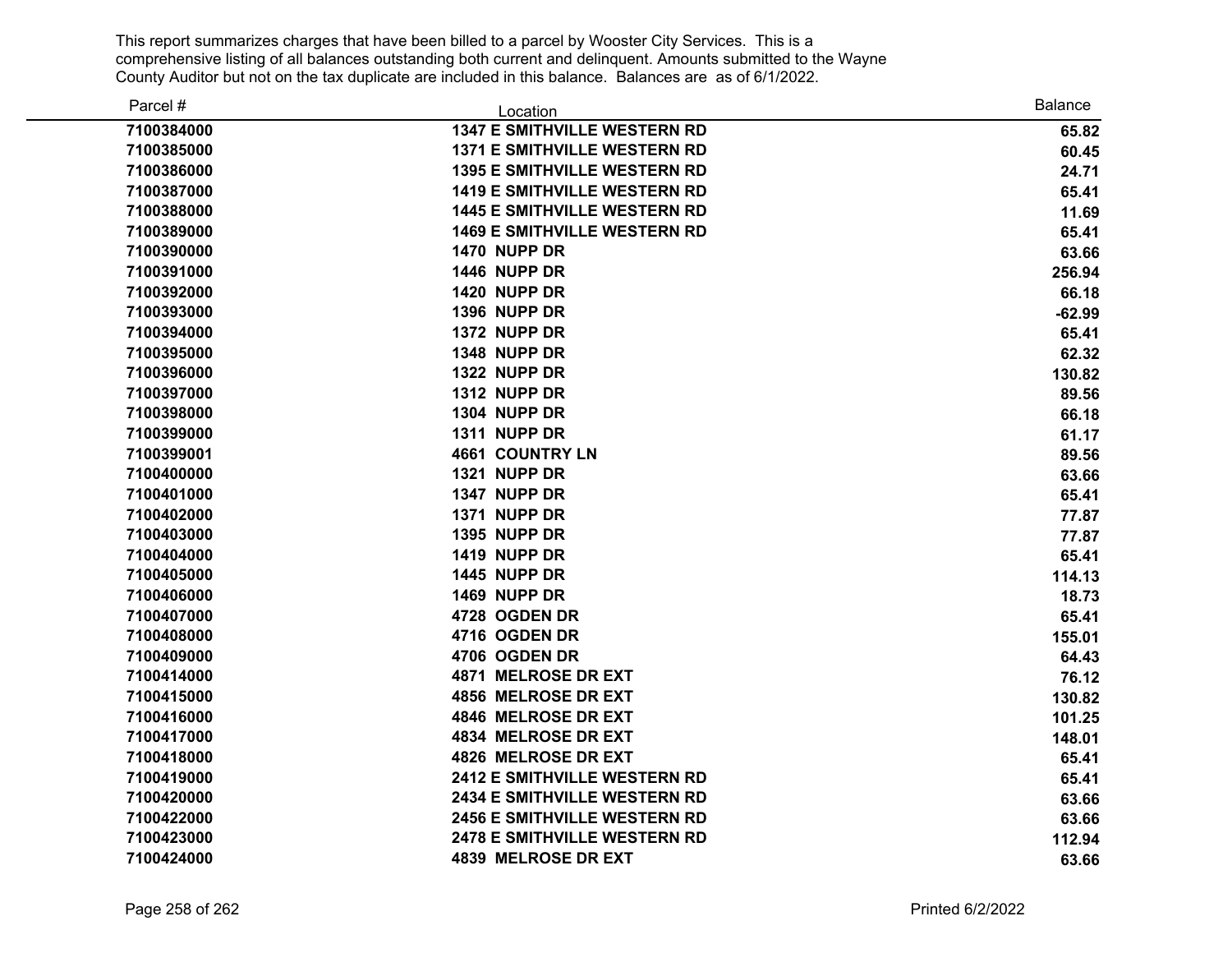| Parcel #   | Location                            | <b>Balance</b> |
|------------|-------------------------------------|----------------|
| 7100426000 | 4851 MELROSE DR EXT                 | 63.66          |
| 7100427000 | 5050 CLEVELAND RD                   | 62.13          |
| 7100428000 | 5040 CLEVELAND RD                   | 117.74         |
| 7100429000 | 5024 CLEVELAND RD                   | 63.88          |
| 7100430000 | 5012 CLEVELAND RD                   | $-12.36$       |
| 7100431000 | 4974 CLEVELAND RD                   | 145.71         |
| 7100432000 | <b>4962 CLEVELAND RD</b>            | 255.39         |
| 7100433000 | 4931 CLEVELAND RD                   | 79.65          |
| 7100434000 | 4929 CLEVELAND RD                   | 63.88          |
| 7100435000 | 4952 CLEVELAND RD                   | 73.35          |
| 7100436000 | 4950 CLEVELAND RD                   | 122.33         |
| 7100437000 | 4930 CLEVELAND RD                   | 130.89         |
| 7100438000 | 4912 CLEVELAND RD                   | 228.81         |
| 7100439000 | 4910 CLEVELAND RD                   | 98.95          |
| 7100440000 | <b>4886 CLEVELAND RD</b>            | 58.87          |
| 7100441000 | 4874 CLEVELAND RD                   | 87.26          |
| 7100442000 | <b>4862 CLEVELAND RD</b>            | 61.36          |
| 7100443000 | <b>4850 CLEVELAND RD</b>            | 686.88         |
| 7100444000 | <b>4836 CLEVELAND RD</b>            | 85.51          |
| 7100445000 | <b>4824 CLEVELAND RD</b>            | 413.18         |
| 7100447000 | <b>4821 CLEVELAND RD</b>            | 119.35         |
| 7100450000 | <b>1956 E SMITHVILLE WESTERN RD</b> | 75.57          |
| 7100451000 | <b>1988 E SMITHVILLE WESTERN RD</b> | 363.41         |
| 7100454000 | 4969 CLEVELAND RD                   | 122.33         |
| 7100456000 | 4961 CLEVELAND RD                   | 61.22          |
| 7100457000 | 4973 CLEVELAND RD                   | 55.14          |
| 7100458000 | 4967 CLEVELAND RD                   | 61.36          |
| 7100459000 | 4971 CLEVELAND RD                   | 120.69         |
| 7100460000 | 2360 E SMITHVILLE WESTERN RD        | 225.83         |
| 7100462000 | 5025 CLEVELAND RD                   | 296.33         |
| 7100463000 | 5051 CLEVELAND RD                   | 62.88          |
| 7100464000 | 5061 CLEVELAND RD                   | 87.26          |
| 7100466000 | 4924 PINE RIDGE DR                  | 65.41          |
| 7100467000 | 4962 GOLA DR                        | 65.41          |
| 7100468000 | 4974 GOLA DR                        | 65.41          |
| 7100469000 | 4994 GOLA DR                        | 179.61         |
| 7100470000 | <b>5018 GOLA DR</b>                 | 14.25          |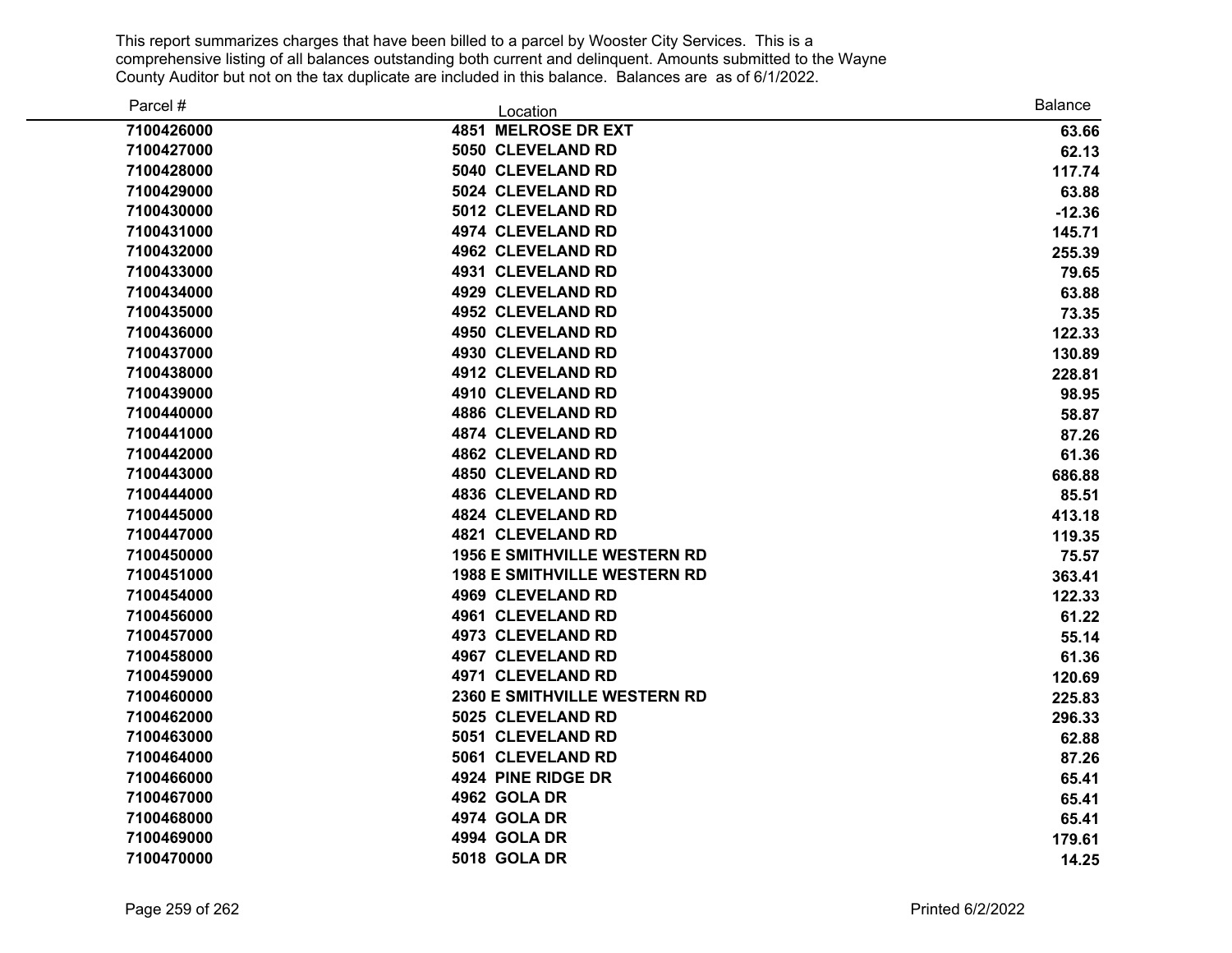| Parcel #   | Location                            | <b>Balance</b> |
|------------|-------------------------------------|----------------|
| 7100471000 | <b>5036 GOLA DR</b>                 | 65.41          |
| 7100472000 | <b>5050 GOLA DR</b>                 | 89.56          |
| 7100473000 | <b>5074 GOLA DR</b>                 | 46.76          |
| 7100474000 | 4957 PINE RIDGE DR                  | 1,024.64       |
| 7100474001 | <b>5075 GOLA DR</b>                 | 101.25         |
| 7100474002 | <b>5063 GOLA DR</b>                 | 61.17          |
| 7100474003 | <b>5051 GOLA DR</b>                 | 132.36         |
| 7100474004 | 5039 GOLA DR                        | 61.17          |
| 7100474005 | <b>5021 GOLA DR</b>                 | 124.63         |
| 7100474006 | 4995 GOLA DR                        | 112.94         |
| 7100474007 | 4975 GOLA DR                        | 13.90          |
| 7100474008 | 4963 GOLA DR                        | 124.63         |
| 7100474009 | 4937 PINE RIDGE DR                  | 64.43          |
| 7100475000 | 4921 PINE RIDGE DR                  | 65.41          |
| 7100477000 | 4917 PINE RIDGE DR                  | 63.66          |
| 7100479000 | 2382 E SMITHVILLE WESTERN RD        | 65.41          |
| 7100480000 | 5011 CLEVELAND RD                   | 21.19          |
| 7100481000 | 2330 E SMITHVILLE WESTERN RD        | 65.41          |
| 7100482000 | 2316 E SMITHVILLE WESTERN RD        | 122.88         |
| 7100484000 | 4850 PINE RIDGE DR                  | 63.66          |
| 7100485000 | <b>4600 CLEVELAND RD</b>            | 244.40         |
| 7100487000 | <b>2136 E SMITHVILLE WESTERN RD</b> | 264.20         |
| 7100488000 | 2162 E SMITHVILLE WESTERN RD        | 66.18          |
| 7100490000 | 2190 E SMITHVILLE WESTERN RD        | 63.66          |
| 7100491000 | <b>2204 E SMITHVILLE WESTERN RD</b> | 542.57         |
| 7100496000 | 4541 MELROSE DR                     | 112.94         |
| 7100498000 | <b>1700 E SMITHVILLE WESTERN RD</b> | 2,630.44       |
| 7100499000 | <b>4873 CLEVELAND RD</b>            | 68.15          |
| 7100506000 | 0 CLEVELAND RD                      | 17.00          |
| 7100509002 | <b>5044 SETTLERS TRCE</b>           | 76.12          |
| 7100509003 | <b>5062 SETTLERS TRCE</b>           | $-12.00$       |
| 7100509005 | <b>5096 SETTLERS TRCE</b>           | 112.94         |
| 7100509006 | 2299 MORNINGSONG LN                 | 77.87          |
| 7100509007 | <b>2288 MORNINGSONG LN</b>          | 87.81          |
| 7100509008 | 2285 AMBERFIELD DR                  | 87.21          |
| 7100509011 | 2300 HERITAGE LN                    | 27.48          |
| 7100509013 | <b>5287 SETTLERS TRCE</b>           | 64.43          |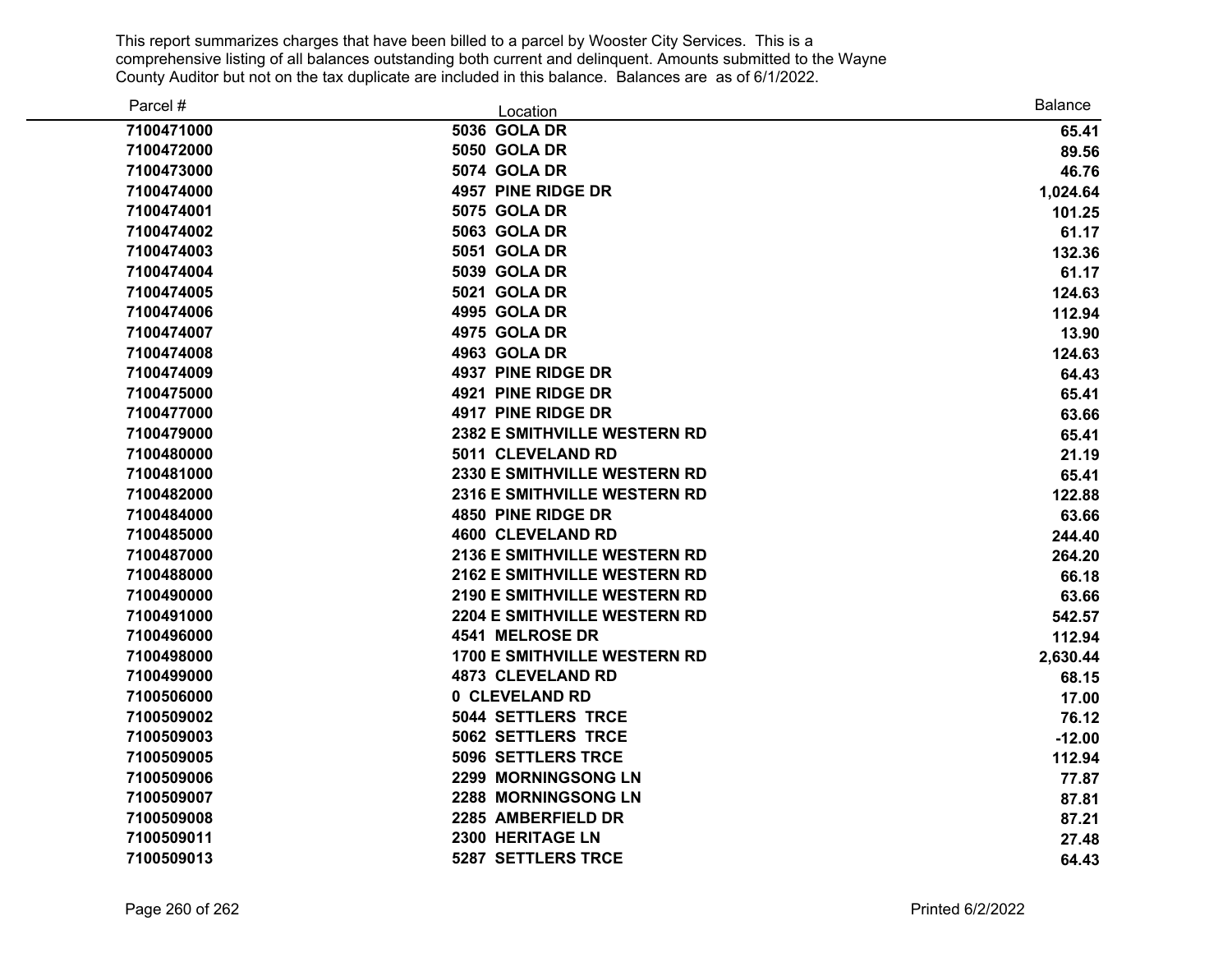| Parcel #   | Location                  | <b>Balance</b> |
|------------|---------------------------|----------------|
| 7100509014 | 5271 SETTLERS TRCE        | 61.17          |
| 7100509015 | <b>5253 SETTLERS TRCE</b> | 101.25         |
| 7100509016 | 5231 SETTLERS TRCE        | 99.50          |
| 7100509018 | 5238 CROOKED CREEK DR     | 101.25         |
| 7100509019 | 5250 CROOKED CREEK DR     | 111.19         |
| 7100509020 | 5245 CROOKED CREEK DR     | 112.94         |
| 7100509021 | 5233 CROOKED CREEK DR     | $-131.98$      |
| 7100509022 | 5215 CROOKED CREEK DR     | 64.43          |
| 7100509023 | 5199 CROOKED CREEK DR     | 124.63         |
| 7100509024 | 5179 CROOKED CREEK DR     | 87.81          |
| 7100509025 | 5163 CROOKED CREEK DR     | 87.81          |
| 7100509026 | 5147 CROOKED CREEK DR     | 101.25         |
| 7100509027 | 5131 CROOKED CREEK DR     | 89.56          |
| 7100509028 | 5115 CROOKED CREEK DR     | 59.42          |
| 7100509029 | 5099 CROOKED CREEK DR     | 64.43          |
| 7100509030 | 5081 CROOKED CREEK DR     | 76.12          |
| 7100509032 | 5082 CROOKED CREEK DR     | 99.50          |
| 7100509033 | 5090 CROOKED CREEK DR     | 101.25         |
| 7100509034 | 5110 CROOKED CREEK DR     | 99.50          |
| 7100509035 | 5124 CROOKED CREEK DR     | 75.92          |
| 7100509036 | 5140 CROOKED CREEK DR     | 86.81          |
| 7100509038 | 5172 CROOKED CREEK DR     | 112.94         |
| 7100509040 | 5195 SETTLERS TRACE DR    | 66.18          |
| 7100509041 | <b>5173 SETTLERS TRCE</b> | 64.43          |
| 7100509042 | <b>5155 SETTLERS TRCE</b> | 76.12          |
| 7100509043 | <b>5137 SETTLERS TRCE</b> | 77.87          |
| 7100509044 | <b>5119 SETTLERS TRCE</b> | 64.43          |
| 7100509045 | 5101 SETTLERS TRCE        | 61.17          |
| 7100509046 | 5083 SETTLERS TRCE        | 76.12          |
| 7200003000 | 825 DOVER RD              | 1,213.38       |
| 7200004000 | 2024 MILLERSBURG RD       | 120.35         |
| 7200005000 | 909 DOVER RD              | 130.19         |
| 7200006000 | 961 DOVER RD              | 105.97         |
| 7200006001 | 965 DOVER RD              | 1,911.44       |
| 7200008000 | 959 DOVER RD              | 2,073.83       |
| 7200011000 | 2489 BAUMAN DR            | 206.32         |
| 7200017000 | <b>1039 PERKINS AVE</b>   | 262.47         |